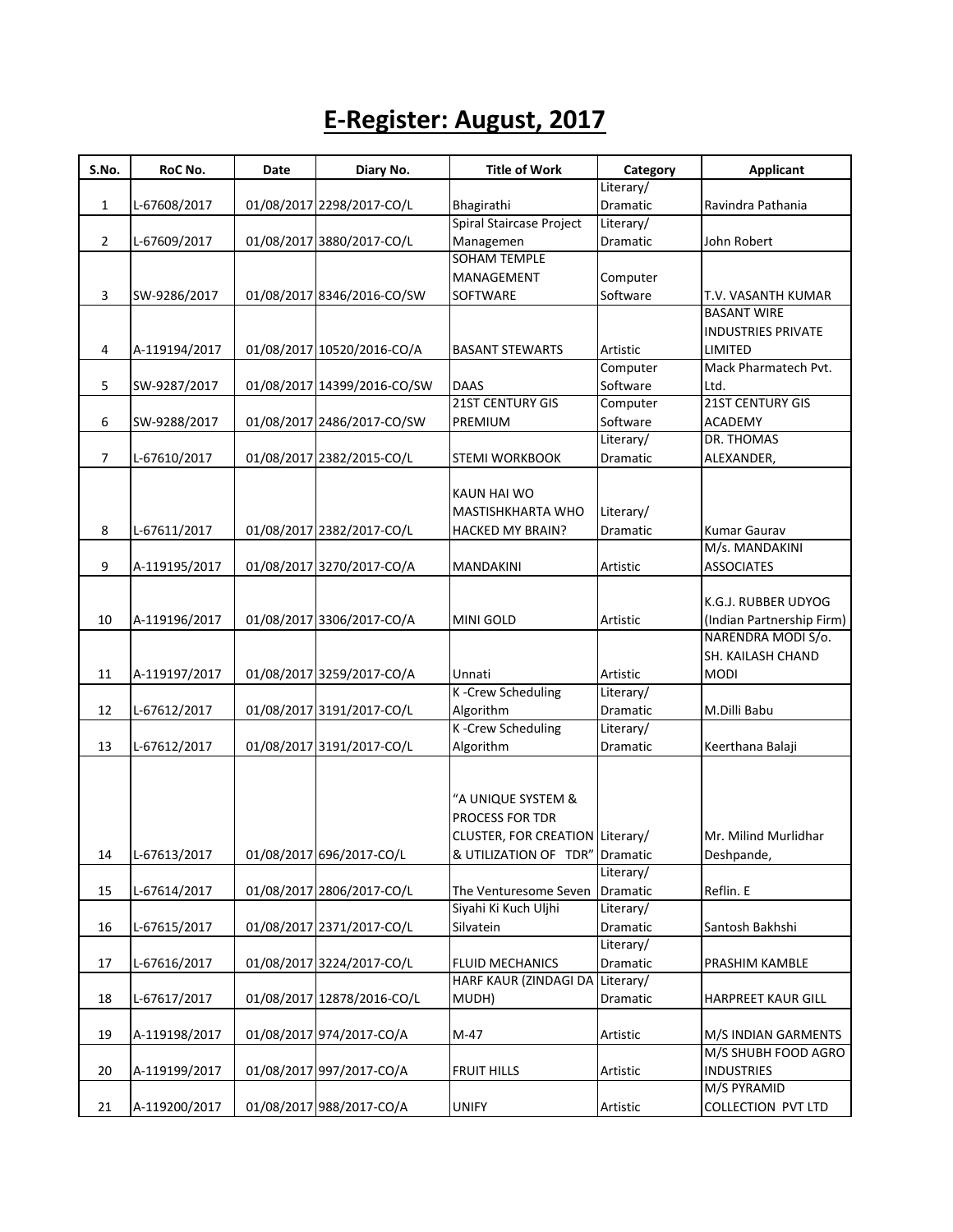| S.No. | RoC No.       | Date | Diary No.                  | <b>Title of Work</b>               | Category        | <b>Applicant</b>               |
|-------|---------------|------|----------------------------|------------------------------------|-----------------|--------------------------------|
|       |               |      |                            |                                    |                 |                                |
|       |               |      |                            |                                    |                 | M/S LAXMI MARKETING<br>COMPANY |
| 22    | A-119201/2017 |      | 01/08/2017 989/2017-CO/A   | V.D.X                              | Artistic        | M/S AMBAY                      |
| 23    | A-119202/2017 |      | 01/08/2017 990/2017-CO/A   | ZAKOD                              | Artistic        | COLLECTION                     |
|       |               |      |                            | <b>VISHAL SOFTWARE</b>             | Computer        | MANOJBHAI GOPALBHAI            |
| 24    | SW-9289/2017  |      | 01/08/2017 1939/2016-CO/SW | <b>SERVICES</b>                    | Software        | <b>BICHAVE</b>                 |
|       |               |      |                            |                                    |                 |                                |
|       |               |      |                            | Audio Test and                     | Computer        |                                |
| 25    | SW-9290/2017  |      | 01/08/2017 3386/2016-CO/SW | <b>Measurement Analysis</b>        | Software        | <b>Tata Motors Limited</b>     |
|       |               |      |                            | <b>HOW TO STUDY</b>                |                 |                                |
|       |               |      |                            | EFFECTIVELY AND TOP                | Literary/       |                                |
| 26    | L-67618/2017  |      | 01/08/2017 13814/2016-CO/L | <b>THE EXAMS</b>                   | Dramatic        | Siddhant M. Dhuri              |
|       |               |      |                            | TRDP MARIO SUJI TOAST              |                 | M/S TRDP HAPPY                 |
| 27    | A-119203/2017 |      | 01/08/2017 1661/2017-CO/A  | LABEL                              | Artistic        | <b>WORLD PVT LTD</b>           |
|       |               |      |                            |                                    | Literary/       |                                |
| 28    | L-67619/2017  |      | 01/08/2017 2656/2017-CO/L  | The Legacy of Surmise              | Dramatic        | Ankita Sharma                  |
|       |               |      |                            | Role & Rolllands My                |                 |                                |
|       |               |      |                            | Dream Job Guide (A 26-             |                 |                                |
|       |               |      |                            | Book Series on World               |                 |                                |
|       |               |      |                            | Professions) Series 1              | Literary/       |                                |
| 29    | L-67620/2017  |      | 01/08/2017 4206/2017-CO/L  | Alphabet A                         | Dramatic        | Mrs.Yesha Mody                 |
|       |               |      |                            |                                    |                 |                                |
|       |               |      |                            |                                    |                 |                                |
|       |               |      |                            | Jeevan Ek Sangharsh -              |                 |                                |
|       |               |      |                            | Prernadayak Kavita Va              | Literary/       |                                |
| 30    | L-67621/2017  |      | 01/08/2017 4023/2017-CO/L  | Kahaniyo Ka Sangrah                | Dramatic        | Niranjan Kumar                 |
|       |               |      |                            |                                    |                 |                                |
|       |               |      |                            | Papua New Guinea: A                | Literary/       |                                |
| 31    | L-67622/2017  |      | 01/08/2017 1229/2017-CO/L  | <b>Business Destination</b>        | <b>Dramatic</b> | Prem Vardhan                   |
|       |               |      |                            | <b>WEST BENGAL GROUP-D</b>         |                 |                                |
|       |               |      |                            | RECRUITMENT EXAM                   | Literary/       |                                |
| 32    | L-67623/2017  |      | 01/08/2017 3982/2017-CO/L  | 2017                               | Dramatic        | <b>KAMAL HOSSAIN</b>           |
|       |               |      |                            |                                    |                 |                                |
|       |               |      |                            | Modern English & Smart Literary/   |                 | Possible English               |
| 33    | L-67624/2017  |      | 01/08/2017 1339/2017-CO/L  | Vocabulary Book - 4                | Dramatic        | Academy Pvt. Ltd.              |
|       |               |      |                            | Technical & Advance                |                 |                                |
|       |               |      |                            | English Practice Book No Literary/ |                 | Possible English               |
| 34    | L-67625/2017  |      | 01/08/2017 1340/2017-CO/L  | - 5                                | Dramatic        | Academy Pvt. Ltd.              |
|       |               |      |                            |                                    |                 | SANWARIA SWEETS PVT.           |
| 35    | A-119204/2017 |      | 01/08/2017 13122/2016-CO/A | <b>RICH FILLS</b>                  | Artistic        | LTD.                           |
|       |               |      |                            | <b>Grammar Practice II</b>         | Literary/       | Possible English               |
| 36    | L-67626/2017  |      | 01/08/2017 1338/2017-CO/L  | Book No - 3                        | Dramatic        | Academy Pvt. Ltd.              |
|       |               |      |                            | <b>PUNJAB KESARI</b>               |                 | M/S PUNJAB KESARI              |
| 37    | A-119205/2017 |      | 01/08/2017 7879/2015-CO/A  | <b>HARYANA NEWS</b>                | Artistic        | PUBLISHER (P) LTD.             |
|       |               |      |                            | HIND KESARI NEWS                   |                 | M/S PUNJAB KESARI              |
| 38    | A-119206/2017 |      | 01/08/2017 7880/2015-CO/A  | LABEL                              | Artistic        | PUBLISHERS (P) LTD.            |
|       |               |      |                            | PUNJAB KESARI PUNJAB               |                 | M/S PUNJAB KESARI              |
| 39    | A-119207/2017 |      | 01/08/2017 7881/2015-CO/A  | <b>NEWS LABEL</b>                  | Artistic        | PUBLISHERS (P) LTD.,           |
|       |               |      |                            | PUNJAB KESARI                      |                 | M/S. PUNJAB KESARI             |
| 40    | A-119208/2017 |      | 01/08/2017 7882/2015-CO/A  | <b>HIMACHAL NEWS</b>               | Artistic        | PUBLISHERS (P) LTD.            |
|       |               |      |                            |                                    |                 |                                |
|       |               |      |                            | PUNJAB KESARI JAMMU                |                 | M/S. PUNJAB KESARI             |
| 41    | A-119209/2017 |      | 01/08/2017 7883/2015-CO/A  | & KASHMIR NEWS                     | Artistic        | PUBLISHERS (P) LTD.            |
|       |               |      |                            | PUNJAB KESARI DELHI                |                 | M/S. PUNJAB KESARI             |
| 42    | A-119210/2017 |      | 01/08/2017 7884/2015-CO/A  | <b>NEWS</b>                        | Artistic        | PUBLISHERS (P) LTD.            |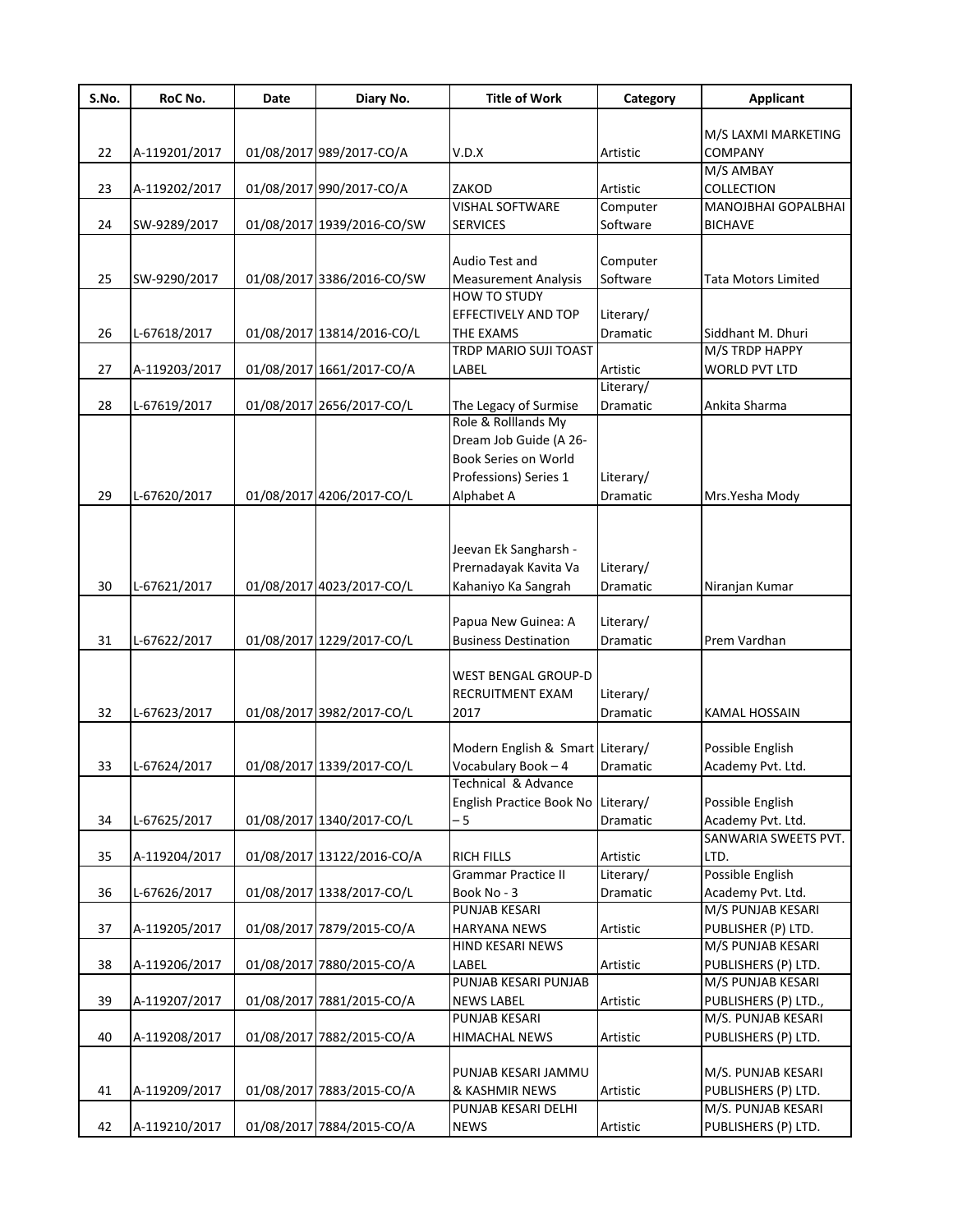| S.No. | RoC No.       | Date | Diary No.                 | <b>Title of Work</b>     | Category  | <b>Applicant</b>         |
|-------|---------------|------|---------------------------|--------------------------|-----------|--------------------------|
|       |               |      |                           |                          |           | M/S. PUNJAB KESARI       |
| 43    | A-119211/2017 |      | 01/08/2017 7885/2015-CO/A | PUNJAB KESARI            | Artistic  | PUBLISHERS (P) LTD.      |
| 44    | A-119212/2017 |      | 01/08/2017 3915/2017-CO/A | NIBALA LABEL             | Artistic  | MUKESH D. SHARMA         |
|       |               |      |                           |                          |           | SK. ABBAS ALI, SK. JAKIR |
|       |               |      |                           |                          |           | ALI, SK. NOOR            |
|       |               |      |                           |                          |           | MAHAMMAD & MRS           |
|       |               |      |                           |                          |           | JAHANARA                 |
| 45    | A-119213/2017 |      | 02/08/2017 191/2017-CO/A  | <b>KISHAN GOLD</b>       | Artistic  | BEGUM, PARTNERS          |
| 46    | A-119214/2017 |      | 02/08/2017 192/2017-CO/A  | <b>KAAG CHHAP</b>        | Artistic  | <b>AMAR NATH MEHTA</b>   |
|       |               |      |                           |                          | Literary/ |                          |
| 47    | L-67627/2017  |      | 02/08/2017 3150/2017-CO/L | Hallina Shikshakaru      | Dramatic  | Sachin C. Gugawad        |
|       |               |      |                           |                          |           | <b>JAIPUR POLYMERS</b>   |
|       |               |      |                           |                          |           |                          |
| 48    | A-119215/2017 |      | 02/08/2017 2803/2017-CO/A | L <sub>2</sub> L         | Artistic  | PRIVATE LIMITED          |
|       |               |      |                           |                          | Literary/ |                          |
| 49    | L-67628/2017  |      | 02/08/2017 2982/2017-CO/L | Anthology of 56 Stories  | Dramatic  | Manohar Asija            |
| 50    | A-119216/2017 |      | 02/08/2017 2877/2017-CO/A | SILVERLEAF BISTRO        | Artistic  | Cama Hotels Ltd          |
|       |               |      |                           | CAKE WALK THE CAKE       |           |                          |
| 51    | A-119217/2017 |      | 02/08/2017 2879/2017-CO/A | <b>SHOP</b>              | Artistic  | Cama Hotels Ltd          |
|       |               |      |                           |                          |           | Mr. Manoj Jagdish        |
| 52    | A-119218/2017 |      | 02/08/2017 2676/2017-CO/A | "SAI OF SHIVLING"        | Artistic  | Dodiya                   |
|       |               |      |                           | "SAI OF DWARKAMAI        |           | Mr. Manoj Jagdish        |
| 53    | A-119219/2017 |      | 02/08/2017 2674/2017-CO/A | EYES"                    | Artistic  | Dodiya                   |
| 54    | A-119220/2017 |      | 02/08/2017 193/2017-CO/A  | <b>JOY</b>               | Artistic  | <b>JOY CREATORS, LLP</b> |
|       |               |      |                           | "SAI BABA FREEDOM        |           | Mr. Manoj Jagdish        |
| 55    | A-119221/2017 |      | 02/08/2017 2658/2017-CO/A | FACE"                    | Artistic  | Dodiya,                  |
|       |               |      |                           | RAILWAYS                 |           |                          |
|       |               |      |                           | ADVERTISEMENT            | Literary/ |                          |
| 56    | L-67629/2017  |      | 02/08/2017 2692/2017-CO/L | <b>MODEL</b>             | Dramatic  | KUNAL BUDHRAJA           |
|       |               |      |                           | HIMALAYAN BANGLA         |           | M/S HIMALAYAN            |
| 57    | A-119222/2017 |      | 02/08/2017 197/2017-CO/A  | <b>ROYAL</b>             | Artistic  | <b>ENDEAVOUR PVT LTD</b> |
|       |               |      |                           |                          |           |                          |
|       |               |      |                           |                          |           |                          |
|       |               |      |                           | Module of Horizontal     |           |                          |
|       |               |      |                           | Integrated Teaching on   |           | Dr. Sonali G. Choudhari, |
|       |               |      |                           | Thyroid, Goitre & Iodine |           | Associate Professor,     |
|       |               |      |                           | Deficiency Disorders for |           | Dept of Community        |
|       |               |      |                           | first year medical       | Literary/ | Medicine, JN Medical     |
| 58    | L-67630/2017  |      | 02/08/2017 2684/2017-CO/L | undergraduates           | Dramatic  | College, Wardha          |
|       |               |      |                           |                          | Literary/ |                          |
| 59    | L-67631/2017  |      | 02/08/2017 1529/2017-CO/L | The Wild Card Entry      | Dramatic  | <b>SURAKSHA NAGPAL</b>   |
|       |               |      |                           |                          |           | ZIAUL ISLAM KHAN         |
|       |               |      |                           |                          | Literary/ | SHERWANI ALIAS Z.I.      |
|       |               |      | 02/08/2017 3062/2017-CO/L |                          |           |                          |
| 60    | L-67632/2017  |      |                           | DEWDROPS LKG TERM 1      | Dramatic  | SHERWANI                 |
|       |               |      |                           |                          | Literary/ |                          |
| 61    | L-67633/2017  |      | 02/08/2017 1314/2017-CO/L | <b>NAA THOLI PREMA</b>   | Dramatic  | <b>KIRAN KUMAR GOLI</b>  |
|       |               |      |                           |                          |           | DEEPA JAYESHBHAI         |
|       |               |      |                           |                          |           | SHAH, JAYESH             |
| 62    | A-119223/2017 |      | 02/08/2017 720/2017-CO/A  | LOGO                     | Artistic  | CHHABILDAS SHAH          |
|       |               |      |                           | MRINALINI- THE RACE      | Literary/ |                          |
| 63    | L-67634/2017  |      | 02/08/2017 1545/2017-CO/L | OF HER LIFE              | Dramatic  | SANJEEV SIVAN            |
|       |               |      |                           | RR 24 CARAT PAN          |           |                          |
| 64    | A-119224/2017 |      | 02/08/2017 123/2017-CO/A  | MASALA                   | Artistic  | SYED HAMEEDUDDIN         |
|       |               |      |                           |                          |           |                          |
|       |               |      |                           |                          |           | M/S. ROLEX GARMENTS      |
|       |               |      |                           |                          |           | FACTORY [INDIA] PVT.     |
|       |               |      |                           | SILVERSWAN SWISS         |           | LTD. KIRAN INDUSTRIAL    |
| 65    | A-119225/2017 |      | 02/08/2017 753/2017-CO/A  | <b>COMFORT</b>           | Artistic  | COMPLEX                  |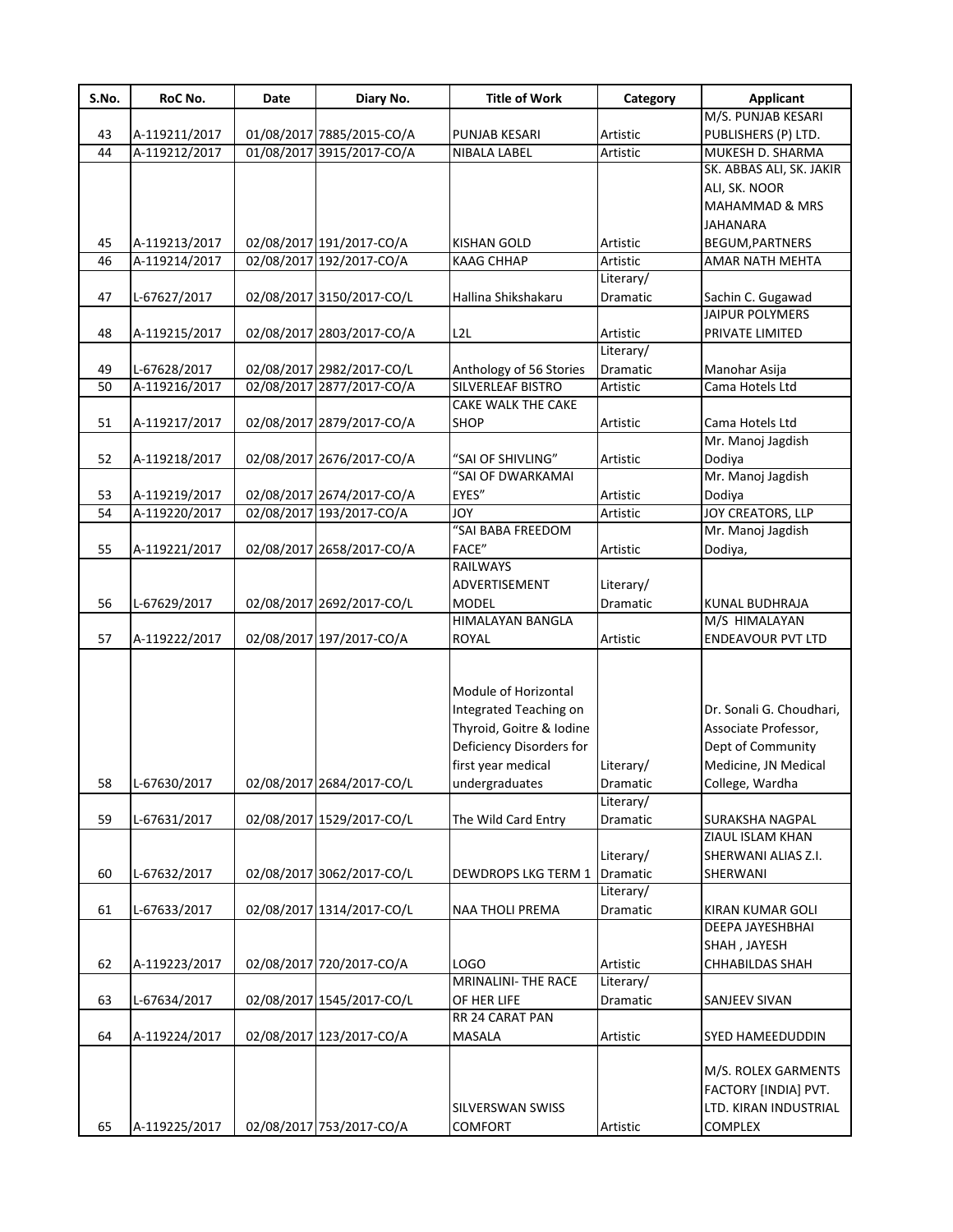| S.No. | RoC No.       | Date | Diary No.                   | <b>Title of Work</b>             | Category                     | <b>Applicant</b>                  |
|-------|---------------|------|-----------------------------|----------------------------------|------------------------------|-----------------------------------|
|       |               |      |                             |                                  |                              |                                   |
|       |               |      |                             |                                  |                              | MR KAPIL LUNIA MS                 |
|       |               |      |                             |                                  |                              | HINDUSTAN ALUMINIUM               |
| 66    | A-119226/2017 |      | 02/08/2017 1368/2017-CO/A   | <b>HAC LABEL</b>                 | Artistic                     | CORPORATION                       |
|       |               |      |                             |                                  |                              | <b>G.S. LUTHRA &amp; JAIPREET</b> |
| 67    | A-119227/2017 |      | 02/08/2017 3435/2017-CO/A   | <b>FLYTECH</b>                   | Artistic                     | LUTHRA                            |
|       |               |      |                             |                                  |                              |                                   |
|       |               |      |                             | Praccina Bharatiyulaku           | Literary/                    |                                   |
| 68    | L-67635/2017  |      | 02/08/2017 1784/2017-CO/L   | aksharasumaamjali                | Dramatic                     | D V S Janardhan Prasad            |
|       |               |      |                             |                                  | Literary/                    |                                   |
| 69    | L-67636/2017  |      | 02/08/2017 2998/2017-CO/L   | <b>MALHAR MALHAR</b>             | Dramatic                     | Suraj Mohan Shinde                |
|       |               |      |                             |                                  |                              | <b>NARASU'S SAARATHY</b>          |
|       |               |      |                             | <b>NARASU'S WHOLE</b>            |                              | <b>ENTERPRISES PRIVATE</b>        |
| 70    | A-119228/2017 |      | 02/08/2017 13721/2016-CO/A  | <b>WHEAT ATTA</b>                | Artistic                     | LIMITED,                          |
|       |               |      |                             |                                  | Literary/                    |                                   |
| 71    | L-67637/2017  |      | 02/08/2017 12938/2016-CO/L  | Joyful Living                    | Dramatic                     | Ameeta Chatterjee                 |
|       |               |      |                             |                                  | Literary/                    |                                   |
| 72    | L-67638/2017  |      | 02/08/2017 3253/2017-CO/L   | My world                         | Dramatic                     | <b>SHREYANS KANSWA</b>            |
|       |               |      |                             |                                  | Literary/                    |                                   |
| 73    | L-67639/2017  |      | 02/08/2017 10510/2016-CO/L  | O! WOEFUL POESY                  | Dramatic                     | Pratyusha Kar                     |
|       |               |      |                             | <b>INSBO'S BUSINESS</b>          |                              |                                   |
|       |               |      |                             | <b>TERMS DICTIONARY</b>          |                              |                                   |
|       |               |      |                             | (ISBN: 978-81-932504-            | Literary/                    | RAMANATHAN                        |
| 74    | L-67640/2017  |      | 02/08/2017 383/2017-CO/L    | (02)                             | Dramatic                     | NAGASAMY, PROP                    |
|       |               |      |                             |                                  | Literary/                    |                                   |
| 75    | L-67641/2017  |      | 02/08/2017 13756/2016-CO/L  | Ajman Videos                     | Dramatic                     | M C Joseph                        |
|       |               |      |                             |                                  | Literary/                    |                                   |
| 76    | L-67642/2017  |      | 02/08/2017 2810/2017-CO/L   | Talk To Your Soul                | Dramatic                     | Khushboo Jha                      |
|       |               |      |                             |                                  | Computer                     | <b>MET'S INSTITUTE OF</b>         |
| 77    | SW-9291/2017  |      | 02/08/2017 13507/2015-CO/SW | <b>METSTAT</b>                   | Software                     | PHARMACY                          |
|       |               |      |                             |                                  |                              | MR. MAHENDRA                      |
| 78    | A-119229/2017 |      | 02/08/2017 3388/2017-CO/A   | TOFFLES COCONUT                  | Artistic                     | <b>GULWANI</b>                    |
|       |               |      |                             | RAIZA WITH LOGO AND              |                              |                                   |
| 79    | A-119230/2017 |      | 02/08/2017 565/2017-CO/A    | TRADING STYLE                    | Artistic                     | RUPA CHAKMA, PROP                 |
|       |               |      |                             | The Mathematics of               | Literary/                    | Subhash Chandra                   |
| 80    | L-67643/2017  |      | 02/08/2017 9535/2016-CO/L   | Uncertainties                    | Dramatic                     | Sawhney                           |
|       |               |      |                             |                                  |                              |                                   |
| 81    | SR-12175/2017 |      | 02/08/2017 2722/2017-CO/SR  | Bekhabar                         | Sound Recording apurv mridul |                                   |
|       |               |      |                             |                                  | Literary/                    |                                   |
| 82    | L-67644/2017  |      | 02/08/2017 3299/2017-CO/L   | Tera Saath Rahe                  | Dramatic                     | Nilesh Chogle                     |
|       |               |      |                             |                                  |                              |                                   |
|       |               |      |                             | Wireless Communication Literary/ |                              |                                   |
| 83    | L-67645/2017  |      | 02/08/2017 1818/2017-CO/L   | Laboratory Manual                | Dramatic                     | Pradnya Maturkar                  |
|       |               |      |                             |                                  |                              |                                   |
|       |               |      |                             |                                  |                              | MRS. A.R. USHA, SOLE              |
|       |               |      |                             |                                  |                              | PROPRIETRIX, TRADING              |
| 84    | A-119231/2017 |      | 02/08/2017 1450/2017-CO/A   | SARATHI                          | Artistic                     | AS SARATHI TEXTILES,              |
|       |               |      |                             |                                  |                              |                                   |
|       |               |      |                             |                                  |                              |                                   |
|       |               |      |                             |                                  |                              | SMT. GEETHA SHRIDHAR              |
|       |               |      |                             | Kreedo Early Childhood           |                              | Proprietor of M/s.Kreedo          |
| 85    | A-119232/2017 |      | 02/08/2017 1173/2017-CO/A   | Solutions                        | Artistic                     | Enterpris                         |
|       |               |      |                             |                                  |                              |                                   |
|       |               |      |                             | Hardaul - Ek Bharatiya           | Literary/                    |                                   |
| 86    | L-67646/2017  |      | 02/08/2017 13897/2016-CO/L  | Yuva Ki Soch                     | Dramatic                     | Rakesh Sharma                     |
|       |               |      |                             | Shri Hanuman Charit              | Literary/                    |                                   |
| 87    | L-67647/2017  |      | 02/08/2017 4548/2017-CO/L   | Manas                            | Dramatic                     | Kailash Chandra Sharma            |
|       |               |      |                             |                                  |                              |                                   |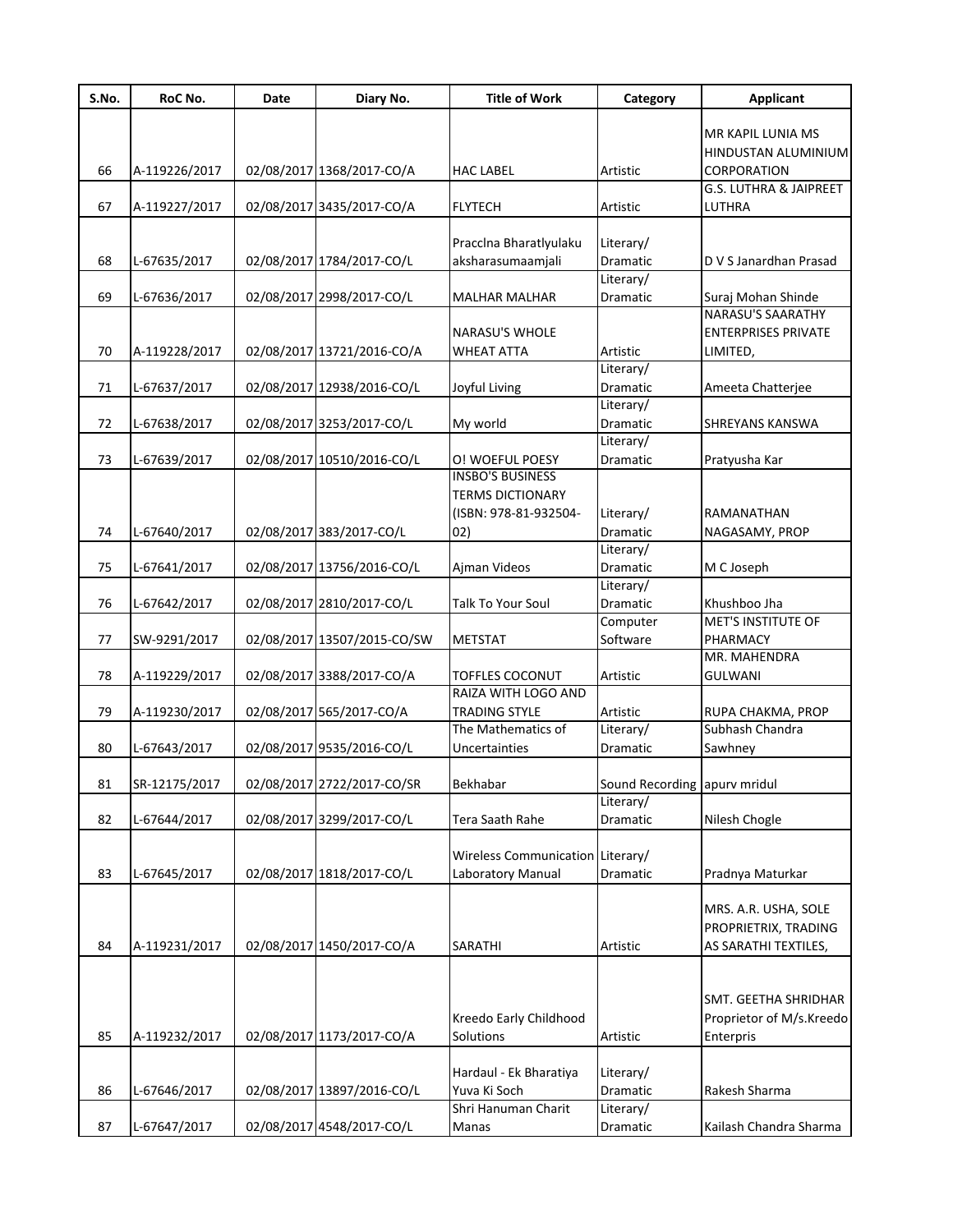| S.No. | RoC No.       | Date | Diary No.                   | <b>Title of Work</b>           | Category  | <b>Applicant</b>             |
|-------|---------------|------|-----------------------------|--------------------------------|-----------|------------------------------|
|       |               |      |                             |                                |           |                              |
|       |               |      |                             |                                |           | Vinod Kumar Prop. of         |
| 88    | A-119233/2017 |      | 02/08/2017 2798/2017-CO/A   | <b>JMD</b>                     | Artistic  | Vaneet Electroplaters        |
|       |               |      |                             |                                |           |                              |
|       |               |      |                             |                                |           | Gurpreet Singh Prop. of      |
| 89    | A-119234/2017 |      | 02/08/2017 2797/2017-CO/A   | <b>HE-MAN</b>                  | Artistic  | Sandhu Agro Industries       |
|       |               |      |                             | Compilation of Songs,          | Literary/ |                              |
| 90    | L-67648/2017  |      | 02/08/2017 1604/2017-CO/L   | Gazals                         | Dramatic  | Satyapal Dudeja              |
|       |               |      |                             | <b>AICTXT Business</b>         | Computer  |                              |
| 91    | SW-9292/2017  |      | 02/08/2017 13725/2016-CO/SW | Platform                       | Software  | Shilu George                 |
|       |               |      |                             |                                | Literary/ |                              |
| 92    | L-67649/2017  |      | 02/08/2017 2812/2017-CO/L   | Fix the Risk                   | Dramatic  | Rashmi Jindal                |
|       |               |      |                             |                                |           | M/s Graymatter               |
|       |               |      |                             |                                | Computer  | Software Services Private    |
| 93    | SW-9293/2017  |      | 02/08/2017 3966/2016-CO/SW  | Airport Analytics (AA+)        | Software  | LImited                      |
|       |               |      |                             | <b>SHREE SUGANDH BAHAR</b>     |           |                              |
| 94    | A-119235/2017 |      | 02/08/2017 1356/2017-CO/A   | (LABEL)                        | Artistic  | Sandeep Trivedi              |
|       |               |      |                             |                                |           |                              |
|       |               |      |                             |                                | Literary/ | Space Technology and         |
| 95    | L-67650/2017  |      | 02/08/2017 3369/2017-CO/L   | Hydrobot                       | Dramatic  | Education Pvt. Ltd.          |
|       |               |      |                             |                                |           |                              |
|       |               |      |                             | Creative Intelligence Is a     | Literary/ |                              |
| 96    | L-67651/2017  |      | 02/08/2017 3731/2017-CO/L   | Part of Inspiration            | Dramatic  | Karnati Kiran                |
|       |               |      |                             |                                | Literary/ |                              |
| 97    | L-67652/2017  |      | 02/08/2017 3967/2017-CO/L   | <b>CURRENT AFFAIRS</b>         | Dramatic  | <b>KAMAL HOSSAIN</b>         |
|       |               |      |                             |                                |           |                              |
|       |               |      |                             |                                | Literary/ | RADHA SOAMI SATSANG          |
| 98    | L-67653/2017  |      | 02/08/2017 3602/2017-CO/L   | <b>MUKTI DE MARG</b>           | Dramatic  | <b>BEAS ADDRESS</b>          |
|       |               |      |                             |                                |           | Ram Prakash Goyal            |
|       |               |      |                             | <b>SUPER GOLDEN NO.1</b>       |           | trading as Shyam Ji Soap     |
| 99    | A-119236/2017 |      | 02/08/2017 1357/2017-CO/A   | (LABEL)                        | Artistic  | Chemicals                    |
|       |               |      |                             |                                |           |                              |
|       |               |      |                             |                                |           |                              |
|       |               |      |                             |                                |           | <b>BEANSTALK LEARNING, a</b> |
|       |               |      |                             | <b>GALLOP TO GRAMMAR</b>       | Literary/ | Division of Podar            |
| 100   | L-67654/2017  |      | 02/08/2017 1783/2015-CO/L   | Grade 2                        | Dramatic  | Software Private Limited     |
|       |               |      |                             |                                | Literary/ |                              |
| 101   | L-67655/2017  |      | 02/08/2017 1783/2017-CO/L   | SATYA SANKETAANK               | Dramatic  | <b>CHATAR SINGH</b>          |
|       |               |      |                             |                                | Literary/ |                              |
| 102   | L-67656/2017  |      | 02/08/2017 2269/2017-CO/L   | <b>Tiger Trails and Beyond</b> | Dramatic  | Prathima Prem                |
|       |               |      |                             |                                |           |                              |
|       |               |      |                             | <b>UPKARFOODS MIRCHI</b>       |           | Upkar Agrofoods Pvt.         |
| 103   | A-119237/2017 |      | 02/08/2017 1573/2017-CO/A   | POWDER (LABEL)                 | Artistic  | Ltd.                         |
|       |               |      |                             |                                |           |                              |
|       |               |      |                             | An insight into                | Literary/ | Mr. DAWMANCHUH               |
| 104   | L-67657/2017  |      | 02/08/2017 1325/2017-CO/L   | Behdienkhlam Festival          | Dramatic  | LAMAR                        |
|       |               |      |                             |                                |           | MS M.P. S. TRADING PVT       |
| 105   | A-119238/2017 |      | 02/08/2017 8921/2016-CO/A   | <b>TICK LABEL</b>              | Artistic  | LTD                          |
|       |               |      |                             |                                |           |                              |
|       |               |      |                             |                                |           |                              |
|       |               |      |                             | Arithmetic for General         |           |                              |
|       |               |      |                             | Competitions Where             |           |                              |
|       |               |      |                             | Concept is Paramount           | Literary/ |                              |
| 106   | L-67658/2017  |      | 02/08/2017 4520/2015-CO/L   | Vol-1 (English)                | Dramatic  | <b>NEETU SINGH</b>           |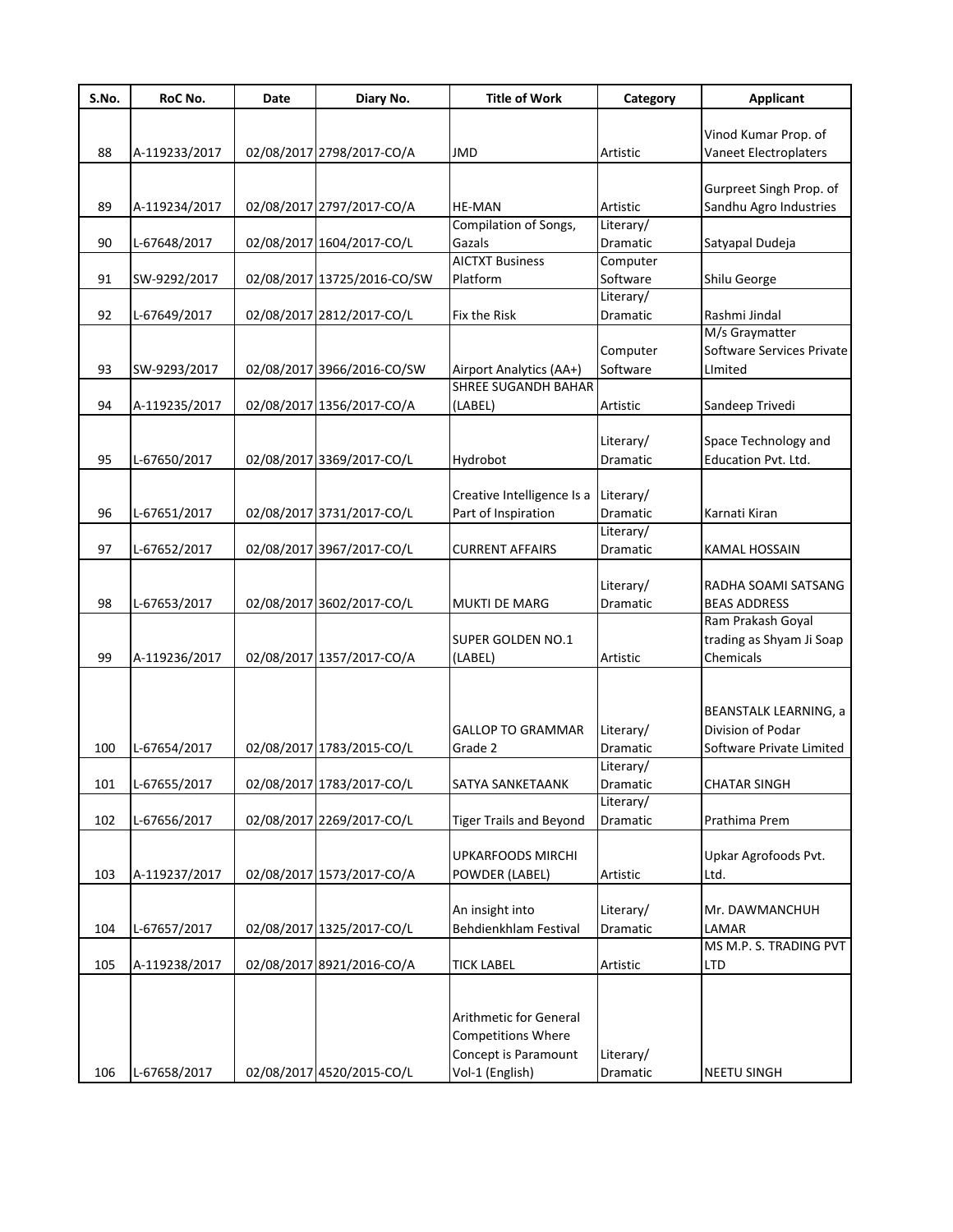| S.No. | RoC No.       | Date | Diary No.                  | <b>Title of Work</b>              | Category        | <b>Applicant</b>        |
|-------|---------------|------|----------------------------|-----------------------------------|-----------------|-------------------------|
|       |               |      |                            | <b>English for General</b>        |                 |                         |
|       |               |      |                            | Competitions from                 |                 |                         |
|       |               |      |                            | Plinth to Paramount Vol-          | Literary/       |                         |
| 107   | L-67659/2017  |      | 02/08/2017 4513/2015-CO/L  | 1 (English)                       | Dramatic        | <b>NEETU SINGH</b>      |
|       |               |      |                            |                                   |                 |                         |
|       |               |      |                            | Everything Ends with              |                 |                         |
|       |               |      |                            | Law: Those Who Do Not             |                 |                         |
|       |               |      |                            | Know The Law, Cannot              | Literary/       |                         |
| 108   | L-67660/2017  |      | 02/08/2017 1368/2016-CO/L  | Question The Law                  | Dramatic        | Sunil Kumar             |
|       |               |      |                            |                                   | Literary/       |                         |
| 109   | L-67661/2017  |      | 02/08/2017 422/2017-CO/L   | KALAM DE HANJU                    | Dramatic        | MR. HAKAM SINGH         |
|       |               |      |                            | <b>BISK FARM RUSKIT</b>           |                 | SAJ FOODS PRODUCTS      |
|       |               |      |                            |                                   |                 |                         |
| 110   | A-119239/2017 |      | 02/08/2017 216/2017-CO/A   | <b>ELACHI RUSK</b>                | Artistic        | PVT LTD                 |
|       |               |      |                            | <b>BISK FARM CAKE BAR</b>         |                 | SAJ FOODS PRODUCTS      |
| 111   | A-119240/2017 |      | 02/08/2017 217/2017-CO/A   | <b>BUTTER SCOTCH</b>              | Artistic        | <b>PVT LTD</b>          |
|       |               |      |                            | <b>BISK FARM RUSKIT CAKE</b>      |                 | SAJ FOODS PRODUCTS      |
| 112   | A-119241/2017 |      | 02/08/2017 218/2017-CO/A   | <b>RUSK</b>                       | Artistic        | <b>PVT LTD</b>          |
|       |               |      |                            | Adoloscence : A lost              | Literary/       | <b>Simarpreet Singh</b> |
| 113   | L-67662/2017  |      | 02/08/2017 3924/2017-CO/L  | Glance                            | Dramatic        | Chandhok                |
|       |               |      |                            | <b>BISK FARM SANDWICH</b>         |                 | SAJ FOODS PRODUCTS      |
| 114   | A-119242/2017 |      | 02/08/2017 219/2017-CO/A   | ORANGE                            | Artistic        | PVT LTD                 |
|       |               |      |                            |                                   |                 | SAJ FOODS PRODUCTS      |
| 115   | A-119243/2017 |      | 02/08/2017 185/2017-CO/A   | <b>BISK FARM MILKUIT</b>          | Artistic        | PVT LTD                 |
|       |               |      |                            |                                   |                 |                         |
|       |               |      |                            | <b>DMIMS PhD Progression</b>      |                 |                         |
|       |               |      |                            | <b>Monitoring Model</b>           | Literary/       |                         |
| 116   | L-67663/2017  |      | 03/08/2017 15048/2016-CO/L | (PPMM)                            | Dramatic        | Dr. Minal Chaudhary,    |
|       |               |      |                            |                                   |                 |                         |
|       |               |      |                            |                                   |                 |                         |
|       |               |      |                            | <b>DMIMS PhD Progression</b>      |                 |                         |
|       |               |      |                            | <b>Monitoring Model</b>           | Literary/       |                         |
| 117   | L-67663/2017  |      | 03/08/2017 15048/2016-CO/L | (PPMM)                            | Dramatic        | Dr Ved Prakash Mishra   |
|       |               |      |                            |                                   |                 |                         |
|       |               |      |                            | <b>DMIMS PhD Progression</b>      |                 |                         |
|       |               |      |                            | <b>Monitoring Model</b>           | Literary/       |                         |
| 118   | L-67663/2017  |      | 03/08/2017 15048/2016-CO/L | (PPMM)                            | <b>Dramatic</b> | Nirupama Bhisey         |
|       |               |      |                            |                                   | Literary/       |                         |
| 119   | L-67664/2017  |      | 03/08/2017 2114/2017-CO/L  | <b>Desperation For Seats</b>      | Dramatic        | Sawan Lalchandani       |
|       |               |      |                            |                                   |                 |                         |
|       |               |      |                            |                                   |                 |                         |
|       |               |      |                            | Template for efficient            |                 |                         |
|       |               |      |                            | Paper setting for the             |                 |                         |
|       |               |      |                            | purpose of PhD Entrance Literary/ |                 |                         |
| 120   | L-67665/2017  |      | 03/08/2017 15039/2016-CO/L | Examination                       | Dramatic        | Nirupama Bhisey         |
|       |               |      |                            |                                   |                 |                         |
|       |               |      |                            |                                   |                 |                         |
|       |               |      |                            | Template for efficient            |                 |                         |
|       |               |      |                            |                                   |                 |                         |
|       |               |      |                            | Paper setting for the             |                 |                         |
|       |               |      |                            | purpose of PhD Entrance Literary/ |                 |                         |
| 121   | L-67665/2017  |      | 03/08/2017 15039/2016-CO/L | Examination                       | Dramatic        | Dr. Minal Chaudhary     |
|       |               |      |                            |                                   |                 |                         |
|       |               |      |                            |                                   |                 |                         |
|       |               |      |                            | Template for efficient            |                 |                         |
|       |               |      |                            | Paper setting for the             |                 |                         |
|       |               |      |                            | purpose of PhD Entrance Literary/ |                 |                         |
| 122   | L-67665/2017  |      | 03/08/2017 15039/2016-CO/L | Examination                       | Dramatic        | Dr Gaurav Mishra,       |
|       |               |      |                            | TRDP MARIO SUJI TOAST             |                 | M/S TRDP HAPPY          |
| 123   | A-119244/2017 |      | 03/08/2017 1648/2017-CO/A  | LABEL                             | Artistic        | <b>WORLD PVT LTD</b>    |
|       |               |      |                            |                                   |                 |                         |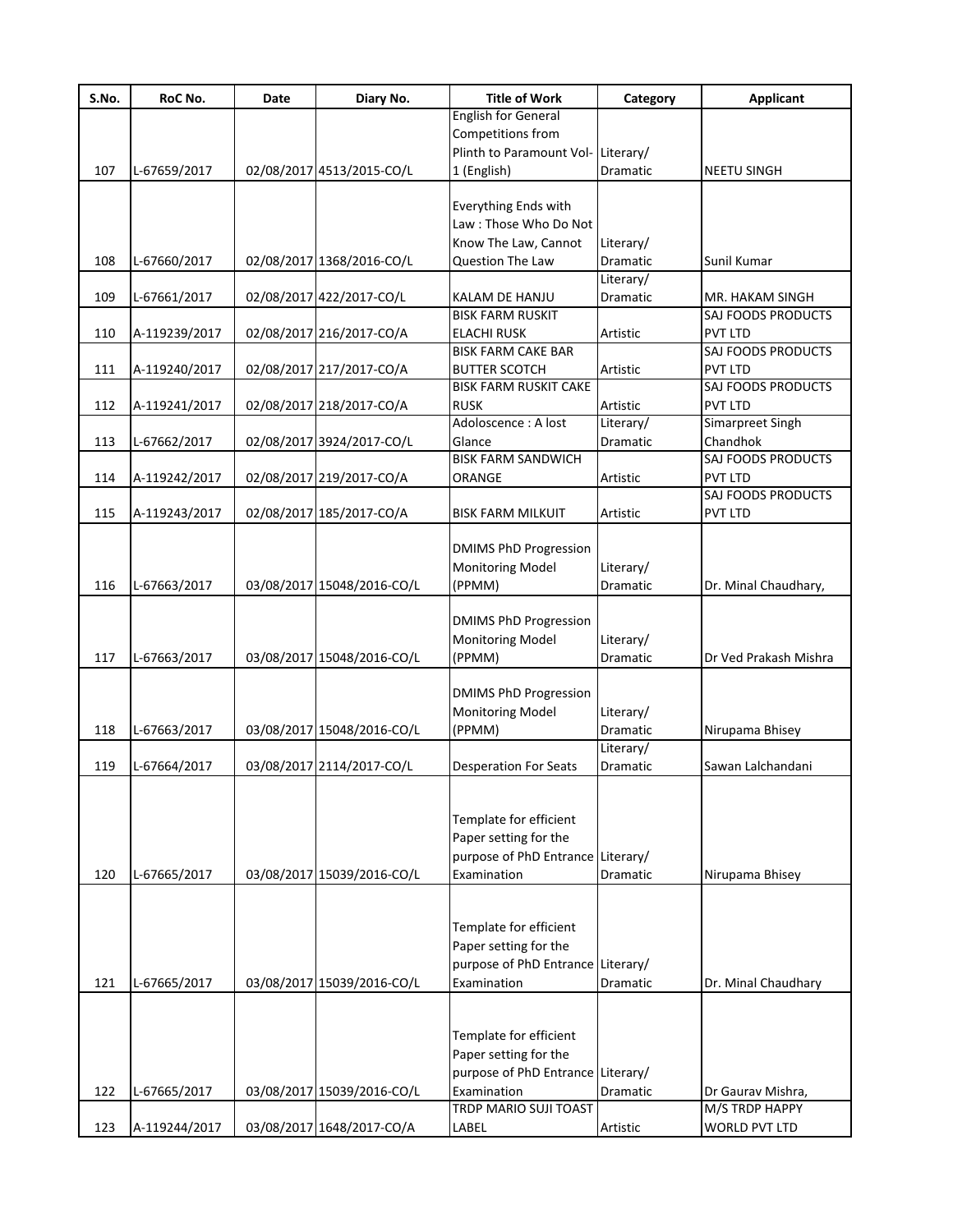| S.No. | RoC No.       | Date | Diary No.                  | <b>Title of Work</b>         | Category              | <b>Applicant</b>          |
|-------|---------------|------|----------------------------|------------------------------|-----------------------|---------------------------|
|       |               |      |                            |                              |                       | <b>KIRAN DEVI</b>         |
| 124   | A-119245/2017 |      | 03/08/2017 14958/2016-CO/A | <b>RKJ HIGHCLASS</b>         | Artistic              | MAHESHWARI                |
|       |               |      |                            |                              |                       | <b>KIRAN DEVI</b>         |
| 125   | A-119246/2017 |      | 03/08/2017 14964/2016-CO/A | <b>SHREE RAJAJI</b>          | Artistic              | MAHESHWARI                |
|       |               |      |                            |                              | Literary/             |                           |
| 126   | L-67666/2017  |      | 03/08/2017 2431/2017-CO/L  | When it Rained in 2025       | Dramatic              | Roopal Kewalya            |
|       |               |      |                            |                              |                       |                           |
|       |               |      |                            | A "Social Lock" App for      |                       |                           |
|       |               |      |                            | Smartphone for               |                       |                           |
|       |               |      |                            | providing Emergency          | Literary/             | Manish Madhukar           |
| 127   | L-67667/2017  |      | 03/08/2017 2125/2017-CO/L  | Calling and Security."       | Dramatic              | Motghare                  |
| 128   |               |      |                            |                              | Literary/             |                           |
|       | L-67668/2017  |      | 03/08/2017 2156/2017-CO/L  | Bikhre Panne Ulfat Ke        | Dramatic<br>Literary/ | Naushad                   |
|       |               |      |                            |                              |                       | Rahul Bhatia              |
| 129   | L-67669/2017  |      | 03/08/2017 2248/2017-CO/L  | <b>Heads or Tails</b>        | Dramatic<br>Literary/ |                           |
| 130   | L-67670/2017  |      | 03/08/2017 4462/2017-CO/L  | PHUHAR KAKSHA 5              | Dramatic              | ARZOO CHAWLA              |
|       |               |      |                            |                              | Literary/             |                           |
| 131   | L-67671/2017  |      | 03/08/2017 4463/2017-CO/L  | PHUHAR KAKSHA 2              | Dramatic              | ARZOO CHAWLA              |
|       |               |      |                            |                              |                       |                           |
|       |               |      |                            | PRO WRESTLING                | Literary/             | PROSPERITY PRIVATE        |
| 132   | L-67672/2017  |      | 03/08/2017 4461/2017-CO/L  | <b>LEAGUE CONCEPT NOTE</b>   | Dramatic              | LIMITED                   |
| 133   | A-119247/2017 |      | 03/08/2017 4452/2017-CO/A  | KIDZO POP LABEL              | Artistic              | <b>MR VINIT JAIN</b>      |
|       |               |      |                            | <b>PRESENTATION</b>          |                       |                           |
|       |               |      |                            | ON"MANUFACTURING             | Literary/             |                           |
| 134   | L-67673/2017  |      | 03/08/2017 3334/2017-CO/L  | PROCESS-II"                  | Dramatic              | SIDDHESH J. YERPUDE       |
|       |               |      |                            |                              |                       |                           |
|       |               |      |                            | <b>CHATT</b> (Communicating  |                       |                           |
|       |               |      |                            | Holistically using an        |                       |                           |
|       |               |      |                            | Assessment and               |                       |                           |
| 135   | A-119248/2017 |      | 03/08/2017 2802/2017-CO/A  | Therapeutic Tool.)           | Artistic              | nadine millard            |
|       |               |      |                            |                              |                       |                           |
|       |               |      |                            |                              |                       | Gaurav Kumar Singh        |
| 136   | A-119249/2017 |      | 03/08/2017 3303/2017-CO/A  | JP (LABEL)                   | Artistic              | trading as Sri Sai Paints |
|       |               |      |                            |                              |                       |                           |
|       |               |      |                            | PURSUE YOUR DREAM:           |                       |                           |
|       |               |      |                            | TODAY'S TOPIC - SELF         | Literary/             |                           |
| 137   | L-67674/2017  |      | 03/08/2017 1528/2017-CO/L  | <b>INTRODUCTION</b>          | Dramatic              | <b>SANDIP PAL</b>         |
|       |               |      |                            |                              | Literary/             |                           |
| 138   | L-67675/2017  |      | 03/08/2017 3436/2017-CO/L  | Pranantik                    | Dramatic              | ANIL NAME                 |
|       |               |      |                            | <b>BANGALI BABA AAM</b>      |                       |                           |
| 139   | A-119250/2017 |      | 03/08/2017 3374/2017-CO/A  | <b>PACHAK</b>                | Artistic              | NARAYAN AGARWAL           |
|       |               |      |                            | BENGALI BABA NIMBU           |                       |                           |
| 140   | A-119251/2017 |      | 03/08/2017 3375/2017-CO/A  | LADDU                        | Artistic              | NARAYAN AGARWAL           |
|       |               |      |                            | <b>BANGALI BABA NIMBU</b>    |                       |                           |
| 141   | A-119252/2017 |      | 03/08/2017 3377/2017-CO/A  | <b>MASTANI</b>               | Artistic              | NARAYAN AGARWAL           |
|       |               |      |                            | <b>BENGALI BABA</b>          |                       |                           |
| 142   | A-119253/2017 |      | 03/08/2017 3373/2017-CO/A  | CHATAKEDAR IMLI              | Artistic              | NARAYAN AGARWAL           |
|       |               |      |                            | CHALO SHAAN SE in            |                       | M/S. KHADIM INDIA         |
| 143   | A-119254/2017 |      | 03/08/2017 3378/2015-CO/A  | Hindi                        | Artistic              | LIMITED                   |
| 144   | A-119255/2017 |      | 03/08/2017 3379/2017-CO/A  | <b>BANGALI BABA KALA</b>     | Artistic              | NARAYAN AGARWAL           |
|       |               |      |                            | <b>BANGALI BABA IMLI</b>     |                       |                           |
| 145   | A-119256/2017 |      | 03/08/2017 3380/2017-CO/A  | LADDU                        | Artistic              | NARAYAN AGARWAL           |
|       |               |      |                            | <b>BANGALI BABA KALA</b>     |                       |                           |
| 146   | A-119257/2017 |      | 03/08/2017 3381/2017-CO/A  | LADDU                        | Artistic              | NARAYAN AGARWAL           |
|       |               |      |                            |                              |                       |                           |
| 147   | A-119258/2017 |      | 03/08/2017 3382/2017-CO/A  | BENGALI BABA CHANDA Artistic |                       | NARAYAN AGARWAL           |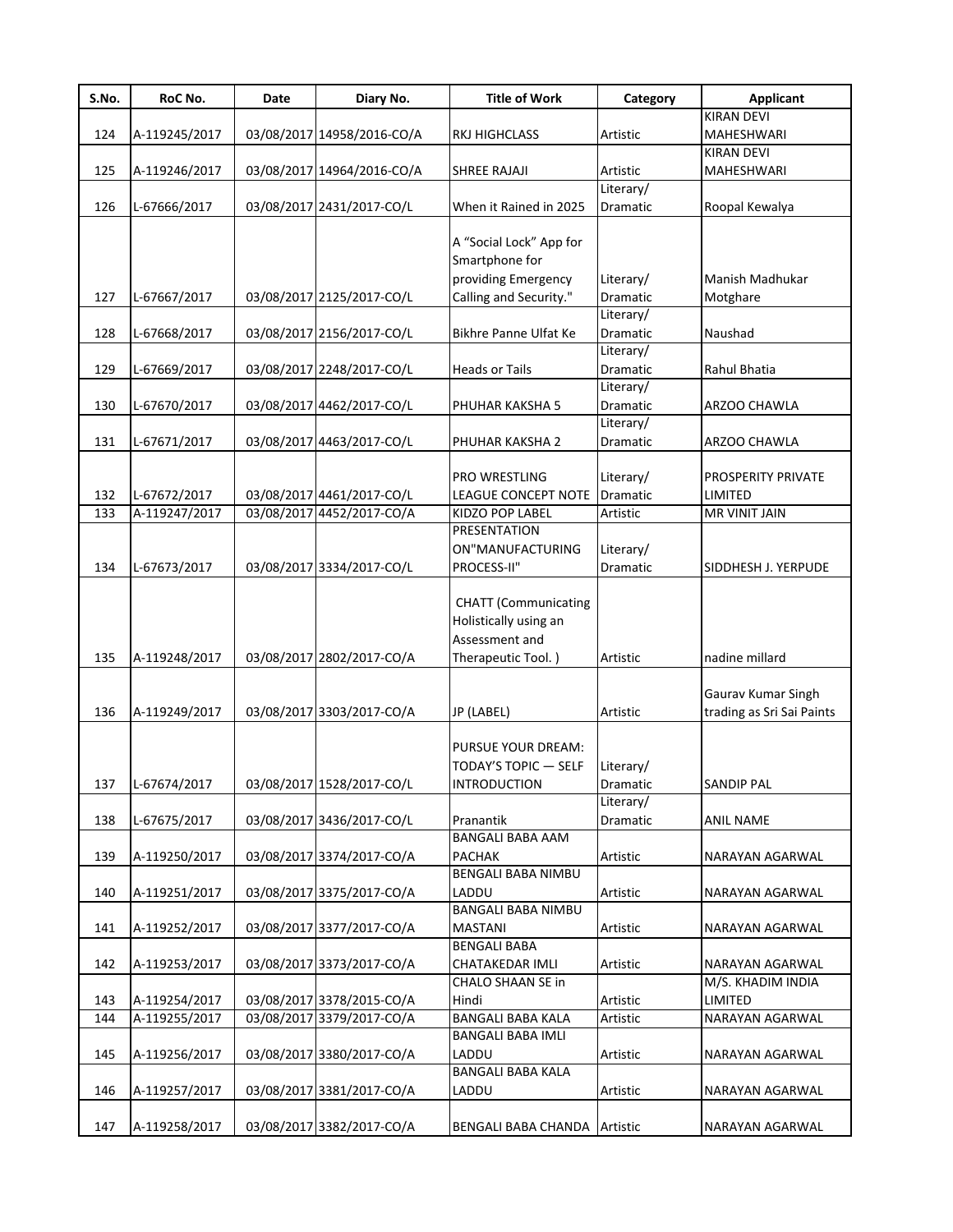| S.No. | RoC No.       | Date | Diary No.                  | <b>Title of Work</b>      | Category                 | <b>Applicant</b>            |
|-------|---------------|------|----------------------------|---------------------------|--------------------------|-----------------------------|
| 148   | A-119259/2017 |      | 03/08/2017 3383/2017-CO/A  | CHANGU MANGU              | Artistic                 | SAVITA AGARWAL              |
|       |               |      |                            | SAYA GOLD AVENUE          |                          | M/s. Saya Homes Pvt.        |
| 149   | A-119260/2017 |      | 03/08/2017 3385/2015-CO/A  | (LABEL)                   | Artistic                 | Ltd.                        |
|       |               |      |                            | <b>BANGALI BABA KALA</b>  |                          |                             |
| 150   | A-119261/2017 |      | 03/08/2017 3386/2017-CO/A  | <b>KHATTA</b>             | Artistic                 | NARAYAN AGARWAL             |
|       |               |      |                            |                           |                          | <b>SONY MUSIC</b>           |
|       |               |      |                            |                           |                          | ENTERTAINMENT INDIA         |
| 151   | SR-12176/2017 |      | 03/08/2017 2897/2017-CO/SR | ANNUL MAELAGE             | Sound Recording PVT LTD  |                             |
|       |               |      |                            |                           | Computer                 |                             |
| 152   | SW-9294/2017  |      | 03/08/2017 3200/2017-CO/SW | NearFar                   | Software                 | R.CHARAN                    |
|       |               |      |                            |                           | Computer                 |                             |
| 153   | SW-9294/2017  |      | 03/08/2017 3200/2017-CO/SW | NearFar                   | Software                 | KARTHI.N.G                  |
|       |               |      |                            |                           | Computer                 |                             |
| 154   | SW-9294/2017  |      | 03/08/2017 3200/2017-CO/SW | NearFar                   | Software                 | <b>M.DILLI BABU</b>         |
|       |               |      |                            |                           | Computer                 |                             |
| 155   | SW-9294/2017  |      | 03/08/2017 3200/2017-CO/SW | NearFar                   | Software                 | <b>B.KARTHIKEYAN</b>        |
|       |               |      |                            |                           |                          |                             |
|       |               |      |                            |                           |                          |                             |
|       |               |      |                            | <b>GUIDELINES ON</b>      |                          | <b>CENTER FOR VALUATION</b> |
|       |               |      |                            | <b>VALUATION OF PLANT</b> |                          | STUDIES RESEARCH AND        |
|       |               |      |                            | MACHINERY AND             | Literary/                | <b>TRAINING ASSOCIATION</b> |
| 156   | L-67676/2017  |      | 03/08/2017 2888/2017-CO/L  | <b>EQUIPMENT</b>          | Dramatic                 | <b>CVSRTA INDIA</b>         |
| 157   | A-119262/2017 |      | 03/08/2017 3047/2017-CO/A  | <b>JKD GROUP</b>          | Artistic                 | RITESH AGARWAL              |
|       |               |      |                            |                           |                          | <b>SONY MUSIC</b>           |
|       |               |      |                            |                           |                          | <b>ENTERTAINMENT INDIA</b>  |
| 158   | SR-12177/2017 |      | 03/08/2017 2893/2017-CO/SR | YETHI YETHI               | Sound Recording PVT LTD  |                             |
|       |               |      |                            |                           |                          | <b>SONY MUSIC</b>           |
|       |               |      |                            |                           |                          | ENTERTAINMENT INDIA         |
| 159   | SR-12178/2017 |      | 03/08/2017 2894/2017-CO/SR | <b>MUNDHINAM</b>          | Sound Recording PVT LTD  |                             |
|       |               |      |                            |                           |                          | <b>SONY MUSIC</b>           |
|       |               |      |                            |                           |                          | <b>ENTERTAINMENT INDIA</b>  |
| 160   | SR-12179/2017 |      | 03/08/2017 2925/2017-CO/SR | OHO HO                    | Sound Recording PVT LTD  |                             |
|       |               |      |                            |                           | Literary/                | Pratik Shrikant             |
| 161   | L-67677/2017  |      | 03/08/2017 3312/2017-CO/L  | Jabse Mila Hun Tumse      | Dramatic                 | Dhawalikar                  |
|       |               |      |                            |                           |                          | <b>MS DRY NUT</b>           |
| 162   | A-119263/2017 |      | 03/08/2017 3151/2017-CO/A  | <b>DRY NUT</b>            | Artistic                 | <b>ENTERPRISES</b>          |
|       |               |      |                            |                           |                          | <b>MS KALRA CABLE</b>       |
| 163   | A-119264/2017 |      | 03/08/2017 3157/2017-CO/A  | <b>INDOCAB</b>            | Artistic                 | <b>INDUSTRIES</b>           |
|       |               |      |                            |                           |                          |                             |
| 164   | A-119265/2017 |      | 03/08/2017 3316/2017-CO/A  | URSHOP WITH UR LOGO       | Artistic                 | <b>G KART TRADELINE LLP</b> |
|       |               |      |                            |                           |                          | <b>MS MOBIKESOUK</b>        |
|       |               |      |                            |                           |                          | <b>ONLINE SOLUTION PVT</b>  |
| 165   | A-119266/2017 |      | 03/08/2017 3158/2017-CO/A  | <b>MOBIKE BAZAR</b>       | Artistic                 | <b>LTD</b>                  |
|       |               |      |                            |                           |                          | <b>SONY MUSIC</b>           |
|       |               |      |                            |                           |                          | ENTERTAINMENT INDIA         |
| 166   | SR-12180/2017 |      | 03/08/2017 2905/2017-CO/SR | <b>GANGSTER</b>           | Sound Recording PVT. LTD |                             |
|       |               |      |                            |                           |                          | <b>SONY MUSIC</b>           |
|       |               |      |                            |                           |                          | ENTERTAINMENT INDIA         |
| 167   | SR-12180/2017 |      | 03/08/2017 2905/2017-CO/SR | <b>GANGSTER</b>           | Sound Recording PVT. LTD |                             |
|       |               |      |                            |                           |                          | <b>SONY MUSIC</b>           |
|       |               |      |                            |                           |                          | ENTERTAINMENT INDIA         |
| 168   | SR-12181/2017 |      | 03/08/2017 2906/2017-CO/SR | <b>SIRU THODUTHALILE</b>  | Sound Recording PVT. LTD |                             |
|       |               |      |                            |                           |                          | <b>SONY MUSIC</b>           |
|       |               |      |                            |                           |                          | ENTERTAINMENT INDIA         |
| 169   |               |      | 03/08/2017 2906/2017-CO/SR |                           |                          |                             |
|       | SR-12181/2017 |      |                            | SIRU THODUTHALILE         | Sound Recording PVT. LTD |                             |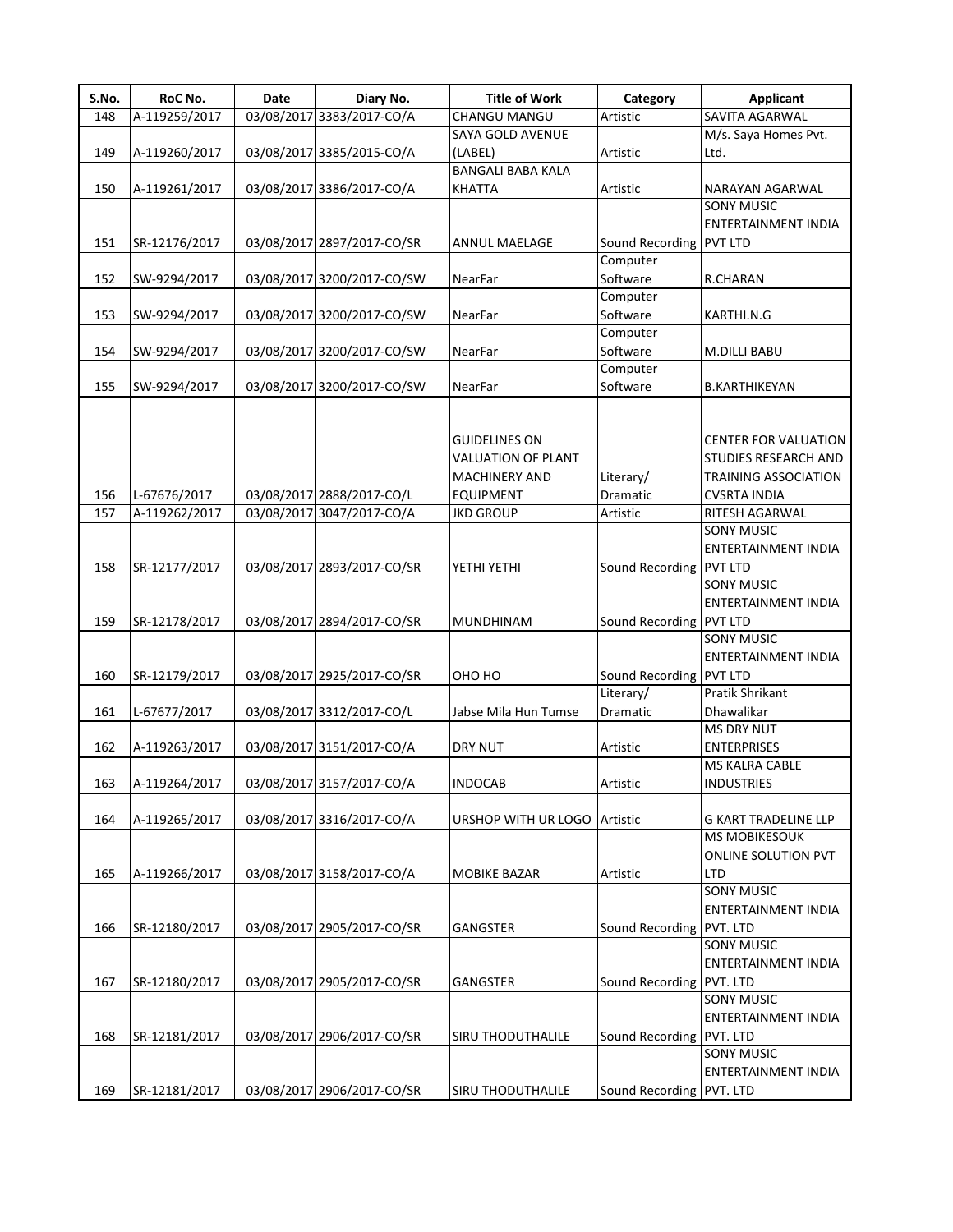| S.No. | RoC No.       | Date | Diary No.                  | <b>Title of Work</b>      | Category                      | <b>Applicant</b>           |
|-------|---------------|------|----------------------------|---------------------------|-------------------------------|----------------------------|
|       |               |      |                            | MODERN PEDAGOGY OF        |                               |                            |
|       |               |      |                            | <b>PHONETIC</b>           | Literary/                     | <b>FOCUS ACADEMY</b>       |
| 170   | L-67678/2017  |      | 03/08/2017 1897/2017-CO/L  | <b>TRANSCRIPTION</b>      | Dramatic                      | <b>EDUCATIONAL TRUST</b>   |
|       |               |      |                            |                           |                               | <b>SONY MUSIC</b>          |
|       |               |      |                            |                           |                               | ENTERTAINMENT INDIA        |
| 171   | SR-12182/2017 |      | 03/08/2017 2909/2017-CO/SR | ATLANTIC OCEANOKKU        | Sound Recording PVT. LTD      |                            |
|       |               |      |                            |                           |                               | <b>SONY MUSIC</b>          |
|       |               |      |                            |                           |                               | ENTERTAINMENT INDIA        |
| 172   | SR-12182/2017 |      | 03/08/2017 2909/2017-CO/SR | ATLANTIC OCEANOKKU        | Sound Recording PVT. LTD      |                            |
|       |               |      |                            |                           |                               | <b>SONY MUSIC</b>          |
|       |               |      |                            |                           |                               | <b>ENTERTAINMENT INDIA</b> |
| 173   | SR-12183/2017 |      | 03/08/2017 2915/2017-CO/SR | <b>MAKKAH</b>             | Sound Recording PVT. LTD      |                            |
|       |               |      |                            |                           |                               | <b>SONY MUSIC</b>          |
|       |               |      |                            |                           |                               | <b>ENTERTAINMENT INDIA</b> |
| 174   | SR-12183/2017 |      | 03/08/2017 2915/2017-CO/SR | <b>MAKKAH</b>             | Sound Recording PVT. LTD      |                            |
|       |               |      |                            |                           |                               | <b>SONY MUSIC</b>          |
|       |               |      |                            |                           |                               | <b>ENTERTAINMENT INDIA</b> |
| 175   | SR-12184/2017 |      | 03/08/2017 2918/2017-CO/SR | <b>FLUTE INSTRUMENTAL</b> | Sound Recording PVT. LTD      |                            |
|       |               |      |                            |                           |                               | <b>SONY MUSIC</b>          |
|       |               |      |                            |                           |                               | ENTERTAINMENT INDIA        |
| 176   | SR-12184/2017 |      | 03/08/2017 2918/2017-CO/SR | <b>FLUTE INSTRUMENTAL</b> | Sound Recording PVT. LTD      |                            |
|       |               |      |                            |                           |                               | <b>SONY MUSIC</b>          |
|       |               |      |                            |                           |                               | <b>ENTERTAINMENT INDIA</b> |
|       |               |      |                            |                           |                               |                            |
| 177   | SR-12185/2017 |      | 03/08/2017 2924/2017-CO/SR | <b>AGHIMONO BHOLESE</b>   | Sound Recording PVT LTD       | <b>SONY MUSIC</b>          |
|       |               |      |                            |                           |                               |                            |
|       |               |      |                            |                           |                               | <b>ENTERTAINMENT INDIA</b> |
| 178   | SR-12186/2017 |      | 03/08/2017 2898/2017-CO/SR | PATTU POOCHI              | Sound Recording PVT. LTD      |                            |
|       |               |      |                            |                           |                               | <b>SONY MUSIC</b>          |
|       |               |      |                            |                           |                               | <b>ENTERTAINMENT INDIA</b> |
| 179   | SR-12186/2017 |      | 03/08/2017 2898/2017-CO/SR | PATTU POOCHI              | Sound Recording PVT. LTD      |                            |
|       |               |      |                            |                           |                               | <b>SONY MUSIC</b>          |
|       |               |      |                            |                           |                               | <b>ENTERTAINMENT INDIA</b> |
| 180   | SR-12187/2017 |      | 03/08/2017 2900/2017-CO/SR | <b>POOVINAI</b>           | Sound Recording PVT. LTD      |                            |
|       |               |      |                            |                           |                               | <b>SONY MUSIC</b>          |
|       |               |      |                            |                           |                               | ENTERTAINMENT INDIA        |
| 181   | SR-12187/2017 |      | 03/08/2017 2900/2017-CO/SR | <b>POOVINAI</b>           | Sound Recording PVT. LTD      |                            |
|       |               |      |                            |                           |                               | <b>SONY MUSIC</b>          |
|       |               |      |                            |                           |                               | ENTERTAINMENT INDIA        |
| 182   | SR-12188/2017 |      | 03/08/2017 2901/2017-CO/SR | <b>MEGAM POLA</b>         | Sound Recording   PVT. LTD    |                            |
|       |               |      |                            |                           |                               | <b>SONY MUSIC</b>          |
|       |               |      |                            |                           |                               | ENTERTAINMENT INDIA        |
| 183   | SR-12188/2017 |      | 03/08/2017 2901/2017-CO/SR | <b>MEGAM POLA</b>         | Sound Recording               | PVT. LTD                   |
|       |               |      |                            |                           |                               | <b>SONY MUSIC</b>          |
|       |               |      |                            | <b>AANANDHA</b>           |                               | <b>ENTERTAINMENT INDIA</b> |
| 184   | SR-12189/2017 |      | 03/08/2017 2904/2017-CO/SR | THAANDAVAM THEME          | Sound Recording PVT. LTD      |                            |
|       |               |      |                            |                           |                               | <b>SONY MUSIC</b>          |
|       |               |      |                            | AANANDHA                  |                               | ENTERTAINMENT INDIA        |
| 185   | SR-12189/2017 |      | 03/08/2017 2904/2017-CO/SR | THAANDAVAM THEME          | Sound Recording               | PVT. LTD                   |
|       |               |      |                            |                           |                               | MRS. SUPRIYA               |
|       |               |      |                            | SAAMPRADAAY               |                               | NARENDRA SURVEJ            |
|       |               |      |                            | <b>MANTRA UPAASNA</b>     |                               | PROP.- GAJLAXMI            |
| 186   | SR-12190/2017 |      | 03/08/2017 2903/2016-CO/SR | <b>MANTRA</b>             | Sound Recording ENTERPRISES ] |                            |
|       |               |      |                            |                           |                               |                            |
|       |               |      |                            |                           |                               |                            |
|       |               |      |                            |                           |                               | Jnana Prabodhini, it is    |
|       |               |      |                            |                           |                               | registered under the       |
|       |               |      |                            | "Sengati- Kishorvayat     |                               | Societies Registration     |
| 187   | A-119267/2017 |      | 03/08/2017 4687/2017-CO/A  | Honare Badal-Muli"        | Artistic                      | Act, 1860,                 |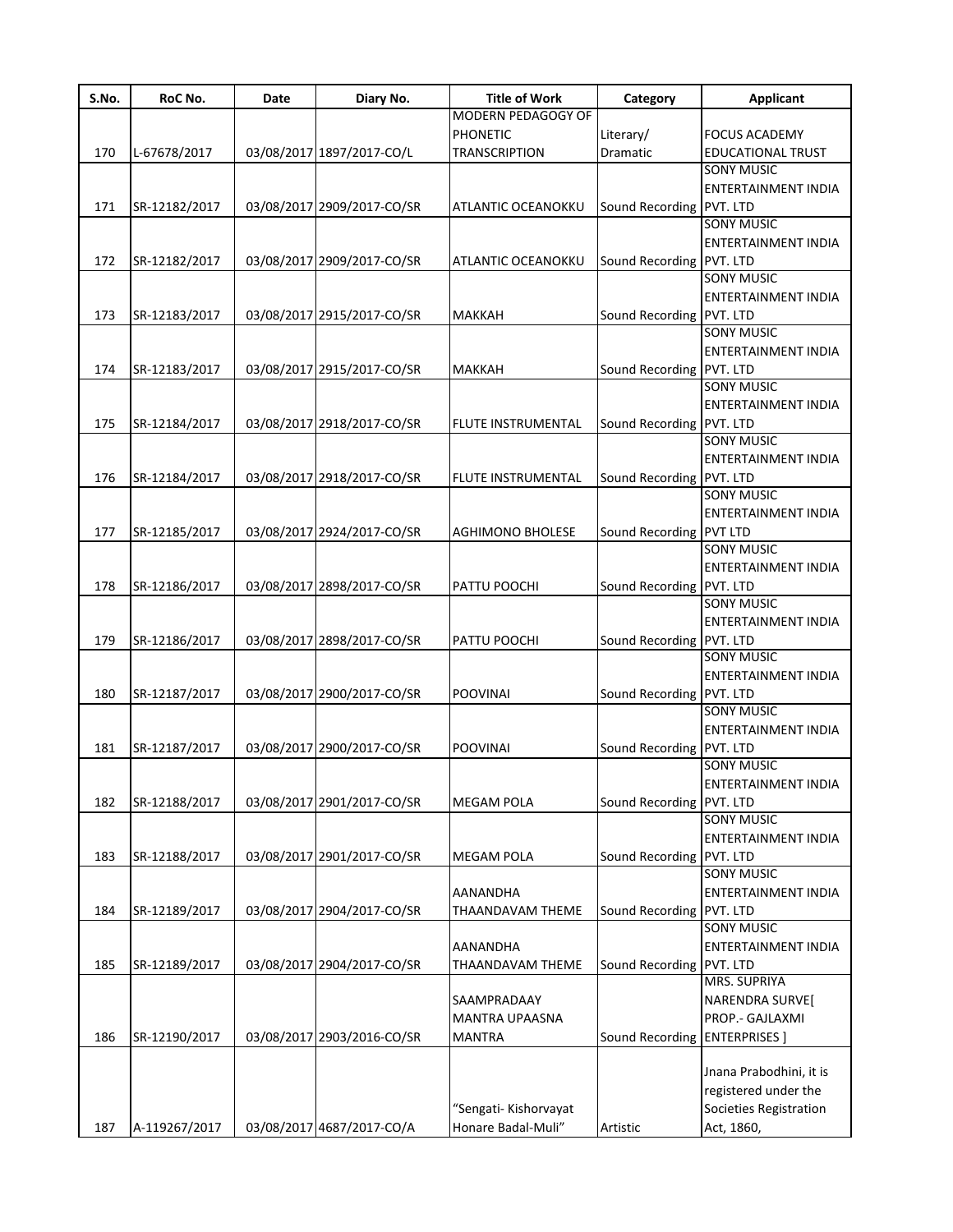| S.No. | RoC No.       | Date | Diary No.                  | <b>Title of Work</b>                                                                            | Category              | <b>Applicant</b>                                                            |
|-------|---------------|------|----------------------------|-------------------------------------------------------------------------------------------------|-----------------------|-----------------------------------------------------------------------------|
|       |               |      |                            |                                                                                                 |                       | Jnana Prabodhini, it is<br>registered under the                             |
| 188   | A-119268/2017 |      | 03/08/2017 4685/2017-CO/A  | "Sengati- Kishorvayat<br>Honare Badal-Mule"                                                     | Artistic              | Societies Registration<br>Act, 1860                                         |
|       |               |      |                            |                                                                                                 | Literary/             |                                                                             |
| 189   | L-67679/2017  |      | 03/08/2017 1350/2017-CO/L  | <b>MY SONGS</b>                                                                                 | Dramatic              | vikas sharma                                                                |
| 190   | A-119269/2017 |      | 03/08/2017 632/2017-CO/A   | ANACOLD - FAST ACTION<br>ANTI-COLD FORMULA                                                      | Artistic              | KHURSHEED ANWAR<br>MOHAMMED ALI                                             |
| 191   | A-119270/2017 |      | 03/08/2017 3628/2017-CO/A  | <b>BALL</b>                                                                                     | Artistic              | M. S. NOOR MOHAMED,<br>SOLE PROPRIETOR,<br>TRADING AS BILAL<br>MATCH WORKS, |
|       |               |      |                            |                                                                                                 | Literary/             |                                                                             |
| 192   | L-67680/2017  |      | 03/08/2017 2334/2017-CO/L  | Consulting                                                                                      | Dramatic              | Mohan Kancharla                                                             |
| 193   | L-67681/2017  |      | 03/08/2017 2305/2017-CO/L  | Equity:In                                                                                       | Literary/<br>Dramatic | Anshuman Khanna                                                             |
|       |               |      |                            | <b>GLOBAL ASSESSMENT</b><br><b>CENTRE TOOLS AND</b>                                             | Literary/             |                                                                             |
| 194   | L-67682/2017  |      | 03/08/2017 315/2017-CO/L   | <b>TECHNIQUES</b>                                                                               | Dramatic              | MR A. SUNDARA RAJAN                                                         |
| 195   | A-119271/2017 |      | 03/08/2017 1364/2017-CO/A  | LOVELY PAN (LABEL)                                                                              | Artistic              | Kungumal Khatri trading<br>as Kamal Food Products                           |
|       |               |      |                            |                                                                                                 |                       | KHRUSHEED ANWAR                                                             |
| 196   | A-119272/2017 |      | 03/08/2017 634/2017-CO/A   | <b>KGN Abuvita</b>                                                                              | Artistic              | MOHAMMED ALI                                                                |
|       |               |      |                            |                                                                                                 |                       | <b>ATLAS BOTTLE</b>                                                         |
| 197   | A-119273/2017 |      | 03/08/2017 1887/2017-CO/A  | abco                                                                                            | Artistic              | <b>COMPANY</b><br>PAVAN KUMAR                                               |
| 198   | A-119274/2017 |      | 03/08/2017 734/2017-CO/A   | ZHATKA                                                                                          | Artistic              | AGARWAL                                                                     |
| 199   | A-119275/2017 |      | 03/08/2017 745/2017-CO/A   | <b>MICRON KN 5</b>                                                                              | Artistic              | <b>MAHENDER GUPTA</b>                                                       |
|       |               |      |                            | <b>TRAINING MODULE FOR</b>                                                                      | Literary/             |                                                                             |
| 200   | L-67683/2017  |      | 03/08/2017 657/2017-CO/L   | <b>BANKING PROMOTIONS</b>                                                                       | Dramatic              | <b>GURDEEP SINGH BHALLA</b>                                                 |
| 201   | A-119276/2017 |      | 03/08/2017 1021/2017-CO/A  | O SONIYA                                                                                        | Artistic              | <b>SONY MUSIC</b><br>ENTERTAINMENT INDIA<br>PVT LTD                         |
|       |               |      |                            | DATA ENTRY SOFTWARE<br>FOR ESTIMATION OF<br><b>HARVEST AND POST</b><br><b>HARVEST LOSSES OF</b> | Computer              | DR. U.C. SUD,                                                               |
| 202   | SW-9295/2017  |      | 03/08/2017 11986/2016-CO/L | CROP / COMMODITIES                                                                              | Software              | [DIRECTOR]                                                                  |
| 203   | A-119277/2017 |      | 03/08/2017 1238/2017-CO/A  |                                                                                                 | 20-Jul Artistic       | Tilak Raj Mehta Prop. of<br><b>Montu Garments</b>                           |
|       |               |      |                            |                                                                                                 | Literary/             |                                                                             |
| 204   | L-67684/2017  |      | 03/08/2017 2240/2017-CO/L  | A Hangout at Treble Clef Dramatic                                                               |                       | Mukund Arora                                                                |
| 205   | A-119278/2017 |      | 03/08/2017 2030/2017-CO/A  | <b>HOLIDAY</b>                                                                                  | Artistic              | DHIRAJLAL BHIKHABHAI<br><b>DONGA</b>                                        |
|       |               |      |                            |                                                                                                 |                       |                                                                             |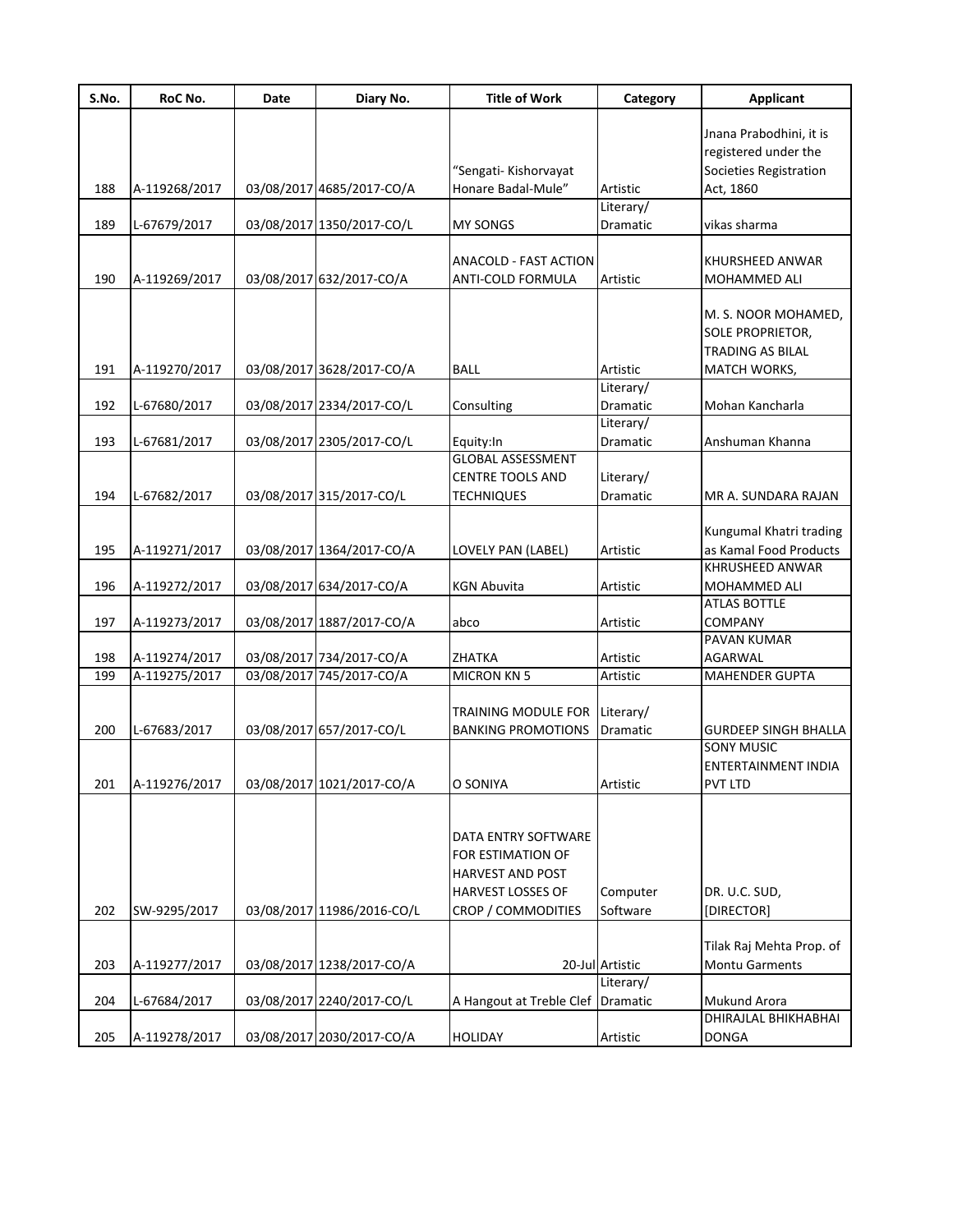| S.No. | RoC No.       | Date | Diary No.                  | <b>Title of Work</b>                                                        | Category              | <b>Applicant</b>                                                                              |
|-------|---------------|------|----------------------------|-----------------------------------------------------------------------------|-----------------------|-----------------------------------------------------------------------------------------------|
|       |               |      |                            |                                                                             |                       | JAYENDRASINGH<br>BHARATSINGH JADEJA,<br>VIKRAMSINGH<br>KESHUBHA JADEJA,<br>RAKESHBHAI MAINLAL |
| 206   | A-119279/2017 |      | 03/08/2017 2505/2017-CO/A  | <b>CHERRY ON</b>                                                            | Artistic              | BARAI,                                                                                        |
| 207   | A-119280/2017 |      | 03/08/2017 2029/2017-CO/A  | AMBALAL KALKATTI<br><b>TABAKU</b>                                           | Artistic              | SUTHAR HARCHANDBHAI<br>HIRABHAI, GAVARIYA<br>VARDHABHAI<br>BHAGWANBHAI,<br><b>PARTNERS</b>    |
| 208   | A-119281/2017 |      | 03/08/2017 2063/2017-CO/A  | <b>RAVON</b>                                                                | Artistic              | M/S RAVON INDUSTRIES                                                                          |
|       |               |      |                            |                                                                             | Literary/             |                                                                                               |
| 209   | L-67685/2017  |      | 03/08/2017 1989/2017-CO/L  | Seyyah                                                                      | Dramatic              | Gautham Reddy Nallavari                                                                       |
| 210   | L-67686/2017  |      | 03/08/2017 2229/2017-CO/L  | Fun with Chess                                                              | Literary/<br>Dramatic | Praveen Sadasivam                                                                             |
|       |               |      |                            |                                                                             | Literary/             |                                                                                               |
| 211   | L-67687/2017  |      | 03/08/2017 2209/2017-CO/L  | A Stranger by the Stream                                                    | Dramatic              | Jagdish Joghee                                                                                |
|       |               |      |                            |                                                                             | Literary/             |                                                                                               |
| 212   | L-67688/2017  |      | 03/08/2017 2257/2017-CO/L  | Greyhairtalking                                                             | Dramatic              | P.Varadarajan                                                                                 |
|       |               |      |                            |                                                                             | Literary/             |                                                                                               |
| 213   | L-67689/2017  |      | 03/08/2017 1993/2017-CO/L  | Soul Fried Monologues                                                       | Dramatic              | Oneal Sabu                                                                                    |
| 214   | L-67690/2017  |      | 03/08/2017 2039/2017-CO/L  |                                                                             | Literary/<br>Dramatic | <b>BHUPENDRA KUMAR</b>                                                                        |
|       |               |      |                            | <b>BATTU RANGER:</b>                                                        |                       |                                                                                               |
|       |               |      |                            | <b>JUNGLEFULL</b>                                                           | Literary/             |                                                                                               |
| 215   | L-67691/2017  |      | 03/08/2017 2167/2017-CO/L  | <b>ADVENTURE</b>                                                            | Dramatic              | Santosh Narayan Sawant                                                                        |
| 216   | L-67692/2017  |      | 03/08/2017 2213/2017-CO/L  | SriRam Janmbhoomi<br>Ayodhya Unpunished<br>Conspiracy<br>I WILL ALWAYS LOVE | Literary/<br>Dramatic | Ranjana Agnihotri                                                                             |
| 217   | SR-12191/2017 |      | 03/08/2017 1957/2017-CO/SR | YOU                                                                         |                       | Sound Recording Bertron Gonsalves                                                             |
|       |               |      |                            |                                                                             | Literary/             |                                                                                               |
| 218   | L-67693/2017  |      | 03/08/2017 2359/2017-CO/L  | Insights                                                                    | Dramatic              | R.Krishnamurthi                                                                               |
|       |               |      |                            | PHYSICS WITH                                                                | Literary/             |                                                                                               |
| 219   | L-67694/2017  |      | 03/08/2017 6128/2015-CO/L  | <b>LEARNING TRICKS</b>                                                      | Dramatic              | Nootan Kumar Rana                                                                             |
| 220   | SW-9296/2017  |      | 03/08/2017 6302/2015-CO/SW | C <sub>2</sub> MC                                                           | Computer<br>Software  | SANDEEP MATHUR                                                                                |
|       |               |      |                            |                                                                             |                       |                                                                                               |
|       |               |      |                            | N M CONSUMERS<br>PRODUCTS PRIVATE                                           |                       | M/S NM CONSUMER<br>PRODUCTS PVT. LTD.<br>THROUGH ITS DIRECTOR<br>MOHD. NAIM, MOHD.            |
| 221   | A-119282/2017 |      | 03/08/2017 5731/2016-CO/A  | <b>LIMITED LABEL</b>                                                        | Artistic              | MAIRAJ, MOHD. SHADAB                                                                          |
| 222   | A-119283/2017 |      | 03/08/2017 311/2017-CO/A   | ALGERIA ORIENTAL                                                            | Artistic              | MAHENDER GUPTA<br>SIDDHA REAL ESTATE                                                          |
| 223   | A-119284/2017 |      | 03/08/2017 13063/2016-CO/A | <b>HAPPYVILLE</b>                                                           | Artistic              | DEVELOPMENT PRIVATE<br>LIMITED                                                                |
|       |               |      |                            | TECHIES INDIA INC.                                                          |                       |                                                                                               |
|       |               |      |                            | <b>SMALL TEAM BIG</b>                                                       |                       | Amit Konsal Verma Prop.                                                                       |
| 224   | A-119285/2017 |      | 03/08/2017 1299/2017-CO/A  | <b>THINGS</b>                                                               | Artistic              | of Techies India Inc.                                                                         |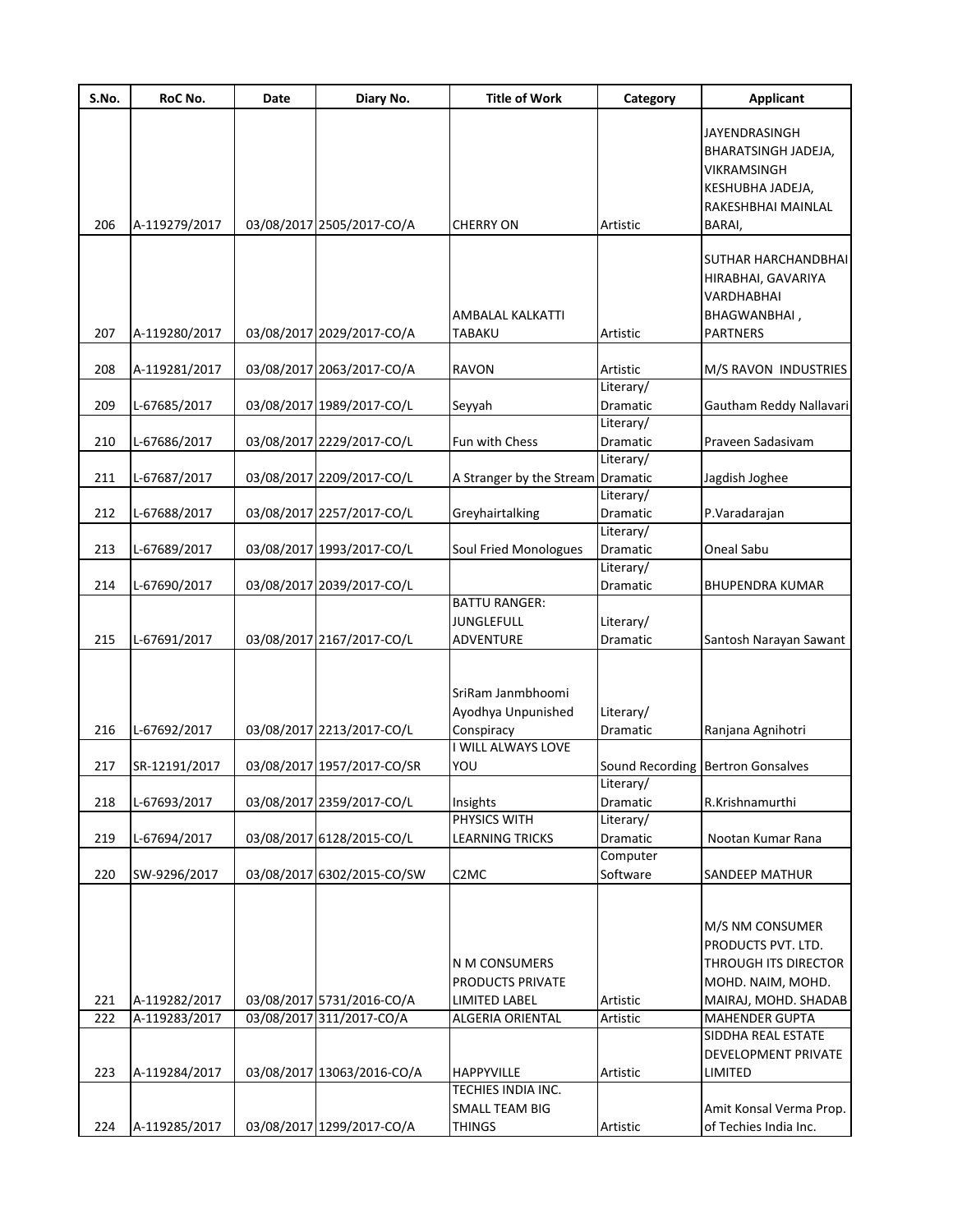| S.No. | RoC No.       | Date | Diary No.                  | <b>Title of Work</b>        | Category                  | <b>Applicant</b>                                               |
|-------|---------------|------|----------------------------|-----------------------------|---------------------------|----------------------------------------------------------------|
|       |               |      |                            |                             |                           |                                                                |
|       |               |      |                            | THE LEARNING EXPRESS-       | Literary/                 |                                                                |
| 225   | L-67695/2017  |      | 03/08/2017 540/2017-CO/L   | A LEARNING FESTIVAL         | Dramatic                  | Jainish Doshi<br><b>URBANTEX COUTURE</b>                       |
|       |               |      |                            |                             |                           |                                                                |
| 226   | A-119287/2017 |      | 03/08/2017 1248/2017-CO/A  | <b>SCARLET ROSS</b>         | Artistic                  | PRIVATE LIMITED<br><b>SONY MUSIC</b>                           |
|       |               |      |                            | AZEEM O SHAAN               |                           | ENTERTAINMENT INDIA                                            |
| 227   |               |      |                            | <b>SHEHENSHAH</b>           |                           |                                                                |
|       | SR-12192/2017 |      | 03/08/2017 1056/2017-CO/SR |                             | Sound Recording PVT LTD   | <b>SONY MUSIC</b>                                              |
|       |               |      |                            |                             |                           | <b>ENTERTAINMENT INDIA</b>                                     |
| 228   | SR-12193/2017 |      | 03/08/2017 1058/2017-CO/SR | <b>JASHN E BAHAARA</b>      | Sound Recording PVT LTD   |                                                                |
|       |               |      |                            |                             |                           | <b>SONY MUSIC</b>                                              |
|       |               |      |                            |                             |                           | <b>ENTERTAINMENT INDIA</b>                                     |
| 229   | SR-12194/2017 |      | 03/08/2017 1085/2017-CO/SR | <b>SAJDAA</b>               | Sound Recording PVT. LTD. |                                                                |
|       |               |      |                            |                             |                           | <b>SONY MUSIC</b>                                              |
|       |               |      |                            |                             |                           | <b>ENTERTAINMENT INDIA</b>                                     |
| 230   | SR-12194/2017 |      | 03/08/2017 1085/2017-CO/SR | <b>SAJDAA</b>               | Sound Recording PVT. LTD. |                                                                |
|       |               |      |                            |                             |                           | <b>SONY MUSIC</b>                                              |
|       |               |      |                            |                             |                           | ENTERTAINMENT INDIA                                            |
| 231   |               |      | 03/08/2017 1013/2017-CO/SR | <b>HUMKO CHAHIYE</b>        |                           |                                                                |
|       | SR-12195/2017 |      |                            |                             | Sound Recording PVT LTD   |                                                                |
|       |               |      |                            | <b>STEEFO ENGINEERING</b>   |                           | Sureshkumar Navranglal                                         |
| 232   | A-119288/2017 |      | 03/08/2017 698/2017-CO/A   | CORPORATION                 | Artistic                  |                                                                |
|       |               |      |                            |                             |                           | Agrawal<br><b>SUPER CASSETTES</b>                              |
| 233   | SR-12196/2017 |      | 03/08/2017 1256/2017-CO/SR | <b>KAABIL HOON KAABIL</b>   |                           | Sound Recording   INDUSTRIES PVT LTD                           |
|       |               |      |                            | HASEENO KA DEEWANA          |                           | <b>SUPER CASSETTES</b>                                         |
|       |               |      |                            |                             |                           |                                                                |
| 234   | SR-12197/2017 |      | 03/08/2017 1257/2017-CO/SR | <b>KAABIL</b>               |                           | Sound Recording   INDUSTRIES PVT LTD<br><b>SUPER CASSETTES</b> |
|       |               |      |                            |                             |                           |                                                                |
| 235   | SR-12198/2017 |      | 03/08/2017 1258/2017-CO/SR | <b>KUCH DIN KAABIL</b>      |                           | Sound Recording   INDUSTRIES PVT LTD                           |
|       |               |      |                            |                             |                           | <b>SUPER CASSETTES</b>                                         |
| 236   | SR-12199/2017 |      | 03/08/2017 1260/2017-CO/SR | <b>MON AMOUR KAABIL</b>     |                           | Sound Recording   INDUSTRIES PVT LTD                           |
|       |               |      |                            | <b>KAABIL HOON SAD</b>      |                           | <b>SUPER CASSETTES</b>                                         |
| 237   | SR-12200/2017 |      | 03/08/2017 1261/2017-CO/SR | <b>KAABIL</b>               |                           | Sound Recording   INDUSTRIES PVT LTD                           |
|       |               |      |                            | KISI SE PYAN HO JAYE        |                           | <b>SUPER CASSETTES</b>                                         |
| 238   | SR-12201/2017 |      | 03/08/2017 1262/2017-CO/SR | <b>KAABIL</b>               |                           | Sound Recording   INDUSTRIES PVT LTD                           |
|       |               |      |                            |                             |                           |                                                                |
| 239   | A-119289/2017 |      | 03/08/2017 2671/2017-CO/A  | <b>Furniture Design</b>     | Artistic                  | VIJAY KUMAR DINGWANI                                           |
|       |               |      |                            |                             |                           | <b>PREM KUMAR</b>                                              |
| 240   | A-119290/2017 |      | 03/08/2017 8/2017-CO/A     | LAXMI NAMKEEN               | Artistic                  | <b>CHOUDHARY</b>                                               |
|       |               |      |                            |                             |                           |                                                                |
|       |               |      |                            |                             |                           | Ravi Jain, Rajesh Jain,                                        |
|       |               |      |                            |                             |                           | Ashima Jain, Namrata                                           |
|       |               |      |                            |                             |                           | Jain Partners of Apsara                                        |
| 241   | A-119291/2017 |      | 03/08/2017 1237/2017-CO/A  | <b>KOHINOOR'S UNIMAX</b>    | Artistic                  | International                                                  |
|       |               |      |                            |                             |                           |                                                                |
|       |               |      |                            |                             |                           |                                                                |
|       |               |      |                            | <b>EXPIRY DATE/VALIDITY</b> |                           |                                                                |
|       |               |      |                            | PERIOD ON THE WORLD         |                           | Hemant Marmat, Imran                                           |
|       |               |      |                            | <b>WIDE USED CURRENCY</b>   | Literary/                 | Khan and Dr. Shashi                                            |
| 242   | L-67696/2017  |      | 03/08/2017 977/2017-CO/L   | NOTES AND COINS             | Dramatic                  | Chandra Sharma                                                 |
|       |               |      |                            | AAJ RO LEN DE 1920          |                           | <b>SUPER CASSETTES</b>                                         |
| 243   | SR-12202/2017 |      | 03/08/2017 908/2017-CO/SR  | LONDON                      |                           | Sound Recording   INDUSTRIES PVT LTD                           |
|       |               |      |                            | ROOTHA KYUN 1920            |                           | <b>SUPER CASSETTES</b>                                         |
| 244   | SR-12203/2017 |      | 03/08/2017 909/2017-CO/SR  | LONDON                      |                           | Sound Recording   INDUSTRIES PVT LTD                           |
|       |               |      |                            | TUJHKO MAN 1920             |                           | <b>SUPER CASSETTES</b>                                         |
| 245   | SR-12204/2017 |      | 03/08/2017 910/2017-CO/SR  | LONDON                      |                           | Sound Recording   INDUSTRIES PVT LTD                           |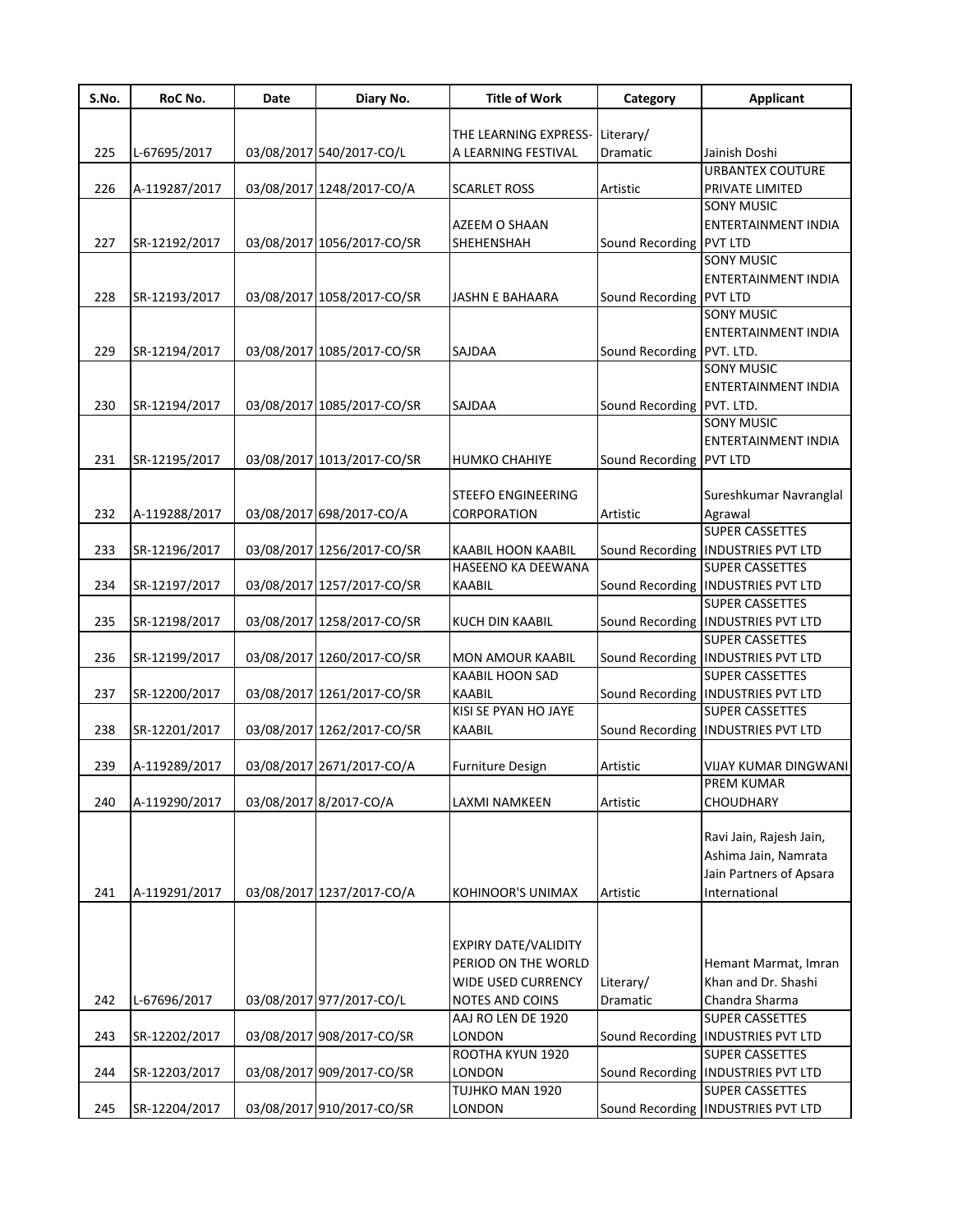| S.No. | RoC No.       | Date | Diary No.                  | <b>Title of Work</b>                                            | Category                | <b>Applicant</b>                                                                                         |
|-------|---------------|------|----------------------------|-----------------------------------------------------------------|-------------------------|----------------------------------------------------------------------------------------------------------|
|       |               |      |                            |                                                                 |                         | <b>SUPER CASSETTES</b>                                                                                   |
| 246   | SR-12205/2017 |      | 03/08/2017 911/2017-CO/SR  | AAFREEN 1920 LONDON                                             |                         | Sound Recording INDUSTRIES PVT LTD                                                                       |
|       |               |      |                            | AAFREEN VERSION 1920                                            |                         | <b>SUPER CASSETTES</b>                                                                                   |
| 247   | SR-12206/2017 |      | 03/08/2017 912/2017-CO/SR  | LONDON                                                          |                         | Sound Recording   INDUSTRIES PVT LTD                                                                     |
| 248   | A-119292/2017 |      | 03/08/2017 659/2017-CO/A   | JMB (LOGO)                                                      | Artistic                | (1) Krishna B. Kotak, (2)<br>Dhruv K. Kotak and (3)<br>Vir K. Kotak trading as<br>M/s. J. M. BAXI & CO., |
|       |               |      |                            |                                                                 |                         |                                                                                                          |
|       |               |      |                            |                                                                 |                         | <b>VARSITY EDUCATION</b>                                                                                 |
| 249   | A-119293/2017 |      | 03/08/2017 2659/2017-CO/A  | <b>CAREER FINDER</b>                                            | Artistic                | MANAGEMENT PVT.LTD.                                                                                      |
| 250   | A-119294/2017 |      | 03/08/2017 14101/2016-CO/A | DR'S FOOD LABEL                                                 | Artistic                | M/S DR'S FOOD                                                                                            |
|       |               |      |                            |                                                                 |                         | <b>ASHOK CHANDRA</b>                                                                                     |
| 251   | A-119295/2017 |      | 03/08/2017 14062/2016-CO/A | <b>SREE HONEY</b>                                               | Artistic                | RAKHIT PVT LTD                                                                                           |
|       |               |      |                            |                                                                 |                         |                                                                                                          |
| 252   | A-119296/2017 |      | 03/08/2017 14053/2016-CO/A | <b>RC PRO LABEL</b>                                             | Artistic                | M/s Jagsonpal<br>Pharmaceuticals Ltd.                                                                    |
|       |               |      |                            | <b>BIOBEST HEALTHACARE</b>                                      |                         | <b>BIO BEST HEALTH CARE</b>                                                                              |
| 253   | A-119297/2017 |      | 03/08/2017 14438/2016-CO/A | PVT LTD WITH LOGO                                               | Artistic                | PVT. LTD.                                                                                                |
|       |               |      |                            |                                                                 |                         |                                                                                                          |
|       |               |      |                            | SILVER BRITE as brite as                                        |                         | MR. RAJNISH PATWARI                                                                                      |
| 254   |               |      | 03/08/2017 986/2017-CO/A   |                                                                 | Artistic                | M/S. K.K. ENTERPRISES                                                                                    |
|       | A-119298/2017 |      |                            | star                                                            |                         | MR. BALKISHAN GOYAL,                                                                                     |
|       |               |      |                            |                                                                 |                         |                                                                                                          |
| 255   | A-119299/2017 |      | 03/08/2017 888/2017-CO/A   |                                                                 | 999 Artistic            | <b>HUF</b>                                                                                               |
| 256   | A-119300/2017 |      | 03/08/2017 14436/2016-CO/A | <b>METROPOL</b><br>MULTISPECIALITY<br><b>HOSPITAL WITH LOGO</b> | Artistic                | <b>METROPOL</b><br>MULTISPECIALITY<br><b>HOSPITAL LLP</b>                                                |
|       |               |      |                            |                                                                 | Literary/               |                                                                                                          |
| 257   | L-67697/2017  |      | 03/08/2017 1183/2017-CO/L  | AARADHYA                                                        | Dramatic                | <b>VINOD GUPTA</b>                                                                                       |
| 258   | A-119301/2017 |      | 03/08/2017 892/2017-CO/A   | DEVICE OF KEYCHAIN                                              | Artistic                | NAVIN GUREJA, PROP                                                                                       |
| 259   | SR-12207/2017 |      | 03/08/2017 1076/2017-CO/SR | <b>SALONE KYA</b>                                               | Sound Recording PVT LTD | <b>SONY MUSIC</b><br><b>ENTERTAINMENT INDIA</b><br><b>SONY MUSIC</b><br>ENTERTAINMENT INDIA              |
|       |               |      |                            |                                                                 |                         |                                                                                                          |
| 260   | SR-12208/2017 |      | 03/08/2017 1079/2017-CO/SR | <b>JAO NA</b>                                                   | Sound Recording PVT LTD | <b>SONY MUSIC</b>                                                                                        |
| 261   | SR-12209/2017 |      | 03/08/2017 1078/2017-CO/SR | <b>MAANUNGA</b><br>MAANUNGA                                     | Sound Recording PVT LTD | ENTERTAINMENT INDIA                                                                                      |
|       |               |      |                            | RR 24 GOLD CHEWING                                              |                         |                                                                                                          |
| 262   | A-119302/2017 |      | 03/08/2017 125/2017-CO/A   | <b>TOBACCO</b>                                                  | Artistic                | SYED HAMEEDDUDIN                                                                                         |
|       |               |      |                            | PEHLA NASHA CHEWING                                             |                         |                                                                                                          |
| 263   | A-119303/2017 |      | 03/08/2017 124/2017-CO/A   | <b>TOBACCO</b>                                                  | Artistic                | SYED HAMEEDUDDIN                                                                                         |
|       |               |      |                            | <b>PLANT</b>                                                    | Literary/               |                                                                                                          |
| 264   | L-67698/2017  |      | 03/08/2017 14468/2016-CO/L | NANOCELLOPATHY                                                  | Dramatic                | <b>AMULS BAHL</b>                                                                                        |
|       |               |      |                            |                                                                 |                         | SATTYA SIDDHA RAJ                                                                                        |
|       |               |      |                            |                                                                 |                         |                                                                                                          |
|       |               |      |                            |                                                                 | Literary/               | <b>BRAHMACHARI</b>                                                                                       |
| 265   | L-67699/2017  |      | 03/08/2017 14037/2016-CO/L | <b>VISHNUPRIYA</b>                                              | Dramatic                | BRIKSHALAYAM                                                                                             |
|       |               |      |                            |                                                                 | Literary/               |                                                                                                          |
| 266   | L-67701/2017  |      | 03/08/2017 3321/2017-CO/L  | <b>STORIES AND SONGS</b>                                        | Dramatic                | <b>GAURAV YADAV</b>                                                                                      |
|       |               |      |                            | SHAHED SAMRAT TOTYA Literary/                                   |                         | <b>DWARKA PURI</b>                                                                                       |
| 267   | L-67702/2017  |      | 03/08/2017 14005/2016-CO/L | <b>TOPE</b>                                                     | Dramatic                | <b>GOSWAMI SHIVARTHI</b>                                                                                 |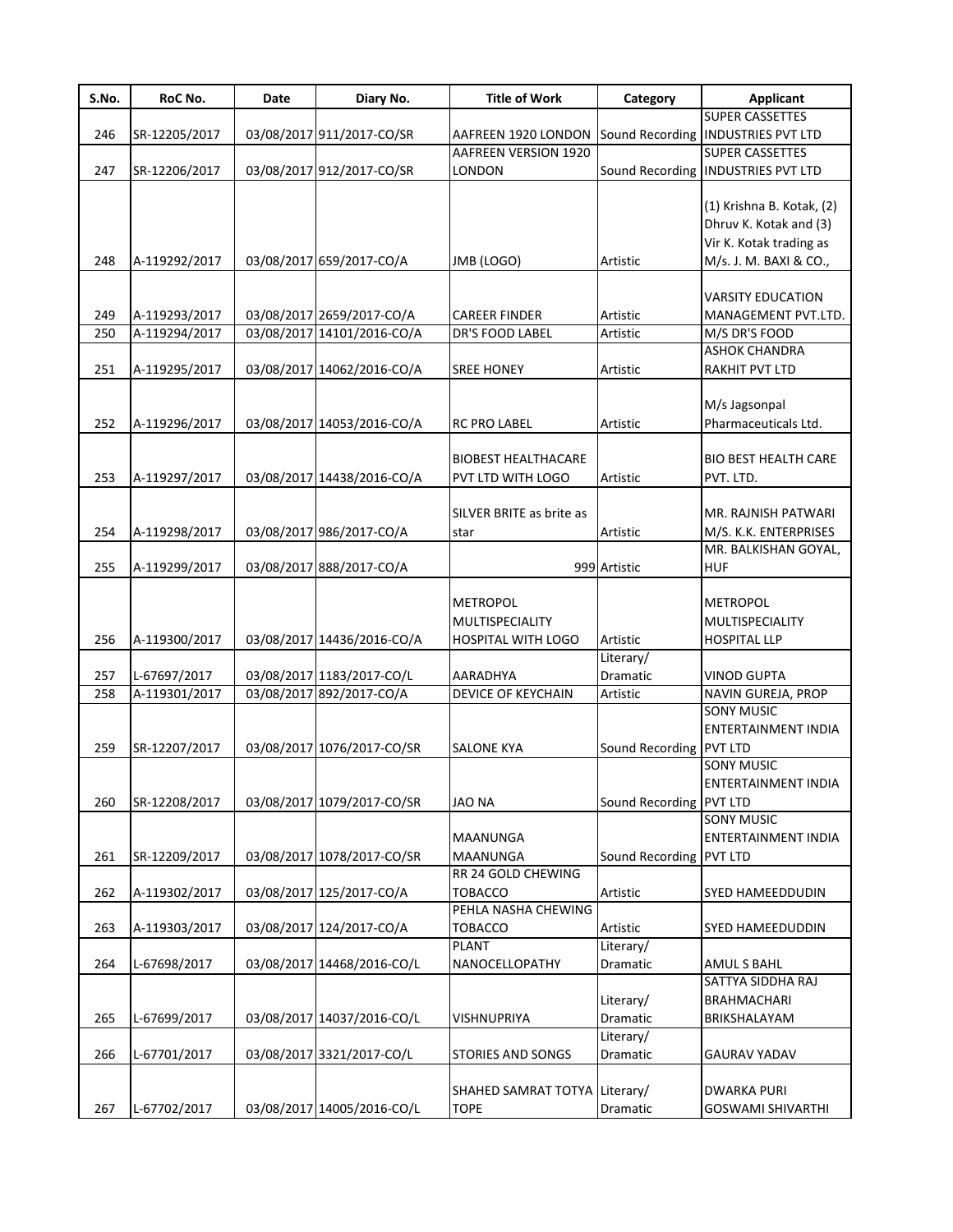| S.No. | RoC No.       | Date | Diary No.                   | <b>Title of Work</b>        | Category                       | <b>Applicant</b>            |
|-------|---------------|------|-----------------------------|-----------------------------|--------------------------------|-----------------------------|
|       |               |      |                             | <b>JB JAI BAJRANG TIBBY</b> |                                |                             |
| 268   | A-119304/2017 |      | 03/08/2017 893/2017-CO/A    | <b>TAB</b>                  | Artistic                       | MR MANOJ BANIK, PROP        |
|       |               |      |                             |                             | Literary/                      |                             |
| 269   | L-67703/2017  |      | 03/08/2017 530/2017-CO/L    | Way of Life                 | Dramatic                       | Madanlal Bamalwa            |
|       |               |      |                             |                             | Computer                       |                             |
| 270   | SW-9297/2017  |      | 03/08/2017 15087/2016-CO/SW | <b>MIROCK</b>               | Software                       | Mirock India Retail Ltd     |
|       |               |      |                             |                             |                                |                             |
|       |               |      |                             | RUNGTA'S THODE MEIN         |                                |                             |
|       |               |      |                             | <b>JYAADA REAL GOLD</b>     |                                | SH. GIRJESH KUMAR           |
| 271   | A-119305/2017 |      | 03/08/2017 49178/2014-CO/A  | SELECT (DEVICE)             | Artistic                       | <b>RUNGTA</b>               |
|       |               |      |                             |                             |                                |                             |
|       |               |      |                             |                             |                                | SH. OM PARKASH              |
|       |               |      |                             |                             |                                | DHAMIJA, SH. GURBAX         |
|       |               |      |                             |                             |                                | DHAMIJA & SH.               |
| 272   | A-119306/2017 |      | 03/08/2017 50070/2014-CO/A  | DG (LABEL)                  | Artistic                       | <b>JITENDER DHAMIJA</b>     |
| 273   | A-119307/2017 |      | 03/08/2017 11347/2015-CO/A  | <b>KALSON LABEL</b>         | Artistic                       | <b>VARUN GUPTA</b>          |
|       |               |      |                             | HK 99 WITH DEVICE OF        |                                |                             |
| 274   |               |      | 03/08/2017 421/2017-CO/A    | <b>HAND</b>                 | Artistic                       |                             |
|       | A-119308/2017 |      |                             |                             |                                | <b>HARIKRISHNA TAK</b>      |
|       |               |      |                             |                             |                                | <b>SONY MUSIC</b>           |
|       |               |      |                             |                             |                                | <b>ENTERTAINMENT INDIA</b>  |
| 275   | SR-12210/2017 |      | 04/08/2017 2782/2017-CO/SR  | TUMHI DEKHO NAA             | Sound Recording PVT LTD        |                             |
|       |               |      |                             |                             |                                | <b>SONY MUSIC</b>           |
|       |               |      |                             | MOONDRU NAAL                |                                | ENTERTAINMENT INDIA         |
| 276   | SR-12211/2017 |      | 04/08/2017 2928/2017-CO/SR  | AAGUMAE                     | Sound Recording PVT LTD        |                             |
|       |               |      |                             |                             |                                | <b>SONY MUSIC</b>           |
|       |               |      |                             | ALAGU MUGAM                 |                                | ENTERTAINMENT INDIA         |
| 277   | SR-12212/2017 |      | 04/08/2017 2919/2017-CO/SR  | MALARNTHU                   | Sound Recording PVT LTD        |                             |
|       |               |      |                             |                             |                                |                             |
|       |               |      |                             |                             |                                | M/s TD Model &              |
|       |               |      |                             | Two Dimensional Artistic    |                                | Scientific Co. through its  |
|       |               |      |                             | Model of Human Tongue-      |                                | proprietor Sh. Dinesh       |
| 278   | A-119309/2017 |      | 04/08/2017 2922/2016-CO/A   | 6 Parts                     | Artistic                       | Jain                        |
|       |               |      |                             |                             |                                | <b>SONY MUSIC</b>           |
|       |               |      |                             |                             |                                | ENTERTAINMENT INDIA         |
| 279   | SR-12213/2017 |      | 04/08/2017 2922/2017-CO/SR  | <b>ANJAL PETTI</b>          | Sound Recording PVT LTD        |                             |
|       |               |      |                             |                             |                                | <b>SONY MUSIC</b>           |
|       |               |      |                             |                             |                                | <b>ENTERTAINMENT INDIA</b>  |
| 280   | SR-12214/2017 |      | 04/08/2017 2763/2017-CO/SR  | LAKSHYA                     | Sound Recording <b>PVT LTD</b> |                             |
|       |               |      |                             |                             |                                | <b>SONY MUSIC</b>           |
|       |               |      |                             |                             |                                | ENTERTAINMENT INDIA         |
|       |               |      |                             |                             |                                |                             |
| 281   | SR-12215/2017 |      | 04/08/2017 2761/2017-CO/SR  | <b>AGAR MAIN KAHOON</b>     | Sound Recording PVT LTD        |                             |
|       |               |      |                             |                             |                                | <b>SONY MUSIC</b>           |
|       |               |      |                             |                             |                                | ENTERTAINMENT INDIA         |
| 282   | SR-12216/2017 |      | 04/08/2017 2767/2017-CO/SR  | <b>VICTORY</b>              | Sound Recording PVT LTD        |                             |
|       |               |      |                             |                             |                                |                             |
|       |               |      |                             | <b>KNOWLEDGE TREE</b>       |                                | <b>SUPERNOVA PUBLISHERS</b> |
|       |               |      |                             | <b>GENERAL KNOWLEDGE</b>    | Literary/                      | & DISTRIBUTORS PVT.         |
| 283   | L-67704/2017  |      | 04/08/2017 2744/2016-CO/L   | <b>FOR CLASS IV</b>         | Dramatic                       | LTD.                        |
|       |               |      |                             | <b>Natural Resources</b>    | Literary/                      |                             |
| 284   | L-67705/2017  |      | 04/08/2017 2694/2017-CO/L   | Management                  | Dramatic                       | Harshal Warade              |
|       |               |      |                             |                             |                                | <b>SONY MUSIC</b>           |
|       |               |      |                             |                             |                                | ENTERTAINMENT INDIA         |
| 285   | SR-12217/2017 |      | 04/08/2017 2744/2017-CO/SR  | <b>BUBBLE GUM</b>           | Sound Recording PVT LTD        |                             |
|       |               |      |                             |                             |                                |                             |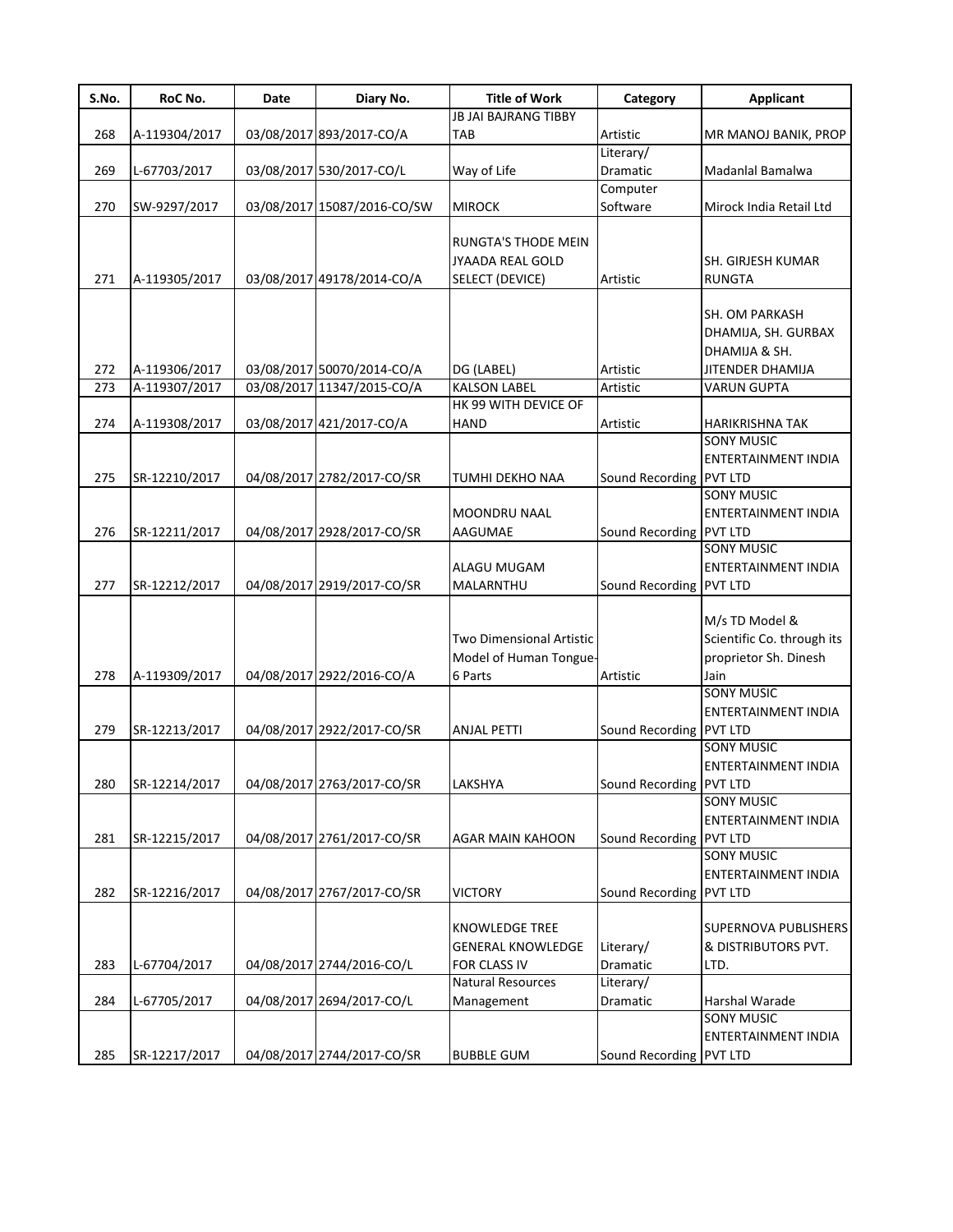| S.No. | RoC No.       | Date | Diary No.                  | <b>Title of Work</b>                | Category                | <b>Applicant</b>                              |
|-------|---------------|------|----------------------------|-------------------------------------|-------------------------|-----------------------------------------------|
|       |               |      |                            |                                     |                         |                                               |
|       |               |      |                            |                                     |                         | Jnana Prabodhini, it is                       |
|       |               |      |                            |                                     |                         | registered under the                          |
|       |               |      |                            | "Sengati- Sanga Sanga               |                         | Societies Registration                        |
| 286   | A-119310/2017 |      | 04/08/2017 4682/2017-CO/A  | Lavkar Sanga"                       | Artistic                | Act, 1860                                     |
| 287   | A-119311/2017 |      | 04/08/2017 3097/2017-CO/A  | SAZ BOILERS                         | Artistic                | Saz Boilers                                   |
|       |               |      |                            | From Stagnation to                  | Literary/               |                                               |
| 288   | L-67706/2017  |      | 04/08/2017 13038/2016-CO/L | <b>Vibrant Living</b>               | Dramatic                | Amrit Bansal                                  |
| 289   |               |      |                            | <b>DEV</b>                          | Literary/               |                                               |
|       | L-67707/2017  |      | 04/08/2017 3315/2017-CO/L  |                                     | Dramatic                | Prosenjit Bhuniya<br>Dahlgren Medicare        |
| 290   | A-119312/2017 |      | 04/08/2017 3302/2017-CO/A  |                                     | Artistic                | Systems Pvt. Ltd.                             |
|       |               |      |                            | DOCTOR (LABEL)<br>LIGHTROOF SHIEELD |                         |                                               |
|       |               |      |                            | <b>CONCRETE BLOCKS &amp;</b>        |                         |                                               |
|       |               |      |                            |                                     |                         |                                               |
| 291   | A-119313/2017 |      | 04/08/2017 2880/2017-CO/A  | <b>PAVERS</b>                       | Artistic                | Literoof Housing Limited<br><b>SONY MUSIC</b> |
|       |               |      |                            |                                     |                         |                                               |
|       |               |      |                            | VARUM                               |                         | <b>ENTERTAINMENT INDIA</b>                    |
| 292   | SR-12218/2017 |      | 04/08/2017 2926/2017-CO/SR | VAZHIENGUMAE                        | Sound Recording         | <b>PVT LTD</b>                                |
|       |               |      |                            |                                     | Literary/               |                                               |
| 293   | L-67708/2017  |      | 04/08/2017 2967/2017-CO/L  | Ki Chauni Eeh                       | Dramatic                | <b>HARPREET SINGH</b>                         |
|       |               |      |                            |                                     |                         | MR. MURLI RUPANI                              |
| 294   | A-119314/2017 |      | 04/08/2017 3410/2017-CO/A  | RUGBY PLAY GUM                      | Artistic                | (PROPRIETOR)                                  |
|       |               |      |                            |                                     |                         | <b>SONY MUSIC</b>                             |
|       |               |      |                            |                                     |                         | <b>ENTERTAINMENT INDIA</b>                    |
| 295   | SR-12219/2017 |      | 04/08/2017 2896/2017-CO/SR | AVA ENNA                            | Sound Recording PVT LTD |                                               |
|       |               |      |                            |                                     |                         | MR. MOHD. IQBAL                               |
| 296   | A-119315/2017 |      | 04/08/2017 3387/2017-CO/A  | VISHRAM TEL                         | Artistic                | (PROPRIETOR)                                  |
|       |               |      |                            |                                     |                         | <b>SONY MUSIC</b>                             |
|       |               |      |                            |                                     |                         | <b>ENTERTAINMENT INDIA</b>                    |
| 297   | SR-12220/2017 |      | 04/08/2017 2932/2017-CO/SR | MOZHI ELLAMALAE                     | Sound Recording PVT LTD |                                               |
|       |               |      |                            |                                     |                         | NOORANI BEGUM, SOLE                           |
|       |               |      |                            |                                     |                         | PROPRIETRIX, TRADING                          |
|       |               |      |                            |                                     |                         | AS QUALITY METAL                              |
| 298   | A-119316/2017 |      | 04/08/2017 3443/2017-CO/A  | <b>QUALITY CHENNAI-2</b>            | Artistic                | <b>INDUSTRIES</b>                             |
|       |               |      |                            |                                     |                         | <b>SONY MUSIC</b>                             |
|       |               |      |                            |                                     |                         | ENTERTAINMENT INDIA                           |
| 299   | SR-12221/2017 |      | 04/08/2017 2930/2017-CO/SR | ULAGAM NINAIVIL ILLAI               | Sound Recording         | <b>PVT LTD</b>                                |
|       |               |      |                            | Karnataka's Rich                    |                         |                                               |
|       |               |      |                            | Heritage - Art and                  | Literary/               |                                               |
| 300   | L-67709/2017  |      | 04/08/2017 3117/2017-CO/L  | Architecture                        | Dramatic                | LALIT CHUGH                                   |
|       |               |      |                            |                                     |                         | <b>SONY MUSIC</b>                             |
|       |               |      |                            |                                     |                         | ENTERTAINMENT INDIA                           |
| 301   | SR-12222/2017 |      | 04/08/2017 2920/2017-CO/SR | NILA NEE VAANAM                     | Sound Recording PVT LTD |                                               |
|       |               |      |                            |                                     | Literary/               |                                               |
| 302   | L-67710/2017  |      | 04/08/2017 6282/2017-CO/L  | POINT BLANC                         | Dramatic                | Vinit Chowdhary                               |
|       |               |      |                            |                                     |                         | <b>SONY MUSIC</b>                             |
|       |               |      |                            |                                     |                         | ENTERTAINMENT INDIA                           |
| 303   | SR-12223/2017 |      | 04/08/2017 3247/2017-CO/SR | MOHABBAT HAI MIRCHI                 | Sound Recording         | <b>PVT LTD</b>                                |
|       |               |      |                            | <b>MALLUR HEMACHALA</b>             | Literary/               | Yeadunuthala Eshwar                           |
| 304   | L-67711/2017  |      | 04/08/2017 6165/2017-CO/L  | KSHETRAM                            | Dramatic                | Chand                                         |
|       |               |      |                            |                                     |                         | <b>SONY MUSIC</b>                             |
|       |               |      |                            |                                     |                         | ENTERTAINMENT INDIA                           |
| 305   | SR-12224/2017 |      | 04/08/2017 2726/2017-CO/SR | KANDHA KADAMBAA                     | Sound Recording PVT LTD |                                               |
|       |               |      |                            |                                     |                         | <b>SONY MUSIC</b>                             |
|       |               |      |                            |                                     |                         | ENTERTAINMENT INDIA                           |
|       |               |      |                            |                                     |                         |                                               |
| 306   | SR-12225/2017 |      | 04/08/2017 2784/2017-CO/SR | NEVER SAY GOODBYE                   | Sound Recording PVT LTD |                                               |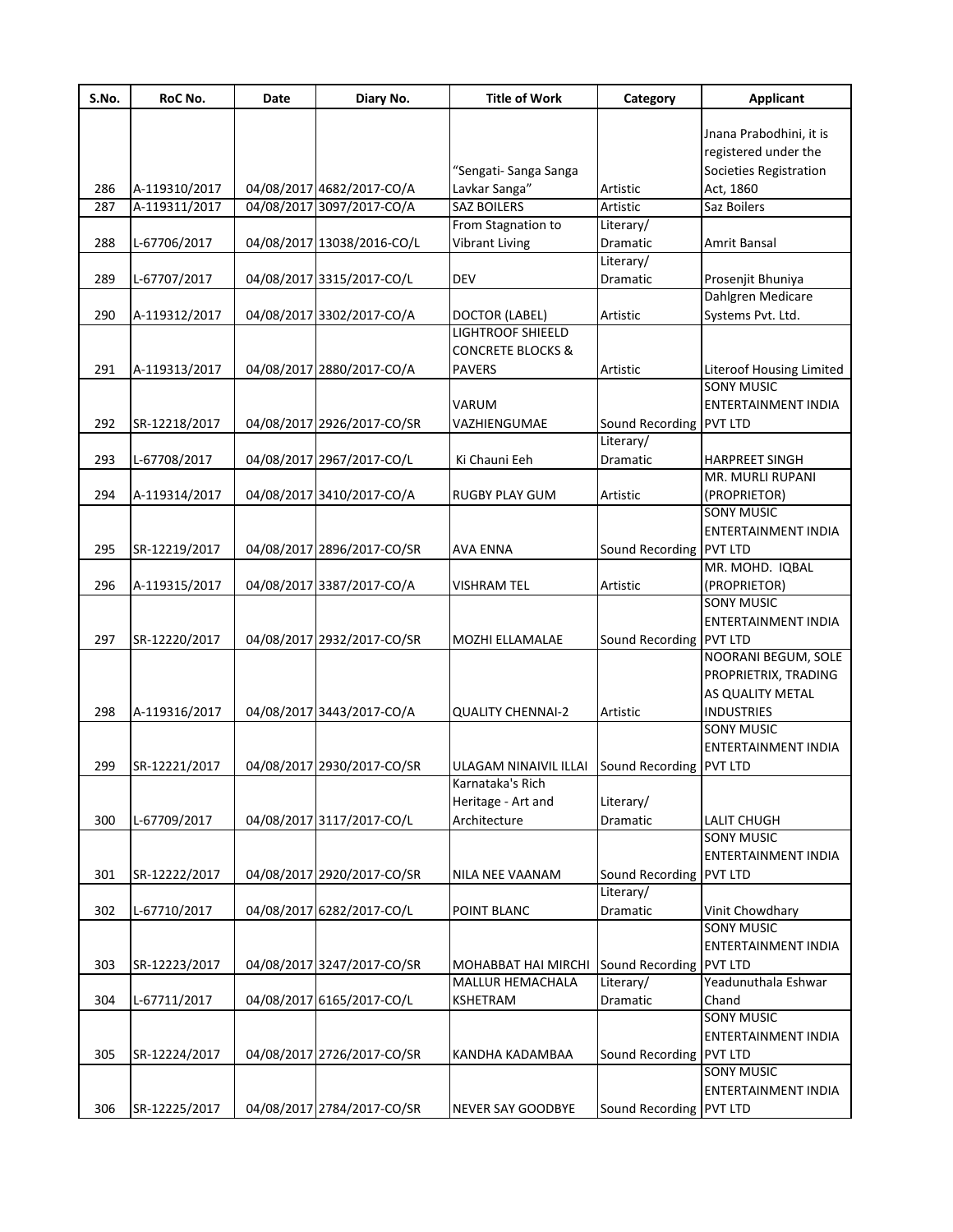| S.No. | RoC No.       | Date | Diary No.                   | <b>Title of Work</b>              | Category                | <b>Applicant</b>            |
|-------|---------------|------|-----------------------------|-----------------------------------|-------------------------|-----------------------------|
|       |               |      |                             |                                   |                         |                             |
|       |               |      |                             | <b>PRODUCTIVITY</b>               | Literary/               |                             |
| 307   | L-67712/2017  |      | 04/08/2017 3244/2017-CO/L   | <b>ECONOMY AND SOCIETY</b>        | <b>Dramatic</b>         | <b>TUSHAR ANAND JIWANE</b>  |
|       |               |      |                             |                                   |                         | <b>SONY MUSIC</b>           |
|       |               |      |                             |                                   | Sound Recording PVT LTD | <b>ENTERTAINMENT INDIA</b>  |
| 308   | SR-12226/2017 |      | 04/08/2017 2785/2017-CO/SR  | LOVE WILL FIND A WAY              |                         | <b>SONY MUSIC</b>           |
|       |               |      |                             | KABHI ALVIDA NAA                  |                         | ENTERTAINMENT INDIA         |
| 309   | SR-12227/2017 |      | 04/08/2017 2778/2017-CO/SR  | <b>KEHNA</b>                      | Sound Recording PVT LTD |                             |
|       |               |      |                             |                                   |                         | <b>SONY MUSIC</b>           |
|       |               |      |                             | PAATHI KAADHAL                    |                         | ENTERTAINMENT INDIA         |
| 310   | SR-12228/2017 |      | 04/08/2017 2731/2017-CO/SR  | PAATHI MUTHAM                     | Sound Recording         | <b>PVT LTD</b>              |
|       |               |      |                             |                                   | Literary/               |                             |
| 311   | L-67713/2017  |      | 04/08/2017 6216/2017-CO/L   | The Spare Tyre                    | Dramatic                | R.Balasubramaniam           |
|       |               |      |                             |                                   | Literary/               |                             |
| 312   | L-67714/2017  |      | 04/08/2017 4595/2017-CO/L   | Quit                              | Dramatic                | <b>VIJAY BHUTANI</b>        |
|       |               |      |                             |                                   | Literary/               |                             |
| 313   | L-67715/2017  |      | 04/08/2017 6325/2017-CO/L   | Sunk in Amber                     | <b>Dramatic</b>         | Suverchala Kashyap          |
|       |               |      |                             |                                   |                         |                             |
|       |               |      |                             |                                   |                         |                             |
|       |               |      |                             | <b>APPLICATION OF</b>             |                         |                             |
|       |               |      |                             | ELECTRO-COAGULATION               |                         |                             |
|       |               |      |                             | PROCESS FOR                       |                         |                             |
|       |               |      |                             | TREATMENT OF WATER                | Literary/               |                             |
| 314   | L-67716/2017  |      | 04/08/2017 3111/2017-CO/L   | AND WASTEWATER                    | Dramatic                | Charuta Waghmare            |
|       |               |      |                             | vCS, vCA, vLaw,                   |                         | <b>CONSULTLANE BUSINESS</b> |
|       |               |      |                             | Secretarial automation            | Computer                | <b>SOLUTIONS PRIVATE</b>    |
| 315   | SW-9298/2017  |      | 04/08/2017 14466/2016-CO/SW | software                          | Software                | LIMITED.                    |
|       |               |      |                             | Experience the life of a          | Literary/               |                             |
| 316   | L-67717/2017  |      | 04/08/2017 6177/2017-CO/L   | soldier                           | Dramatic                | NAVEEN KUMAR M              |
|       |               |      |                             |                                   | Literary/               |                             |
| 317   | L-67718/2017  |      | 04/08/2017 5942/2017-CO/L   | SWASTHA EK VARDHAN                | <b>Dramatic</b>         | Dr. SUNITA GUPTA            |
|       |               |      |                             |                                   | Literary/               |                             |
| 318   | L-67719/2017  |      | 04/08/2017 6211/2017-CO/L   | Pink & Blues                      | Dramatic                | DEVASMITA PANDA             |
|       |               |      |                             | 7 Spiritual Principles at         | Literary/               | Tejgyan Global              |
| 319   | L-67720/2017  |      | 04/08/2017 4566/2017-CO/L   | Work                              | Dramatic                | Foundation                  |
|       |               |      |                             |                                   |                         |                             |
|       |               |      |                             | Educational Concepts to Literary/ |                         |                             |
| 320   | L-67721/2017  |      | 04/08/2017 6900/2017-CO/L   | Guide Students at Home            | Dramatic                | T.K. Biswas                 |
|       |               |      |                             |                                   |                         |                             |
|       |               |      |                             | Vichar Niyam ke aadhar            | Literary/               | Tejgyan Global              |
| 321   | L-67722/2017  |      | 04/08/2017 4560/2017-CO/L   | <b>Ummeed aur Vishwas</b>         | Dramatic                | Foundation                  |
|       |               |      |                             |                                   | Literary/               |                             |
| 322   | L-67723/2017  |      | 04/08/2017 6248/2017-CO/L   | UNSAID WORDS                      | Dramatic                | <b>ILYAS KHATRI</b>         |
|       |               |      |                             |                                   |                         |                             |
|       |               |      |                             | <b>Chemical Snakes and</b>        | Literary/               |                             |
| 323   | L-67724/2017  |      | 04/08/2017 6288/2017-CO/L   | <b>Elemental Ladders</b>          | Dramatic<br>Literary/   | Tejas Mahadev Padte         |
| 324   | L-67725/2017  |      | 04/08/2017 6048/2017-CO/L   | <b>NEET MEDICINE</b>              | Dramatic                | DR MANJUNATHA A             |
|       |               |      |                             |                                   |                         | <b>Blue Orange</b>          |
|       |               |      |                             |                                   |                         | Publications, A Unit of     |
|       |               |      |                             |                                   | Literary/               | Gyan Pushp Child Care       |
| 325   | L-67726/2017  |      | 04/08/2017 6081/2017-CO/L   | Read and Count                    | Dramatic                | Pvt. Ltd.                   |
|       |               |      |                             |                                   |                         | <b>SONY MUSIC</b>           |
|       |               |      |                             |                                   |                         | ENTERTAINMENT INDIA         |
| 326   | SR-12229/2017 |      | 04/08/2017 2865/2017-CO/SR  | <b>ELAY</b>                       | Sound Recording PVT LTD |                             |
|       |               |      |                             |                                   |                         |                             |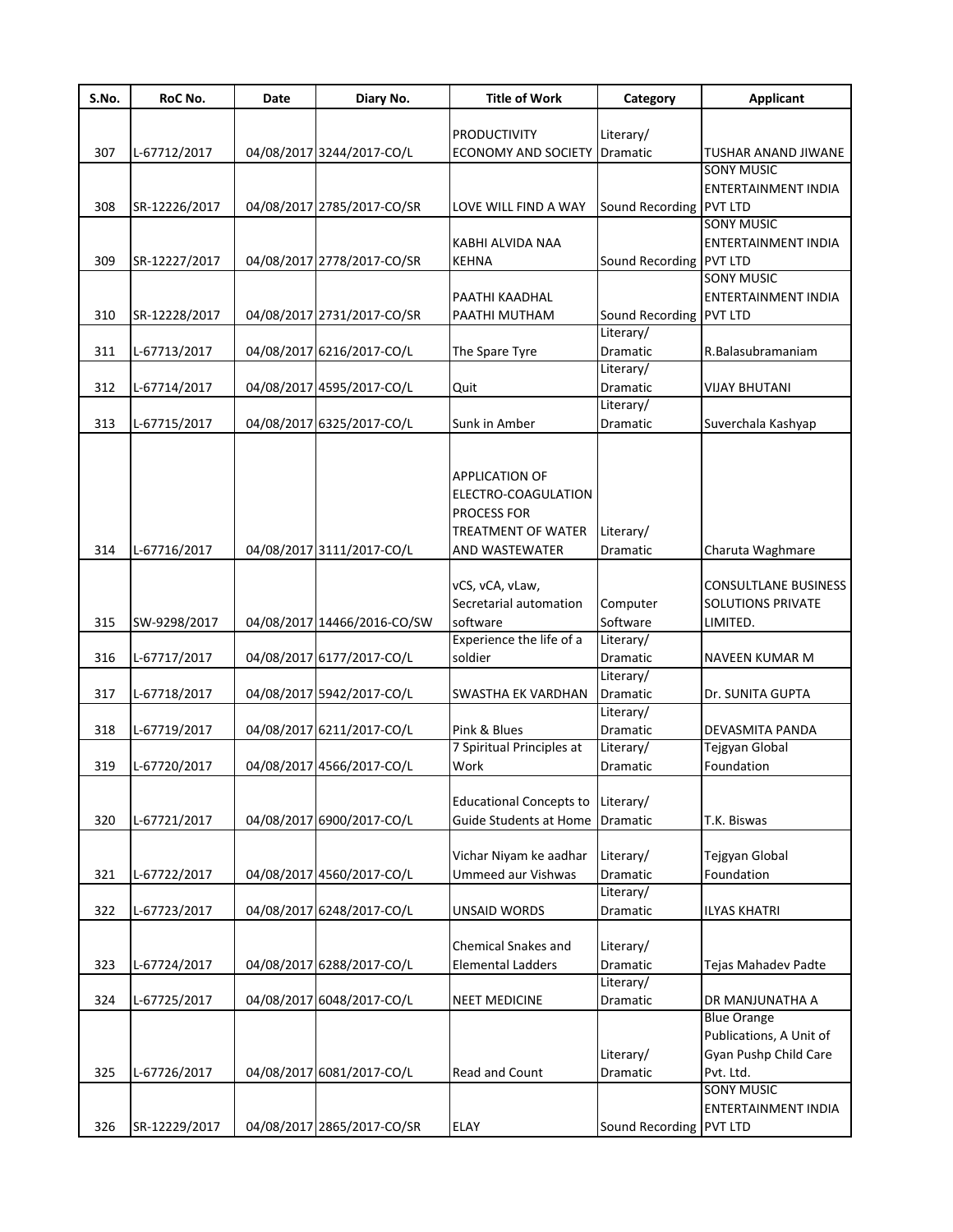| S.No. | RoC No.       | Date | Diary No.                  | <b>Title of Work</b>                   | Category                | Applicant                                                                                                                                                                 |
|-------|---------------|------|----------------------------|----------------------------------------|-------------------------|---------------------------------------------------------------------------------------------------------------------------------------------------------------------------|
|       |               |      |                            |                                        |                         | <b>SONY MUSIC</b>                                                                                                                                                         |
|       |               |      |                            |                                        |                         | <b>ENTERTAINMENT INDIA</b>                                                                                                                                                |
| 327   | SR-12230/2017 |      | 04/08/2017 2700/2017-CO/SR | SAANSON KA RUKNA                       | Sound Recording PVT LTD |                                                                                                                                                                           |
|       |               |      |                            |                                        |                         | <b>SONY MUSIC</b>                                                                                                                                                         |
|       |               |      |                            |                                        |                         | <b>ENTERTAINMENT INDIA</b>                                                                                                                                                |
| 328   | SR-12231/2017 |      | 04/08/2017 2703/2017-CO/SR | LOVE LOVE LOVE                         | Sound Recording PVT LTD |                                                                                                                                                                           |
|       |               |      |                            |                                        |                         | BHARATKUMAR                                                                                                                                                               |
|       |               |      |                            |                                        |                         | <b>NAVINCHANDRA</b>                                                                                                                                                       |
| 329   | A-119317/2017 |      | 04/08/2017 1140/2017-CO/A  | <b>GORAS LABEL</b>                     | Artistic                | SELARKA                                                                                                                                                                   |
|       |               |      |                            |                                        |                         | <b>SONY MUSIC</b>                                                                                                                                                         |
|       |               |      |                            |                                        |                         | ENTERTAINMENT INDIA                                                                                                                                                       |
| 330   | SR-12232/2017 |      | 04/08/2017 2723/2017-CO/SR | KATHRIKKA KATHRIKKA                    | Sound Recording PVT LTD |                                                                                                                                                                           |
|       |               |      |                            |                                        |                         | <b>SONY MUSIC</b>                                                                                                                                                         |
|       |               |      |                            |                                        |                         | ENTERTAINMENT INDIA                                                                                                                                                       |
| 331   | SR-12233/2017 |      | 04/08/2017 2816/2017-CO/SR | MEERABAI NOT OUT!                      | Sound Recording PVT LTD |                                                                                                                                                                           |
|       |               |      |                            |                                        |                         | <b>SONY MUSIC</b>                                                                                                                                                         |
|       |               |      |                            |                                        |                         | ENTERTAINMENT INDIA                                                                                                                                                       |
| 332   | SR-12234/2017 |      | 04/08/2017 2817/2017-CO/SR | O DIL SAMBHAL                          | Sound Recording PVT LTD |                                                                                                                                                                           |
|       |               |      |                            |                                        |                         | <b>SONY MUSIC</b>                                                                                                                                                         |
|       |               |      |                            |                                        |                         | <b>ENTERTAINMENT INDIA</b>                                                                                                                                                |
| 333   | SR-12235/2017 |      | 04/08/2017 2851/2017-CO/SR | <b>VAAN NILA</b>                       | Sound Recording PVT LTD |                                                                                                                                                                           |
|       |               |      |                            |                                        |                         | <b>SONY MUSIC</b>                                                                                                                                                         |
|       |               |      |                            |                                        |                         | <b>ENTERTAINMENT INDIA</b>                                                                                                                                                |
| 334   | SR-12236/2017 |      | 04/08/2017 2974/2017-CO/SR | YENTHEN VANIN                          | Sound Recording PVT LTD |                                                                                                                                                                           |
|       |               |      |                            |                                        |                         | CHAMPAKBHAI                                                                                                                                                               |
| 335   | A-119318/2017 |      | 04/08/2017 1141/2017-CO/A  | RADHASWAMI LABEL                       | Artistic                | MANCHHUBHAI PTEL                                                                                                                                                          |
| 336   | A-119319/2017 |      | 04/08/2017 1142/2017-CO/A  | <b>EXQUISITE LABEL</b>                 | Artistic                | BHAGVANJIBHAI B.<br>DETROJA, GUNVANTRAY<br>S. DETROJA, KANJIBHAI<br>C. DETROJA, DIPAK D.<br>DETROJA                                                                       |
| 337   | A-119319/2017 |      | 04/08/2017 1142/2017-CO/A  | <b>EXQUISITE LABEL</b>                 | Artistic                | HITESH G. KALOLA,<br>CHANDRAKANT N.<br><b>ASHAR AND</b><br>JITENDRAKUMAR S.<br>KANANI                                                                                     |
| 338   | A-119320/2017 |      | 04/08/2017 1143/2017-CO/A  | <b>SAFARI SANITARY</b><br><b>WARES</b> | Artistic                | NARBHERAM N. PATEL,<br>PRAKASH N. PATEL,<br>BHAVESH N. PATEL,<br>RAJESH B. PATEL,<br><b>GEETABEN B. PATEL</b>                                                             |
| 339   | A-119320/2017 |      | 04/08/2017 1143/2017-CO/A  | SAFARI SANITARY<br><b>WARES</b>        | Artistic                | DILIPBHAI B. GAMI,<br>RASHMIBEN B.<br>CHANDIBHAMAR,<br>RITABEN H.<br>CHANDIBHAMAR,<br>MADHUBAL C.<br>CHANDIBHAMAR<br>HIMANSHU C.<br>CHANDIBHAMAR,<br><b>BIMALKUMAR C.</b> |
| 340   | A-119320/2017 |      | 04/08/2017 1143/2017-CO/A  | <b>SAFARI SANITARY</b><br><b>WARES</b> | Artistic                | CHANDIBHAMAR,<br>GIRISHKUMAR C.<br>BHIMANI, MEENABEN K.<br>PATEL                                                                                                          |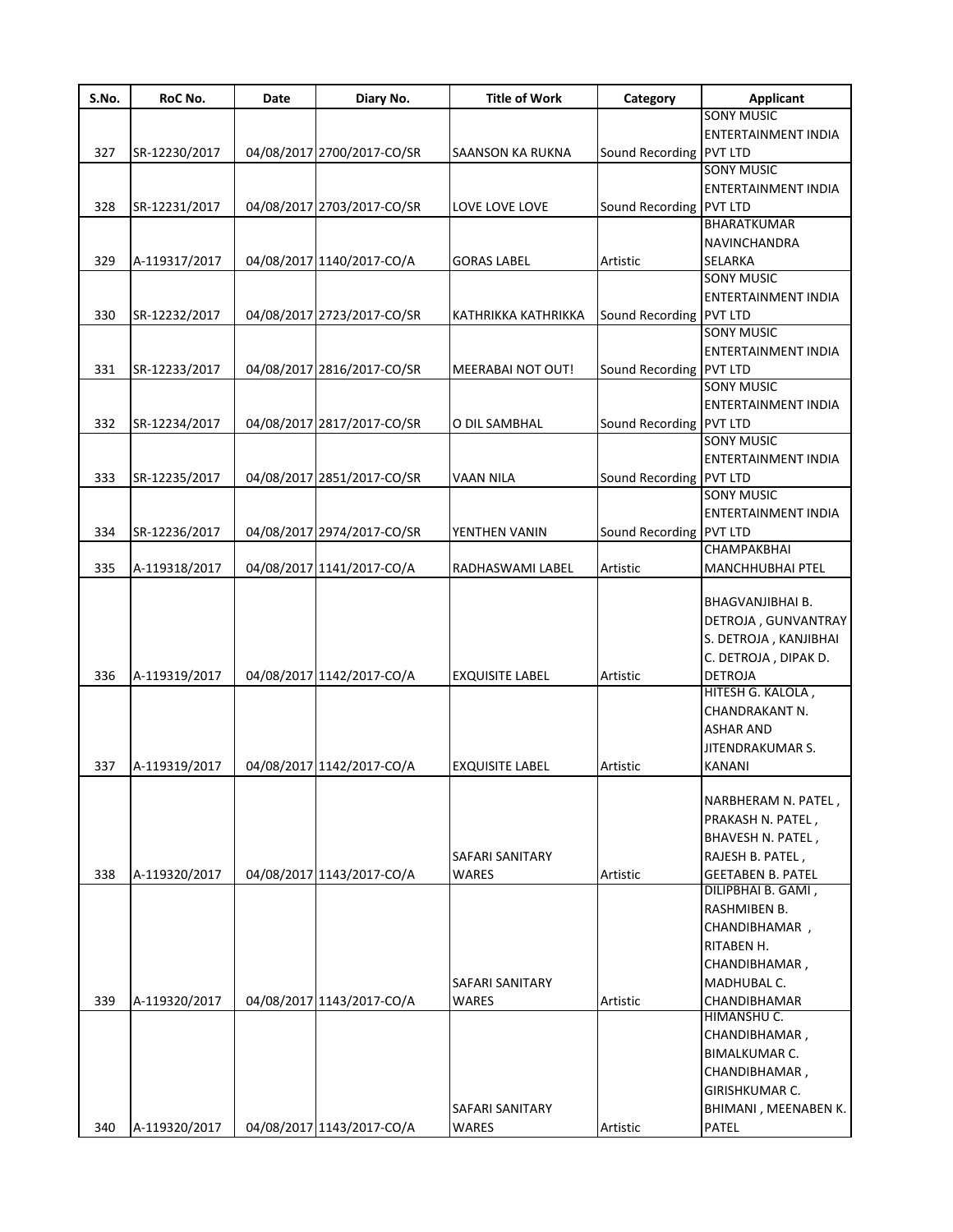| S.No. | RoC No.       | Date | Diary No.                   | <b>Title of Work</b>           | Category                | <b>Applicant</b>            |
|-------|---------------|------|-----------------------------|--------------------------------|-------------------------|-----------------------------|
|       |               |      |                             | SAFARI SANITARY                |                         |                             |
| 341   | A-119320/2017 |      | 04/08/2017 1143/2017-CO/A   | <b>WARES</b>                   | Artistic                | <b>VIRAL K. PATEL</b>       |
|       |               |      |                             |                                |                         | 1.PROF.GORAKSH              |
|       |               |      |                             | <b>TRANSMUTER - ENGLISH</b>    |                         | VITHALRAO GARJE, 2.         |
|       |               |      |                             | <b>TO MARATHI</b>              | Computer                | DR. GAJANAN K.              |
| 342   | SW-9299/2017  |      | 04/08/2017 54047/2014-CO/SW | <b>TRANSLATOR</b>              | Software                | <b>KHARATE</b>              |
|       |               |      |                             |                                |                         | M/S NIRMAL SUKH             |
| 343   | A-119321/2017 |      | 04/08/2017 996/2017-CO/A    | <b>FOLIFLEX</b>                | Artistic                | CABLE CO.                   |
|       |               |      |                             |                                |                         | <b>SONY MUSIC</b>           |
|       |               |      |                             |                                |                         | <b>ENTERTAINMENT INDIA</b>  |
| 344   | SR-12237/2017 |      | 04/08/2017 963/2017-CO/SR   | <b>SHUK HAI</b>                | Sound Recording PVT LTD |                             |
|       |               |      |                             |                                |                         | <b>XCLUSIVE INN PRIVATE</b> |
| 345   | A-119322/2017 |      | 04/08/2017 993/2017-CO/A    | <b>BEER REPUBLIC</b>           | Artistic                | <b>LIMITED</b>              |
|       |               |      |                             |                                |                         | MR. RAJEEV JAIN             |
| 346   | A-119323/2017 |      | 04/08/2017 457/2017-CO/A    | R/N LOGO                       | Artistic                | [PROPRIETOR]                |
|       |               |      |                             |                                | Literary/               |                             |
| 347   | L-67727/2017  |      | 04/08/2017 1460/2017-CO/L   | THE ART OF LIVING              | <b>Dramatic</b>         | PARSHOTTAM JHA              |
|       |               |      |                             |                                | Literary/               |                             |
| 348   | L-67728/2017  |      | 04/08/2017 1/2017-CO/L      | Earth@Risk                     | Dramatic                | <b>JAMI HOSSAIN</b>         |
|       |               |      |                             |                                |                         |                             |
|       |               |      |                             | JAGRUKTA KI JARURAT            |                         |                             |
|       |               |      |                             | AUR JAGRUKTA FAILANE Literary/ |                         |                             |
| 349   | L-67729/2017  |      | 04/08/2017 4235/2017-CO/L   | <b>KA UPAY</b>                 | Dramatic                | Jayprakash Vishwakarma      |
|       |               |      |                             | Think Big And Live To          | Literary/               |                             |
| 350   | L-67730/2017  |      | 04/08/2017 1987/2017-CO/L   | Make It Possible               | Dramatic                | Litan Bhowmik               |
|       |               |      |                             |                                |                         |                             |
|       |               |      |                             | A House Builder's              |                         |                             |
|       |               |      |                             | <b>Handbook Building</b>       |                         |                             |
|       |               |      |                             | <b>Materials Construction</b>  | Literary/               |                             |
| 351   | L-67731/2017  |      | 04/08/2017 2003/2017-CO/L   | and Maintenance                | Dramatic                | Dr. Nainan P. Kurian        |
|       |               |      |                             | 6/30 Ticket Ganj and           | Literary/               |                             |
|       |               |      |                             |                                |                         |                             |
| 352   | L-67732/2017  |      | 04/08/2017 1981/2017-CO/L   | <b>Other Poetries</b>          | Dramatic                | Swaraj Senani               |
| 353   | A-119324/2017 |      | 04/08/2017 1000/2017-CO/A   | <b>AVAMA</b>                   | Artistic                | ABHISHEK KAJARIA            |
|       |               |      |                             |                                | Literary/               |                             |
| 354   | L-67733/2017  |      | 04/08/2017 2220/2017-CO/L   | <b>Crushed Diamond</b>         | <b>Dramatic</b>         | Diamondtaj Alli             |
|       |               |      |                             |                                |                         | <b>RATAN PROJECTS &amp;</b> |
|       |               |      |                             |                                |                         | <b>ENGINEERING CO.</b>      |
| 355   | A-119325/2017 |      | 04/08/2017 1020/2017-CO/A   | <b>RATAN'S</b>                 | Artistic                | PRIVATE LIMITED             |
|       |               |      |                             |                                | Literary/               |                             |
| 356   | L-67734/2017  |      | 04/08/2017 2231/2017-CO/L   | Lost in Mari                   | Dramatic                | Jaynila Parmar              |
|       |               |      |                             |                                |                         | <b>SONY MUSIC</b>           |
|       |               |      |                             |                                |                         | ENTERTAINMENT INDIA         |
| 357   | SR-12238/2017 |      | 04/08/2017 957/2017-CO/SR   | AY HAIRATHE                    | Sound Recording         | <b>PVT LTD</b>              |
|       |               |      |                             |                                |                         | <b>SONY MUSIC</b>           |
|       |               |      |                             |                                |                         | <b>ENTERTAINMENT INDIA</b>  |
| 358   | SR-12239/2017 |      | 04/08/2017 958/2017-CO/SR   | JEETENGE BAAZI HUM             | Sound Recording PVT LTD |                             |
|       |               |      |                             |                                | Literary/               |                             |
| 359   | L-67735/2017  |      | 04/08/2017 2451/2017-CO/L   | 240 HRS of USR                 | Dramatic                | Arjita Tiwari               |
|       |               |      |                             |                                |                         | RAVINDER SHARMA             |
|       |               |      |                             |                                |                         | PROPRIETOR OF M/S           |
| 360   | A-119326/2017 |      | 04/08/2017 7831/2015-CO/A   | <b>STYLE SHOES</b>             | Artistic                | <b>STYLE SHOES</b>          |
|       |               |      |                             |                                |                         |                             |
|       |               |      |                             | JIGYASUVULA KORAKU             | Literary/               | RADHA SOAMI SATSANG         |
| 361   | L-67736/2017  |      | 04/08/2017 6351/2015-CO/L   | (JIGYASUON KE LIYE)            | Dramatic                | <b>BEAS</b>                 |
|       |               |      |                             |                                | Literary/               |                             |
| 362   | L-67737/2017  |      | 04/08/2017 2205/2017-CO/L   | One Night Journey              |                         |                             |
|       |               |      |                             |                                | Dramatic                | Swati Srivastava            |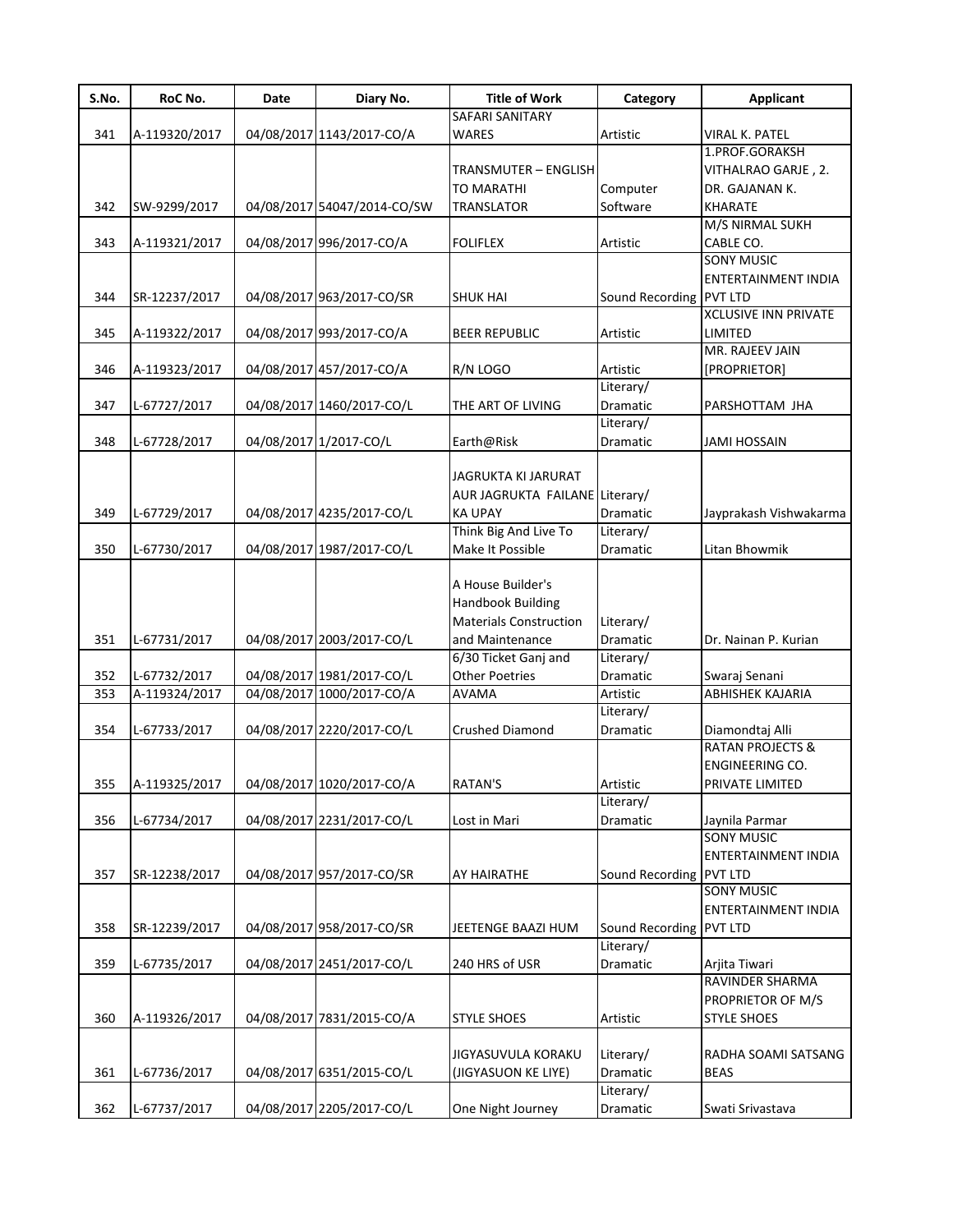| S.No. | RoC No.       | Date | Diary No.                   | <b>Title of Work</b>                | Category                | <b>Applicant</b>           |
|-------|---------------|------|-----------------------------|-------------------------------------|-------------------------|----------------------------|
|       |               |      |                             |                                     |                         | M/S. LUTHRA                |
|       |               |      |                             |                                     |                         | <b>INDUSTRIAL</b>          |
|       |               |      |                             |                                     |                         | CORPORATION [1.G.S.        |
|       |               |      |                             |                                     |                         | LUTHRA 2. JAIPREET         |
| 363   | A-119327/2017 |      | 04/08/2017 12904/2015-CO/A  | <b>RMOSS LABEL</b>                  | Artistic                | LUTHRA]                    |
|       |               |      |                             |                                     | Literary/               |                            |
| 364   | L-67738/2017  |      | 04/08/2017 1190/2017-CO/L   | 2nd Innings                         | Dramatic                | Devyani Deshmukh           |
|       |               |      |                             | Gone days are never                 | Literary/               |                            |
| 365   | L-67739/2017  |      | 04/08/2017 1997/2017-CO/L   | gone                                | Dramatic                | <b>Medha Patel</b>         |
|       |               |      |                             | <b>VIBIDSOFT- VIBRANT</b>           |                         | Shah Harshilkumar          |
| 366   | A-119328/2017 |      | 04/08/2017 700/2017-CO/A    | <b>IDEA</b>                         | Artistic                | Vijaykumar                 |
|       |               |      |                             |                                     | Literary/               |                            |
| 367   | L-67740/2017  |      | 04/08/2017 2293/2017-CO/L   | Champe Ke Fuul                      | Dramatic                | <b>Kunal Das</b>           |
|       |               |      |                             |                                     | Literary/               |                            |
| 368   | L-67741/2017  |      | 04/08/2017 2216/2017-CO/L   | <b>Family Court</b>                 | Dramatic                | Diksha Kale                |
|       |               |      |                             |                                     |                         |                            |
| 369   | A-119329/2017 |      | 04/08/2017 423/2017-CO/A    | RAJDHANI HINDI LABEL                | Artistic                | PEEYUSH KUMAR KESHRI       |
|       |               |      |                             |                                     |                         | <b>GIRIDHAR PROMOTERS</b>  |
| 370   | A-119330/2017 |      | 04/08/2017 424/2017-CO/A    | NATURAL GROUP LABEL                 | Artistic                | <b>PVT LTD</b>             |
|       |               |      |                             |                                     |                         | <b>SONY MUSIC</b>          |
|       |               |      |                             | CHIKKI MUKKI CHIKKI                 |                         | ENTERTAINMENT INDIA        |
| 371   | SR-12240/2017 |      | 04/08/2017 2730/2017-CO/SR  | <b>MUKKI</b>                        | Sound Recording PVT LTD |                            |
|       |               |      |                             |                                     |                         | MANSUKHBHAI                |
| 372   | A-119331/2017 |      | 04/08/2017 475/2017-CO/A    | <b>UBON</b>                         | Artistic                | JADAVBHAI RAIYANI          |
|       |               |      |                             |                                     |                         | DECORA AUTO FORGE          |
| 373   | A-119332/2017 |      | 04/08/2017 476/2017-CO/A    | <b>DECORA</b>                       | Artistic                | PVT. LTD                   |
| 374   | A-119333/2017 |      | 04/08/2017 5389/2017-CO/A   | MUSA KA GUL SUPER                   | Artistic                | MS M .M INDUSTRIES         |
|       |               |      |                             | KAPTAIN MARKA MUSA                  |                         |                            |
| 375   | A-119334/2017 |      | 04/08/2017 5390/2017-CO/A   | <b>KA GUL</b>                       | Artistic                | MS M .M INDUSTRIES         |
|       |               |      |                             |                                     |                         | MAHALAXMI                  |
|       |               |      |                             | <b>MAHALAXMI PRECISION</b>          |                         | ENGINEERING,               |
|       |               |      |                             |                                     |                         |                            |
| 376   | A-119335/2017 |      | 07/08/2017 14432/2016-CO/A  | WITH LOGO<br>AMAZON FOODS WITH      | Artistic                | <b>PROPRIETOR</b>          |
|       |               |      |                             |                                     |                         | <b>DEVGAD AGRO FOODS</b>   |
| 377   | A-119336/2017 |      | 07/08/2017 14434/2016-CO/A  | LOGO                                | Artistic                | <b>PVT LTD</b>             |
|       |               |      |                             | <b>FLEX THE HARDCORE</b>            |                         | <b>FLEX THE HARDCORE</b>   |
| 378   | A-119337/2017 |      | 07/08/2017 14435/2016-CO/A  | <b>HOUSE WITH LOGO</b>              | Artistic                | <b>HOUSE, PROPRIETOR</b>   |
|       |               |      |                             |                                     |                         |                            |
|       |               |      |                             |                                     |                         |                            |
|       |               |      |                             | DEVELOPMENT OF                      |                         |                            |
|       |               |      |                             | <b>CUSTOM COMPONENT</b>             |                         |                            |
|       |               |      |                             | FOR HORIZONTAL                      |                         |                            |
|       |               |      |                             | <b>BRACING CONNECTIONS Computer</b> |                         | <b>BHARAT HEAVY</b>        |
| 379   | SW-9300/2017  |      | 07/08/2017 1266/2017-CO/SW  | IN TEKLA SOFTWARE                   | Software                | <b>ELECTRICALS LIMITED</b> |
|       |               |      |                             |                                     |                         |                            |
|       |               |      |                             | NAVRATNA AYURVEDIC                  |                         |                            |
| 380   | A-119338/2017 |      | 07/08/2017 820/2017-CO/A    | OIL ALMOND COOL                     | Artistic                | M/S EMAMI LIMITED          |
|       |               |      |                             | The Theory of an                    | Literary/               |                            |
| 381   | L-67742/2017  |      | 07/08/2017 1224/2017-CO/L   | Economic Object                     | Dramatic                | Sudhir Mudholkar           |
|       |               |      |                             | INTELLIGENT                         |                         |                            |
|       |               |      |                             | <b>CHARACTER</b>                    | Computer                | Crystal Logics Private     |
| 382   | SW-9301/2017  |      | 07/08/2017 13793/2016-CO/SW | <b>RECOGNITION</b>                  | Software                | limited                    |
|       |               |      |                             |                                     |                         | <b>SONY MUSIC</b>          |
|       |               |      |                             |                                     |                         | ENTERTAINMENT INDIA        |
| 383   | SR-12241/2017 |      | 07/08/2017 3577/2017-CO/SR  | <b>NAN POGIREN</b>                  | Sound Recording PVT LTD |                            |
|       |               |      |                             |                                     |                         | <b>SONY MUSIC</b>          |
|       |               |      |                             |                                     |                         | ENTERTAINMENT INDIA        |
|       |               |      |                             |                                     |                         |                            |
| 384   | SR-12242/2017 |      | 07/08/2017 3579/2017-CO/SR  | KA KA KA                            | Sound Recording PVT LTD |                            |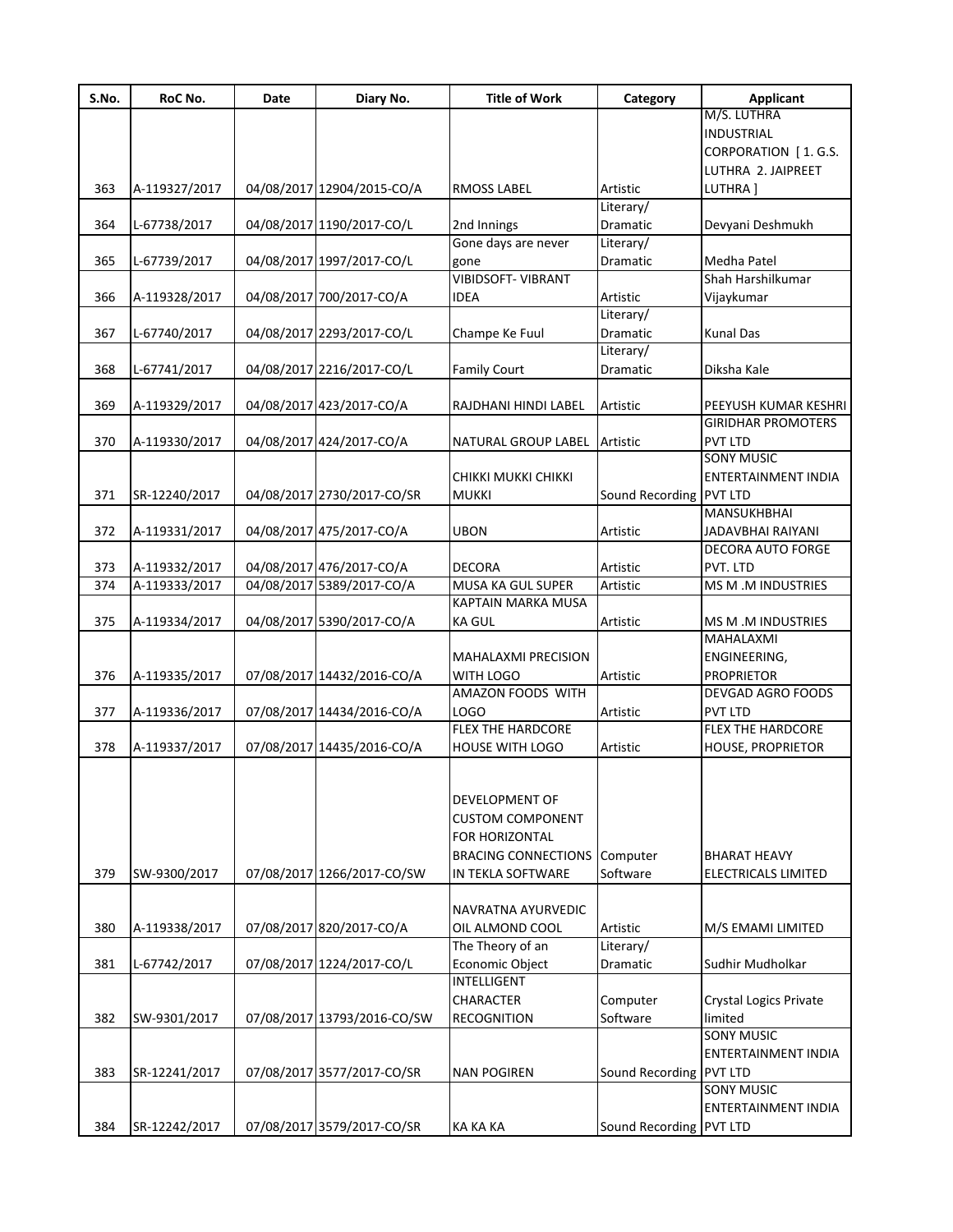| S.No. | RoC No.       | Date | Diary No.                  | <b>Title of Work</b>                              | Category        | <b>Applicant</b>                           |
|-------|---------------|------|----------------------------|---------------------------------------------------|-----------------|--------------------------------------------|
|       |               |      |                            |                                                   |                 | <b>SONY MUSIC</b>                          |
|       |               |      |                            |                                                   |                 | ENTERTAINMENT INDIA                        |
| 385   | SR-12243/2017 |      | 07/08/2017 3578/2017-CO/SR | AASA AASA                                         | Sound Recording | <b>PVT LTD</b>                             |
|       |               |      |                            |                                                   | Literary/       | Amreesh Andrew                             |
| 386   | L-67743/2017  |      | 07/08/2017 5538/2017-CO/L  | educateinIndia                                    | Dramatic        | Chandra                                    |
|       |               |      |                            |                                                   |                 |                                            |
|       |               |      |                            |                                                   |                 | MR. SIVASAMY                               |
|       |               |      |                            |                                                   |                 | <b>MARAPPAN DIRECTOR</b>                   |
|       |               |      |                            |                                                   |                 | OF SHOBIKAA IMPEX                          |
| 387   | A-119339/2017 |      | 07/08/2017 5204/2017-CO/A  | <b>DURANET</b>                                    | Artistic        | PVT. LTD.                                  |
|       |               |      |                            |                                                   | Literary/       |                                            |
| 388   | L-67744/2017  |      | 07/08/2017 3630/2017-CO/L  |                                                   | Dramatic        |                                            |
|       |               |      |                            | Misogynist Interrupted<br><b>VAISHNAV BHOJAN:</b> | Literary/       | Shyam Sundar Bulusu<br>RADHA SOAMI SATSANG |
| 389   |               |      |                            | <b>BRITISH JAYKAA</b>                             | Dramatic        | <b>BEAS</b>                                |
|       | L-67745/2017  |      | 07/08/2017 3635/2017-CO/L  |                                                   |                 |                                            |
|       |               |      |                            |                                                   |                 |                                            |
|       |               |      |                            | HAZRAT KHWAJA                                     | Literary/       | RADHA SOAMI SATSANG                        |
| 390   | L-67746/2017  |      | 07/08/2017 3575/2017-CO/L  | MOINUDDIN CHISHTI                                 | Dramatic        | <b>BEAS ADDRESS</b>                        |
|       |               |      |                            |                                                   | Literary/       |                                            |
| 391   | L-67747/2017  |      | 07/08/2017 2211/2017-CO/L  | Anyone but the Spouse!                            | Dramatic        | Poornima Malagimani                        |
|       |               |      |                            | Metaphilosophy of                                 | Literary/       |                                            |
| 392   | L-67748/2017  |      | 07/08/2017 2265/2017-CO/L  | Creation                                          | Dramatic        | Dr. Prattipati Ramaiah                     |
|       |               |      |                            |                                                   |                 |                                            |
|       |               |      |                            | Megalithic Splendours of                          |                 |                                            |
|       |               |      |                            | the Dhansiri Valley of                            | Literary/       |                                            |
| 393   | L-67749/2017  |      | 07/08/2017 2258/2017-CO/L  | Northeast India                                   | Dramatic        | Pradip Sarma                               |
|       |               |      |                            |                                                   |                 |                                            |
|       |               |      |                            | KD CAMPUS SSC JE CIVIL                            |                 | NITU SINGH ALIAS                           |
|       |               |      |                            | <b>ENGINEERING MOCK</b>                           | Literary/       | NEETU SINGH, PEN                           |
| 394   | L-67750/2017  |      | 07/08/2017 5045/2017-CO/L  | TEST SERIES 21 TO 40                              | <b>Dramatic</b> | <b>NAME</b>                                |
|       |               |      |                            |                                                   | Literary/       |                                            |
| 395   | L-67751/2017  |      | 07/08/2017 2210/2017-CO/L  | Second Mind                                       | Dramatic        | George Jacob                               |
|       |               |      |                            |                                                   | Computer        |                                            |
| 396   | SW-9302/2017  |      | 07/08/2017 2880/2016-CO/SW | "LIVELIFE"                                        | Software        | Mr. Vishal Ghodke,                         |
|       |               |      |                            |                                                   |                 |                                            |
|       |               |      |                            |                                                   | Computer        |                                            |
| 397   | SW-9302/2017  |      | 07/08/2017 2880/2016-CO/SW | "LIVELIFE"                                        | Software        | Mr. Sanjeev Pandey                         |
|       |               |      |                            |                                                   | Literary/       |                                            |
| 398   | L-67752/2017  |      | 07/08/2017 382/2017-CO/L   | <b>TRIAL</b>                                      | Dramatic        | ANAND BALAKRISHNAN                         |
|       |               |      |                            | NATURE model for                                  | Literary/       |                                            |
| 399   | L-67753/2017  |      | 07/08/2017 5401/2017-CO/L  | <b>LIFEfulness</b>                                | Dramatic        | Abirambika Ravivarman                      |
|       |               |      |                            |                                                   | Computer        | <b>INFEX BIZTECH PRIVATE</b>               |
| 400   | SW-9303/2017  |      | 07/08/2017 8992/2016-CO/SW | DEMO.SCHOOLPLUS.IN                                | Software        | LIMITED                                    |
|       |               |      |                            |                                                   |                 | NITU SINGH ALIAS                           |
|       |               |      |                            | <b>ELECTRICAL POWER</b>                           | Literary/       | NEETU SINGH, PEN                           |
| 401   | L-67754/2017  |      | 07/08/2017 4908/2017-CO/L  | <b>SYSTEM</b>                                     | Dramatic        | <b>NAME</b>                                |
|       |               |      |                            |                                                   | Literary/       |                                            |
| 402   | L-67755/2017  |      | 07/08/2017 4380/2017-CO/L  | Mamta Ki Chhav Tale                               | Dramatic        | Bandana Roy                                |
|       |               |      |                            |                                                   |                 |                                            |
|       |               |      |                            | Model of Ayurved                                  |                 |                                            |
|       |               |      |                            | education Unit for                                |                 |                                            |
|       |               |      |                            | faculty development in                            | Literary/       |                                            |
| 403   | L-67756/2017  |      | 07/08/2017 2227/2017-CO/L  | Ayurved.                                          | Dramatic        | Dr. Vaishali Kuchewar                      |
|       |               |      |                            |                                                   |                 |                                            |
|       |               |      |                            | Model of Ayurved                                  |                 |                                            |
|       |               |      |                            |                                                   |                 |                                            |
|       |               |      |                            | education Unit for                                |                 |                                            |
|       |               |      |                            | faculty development in                            | Literary/       |                                            |
| 404   | L-67756/2017  |      | 07/08/2017 2227/2017-CO/L  | Ayurved.                                          | Dramatic        | Dr. Priti Desai                            |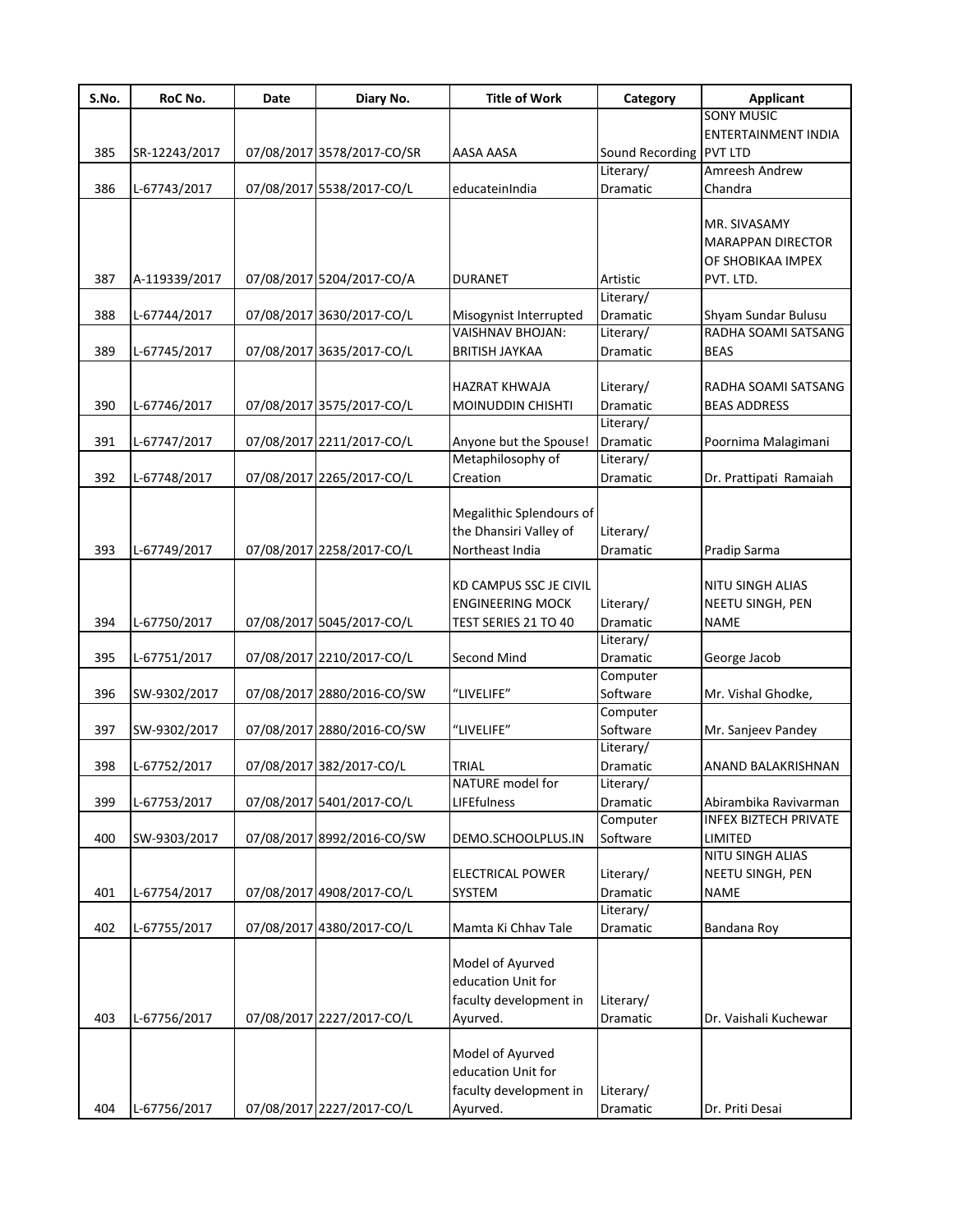| S.No. | RoC No.       | Date | Diary No.                 | <b>Title of Work</b>     | Category              | <b>Applicant</b>                                         |
|-------|---------------|------|---------------------------|--------------------------|-----------------------|----------------------------------------------------------|
|       |               |      |                           |                          |                       |                                                          |
|       |               |      |                           | Model of Ayurved         |                       |                                                          |
|       |               |      |                           | education Unit for       |                       |                                                          |
| 405   |               |      |                           | faculty development in   | Literary/             |                                                          |
|       | L-67756/2017  |      | 07/08/2017 2227/2017-CO/L | Ayurved.                 | Dramatic<br>Literary/ | Dr. Alka Rawekar                                         |
| 406   | L-67757/2017  |      | 07/08/2017 5215/2017-CO/L | WAIT FOR YOUR TURN       | Dramatic              | MUKESH KUMAR ROY                                         |
|       |               |      |                           |                          | Literary/             | RADHA SOAMI SATSANG                                      |
| 407   |               |      | 07/08/2017 3633/2017-CO/L | MOKSH KE MARG            | Dramatic              | <b>BEAS ADDRESS</b>                                      |
|       | L-67758/2017  |      |                           |                          |                       |                                                          |
|       |               |      |                           | <b>SHAPATH TULA</b>      | Literary/             | YOGESH PANDHARINATH                                      |
| 408   | L-67759/2017  |      | 07/08/2017 4312/2017-CO/L | RAKTACHI                 | Dramatic              | <b>BOBADE</b>                                            |
|       |               |      |                           | New Engineering          | Literary/             |                                                          |
| 409   | L-67760/2017  |      | 07/08/2017 2281/2017-CO/L | Material                 | Dramatic              | Sourabh Amrodiya                                         |
|       |               |      |                           |                          | Literary/             |                                                          |
| 410   | L-67761/2017  |      | 07/08/2017 4247/2017-CO/L | <b>Eighty Four Hours</b> | <b>Dramatic</b>       | <b>SANJAY ARORA</b>                                      |
|       |               |      |                           | Tender Is the Scalpel's  | Literary/             |                                                          |
| 411   | L-67762/2017  |      | 07/08/2017 4215/2017-CO/L | Edge                     | Dramatic              | Gautam Das                                               |
|       |               |      |                           |                          |                       |                                                          |
|       |               |      |                           |                          |                       | Central Chinmaya                                         |
| 412   | SR-12244/2017 |      | 07/08/2017 259/2016-CO/SR | <b>GAANA TARANGA</b>     |                       | Sound Recording Mission Trust (CCMT)                     |
|       |               |      |                           |                          |                       |                                                          |
|       |               |      |                           |                          |                       | Central Chinmaya                                         |
| 413   | SR-12245/2017 |      | 07/08/2017 264/2016-CO/SR | <b>GANASUDHA</b>         |                       | Sound Recording Mission Trust (CCMT)                     |
|       |               |      |                           | <b>GLORY OF DEVOTION</b> |                       |                                                          |
| 414   | SR-12246/2017 |      | 07/08/2017 266/2016-CO/SR | $VOL - 2$                |                       | Central Chinmaya<br>Sound Recording Mission Trust (CCMT) |
|       |               |      |                           |                          |                       |                                                          |
|       |               |      |                           | <b>GLORY OF DEVOTION</b> |                       | Central Chinmaya                                         |
| 415   | SR-12247/2017 |      | 07/08/2017 265/2016-CO/SR | $VOL - 1$                |                       | Sound Recording Mission Trust (CCMT)                     |
|       |               |      |                           | <b>DAKSHINAMOORTHY</b>   |                       |                                                          |
|       |               |      |                           | <b>STOTRA AND</b>        |                       |                                                          |
|       |               |      |                           | SHIVAAPARADHA            |                       |                                                          |
|       |               |      |                           | <b>KSHAMPANA STOTRA</b>  |                       | Central Chinmaya                                         |
| 416   | SR-12248/2017 |      | 07/08/2017 258/2016-CO/SR | VOL 1 & 2                |                       | Sound Recording   Mission Trust (CCMT)                   |
|       |               |      |                           |                          |                       |                                                          |
|       |               |      |                           | Wandering Towards a      |                       |                                                          |
|       |               |      |                           | Goal or Wandering for a  |                       |                                                          |
|       |               |      |                           | Chance or No             | Literary/             |                                                          |
| 417   | L-67763/2017  |      | 07/08/2017 4309/2017-CO/L | Wandering?               | Dramatic              | Jayakar Johnson Joseph                                   |
|       |               |      |                           |                          |                       | <b>SURESHKUMAR</b>                                       |
|       |               |      |                           |                          |                       | DHANABHAI PATEL,                                         |
| 418   | A-119340/2017 |      | 07/08/2017 6144/2017-CO/A | <b>B-JET PUMP</b>        | Artistic              | <b>PROPRIETOR</b>                                        |
|       |               |      |                           |                          |                       |                                                          |
| 419   |               |      | 07/08/2017 6180/2017-CO/A | <b>DLR NARMADA</b>       |                       | SAGARKUMAR RATILAL                                       |
|       | A-119341/2017 |      |                           |                          | Artistic              | MODI, PARTNER<br><b>DIPAKKUMAR</b>                       |
|       |               |      |                           |                          |                       | LAXMICHAND MODI,                                         |
| 420   | A-119341/2017 |      | 07/08/2017 6180/2017-CO/A | DLR NARMADA              | Artistic              | PARTNER                                                  |
|       |               |      |                           |                          |                       | MANISHKUMAR                                              |
|       |               |      |                           |                          |                       | DEVCHANDBHAI MODI,                                       |
| 421   | A-119341/2017 |      | 07/08/2017 6180/2017-CO/A | DLR NARMADA              | Artistic              | <b>PARTNER</b>                                           |
|       |               |      |                           |                          |                       | RAMILABEN RATILAL                                        |
| 422   | A-119341/2017 |      | 07/08/2017 6180/2017-CO/A | <b>DLR NARMADA</b>       | Artistic              | MODI, PARTNER                                            |
|       |               |      |                           |                          |                       |                                                          |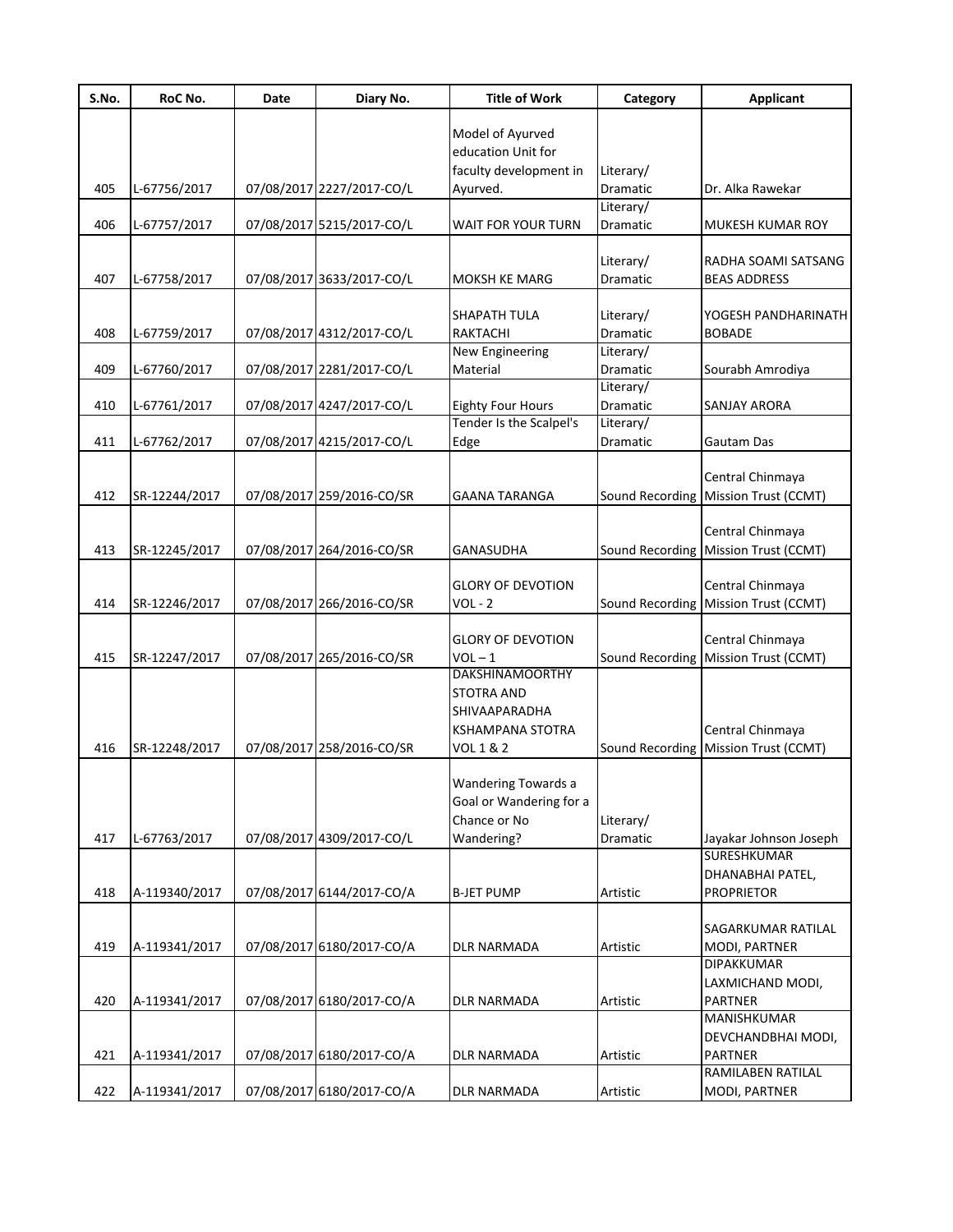| S.No. | RoC No.       | Date | Diary No.                  | <b>Title of Work</b>                    | Category                | <b>Applicant</b>            |
|-------|---------------|------|----------------------------|-----------------------------------------|-------------------------|-----------------------------|
|       |               |      |                            |                                         |                         | RENU BALA PANCHAL           |
|       |               |      |                            |                                         |                         |                             |
| 423   | SR-12249/2017 |      | 07/08/2017 6427/2017-CO/SR | <b>SONG SANDEL</b><br>ARC WELDING POWER | Sound Recording         | <b>VOICE OF HEART MUSIC</b> |
|       |               |      |                            |                                         | Literary/               | <b>BHARAT HEAVY</b>         |
| 424   | L-67764/2017  |      | 07/08/2017 6131/2017-CO/L  | <b>SOURCES</b>                          | Dramatic                | ELECTRICALS LIMITED         |
|       |               |      |                            |                                         |                         |                             |
|       |               |      |                            |                                         |                         |                             |
|       |               |      |                            | AN EFFICIENT METHOD                     |                         |                             |
|       |               |      |                            | FOR COMPUTATION OF                      |                         |                             |
|       |               |      |                            | <b>VENTILATION LOSSES &amp;</b>         |                         |                             |
|       |               |      |                            | <b>STUDY OF VENTILATION</b>             |                         |                             |
|       |               |      |                            | <b>BEHAVIOUR UNDER</b>                  |                         |                             |
|       |               |      |                            | LOW LOAD/NO LOAD                        |                         |                             |
|       |               |      |                            | <b>CONDITIONS FOR</b>                   |                         |                             |
|       |               |      |                            | <b>APPLICATION IN FUTURE</b>            |                         |                             |
|       |               |      |                            | <b>DESIGN OF STEAM</b>                  |                         |                             |
|       |               |      |                            | <b>TURBINES INCLUDING</b>               | Literary/               | <b>BHARAT HEAVY</b>         |
| 425   | L-67765/2017  |      | 07/08/2017 6135/2017-CO/L  | <b>ADVANCE USC SETS</b>                 | Dramatic                | <b>ELECTRICALS LIMITED</b>  |
|       |               |      |                            |                                         |                         |                             |
|       |               |      |                            | Axle Joint Probability                  |                         |                             |
|       |               |      |                            | Distribution (JPD)                      |                         |                             |
|       |               |      |                            | generation from Engine                  | Literary/               |                             |
| 426   | L-67766/2017  |      | 07/08/2017 470/2016-CO/L   | JPD                                     | Dramatic                | <b>Tata Motors Limited</b>  |
|       |               |      |                            | <b>SPACE MASSES MOVE</b>                | Literary/               | <b>KRISHNA MOHAN</b>        |
| 427   | L-67767/2017  |      | 07/08/2017 3427/2017-CO/L  | <b>CONVERGING TO ORIGIN Dramatic</b>    |                         | AGRAWAL                     |
|       |               |      |                            |                                         | Literary/               | RADHA SOAMI SATSANG         |
| 428   | L-67768/2017  |      | 07/08/2017 1820/2017-CO/L  | <b>MUKTI MARGAM</b>                     | Dramatic                | <b>BEAS</b>                 |
|       |               |      |                            |                                         |                         | MS GAGAN TRADIG AND         |
| 429   | A-119342/2017 |      | 07/08/2017 3154/2017-CO/A  | <b>DEVICE</b>                           | Artistic                | <b>MFG</b>                  |
|       |               |      |                            | <b>DOLWIN BUTTER</b>                    |                         | <b>MS MAX</b>               |
| 430   | A-119343/2017 |      | 07/08/2017 3155/2017-CO/A  | YUMMI                                   | Artistic                | <b>CONFECTIONERS</b>        |
|       |               |      |                            |                                         |                         | <b>MS MAX</b>               |
| 431   | A-119344/2017 |      | 07/08/2017 3156/2017-CO/A  | DOLWIN COFFEE YUMMI Artistic            |                         | <b>CONFECTIONERS</b>        |
|       |               |      |                            | NIGHT GLOW                              |                         |                             |
| 432   | A-119345/2017 |      | 07/08/2017 4238/2017-CO/A  | <b>TECHNOLOGY</b>                       | Artistic                | HERO CYCLES LIMITED         |
| 433   | A-119346/2017 |      | 07/08/2017 4240/2017-CO/A  | <b>HERO MTB BIKERS</b>                  | Artistic                | HERO CYCLES LIMITED         |
|       |               |      |                            |                                         |                         | <b>SONY MUSIC</b>           |
|       |               |      |                            |                                         |                         | ENTERTAINMENT INDIA         |
| 434   | SR-12250/2017 |      | 07/08/2017 3367/2017-CO/SR | <b>EDHUKKU MACHAN</b>                   | Sound Recording PVT LTD |                             |
|       |               |      |                            |                                         |                         | <b>SONY MUSIC</b>           |
|       |               |      |                            |                                         |                         | ENTERTAINMENT INDIA         |
| 435   | SR-12251/2017 |      | 07/08/2017 2718/2017-CO/SR | <b>SAIVAM THEME</b>                     | Sound Recording PVT LTD |                             |
|       |               |      |                            |                                         |                         | <b>SONY MUSIC</b>           |
|       |               |      |                            |                                         |                         | <b>ENTERTAINMENT INDIA</b>  |
| 436   | SR-12252/2017 |      | 07/08/2017 2717/2017-CO/SR | KOKKARA KOZHI                           | Sound Recording PVT LTD |                             |
|       |               |      |                            |                                         |                         | <b>SONY MUSIC</b>           |
|       |               |      |                            |                                         |                         | ENTERTAINMENT INDIA         |
| 437   | SR-12253/2017 |      | 07/08/2017 2716/2017-CO/SR | ORAY ORU OORIL                          | Sound Recording PVT LTD |                             |
|       |               |      |                            |                                         |                         | <b>SONY MUSIC</b>           |
|       |               |      |                            |                                         |                         | ENTERTAINMENT INDIA         |
| 438   | SR-12254/2017 |      | 07/08/2017 3361/2017-CO/SR | SOMEDAY                                 | Sound Recording PVT LTD |                             |
|       |               |      |                            |                                         | Literary/               |                             |
| 439   | L-67769/2017  |      | 07/08/2017 2131/2017-CO/L  | <b>SANT MARG</b>                        | Dramatic                | THE SECRETARY               |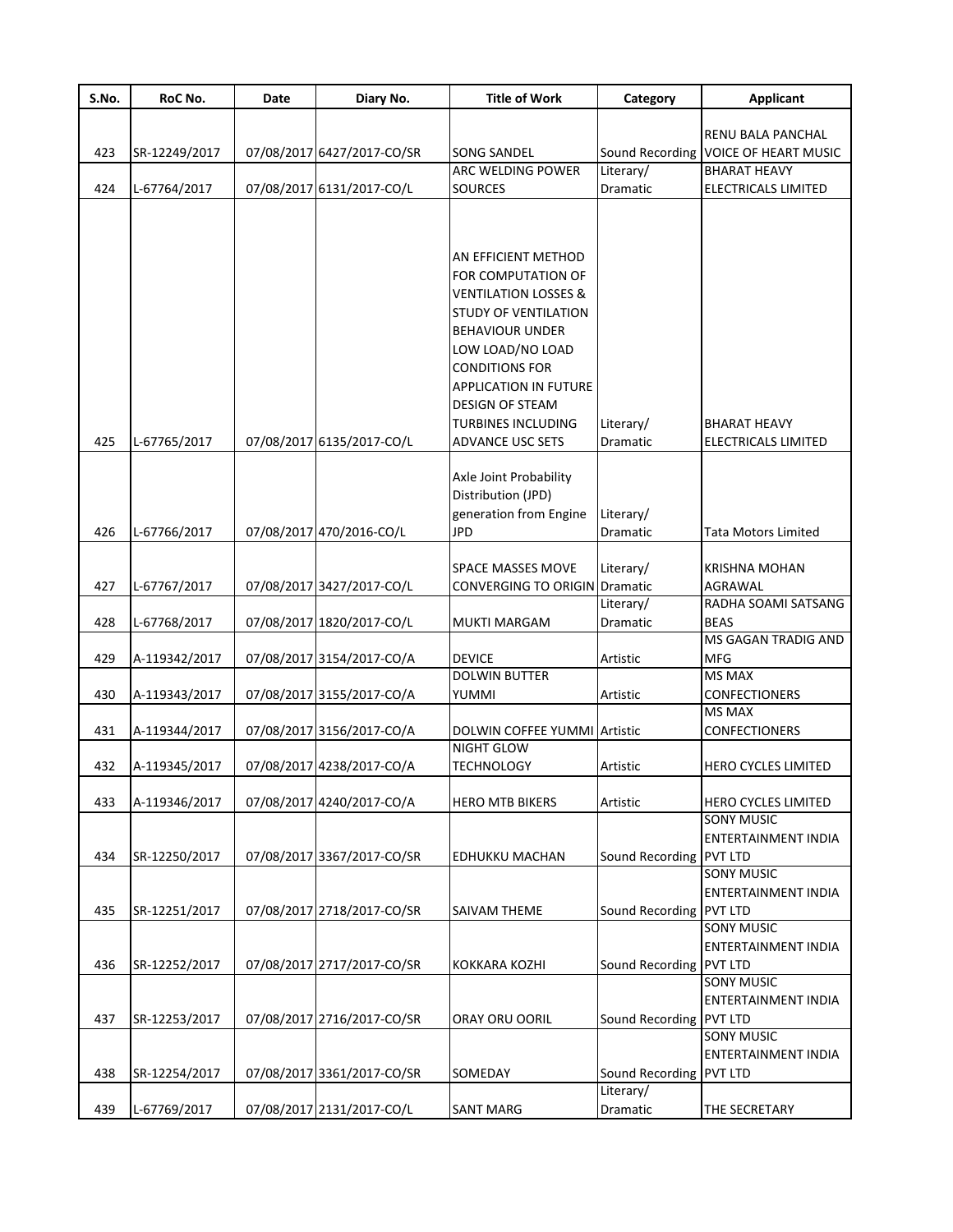| S.No. | RoC No.       | Date | Diary No.                  | <b>Title of Work</b>      | Category                  | <b>Applicant</b>           |
|-------|---------------|------|----------------------------|---------------------------|---------------------------|----------------------------|
|       |               |      |                            |                           | Literary/                 | RADHA SOAMI SATSANG        |
| 440   | L-67770/2017  |      | 07/08/2017 1829/2017-CO/L  | VAISHNAV BHOJAN-1         | Dramatic                  | <b>BEAS</b>                |
|       |               |      |                            |                           | Literary/                 | RADHA SOAMI SATSANG        |
| 441   | L-67771/2017  |      | 07/08/2017 2133/2017-CO/L  | <b>RUHANI DIARY-3</b>     | Dramatic                  | <b>BEAS</b>                |
|       |               |      |                            |                           |                           | M/S SHREE GOPALA           |
| 442   | A-119347/2017 |      | 07/08/2017 2617/2017-CO/A  | <b>RED EAGLE</b>          | Artistic                  | <b>ENTERPRISES</b>         |
|       |               |      |                            |                           |                           | <b>SONY MUSIC</b>          |
|       |               |      |                            |                           |                           | <b>ENTERTAINMENT INDIA</b> |
| 443   | SR-12255/2017 |      | 07/08/2017 6272/2017-CO/SR | <b>RANGA RANGA</b>        | Sound Recording PVT. LTD. |                            |
|       |               |      |                            |                           |                           | <b>SONY MUSIC</b>          |
|       |               |      |                            |                           |                           |                            |
|       |               |      |                            |                           |                           | <b>ENTERTAINMENT INDIA</b> |
| 444   | SR-12256/2017 |      | 07/08/2017 6238/2017-CO/SR | <b>MARINA BEACHULA</b>    | Sound Recording           | PVT. LTD.                  |
|       |               |      |                            |                           |                           | <b>SONY MUSIC</b>          |
|       |               |      |                            |                           |                           | ENTERTAINMENT INDIA        |
| 445   | SR-12257/2017 |      | 07/08/2017 6236/2017-CO/SR | <b>KALAASI KALAASI</b>    | Sound Recording           | PVT. LTD.                  |
|       |               |      |                            |                           |                           | <b>SONY MUSIC</b>          |
|       |               |      |                            |                           |                           | <b>ENTERTAINMENT INDIA</b> |
| 446   | SR-12258/2017 |      | 07/08/2017 6249/2017-CO/SR | SAAYNDHU SAAYNDHU         | Sound Recording           | PVT. LTD.                  |
|       |               |      |                            |                           |                           | <b>SONY MUSIC</b>          |
|       |               |      |                            |                           |                           |                            |
|       |               |      |                            |                           |                           | ENTERTAINMENT INDIA        |
| 447   | SR-12259/2017 |      | 07/08/2017 6263/2017-CO/SR | ENDRENDRUM                | Sound Recording           | PVT. LTD.                  |
|       |               |      |                            |                           |                           | <b>SONY MUSIC</b>          |
|       |               |      |                            |                           |                           | ENTERTAINMENT INDIA        |
| 448   | SR-12260/2017 |      | 07/08/2017 6274/2017-CO/SR | IDHUTHAAN                 | Sound Recording           | PVT. LTD.                  |
|       |               |      |                            |                           |                           | <b>SONY MUSIC</b>          |
|       |               |      |                            |                           |                           | ENTERTAINMENT INDIA        |
| 449   | SR-12261/2017 |      | 07/08/2017 6221/2017-CO/SR | THODU VAANAM              | Sound Recording           | PVT. LTD.                  |
|       |               |      |                            |                           |                           | <b>SONY MUSIC</b>          |
|       |               |      |                            |                           |                           | <b>ENTERTAINMENT INDIA</b> |
| 450   | SR-12261/2017 |      | 07/08/2017 6221/2017-CO/SR | THODU VAANAM              | Sound Recording           | PVT. LTD.                  |
|       |               |      |                            |                           |                           | <b>SONY MUSIC</b>          |
|       |               |      |                            |                           |                           |                            |
|       |               |      |                            | THAENE THAENE             |                           | <b>ENTERTAINMENT INDIA</b> |
| 451   | SR-12262/2017 |      | 07/08/2017 6235/2017-CO/SR | SENDHAENE                 | Sound Recording           | PVT. LTD.                  |
|       |               |      |                            |                           |                           | <b>SONY MUSIC</b>          |
|       |               |      |                            | <b>OORELLAM UNNAI</b>     |                           | ENTERTAINMENT INDIA        |
| 452   | SR-12263/2017 |      | 07/08/2017 6231/2017-CO/SR | KANDU                     | Sound Recording           | PVT. LTD.                  |
|       |               |      |                            |                           |                           | <b>SONY MUSIC</b>          |
|       |               |      |                            |                           |                           | <b>ENTERTAINMENT INDIA</b> |
| 453   | SR-12264/2017 |      | 07/08/2017 6237/2017-CO/SR | ORAE ORU MURAI            | Sound Recording           | PVT. LTD.                  |
|       |               |      |                            |                           |                           | <b>SONY MUSIC</b>          |
|       |               |      |                            |                           |                           | <b>ENTERTAINMENT INDIA</b> |
|       |               |      |                            |                           |                           |                            |
| 454   | SR-12265/2017 |      | 07/08/2017 6218/2017-CO/SR | ROJA KADALE               | Sound Recording           | PVT. LTD.                  |
|       |               |      |                            |                           |                           | <b>SONY MUSIC</b>          |
|       |               |      |                            |                           |                           | ENTERTAINMENT INDIA        |
| 455   | SR-12266/2017 |      | 07/08/2017 6251/2017-CO/SR | <b>MUDHAL MURAI</b>       | Sound Recording           | PVT. LTD.                  |
|       |               |      |                            |                           |                           | <b>SONY MUSIC</b>          |
|       |               |      |                            |                           |                           | ENTERTAINMENT INDIA        |
| 456   | SR-12267/2017 |      | 07/08/2017 6013/2017-CO/SR | <b>INDHA KOVIL MATTUM</b> | Sound Recording           | PVT. LTD.                  |
|       |               |      |                            |                           |                           | <b>SONY MUSIC</b>          |
|       |               |      |                            |                           |                           | ENTERTAINMENT INDIA        |
|       |               |      |                            |                           |                           |                            |
| 457   | SR-12268/2017 |      | 07/08/2017 6018/2017-CO/SR | POOVAARAM SOOTTI          | Sound Recording           | PVT. LTD.                  |
|       |               |      |                            |                           |                           | <b>SONY MUSIC</b>          |
|       |               |      |                            |                           |                           | ENTERTAINMENT INDIA        |
| 458   | SR-12269/2017 |      | 07/08/2017 6020/2017-CO/SR | <b>SAI NAATHA</b>         | Sound Recording           | PVT. LTD.                  |
|       |               |      |                            |                           |                           | <b>SONY MUSIC</b>          |
|       |               |      |                            |                           |                           | ENTERTAINMENT INDIA        |
| 459   | SR-12270/2017 |      | 07/08/2017 6011/2017-CO/SR | AADHI BHAGAVAN            | Sound Recording           | PVT. LTD.                  |
|       |               |      |                            |                           |                           |                            |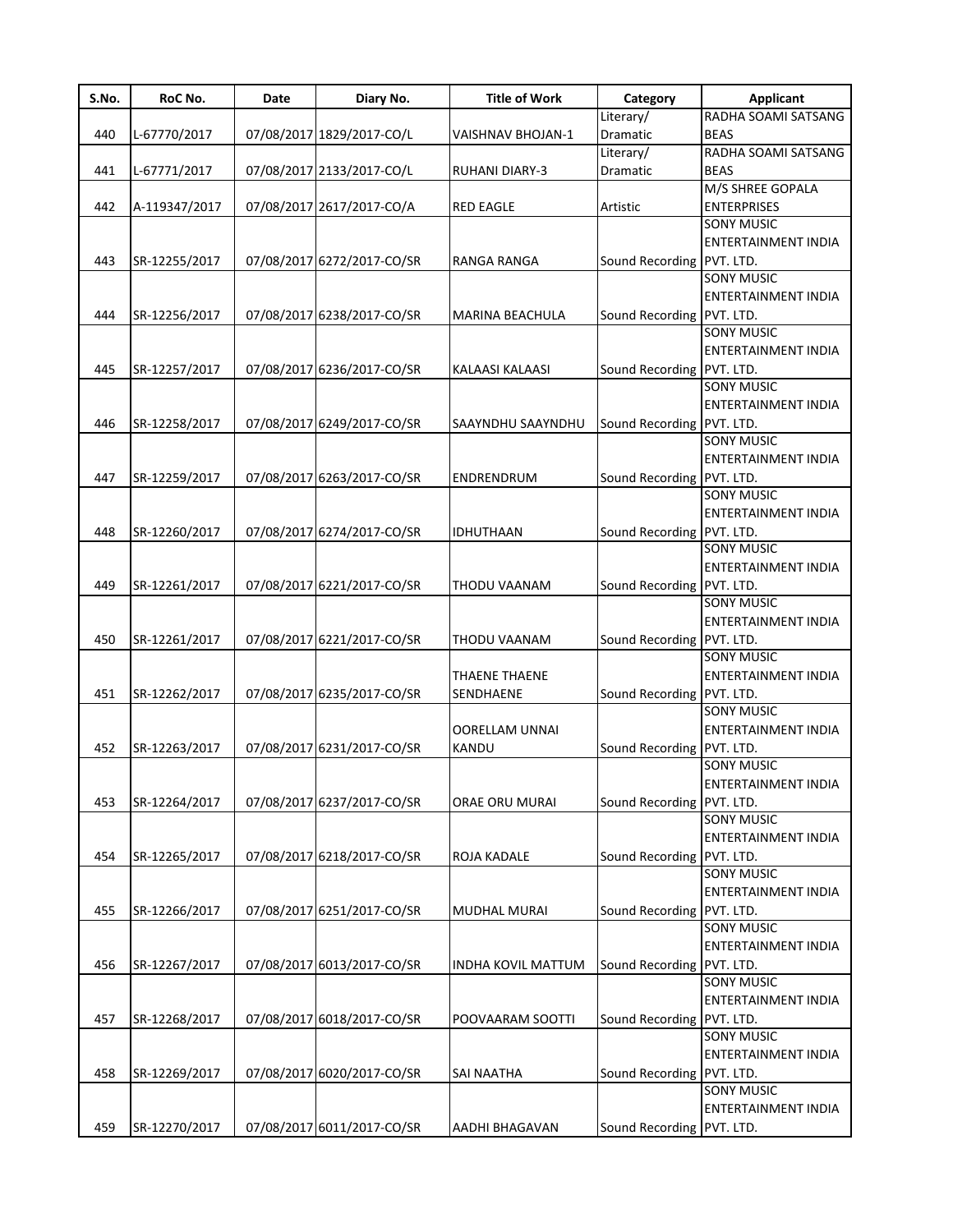| S.No. | RoC No.       | Date | Diary No.                  | <b>Title of Work</b>                          | Category                  | <b>Applicant</b>           |
|-------|---------------|------|----------------------------|-----------------------------------------------|---------------------------|----------------------------|
|       |               |      |                            |                                               |                           | <b>SONY MUSIC</b>          |
|       |               |      |                            | ESWARAMBAPRIYA SAI                            |                           | <b>ENTERTAINMENT INDIA</b> |
| 460   | SR-12271/2017 |      | 07/08/2017 6029/2017-CO/SR | <b>BHAJAN</b>                                 | Sound Recording PVT. LTD. |                            |
|       |               |      |                            |                                               |                           | <b>SONY MUSIC</b>          |
|       |               |      |                            |                                               |                           | <b>ENTERTAINMENT INDIA</b> |
| 461   | SR-12272/2017 |      | 07/08/2017 6028/2017-CO/SR | RAGAM TANAM PALLAVI Sound Recording PVT. LTD. |                           |                            |
|       |               |      |                            |                                               |                           | <b>SONY MUSIC</b>          |
|       |               |      |                            |                                               |                           | ENTERTAINMENT INDIA        |
| 462   | SR-12273/2017 |      | 07/08/2017 6030/2017-CO/SR | <b>THILLANA</b>                               | Sound Recording PVT. LTD. |                            |
|       |               |      |                            |                                               |                           | <b>SONY MUSIC</b>          |
|       |               |      |                            |                                               |                           | ENTERTAINMENT INDIA        |
| 463   | SR-12274/2017 |      | 07/08/2017 6015/2017-CO/SR | UNNAI KETTU PAAR                              | Sound Recording PVT. LTD. |                            |
|       |               |      |                            |                                               |                           | <b>SONY MUSIC</b>          |
|       |               |      |                            |                                               |                           | ENTERTAINMENT INDIA        |
| 464   | SR-12275/2017 |      | 07/08/2017 6014/2017-CO/SR | <b>VINNAAR AMUDHEY</b>                        | Sound Recording PVT. LTD. |                            |
|       |               |      |                            |                                               |                           | <b>SONY MUSIC</b>          |
|       |               |      |                            |                                               |                           | ENTERTAINMENT INDIA        |
|       |               |      |                            |                                               |                           |                            |
| 465   | SR-12276/2017 |      | 07/08/2017 6017/2017-CO/SR | SHARANAM BHAVA                                | Sound Recording PVT. LTD. |                            |
|       |               |      |                            |                                               |                           | <b>SONY MUSIC</b>          |
|       |               |      |                            |                                               |                           | ENTERTAINMENT INDIA        |
| 466   | SR-12277/2017 |      | 07/08/2017 6012/2017-CO/SR | SHIRDI NAADHANIN                              | Sound Recording PVT. LTD. |                            |
|       |               |      |                            |                                               |                           | <b>SONY MUSIC</b>          |
|       |               |      |                            |                                               |                           | ENTERTAINMENT INDIA        |
| 467   | SR-12278/2017 |      | 07/08/2017 6265/2017-CO/SR | <b>KANNAE KANNAE</b>                          | Sound Recording PVT. LTD. |                            |
|       |               |      |                            |                                               |                           | <b>SONY MUSIC</b>          |
|       |               |      |                            | KANNAZHAGA THE KISS                           |                           | ENTERTAINMENT INDIA        |
| 468   | SR-12279/2017 |      | 07/08/2017 5908/2017-CO/SR | OF LOVE                                       | Sound Recording PVT. LTD. |                            |
|       |               |      |                            |                                               |                           | <b>SONY MUSIC</b>          |
|       |               |      |                            | COME ON GIRLS THE                             |                           | ENTERTAINMENT INDIA        |
| 469   | SR-12280/2017 |      | 07/08/2017 5909/2017-CO/SR | <b>CELEBRATION OF LOVE</b>                    | Sound Recording PVT. LTD. |                            |
|       |               |      |                            |                                               |                           | <b>SONY MUSIC</b>          |
|       |               |      |                            | WHY THIS KOLAVERI DI                          |                           | ENTERTAINMENT INDIA        |
| 470   | SR-12281/2017 |      | 07/08/2017 5912/2017-CO/SR | THE SOUP OF LOVE                              | Sound Recording PVT. LTD. |                            |
|       |               |      |                            |                                               |                           | <b>SONY MUSIC</b>          |
|       |               |      |                            | NEE PAARTHA VIZHIGAL                          |                           | ENTERTAINMENT INDIA        |
| 471   | SR-12282/2017 |      | 07/08/2017 5910/2017-CO/SR | THE TOUCH OF LOVE                             | Sound Recording PVT. LTD. |                            |
|       |               |      |                            |                                               |                           | <b>SONY MUSIC</b>          |
|       |               |      |                            |                                               |                           | <b>ENTERTAINMENT INDIA</b> |
| 472   | SR-12283/2017 |      | 07/08/2017 5916/2017-CO/SR | THEME OF 3                                    | Sound Recording PVT. LTD. |                            |
|       |               |      |                            |                                               |                           | <b>SONY MUSIC</b>          |
|       |               |      |                            | PO NEE PO THE PAIN OF                         |                           | <b>ENTERTAINMENT INDIA</b> |
| 473   | SR-12284/2017 |      | 07/08/2017 5915/2017-CO/SR | LOVE                                          | Sound Recording PVT. LTD. |                            |
|       |               |      |                            |                                               |                           | <b>SONY MUSIC</b>          |
|       |               |      |                            | THE RHYTHM OF LOVE                            |                           | ENTERTAINMENT INDIA        |
| 474   |               |      |                            |                                               |                           |                            |
|       | SR-12285/2017 |      | 07/08/2017 5914/2017-CO/SR | THEME MUSIC                                   | Sound Recording PVT. LTD. | <b>SONY MUSIC</b>          |
|       |               |      |                            |                                               |                           |                            |
|       |               |      |                            | <b>IDHAZHIN ORAM THE</b>                      |                           | ENTERTAINMENT INDIA        |
| 475   | SR-12286/2017 |      | 07/08/2017 5907/2017-CO/SR | <b>INNOCENCE OF LOVE</b>                      | Sound Recording PVT. LTD. |                            |
|       |               |      |                            |                                               |                           | <b>SONY MUSIC</b>          |
|       |               |      |                            |                                               |                           | ENTERTAINMENT INDIA        |
| 476   | SR-12287/2017 |      | 07/08/2017 5917/2017-CO/SR | <b>CHINNA KANNILEY</b>                        | Sound Recording PVT. LTD. |                            |
|       |               |      |                            |                                               |                           |                            |
| 477   | A-119348/2017 |      | 08/08/2017 4417/2017-CO/A  | MADAGASCAR                                    | Artistic                  | SABYASACHI COUTURE         |
|       |               |      |                            |                                               |                           |                            |
| 478   | A-119349/2017 |      | 08/08/2017 4418/2017-CO/A  | FIJI                                          | Artistic                  | SABYASACHI COUTURE         |
|       |               |      |                            |                                               |                           |                            |
| 479   | A-119350/2017 |      | 08/08/2017 4419/2017-CO/A  | <b>CHINA ROSE</b>                             | Artistic                  | SABYASACHI COUTURE         |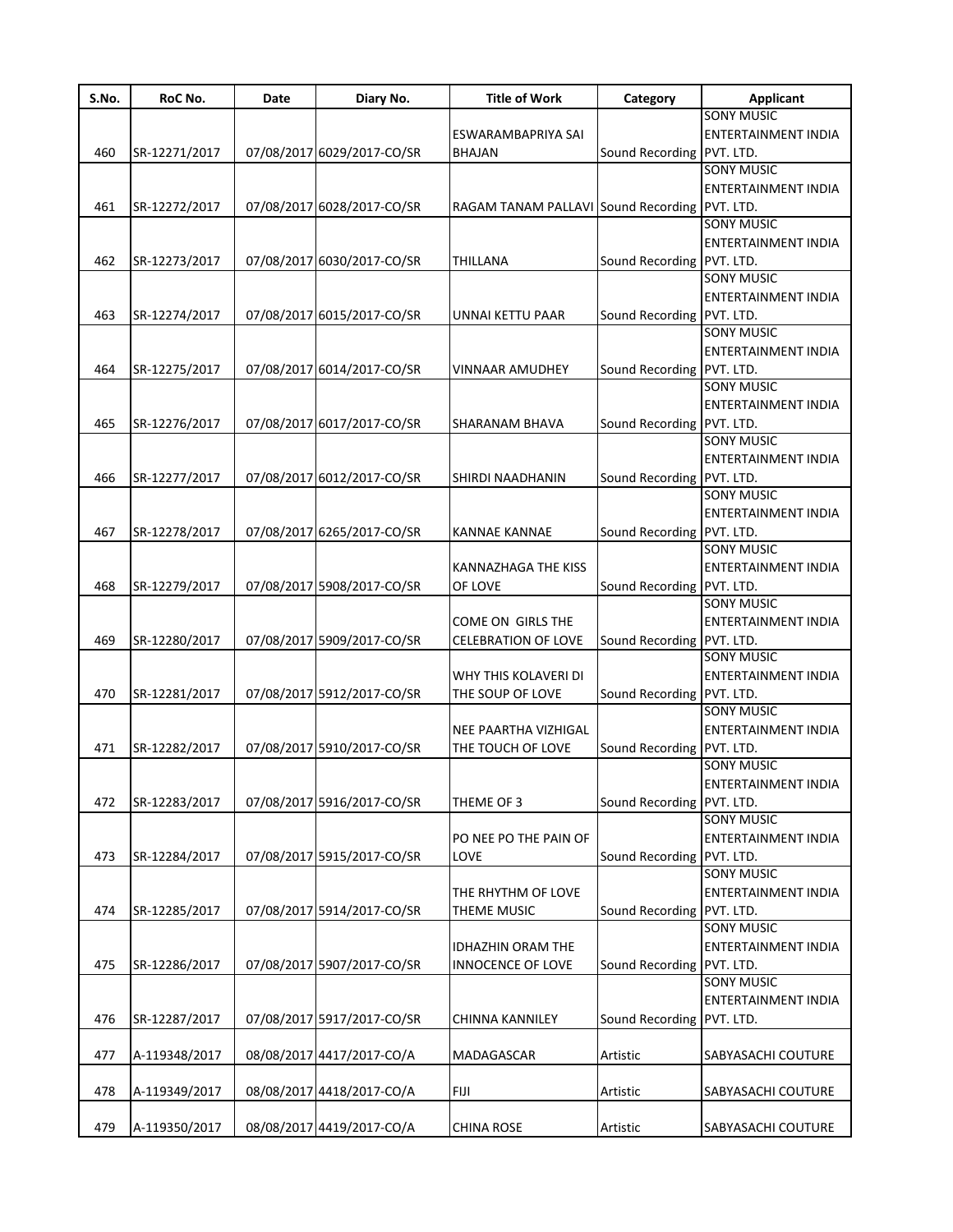| S.No. | RoC No.       | Date | Diary No.                 | <b>Title of Work</b>              | Category        | <b>Applicant</b>          |
|-------|---------------|------|---------------------------|-----------------------------------|-----------------|---------------------------|
|       |               |      |                           | <b>GREEN APPLE THREAD</b>         |                 | <b>SURESHBHAI</b>         |
|       |               |      |                           | WITH DEVICE OF APPLE              |                 | BHAGVANBHAI               |
| 480   | A-119351/2017 |      | 08/08/2017 3745/2017-CO/A | LABEL                             | Artistic        | TOGADIYA                  |
|       |               |      |                           |                                   |                 | BHAVESHBHAI               |
| 481   | A-119352/2017 |      | 08/08/2017 3744/2017-CO/A | RAMDEV WITH RT LOGO Artistic      |                 | DHIRUBHAI PARVADIYA       |
|       |               |      |                           |                                   |                 | 1.YASHWANTBHAI A.         |
|       |               |      |                           |                                   |                 | THAKKAR[2]                |
|       |               |      |                           |                                   |                 | RASHMIKANT A.             |
|       |               |      |                           | AARYA GRAND HOTELS                |                 | THAKKAR[3] SUNNY R.       |
|       |               |      |                           | AND RESORTS WITH                  |                 | THAKKAR[4] SHARAD J.      |
| 482   | A-119353/2017 |      | 08/08/2017 3747/2017-CO/A | <b>DEVICE OF LEAVES</b>           | Artistic        | <b>MEHTA</b>              |
|       |               |      |                           |                                   |                 | [1] VIKAS JAYPRAKASH      |
|       |               |      |                           |                                   |                 | PATEL [2] BHAUMIK P.      |
|       |               |      |                           |                                   |                 | <b>PARIKH</b>             |
| 483   | A-119354/2017 |      | 08/08/2017 3741/2017-CO/A | LUBEN LABEL                       | Artistic        |                           |
| 484   | A-119355/2017 |      | 08/08/2017 3739/2017-CO/A | <b>LUSTER LABEL</b>               | Artistic        | KAPIL PARASMAL JAIN       |
|       |               |      |                           |                                   |                 | JAYMINBHAI KANJIBHAI      |
| 485   | A-119356/2017 |      | 08/08/2017 3742/2017-CO/A | RADHE LABEL                       | Artistic        | PATEL                     |
|       |               |      |                           |                                   |                 | [1]SANJAYBHAI M.          |
|       |               |      |                           |                                   |                 | CHODVADIYA [2]            |
|       |               |      |                           |                                   |                 | SHAILESHBHAI M.           |
| 486   | A-119357/2017 |      | 08/08/2017 3743/2017-CO/A | <b>GHANSHYAM NAMKEEN Artistic</b> |                 | CHODVADIYA                |
|       |               |      |                           |                                   |                 |                           |
|       |               |      |                           |                                   |                 | [1] JAYBHAI G TAJPARA [2] |
|       |               |      |                           |                                   |                 | JAYANTIBHAI G.            |
|       |               |      |                           |                                   |                 | TAJPARA[3] RAVI D.        |
|       |               |      |                           |                                   |                 | TAJPARA[4] KAUSHIK C.     |
| 487   | A-119358/2017 |      | 08/08/2017 3748/2017-CO/A | RELIFE ORTHO LABEL                | Artistic        | <b>TAJPARA</b>            |
|       |               |      |                           |                                   |                 |                           |
|       |               |      |                           |                                   |                 | SUBHASHBHAI               |
|       |               |      |                           |                                   |                 | RANCHODBHAI JADAV, A      |
|       |               |      |                           |                                   |                 | SOLE PROPRIETOR OF        |
|       |               |      |                           |                                   |                 | M/S. SIDDHARTH GRUH       |
| 488   | A-119359/2017 |      | 08/08/2017 4128/2017-CO/A | <b>SIDDHARTH</b>                  | Artistic        | <b>UDYOG</b>              |
|       |               |      |                           | <b>ROYAL ELITE</b>                |                 |                           |
|       |               |      |                           | DEVELOPERS WITH R                 |                 | RAJBHAI                   |
| 489   | A-119360/2017 |      | 08/08/2017 3746/2017-CO/A | LOGO                              | Artistic        | DHARAMSHIBHAI KIKANI      |
|       |               |      |                           |                                   | Literary/       |                           |
| 490   | L-67772/2017  |      | 08/08/2017 4119/2017-CO/L | JEEVANA                           | Dramatic        | RAMESH N J                |
|       |               |      |                           |                                   | Literary/       | Mandyam                   |
| 491   | L-67773/2017  |      | 08/08/2017 5029/2017-CO/L | Kuldhara                          | <b>Dramatic</b> | Narasimhachar             |
|       |               |      |                           |                                   | Literary/       |                           |
| 492   | L-67773/2017  |      | 08/08/2017 5029/2017-CO/L | Kuldhara                          | Dramatic        | Ashwin Nayak              |
|       |               |      |                           | PANCHAKANYA SONA                  |                 |                           |
| 493   | A-119361/2017 |      | 08/08/2017 1105/2017-CO/A | <b>CHUR</b>                       | Artistic        | MANISH KUMAR SAHU         |
|       |               |      |                           |                                   | Literary/       |                           |
| 494   | L-67774/2017  |      | 08/08/2017 5295/2017-CO/L | Bogda                             | Dramatic        | Nisheeta Keni             |
|       |               |      |                           | PANCHAKANYA KATARNI               |                 |                           |
| 495   | A-119362/2017 |      | 08/08/2017 1108/2017-CO/A | <b>STEAM</b>                      | Artistic        | MANISH KUMAR SAHU         |
|       |               |      |                           | PANCHAKANYA SONAM                 |                 |                           |
| 496   | A-119363/2017 |      | 08/08/2017 1110/2017-CO/A | <b>STEAM</b>                      | Artistic        | MANISH KUMAR SAHU         |
|       |               |      |                           | PANCHAKANYA SONAM                 |                 |                           |
| 497   | A-119364/2017 |      | 08/08/2017 1111/2017-CO/A | ARWA                              | Artistic        | MANISH KUMAR SAHU         |
|       |               |      |                           |                                   | Literary/       | <b>ODISHA TELEVISION</b>  |
| 498   | L-67775/2017  |      | 08/08/2017 5359/2017-CO/L | KHANTI ODIA JHIA                  | Dramatic        | LIMITED                   |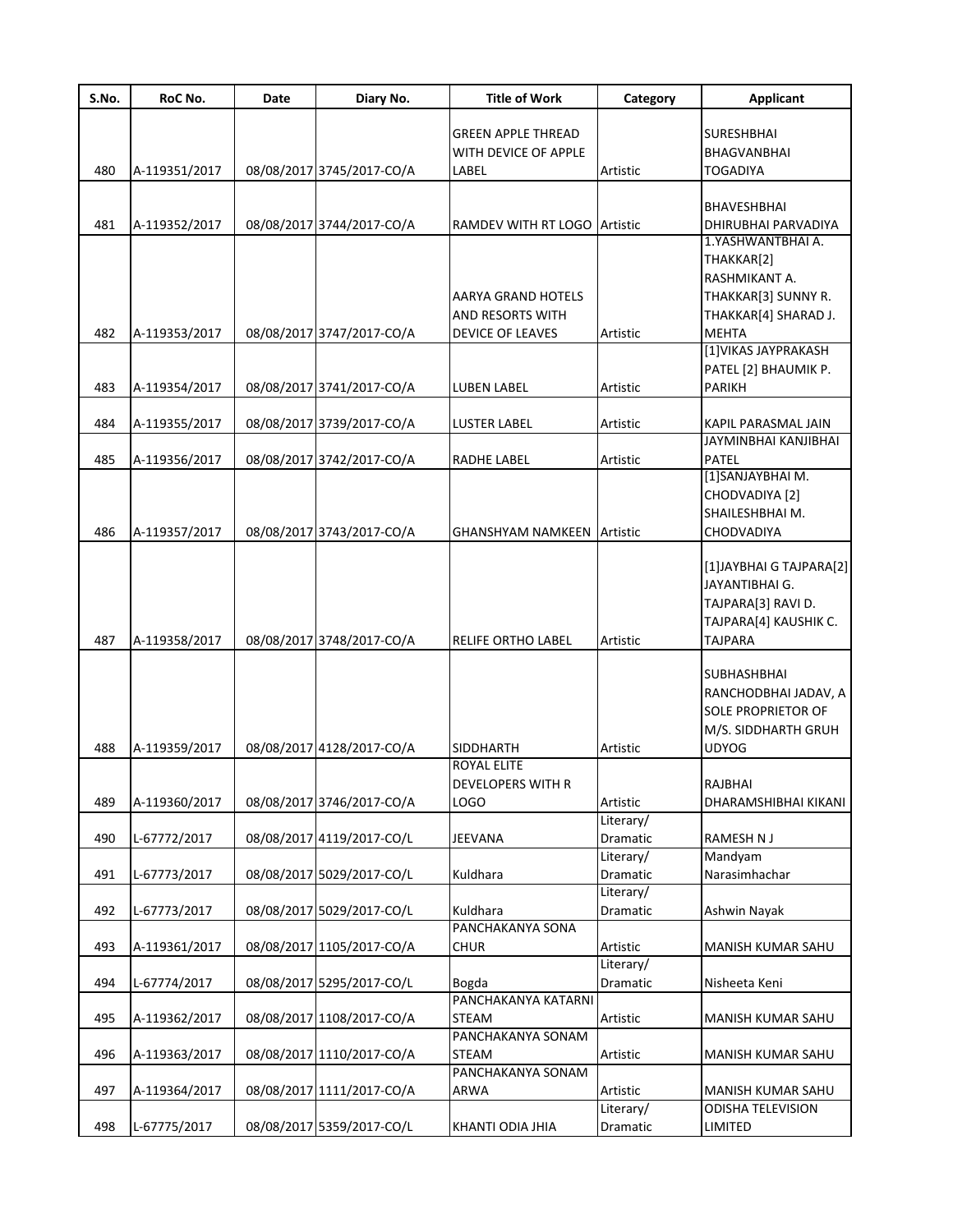| S.No. | RoC No.       | Date | Diary No.                  | <b>Title of Work</b>       | Category                  | <b>Applicant</b>           |
|-------|---------------|------|----------------------------|----------------------------|---------------------------|----------------------------|
|       |               |      |                            |                            |                           | <b>MR SANDESH</b>          |
| 499   | A-119365/2017 |      | 08/08/2017 987/2017-CO/A   | <b>TREETOP</b>             | Artistic                  | CHHATWAL                   |
|       |               |      |                            |                            | Literary/                 | <b>ODISHA TELEVISION</b>   |
| 500   | L-67776/2017  |      | 08/08/2017 4520/2017-CO/L  | <b>KI VS KA</b>            | Dramatic                  | LIMITED                    |
|       |               |      |                            |                            |                           | M/S HARI OM FOOD           |
| 501   | A-119366/2017 |      | 08/08/2017 1002/2017-CO/A  | <b>MANGO SMILE</b>         | Artistic                  | <b>PRODUCTS</b>            |
|       |               |      |                            |                            |                           |                            |
|       |               |      |                            | Engaging                   | Literary/                 | MindChampion Learning      |
| 502   | L-67777/2017  |      | 08/08/2017 5345/2017-CO/L  | Math/Grade5/MathPlus       | Dramatic                  | Systems Ltd.               |
|       |               |      |                            |                            |                           | <b>SONY MUSIC</b>          |
|       |               |      |                            |                            |                           | ENTERTAINMENT INDIA        |
| 503   | SR-12288/2017 |      | 08/08/2017 969/2017-CO/SR  | <b>WAKE UP SID!</b>        | Sound Recording PVT LTD   |                            |
|       |               |      |                            |                            |                           | <b>REKNOWN POLYESTER</b>   |
| 504   | A-119367/2017 |      | 08/08/2017 1739/2017-CO/A  | <b>RENOWN ENERGY</b>       | Artistic                  | PVT LTD                    |
|       |               |      |                            |                            |                           | <b>SONY MUSIC</b>          |
|       |               |      |                            |                            |                           | ENTERTAINMENT INDIA        |
|       |               |      |                            |                            |                           |                            |
| 505   | SR-12289/2017 |      | 08/08/2017 1063/2017-CO/SR | AA LE CHAL                 | Sound Recording PVT LTD   |                            |
|       |               |      |                            |                            |                           | <b>SONY MUSIC</b>          |
|       |               |      |                            |                            |                           | ENTERTAINMENT INDIA        |
| 506   | SR-12290/2017 |      | 08/08/2017 1064/2017-CO/SR | <b>SAU JANAM</b>           | Sound Recording PVT LTD   |                            |
|       |               |      |                            |                            |                           | <b>SONY MUSIC</b>          |
|       |               |      |                            |                            |                           | ENTERTAINMENT INDIA        |
| 507   | SR-12291/2017 |      | 08/08/2017 1074/2017-CO/SR | <b>SU CHHE</b>             | Sound Recording PVT LTD   |                            |
|       |               |      |                            |                            |                           | <b>SONY MUSIC</b>          |
|       |               |      |                            | CHINNAMMA                  |                           | ENTERTAINMENT INDIA        |
| 508   | SR-12292/2017 |      | 08/08/2017 1096/2017-CO/SR | CHILAKKAMMA                | Sound Recording PVT. LTD. |                            |
|       |               |      |                            |                            |                           | SONY MUSIC                 |
|       |               |      |                            | <b>CHINNAMMA</b>           |                           | ENTERTAINMENT INDIA        |
| 509   | SR-12292/2017 |      | 08/08/2017 1096/2017-CO/SR | <b>CHILAKKAMMA</b>         | Sound Recording PVT. LTD. |                            |
| 510   | A-119368/2017 |      | 08/08/2017 1135/2017-CO/A  | <b>MIDDHU BHAI</b>         | Artistic                  | <b>GYAN PRAKASH SAHU</b>   |
|       |               |      |                            |                            |                           | <b>SONY MUSIC</b>          |
|       |               |      |                            |                            |                           | <b>ENTERTAINMENT INDIA</b> |
| 511   | SR-12293/2017 |      | 08/08/2017 2710/2017-CO/SR | <b>YELELO</b>              | Sound Recording           | <b>PVT LTD</b>             |
|       |               |      |                            | <b>TURNING POINTS of</b>   | Literary/                 |                            |
| 512   | L-67778/2017  |      | 08/08/2017 6162/2017-CO/L  | uncommon people            | Dramatic                  | Anvita Bajpai              |
|       |               |      |                            |                            |                           |                            |
|       |               |      |                            |                            |                           |                            |
|       |               |      |                            |                            |                           | Tenjarla Siva              |
|       |               |      |                            |                            | Literary/                 | Subrahmanya Prasad S/o     |
| 513   | L-67779/2017  |      | 08/08/2017 4506/2017-CO/L  | <b>PAAVANI</b>             | Dramatic                  | Late Shri T.L.N. Sastry    |
|       |               |      |                            | <b>KASHMIR KI SULAGTI</b>  | Literary/                 |                            |
| 514   | L-67780/2017  |      | 08/08/2017 4615/2017-CO/L  | AAG                        | Dramatic                  | <b>UDIT PRABHAT DIXIT</b>  |
|       |               |      |                            | Imaginary sketch of        |                           |                            |
| 515   | A-119369/2017 |      | 08/08/2017 7814/2017-CO/A  | Doctor and Patient.        | Artistic                  | Dr. Mahesh mangal          |
|       |               |      |                            |                            |                           | M/s. Simla chemicals Pvt.  |
| 516   | A-119370/2017 |      | 08/08/2017 7806/2017-CO/A  | OXYVEDA (LABEL)            | Artistic                  | Ltd.                       |
|       |               |      |                            |                            |                           |                            |
| 517   | A-119371/2017 |      | 08/08/2017 7826/2017-CO/A  | <b>SUHAIL HAFEEZ LABEL</b> | Artistic                  | <b>SUHAIL HAFEEZ</b>       |
|       |               |      |                            |                            | Literary/                 |                            |
| 518   | L-67781/2017  |      | 08/08/2017 6201/2017-CO/L  | Life you like to be        | Dramatic                  | Anil Sandhu                |
|       |               |      |                            |                            | Literary/                 |                            |
| 519   | L-67782/2017  |      | 08/08/2017 7584/2017-CO/L  | <b>GRAVE IN THE LAWN</b>   | Dramatic                  | <b>KANIKA</b>              |
|       |               |      |                            |                            |                           | <b>SONY MUSIC</b>          |
|       |               |      |                            | <b>AANDIPATTI</b>          |                           | ENTERTAINMENT INDIA        |
| 520   | SR-12294/2017 |      | 08/08/2017 2727/2017-CO/SR | ARASAMPATTI                | Sound Recording PVT LTD   |                            |
|       |               |      |                            |                            |                           | <b>SONY MUSIC</b>          |
|       |               |      |                            |                            |                           | ENTERTAINMENT INDIA        |
| 521   | SR-12295/2017 |      | 08/08/2017 3250/2017-CO/SR | CHODDO CHODDO              | Sound Recording PVT LTD   |                            |
|       |               |      |                            |                            |                           |                            |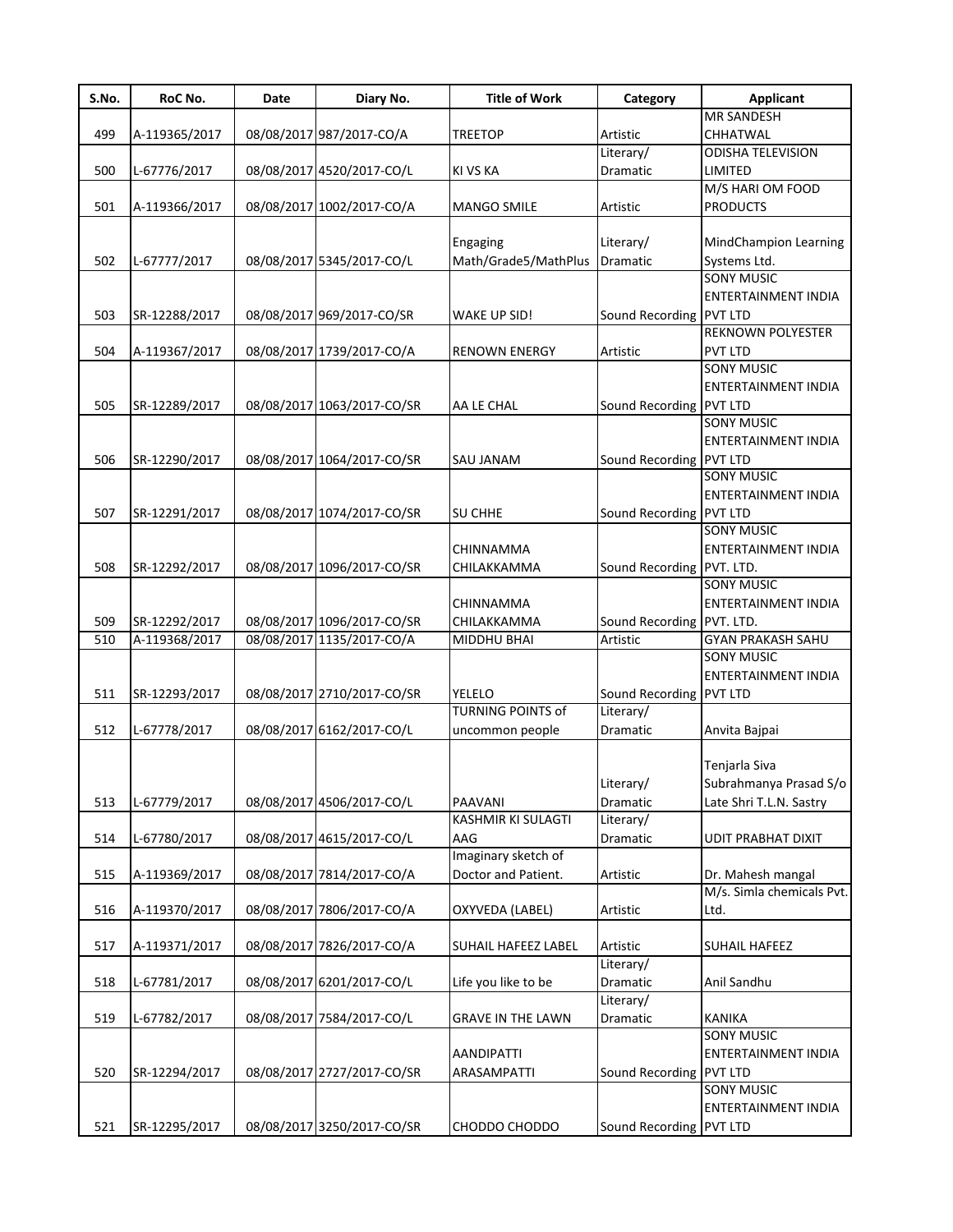| S.No. | RoC No.       | Date | Diary No.                  | <b>Title of Work</b> | Category                             | Applicant                   |
|-------|---------------|------|----------------------------|----------------------|--------------------------------------|-----------------------------|
|       |               |      |                            |                      |                                      | <b>SONY MUSIC</b>           |
|       |               |      |                            |                      |                                      | <b>ENTERTAINMENT INDIA</b>  |
| 522   | SR-12296/2017 |      | 08/08/2017 3282/2017-CO/SR | <b>DIL NE KAHA</b>   | Sound Recording PVT LTD              |                             |
|       |               |      |                            |                      |                                      | <b>SONY MUSIC</b>           |
|       |               |      |                            |                      |                                      | <b>ENTERTAINMENT INDIA</b>  |
| 523   | SR-12297/2017 |      | 08/08/2017 2852/2017-CO/SR | <b>BAILA MORE</b>    | Sound Recording PVT LTD              |                             |
|       |               |      |                            |                      |                                      | <b>SONY MUSIC</b>           |
|       |               |      |                            |                      |                                      | ENTERTAINMENT INDIA         |
| 524   | SR-12298/2017 |      | 08/08/2017 2853/2017-CO/SR | O KADHALE            | Sound Recording PVT LTD              |                             |
|       |               |      |                            |                      |                                      | <b>SONY MUSIC</b>           |
|       |               |      |                            |                      |                                      | ENTERTAINMENT INDIA         |
|       |               |      |                            |                      |                                      |                             |
| 525   | SR-12299/2017 |      | 08/08/2017 2849/2017-CO/SR | SONNALUM             | Sound Recording PVT LTD              |                             |
|       |               |      |                            |                      |                                      | <b>SONY MUSIC</b>           |
|       |               |      |                            |                      |                                      | ENTERTAINMENT INDIA         |
| 526   | SR-12300/2017 |      | 08/08/2017 2860/2017-CO/SR | <b>TAXI TAXI</b>     | Sound Recording PVT LTD              |                             |
|       |               |      |                            |                      |                                      | <b>SONY MUSIC</b>           |
|       |               |      |                            |                      |                                      | <b>ENTERTAINMENT INDIA</b>  |
| 527   | SR-12301/2017 |      | 08/08/2017 2861/2017-CO/SR | MARUDAANI            | Sound Recording PVT LTD              |                             |
|       |               |      |                            |                      |                                      | <b>SONY MUSIC</b>           |
|       |               |      |                            | <b>CHINNAMMA</b>     |                                      | <b>ENTERTAINMENT INDIA</b>  |
| 528   | SR-12302/2017 |      | 08/08/2017 2864/2017-CO/SR | CHILAKAMMA           | Sound Recording PVT LTD              |                             |
|       |               |      |                            |                      |                                      | <b>SONY MUSIC</b>           |
|       |               |      |                            |                      |                                      | <b>ENTERTAINMENT INDIA</b>  |
| 529   | SR-12303/2017 |      | 08/08/2017 2863/2017-CO/SR | I MISS YOU DA        | Sound Recording PVT LTD              |                             |
|       |               |      |                            | <b>DOCTOR TODAY</b>  | Literary/                            |                             |
| 530   | L-67783/2017  |      | 08/08/2017 3115/2017-CO/L  | DOCTOR-ON-WHEELS     | Dramatic                             | <b>SUMIT CHOPRA</b>         |
|       |               |      |                            |                      |                                      | <b>SONY MUSIC</b>           |
|       |               |      |                            |                      |                                      | <b>ENTERTAINMENT INDIA</b>  |
|       |               |      |                            |                      |                                      |                             |
| 531   | SR-12304/2017 |      | 08/08/2017 2818/2017-CO/SR | CHAL DE RAPAT        | Sound Recording PVT LTD<br>Literary/ |                             |
|       |               |      |                            | <b>AEROSPACE AND</b> |                                      |                             |
| 532   | L-67784/2017  |      | 08/08/2017 4006/2017-CO/L  | <b>DEFENCE</b>       | Dramatic                             | Triveni Turbine Limited     |
|       |               |      |                            |                      |                                      | <b>SONY MUSIC</b>           |
|       |               |      |                            |                      |                                      | <b>ENTERTAINMENT INDIA</b>  |
| 533   | SR-12305/2017 |      | 08/08/2017 2815/2017-CO/SR | <b>HAI RAMA</b>      | Sound Recording PVT LTD              |                             |
|       |               |      |                            |                      |                                      | <b>SONY MUSIC</b>           |
|       |               |      |                            |                      |                                      | ENTERTAINMENT INDIA         |
| 534   | SR-12306/2017 |      | 08/08/2017 2866/2017-CO/SR | <b>NAAN EPOUDHU</b>  | Sound Recording PVT LTD              |                             |
|       |               |      |                            |                      |                                      | <b>SONY MUSIC</b>           |
|       |               |      |                            |                      |                                      | <b>ENTERTAINMENT INDIA</b>  |
| 535   | SR-12307/2017 |      | 08/08/2017 2819/2017-CO/SR | KAISI YEH SHAAM      | Sound Recording PVT LTD              |                             |
|       |               |      |                            | PANSARI KALA JEERA   |                                      |                             |
|       |               |      |                            | WITH SPICES DEVICE   |                                      | M/S K M                     |
| 536   | A-119372/2017 |      | 08/08/2017 9967/2016-CO/A  | LABEL                | Artistic                             | PHARMACEUTICALS             |
|       |               |      |                            |                      | Literary/                            |                             |
| 537   | L-67785/2017  |      | 08/08/2017 5776/2017-CO/L  | ayyyyyy raju         | Dramatic                             | neeraj malviya              |
|       |               |      |                            |                      | Literary/                            |                             |
|       |               |      |                            |                      |                                      |                             |
| 538   | L-67785/2017  |      | 08/08/2017 5776/2017-CO/L  | ayyyyyy raju         | Dramatic                             | rajendra chawla             |
|       |               |      |                            |                      | Literary/                            |                             |
| 539   | L-67785/2017  |      | 08/08/2017 5776/2017-CO/L  | ayyyyyy raju         | Dramatic                             | anjali mukhi                |
|       |               |      |                            |                      | Literary/                            |                             |
| 540   | L-67785/2017  |      | 08/08/2017 5776/2017-CO/L  | ayyyyyy raju         | Dramatic                             | indraneel bhattacharya      |
|       |               |      |                            |                      |                                      |                             |
|       |               |      |                            |                      |                                      | RENU BALA PANCHAL -         |
| 541   | SR-12308/2017 |      | 08/08/2017 5735/2017-CO/SR | <b>JALEBI JUDA</b>   | Sound Recording                      | <b>VOICE OF HEART MUSIC</b> |
|       |               |      |                            |                      | Literary/                            |                             |
| 542   | L-67786/2017  |      | 08/08/2017 7577/2017-CO/L  | FILM GAME SHOW       | Dramatic                             | <b>HRITIK SINGH</b>         |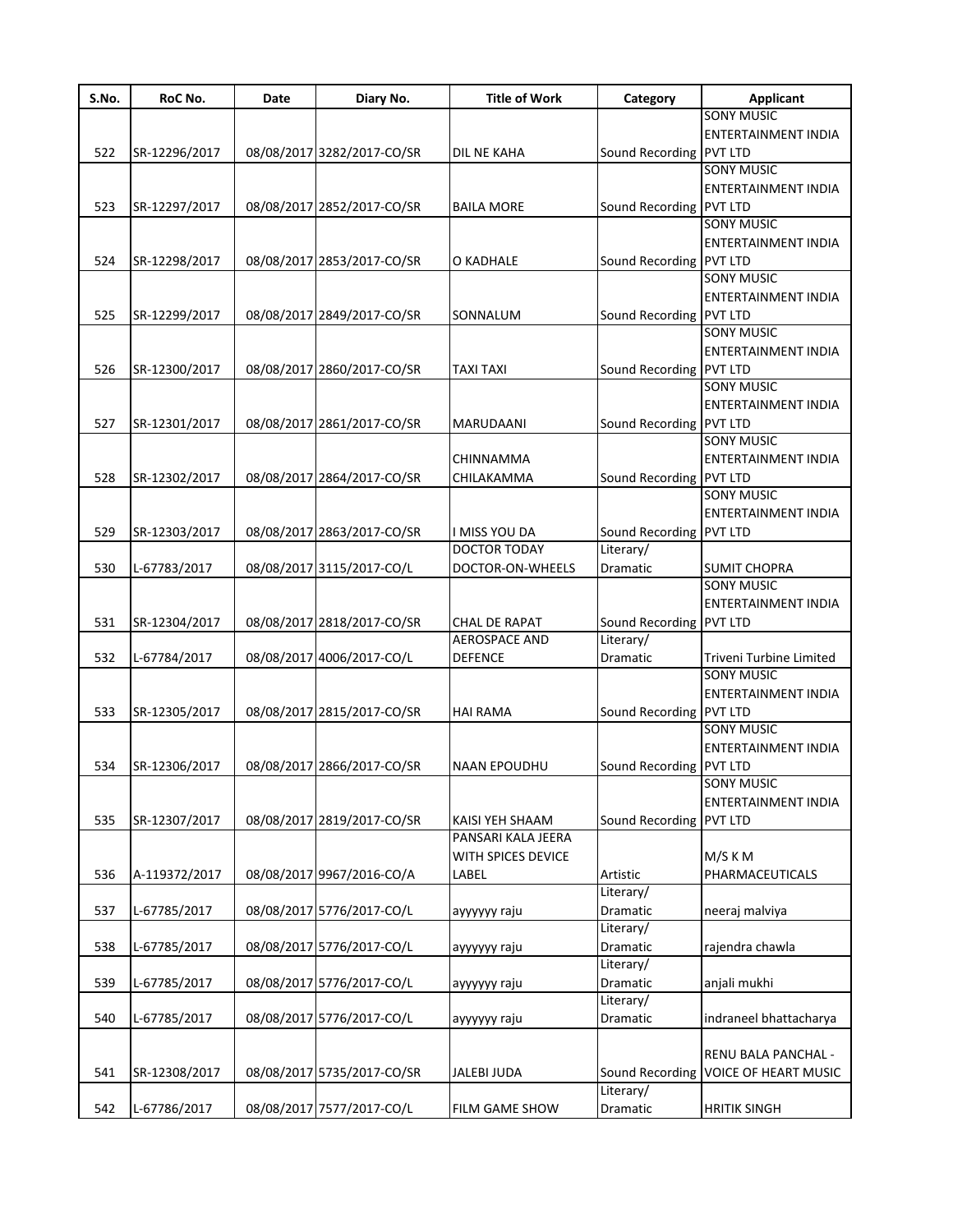| S.No. | RoC No.       | Date | Diary No.                  | <b>Title of Work</b>             | Category        | <b>Applicant</b>             |
|-------|---------------|------|----------------------------|----------------------------------|-----------------|------------------------------|
|       |               |      |                            |                                  |                 | ASHFAQUE KHAN S/o.           |
| 543   | A-119373/2017 |      | 08/08/2017 5830/2017-CO/A  | <b>TULIP</b>                     | Artistic        | ABDUL RASHEED                |
|       |               |      |                            |                                  |                 |                              |
|       |               |      |                            |                                  |                 | Mr. Rohan Manik and          |
|       |               |      |                            |                                  |                 | Mr. Gautam Sharma            |
| 544   | A-119374/2017 |      | 08/08/2017 299/2017-CO/A   | NIYAMO TEA                       | Artistic        | trading as Iva India         |
|       |               |      |                            | Pharmacology learn at a          | Literary/       | Dr Janapati Pedda            |
| 545   | L-67787/2017  |      | 08/08/2017 6925/2017-CO/L  | glance                           | Dramatic        | Yanadaiah                    |
|       |               |      |                            |                                  | Literary/       |                              |
| 546   | L-67788/2017  |      | 08/08/2017 1991/2017-CO/L  | <b>Conflicts of Peace</b>        | Dramatic        | Moti Lal Khanna              |
|       |               |      |                            |                                  |                 |                              |
|       |               |      |                            | Modern Miseries and My Literary/ |                 |                              |
| 547   | L-67789/2017  |      | 08/08/2017 2322/2017-CO/L  | Bottle of Cough Syrup            | Dramatic        | Rishanki Jha                 |
|       |               |      |                            |                                  | Literary/       |                              |
| 548   | L-67790/2017  |      | 08/08/2017 2197/2017-CO/L  | All about Life                   | Dramatic        | Supriya Reuben               |
|       |               |      |                            |                                  | Literary/       |                              |
| 549   | L-67791/2017  |      | 08/08/2017 2226/2017-CO/L  | Fluid Thoughts-Water             | Dramatic        | Vinod D. Shah                |
|       |               |      |                            |                                  | Literary/       |                              |
| 550   | L-67792/2017  |      | 08/08/2017 2191/2017-CO/L  | Immigrant's English              | Dramatic        | Sultan Azam                  |
|       |               |      |                            | PANSARI SARSOO BLACK             |                 |                              |
|       |               |      |                            | WITH SPICES DEVICE               |                 | M/S K M                      |
| 551   | A-119375/2017 |      | 08/08/2017 9965/2016-CO/A  | LABEL                            | Artistic        | PHARMACEUTICALS              |
|       |               |      |                            |                                  |                 |                              |
|       |               |      |                            | PANSARI METHI WITH               |                 | M/S K M                      |
| 552   | A-119376/2017 |      | 08/08/2017 9964/2016-CO/A  | SPICES DEVICE LABEL              | Artistic        | PHARMACEUTICALS              |
|       |               |      |                            | PANSARI PANCHFORON               |                 |                              |
|       |               |      |                            | WITH SPICES DEVICE               |                 | M/S K M                      |
| 553   | A-119377/2017 |      | 08/08/2017 9976/2016-CO/A  | LABEL                            | Artistic        | PHARMACEUTICALS              |
|       |               |      |                            |                                  |                 |                              |
|       |               |      |                            | PANSARI KALI MIRCHI              |                 |                              |
|       |               |      |                            | POWDER WITH SPICES               |                 | M/S K M                      |
| 554   | A-119378/2017 |      | 08/08/2017 9978/2016-CO/A  | <b>DEVICE LABEL</b>              | Artistic        | PHARMACEUTICALS              |
|       |               |      |                            |                                  |                 |                              |
|       |               |      |                            | PANSARI ELAICHI WITH             |                 | M/S K M                      |
| 555   | A-119379/2017 |      | 08/08/2017 9977/2016-CO/A  | <b>SPICES DEVICE LABEL</b>       | Artistic        | PHARMACEUTICALS              |
|       |               |      |                            |                                  | Literary/       | RADHA SOAMI SATSANG          |
| 556   | L-67793/2017  |      | 08/08/2017 3634/2017-CO/L  | SAHEJ KI SAUGAAT                 | <b>Dramatic</b> | <b>BEAS</b>                  |
|       |               |      |                            |                                  |                 |                              |
|       |               |      |                            | Engaging                         | Literary/       | <b>MindChampion Learning</b> |
| 557   | L-67794/2017  |      | 08/08/2017 5350/2017-CO/L  | Math/Grade7/MathPlus             | Dramatic        | Systems Ltd.                 |
|       |               |      |                            |                                  |                 |                              |
|       |               |      |                            | Widget/Grade7/IT                 | Literary/       | <b>MindChampion Learning</b> |
| 558   | L-67795/2017  |      | 08/08/2017 5402/2017-CO/L  | <b>Wizard Classic</b>            | Dramatic        | Systems Ltd.                 |
|       |               |      |                            |                                  |                 |                              |
|       |               |      |                            | Engaging                         | Literary/       | <b>MindChampion Learning</b> |
| 559   | L-67796/2017  |      | 08/08/2017 5348/2017-CO/L  | Math/Grade6/MathPlus             | Dramatic        | Systems Ltd.                 |
|       |               |      |                            |                                  |                 |                              |
|       |               |      |                            | A Tribute to the Ancient         | Literary/       |                              |
| 560   | L-67797/2017  |      | 08/08/2017 1531/2017-CO/L  | World of India                   | Dramatic        | D V S Janardhan Prasad       |
|       |               |      |                            |                                  | Literary/       |                              |
| 561   | L-67798/2017  |      | 08/08/2017 596/2017-CO/L   | THE LAST LAUGH                   | Dramatic        | Rishabh Sood                 |
|       |               |      |                            |                                  | Literary/       |                              |
| 562   | L-67799/2017  |      | 08/08/2017 545/2017-CO/L   | Find your theka                  | Dramatic        | <b>ABHAY KHANNA</b>          |
|       |               |      |                            | The rays of light can be         | Literary/       |                              |
| 563   | L-67800/2017  |      | 08/08/2017 597/2017-CO/L   | seen directly.                   | Dramatic        | Aravind Kumar                |
|       |               |      |                            |                                  |                 | <b>UBUY TECHNOLOGIES</b>     |
| 564   | A-119380/2017 |      | 08/08/2017 13777/2016-CO/A | Ubuy                             | Artistic        | PRIVATE LIMITED              |
|       |               |      |                            |                                  |                 |                              |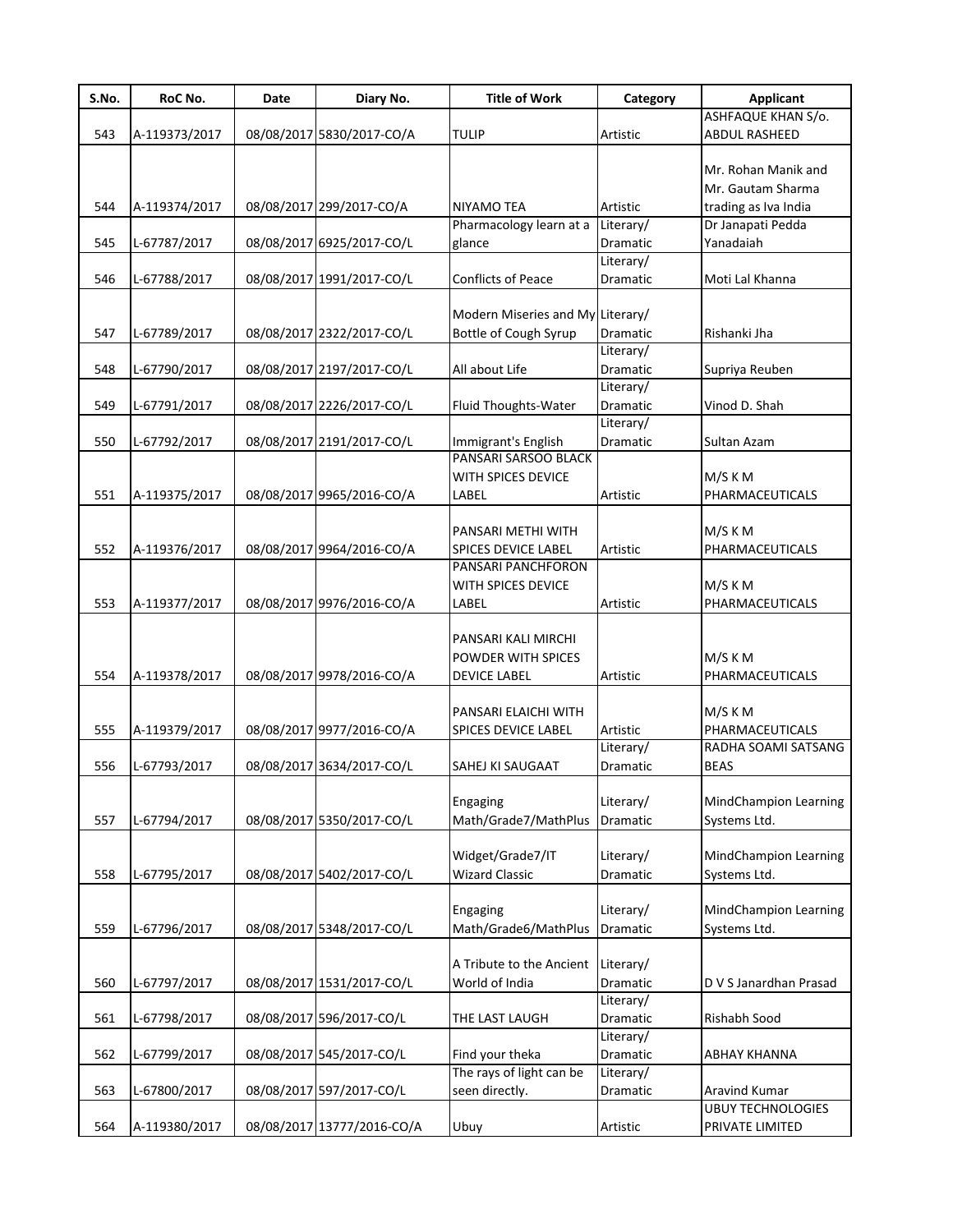| S.No. | RoC No.       | Date | Diary No.                  | <b>Title of Work</b>   | Category                  | <b>Applicant</b>          |
|-------|---------------|------|----------------------------|------------------------|---------------------------|---------------------------|
|       |               |      |                            |                        |                           | <b>JALANI ENTERPRISES</b> |
| 565   | A-119381/2017 |      | 08/08/2017 13791/2016-CO/A | Pani Puri Magic        | Artistic                  | PRIVATE LIMITED           |
|       |               |      |                            |                        |                           | <b>JALANI ENTERPRISES</b> |
| 566   | A-119382/2017 |      | 08/08/2017 13792/2016-CO/A | Khajur Imli Chutney    | Artistic                  | PRIVATE LIMITED           |
|       |               |      |                            |                        |                           | <b>SONY MUSIC</b>         |
|       |               |      |                            |                        |                           | ENTERTAINMENT INDIA       |
| 567   | SR-12309/2017 |      | 08/08/2017 2857/2017-CO/SR | OHHO SANAM             | Sound Recording PVT. LTD. |                           |
|       |               |      |                            |                        |                           | <b>SONY MUSIC</b>         |
|       |               |      |                            | ULAGA NAYAGAN COME     |                           | ENTERTAINMENT INDIA       |
| 568   | SR-12310/2017 |      | 08/08/2017 2854/2017-CO/SR | DANCE WITH ME          | Sound Recording PVT. LTD. |                           |
|       |               |      |                            |                        |                           | <b>SONY MUSIC</b>         |
|       |               |      |                            | <b>MUKUNDHA</b>        |                           | ENTERTAINMENT INDIA       |
| 569   | SR-12311/2017 |      | 08/08/2017 2858/2017-CO/SR | <b>MUKUNDHA</b>        | Sound Recording PVT. LTD. |                           |
|       |               |      |                            |                        |                           | <b>SONY MUSIC</b>         |
|       |               |      |                            | KALLAIMATTUM           |                           | ENTERTAINMENT INDIA       |
| 570   | SR-12312/2017 |      | 08/08/2017 2856/2017-CO/SR | <b>KANDAL</b>          | Sound Recording PVT. LTD. |                           |
|       |               |      |                            |                        |                           | <b>SONY MUSIC</b>         |
|       |               |      |                            | KAAKARUPPANUKKU        |                           | ENTERTAINMENT INDIA       |
| 571   | SR-12313/2017 |      | 08/08/2017 2859/2017-CO/SR | M                      | Sound Recording PVT. LTD. |                           |
|       |               |      |                            |                        |                           | M/S TULSI COTTON          |
| 572   | A-119383/2017 |      | 08/08/2017 733/2017-CO/A   | PATAWARI SAREES        | Artistic                  | MILLS PVT. LTD.           |
|       |               |      |                            |                        |                           |                           |
|       |               |      |                            |                        |                           | SANTOSHKUMAR N.           |
|       |               |      |                            |                        |                           | SHERASHIYA,               |
|       |               |      |                            |                        |                           | RAMESHBHAI L. PATEL       |
|       |               |      |                            |                        |                           | AND ASHWINBHAI N.         |
| 573   | A-119384/2017 |      | 08/08/2017 1139/2017-CO/A  | <b>NERISS</b>          | Artistic                  | SHERASIYA                 |
|       |               |      |                            |                        |                           |                           |
|       |               |      |                            |                        |                           |                           |
|       |               |      |                            |                        |                           | RAJUBHAI V. BHALARA       |
| 574   | A-119385/2017 |      | 08/08/2017 1137/2017-CO/A  | MISHRI WITH M LOGO     | Artistic                  | AND PRIYANK M. GAJERA     |
|       |               |      |                            |                        | Literary/                 |                           |
| 575   | L-67801/2017  |      | 08/08/2017 3191/2016-CO/L  | <b>CHETAN OORJA</b>    | Dramatic                  | RAM KUMAR GUPTA           |
|       |               |      |                            |                        |                           |                           |
|       |               |      |                            |                        |                           | DILIPBHAI T.              |
|       |               |      |                            |                        |                           | PANCHOTIYA, KIRITBHAI     |
|       |               |      |                            |                        |                           | N. MAKASANA, MAHESH       |
| 576   | A-119386/2017 |      | 08/08/2017 1138/2017-CO/A  | LEMICA WITH L LOGO     | Artistic                  | D. GOPANI                 |
|       |               |      |                            | English Grammar and    | Literary/                 |                           |
| 577   | L-67802/2017  |      | 08/08/2017 5371/2017-CO/L  | <b>Writing Skills</b>  | Dramatic                  | Sudhir S Padhye           |
|       |               |      |                            |                        |                           | VINODBHAI BALUBHAI        |
| 578   | A-119387/2017 |      | 08/08/2017 1144/2017-CO/A  | <b>ASHIRWAD LABEL</b>  | Artistic                  | PATEL                     |
|       |               |      |                            |                        |                           |                           |
|       |               |      |                            |                        |                           |                           |
|       |               |      |                            |                        |                           | SANDEEPBHAIK.             |
|       |               |      |                            |                        |                           | AGHARA, HARDIKBHAI        |
|       |               |      |                            |                        |                           | P. AGHARA,                |
|       |               |      |                            |                        |                           | RAGHAVJIBHAI M.           |
|       |               |      |                            | <b>KEDSTONE WITH K</b> |                           | AGHARA, BHIMJIBHAI V.     |
| 579   | A-119388/2017 |      | 08/08/2017 1145/2017-CO/A  | LOGO                   | Artistic                  | BHALODIYA                 |
|       |               |      |                            | <b>KEDSTONE WITH K</b> |                           |                           |
|       |               |      |                            |                        |                           |                           |
| 580   | A-119388/2017 |      | 08/08/2017 1145/2017-CO/A  | <b>LOGO</b>            | Artistic                  | PARTHBHAI R. AGHARA       |
|       |               |      |                            |                        | Literary/                 |                           |
| 581   | L-67803/2017  |      | 08/08/2017 2142/2017-CO/L  | The Agitator           | Dramatic                  | Raju Kokitkar             |
|       |               |      |                            |                        | Literary/                 |                           |
| 582   | L-67804/2017  |      | 08/08/2017 4084/2017-CO/L  | SANGAM                 | Dramatic                  | RAHUL MITTAL              |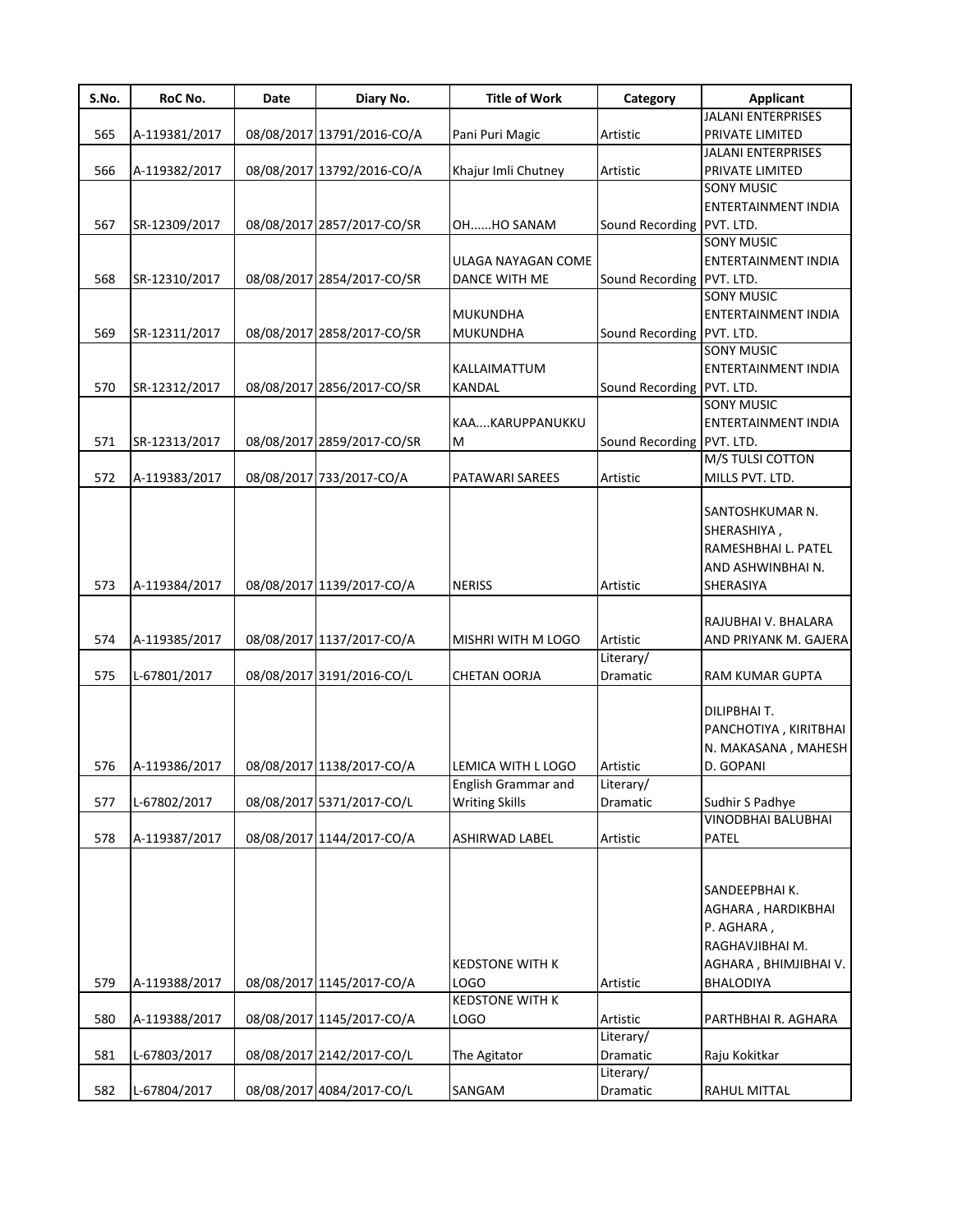| S.No. | RoC No.       | Date       | Diary No.                 | <b>Title of Work</b>        | Category              | <b>Applicant</b>              |
|-------|---------------|------------|---------------------------|-----------------------------|-----------------------|-------------------------------|
|       |               |            |                           |                             |                       | <b>BABA FOODS</b>             |
|       |               |            |                           |                             |                       | PROCESSING INDIA PVT.         |
| 583   | A-119389/2017 |            | 08/08/2017 3849/2017-CO/A | <b>BHAJAN</b>               | Artistic              | LTD                           |
|       |               |            |                           | <b>BANGALI BABA AAM</b>     |                       |                               |
| 584   | A-119390/2017 |            | 08/08/2017 3378/2017-CO/A | LADDU                       | Artistic              | NARAYAN AGARWAL               |
|       |               |            |                           |                             | Literary/             |                               |
| 585   | L-67805/2017  |            | 08/08/2017 2232/2017-CO/L | Varnikaa                    | Dramatic<br>Literary/ | Deepika Mahalakshmi           |
| 586   | L-67806/2017  |            | 08/08/2017 5530/2017-CO/L | Zindagi Jhand               | Dramatic              | Akhil Chawla                  |
| 587   | A-119391/2017 |            | 08/08/2017 3385/2017-CO/A | <b>BANGALI BABA</b>         | Artistic              | NARAYAN AGARWAL               |
|       |               |            |                           |                             | Literary/             |                               |
| 588   | L-67807/2017  |            | 09/08/2017 2223/2017-CO/L | The Heart Runs Alone        | Dramatic              | <b>Biju C James</b>           |
|       |               |            |                           |                             |                       | Sumit Jain Trading as         |
|       |               |            |                           |                             |                       | M/s. J.K. Electrical          |
| 589   | A-119392/2017 |            | 09/08/2017 4922/2017-CO/A | <b>WONDER LABEL</b>         | Artistic              | Industries                    |
|       |               |            |                           |                             | Literary/             |                               |
| 590   | L-67808/2017  |            | 09/08/2017 6546/2017-CO/L | <b>AMRITAM GAMAYA</b>       | Dramatic              | Reshma A. Dev                 |
|       |               |            |                           |                             | Literary/             |                               |
| 591   | L-67809/2017  |            | 09/08/2017 6148/2017-CO/L | Khuda Zameen Par            | Dramatic              | Partha Sarthi Das             |
|       |               |            |                           |                             | Literary/             |                               |
| 592   | L-67810/2017  |            | 09/08/2017 6153/2017-CO/L | Teri Tadap.                 | Dramatic              | Partha Sarthi Das             |
|       |               |            |                           |                             | Literary/             |                               |
| 593   | L-67811/2017  |            | 09/08/2017 2070/2017-CO/L | DVRWQ PVVB                  | Dramatic              | <b>BIBLE SOCIETY OF INDIA</b> |
|       |               |            |                           |                             | Literary/             |                               |
| 594   | L-67812/2017  |            | 09/08/2017 6145/2017-CO/L | Aawara                      | Dramatic              | Partha Sarthi Das             |
| 595   | L-67813/2017  |            | 09/08/2017 6147/2017-CO/L | O Piya                      | Literary/<br>Dramatic | Partha Sarthi DAs             |
|       |               |            |                           |                             | Literary/             |                               |
| 596   | L-67814/2017  |            | 09/08/2017 6146/2017-CO/L | Yaar Gaddar                 | Dramatic              | Partha Sarthi Das             |
|       |               |            |                           |                             | Literary/             |                               |
| 597   | L-67815/2017  |            | 09/08/2017 6151/2017-CO/L | Basement Freestyle.         | Dramatic              | Partha Sarthi                 |
|       |               |            |                           |                             | Literary/             |                               |
| 598   | L-67816/2017  |            | 09/08/2017 6150/2017-CO/L | Paiso Ki Bhooki             | Dramatic              | Partha Sarthi Das             |
|       |               |            |                           |                             | Literary/             |                               |
| 599   | L-67817/2017  |            | 09/08/2017 2073/2017-CO/L | <b>KA BAIBL</b>             | Dramatic              | BIBLE SOCIETY OF INDIA        |
|       |               |            |                           |                             | Literary/             |                               |
| 600   | L-67818/2017  |            | 09/08/2017 8434/2017-CO/L | <b>ILAHINOOR</b>            | Dramatic              | Kiara Windrider               |
|       |               |            |                           |                             |                       |                               |
| 601   | A-119393/2017 |            | 09/08/2017 830/2017-CO/A  | DAMP BLOCK 2K               | Artistic              | Asian Paints Limited          |
|       |               |            |                           | <b>ASIAN PAINTS</b>         |                       |                               |
| 602   | A-119394/2017 |            | 09/08/2017 818/2017-CO/A  | WOODTECH COPAL              | Artistic              | Asian Paints Limited          |
|       |               |            |                           | Nuts and Bolts of English   |                       |                               |
|       |               |            |                           | Grammar Gyan And            |                       |                               |
|       |               |            |                           | Composition Series 1 to     | Literary/             |                               |
| 603   | L-67819/2017  |            | 09/08/2017 760/2017-CO/L  | 8                           | Dramatic              | Deepak Kumar Pandya           |
|       |               |            |                           |                             | Literary/             |                               |
| 604   | L-67820/2017  |            | 09/08/2017 4310/2017-CO/L | The Second Survival         | Dramatic              | Supriya Jamdar                |
| 605   | A-119395/2017 |            | 09/08/2017 951/2017-CO/A  | Glavfish                    | Artistic              | Glav Fish                     |
| 606   | A-119396/2017 |            | 09/08/2017 652/2017-CO/A  | Jasleen Aqua                | Artistic              | Yash Enterprises              |
|       |               |            |                           |                             |                       | Mr. Ghanshyam Prakash         |
| 607   | A-119397/2017 | 09/08/2017 | 660/2017-CO/A             | Anand Agro Care             | Artistic              | Hemade                        |
|       |               |            |                           |                             |                       |                               |
|       |               |            |                           | LIFE AT 23 A COUNT          |                       |                               |
|       |               |            |                           | <b>FROM HIGHWAY</b>         | Literary/             |                               |
| 608   | L-67821/2017  |            | 10/08/2017 6045/2017-CO/L | <b>ENGINEERING COLLEGES</b> | Dramatic              | Abhimanyu Singh rathore       |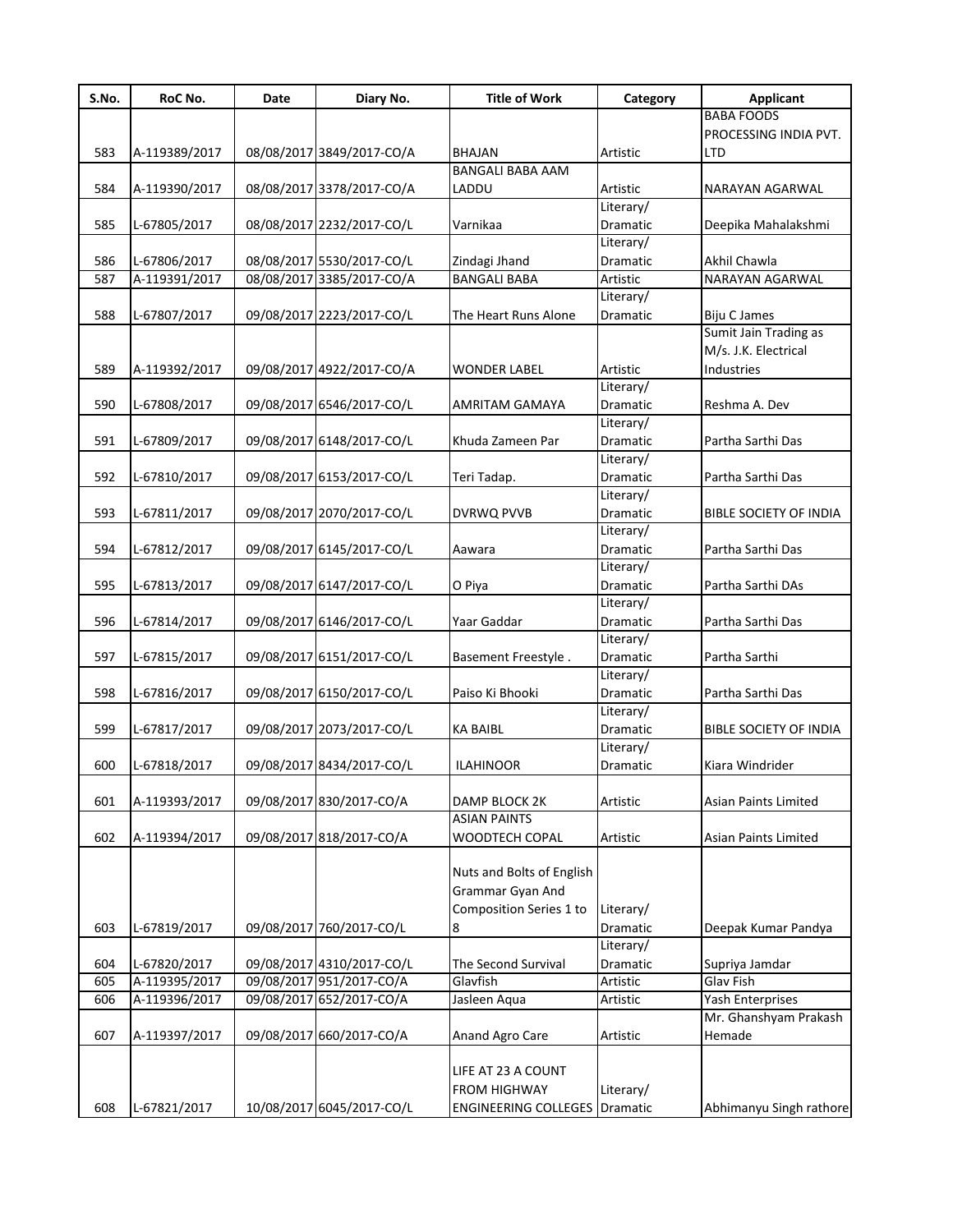| Jawaab Kalam Se pyaar<br>Literary/<br>609<br>10/08/2017 6194/2017-CO/L<br>Dramatic<br>L-67822/2017<br>ho ya samaaj<br>Naresh Dewangan<br>610<br>10/08/2017 6297/2017-CO/A<br><b>KOHIR'S</b><br>Kohir's Food Products<br>A-119398/2017<br>Artistic<br>611<br>10/08/2017 6399/2017-CO/A<br>Bawarchi<br>Kohir's Food Products<br>A-119399/2017<br>Artistic<br><b>REAL TIME OPERATING</b><br>Literary/<br>612<br>10/08/2017 6120/2017-CO/L<br>Dramatic<br>L-67823/2017<br><b>SYSTEM</b><br>PRATIK TAMBEKAR<br>Literary/<br>613<br>10/08/2017 6210/2017-CO/L<br>Dramatic<br>L-67824/2017<br>The Distant Traveller<br>A. Sajida Begum<br>ZIAUL ISLAM KHAN<br>SHERWANI ALIAS Z.I.<br>Literary/<br>10/08/2017 3077/2017-CO/L<br>614<br>L-67825/2017<br>Dramatic<br>SHERWANI<br><b>DEWDROPS 5 TERM 3</b><br>ZIAUL ISLAM KHAN<br>SHERWANI ALIAS Z.I.<br>Literary/<br>10/08/2017 3088/2017-CO/L<br>615<br>L-67826/2017<br><b>SHOWER OF ENGLISH 05 Dramatic</b><br>SHERWANI<br><b>BUNKER SIZING</b><br>AUTOMATION TOOL IN<br>Computer<br><b>BHARAT HEAVY</b><br>Software<br>616<br>SW-9304/2017<br>10/08/2017 4714/2017-CO/SW<br><b>VISUAL BASIC</b><br><b>ELECTRICALS LIMITED</b><br><b>SONG TUTAK TUTAK</b><br>617<br>10/08/2017 6111/2017-CO/SR<br><b>TUTIA</b><br>Sound Recording RENU BALA PANCHAL<br>SR-12314/2017<br><b>SONY MUSIC</b><br><b>ENTERTAINMENT INDIA</b><br>618<br>SR-12315/2017<br>10/08/2017 2941/2017-CO/SR<br>Sound Recording PVT. LTD.<br><b>MEOW MEOW</b><br><b>SONY MUSIC</b><br>ENTERTAINMENT INDIA<br><b>KANTHASWAMY DSP</b><br>619<br>10/08/2017 2942/2017-CO/SR<br><b>MIX</b><br>Sound Recording PVT. LTD.<br>SR-12316/2017<br><b>SONY MUSIC</b><br>ENTERTAINMENT INDIA<br>10/08/2017 2994/2017-CO/SR<br>620<br>Sound Recording PVT. LTD.<br>SR-12317/2017<br><b>IDHELLAN DUPE</b><br><b>SONY MUSIC</b><br>ENTERTAINMENT INDIA<br>621<br>10/08/2017 2996/2017-CO/SR<br><b>ALLEGRO</b><br>Sound Recording PVT. LTD.<br>SR-12318/2017<br><b>SONY MUSIC</b><br><b>ENTERTAINMENT INDIA</b><br>622<br>10/08/2017 2715/2017-CO/SR<br>Sound Recording PVT LTD<br>SR-12319/2017<br><b>AZHAGU</b><br><b>SONY MUSIC</b><br><b>IDHAYAM UNNAI</b><br>ENTERTAINMENT INDIA<br>623<br>10/08/2017 2712/2017-CO/SR<br>Sound Recording PVT LTD<br>SR-12320/2017<br><b>THEDUDHE</b><br><b>SONY MUSIC</b><br>ENTERTAINMENT INDIA<br>10/08/2017 2711/2017-CO/SR<br>624<br>SR-12321/2017<br><b>LOVELY LADIES</b><br>Sound Recording PVT LTD<br>M/s Elucide Softech<br>Computer<br>625<br>SW-9305/2017<br>10/08/2017 12193/2016-CO/SW<br>Software<br><b>Economizer Pro</b><br>Private Limited<br><b>SONY MUSIC</b><br>ENTERTAINMENT INDIA<br>626<br>10/08/2017 2704/2017-CO/SR<br>Sound Recording PVT LTD<br>SR-12322/2017<br><b>RUN RUN RUN</b><br><b>SONY MUSIC</b><br>ENTERTAINMENT INDIA<br>627<br>10/08/2017 3251/2017-CO/SR<br>Sound Recording PVT LTD<br>SR-12323/2017<br>THE FEEL OF AETBAAR<br><b>ANUROOP: A</b><br>compressible DNS code<br>M/s Jawaharlal Nehru<br>Centre for Advanced<br>to stimulate and study<br>Computer<br>flow over turbine blades Software<br>Scientific Research<br>628<br>10/08/2017 12289/2016-CO/SW<br>SW-9306/2017<br>Computer<br>Shaze Luxury Retail Pvt.<br>10/08/2017 6738/2017-CO/SW<br>Ltd. | S.No. | RoC No.      | Date | Diary No. | <b>Title of Work</b> | Category | <b>Applicant</b> |
|------------------------------------------------------------------------------------------------------------------------------------------------------------------------------------------------------------------------------------------------------------------------------------------------------------------------------------------------------------------------------------------------------------------------------------------------------------------------------------------------------------------------------------------------------------------------------------------------------------------------------------------------------------------------------------------------------------------------------------------------------------------------------------------------------------------------------------------------------------------------------------------------------------------------------------------------------------------------------------------------------------------------------------------------------------------------------------------------------------------------------------------------------------------------------------------------------------------------------------------------------------------------------------------------------------------------------------------------------------------------------------------------------------------------------------------------------------------------------------------------------------------------------------------------------------------------------------------------------------------------------------------------------------------------------------------------------------------------------------------------------------------------------------------------------------------------------------------------------------------------------------------------------------------------------------------------------------------------------------------------------------------------------------------------------------------------------------------------------------------------------------------------------------------------------------------------------------------------------------------------------------------------------------------------------------------------------------------------------------------------------------------------------------------------------------------------------------------------------------------------------------------------------------------------------------------------------------------------------------------------------------------------------------------------------------------------------------------------------------------------------------------------------------------------------------------------------------------------------------------------------------------------------------------------------------------------------------------------------------------------------------------------------------------------------------------------------------------------------------------------------------------------------------------------------------------------------------------------------------|-------|--------------|------|-----------|----------------------|----------|------------------|
|                                                                                                                                                                                                                                                                                                                                                                                                                                                                                                                                                                                                                                                                                                                                                                                                                                                                                                                                                                                                                                                                                                                                                                                                                                                                                                                                                                                                                                                                                                                                                                                                                                                                                                                                                                                                                                                                                                                                                                                                                                                                                                                                                                                                                                                                                                                                                                                                                                                                                                                                                                                                                                                                                                                                                                                                                                                                                                                                                                                                                                                                                                                                                                                                                                    |       |              |      |           |                      |          |                  |
|                                                                                                                                                                                                                                                                                                                                                                                                                                                                                                                                                                                                                                                                                                                                                                                                                                                                                                                                                                                                                                                                                                                                                                                                                                                                                                                                                                                                                                                                                                                                                                                                                                                                                                                                                                                                                                                                                                                                                                                                                                                                                                                                                                                                                                                                                                                                                                                                                                                                                                                                                                                                                                                                                                                                                                                                                                                                                                                                                                                                                                                                                                                                                                                                                                    |       |              |      |           |                      |          |                  |
|                                                                                                                                                                                                                                                                                                                                                                                                                                                                                                                                                                                                                                                                                                                                                                                                                                                                                                                                                                                                                                                                                                                                                                                                                                                                                                                                                                                                                                                                                                                                                                                                                                                                                                                                                                                                                                                                                                                                                                                                                                                                                                                                                                                                                                                                                                                                                                                                                                                                                                                                                                                                                                                                                                                                                                                                                                                                                                                                                                                                                                                                                                                                                                                                                                    |       |              |      |           |                      |          |                  |
|                                                                                                                                                                                                                                                                                                                                                                                                                                                                                                                                                                                                                                                                                                                                                                                                                                                                                                                                                                                                                                                                                                                                                                                                                                                                                                                                                                                                                                                                                                                                                                                                                                                                                                                                                                                                                                                                                                                                                                                                                                                                                                                                                                                                                                                                                                                                                                                                                                                                                                                                                                                                                                                                                                                                                                                                                                                                                                                                                                                                                                                                                                                                                                                                                                    |       |              |      |           |                      |          |                  |
|                                                                                                                                                                                                                                                                                                                                                                                                                                                                                                                                                                                                                                                                                                                                                                                                                                                                                                                                                                                                                                                                                                                                                                                                                                                                                                                                                                                                                                                                                                                                                                                                                                                                                                                                                                                                                                                                                                                                                                                                                                                                                                                                                                                                                                                                                                                                                                                                                                                                                                                                                                                                                                                                                                                                                                                                                                                                                                                                                                                                                                                                                                                                                                                                                                    |       |              |      |           |                      |          |                  |
|                                                                                                                                                                                                                                                                                                                                                                                                                                                                                                                                                                                                                                                                                                                                                                                                                                                                                                                                                                                                                                                                                                                                                                                                                                                                                                                                                                                                                                                                                                                                                                                                                                                                                                                                                                                                                                                                                                                                                                                                                                                                                                                                                                                                                                                                                                                                                                                                                                                                                                                                                                                                                                                                                                                                                                                                                                                                                                                                                                                                                                                                                                                                                                                                                                    |       |              |      |           |                      |          |                  |
|                                                                                                                                                                                                                                                                                                                                                                                                                                                                                                                                                                                                                                                                                                                                                                                                                                                                                                                                                                                                                                                                                                                                                                                                                                                                                                                                                                                                                                                                                                                                                                                                                                                                                                                                                                                                                                                                                                                                                                                                                                                                                                                                                                                                                                                                                                                                                                                                                                                                                                                                                                                                                                                                                                                                                                                                                                                                                                                                                                                                                                                                                                                                                                                                                                    |       |              |      |           |                      |          |                  |
|                                                                                                                                                                                                                                                                                                                                                                                                                                                                                                                                                                                                                                                                                                                                                                                                                                                                                                                                                                                                                                                                                                                                                                                                                                                                                                                                                                                                                                                                                                                                                                                                                                                                                                                                                                                                                                                                                                                                                                                                                                                                                                                                                                                                                                                                                                                                                                                                                                                                                                                                                                                                                                                                                                                                                                                                                                                                                                                                                                                                                                                                                                                                                                                                                                    |       |              |      |           |                      |          |                  |
|                                                                                                                                                                                                                                                                                                                                                                                                                                                                                                                                                                                                                                                                                                                                                                                                                                                                                                                                                                                                                                                                                                                                                                                                                                                                                                                                                                                                                                                                                                                                                                                                                                                                                                                                                                                                                                                                                                                                                                                                                                                                                                                                                                                                                                                                                                                                                                                                                                                                                                                                                                                                                                                                                                                                                                                                                                                                                                                                                                                                                                                                                                                                                                                                                                    |       |              |      |           |                      |          |                  |
|                                                                                                                                                                                                                                                                                                                                                                                                                                                                                                                                                                                                                                                                                                                                                                                                                                                                                                                                                                                                                                                                                                                                                                                                                                                                                                                                                                                                                                                                                                                                                                                                                                                                                                                                                                                                                                                                                                                                                                                                                                                                                                                                                                                                                                                                                                                                                                                                                                                                                                                                                                                                                                                                                                                                                                                                                                                                                                                                                                                                                                                                                                                                                                                                                                    |       |              |      |           |                      |          |                  |
|                                                                                                                                                                                                                                                                                                                                                                                                                                                                                                                                                                                                                                                                                                                                                                                                                                                                                                                                                                                                                                                                                                                                                                                                                                                                                                                                                                                                                                                                                                                                                                                                                                                                                                                                                                                                                                                                                                                                                                                                                                                                                                                                                                                                                                                                                                                                                                                                                                                                                                                                                                                                                                                                                                                                                                                                                                                                                                                                                                                                                                                                                                                                                                                                                                    |       |              |      |           |                      |          |                  |
|                                                                                                                                                                                                                                                                                                                                                                                                                                                                                                                                                                                                                                                                                                                                                                                                                                                                                                                                                                                                                                                                                                                                                                                                                                                                                                                                                                                                                                                                                                                                                                                                                                                                                                                                                                                                                                                                                                                                                                                                                                                                                                                                                                                                                                                                                                                                                                                                                                                                                                                                                                                                                                                                                                                                                                                                                                                                                                                                                                                                                                                                                                                                                                                                                                    |       |              |      |           |                      |          |                  |
|                                                                                                                                                                                                                                                                                                                                                                                                                                                                                                                                                                                                                                                                                                                                                                                                                                                                                                                                                                                                                                                                                                                                                                                                                                                                                                                                                                                                                                                                                                                                                                                                                                                                                                                                                                                                                                                                                                                                                                                                                                                                                                                                                                                                                                                                                                                                                                                                                                                                                                                                                                                                                                                                                                                                                                                                                                                                                                                                                                                                                                                                                                                                                                                                                                    |       |              |      |           |                      |          |                  |
|                                                                                                                                                                                                                                                                                                                                                                                                                                                                                                                                                                                                                                                                                                                                                                                                                                                                                                                                                                                                                                                                                                                                                                                                                                                                                                                                                                                                                                                                                                                                                                                                                                                                                                                                                                                                                                                                                                                                                                                                                                                                                                                                                                                                                                                                                                                                                                                                                                                                                                                                                                                                                                                                                                                                                                                                                                                                                                                                                                                                                                                                                                                                                                                                                                    |       |              |      |           |                      |          |                  |
|                                                                                                                                                                                                                                                                                                                                                                                                                                                                                                                                                                                                                                                                                                                                                                                                                                                                                                                                                                                                                                                                                                                                                                                                                                                                                                                                                                                                                                                                                                                                                                                                                                                                                                                                                                                                                                                                                                                                                                                                                                                                                                                                                                                                                                                                                                                                                                                                                                                                                                                                                                                                                                                                                                                                                                                                                                                                                                                                                                                                                                                                                                                                                                                                                                    |       |              |      |           |                      |          |                  |
|                                                                                                                                                                                                                                                                                                                                                                                                                                                                                                                                                                                                                                                                                                                                                                                                                                                                                                                                                                                                                                                                                                                                                                                                                                                                                                                                                                                                                                                                                                                                                                                                                                                                                                                                                                                                                                                                                                                                                                                                                                                                                                                                                                                                                                                                                                                                                                                                                                                                                                                                                                                                                                                                                                                                                                                                                                                                                                                                                                                                                                                                                                                                                                                                                                    |       |              |      |           |                      |          |                  |
|                                                                                                                                                                                                                                                                                                                                                                                                                                                                                                                                                                                                                                                                                                                                                                                                                                                                                                                                                                                                                                                                                                                                                                                                                                                                                                                                                                                                                                                                                                                                                                                                                                                                                                                                                                                                                                                                                                                                                                                                                                                                                                                                                                                                                                                                                                                                                                                                                                                                                                                                                                                                                                                                                                                                                                                                                                                                                                                                                                                                                                                                                                                                                                                                                                    |       |              |      |           |                      |          |                  |
|                                                                                                                                                                                                                                                                                                                                                                                                                                                                                                                                                                                                                                                                                                                                                                                                                                                                                                                                                                                                                                                                                                                                                                                                                                                                                                                                                                                                                                                                                                                                                                                                                                                                                                                                                                                                                                                                                                                                                                                                                                                                                                                                                                                                                                                                                                                                                                                                                                                                                                                                                                                                                                                                                                                                                                                                                                                                                                                                                                                                                                                                                                                                                                                                                                    |       |              |      |           |                      |          |                  |
|                                                                                                                                                                                                                                                                                                                                                                                                                                                                                                                                                                                                                                                                                                                                                                                                                                                                                                                                                                                                                                                                                                                                                                                                                                                                                                                                                                                                                                                                                                                                                                                                                                                                                                                                                                                                                                                                                                                                                                                                                                                                                                                                                                                                                                                                                                                                                                                                                                                                                                                                                                                                                                                                                                                                                                                                                                                                                                                                                                                                                                                                                                                                                                                                                                    |       |              |      |           |                      |          |                  |
|                                                                                                                                                                                                                                                                                                                                                                                                                                                                                                                                                                                                                                                                                                                                                                                                                                                                                                                                                                                                                                                                                                                                                                                                                                                                                                                                                                                                                                                                                                                                                                                                                                                                                                                                                                                                                                                                                                                                                                                                                                                                                                                                                                                                                                                                                                                                                                                                                                                                                                                                                                                                                                                                                                                                                                                                                                                                                                                                                                                                                                                                                                                                                                                                                                    |       |              |      |           |                      |          |                  |
|                                                                                                                                                                                                                                                                                                                                                                                                                                                                                                                                                                                                                                                                                                                                                                                                                                                                                                                                                                                                                                                                                                                                                                                                                                                                                                                                                                                                                                                                                                                                                                                                                                                                                                                                                                                                                                                                                                                                                                                                                                                                                                                                                                                                                                                                                                                                                                                                                                                                                                                                                                                                                                                                                                                                                                                                                                                                                                                                                                                                                                                                                                                                                                                                                                    |       |              |      |           |                      |          |                  |
|                                                                                                                                                                                                                                                                                                                                                                                                                                                                                                                                                                                                                                                                                                                                                                                                                                                                                                                                                                                                                                                                                                                                                                                                                                                                                                                                                                                                                                                                                                                                                                                                                                                                                                                                                                                                                                                                                                                                                                                                                                                                                                                                                                                                                                                                                                                                                                                                                                                                                                                                                                                                                                                                                                                                                                                                                                                                                                                                                                                                                                                                                                                                                                                                                                    |       |              |      |           |                      |          |                  |
|                                                                                                                                                                                                                                                                                                                                                                                                                                                                                                                                                                                                                                                                                                                                                                                                                                                                                                                                                                                                                                                                                                                                                                                                                                                                                                                                                                                                                                                                                                                                                                                                                                                                                                                                                                                                                                                                                                                                                                                                                                                                                                                                                                                                                                                                                                                                                                                                                                                                                                                                                                                                                                                                                                                                                                                                                                                                                                                                                                                                                                                                                                                                                                                                                                    |       |              |      |           |                      |          |                  |
|                                                                                                                                                                                                                                                                                                                                                                                                                                                                                                                                                                                                                                                                                                                                                                                                                                                                                                                                                                                                                                                                                                                                                                                                                                                                                                                                                                                                                                                                                                                                                                                                                                                                                                                                                                                                                                                                                                                                                                                                                                                                                                                                                                                                                                                                                                                                                                                                                                                                                                                                                                                                                                                                                                                                                                                                                                                                                                                                                                                                                                                                                                                                                                                                                                    |       |              |      |           |                      |          |                  |
|                                                                                                                                                                                                                                                                                                                                                                                                                                                                                                                                                                                                                                                                                                                                                                                                                                                                                                                                                                                                                                                                                                                                                                                                                                                                                                                                                                                                                                                                                                                                                                                                                                                                                                                                                                                                                                                                                                                                                                                                                                                                                                                                                                                                                                                                                                                                                                                                                                                                                                                                                                                                                                                                                                                                                                                                                                                                                                                                                                                                                                                                                                                                                                                                                                    |       |              |      |           |                      |          |                  |
|                                                                                                                                                                                                                                                                                                                                                                                                                                                                                                                                                                                                                                                                                                                                                                                                                                                                                                                                                                                                                                                                                                                                                                                                                                                                                                                                                                                                                                                                                                                                                                                                                                                                                                                                                                                                                                                                                                                                                                                                                                                                                                                                                                                                                                                                                                                                                                                                                                                                                                                                                                                                                                                                                                                                                                                                                                                                                                                                                                                                                                                                                                                                                                                                                                    |       |              |      |           |                      |          |                  |
|                                                                                                                                                                                                                                                                                                                                                                                                                                                                                                                                                                                                                                                                                                                                                                                                                                                                                                                                                                                                                                                                                                                                                                                                                                                                                                                                                                                                                                                                                                                                                                                                                                                                                                                                                                                                                                                                                                                                                                                                                                                                                                                                                                                                                                                                                                                                                                                                                                                                                                                                                                                                                                                                                                                                                                                                                                                                                                                                                                                                                                                                                                                                                                                                                                    |       |              |      |           |                      |          |                  |
|                                                                                                                                                                                                                                                                                                                                                                                                                                                                                                                                                                                                                                                                                                                                                                                                                                                                                                                                                                                                                                                                                                                                                                                                                                                                                                                                                                                                                                                                                                                                                                                                                                                                                                                                                                                                                                                                                                                                                                                                                                                                                                                                                                                                                                                                                                                                                                                                                                                                                                                                                                                                                                                                                                                                                                                                                                                                                                                                                                                                                                                                                                                                                                                                                                    |       |              |      |           |                      |          |                  |
|                                                                                                                                                                                                                                                                                                                                                                                                                                                                                                                                                                                                                                                                                                                                                                                                                                                                                                                                                                                                                                                                                                                                                                                                                                                                                                                                                                                                                                                                                                                                                                                                                                                                                                                                                                                                                                                                                                                                                                                                                                                                                                                                                                                                                                                                                                                                                                                                                                                                                                                                                                                                                                                                                                                                                                                                                                                                                                                                                                                                                                                                                                                                                                                                                                    |       |              |      |           |                      |          |                  |
|                                                                                                                                                                                                                                                                                                                                                                                                                                                                                                                                                                                                                                                                                                                                                                                                                                                                                                                                                                                                                                                                                                                                                                                                                                                                                                                                                                                                                                                                                                                                                                                                                                                                                                                                                                                                                                                                                                                                                                                                                                                                                                                                                                                                                                                                                                                                                                                                                                                                                                                                                                                                                                                                                                                                                                                                                                                                                                                                                                                                                                                                                                                                                                                                                                    |       |              |      |           |                      |          |                  |
|                                                                                                                                                                                                                                                                                                                                                                                                                                                                                                                                                                                                                                                                                                                                                                                                                                                                                                                                                                                                                                                                                                                                                                                                                                                                                                                                                                                                                                                                                                                                                                                                                                                                                                                                                                                                                                                                                                                                                                                                                                                                                                                                                                                                                                                                                                                                                                                                                                                                                                                                                                                                                                                                                                                                                                                                                                                                                                                                                                                                                                                                                                                                                                                                                                    |       |              |      |           |                      |          |                  |
|                                                                                                                                                                                                                                                                                                                                                                                                                                                                                                                                                                                                                                                                                                                                                                                                                                                                                                                                                                                                                                                                                                                                                                                                                                                                                                                                                                                                                                                                                                                                                                                                                                                                                                                                                                                                                                                                                                                                                                                                                                                                                                                                                                                                                                                                                                                                                                                                                                                                                                                                                                                                                                                                                                                                                                                                                                                                                                                                                                                                                                                                                                                                                                                                                                    |       |              |      |           |                      |          |                  |
|                                                                                                                                                                                                                                                                                                                                                                                                                                                                                                                                                                                                                                                                                                                                                                                                                                                                                                                                                                                                                                                                                                                                                                                                                                                                                                                                                                                                                                                                                                                                                                                                                                                                                                                                                                                                                                                                                                                                                                                                                                                                                                                                                                                                                                                                                                                                                                                                                                                                                                                                                                                                                                                                                                                                                                                                                                                                                                                                                                                                                                                                                                                                                                                                                                    |       |              |      |           |                      |          |                  |
|                                                                                                                                                                                                                                                                                                                                                                                                                                                                                                                                                                                                                                                                                                                                                                                                                                                                                                                                                                                                                                                                                                                                                                                                                                                                                                                                                                                                                                                                                                                                                                                                                                                                                                                                                                                                                                                                                                                                                                                                                                                                                                                                                                                                                                                                                                                                                                                                                                                                                                                                                                                                                                                                                                                                                                                                                                                                                                                                                                                                                                                                                                                                                                                                                                    |       |              |      |           |                      |          |                  |
|                                                                                                                                                                                                                                                                                                                                                                                                                                                                                                                                                                                                                                                                                                                                                                                                                                                                                                                                                                                                                                                                                                                                                                                                                                                                                                                                                                                                                                                                                                                                                                                                                                                                                                                                                                                                                                                                                                                                                                                                                                                                                                                                                                                                                                                                                                                                                                                                                                                                                                                                                                                                                                                                                                                                                                                                                                                                                                                                                                                                                                                                                                                                                                                                                                    |       |              |      |           |                      |          |                  |
|                                                                                                                                                                                                                                                                                                                                                                                                                                                                                                                                                                                                                                                                                                                                                                                                                                                                                                                                                                                                                                                                                                                                                                                                                                                                                                                                                                                                                                                                                                                                                                                                                                                                                                                                                                                                                                                                                                                                                                                                                                                                                                                                                                                                                                                                                                                                                                                                                                                                                                                                                                                                                                                                                                                                                                                                                                                                                                                                                                                                                                                                                                                                                                                                                                    |       |              |      |           |                      |          |                  |
|                                                                                                                                                                                                                                                                                                                                                                                                                                                                                                                                                                                                                                                                                                                                                                                                                                                                                                                                                                                                                                                                                                                                                                                                                                                                                                                                                                                                                                                                                                                                                                                                                                                                                                                                                                                                                                                                                                                                                                                                                                                                                                                                                                                                                                                                                                                                                                                                                                                                                                                                                                                                                                                                                                                                                                                                                                                                                                                                                                                                                                                                                                                                                                                                                                    |       |              |      |           |                      |          |                  |
|                                                                                                                                                                                                                                                                                                                                                                                                                                                                                                                                                                                                                                                                                                                                                                                                                                                                                                                                                                                                                                                                                                                                                                                                                                                                                                                                                                                                                                                                                                                                                                                                                                                                                                                                                                                                                                                                                                                                                                                                                                                                                                                                                                                                                                                                                                                                                                                                                                                                                                                                                                                                                                                                                                                                                                                                                                                                                                                                                                                                                                                                                                                                                                                                                                    |       |              |      |           |                      |          |                  |
|                                                                                                                                                                                                                                                                                                                                                                                                                                                                                                                                                                                                                                                                                                                                                                                                                                                                                                                                                                                                                                                                                                                                                                                                                                                                                                                                                                                                                                                                                                                                                                                                                                                                                                                                                                                                                                                                                                                                                                                                                                                                                                                                                                                                                                                                                                                                                                                                                                                                                                                                                                                                                                                                                                                                                                                                                                                                                                                                                                                                                                                                                                                                                                                                                                    |       |              |      |           |                      |          |                  |
|                                                                                                                                                                                                                                                                                                                                                                                                                                                                                                                                                                                                                                                                                                                                                                                                                                                                                                                                                                                                                                                                                                                                                                                                                                                                                                                                                                                                                                                                                                                                                                                                                                                                                                                                                                                                                                                                                                                                                                                                                                                                                                                                                                                                                                                                                                                                                                                                                                                                                                                                                                                                                                                                                                                                                                                                                                                                                                                                                                                                                                                                                                                                                                                                                                    |       |              |      |           |                      |          |                  |
|                                                                                                                                                                                                                                                                                                                                                                                                                                                                                                                                                                                                                                                                                                                                                                                                                                                                                                                                                                                                                                                                                                                                                                                                                                                                                                                                                                                                                                                                                                                                                                                                                                                                                                                                                                                                                                                                                                                                                                                                                                                                                                                                                                                                                                                                                                                                                                                                                                                                                                                                                                                                                                                                                                                                                                                                                                                                                                                                                                                                                                                                                                                                                                                                                                    |       |              |      |           |                      |          |                  |
|                                                                                                                                                                                                                                                                                                                                                                                                                                                                                                                                                                                                                                                                                                                                                                                                                                                                                                                                                                                                                                                                                                                                                                                                                                                                                                                                                                                                                                                                                                                                                                                                                                                                                                                                                                                                                                                                                                                                                                                                                                                                                                                                                                                                                                                                                                                                                                                                                                                                                                                                                                                                                                                                                                                                                                                                                                                                                                                                                                                                                                                                                                                                                                                                                                    |       |              |      |           |                      |          |                  |
|                                                                                                                                                                                                                                                                                                                                                                                                                                                                                                                                                                                                                                                                                                                                                                                                                                                                                                                                                                                                                                                                                                                                                                                                                                                                                                                                                                                                                                                                                                                                                                                                                                                                                                                                                                                                                                                                                                                                                                                                                                                                                                                                                                                                                                                                                                                                                                                                                                                                                                                                                                                                                                                                                                                                                                                                                                                                                                                                                                                                                                                                                                                                                                                                                                    |       |              |      |           |                      |          |                  |
|                                                                                                                                                                                                                                                                                                                                                                                                                                                                                                                                                                                                                                                                                                                                                                                                                                                                                                                                                                                                                                                                                                                                                                                                                                                                                                                                                                                                                                                                                                                                                                                                                                                                                                                                                                                                                                                                                                                                                                                                                                                                                                                                                                                                                                                                                                                                                                                                                                                                                                                                                                                                                                                                                                                                                                                                                                                                                                                                                                                                                                                                                                                                                                                                                                    |       |              |      |           |                      |          |                  |
|                                                                                                                                                                                                                                                                                                                                                                                                                                                                                                                                                                                                                                                                                                                                                                                                                                                                                                                                                                                                                                                                                                                                                                                                                                                                                                                                                                                                                                                                                                                                                                                                                                                                                                                                                                                                                                                                                                                                                                                                                                                                                                                                                                                                                                                                                                                                                                                                                                                                                                                                                                                                                                                                                                                                                                                                                                                                                                                                                                                                                                                                                                                                                                                                                                    |       |              |      |           |                      |          |                  |
|                                                                                                                                                                                                                                                                                                                                                                                                                                                                                                                                                                                                                                                                                                                                                                                                                                                                                                                                                                                                                                                                                                                                                                                                                                                                                                                                                                                                                                                                                                                                                                                                                                                                                                                                                                                                                                                                                                                                                                                                                                                                                                                                                                                                                                                                                                                                                                                                                                                                                                                                                                                                                                                                                                                                                                                                                                                                                                                                                                                                                                                                                                                                                                                                                                    |       |              |      |           |                      |          |                  |
|                                                                                                                                                                                                                                                                                                                                                                                                                                                                                                                                                                                                                                                                                                                                                                                                                                                                                                                                                                                                                                                                                                                                                                                                                                                                                                                                                                                                                                                                                                                                                                                                                                                                                                                                                                                                                                                                                                                                                                                                                                                                                                                                                                                                                                                                                                                                                                                                                                                                                                                                                                                                                                                                                                                                                                                                                                                                                                                                                                                                                                                                                                                                                                                                                                    |       |              |      |           |                      |          |                  |
|                                                                                                                                                                                                                                                                                                                                                                                                                                                                                                                                                                                                                                                                                                                                                                                                                                                                                                                                                                                                                                                                                                                                                                                                                                                                                                                                                                                                                                                                                                                                                                                                                                                                                                                                                                                                                                                                                                                                                                                                                                                                                                                                                                                                                                                                                                                                                                                                                                                                                                                                                                                                                                                                                                                                                                                                                                                                                                                                                                                                                                                                                                                                                                                                                                    |       |              |      |           |                      |          |                  |
|                                                                                                                                                                                                                                                                                                                                                                                                                                                                                                                                                                                                                                                                                                                                                                                                                                                                                                                                                                                                                                                                                                                                                                                                                                                                                                                                                                                                                                                                                                                                                                                                                                                                                                                                                                                                                                                                                                                                                                                                                                                                                                                                                                                                                                                                                                                                                                                                                                                                                                                                                                                                                                                                                                                                                                                                                                                                                                                                                                                                                                                                                                                                                                                                                                    |       |              |      |           |                      |          |                  |
|                                                                                                                                                                                                                                                                                                                                                                                                                                                                                                                                                                                                                                                                                                                                                                                                                                                                                                                                                                                                                                                                                                                                                                                                                                                                                                                                                                                                                                                                                                                                                                                                                                                                                                                                                                                                                                                                                                                                                                                                                                                                                                                                                                                                                                                                                                                                                                                                                                                                                                                                                                                                                                                                                                                                                                                                                                                                                                                                                                                                                                                                                                                                                                                                                                    |       |              |      |           |                      |          |                  |
|                                                                                                                                                                                                                                                                                                                                                                                                                                                                                                                                                                                                                                                                                                                                                                                                                                                                                                                                                                                                                                                                                                                                                                                                                                                                                                                                                                                                                                                                                                                                                                                                                                                                                                                                                                                                                                                                                                                                                                                                                                                                                                                                                                                                                                                                                                                                                                                                                                                                                                                                                                                                                                                                                                                                                                                                                                                                                                                                                                                                                                                                                                                                                                                                                                    |       |              |      |           |                      |          |                  |
|                                                                                                                                                                                                                                                                                                                                                                                                                                                                                                                                                                                                                                                                                                                                                                                                                                                                                                                                                                                                                                                                                                                                                                                                                                                                                                                                                                                                                                                                                                                                                                                                                                                                                                                                                                                                                                                                                                                                                                                                                                                                                                                                                                                                                                                                                                                                                                                                                                                                                                                                                                                                                                                                                                                                                                                                                                                                                                                                                                                                                                                                                                                                                                                                                                    |       |              |      |           |                      |          |                  |
|                                                                                                                                                                                                                                                                                                                                                                                                                                                                                                                                                                                                                                                                                                                                                                                                                                                                                                                                                                                                                                                                                                                                                                                                                                                                                                                                                                                                                                                                                                                                                                                                                                                                                                                                                                                                                                                                                                                                                                                                                                                                                                                                                                                                                                                                                                                                                                                                                                                                                                                                                                                                                                                                                                                                                                                                                                                                                                                                                                                                                                                                                                                                                                                                                                    |       |              |      |           |                      |          |                  |
|                                                                                                                                                                                                                                                                                                                                                                                                                                                                                                                                                                                                                                                                                                                                                                                                                                                                                                                                                                                                                                                                                                                                                                                                                                                                                                                                                                                                                                                                                                                                                                                                                                                                                                                                                                                                                                                                                                                                                                                                                                                                                                                                                                                                                                                                                                                                                                                                                                                                                                                                                                                                                                                                                                                                                                                                                                                                                                                                                                                                                                                                                                                                                                                                                                    |       |              |      |           |                      |          |                  |
|                                                                                                                                                                                                                                                                                                                                                                                                                                                                                                                                                                                                                                                                                                                                                                                                                                                                                                                                                                                                                                                                                                                                                                                                                                                                                                                                                                                                                                                                                                                                                                                                                                                                                                                                                                                                                                                                                                                                                                                                                                                                                                                                                                                                                                                                                                                                                                                                                                                                                                                                                                                                                                                                                                                                                                                                                                                                                                                                                                                                                                                                                                                                                                                                                                    |       |              |      |           |                      |          |                  |
|                                                                                                                                                                                                                                                                                                                                                                                                                                                                                                                                                                                                                                                                                                                                                                                                                                                                                                                                                                                                                                                                                                                                                                                                                                                                                                                                                                                                                                                                                                                                                                                                                                                                                                                                                                                                                                                                                                                                                                                                                                                                                                                                                                                                                                                                                                                                                                                                                                                                                                                                                                                                                                                                                                                                                                                                                                                                                                                                                                                                                                                                                                                                                                                                                                    |       |              |      |           |                      |          |                  |
|                                                                                                                                                                                                                                                                                                                                                                                                                                                                                                                                                                                                                                                                                                                                                                                                                                                                                                                                                                                                                                                                                                                                                                                                                                                                                                                                                                                                                                                                                                                                                                                                                                                                                                                                                                                                                                                                                                                                                                                                                                                                                                                                                                                                                                                                                                                                                                                                                                                                                                                                                                                                                                                                                                                                                                                                                                                                                                                                                                                                                                                                                                                                                                                                                                    |       |              |      |           |                      |          |                  |
|                                                                                                                                                                                                                                                                                                                                                                                                                                                                                                                                                                                                                                                                                                                                                                                                                                                                                                                                                                                                                                                                                                                                                                                                                                                                                                                                                                                                                                                                                                                                                                                                                                                                                                                                                                                                                                                                                                                                                                                                                                                                                                                                                                                                                                                                                                                                                                                                                                                                                                                                                                                                                                                                                                                                                                                                                                                                                                                                                                                                                                                                                                                                                                                                                                    | 629   | SW-9307/2017 |      |           | The Venting Booth    | Software |                  |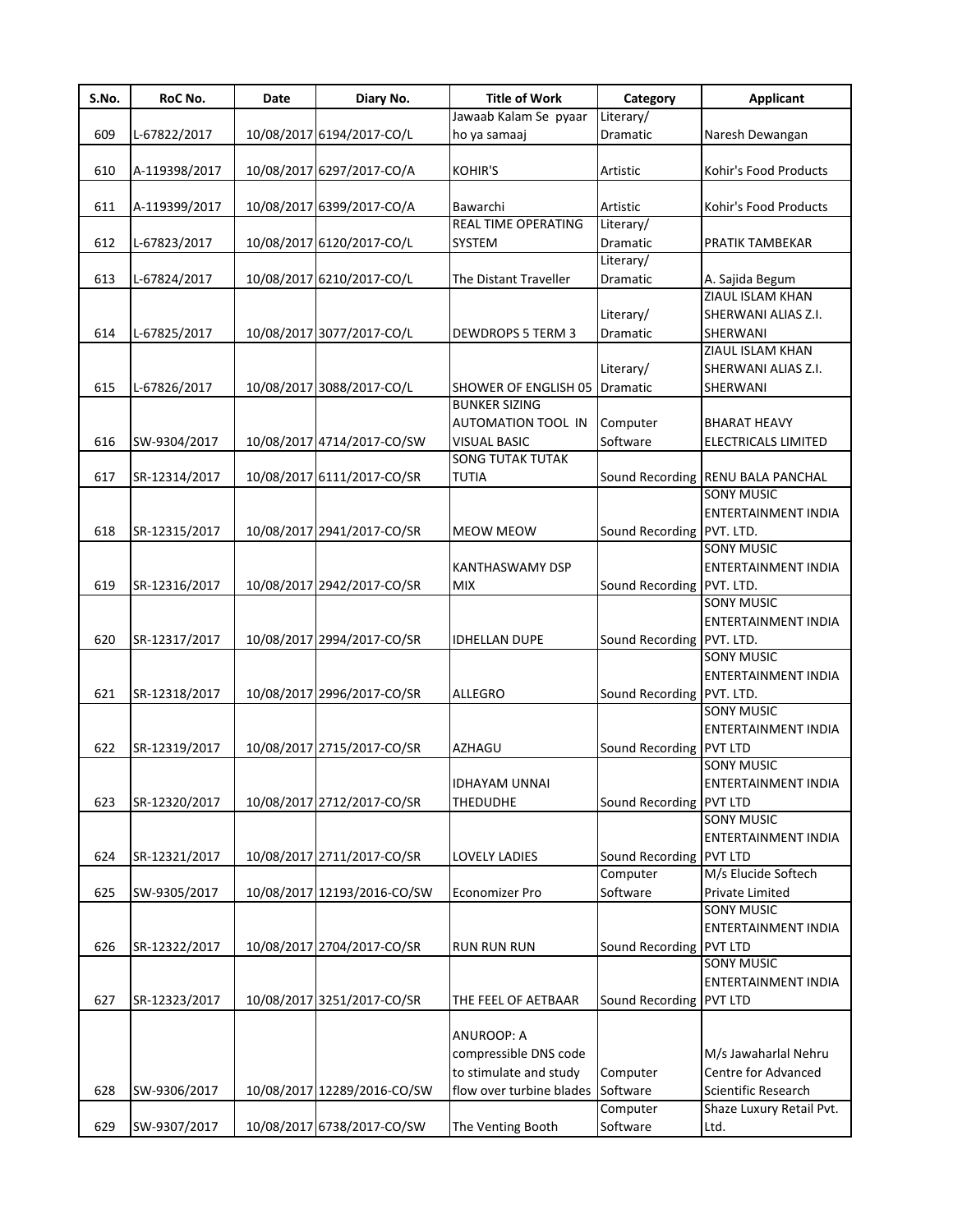| S.No. | RoC No.       | <b>Date</b> | Diary No.                  | <b>Title of Work</b>             | Category              | <b>Applicant</b>                                                                       |
|-------|---------------|-------------|----------------------------|----------------------------------|-----------------------|----------------------------------------------------------------------------------------|
|       |               |             |                            |                                  | Literary/             |                                                                                        |
| 630   | L-67827/2017  |             | 10/08/2017 6105/2017-CO/L  | <b>PORAALI</b>                   | Dramatic              | A.John Charles                                                                         |
|       |               |             |                            |                                  | Literary/             |                                                                                        |
| 631   | L-67828/2017  |             | 10/08/2017 4484/2017-CO/L  | It's not my problem              | Dramatic              | Mayur Ramgir                                                                           |
|       |               |             |                            |                                  | Literary/             |                                                                                        |
| 632   | L-67829/2017  |             | 10/08/2017 9721/2016-CO/L  | Whatsapp Ka Status               | Dramatic              | Rahul Choudhary                                                                        |
|       |               |             |                            |                                  | Literary/             |                                                                                        |
| 633   | L-67830/2017  |             | 10/08/2017 9718/2016-CO/L  | Tera Hua                         | Dramatic              | Rahul Choudhary                                                                        |
|       |               |             |                            |                                  | Literary/             |                                                                                        |
| 634   | L-67831/2017  |             | 10/08/2017 9727/2016-CO/L  | Hai Naya Sama                    | Dramatic              | Rahul Choudhary                                                                        |
|       |               |             |                            |                                  | Literary/             |                                                                                        |
| 635   | L-67832/2017  |             | 10/08/2017 6050/2017-CO/L  | Obolus                           | Dramatic              | Roshan Varghese                                                                        |
|       |               |             |                            |                                  | Literary/             | Manojkumar                                                                             |
| 636   | L-67833/2017  |             | 10/08/2017 4496/2017-CO/L  | And then it happened             | Dramatic              | Muraleedharan                                                                          |
|       |               |             |                            |                                  | Literary/             |                                                                                        |
| 637   | L-67834/2017  |             | 10/08/2017 4586/2017-CO/L  | i hope this finds you            | Dramatic              | Samica Mehta                                                                           |
|       |               |             |                            |                                  | Literary/             |                                                                                        |
| 638   | L-67835/2017  |             | 10/08/2017 4500/2017-CO/L  | It's a Girl                      | Dramatic              | Mehnaaz Nadiadwala                                                                     |
|       |               |             |                            |                                  | Literary/             | <b>Baruah Online Services</b>                                                          |
| 639   | L-67836/2017  |             | 10/08/2017 7950/2017-CO/L  | www.twikar.com                   | Dramatic              | Pvt. Ltd.                                                                              |
| 640   | L-67837/2017  |             | 10/08/2017 4676/2017-CO/L  | "Sengati- Arogyachi<br>Sapshidi" | Literary/<br>Dramatic | Jnana Prabodhini, it is<br>registered under the<br>Societies Registration<br>Act, 1860 |
| 641   | L-67838/2017  |             | 10/08/2017 4663/2017-CO/L  | "Sengati-Lavuya<br>Parasbag"     | Literary/<br>Dramatic | Jnana Prabodhini, it is<br>registered under the<br>Societies Registration<br>Act, 1860 |
| 642   | A-119400/2017 |             | 10/08/2017 3444/2017-CO/A  | DEVENDRA                         | Artistic              | DEVENDRA AUTOCOM<br>PVT. LTD., FORMERLY<br><b>DEVENDRA EXPORTS</b><br>PVT. LTD.        |
| 643   | A-119401/2017 |             | 10/08/2017 3445/2017-CO/A  | <b>DEVICE OF ELEPHANT</b>        | Artistic              | DEVENDRA AUTOCOM<br>PVT. LTD., (FORMERLY<br><b>DEVENDRA EXPORTS</b><br>PVT. LTD.)      |
| 644   | L-67839/2017  |             | 10/08/2017 6400/2017-CO/L  | Pagal Premee                     | Literary/<br>Dramatic | Eeranna Malgi                                                                          |
|       |               |             |                            |                                  | Literary/             |                                                                                        |
| 645   |               |             | 10/08/2017 6159/2017-CO/L  |                                  |                       |                                                                                        |
|       | L-67840/2017  |             |                            | Life, Odds & Ends                | Dramatic<br>Literary/ | Anvita Bajpai                                                                          |
|       |               |             |                            |                                  |                       |                                                                                        |
| 646   | L-67841/2017  |             | 10/08/2017 4596/2017-CO/L  | The Diamond Heist                | Dramatic              | Sai Daksh<br>Mohan Pandurang                                                           |
|       |               |             |                            |                                  | Literary/             |                                                                                        |
| 647   | L-67842/2017  |             | 10/08/2017 5968/2017-CO/L  | Anlahaq                          | Dramatic              | Khond<br><b>SONY MUSIC</b>                                                             |
|       |               |             |                            |                                  |                       |                                                                                        |
|       |               |             |                            |                                  |                       | ENTERTAINMENT INDIA                                                                    |
| 648   | SR-12324/2017 |             | 10/08/2017 6019/2017-CO/SR | <b>BABA SAI BABA</b>             | Sound Recording       | PVT. LTD.                                                                              |
|       |               |             |                            |                                  | Literary/             | <b>HARISH KUMAR</b>                                                                    |
| 649   | L-67843/2017  |             | 10/08/2017 3007/2017-CO/L  | <b>GOTUL</b>                     | Dramatic              | <b>MARKAM</b>                                                                          |
|       |               |             |                            | Administration of                | Literary/             |                                                                                        |
| 650   | L-67844/2017  |             | 10/08/2017 3110/2017-CO/L  | <b>Construction Contracts</b>    | Dramatic              | Santosh Srivastava                                                                     |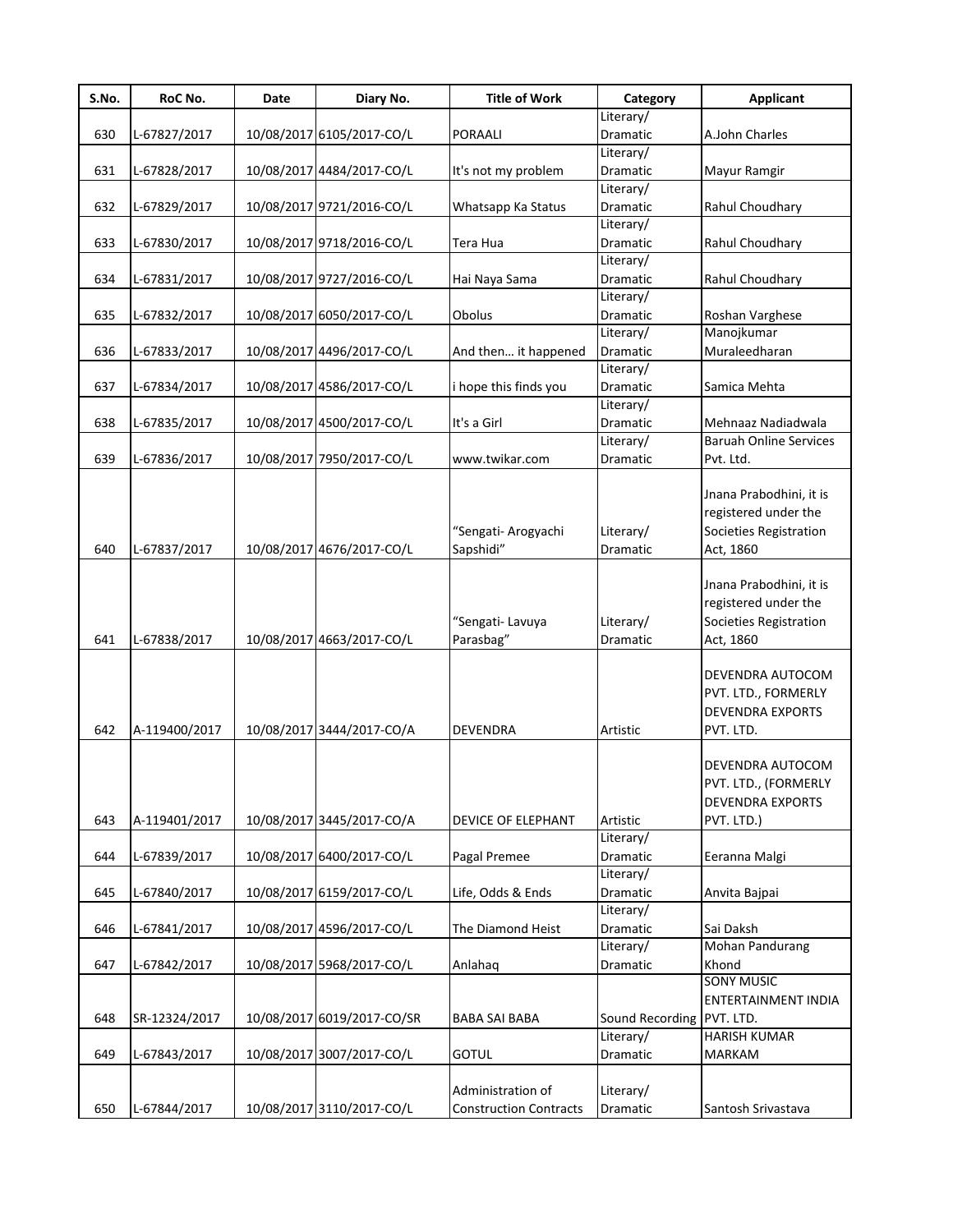| S.No. | RoC No.       | Date | Diary No.                  | <b>Title of Work</b>       | Category                | <b>Applicant</b>           |
|-------|---------------|------|----------------------------|----------------------------|-------------------------|----------------------------|
|       |               |      |                            | SAI SHREE SAI              |                         | <b>SONY MUSIC</b>          |
|       |               |      |                            | <b>DWARAKAMAYI</b>         |                         | <b>ENTERTAINMENT INDIA</b> |
| 651   | SR-12325/2017 |      | 10/08/2017 6021/2017-CO/SR | <b>VERSION 2</b>           | Sound Recording         | PVT. LTD.                  |
|       |               |      |                            |                            | Literary/               | Urvashi                    |
| 652   | L-67845/2017  |      | 10/08/2017 6482/2017-CO/L  | The Little Glow            | Dramatic                | Balasubramaniam            |
|       |               |      |                            |                            | Literary/               | Ritika Agarwal and         |
| 653   | L-67846/2017  |      | 10/08/2017 6279/2017-CO/L  | Fit or Fiction             | Dramatic                | Pranita Kayan              |
|       |               |      |                            |                            |                         |                            |
|       |               |      |                            |                            |                         | DEVENDRA AUTOCOM           |
|       |               |      |                            |                            |                         | PVT. LTD., (FORMERLY       |
|       |               |      |                            |                            |                         | <b>DEVENDRA EXPORTS</b>    |
| 654   | A-119402/2017 |      | 10/08/2017 3446/2017-CO/A  | DE                         | Artistic                | PVT. LTD.)                 |
|       |               |      |                            |                            |                         | <b>SONY MUSIC</b>          |
|       |               |      |                            |                            |                         |                            |
|       |               |      |                            |                            |                         | ENTERTAINMENT INDIA        |
| 655   | SR-12326/2017 |      | 10/08/2017 6254/2017-CO/SR | PENGAL YENDRAL             | Sound Recording PVT LTD |                            |
|       |               |      |                            |                            |                         | <b>SONY MUSIC</b>          |
|       |               |      |                            |                            |                         | <b>ENTERTAINMENT INDIA</b> |
| 656   | SR-12327/2017 |      | 10/08/2017 6273/2017-CO/SR | THANIMAYILAE               | Sound Recording         | <b>PVT LTD</b>             |
|       |               |      |                            |                            |                         | <b>SONY MUSIC</b>          |
|       |               |      |                            |                            |                         | <b>ENTERTAINMENT INDIA</b> |
| 657   | SR-12328/2017 |      | 10/08/2017 6270/2017-CO/SR | MALAYA PORATTALA           | Sound Recording         | <b>PVT LTD</b>             |
|       |               |      |                            |                            |                         | <b>SONY MUSIC</b>          |
|       |               |      |                            |                            |                         | <b>ENTERTAINMENT INDIA</b> |
| 658   | SR-12329/2017 |      | 10/08/2017 6261/2017-CO/SR | THODA THODA                | Sound Recording         | <b>PVT LTD</b>             |
|       |               |      |                            |                            |                         | <b>SONY MUSIC</b>          |
|       |               |      |                            |                            |                         | <b>ENTERTAINMENT INDIA</b> |
| 659   | SR-12330/2017 |      | 10/08/2017 6256/2017-CO/SR | MOUNAME MOUNAME            | Sound Recording         | <b>PVT LTD</b>             |
|       |               |      |                            |                            |                         | <b>SONY MUSIC</b>          |
|       |               |      |                            |                            |                         | <b>ENTERTAINMENT INDIA</b> |
| 660   | SR-12331/2017 |      | 10/08/2017 6264/2017-CO/SR | KANNEERAE                  | Sound Recording PVT LTD |                            |
|       |               |      |                            |                            |                         | <b>SONY MUSIC</b>          |
|       |               |      |                            |                            |                         | <b>ENTERTAINMENT INDIA</b> |
| 661   | SR-12332/2017 |      | 10/08/2017 6280/2017-CO/SR | PESURAEN PESURAEN          | Sound Recording         | <b>PVT LTD</b>             |
|       |               |      |                            |                            |                         | <b>SONY MUSIC</b>          |
|       |               |      |                            |                            |                         | <b>ENTERTAINMENT INDIA</b> |
|       |               |      |                            |                            |                         |                            |
| 662   | SR-12333/2017 |      | 10/08/2017 5951/2017-CO/SR | AADA JADA JAADA            | Sound Recording PVT LTD |                            |
|       |               |      |                            |                            |                         | <b>SONY MUSIC</b>          |
|       |               |      |                            |                            |                         | <b>ENTERTAINMENT INDIA</b> |
| 663   | SR-12334/2017 |      | 10/08/2017 5957/2017-CO/SR | <b>SERENE GRACE</b>        | Sound Recording PVT LTD |                            |
|       |               |      |                            |                            |                         | <b>SONY MUSIC</b>          |
|       |               |      |                            |                            |                         | ENTERTAINMENT INDIA        |
| 664   | SR-12335/2017 |      | 10/08/2017 5956/2017-CO/SR | <b>DAYA'S INSIGHT</b>      | Sound Recording         | <b>PVT LTD</b>             |
|       |               |      |                            |                            |                         | <b>SONY MUSIC</b>          |
|       |               |      |                            |                            |                         | <b>ENTERTAINMENT INDIA</b> |
| 665   | SR-12336/2017 |      | 10/08/2017 5955/2017-CO/SR | NANBAA VAA NANBAA          | Sound Recording PVT LTD |                            |
|       |               |      |                            |                            |                         | <b>SONY MUSIC</b>          |
|       |               |      |                            |                            |                         | <b>ENTERTAINMENT INDIA</b> |
| 666   | SR-12337/2017 |      | 10/08/2017 5935/2017-CO/SR | AKILA AKILA                | Sound Recording         | <b>PVT LTD</b>             |
|       |               |      |                            |                            |                         | <b>SONY MUSIC</b>          |
|       |               |      |                            |                            |                         | <b>ENTERTAINMENT INDIA</b> |
| 667   | SR-12338/2017 |      | 10/08/2017 5954/2017-CO/SR | <b>ADI RAANGI</b>          | Sound Recording PVT LTD |                            |
|       |               |      |                            |                            |                         | <b>SONY MUSIC</b>          |
|       |               |      |                            |                            |                         | ENTERTAINMENT INDIA        |
| 668   | SR-12339/2017 |      | 10/08/2017 5944/2017-CO/SR | <b>BILLA 2 THEME MUSIC</b> | Sound Recording PVT LTD |                            |
|       |               |      |                            |                            |                         | <b>SONY MUSIC</b>          |
|       |               |      |                            |                            |                         | ENTERTAINMENT INDIA        |
|       |               |      |                            |                            |                         |                            |
| 669   | SR-12340/2017 |      | 10/08/2017 5943/2017-CO/SR | UNAKKULLE MIRUGAM          | Sound Recording PVT LTD |                            |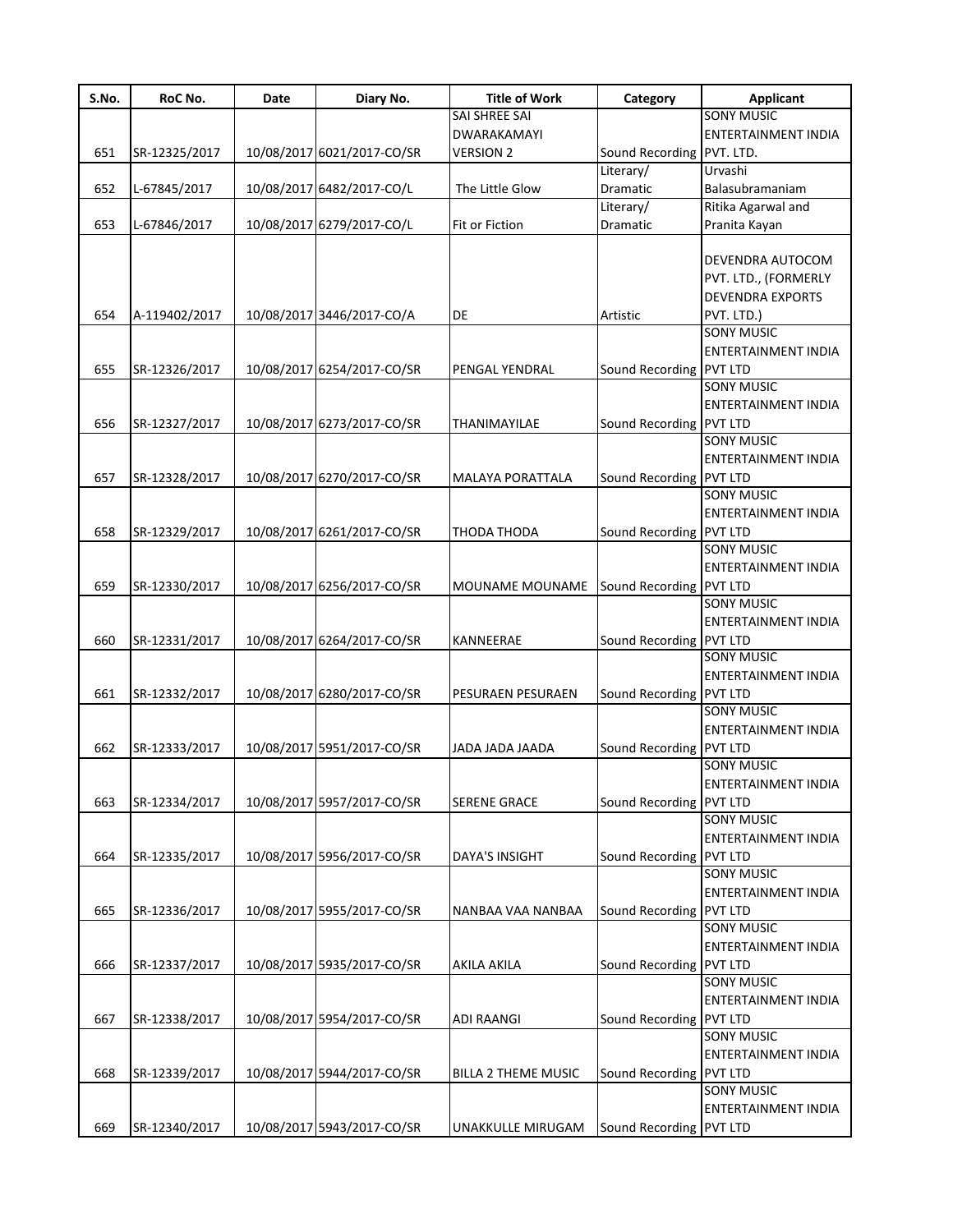| S.No. | RoC No.       | Date | Diary No.                  | <b>Title of Work</b>                         | Category                | Applicant                  |
|-------|---------------|------|----------------------------|----------------------------------------------|-------------------------|----------------------------|
|       |               |      |                            |                                              |                         | <b>SONY MUSIC</b>          |
|       |               |      |                            |                                              |                         | <b>ENTERTAINMENT INDIA</b> |
| 670   | SR-12341/2017 |      | 10/08/2017 5941/2017-CO/SR | <b>MADURAI PONNU</b>                         | Sound Recording PVT LTD |                            |
|       |               |      |                            |                                              |                         | <b>SONY MUSIC</b>          |
|       |               |      |                            |                                              |                         | ENTERTAINMENT INDIA        |
| 671   | SR-12342/2017 |      | 10/08/2017 5940/2017-CO/SR | YEDHO MAYAKKAM                               | Sound Recording PVT LTD |                            |
|       |               |      |                            |                                              |                         | <b>SONY MUSIC</b>          |
|       |               |      |                            |                                              |                         | <b>ENTERTAINMENT INDIA</b> |
| 672   | SR-12343/2017 |      | 10/08/2017 5939/2017-CO/SR | <b>IDHAYAM</b>                               | Sound Recording PVT LTD |                            |
|       |               |      |                            |                                              |                         | <b>SONY MUSIC</b>          |
|       |               |      |                            |                                              |                         | <b>ENTERTAINMENT INDIA</b> |
| 673   | SR-12344/2017 |      | 10/08/2017 5958/2017-CO/SR | ORU KANNIL VAEGAM                            | Sound Recording PVT LTD |                            |
|       |               |      |                            |                                              |                         | <b>SONY MUSIC</b>          |
|       |               |      |                            |                                              |                         | ENTERTAINMENT INDIA        |
| 674   | SR-12345/2017 |      | 10/08/2017 5964/2017-CO/SR | <b>VELLAI MAIYIL</b>                         | Sound Recording PVT LTD |                            |
|       |               |      |                            |                                              |                         | <b>SONY MUSIC</b>          |
|       |               |      |                            |                                              |                         | ENTERTAINMENT INDIA        |
|       |               |      |                            |                                              |                         |                            |
| 675   | SR-12346/2017 |      | 10/08/2017 5963/2017-CO/SR | RAJAAVIN THOATTATHIL Sound Recording PVT LTD |                         |                            |
|       |               |      |                            |                                              |                         | <b>SONY MUSIC</b>          |
|       |               |      |                            |                                              |                         | <b>ENTERTAINMENT INDIA</b> |
| 676   | SR-12347/2017 |      | 10/08/2017 5962/2017-CO/SR | POIKKAAL KUTHIRAI                            | Sound Recording PVT LTD |                            |
|       |               |      |                            |                                              |                         | <b>SONY MUSIC</b>          |
|       |               |      |                            |                                              |                         | <b>ENTERTAINMENT INDIA</b> |
| 677   | SR-12348/2017 |      | 10/08/2017 5959/2017-CO/SR | AZHAGHO AZHAGHU                              | Sound Recording PVT LTD |                            |
|       |               |      |                            |                                              |                         | <b>SONY MUSIC</b>          |
|       |               |      |                            | A LIFE FULL OF LOVE                          |                         | <b>ENTERTAINMENT INDIA</b> |
| 678   | SR-12349/2017 |      | 10/08/2017 5911/2017-CO/SR | THEME MUSIC                                  | Sound Recording PVT LTD |                            |
|       |               |      |                            |                                              |                         | <b>SONY MUSIC</b>          |
|       |               |      |                            |                                              |                         | <b>ENTERTAINMENT INDIA</b> |
| 679   | SR-12350/2017 |      | 10/08/2017 5922/2017-CO/SR | YAARO IVALO                                  | Sound Recording PVT LTD |                            |
|       |               |      |                            |                                              |                         | <b>SONY MUSIC</b>          |
|       |               |      |                            |                                              |                         | ENTERTAINMENT INDIA        |
| 680   | A-119403/2017 |      | 10/08/2017 5923/2017-CO/A  | YEN UYIREY                                   | Sound Recording PVT LTD |                            |
|       |               |      |                            |                                              |                         | M/s. Anurag Food           |
| 681   | A-119404/2017 |      | 10/08/2017 7233/2017-CO/A  | <b>MAGIC BOMB</b>                            | Artistic                | Products                   |
|       |               |      |                            |                                              |                         | M/s. Anurag Food           |
| 682   | A-119405/2017 |      | 10/08/2017 7234/2017-CO/A  | <b>MAGIC BOMB</b>                            | Artistic                | Products                   |
|       |               |      |                            |                                              |                         |                            |
| 683   | A-119406/2017 |      | 11/08/2017 2201/2017-CO/A  | ATM                                          | Artistic                | <b>MS SEEMA THADHANI</b>   |
| 684   | A-119407/2017 |      | 11/08/2017 2203/2017-CO/A  | <b>DEVICE OF KEYCHAIN</b>                    | Artistic                | MR NAVIN GUREJA            |
|       |               |      |                            |                                              |                         | <b>SONY MUSIC</b>          |
|       |               |      |                            |                                              |                         | ENTERTAINMENT INDIA        |
| 685   | SR-12351/2017 |      | 11/08/2017 3264/2017-CO/SR | KYAA DIL NE KAHAA                            | Sound Recording PVT LTD |                            |
|       |               |      |                            |                                              |                         | <b>SONY MUSIC</b>          |
|       |               |      |                            |                                              |                         | ENTERTAINMENT INDIA        |
| 686   | SR-12352/2017 |      | 11/08/2017 3276/2017-CO/SR | <b>ZINDAGI YEH DILLAGI</b>                   | Sound Recording PVT LTD |                            |
|       |               |      |                            |                                              |                         | <b>SONY MUSIC</b>          |
|       |               |      |                            |                                              |                         |                            |
|       |               |      |                            |                                              |                         | ENTERTAINMENT INDIA        |
| 687   | SR-12353/2017 |      | 11/08/2017 3296/2017-CO/SR | MERE DIL PAE KISINE                          | Sound Recording PVT LTD |                            |
|       |               |      |                            |                                              |                         | <b>SONY MUSIC</b>          |
|       |               |      |                            | <b>HAMNE TUMKO DIL YE</b>                    |                         | ENTERTAINMENT INDIA        |
| 688   | SR-12354/2017 |      | 11/08/2017 3277/2017-CO/SR | DE DIYA                                      | Sound Recording PVT LTD |                            |
|       |               |      |                            |                                              |                         | <b>SONY MUSIC</b>          |
|       |               |      |                            |                                              |                         | ENTERTAINMENT INDIA        |
| 689   | SR-12355/2017 |      | 11/08/2017 2777/2017-CO/SR | <b>SAKHIYE EN SAKHIYE</b>                    | Sound Recording PVT LTD |                            |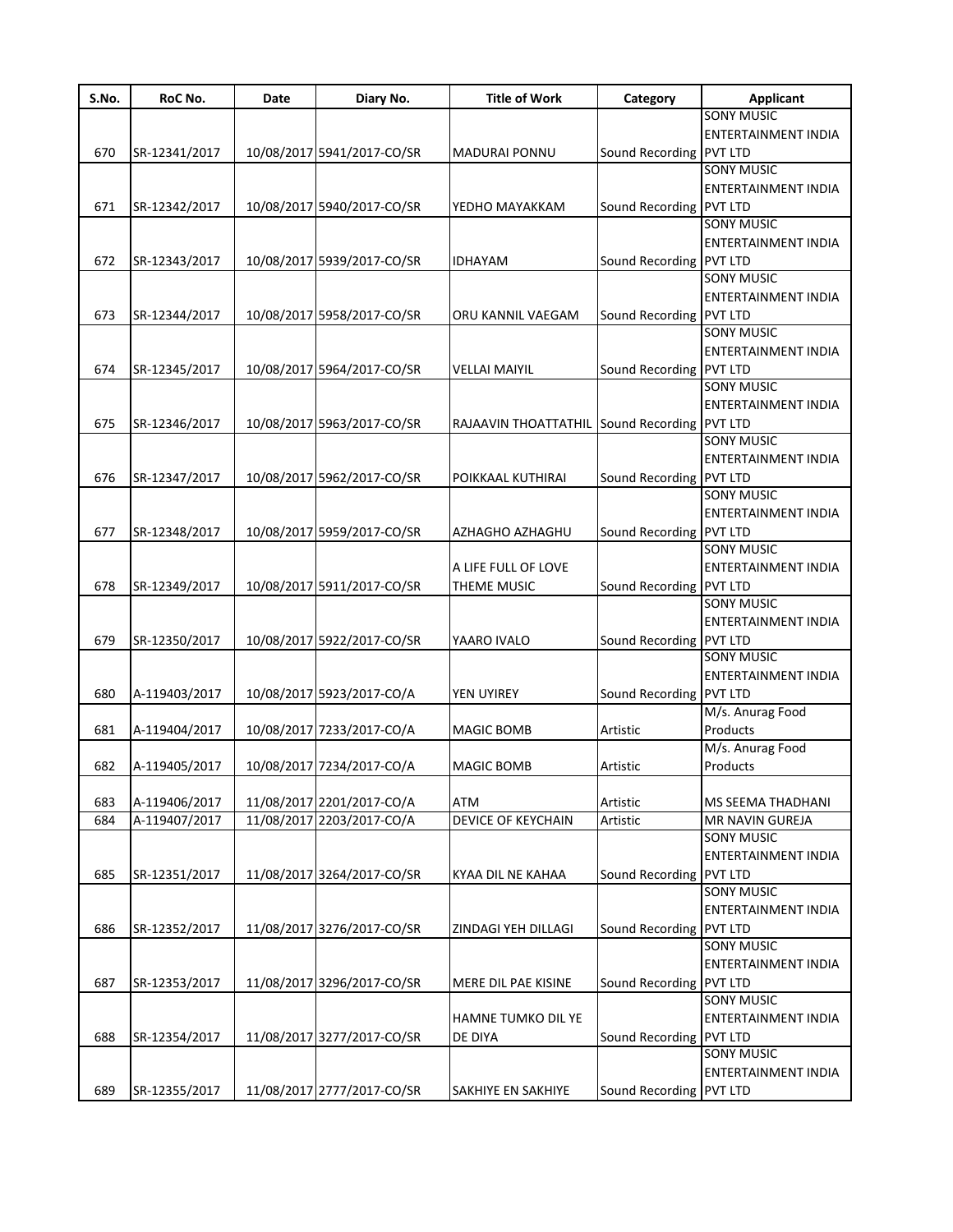| S.No. | RoC No.       | Date | Diary No.                  | <b>Title of Work</b>          | Category                | <b>Applicant</b>           |
|-------|---------------|------|----------------------------|-------------------------------|-------------------------|----------------------------|
|       |               |      |                            |                               |                         | <b>SONY MUSIC</b>          |
|       |               |      |                            |                               |                         | ENTERTAINMENT INDIA        |
| 690   | SR-12356/2017 |      | 11/08/2017 2789/2017-CO/SR | AANKHON KI BAAT               | Sound Recording PVT LTD |                            |
|       |               |      |                            |                               |                         | <b>SONY MUSIC</b>          |
|       |               |      |                            |                               |                         | <b>ENTERTAINMENT INDIA</b> |
| 691   | SR-12357/2017 |      | 11/08/2017 2770/2017-CO/SR | DEEWANO KO PATA HAI           | Sound Recording PVT LTD |                            |
|       |               |      |                            |                               |                         | <b>SONY MUSIC</b>          |
|       |               |      |                            |                               |                         |                            |
|       |               |      |                            |                               |                         | ENTERTAINMENT INDIA        |
| 692   | SR-12358/2017 |      | 11/08/2017 2790/2017-CO/SR | TUM JO MILE                   | Sound Recording PVT LTD |                            |
|       |               |      |                            |                               |                         | <b>SONY MUSIC</b>          |
|       |               |      |                            |                               |                         | ENTERTAINMENT INDIA        |
| 693   | SR-12359/2017 |      | 11/08/2017 2734/2017-CO/SR | <b>NEE ONDRUM</b>             | Sound Recording PVT LTD |                            |
|       |               |      |                            |                               |                         | <b>SONY MUSIC</b>          |
|       |               |      |                            |                               |                         | ENTERTAINMENT INDIA        |
| 694   | SR-12360/2017 |      | 11/08/2017 2735/2017-CO/SR | THENN MUTTHAM                 | Sound Recording         | <b>PVT LTD</b>             |
|       |               |      |                            |                               |                         | <b>SONY MUSIC</b>          |
|       |               |      |                            |                               |                         | <b>ENTERTAINMENT INDIA</b> |
| 695   | SR-12361/2017 |      | 11/08/2017 2736/2017-CO/SR | <b>ADHIGALAI POOKAL</b>       | Sound Recording PVT LTD |                            |
|       |               |      |                            |                               |                         | <b>SONY MUSIC</b>          |
|       |               |      |                            |                               |                         |                            |
|       |               |      |                            |                               |                         | ENTERTAINMENT INDIA        |
| 696   | SR-12362/2017 |      | 11/08/2017 2738/2017-CO/SR | <b>GRAMAN THEDI VAADA</b>     | Sound Recording PVT LTD |                            |
|       |               |      |                            |                               |                         | <b>SONY MUSIC</b>          |
|       |               |      |                            |                               |                         | ENTERTAINMENT INDIA        |
| 697   | SR-12363/2017 |      | 11/08/2017 2739/2017-CO/SR | <b>GORE GORE</b>              | Sound Recording PVT LTD |                            |
|       |               |      |                            |                               |                         | <b>NITU SINGH ALIAS</b>    |
|       |               |      |                            |                               |                         | NEETU SINGH (PEN           |
|       |               |      |                            | <b>BANK PO MOCK TEST</b>      | Literary/               | NAME) D/o LATE SH. KD      |
| 698   | L-67847/2017  |      | 11/08/2017 669/2017-CO/L   | SERIES (1 TO 20) (HINDI)      | Dramatic                | <b>SINGH</b>               |
|       |               |      |                            | <b>ADVANCE MATHS FOR</b>      |                         | NITU SINGH ALIAS           |
|       |               |      |                            | <b>GENERAL</b>                |                         | <b>NEETU SINGH (PEN</b>    |
|       |               |      |                            |                               |                         |                            |
|       |               |      |                            | <b>COMPETITIONS</b>           | Literary/               | NAME) D/o LATE SH. KD      |
| 699   | L-67848/2017  |      | 11/08/2017 676/2017-CO/L   | (ENGLISH)                     | Dramatic                | <b>SINGH</b>               |
|       |               |      |                            |                               |                         | NITU SINGH ALIAS           |
|       |               |      |                            | KD CAMPUS SSC (JE)            |                         | NEETU SINGH (PEN           |
|       |               |      |                            | <b>CIVIL MOCK TEST SERIES</b> | Literary/               | NAME) D/o LATE SH. KD      |
| 700   | L-67849/2017  |      | 11/08/2017 678/2017-CO/L   | (1 T0 10)                     | <b>Dramatic</b>         | <b>SINGH</b>               |
|       |               |      |                            |                               |                         |                            |
| 701   | A-119408/2017 |      | 11/08/2017 6284/2017-CO/A  | PALIWAL JEWELLERS S           | Artistic                | PALIWAL JEWELLERS S        |
|       |               |      |                            |                               |                         | J.M.B. METAL CRAFTS        |
| 702   | A-119409/2017 |      | 11/08/2017 6258/2017-CO/A  | J.M.B. METAL CRAFTS           | Artistic                | PRIVATE LIMITED            |
|       |               |      |                            |                               |                         |                            |
|       |               |      |                            |                               |                         |                            |
|       |               |      |                            |                               |                         |                            |
|       |               |      |                            |                               |                         | SOCIETY OF SWARGIYA        |
|       |               |      |                            |                               |                         | SH. MANIRAM KULHARI        |
| 703   | A-119410/2017 |      | 11/08/2017 6225/2017-CO/A  | <b>DAFFODILS</b>              | Artistic                | SHIKSHAN SANSTHAN          |
|       |               |      |                            | SAMBHAV WITH DEVICE           |                         | <b>SHRI SIDDHIVINAYAK</b>  |
| 704   | A-119411/2017 |      | 11/08/2017 6214/2017-CO/A  | OF SUN                        | Artistic                | EDUCARE PVT. LTD.          |
|       |               |      |                            |                               |                         |                            |
|       |               |      |                            |                               |                         | Smt. BINA KEDIA W/o.       |
|       |               |      |                            |                               |                         | Late SH. KRISHNA           |
| 705   | A-119412/2017 |      | 11/08/2017 6190/2017-CO/A  | Exclusive                     | Artistic                | <b>KUMAR KEDIA</b>         |
|       |               |      |                            |                               |                         |                            |
|       |               |      |                            |                               |                         | Smt. RITU KEDIA W/o.       |
|       |               |      |                            |                               |                         |                            |
| 706   | A-119413/2017 |      | 11/08/2017 6187/2017-CO/A  | Ritu Kedia for Exclusive      | Artistic                | SH. ANANT KEDIA            |
|       |               |      |                            |                               |                         | TIJARIA POLYPIPES          |
| 707   | A-119414/2017 |      | 11/08/2017 6182/2017-CO/A  | <b>TIJARIA</b>                | Artistic                | LIMITED                    |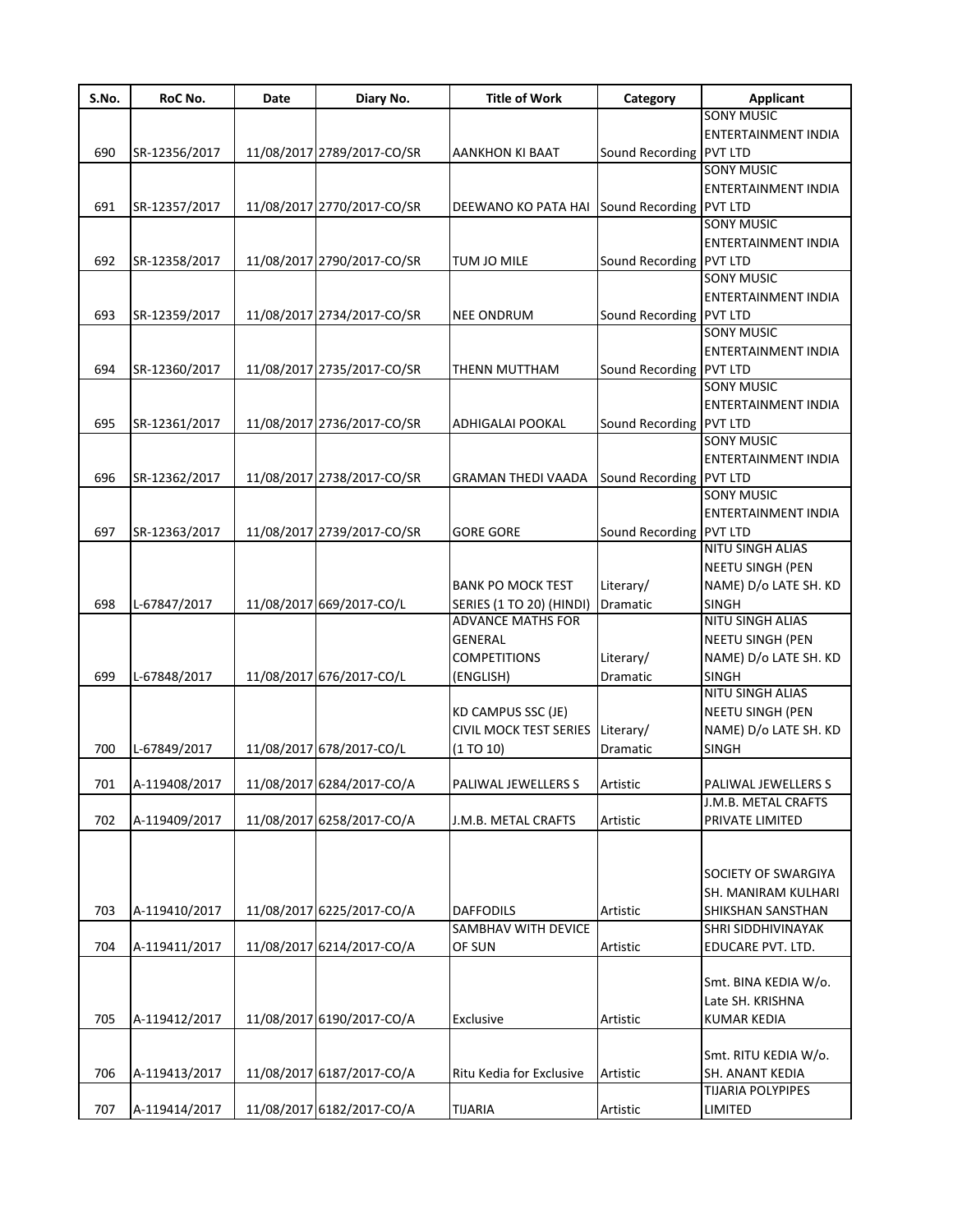| S.No. | RoC No.       | Date       | Diary No.                  | <b>Title of Work</b>                                 | Category                | <b>Applicant</b>           |
|-------|---------------|------------|----------------------------|------------------------------------------------------|-------------------------|----------------------------|
|       |               |            |                            |                                                      |                         | <b>TIJARIA POLYPIPES</b>   |
| 708   | A-119415/2017 |            | 11/08/2017 6175/2017-CO/A  | <b>VIKAS</b>                                         | Artistic                | LIMITED                    |
|       |               |            |                            |                                                      |                         | ANANT KEDIA S/o. Late      |
|       |               |            |                            |                                                      |                         | SH. KRISHNA KUMAR          |
| 709   | A-119416/2017 |            | 11/08/2017 6193/2017-CO/A  | Exclusive from Jaipur                                | Artistic                | <b>KEDIA</b>               |
|       |               |            |                            |                                                      |                         |                            |
|       |               |            |                            |                                                      |                         |                            |
|       |               |            |                            | A Comparative analysis                               |                         |                            |
|       |               |            |                            | of Video Error                                       | Literary/               | Dr. Aniruddha D.           |
| 710   | L-67850/2017  |            | 11/08/2017 8195/2017-CO/L  | <b>Reconcealment Method</b>                          | Dramatic                | Shelotkar                  |
|       |               |            |                            |                                                      |                         |                            |
|       |               |            |                            | Poverty Alleviation at                               | Literary/               |                            |
| 711   | L-67851/2017  |            | 11/08/2017 1512/2017-CO/L  | Compounding Speed                                    | Dramatic                | A K Somasekha              |
|       |               |            |                            |                                                      |                         |                            |
|       |               |            |                            |                                                      |                         |                            |
|       |               |            |                            | Security Enhancement of                              |                         |                            |
|       |               |            |                            | Digital Content using                                |                         |                            |
|       |               |            |                            | Adaptive reconfigurable                              | Literary/               |                            |
| 712   | L-67852/2017  |            | 11/08/2017 1695/2017-CO/L  | Data Hiding in FPGA                                  | Dramatic                | Mrs. Latika Rahul Desai    |
|       |               |            |                            |                                                      | Literary/               | RADHA SOAMI SATSANG        |
| 713   | L-67853/2017  |            | 11/08/2017 2135/2017-CO/L  | LIGHT ON SAINT JOHN                                  | <b>Dramatic</b>         | <b>BEAS</b>                |
|       |               |            |                            |                                                      | Literary/               | RADHA SOAMI                |
| 714   | L-67854/2017  |            | 11/08/2017 1810/2017-CO/L  | SANT SAMVAD                                          | Dramatic                | <b>SATASANG BEAS</b>       |
|       |               |            |                            | <b>BRUHAT SHATAVARI</b>                              |                         | <b>KARTHIKA CHANDRA</b>    |
| 715   | A-119417/2017 |            | 11/08/2017 14128/2016-CO/A | RASAYAN DAP LABEL                                    | Artistic                | DALAI, PROP                |
|       |               |            |                            |                                                      |                         |                            |
|       |               |            |                            | ZINDA MARNA PAR                                      |                         |                            |
|       |               |            |                            | UTARNA JIWAT MARIYE                                  | Literary/               | RADHA SOAMI SATSANG        |
| 716   |               |            |                            |                                                      | Dramatic                | <b>BEAS</b>                |
|       | L-67855/2017  |            | 11/08/2017 7790/2017-CO/L  | <b>BHAVJAL TARIYEI</b><br><b>BADUKALU SAYIRI DIE</b> |                         | RADHA SOAMI SATSANG        |
|       |               |            |                            |                                                      | Literary/               |                            |
| 717   | L-67856/2017  |            | 11/08/2017 7788/2017-CO/L  | <b>TO LIVE</b>                                       | Dramatic                | <b>BEAS</b>                |
|       |               |            |                            | SADHU SANGATE SADHU                                  | Literary/               | RADHA SOAMI SATSANG        |
| 718   | L-67857/2017  |            | 11/08/2017 7792/2017-CO/L  | GATI                                                 | <b>Dramatic</b>         | <b>BEAS</b>                |
|       |               |            |                            | <b>JIVIT MARA BHAVJAL</b>                            |                         |                            |
|       |               |            |                            | TARA JIWAT MARIYE                                    | Literary/               | RADHA SOAMI SATSANG        |
| 719   | L-67858/2017  |            | 11/08/2017 7794/2017-CO/L  | <b>BHAVJAL TARIYEI</b>                               | Dramatic                | <b>BEAS</b>                |
|       |               |            |                            |                                                      |                         | <b>SONY MUSIC</b>          |
|       |               |            |                            |                                                      |                         | <b>ENTERTAINMENT INDIA</b> |
| 720   | SR-12364/2017 | 14-08-2017 | 3212/2017-CO/SR            | <b>EHSAAS</b>                                        | Sound Recording         | PVT LTD                    |
|       |               |            |                            |                                                      |                         | <b>SONY MUSIC</b>          |
|       |               |            |                            |                                                      |                         | ENTERTAINMENT INDIA        |
| 721   | SR-12365/2017 | 14-08-2017 | 3239/2017-CO/SR            | DIL HAI MERA                                         | Sound Recording         | PVT LTD                    |
|       |               |            |                            |                                                      |                         | <b>SONY MUSIC</b>          |
|       |               |            |                            |                                                      |                         | ENTERTAINMENT INDIA        |
| 722   | SR-12366/2017 | 14-08-2017 | 3254/2017-CO/SR            | SANSEIN GHULNE LAGAE Sound Recording                 |                         | <b>PVT LTD</b>             |
|       |               |            |                            |                                                      |                         |                            |
|       |               |            |                            | Ganithashaastra                                      | Literary/               |                            |
| 723   | L-67859/2017  | 14-08-2017 | 3279/2015-CO/L             | Boodhana Paddatulu                                   | Dramatic                | THE DIRECTOR               |
|       |               |            |                            |                                                      |                         | <b>SONY MUSIC</b>          |
|       |               |            |                            |                                                      |                         | ENTERTAINMENT INDIA        |
| 724   | SR-12367/2017 | 14-08-2017 | 3279/2017-CO/SR            | THEME OF GUNAAH                                      | Sound Recording         | PVT LTD                    |
|       |               |            |                            |                                                      |                         | <b>SONY MUSIC</b>          |
|       |               |            |                            |                                                      |                         | ENTERTAINMENT INDIA        |
| 725   | SR-12368/2017 | 14-08-2017 | 2783/2017-CO/SR            | ROCK N ROLL SNOIYE                                   | Sound Recording         | PVT LTD                    |
|       |               |            |                            |                                                      |                         | <b>SONY MUSIC</b>          |
|       |               |            |                            | <b>WHERE'S THE PARTY</b>                             |                         | ENTERTAINMENT INDIA        |
| 726   | SR-12369/2017 | 14-08-2017 | 2781/2017-CO/SR            | <b>TONIGHT</b>                                       | Sound Recording PVT LTD |                            |
|       |               |            |                            |                                                      |                         |                            |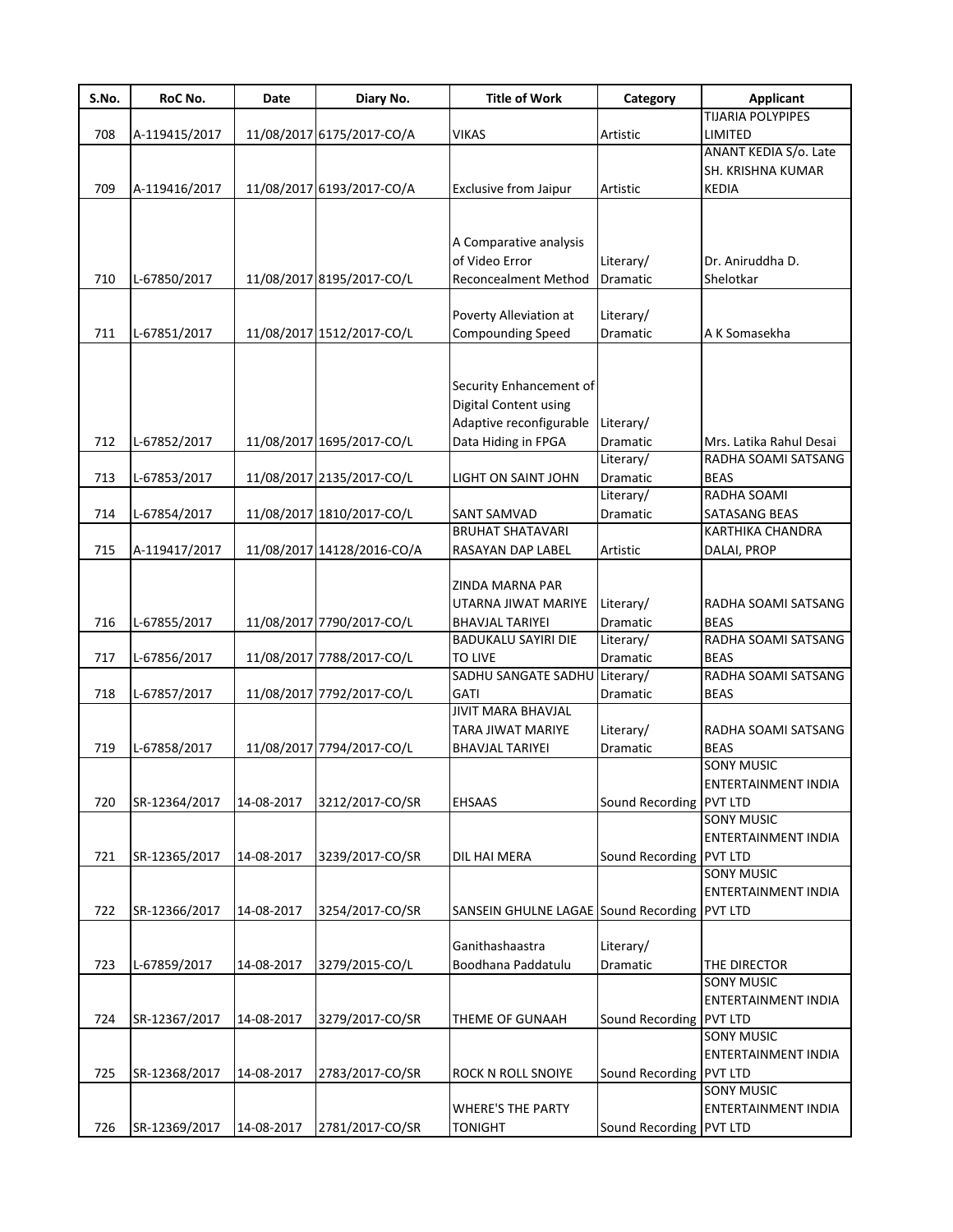| S.No. | RoC No.       | Date       | Diary No.       | <b>Title of Work</b>                                                                                         | Category                | <b>Applicant</b>                                                 |
|-------|---------------|------------|-----------------|--------------------------------------------------------------------------------------------------------------|-------------------------|------------------------------------------------------------------|
|       |               |            |                 |                                                                                                              |                         | <b>SONY MUSIC</b>                                                |
|       |               |            |                 |                                                                                                              |                         | <b>ENTERTAINMENT INDIA</b>                                       |
| 727   | SR-12370/2017 | 14-08-2017 | 2779/2017-CO/SR | <b>MITWA</b>                                                                                                 | Sound Recording PVT LTD |                                                                  |
|       |               |            |                 |                                                                                                              |                         | <b>SONY MUSIC</b>                                                |
|       |               |            |                 |                                                                                                              |                         | ENTERTAINMENT INDIA                                              |
| 728   | SR-12371/2017 | 14-08-2017 | 2787/2017-CO/SR | <b>FAREWELL TRANCE</b>                                                                                       | Sound Recording PVT LTD |                                                                  |
|       |               |            |                 |                                                                                                              |                         | <b>GANESHAM</b>                                                  |
|       |               |            |                 |                                                                                                              |                         | <b>ELECTROTECH</b>                                               |
|       |               |            |                 |                                                                                                              |                         | SUPERMARKET PRIVATE                                              |
| 729   | A-119418/2017 | 14-08-2017 | 1615/2017-CO/A  | Ganesham                                                                                                     | Artistic                | LIMITED                                                          |
|       |               |            |                 |                                                                                                              |                         |                                                                  |
|       |               |            |                 | <b>COOL LIP FILTER</b>                                                                                       |                         | M/S TEJ RAM DHARAM                                               |
| 730   | A-119419/2017 | 14-08-2017 | 1654/2017-CO/A  | <b>TABBAQ LABEL</b>                                                                                          | Artistic                | PAUL, PARTNERS                                                   |
|       |               |            |                 |                                                                                                              | Literary/               | <b>SRI TAPAS KUMAR</b>                                           |
| 731   | L-67860/2017  | 14-08-2017 | 1836/2017-CO/L  | <b>HUMANITY</b>                                                                                              | Dramatic                | <b>MOHAPATRA</b>                                                 |
|       |               |            |                 |                                                                                                              |                         |                                                                  |
| 732   | A-119420/2017 | 14-08-2017 | 1709/2017-CO/A  | <b>SANTURE LABEL</b>                                                                                         | Artistic                | <b>BHAGYALAXMI RICE MILL</b>                                     |
|       |               |            |                 | EpiGenie Robotic                                                                                             | Computer                | <b>EPIANCE SOFTWARE</b>                                          |
|       |               |            |                 |                                                                                                              |                         |                                                                  |
| 733   | SW-9308/2017  | 14-08-2017 | 7895/2016-CO/SW | <b>Process Automation</b>                                                                                    | Software                | PVT. LTD.                                                        |
|       |               |            |                 |                                                                                                              | Computer                | <b>EPIANCE SOFTWARE</b>                                          |
| 734   | SW-9309/2017  | 14-08-2017 | 7893/2016-CO/SW | Epiplex500                                                                                                   | Software                | PVT. LTD.                                                        |
|       |               |            |                 | <b>SIRKAR DEVICE OF HAT</b>                                                                                  |                         |                                                                  |
|       |               |            |                 | SPECTACLE MUSTACHE                                                                                           |                         |                                                                  |
| 735   | A-119421/2017 | 14-08-2017 | 581/2017-CO/A   | <b>AND PIPI</b>                                                                                              | Artistic                | <b>NAND KISHORE BHUTRA</b>                                       |
| 736   | A-119422/2017 | 14-08-2017 | 586/2017-CO/A   | MILKYRAM                                                                                                     | Artistic                | <b>VIKASH KUMAR</b>                                              |
| 737   | A-119423/2017 | 14-08-2017 | 587/2017-CO/A   | <b>AQUA ITA</b>                                                                                              | Artistic                | <b>SORANG YAKA</b>                                               |
| 738   | SW-9310/2017  | 14-08-2017 | 6034/2016-CO/SW | <b>SEQUENCE STEP PERMIT</b><br><b>CONDITIONS</b><br><b>SIMULATION</b><br><b>GENERATOR IN maxDNA Software</b> | Computer                | <b>BHARAT HEAVY</b><br>ELECTRICALS LIMITED                       |
|       |               |            |                 | <b>ANTARA TEN</b><br><b>FRAMEWORKS FOR</b><br>PUBLIC HEALTH                                                  | Literary/               |                                                                  |
| 739   | L-67861/2017  | 14-08-2017 | 11426/2016-CO/L | DELIVERY AT SCALE                                                                                            | Dramatic                | ASHOK ALEXANDER                                                  |
| 740   | A-119424/2017 | 14-08-2017 | 198/2017-CO/A   | ASHARFI GOLD IN HINDI Artistic                                                                               |                         | SHIV SHANKAR PRASAD<br>SAHU, DILIP KUMAR &<br><b>MANOJ KUMAR</b> |
| 741   | A-119425/2017 | 14-08-2017 | 199/2017-CO/A   | ASIA label                                                                                                   | Artistic                | DIPAK MUKHERJEE                                                  |
| 742   | A-119426/2017 | 14-08-2017 | 200/2017-CO/A   | SK                                                                                                           | Artistic                | <b>SUDHIR KUMAR</b>                                              |
| 743   | A-119427/2017 | 14-08-2017 | 201/2017-CO/A   | <b>ASHARFI GOLD</b>                                                                                          | Artistic                | SHIV SHANKAR PRASAD<br>SAHU, DILIP KUMAR &<br>MANOJ KUMAR.       |
| 744   | L-67862/2017  | 14-08-2017 | 1982/2017-CO/L  | Anaahat Naad                                                                                                 | Literary/<br>Dramatic   | Rashmi Prasad                                                    |
| 745   | L-67863/2017  | 14-08-2017 | 2253/2017-CO/L  | She Walked beneath the Literary/<br>Starlight                                                                | Dramatic                | Farah Joseph                                                     |
| 746   | A-119428/2017 | 14-08-2017 | 12550/2016-CO/A | <b>MAYUR POLYMER</b><br>MODIFIED TILE GROUT<br>(Label).                                                      | Artistic                | M/S. INTERNATIONAL<br>COLOUR CO.                                 |
| 747   | L-67864/2017  | 14-08-2017 | 2429/2017-CO/L  | Sri Ramayana                                                                                                 | Literary/<br>Dramatic   | Ramesh                                                           |
|       |               |            |                 |                                                                                                              | Literary/               |                                                                  |
| 748   | L-67865/2017  | 14-08-2017 | 2154/2017-CO/L  | Nasim-e-Sahar                                                                                                | Dramatic                | Ramavtar Yadav                                                   |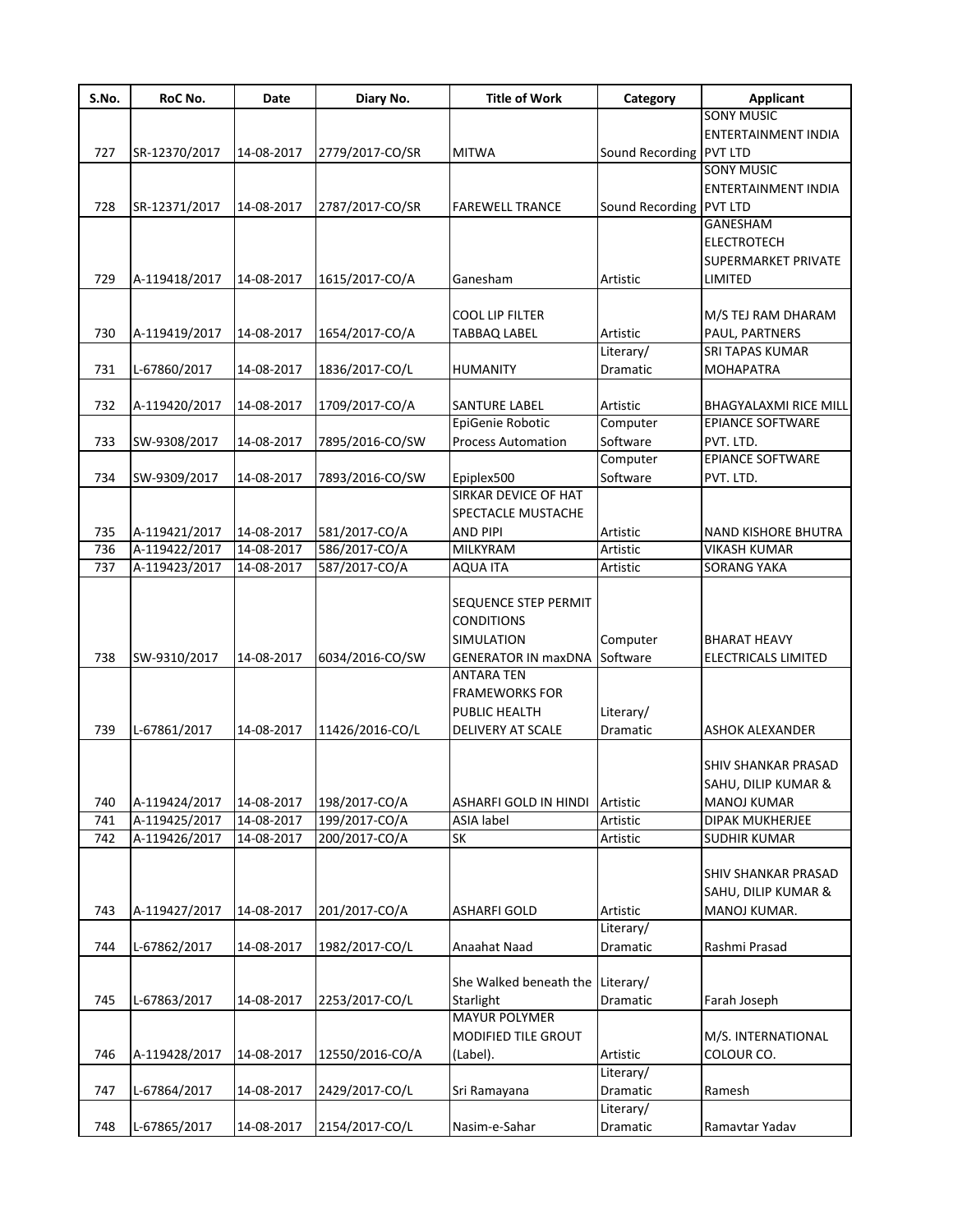| S.No. | RoC No.       | Date       | Diary No.       | <b>Title of Work</b>           | Category        | <b>Applicant</b>         |
|-------|---------------|------------|-----------------|--------------------------------|-----------------|--------------------------|
|       |               |            |                 |                                |                 | M/S. INTERNATIONAL       |
| 749   | A-119429/2017 | 14-08-2017 | 12546/2016-CO/A | MAYUR'S IRANI (Label).         | Artistic        | COLOUR CO.               |
|       |               |            |                 |                                | Literary/       |                          |
| 750   | L-67866/2017  | 14-08-2017 | 2116/2017-CO/L  | <b>Stop Fooling Yourself!!</b> | <b>Dramatic</b> | Divya Negi Ghai          |
|       |               |            |                 |                                | Literary/       | Preetham                 |
| 751   | L-67867/2017  | 14-08-2017 | 4735/2017-CO/L  | v                              | Dramatic        | Premachandran            |
|       |               |            |                 |                                |                 |                          |
|       |               |            |                 | Broken Crayons Can Still       |                 |                          |
|       |               |            |                 | Colour! A Soldier and a        | Literary/       |                          |
| 752   | L-67868/2017  | 14-08-2017 | 1427/2017-CO/L  | Fighter                        | Dramatic        | Capt. Rakesh Walia       |
|       |               |            |                 |                                |                 |                          |
|       |               |            |                 | <b>GURUKUL WITH TWO</b>        |                 |                          |
|       |               |            |                 | ARTISTIC HUMAN BEING           |                 |                          |
|       |               |            |                 | WITH A PUNCH LINE              |                 |                          |
|       |               |            |                 | <b>REVOLUTIONIZING</b>         |                 |                          |
| 753   | A-119430/2017 | 14-08-2017 | 630/2017-CO/A   | <b>EDUCATION</b>               | Artistic        | M/S. GURUKUL             |
|       |               |            |                 | <b>DEVICE OF BULL</b>          |                 |                          |
|       |               |            |                 | WWW.UNOINVESTOR.C              |                 | MRS. POOJA A.            |
| 754   | A-119431/2017 | 14-08-2017 | 513/2017-CO/A   | <b>OM</b>                      | Artistic        | KEWALRAMANI              |
| 755   | A-119432/2017 | 14-08-2017 | 514/2017-CO/A   | PP                             | Artistic        | M/S. PALAK PRODUCT       |
|       |               |            |                 | 11th hour one-day              |                 |                          |
|       |               |            |                 | revision notes-Direct          | Literary/       |                          |
| 756   | L-67869/2017  | 14-08-2017 | 1304/2017-CO/L  | <b>Taxes</b>                   | <b>Dramatic</b> | Mr. Himal Goyal          |
|       |               |            |                 |                                | Literary/       |                          |
| 757   | L-67870/2017  | 14-08-2017 | 547/2017-CO/L   | Poker'ed                       | Dramatic        | Aman Mehar               |
|       |               |            |                 |                                | Literary/       |                          |
| 758   | L-67871/2017  | 14-08-2017 | 1740/2017-CO/L  | ISHQ AE DARD                   | Dramatic        | <b>VIKKY SHARMA</b>      |
|       |               |            |                 | <b>INDRAPRASTHA IPAS</b>       |                 |                          |
| 759   | A-119433/2017 | 14-08-2017 | 52/2017-CO/A    | <b>DEVICE</b>                  | Artistic        | PAWAN AGGARWAL           |
|       |               |            |                 |                                |                 | <b>JENISH BHIKHUBHAI</b> |
| 760   | A-119434/2017 | 14-08-2017 | 326/2017-CO/A   | <b>MISHRI WITH M</b>           | Artistic        | PADARIYA                 |
|       |               |            |                 |                                | Literary/       | P. KRISHNA CHAITHANYA    |
| 761   | L-67872/2017  | 14-08-2017 | 360/2017-CO/L   | <b>ALOCHIMPACHESE</b>          | <b>Dramatic</b> | REDDY                    |
|       |               |            |                 |                                | Literary/       | <b>DISCOVERY CLUB</b>    |
| 762   | L-67873/2017  | 14-08-2017 | 1554/2017-CO/L  | TiFO English Lab               | Dramatic        | PRIVATE LIMITED          |
|       |               |            |                 |                                |                 | <b>GRUPO OSWAL</b>       |
|       |               |            |                 |                                |                 | <b>WORLDWIDE PRIVATE</b> |
|       |               |            |                 | We worldwide                   |                 |                          |
| 763   | A-119435/2017 | 14-08-2017 | 1628/2017-CO/A  | SWASTIK UNIVERSE               | Artistic        | LIMITED                  |
| 764   | A-119436/2017 | 14-08-2017 | 1710/2017-CO/A  | LABEL                          |                 | SWASTIK CERACON LTD      |
|       |               |            |                 | <b>WEB GENERATION OF</b>       | Artistic        |                          |
|       |               |            |                 | POLYCROSS DESIGNS              | Computer        |                          |
| 765   | SW-9311/2017  | 14-08-2017 | 2187/2016-CO/SW | WEBPD                          | Software        | DR. U.C. SUD, DIRECTOR   |
|       |               |            |                 | <b>WEB GENERATION OF</b>       |                 |                          |
|       |               |            |                 | <b>FACTORIAL</b>               |                 |                          |
|       |               |            |                 | <b>EXPERIMENTS WITH</b>        |                 |                          |
|       |               |            |                 | MINIMUM LEVEL                  |                 |                          |
|       |               |            |                 |                                |                 |                          |
|       |               |            |                 | <b>CHANGES IN RUN</b>          | Computer        |                          |
| 766   | SW-9312/2017  | 14-08-2017 | 2183/2016-CO/SW | SEQUENCES WEBFMC               | Software        | DR. U.C. SUD, DIRECTOR   |
|       |               |            |                 |                                |                 | SHRI PARSOTTAM BHAI      |
|       |               |            |                 |                                |                 |                          |
|       |               |            |                 |                                |                 | DUNGARBHAI PARSANA,      |
|       |               |            |                 |                                |                 | SHRI KISHANBHAI          |
|       |               |            |                 |                                |                 | PARSOTTAMBHAI            |
| 767   | A-119437/2017 | 14-08-2017 | 11138/2016-CO/A | <b>KI KISHAN</b>               | Artistic        | PARSANA                  |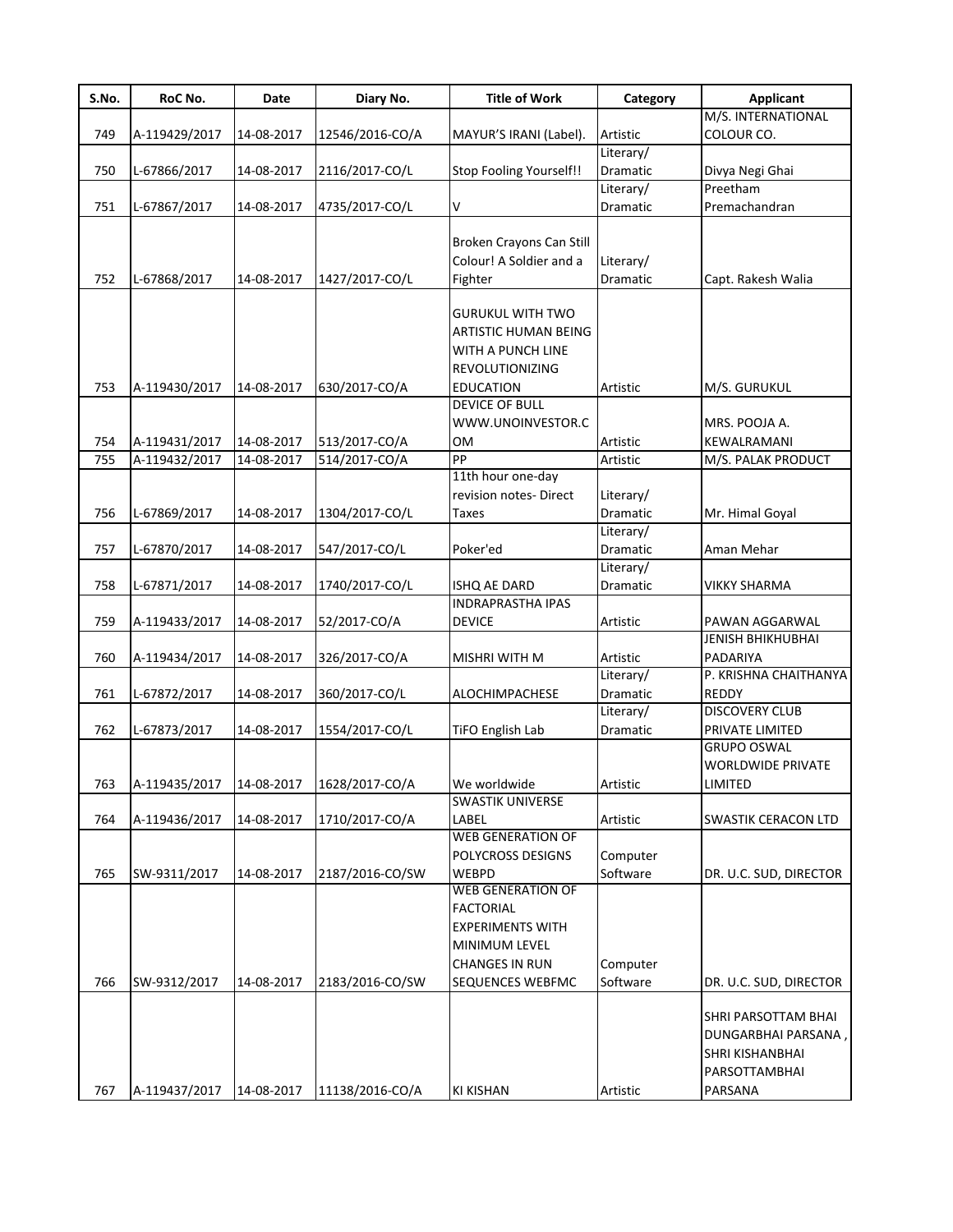| S.No. | RoC No.       | Date       | Diary No.        | <b>Title of Work</b>         | Category                | <b>Applicant</b>             |
|-------|---------------|------------|------------------|------------------------------|-------------------------|------------------------------|
|       |               |            |                  |                              |                         | SMT. BHAVIKA                 |
|       |               |            |                  |                              |                         | KISHANBHAI PARSANA,          |
|       |               |            |                  |                              |                         | SMT. VIJAYABEN               |
|       |               |            |                  |                              |                         | PARSOTTAMBHAI                |
| 768   | A-119437/2017 | 14-08-2017 | 11138/2016-CO/A  | <b>KI KISHAN</b>             | Artistic                | PARSANA                      |
|       |               |            |                  | <b>TALLY INTERFACE AUTO</b>  |                         |                              |
|       |               |            |                  | SERVE WIDMS VERSION          | Computer                | <b>ITERATE INDIA PRIVATE</b> |
| 769   | SW-9313/2017  | 14-08-2017 | 14612/2016-CO/SW | 2.1                          | Software                | LIMITED                      |
|       |               |            |                  | <b>TALLY INTERFACE</b>       | Computer                | <b>ITERATE INDIA PRIVATE</b> |
| 770   | SW-9314/2017  | 14-08-2017 | 14617/2016-CO/SW | VERSION 1.0                  | Software                | LIMITED                      |
|       |               |            |                  |                              |                         | <b>SONY MUSIC</b>            |
|       |               |            |                  |                              |                         | <b>ENTERTAINMENT INDIA</b>   |
| 771   | SR-12372/2017 | 16-08-2017 | 1029/2017-CO/SR  | KAHIN SE AAYA RAJA           | Sound Recording PVT LTD |                              |
|       |               |            |                  |                              |                         | <b>SONY MUSIC</b>            |
|       |               |            |                  |                              |                         | <b>ENTERTAINMENT INDIA</b>   |
| 772   | SR-12373/2017 | 16-08-2017 | 1030/2017-CO/SR  | YAARON AISA HAI              | Sound Recording PVT LTD |                              |
|       |               |            |                  |                              | Literary/               |                              |
| 773   | L-67874/2017  | 16-08-2017 | 4675/2017-CO/L   | <b>MEMORIES</b>              | Dramatic                | <b>ASHISH KUMAR</b>          |
|       |               |            |                  |                              | Literary/               |                              |
| 774   | L-67875/2017  | 16-08-2017 | 6166/2017-CO/L   | Digital Forensic -I          | Dramatic                | Nutan D Sonwane              |
|       |               |            |                  |                              |                         |                              |
|       |               |            |                  |                              |                         | Jnana Prabodhini, it is      |
|       |               |            |                  |                              |                         | registered under the         |
|       |               |            |                  | "Sengati- Jeevansatve        | Literary/               | Societies Registration       |
| 775   | L-67876/2017  | 16-08-2017 | 4668/2017-CO/L   | Olkha"                       | Dramatic                | Act, 1860,                   |
|       |               |            |                  | A REPORT ON THIRD            |                         |                              |
|       |               |            |                  | <b>GENERATION</b>            |                         |                              |
|       |               |            |                  | <b>ADVANCED HIGH</b>         | Literary/               | M/S STEEL AUTHORITY          |
| 776   | L-67877/2017  | 16-08-2017 | 4460/2017-CO/L   | <b>STRENGTH STEELS</b>       | Dramatic                | OF INDIA LIMITED             |
|       |               |            |                  |                              |                         | <b>SONY MUSIC</b>            |
|       |               |            |                  | PYAAR MEIN KABHI             |                         | ENTERTAINMENT INDIA          |
| 777   | SR-12374/2017 | 16-08-2017 | 1004/2017-CO/SR  | <b>KABHI</b>                 | Sound Recording PVT LTD |                              |
|       |               |            |                  |                              |                         | <b>SONY MUSIC</b>            |
|       |               |            |                  |                              |                         | <b>ENTERTAINMENT INDIA</b>   |
| 778   | SR-12375/2017 | 16-08-2017 | 1005/2017-CO/SR  | <b>MUSU MUSU</b>             | Sound Recording PVT LTD |                              |
|       |               |            |                  |                              |                         |                              |
|       |               |            |                  |                              |                         | M/S. MICROCINEMAS            |
|       |               |            |                  |                              | Literary/               | ENTERTAINMENT                |
| 779   | L-67878/2017  | 16-08-2017 | 6302/2017-CO/L   | <b>MICROCINEMAS</b>          | Dramatic                | PRIVATE LIMITED              |
|       |               |            |                  |                              | Literary/               |                              |
| 780   | L-67879/2017  | 16-08-2017 | 4703/2017-CO/L   | RINGO INTERNATIONAL          | Dramatic                | <b>ABHIK BHANU</b>           |
|       |               |            |                  | <b>TECHNICAL REPORT ON</b>   |                         | M/S STEEL AUTHORITY          |
| 781   | L-67880/2017  | 16-08-2017 | 4658/2017-CO/L   | LOW DENSITY STEEL            | Literary/<br>Dramatic   | OF INDIA LIMITED             |
|       |               |            |                  | AIM APEX COMPUTE             | Literary/               |                              |
| 782   | L-67881/2017  | 16-08-2017 | 4706/2017-CO/L   | <b>INSTITUTE</b>             | Dramatic                | <b>NEERAJ KUMAR</b>          |
|       |               |            |                  |                              |                         | <b>SONY MUSIC</b>            |
|       |               |            |                  |                              |                         | <b>ENTERTAINMENT INDIA</b>   |
| 783   | SR-12376/2017 | 16-08-2017 | 1054/2017-CO/SR  | KHWAJA MERE KHWAJA           | Sound Recording PVT LTD |                              |
|       |               |            |                  |                              |                         | <b>SONY MUSIC</b>            |
|       |               |            |                  |                              |                         | ENTERTAINMENT INDIA          |
| 784   | SR-12377/2017 | 16-08-2017 | 1093/2017-CO/SR  | DO KADAM                     | Sound Recording         | <b>PVT LTD</b>               |
|       |               |            |                  |                              |                         | <b>SONY MUSIC</b>            |
|       |               |            |                  |                              |                         | ENTERTAINMENT INDIA          |
| 785   | SR-12378/2017 | 16-08-2017 | 1028/2017-CO/SR  | <b>EK SHER THA EK SHERNI</b> | Sound Recording PVT LTD |                              |
|       |               |            |                  |                              |                         |                              |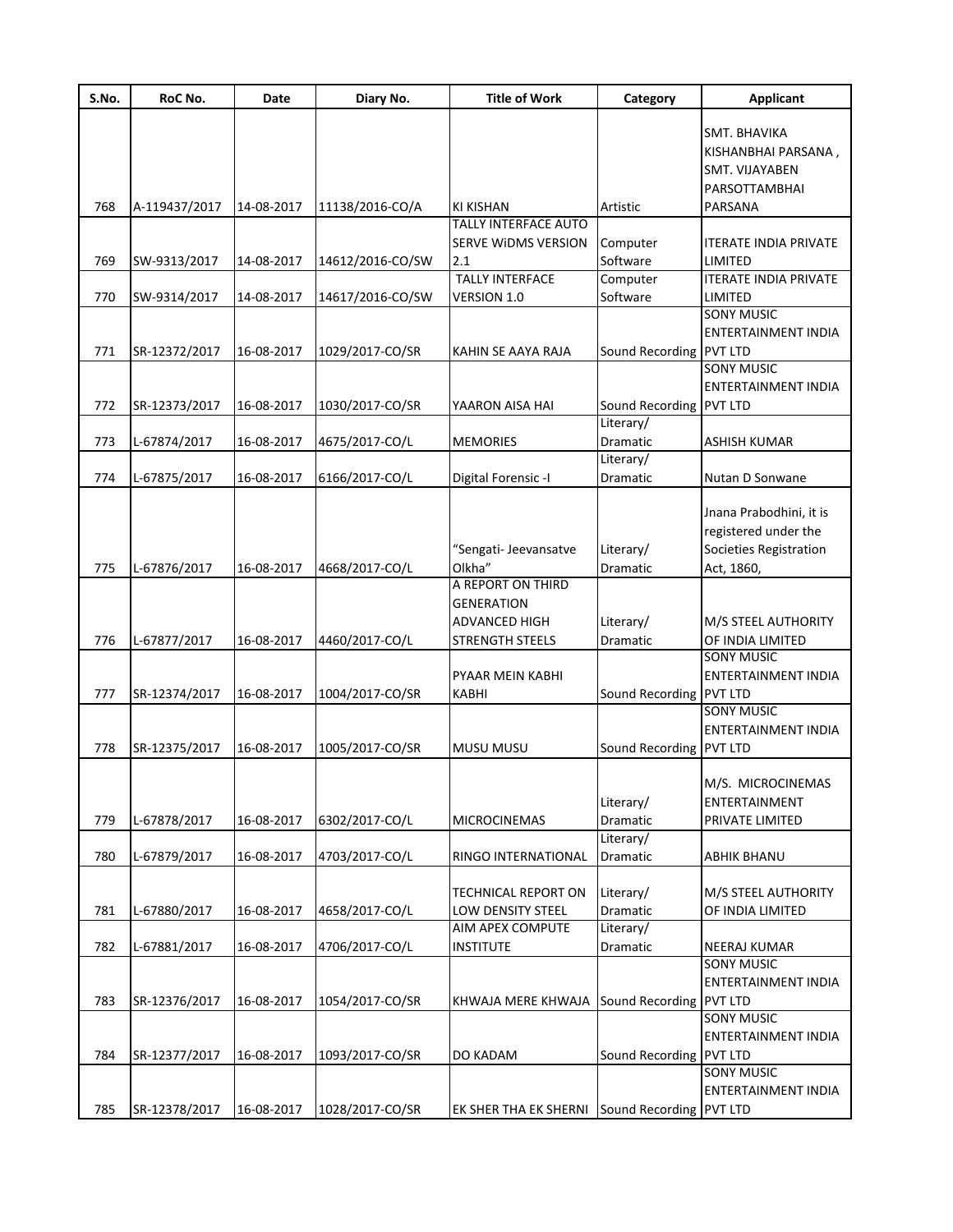| S.No. | RoC No.       | Date       | Diary No.        | <b>Title of Work</b>            | Category                | <b>Applicant</b>                     |
|-------|---------------|------------|------------------|---------------------------------|-------------------------|--------------------------------------|
|       |               |            |                  |                                 |                         | <b>SONY MUSIC</b>                    |
|       |               |            |                  | SHAMBHO SHRI                    |                         | <b>ENTERTAINMENT INDIA</b>           |
| 786   | SR-12379/2017 | 16-08-2017 | 1032/2017-CO/SR  | SHAMBHO                         | Sound Recording         | <b>PVT LTD</b>                       |
|       |               |            |                  |                                 |                         | <b>GHODAWAT ENERGY</b>               |
| 787   | A-119438/2017 | 16-08-2017 | 7497/2016-CO/A   | <b>RENOM</b>                    | Artistic                | <b>SE5RVICES LLP</b>                 |
| 788   | A-119439/2017 | 16-08-2017 | 8545/2017-CO/A   | LM GROUP SURYA                  | Artistic                | MS. SAMTA DEVI                       |
|       |               |            |                  |                                 |                         |                                      |
|       |               |            |                  |                                 |                         | GANSHYAM K.                          |
|       |               |            |                  |                                 |                         | SARDHARA AND                         |
| 789   | A-119440/2017 | 16-08-2017 | 774/2017-CO/A    | SWARAJ LABEL                    | Artistic                | REKHABEN G. SARDHARA                 |
|       |               |            |                  |                                 |                         | <b>SONY MUSIC</b>                    |
|       |               |            |                  |                                 |                         | ENTERTAINMENT INDIA                  |
| 790   | SR-12380/2017 | 16-08-2017 | 966/2017-CO/SR   | <b>KYA KAROON</b>               | Sound Recording         | <b>PVT LTD</b>                       |
|       |               |            |                  |                                 |                         | <b>SONY MUSIC</b>                    |
|       |               |            |                  |                                 |                         | ENTERTAINMENT INDIA                  |
| 791   | SR-12381/2017 | 16-08-2017 | 967/2017-CO/SR   | <b>IKTARA</b>                   | Sound Recording         | <b>PVT LTD</b>                       |
|       |               |            |                  |                                 |                         | <b>SONY MUSIC</b>                    |
|       |               |            |                  |                                 |                         | ENTERTAINMENT INDIA                  |
| 792   | SR-12382/2017 | 16-08-2017 | 968/2017-CO/SR   | AAJ KAL ZINDAGI                 | Sound Recording PVT LTD |                                      |
|       |               |            |                  |                                 | Literary/               | M/S. ODISHA                          |
| 793   | L-67882/2017  | 16-08-2017 | 763/2017-CO/L    | GHARANI RANI                    | Dramatic                | <b>TELEVISION LIMITED</b>            |
|       |               |            |                  |                                 |                         | M/S GALAXY                           |
| 794   | A-119441/2017 | 16-08-2017 | 1003/2017-CO/A   | <b>REDIGO</b>                   | Artistic                | <b>ELECTRICALS</b>                   |
|       |               |            |                  |                                 |                         | <b>SONY MUSIC</b>                    |
|       |               |            |                  |                                 |                         | ENTERTAINMENT INDIA                  |
| 795   | SR-12383/2017 | 16-08-2017 | 1046/2017-CO/SR  | KHALBALI                        | Sound Recording PVT LTD |                                      |
|       |               |            |                  |                                 |                         |                                      |
|       |               |            |                  | DOOSRA MRITYUNJAY               | Literary/               | Prabha Lalit Singh                   |
| 796   | L-67883/2017  | 16-08-2017 | 6203/2017-CO/L   | alias TATHASTU                  | Dramatic                | Rautela                              |
|       |               |            |                  |                                 |                         | ASHOK KUMAR B.                       |
|       |               |            |                  |                                 |                         | DELVADIYA AND                        |
|       |               |            |                  |                                 |                         | BHARATKUMAR L.                       |
| 797   | A-119442/2017 | 16-08-2017 | 773/2017-CO/A    | FINSTONE WITH F LOGO            | Artistic                | BHIMANI                              |
|       |               |            |                  |                                 | Literary/               |                                      |
| 798   |               |            |                  |                                 | Dramatic                | Partha Sarthi Das                    |
|       | L-67884/2017  | 16-08-2017 | 6154/2017-CO/L   | Samne Too Aa<br>1st to 8th CBSE |                         |                                      |
| 799   |               | 16-08-2017 | 13569/2016-CO/SR |                                 |                         |                                      |
|       | SR-12384/2017 |            |                  | Educational Aids.               | Literary/               | Sound Recording Yogesh Yashwant Kore |
|       |               |            |                  |                                 |                         |                                      |
| 800   | L-67885/2017  | 16-08-2017 | 6034/2017-CO/L   | Swat                            | Dramatic                | Harjinder Singh                      |
|       |               |            |                  |                                 | Literary/               | Dr. MEENA SHARMA                     |
| 801   | L-67886/2017  | 16-08-2017 | 6412/2017-CO/L   | SARKAR SE SAKSHATKAR            | Dramatic                |                                      |
|       |               |            |                  | Answers that Awaken--           |                         |                                      |
|       |               |            |                  |                                 |                         |                                      |
|       |               |            |                  | Access the Source of            | Literary/               | Tejgyan Global                       |
| 802   | L-67887/2017  | 16-08-2017 | 4565/2017-CO/L   | Wisdom within You               | Dramatic                | Foundation                           |
|       |               |            |                  |                                 |                         | SALIM SHAHBUDIN                      |
| 803   | A-119443/2017 | 16-08-2017 | 704/2017-CO/A    | <b>AAVKAR</b>                   | Artistic                | PANJVANI                             |
|       |               |            |                  | 9th CBSE Educational            |                         |                                      |
| 804   | SR-12385/2017 | 16-08-2017 | 13570/2016-CO/SR | Aids.                           | Sound Recording         | Yogesh Yashwant Kore                 |
|       |               |            |                  | <b>FOUND LIFEPARTNER</b>        | Literary/               |                                      |
| 805   | L-67888/2017  | 16-08-2017 | 1126/2017-CO/L   | NOT GIRLFRIEND                  | Dramatic                | SANDEEP KUMAR                        |
|       |               |            |                  |                                 | Literary/               |                                      |
| 806   | L-67889/2017  | 16-08-2017 | 4555/2017-CO/L   | Tamil Pesalam Vanga             | Dramatic                | Manikripa                            |
|       |               |            |                  | 10th CBSE Educational           |                         |                                      |
| 807   | SR-12386/2017 | 16-08-2017 | 13571/2016-CO/SR | Aids.                           |                         | Sound Recording Yogesh Yashwant Kore |
|       |               |            |                  |                                 | Literary/               |                                      |
| 808   | L-67890/2017  | 16-08-2017 | 8408/2017-CO/L   | Sohni Mahiwaal                  | Dramatic                | Masha Simrat Kaur                    |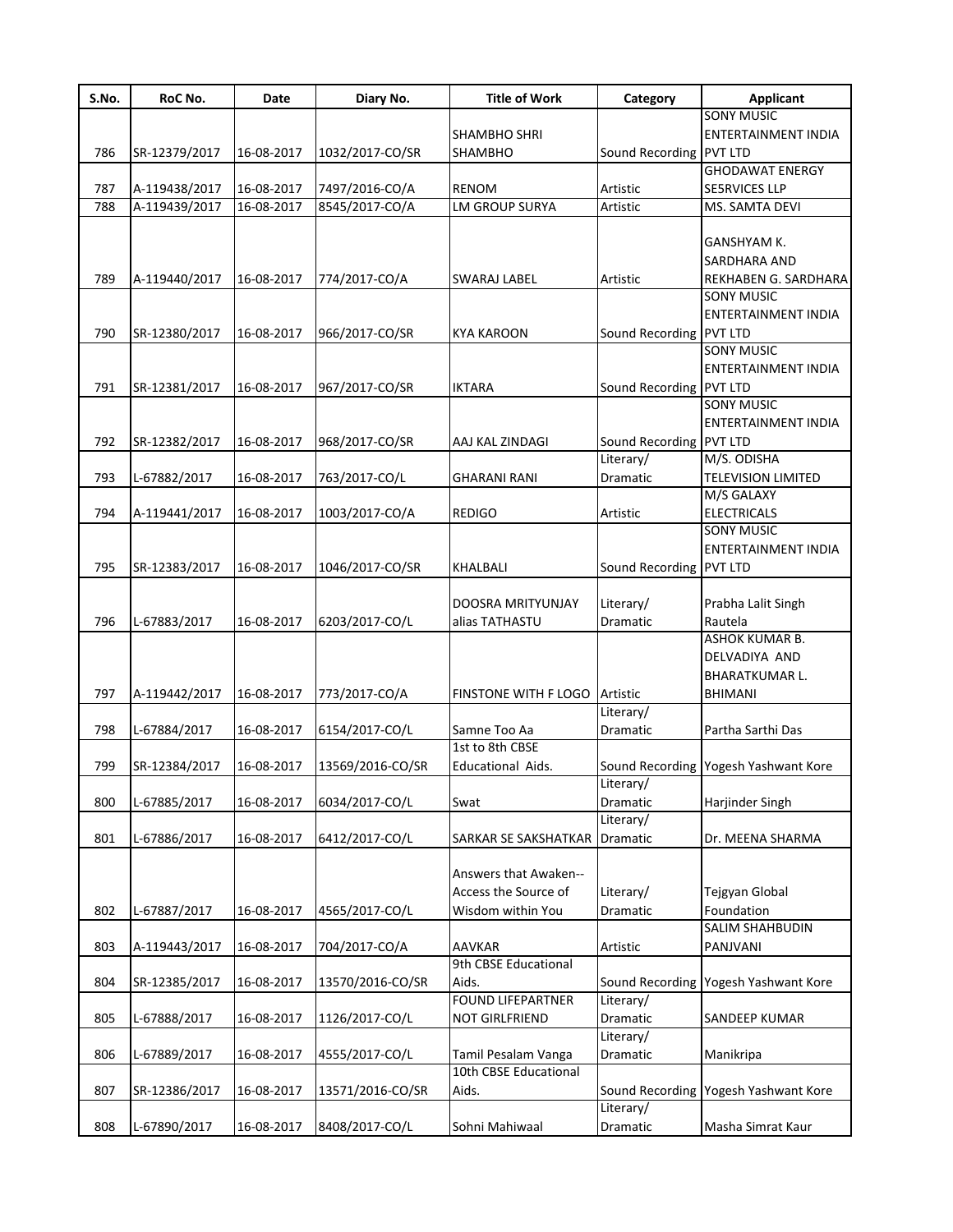| S.No. | RoC No.       | Date       | Diary No.      | <b>Title of Work</b>               | Category              | <b>Applicant</b>          |
|-------|---------------|------------|----------------|------------------------------------|-----------------------|---------------------------|
|       |               |            |                |                                    | Literary/             |                           |
| 809   | L-67891/2017  | 16-08-2017 | 8326/2017-CO/L | C by Examples                      | Dramatic              | PAWAN JIWAN DHOBALE       |
|       |               |            |                |                                    | Literary/             | MADHAV KUMAR              |
| 810   | L-67892/2017  | 16-08-2017 | 4620/2017-CO/L | TIME PASS BANA KHAS                | Dramatic              | SHARMA                    |
|       |               |            |                |                                    | Literary/             |                           |
| 811   | L-67893/2017  | 16-08-2017 | 4673/2017-CO/L | <b>MANNAT</b>                      | Dramatic              | ASHISH KUMAR              |
|       |               |            |                | TALAB KI KAHANIYA                  | Literary/             |                           |
| 812   | L-67894/2017  | 16-08-2017 | 4636/2017-CO/L | <b>BHAAG 1</b>                     | Dramatic              | DEEPAK TALAB              |
| 813   | M-461/2017    | 16-08-2017 |                |                                    | Literary/<br>Dramatic | Shaunak Remane            |
|       |               |            | 5881/2017-CO/M | Tu chalta jaa<br>"Get Organized Be | Literary/             |                           |
| 814   | L-67895/2017  | 16-08-2017 | 6121/2017-CO/L | Wealthy"                           | Dramatic              | Mr. Prasad Shrikant Barje |
|       |               |            |                |                                    |                       | MR. HASHMUKHBHAI          |
|       |               |            |                |                                    |                       | <b>MOHANBHAI</b>          |
| 815   | A-119444/2017 | 16-08-2017 | 1127/2017-CO/A | <b>MULTI CROP THRESHER</b>         | Artistic              | <b>GOTHADIYA</b>          |
|       |               |            |                | I HAD ALSO LOVED                   | Literary/             |                           |
| 816   | L-67896/2017  | 16-08-2017 | 4645/2017-CO/L | SOMEONE                            | Dramatic              | Nitish Raj                |
|       |               |            |                | Gupt Vidhya Gyan                   | Literary/             |                           |
| 817   | L-67897/2017  | 16-08-2017 | 4722/2017-CO/L | Prakash                            | Dramatic              | Rajesh Kumar Saluja       |
|       |               |            |                |                                    |                       |                           |
|       |               |            |                | Vichar Satayein to kya             |                       |                           |
|       |               |            |                | karein-Vicharon se                 |                       |                           |
|       |               |            |                | dealing kaise karein:              | Literary/             | Tejgyan Global            |
| 818   | L-67898/2017  | 16-08-2017 | 4743/2017-CO/L | kahani se seekhein                 | <b>Dramatic</b>       | Foundation                |
|       |               |            |                | <b>MERA GURU WITH</b>              |                       | <b>TARUN KUMAR</b>        |
| 819   | A-119445/2017 | 16-08-2017 | 3011/2017-CO/A | LOGO MG                            | Artistic              | SADHUKHAN                 |
|       |               |            |                |                                    |                       |                           |
|       |               |            |                |                                    |                       | 1. SANJAY KUMAR           |
|       |               |            |                |                                    |                       | AGRAWAL, 2. SAJAN         |
|       |               |            |                |                                    |                       | KUMAR AGRAWAL, 3.         |
|       |               |            |                |                                    |                       | SASHI KALA AGRAWAL 4.     |
| 820   | A-119446/2017 | 16-08-2017 | 3016/2017-CO/A | BIRD BRAND GUDAKHU                 | Artistic              | ASHISH AGRAWAL            |
|       |               |            |                |                                    |                       |                           |
|       |               |            |                |                                    |                       | 1. RAMCHANDRA             |
|       |               |            |                |                                    |                       | AGRAWAL, 2.               |
|       |               |            |                |                                    |                       | BRIJMOHAN AGRAWAL,        |
|       |               |            |                |                                    |                       | 3. MONOJ AGRAWAL,         |
|       |               |            |                |                                    |                       | BAJRANG AGRAWAL, 5.       |
|       |               | 16-08-2017 |                |                                    |                       |                           |
| 821   | A-119447/2017 |            | 3017/2017-CO/A | <b>PARROT BRAND</b>                | Artistic              | SANJAY AGRAWAL            |
|       |               |            |                |                                    |                       | 1. SHAHEEN RASOOL, 2.     |
|       |               |            |                |                                    |                       | AFSHAN RASOOL, 3.         |
|       |               |            |                | SUFIA, DEVICE OF                   |                       | SHAHVEEN RASOOL, 4.       |
|       |               |            | 3012/2017-CO/A | <b>CROWN</b>                       | Artistic              | SHAKTI AHMED              |
| 822   | A-119448/2017 | 16-08-2017 |                | R S T SPICES WITH                  |                       |                           |
| 823   | A-119449/2017 |            | 3021/2017-CO/A | <b>DESIGN AP LABEL</b>             | Artistic              | RADHESHYAM GUPTA          |
|       |               | 16-08-2017 |                |                                    |                       | 1. UTTAM BHAGAT, 2.       |
|       |               |            |                |                                    |                       | RAJESH SINGH, 3.          |
|       |               |            |                |                                    |                       | <b>BISWAJIT</b>           |
|       |               |            |                |                                    |                       |                           |
|       |               |            |                |                                    |                       | CHAKRABORTY, 4.           |
| 824   | A-119450/2017 | 16-08-2017 | 3020/2017-CO/A | <b>RAJ BARI</b>                    | Artistic              | RACHNA DUGAR              |
|       |               |            |                |                                    |                       |                           |
| 825   | A-119451/2017 | 16-08-2017 | 3022/2017-CO/A | SARV SIDDHI KAVACH                 | Artistic              | MR. PRAKASH BARDIA        |
|       |               |            |                | DR ASHIT JALUI'S                   |                       |                           |
|       |               |            |                | ZODIAC DEVICE OF                   |                       |                           |
| 826   | A-119452/2017 | 16-08-2017 | 3014/2017-CO/A | <b>SPARK</b>                       | Artistic              | MR. ASHIT JALUI           |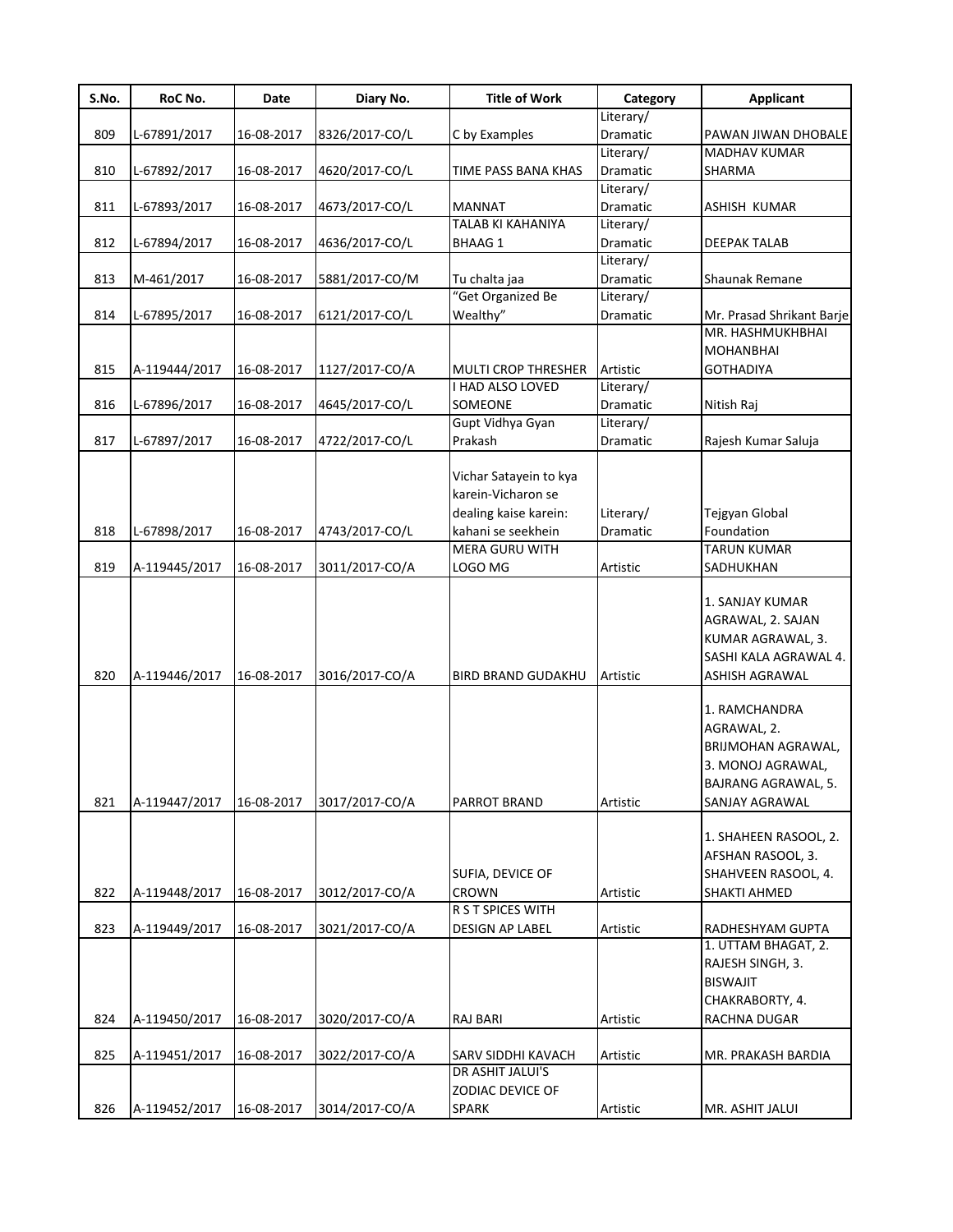| S.No. | RoC No.       | Date       | Diary No.       | <b>Title of Work</b>                                                                                                          | Category                     | <b>Applicant</b>                                                          |
|-------|---------------|------------|-----------------|-------------------------------------------------------------------------------------------------------------------------------|------------------------------|---------------------------------------------------------------------------|
|       |               |            |                 |                                                                                                                               |                              |                                                                           |
| 827   | A-119453/2017 | 16-08-2017 | 3018/2017-CO/A  | SIDH BALAJI KAVACH<br><b>SWASTIK MURMURA</b>                                                                                  | Artistic                     | MR. PRAKASH BARDIA<br><b>BALAJI MURMURA</b>                               |
| 828   | A-119454/2017 | 16-08-2017 | 3023/2017-CO/A  | LABEL                                                                                                                         |                              | <b>INDUSTRIES</b>                                                         |
|       |               |            |                 |                                                                                                                               | Artistic                     | SAPNA JAYNARAYAN                                                          |
| 829   | A-119455/2017 | 16-08-2017 | 3030/2017-CO/A  | HAPPY HUMAN LOGO                                                                                                              | Artistic                     | VYAS                                                                      |
|       |               |            |                 | SWASTIK MURMURA                                                                                                               |                              | <b>BALAJI MURMURA</b>                                                     |
| 830   | A-119456/2017 | 16-08-2017 | 3024/2017-CO/A  | LABEL                                                                                                                         | Artistic                     | <b>INDUSTRIES</b>                                                         |
|       |               |            |                 |                                                                                                                               |                              | <b>MAANITH</b>                                                            |
|       |               |            |                 |                                                                                                                               |                              | INFRASTRUCTURE PVT.                                                       |
| 831   | A-119457/2017 | 16-08-2017 | 3026/2017-CO/A  | LAVISH LABEL                                                                                                                  | Artistic                     | LTD.                                                                      |
|       |               |            |                 |                                                                                                                               |                              | <b>SIGNATURE LAMINATES</b>                                                |
| 832   | A-119458/2017 | 16-08-2017 | 3027/2017-CO/SR | <b>COLOURPLUS LABEL</b>                                                                                                       | Artistic                     | PVT. LTD.                                                                 |
|       |               |            |                 |                                                                                                                               |                              | M/S. CHAMP                                                                |
| 833   | A-119459/2017 | 16-08-2017 | 3029/2017-CO/A  | <b>CHANGO LABEL</b>                                                                                                           | Artistic                     | <b>INDUSTRIES</b>                                                         |
|       |               |            |                 | PREM DULHAN SURE                                                                                                              |                              | M/S PREM MEHANDI                                                          |
| 834   | A-119460/2017 | 16-08-2017 | 1506/2017-CO/A  | <b>NATURALS</b>                                                                                                               | Artistic                     | <b>CENTRE</b>                                                             |
|       |               |            |                 |                                                                                                                               |                              |                                                                           |
|       |               |            |                 | ENEGA CREME HAIR                                                                                                              |                              | M/S PREM MEHANDI                                                          |
| 835   | A-119461/2017 | 16-08-2017 | 1514/2017-CO/A  | COLOR 3 DARK BROWN                                                                                                            | Artistic                     | <b>CENTRE</b>                                                             |
| 836   | SW-9315/2017  | 17-08-2017 | 1597/2017-CO/SW | PROGRAM NO HGE/17:<br>CALCULATION<br>PROGRAM FOR VECTOR<br><b>ANALYSIS OF STATOR</b><br>WINDING FOR HYDRO<br><b>GENERATOR</b> | Computer<br>Software         | <b>BHARAT HEAVY</b><br>ELECTRICALS LIMITED                                |
|       |               |            |                 |                                                                                                                               |                              |                                                                           |
| 837   | A-119462/2017 | 17-08-2017 | 5423/2017-CO/A  | <b>Mallick Jewellers</b><br><b>RESTORATION</b>                                                                                | Artistic                     | <b>Mallick Jewellers</b>                                                  |
| 838   | A-119463/2017 | 17-08-2017 | 1474/2015-CO/A  | ENGINEERS with the<br>Device of pea-cock<br>feather in an artistic<br>manner                                                  | Artistic                     | <b>JAYESH</b><br>YOGENDERABHAI<br>BHATIA AND NAVED<br>BHURAUDIAN SIDDIQUI |
| 839   | A-119464/2017 | 17-08-2017 | 1475/2015-CO/A  | <b>RE</b>                                                                                                                     | Artistic                     | <b>JAYESH</b><br>YOGENDERABHAI<br>BHATIA AND NAVED<br>BHURAUDIAN SIDDIQUI |
| 840   | L-67899/2017  | 17-08-2017 | 5195/2017-CO/L  | DC Motor Control                                                                                                              | Literary/<br>Dramatic        | INDIAN INSTITUTE OF<br><b>TECHNOLOGY BOMBAY</b>                           |
| 841   | SW-9316/2017  | 17-08-2017 | 3136/2017-CO/SW | Development of<br>software to estimate<br>heat rejection and<br>airflow required at the<br>radiator                           | Computer<br>Software         | <b>Tata Motors Limited</b>                                                |
| 842   | L-67900/2017  | 17-08-2017 | 6708/2017-CO/L  | <b>INTERNATIONAL</b><br>BUSINESS<br>MANAGEMENT 2013-<br>2014                                                                  | Literary/<br><b>Dramatic</b> | M/S PRIMORDIAL<br>SYSTEMS PVT LTD                                         |
| 843   | L-67901/2017  | 17-08-2017 | 517/2017-CO/L   | BRACELET - EK<br>VILAKSHAN SWATANTRA Literary/<br>AUTHAKH                                                                     | Dramatic                     | Dr. Amar Anil Gupte                                                       |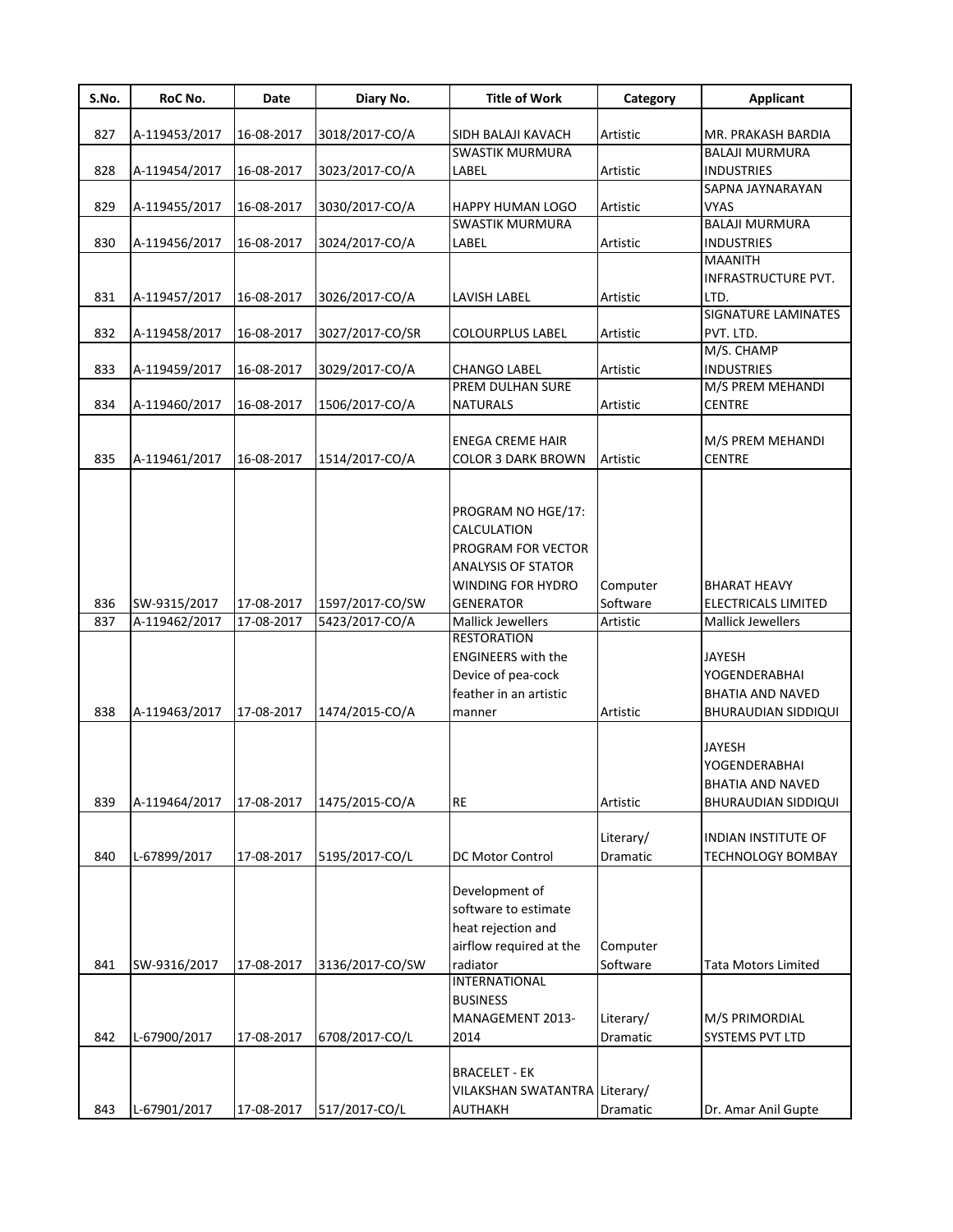| S.No. | RoC No.       | Date       | Diary No.       | <b>Title of Work</b>                                                                                            | Category                  | <b>Applicant</b>                                |
|-------|---------------|------------|-----------------|-----------------------------------------------------------------------------------------------------------------|---------------------------|-------------------------------------------------|
|       |               |            |                 |                                                                                                                 |                           |                                                 |
| 844   | A-119465/2017 | 17-08-2017 | 5976/2017-CO/A  | <b>UDDAN</b>                                                                                                    | Artistic                  | THE UDDAN COMPANY                               |
| 845   | A-119466/2017 | 17-08-2017 | 5980/2017-CO/A  | <b>ZODIX</b>                                                                                                    | Artistic                  | ZODIX AUTO PVT. LTD.                            |
|       |               |            |                 |                                                                                                                 |                           |                                                 |
| 846   | A-119467/2017 | 17-08-2017 | 5986/2017-CO/A  | <b>ZODIX SERVICE PARTS</b>                                                                                      | Artistic                  | ZODIX AUTO PVT. LTD.                            |
|       |               |            |                 |                                                                                                                 | Literary/                 |                                                 |
| 847   | L-67902/2017  | 17-08-2017 | 5877/2017-CO/L  | stolen                                                                                                          | Dramatic                  | sruthin jose                                    |
| 848   | L-67903/2017  | 17-08-2017 | 4963/2017-CO/L  | JAGRUKTA KI JARURAT<br>AUR JAGRUKTA FAILANE Literary/<br>KA UPAY BHAG DUSRA                                     | Dramatic                  | Jayprakash Vishwakarma                          |
| 849   | L-67904/2017  | 17-08-2017 | 6712/2017-CO/L  | <b>EVENT MANAGEMENT</b><br><b>AND PUBLIC RELATIONS</b><br>2015-2016                                             | Literary/<br>Dramatic     | M/S PRIMORDIAL<br><b>SYSTEMS PVT LTD</b>        |
|       |               |            |                 |                                                                                                                 |                           | M/s Supple Tek                                  |
| 850   | A-119468/2017 | 17-08-2017 | 13779/2016-CO/A | Z LOGO WITH ZEEBA<br><b>JUGAL ELAICHI RUSK</b>                                                                  | Artistic                  | Industries Pvt.Ltd.<br>Sh. Jugal Kishore,       |
| 851   | A-119469/2017 | 17-08-2017 | 13785/2016-CO/A | LABEL                                                                                                           | Artistic                  | Proprietor                                      |
|       |               |            |                 |                                                                                                                 |                           | Sh. Jugal Kishore (Indian                       |
| 852   | A-119470/2017 | 17-08-2017 | 13786/2016-CO/A | <b>JUGAL COOKIES LABEL</b>                                                                                      | Artistic                  | National)                                       |
|       |               |            |                 |                                                                                                                 | Literary/                 |                                                 |
| 853   | L-67905/2017  | 17-08-2017 | 6038/2017-CO/L  | SHAURYA                                                                                                         | Dramatic                  | Ashish Yadav                                    |
|       |               |            |                 |                                                                                                                 | Literary/                 |                                                 |
| 854   | L-67905/2017  | 17-08-2017 | 6038/2017-CO/L  | SHAURYA                                                                                                         | Dramatic                  | Iqra Ansari                                     |
| 855   | SR-12387/2017 | 17-08-2017 | 3925/2017-CO/SR | <b>AGA NAGA</b>                                                                                                 | Sound Recording PVT. LTD. | <b>SONY MUSIC</b><br><b>ENTERTAINMENT INDIA</b> |
| 856   | SR-12388/2017 | 17-08-2017 | 3929/2017-CO/SR | <b>VENPANIYE</b>                                                                                                | Sound Recording PVT. LTD. | <b>SONY MUSIC</b><br><b>ENTERTAINMENT INDIA</b> |
| 857   | SR-12389/2017 | 17-08-2017 | 3927/2017-CO/SR | <b>AMALI THUMALI</b>                                                                                            | Sound Recording PVT. LTD. | <b>SONY MUSIC</b><br><b>ENTERTAINMENT INDIA</b> |
|       |               |            |                 |                                                                                                                 |                           | <b>SONY MUSIC</b>                               |
|       |               |            |                 |                                                                                                                 |                           | <b>ENTERTAINMENT INDIA</b>                      |
| 858   | SR-12390/2017 | 17-08-2017 | 3926/2017-CO/SR | <b>NETRI POTTIL</b>                                                                                             | Sound Recording PVT. LTD. |                                                 |
| 859   | SW-9317/2017  | 17-08-2017 | 6110/2017-CO/SW | Conceptualizing,<br>Developing and<br>Implementing Integrated<br>Laboratory Management Computer<br>System -ILMS | Software                  | <b>Tata Motors Limited</b>                      |
|       |               |            |                 |                                                                                                                 |                           | K.J. Somaiya & Sons Pvt.                        |
| 860   | A-119471/2017 | 17-08-2017 | 4467/2017-CO/A  | SOMAIYA LOGO                                                                                                    | Artistic                  | Ltd.                                            |
|       |               |            |                 |                                                                                                                 |                           |                                                 |
| 861   | A-119472/2017 | 17-08-2017 | 782/2017-CO/A   | <b>AMI LABEL</b>                                                                                                | Artistic                  | PARESHKUMAR A. SONI                             |
| 862   | L-67906/2017  | 17-08-2017 | 5913/2017-CO/L  | Homeopathy-<br>Nanomedicine -<br>Mechanism of Action of<br>Homeopathic Medicines Dramatic                       | Literary/                 | Dr. Ashutosh Pradhan                            |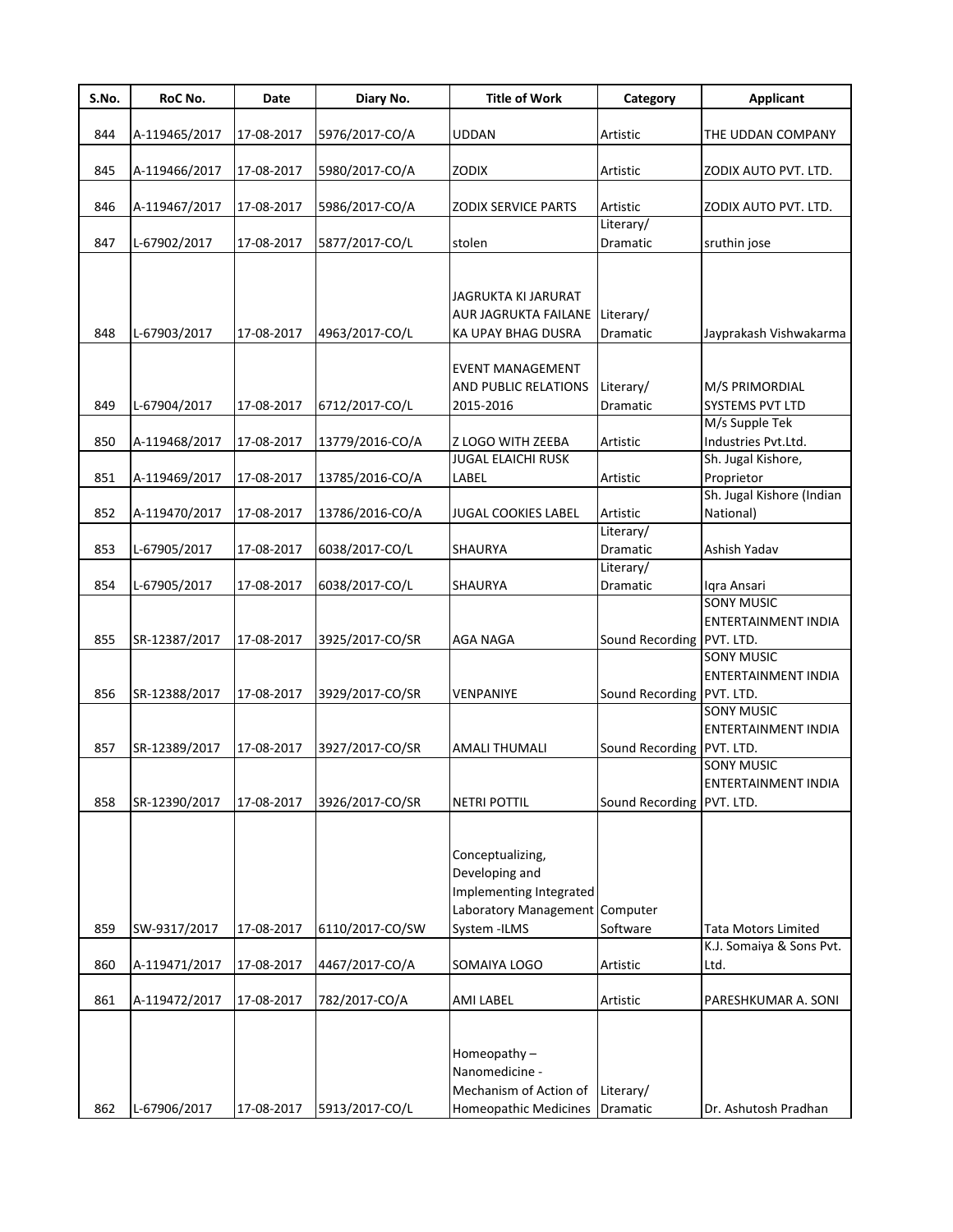| S.No. | RoC No.       | Date       | Diary No.        | <b>Title of Work</b>                      | Category                                  | <b>Applicant</b>                              |
|-------|---------------|------------|------------------|-------------------------------------------|-------------------------------------------|-----------------------------------------------|
|       |               |            |                  |                                           | Literary/                                 |                                               |
| 863   | L-67907/2017  | 17-08-2017 | 7520/2017-CO/L   | Pegs, Greens & Walnuts                    | Dramatic                                  | Shantanu Pandit                               |
|       |               |            |                  |                                           |                                           | <b>SONY MUSIC</b>                             |
|       |               |            |                  |                                           |                                           | ENTERTAINMENT INDIA                           |
| 864   | SR-12391/2017 | 17-08-2017 | 1006/2017-CO/SR  | <b>LAKHON DIWANE</b>                      | Sound Recording PVT LTD                   |                                               |
|       |               |            |                  |                                           |                                           | <b>GIRIJA FABRICS PRIVATE</b>                 |
| 865   | A-119473/2017 | 17-08-2017 | 8548/2017-CO/A   | <b>GIRIJA</b>                             | Artistic                                  | LIMITED                                       |
|       |               |            |                  |                                           |                                           | <b>SONY MUSIC</b>                             |
|       |               |            |                  |                                           |                                           | ENTERTAINMENT INDIA                           |
| 866   | SR-12392/2017 | 17-08-2017 | 1009/2017-CO/SR  | KOI TO MUJHE BATA DE<br><b>SHREE NATH</b> | Sound Recording PVT LTD                   |                                               |
|       |               |            |                  | SAMPRADYA KE TIRTH                        |                                           |                                               |
|       |               |            |                  | STHAL AVAM PRACHIN                        |                                           |                                               |
|       |               |            |                  |                                           |                                           |                                               |
| 867   |               |            |                  | <b>BHARTARI GUPHA</b>                     | Literary/                                 |                                               |
|       | L-67908/2017  | 17-08-2017 | 6140/2017-CO/L   | <b>MAHATMYA</b>                           | Dramatic                                  | YOGI VILASNATH                                |
|       |               |            |                  |                                           |                                           |                                               |
|       |               |            |                  | Pranit's jiffy way of                     |                                           |                                               |
|       |               |            |                  | writing Multiplication                    | Literary/                                 |                                               |
| 868   | L-67909/2017  | 17-08-2017 | 4580/2017-CO/L   | table.                                    | Dramatic                                  | PRANIT MATHUR                                 |
|       |               |            |                  |                                           |                                           |                                               |
|       |               |            |                  | MURARI TERI BASURI KI                     |                                           |                                               |
| 869   | SR-12393/2017 | 17-08-2017 | 14799/2016-CO/SR | DHUN LAGE PYARI                           | Sound Recording Vijay Khemka<br>Literary/ |                                               |
|       |               |            |                  |                                           |                                           |                                               |
| 870   | L-67910/2017  | 17-08-2017 | 5883/2017-CO/L   | It Ain't College It's War                 | Dramatic                                  | Subhodeep Mukherjee                           |
|       |               |            |                  |                                           |                                           |                                               |
| 871   | SR-12394/2017 | 17-08-2017 | 6004/2017-CO/SR  | <b>SERENITY</b>                           |                                           | Sound Recording Bedarshi Banerjee             |
|       |               |            |                  | <b>EVENT MANAGEMENT</b>                   |                                           |                                               |
|       |               |            |                  | AND PUBLIC RELATIONS                      | Literary/                                 | M/S PRIMORDIAL                                |
| 872   | L-67911/2017  | 17-08-2017 | 6706/2017-CO/L   | 2013-2014                                 | Dramatic                                  | SYSTEMS PVT LTD                               |
|       |               |            |                  |                                           |                                           | <b>GSP CROP SCIENCE PVT.</b>                  |
| 873   | A-119474/2017 | 17-08-2017 | 6379/2017-CO/A   |                                           | Artistic                                  | LTD.                                          |
|       |               |            |                  | <b>VALUE ENHANCER</b>                     |                                           | <b>SONY MUSIC</b>                             |
|       |               |            |                  |                                           |                                           | <b>ENTERTAINMENT INDIA</b>                    |
| 874   | SR-12395/2017 | 17-08-2017 | 6252/2017-CO/SR  | <b>VAANAM MELLA</b>                       | Sound Recording PVT. LTD.                 |                                               |
|       |               |            |                  |                                           |                                           |                                               |
|       |               |            |                  | <b>STATUS AND</b>                         |                                           |                                               |
|       |               |            |                  | <b>UPGRADATION OF</b>                     |                                           |                                               |
|       |               |            |                  | <b>LABORATORY</b>                         |                                           |                                               |
|       |               |            |                  | <b>EQUIPMENTS</b>                         |                                           |                                               |
|       |               |            |                  | ELECTRICAL /                              | Literary/                                 | M/S STEEL AUTHORITY                           |
| 875   |               |            |                  |                                           |                                           |                                               |
|       | L-67912/2017  | 17-08-2017 | 4697/2017-CO/L   | <b>ELECTRONICS IN RDCIS</b>               | Dramatic                                  | OF INDIA LIMITED<br>M/S RISING SUN            |
|       |               |            |                  |                                           |                                           |                                               |
| 876   | A-119475/2017 | 17-08-2017 | 4654/2017-CO/A   | <b>INDURI CHATAK LABEL</b>                | Artistic                                  | <b>ENTERPRIES</b>                             |
|       |               |            |                  |                                           |                                           |                                               |
| 877   | A-119476/2017 | 17-08-2017 | 6449/2017-CO/A   | <b>MAKKHAN LABEL</b>                      | Artistic                                  | Shri Natraj Food Product<br><b>SONY MUSIC</b> |
|       |               |            |                  |                                           |                                           |                                               |
|       |               |            |                  | DAPPANKUTHU                               |                                           | ENTERTAINMENT INDIA                           |
| 878   | SR-12396/2017 | 17-08-2017 | 6234/2017-CO/SR  | <b>METTULA</b>                            | Sound Recording PVT LTD                   |                                               |
|       |               |            |                  |                                           |                                           | <b>SONY MUSIC</b>                             |
|       |               |            |                  |                                           |                                           | ENTERTAINMENT INDIA                           |
| 879   | SR-12397/2017 | 17-08-2017 | 6233/2017-CO/SR  | NEERAAMBAL POOVAE                         | Sound Recording PVT. LTD.                 |                                               |
|       |               |            |                  |                                           |                                           | <b>SONY MUSIC</b>                             |
|       |               |            |                  |                                           |                                           | ENTERTAINMENT INDIA                           |
| 880   | SR-12398/2017 | 17-08-2017 | 5990/2017-CO/SR  | MAAYAVALAE MANA                           | Sound Recording PVT. LTD.                 |                                               |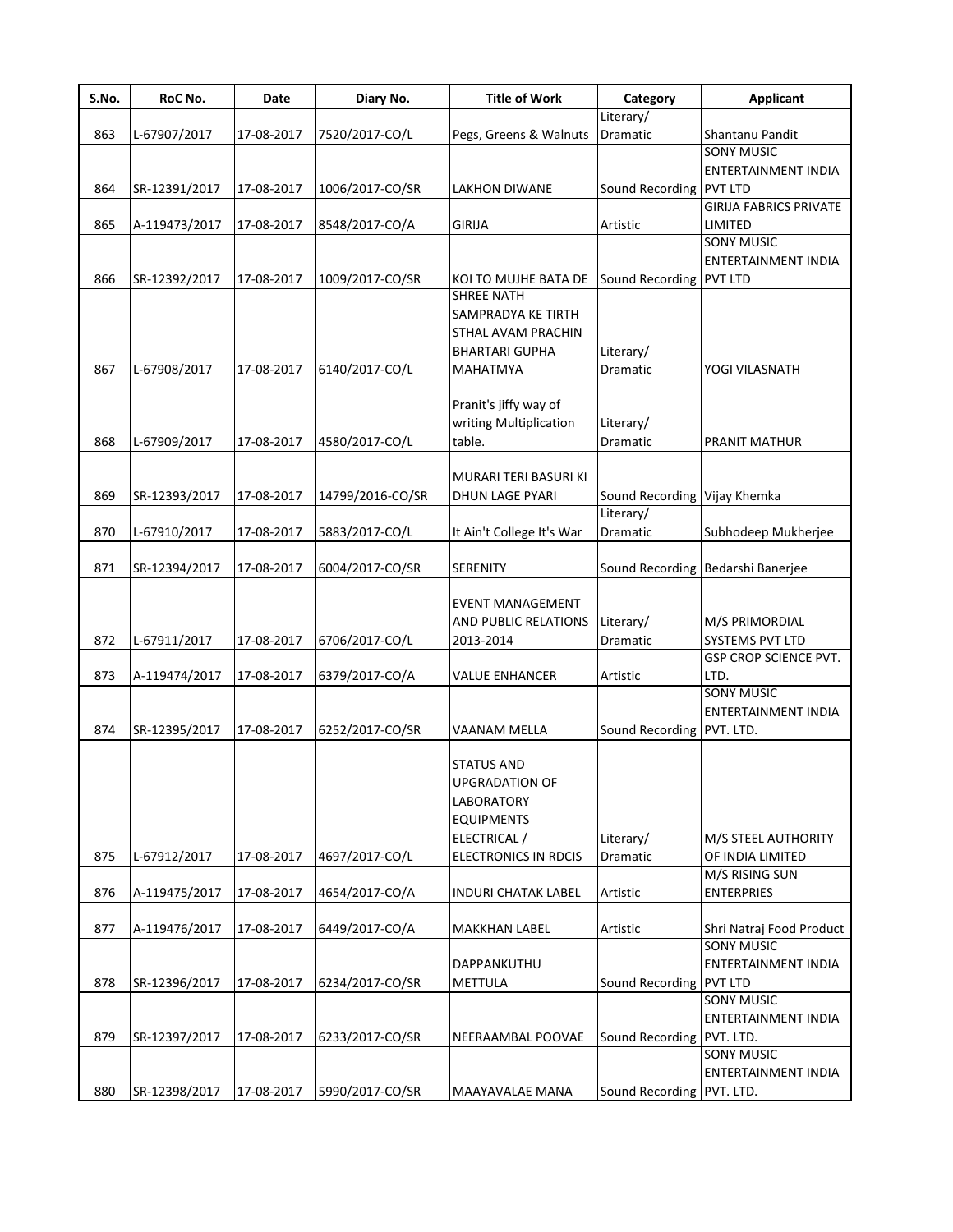| S.No. | RoC No.                                 | Date       | Diary No.       | <b>Title of Work</b>                         | Category                  | <b>Applicant</b>           |
|-------|-----------------------------------------|------------|-----------------|----------------------------------------------|---------------------------|----------------------------|
|       |                                         |            |                 |                                              |                           | <b>SONY MUSIC</b>          |
|       |                                         |            |                 |                                              |                           | <b>ENTERTAINMENT INDIA</b> |
| 881   | SR-12399/2017                           | 17-08-2017 | 6278/2017-CO/SR | KAADHAL VANDHAACHO Sound Recording PVT. LTD. |                           |                            |
|       |                                         |            |                 |                                              |                           | <b>SONY MUSIC</b>          |
|       |                                         |            |                 | <b>ENAKKAAGA</b>                             |                           | ENTERTAINMENT INDIA        |
| 882   | SR-12400/2017                           | 17-08-2017 | 6281/2017-CO/SR | PORANTHAAYAE                                 | Sound Recording PVT. LTD. |                            |
|       |                                         |            |                 |                                              |                           | <b>SONY MUSIC</b>          |
|       |                                         |            |                 |                                              |                           | ENTERTAINMENT INDIA        |
| 883   | SR-12401/2017                           | 17-08-2017 | 6257/2017-CO/SR | EN LIFE IN ANGEL                             | Sound Recording           | PVT. LTD.                  |
|       |                                         |            |                 |                                              |                           | <b>SONY MUSIC</b>          |
|       |                                         |            |                 | <b>ONAKKAAGA</b>                             |                           | ENTERTAINMENT INDIA        |
| 884   | SR-12402/2017                           | 17-08-2017 | 6277/2017-CO/SR | PORANTHAENAE                                 | Sound Recording PVT. LTD. |                            |
|       |                                         |            |                 |                                              | Literary/                 |                            |
| 885   | L-67913/2017                            | 17-08-2017 | 1231/2017-CO/L  | Garwal Rahasya                               | Dramatic                  | Vipin Singh                |
|       |                                         |            |                 |                                              | Literary/                 |                            |
| 886   |                                         |            |                 |                                              |                           |                            |
|       | L-67914/2017                            | 17-08-2017 | 2690/2017-CO/L  | The Thug                                     | Dramatic                  | AJITESH SHARMA             |
|       |                                         |            |                 |                                              | Literary/                 |                            |
| 887   | L-67915/2017                            | 17-08-2017 | 5869/2017-CO/L  | The Day before I Died                        | Dramatic                  | Ashee Kalim Ullah          |
|       |                                         |            |                 |                                              | Literary/                 |                            |
| 888   | L-67916/2017                            | 17-08-2017 | 6149/2017-CO/L  | Main Jesa Tha                                | Dramatic                  | Partha Sarthi Das          |
|       |                                         |            |                 |                                              | Literary/                 |                            |
| 889   | L-67917/2017                            | 17-08-2017 | 4839/2017-CO/L  | This too shall pass.                         | Dramatic                  | Farah Khan Ali             |
|       |                                         |            |                 |                                              | Literary/                 |                            |
| 890   | L-67918/2017                            | 17-08-2017 | 4860/2017-CO/L  | The Sky                                      | Dramatic                  | Farah Khan Ali             |
|       |                                         |            |                 |                                              | Literary/                 |                            |
| 891   | L-67919/2017                            | 17-08-2017 | 4870/2017-CO/L  | A Diamond in the Sky                         | Dramatic                  | Farah Khan Ali             |
|       |                                         |            |                 |                                              | Literary/                 |                            |
| 892   | L-67920/2017                            | 17-08-2017 | 4879/2017-CO/L  | and only I                                   | Dramatic                  | Farah Khan Ali             |
| 893   | A-119477/2017                           | 17-08-2017 | 6372/2017-CO/A  | <b>KBC JORDAN</b>                            | Artistic                  | <b>SAMEER KHAN</b>         |
|       |                                         |            |                 | The Legend of Sohni                          | Literary/                 |                            |
| 894   | L-67921/2017                            | 17-08-2017 | 8430/2017-CO/L  | Mahiwaal                                     | Dramatic                  | Masha Simrat Kaur          |
|       |                                         |            |                 |                                              | Literary/                 |                            |
| 895   | L-67922/2017                            | 17-08-2017 | 6152/2017-CO/L  | Bulleya.                                     | Dramatic                  | Partha Sarthi Das          |
|       |                                         |            |                 |                                              |                           |                            |
|       |                                         |            |                 |                                              |                           | GSP Crop Science Pvt.      |
|       |                                         |            |                 |                                              |                           | Ltd., A company            |
|       |                                         |            |                 |                                              |                           | incorporated under the     |
|       |                                         |            |                 |                                              |                           |                            |
| 896   | A-119478/2017 17-08-2017 6377/2017-CO/A |            |                 | <b>DRONEX</b>                                | Artistic                  | Companies Act, 1956        |
|       |                                         |            |                 |                                              |                           | <b>SONY MUSIC</b>          |
|       |                                         |            |                 |                                              |                           | ENTERTAINMENT INDIA        |
| 897   | SR-12403/2017                           | 17-08-2017 | 5902/2017-CO/SR | MINUMINUKKUM                                 | Sound Recording PVT. LTD. |                            |
|       |                                         |            |                 |                                              |                           | <b>SONY MUSIC</b>          |
|       |                                         |            |                 |                                              |                           | <b>ENTERTAINMENT INDIA</b> |
| 898   | SR-12404/2017                           | 17-08-2017 | 5903/2017-CO/SR | <b>C'MON C'MON</b>                           | Sound Recording PVT. LTD. |                            |
|       |                                         |            |                 |                                              |                           | <b>SONY MUSIC</b>          |
|       |                                         |            |                 |                                              |                           | ENTERTAINMENT INDIA        |
| 899   | SR-12405/2017                           | 17-08-2017 | 5904/2017-CO/SR | NEELAVIZHI NILAVAI                           | Sound Recording PVT. LTD. |                            |
|       |                                         |            |                 |                                              |                           | <b>SONY MUSIC</b>          |
|       |                                         |            |                 |                                              |                           | ENTERTAINMENT INDIA        |
| 900   | SR-12406/2017                           | 17-08-2017 | 5905/2017-CO/SR | MUTHAL MURAI UNNAI                           | Sound Recording           | PVT. LTD.                  |
|       |                                         |            |                 |                                              |                           |                            |
|       |                                         |            |                 | THULLI EZHUNTHATHU                           |                           | <b>SONY MUSIC</b>          |
|       |                                         |            |                 | <b>KADHAL THEME</b>                          |                           | ENTERTAINMENT INDIA        |
| 901   | SR-12407/2017                           | 17-08-2017 | 5906/2017-CO/SR | INSTURMENTAL                                 | Sound Recording           | PVT. LTD.                  |
|       |                                         |            |                 |                                              | Literary/                 |                            |
|       |                                         |            |                 |                                              |                           |                            |
| 902   | L-67923/2017                            | 17-08-2017 | 943/2017-CO/L   | <b>WRITER CLUB</b>                           | Dramatic                  | NAVINDER OBEROI            |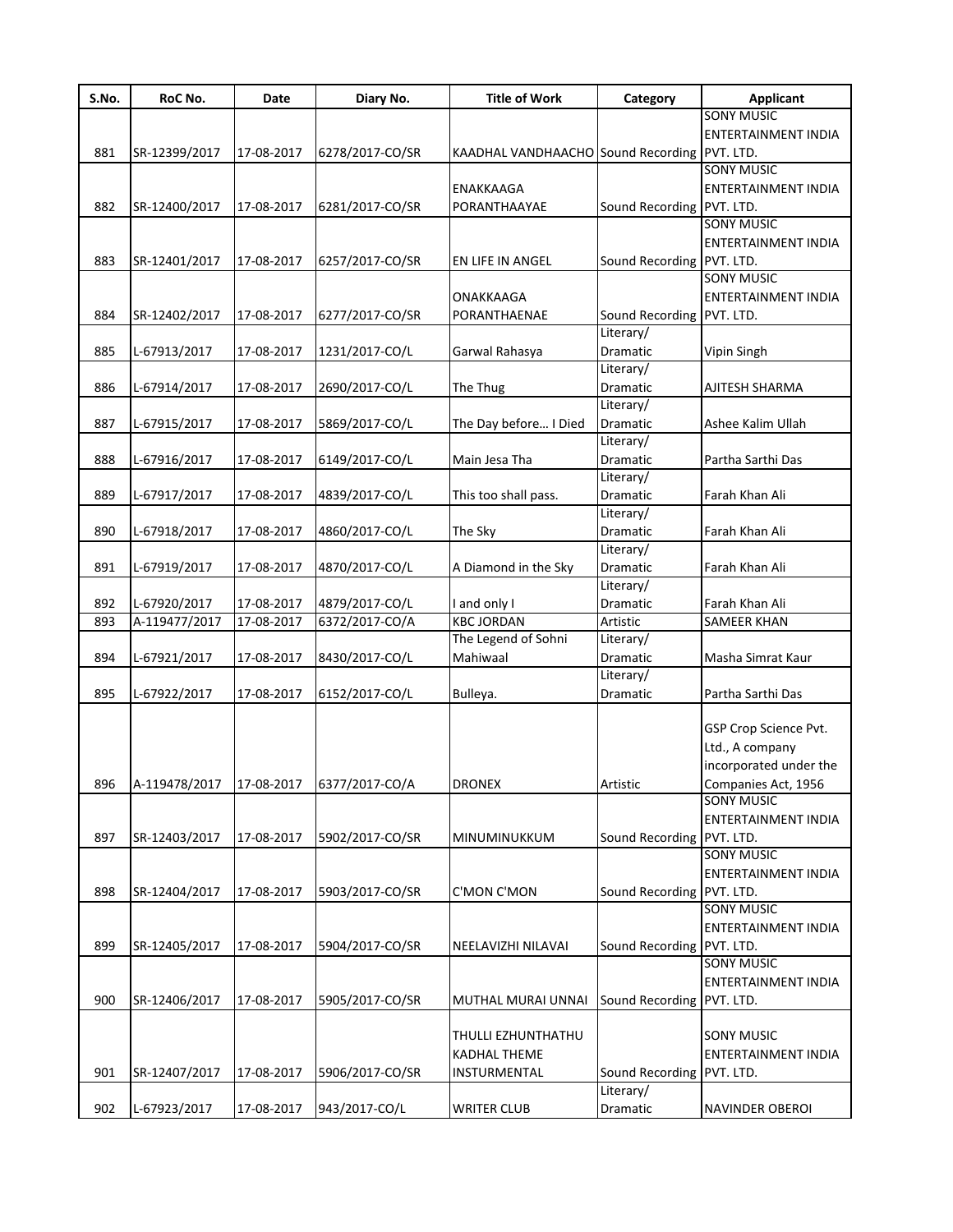| S.No. | RoC No.       | Date       | Diary No.       | <b>Title of Work</b>                                                                                                      | Category              | <b>Applicant</b>                                                  |
|-------|---------------|------------|-----------------|---------------------------------------------------------------------------------------------------------------------------|-----------------------|-------------------------------------------------------------------|
|       |               |            |                 |                                                                                                                           |                       |                                                                   |
|       |               |            |                 |                                                                                                                           |                       | Shri. M. Sundarajan and<br>Shri.Durgasharan<br>Directors of VERSA |
| 903   | A-119479/2017 | 17-08-2017 | 6338/2017-CO/A  | <b>SUPERFAN</b>                                                                                                           | Artistic              | DRIVES PRIVATE LIMITED                                            |
| 904   | L-67924/2017  | 17-08-2017 | 4530/2017-CO/L  | EC/EE/IN/ME/CE/CS-KIT-Literary/                                                                                           | Dramatic              | ICE GATE EDUCATIONAL<br><b>INSTITUTE PRIVATE</b><br>LIMITED       |
|       |               |            |                 |                                                                                                                           |                       |                                                                   |
|       |               |            |                 | Pollachi And Chettinadu                                                                                                   | Literary/             |                                                                   |
| 905   | L-67925/2017  | 17-08-2017 | 1607/2017-CO/L  | <b>Tourism Sight Seeing</b>                                                                                               | Dramatic              | <b>KST Tours Private Limited</b>                                  |
| 906   | L-67926/2017  | 18-08-2017 | 6961/2017-CO/L  | MIRA EEN LEVEN VOL<br>LIEFDE VOOR GOD                                                                                     | Literary/<br>Dramatic | RADHA SOAMI SATSANG<br><b>BEAS</b>                                |
|       |               |            |                 |                                                                                                                           | Literary/             |                                                                   |
| 907   | L-67927/2017  | 18-08-2017 | 6901/2017-CO/L  | Padho Likho Dil Se                                                                                                        | Dramatic              | Anjali Jain                                                       |
| 908   | L-67928/2017  | 18-08-2017 |                 | <b>WHISPERING SPACES</b>                                                                                                  | Literary/<br>Dramatic | Nitika Shyam Ramani                                               |
|       |               |            | 7299/2017-CO/L  |                                                                                                                           |                       |                                                                   |
| 909   | L-67929/2017  | 18-08-2017 | 7480/2017-CO/L  | Periobasics: A textbook<br>of periodontics and<br>implantology                                                            | Literary/<br>Dramatic | Nitin Saroch                                                      |
|       |               |            |                 |                                                                                                                           |                       | <b>BIJASON INFOTECH</b>                                           |
| 910   | A-119480/2017 | 18-08-2017 | 5495/2017-CO/A  | <b>CUBIX</b>                                                                                                              | Artistic              | PRIVATE LIMITED                                                   |
| 911   | A-119481/2017 | 18-08-2017 | 5533/2017-CO/A  | <b>SIR BHAI</b>                                                                                                           | Artistic              | <b>SMT. SUGRINA KHAN</b><br>W/O. SH. IBRAHIM KHAN                 |
|       |               |            |                 |                                                                                                                           | Literary/             |                                                                   |
| 912   | L-67930/2017  | 18-08-2017 | 2002/2017-CO/L  | The Lava                                                                                                                  | Dramatic              | Arun Kumar Bagchi                                                 |
| 913   | L-67931/2017  | 18-08-2017 | 2117/2017-CO/L  | <b>Because Healthcare</b><br>Can't Be Compromised                                                                         | Literary/<br>Dramatic | Sameer Bhandari                                                   |
| 914   | L-67932/2017  | 18-08-2017 | 2268/2017-CO/L  | Theory of Architecture:<br>Concept to<br>Commissioning                                                                    | Literary/<br>Dramatic | <b>INDRANIL SEN</b>                                               |
|       |               |            |                 |                                                                                                                           | Literary/             |                                                                   |
| 915   | L-67933/2017  | 18-08-2017 | 2006/2017-CO/L  | Ae Dil                                                                                                                    | Dramatic              | Hema Sharma Datta                                                 |
| 916   | L-67934/2017  | 18-08-2017 | 2435/2017-CO/L  | The Flip Story                                                                                                            | Literary/<br>Dramatic | Satyajeet Mujgule                                                 |
|       |               |            |                 |                                                                                                                           | Literary/             |                                                                   |
| 917   | L-67935/2017  | 18-08-2017 | 6477/2017-CO/L  | <b>Future History</b>                                                                                                     | Dramatic              | Rajan Guruvanshy                                                  |
| 918   | A-119482/2017 | 18-08-2017 | 4518/2017-CO/A  | <b>DRAGON EXTRA Carton</b>                                                                                                | Artistic              | ARYA INFRACEUTICALS<br>PVT. LTD.                                  |
|       |               |            |                 | <b>KNOWLEDGE FUSION</b><br>SOFTWARE FOR<br><b>AUTOMATIC DESIGN</b><br>AND GENERATION OF<br>DRAWINGS OF PIT LINER Computer |                       | <b>BHARAT HEAVY</b>                                               |
| 919   | SW-9318/2017  | 18-08-2017 | 5162/2017-CO/SW | FOR HYDRO TURBINES                                                                                                        | Software              | ELECTRICALS LIMITED                                               |
|       |               |            |                 | 4 BALLS GOLF ACADEMY                                                                                                      |                       | <b>MS CONCEPTS PRIVATE</b>                                        |
| 920   | A-119483/2017 | 18-08-2017 | 764/2017-CO/A   | <b>LOGO</b>                                                                                                               | Artistic              | LIMITED                                                           |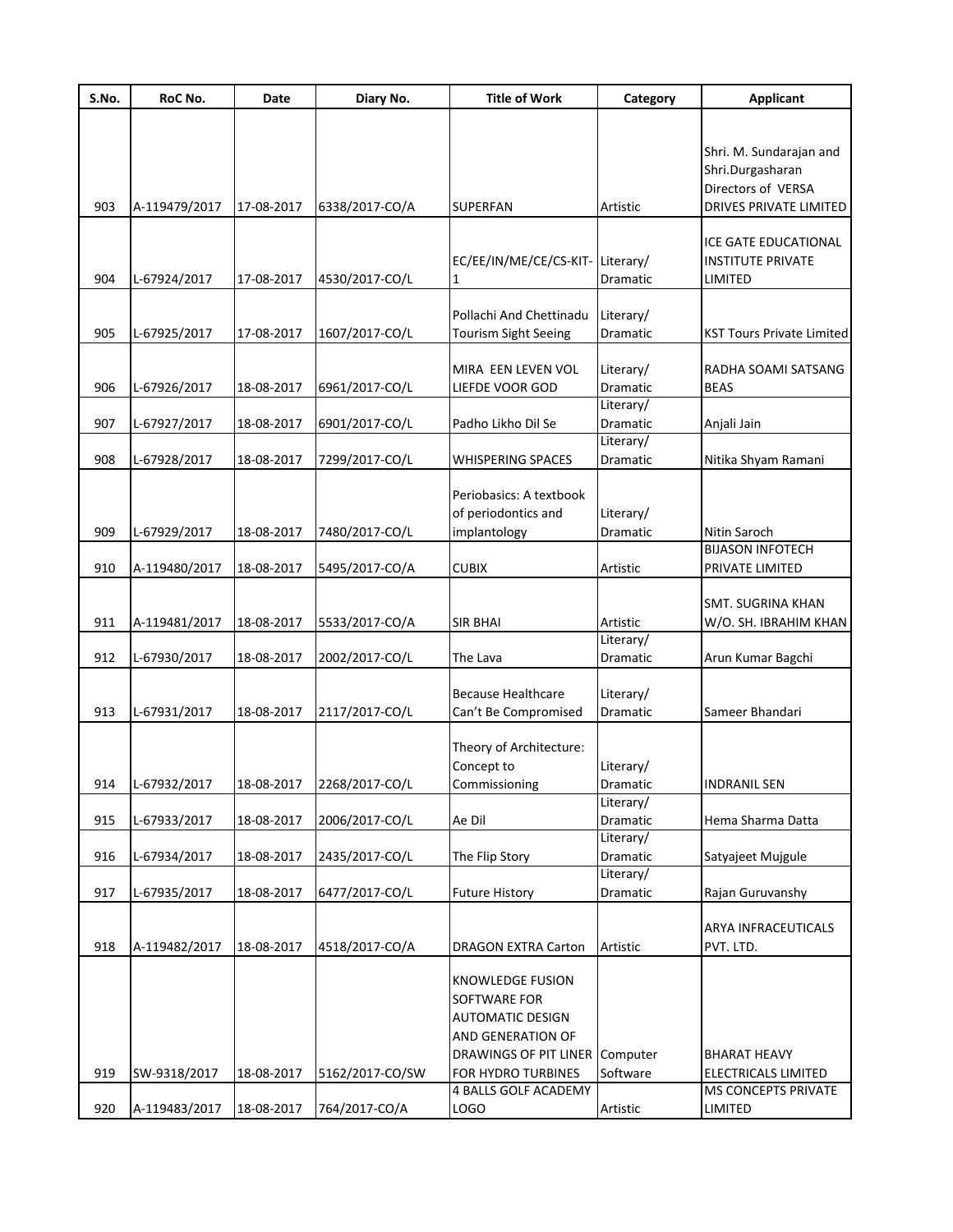| S.No. | RoC No.       | Date       | Diary No.       | <b>Title of Work</b>              | Category              | <b>Applicant</b>           |
|-------|---------------|------------|-----------------|-----------------------------------|-----------------------|----------------------------|
|       |               |            |                 | DEVELOPMENT OF                    |                       |                            |
|       |               |            |                 | SOFTWARE PACKAGE IN               |                       |                            |
|       |               |            |                 |                                   |                       |                            |
|       |               |            |                 | C++ FOR SEAMLESS CNC              |                       |                            |
|       |               |            |                 | PROGRAMMING                       |                       |                            |
|       |               |            |                 | SOLUTION OF MULTI-                |                       |                            |
|       |               |            |                 | <b>SPINDLE DRILLING</b>           |                       |                            |
|       |               |            |                 | <b>MACHINE USING UGNX</b>         | Computer              | <b>BHARAT HEAVY</b>        |
| 921   | SW-9319/2017  | 18-08-2017 | 5173/2017-CO/SW | <b>PLATFORM</b>                   | Software              | ELECTRICALS LIMITED        |
|       |               |            |                 | <b>AUTOMATION OF</b>              |                       |                            |
|       |               |            |                 | <b>TRANSITION DUCT</b>            |                       |                            |
|       |               |            |                 | <b>MODEL ALONG WITH</b>           |                       |                            |
|       |               |            |                 | <b>SUPPORT AND VARIOUS</b>        |                       |                            |
|       |               |            |                 | <b>TRUSS PATTERNS USING</b>       | Computer              | <b>BHARAT HEAVY</b>        |
| 922   |               | 18-08-2017 |                 | C PROGRAMMING                     |                       |                            |
|       | SW-9320/2017  |            | 4880/2017-CO/SW |                                   | Software<br>Literary/ | ELECTRICALS LIMITED        |
| 923   | L-67936/2017  | 18-08-2017 | 1179/2017-CO/L  | It's a valentine Day              | Dramatic              | Udit Mahana                |
|       |               |            |                 |                                   | Literary/             | SHANTANU AMRUT             |
| 924   | L-67937/2017  | 18-08-2017 | 5335/2017-CO/L  | LOVEUMOMDAD                       | Dramatic              | <b>JOSHI</b>               |
|       |               |            |                 | <b>KD CAMPUS SSC JE</b>           |                       | NITU SINGH ALIAS           |
|       |               |            |                 | <b>MECHANICAL MOCK</b>            | Literary/             | NEETU SINGH, PEN           |
| 925   | L-67938/2017  | 18-08-2017 | 5104/2017-CO/L  | TEST SERIES 21 TO 40              | Dramatic              | <b>NAME</b>                |
|       |               |            |                 |                                   | Literary/             | S.SASIDHARAN S/o N.        |
| 926   |               | 18-08-2017 |                 | RULE OF DIVISIBILITY              | Dramatic              | SESHADRI                   |
|       | L-67939/2017  |            | 5072/2017-CO/L  |                                   | Literary/             |                            |
| 927   | L-67940/2017  | 18-08-2017 |                 | <b>DONT BE LATE</b>               | Dramatic              | <b>ELSON LOPEZ</b>         |
|       |               |            | 5347/2017-CO/L  |                                   | Literary/             |                            |
| 928   | L-67941/2017  | 18-08-2017 | 4749/2017-CO/L  | THE VISIONLESS                    | Dramatic              | <b>SUBAS CHANDRA GUPTA</b> |
|       |               |            |                 |                                   |                       | M/S. SEA HAWK LINES        |
| 929   | A-119484/2017 | 18-08-2017 | 5342/2017-CO/A  | SHAL - Carrier of trust           | Artistic              | PVT., LTD                  |
|       |               |            |                 |                                   |                       |                            |
|       |               |            |                 | E-Cheque with the help            |                       |                            |
|       |               |            |                 | of a cheque for                   |                       |                            |
|       |               |            |                 | prevention of cheque              |                       |                            |
|       |               |            |                 | dishonour through                 |                       |                            |
|       |               |            |                 | banking website and net-Literary/ |                       |                            |
| 930   | L-67942/2017  | 18-08-2017 | 8619/2016-CO/L  | banking system.                   | Dramatic              | Debasish Banerjee          |
|       |               |            |                 |                                   | Literary/             |                            |
| 931   | L-67943/2017  | 18-08-2017 | 5294/2017-CO/L  | JEENE DO                          | Dramatic              | <b>DINESH KUMAR</b>        |
|       |               |            |                 | <b>ONETEAPLEASE LASSI</b>         |                       |                            |
| 932   | A-119485/2017 | 18-08-2017 | 9509/2015-CO/A  | <b>SHOP</b>                       | Artistic              | ZULFI. K.K.S               |
|       |               |            |                 |                                   |                       |                            |
|       |               |            |                 |                                   |                       | K.P. MEENAKSHI             |
|       |               |            |                 |                                   |                       | SUNDARESWARAR, SOLE        |
|       |               |            |                 |                                   |                       | PROPRIETOR, TRADING        |
|       |               |            |                 |                                   |                       | AS ANAKAMUS                |
| 933   | A-119486/2017 | 18-08-2017 | 636/2017-CO/A   | <b>MEENAS APPALAM</b>             | Artistic              | MANUFACTURING,             |
| 934   | A-119487/2017 | 18-08-2017 | 20307/2012-CO/A | <b>KARTFIN</b>                    | Artistic              | MR. SHANKAR PATEL          |
|       |               |            |                 |                                   | Literary/             |                            |
| 935   | L-67944/2017  | 18-08-2017 | 3883/2017-CO/L  | Natural Food and Health           | Dramatic              | Sajjan Kumar               |
|       |               |            |                 |                                   | Literary/             |                            |
| 936   | L-67945/2017  | 18-08-2017 | 2348/2017-CO/L  | StartUp story                     | Dramatic              | Shivadhar Soma             |
|       |               |            |                 |                                   | Computer              |                            |
| 937   | SW-9321/2017  | 18-08-2017 | 9466/2016-CO/SW | <b>DIGILOG</b>                    | Software              | PRANAV RASTOGI             |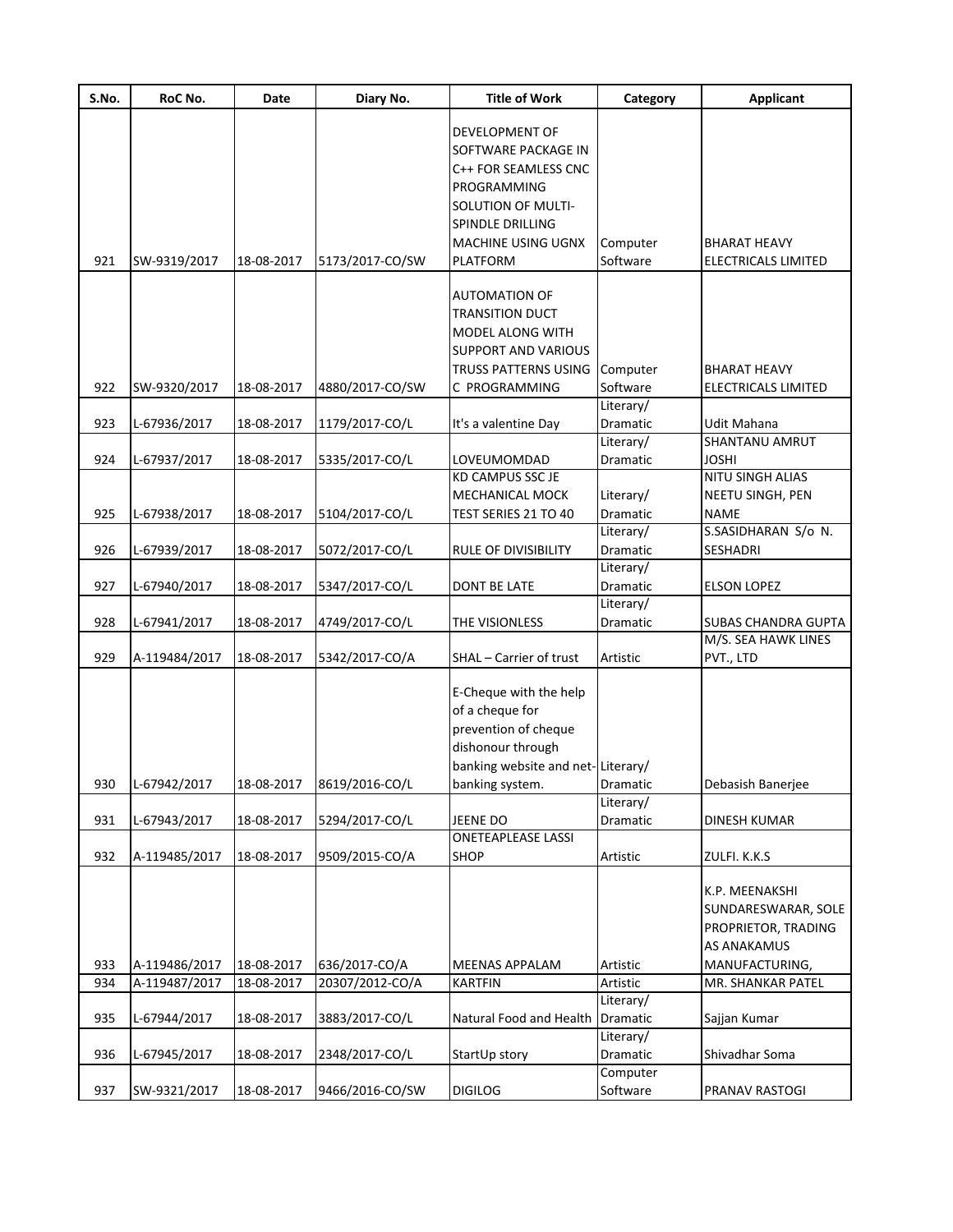| S.No. | RoC No.       | Date       | Diary No.       | <b>Title of Work</b>       | Category        | <b>Applicant</b>             |
|-------|---------------|------------|-----------------|----------------------------|-----------------|------------------------------|
|       |               |            |                 | DESIGN OF MICRO            |                 | <b>INDIAN COUNCIL OF</b>     |
|       |               |            |                 | <b>IRRIGATION SYSTEMS</b>  | Computer        | AGRICULTURAL                 |
| 938   | SW-9322/2017  | 18-08-2017 | 5239/2017-CO/SW | <b>DOMIS</b>               | Software        | RESEARCH, IACR               |
|       |               |            |                 |                            | Computer        |                              |
| 939   | SW-9323/2017  | 18-08-2017 | 946/2016-CO/SW  | <b>GSM</b>                 | Software        | <b>Proximity IT Solution</b> |
|       |               |            |                 |                            | Computer        |                              |
| 940   | SW-9324/2017  | 18-08-2017 | 972/2016-CO/SW  | <b>RSM</b>                 | Software        | Proximity IT Solution        |
|       |               |            |                 |                            |                 |                              |
|       |               |            |                 | ZIMALAYA'S NATURAL         |                 | ZIMALAYA DRUG PVT            |
| 941   | A-119488/2017 | 19-08-2017 | 7581/2017-CO/A  | AD VITAMIN BABY OIL        | Artistic        | LTD                          |
|       |               |            |                 |                            |                 |                              |
|       |               |            |                 | <b>INVESTIGATIONS ON</b>   |                 |                              |
|       |               |            |                 | <b>TEMPERATURE EXIT</b>    |                 |                              |
|       |               |            |                 | PROFILES OF AN AERO        | Literary/       | AERO ENGINE RESEARCH         |
| 942   | L-67946/2017  | 19-08-2017 | 7870/2017-CO/L  | <b>ENGINE COMBUSTOR</b>    | Dramatic        | AND DESIGN CENTER            |
|       |               |            |                 |                            | Literary/       |                              |
| 943   | L-67947/2017  | 19-08-2017 | 6435/2017-CO/L  | <b>HYDRAULICS</b>          | Dramatic        | NAKUL R. SHENODE             |
|       |               |            |                 |                            | Literary/       |                              |
| 944   |               |            |                 |                            |                 |                              |
|       | L-67947/2017  | 19-08-2017 | 6435/2017-CO/L  | <b>HYDRAULICS</b>          | Dramatic        | PRATIK D.PAKHALE             |
|       |               |            |                 |                            | Literary/       |                              |
| 945   | L-67947/2017  | 19-08-2017 | 6435/2017-CO/L  | <b>HYDRAULICS</b>          | Dramatic        | PRAFUL G. ADHAU              |
|       |               |            |                 | <b>BIMA GURU JINGLE</b>    | Literary/       | <b>BIMA GURU</b>             |
| 946   | L-67948/2017  | 19-08-2017 | 7834/2017-CO/L  | <b>LYRICS</b>              | Dramatic        | CONSULTANTS                  |
|       |               |            |                 |                            | Literary/       |                              |
| 947   | L-67949/2017  | 19-08-2017 | 6123/2017-CO/L  | Agar Tum Na Hote           | Dramatic        | ANAND BIHOLA                 |
|       |               |            |                 |                            | Literary/       |                              |
| 948   | L-67950/2017  | 19-08-2017 | 6100/2017-CO/L  | hona tha yeh ho gaya       | Dramatic        | Abhishek                     |
|       |               |            |                 |                            |                 |                              |
|       |               |            |                 | <b>NIVESH GURU BRAND</b>   | Literary/       | NIVESH GURU ADVISORS         |
| 949   | L-67951/2017  | 21-08-2017 | 7835/2017-CO/L  | <b>FAMILY LEAFLET</b>      | Dramatic        | PRIVATE LIMITED              |
|       |               |            |                 |                            | Literary/       | RAJENDRA PRASAD              |
| 950   | L-67952/2017  | 21-08-2017 | 4647/2017-CO/L  | RASHTRA SARVOPARI          | <b>Dramatic</b> | SHARMA                       |
| 951   | A-119489/2017 | 21-08-2017 | 14224/2016-CO/A | Sota Dimbu                 | Artistic        | <b>KUMMARI ASHOK</b>         |
|       |               |            |                 | <b>SNB INOX LIFE TIME</b>  |                 | <b>MS SNB ENTERPRISES</b>    |
| 952   | A-119490/2017 | 21-08-2017 | 3146/2017-CO/A  | <b>EXCELLENCE LOGO</b>     | Artistic        | <b>PVT LTD</b>               |
|       |               |            |                 |                            |                 |                              |
|       |               |            |                 |                            |                 |                              |
|       |               |            |                 |                            |                 | M/S POWER RESEARCH           |
|       |               |            |                 |                            |                 | & DEVELOPMENT                |
| 953   | A-119491/2017 | 21-08-2017 | 2021/2017-CO/A  | <b>PRDC</b>                | Artistic        | <b>CONSULTANTS PVT LTD</b>   |
|       |               |            |                 |                            | Literary/       |                              |
| 954   | L-67953/2017  | 21-08-2017 | 6426/2017-CO/L  | The Book of Love           | Dramatic        | Ajay Khullar                 |
|       |               |            |                 |                            |                 |                              |
|       |               |            |                 | <b>CRB Curvilinear</b>     |                 |                              |
|       |               |            |                 | Approach in                |                 |                              |
|       |               |            |                 | Management of              |                 |                              |
|       |               |            |                 | Mandibular Subcondylar     | Literary/       | Dr. Chandrashekhar           |
| 955   |               |            |                 |                            |                 |                              |
|       | L-67954/2017  | 21-08-2017 | 6047/2017-CO/L  | fractures<br>Module for    | Dramatic        | Rushiji Bande                |
|       |               |            |                 |                            |                 |                              |
|       |               |            |                 | <b>Communication Skill</b> |                 |                              |
|       |               |            |                 | <b>Training In</b>         |                 |                              |
|       |               |            |                 | Undergraduate Medical      | Literary/       |                              |
| 956   | L-67955/2017  | 21-08-2017 | 6432/2017-CO/L  | <b>Students</b>            | Dramatic        | Dr. Sachin Damke             |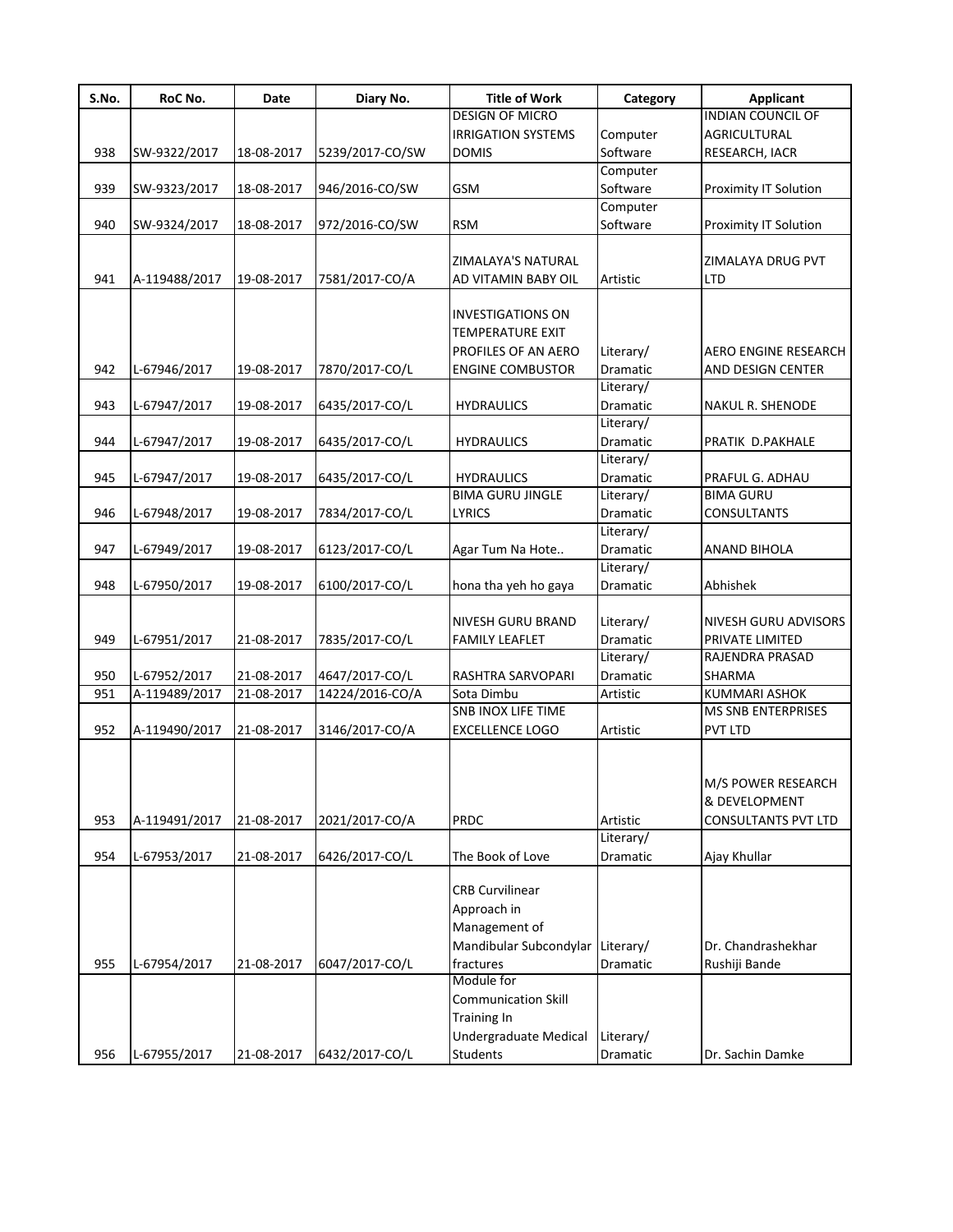| S.No. | RoC No.       | Date       | Diary No.       | <b>Title of Work</b>                           | Category                      | <b>Applicant</b>                                               |
|-------|---------------|------------|-----------------|------------------------------------------------|-------------------------------|----------------------------------------------------------------|
|       |               |            |                 | Module for<br><b>Communication Skill</b>       |                               |                                                                |
|       |               |            |                 | <b>Training In</b>                             |                               |                                                                |
|       |               |            |                 | Undergraduate Medical                          | Literary/                     |                                                                |
| 957   | L-67955/2017  | 21-08-2017 | 6432/2017-CO/L  | Students                                       | <b>Dramatic</b>               | Dr. Sunita Vagha                                               |
|       |               |            |                 |                                                |                               | <b>SONY MUSIC</b>                                              |
|       |               |            |                 |                                                |                               | ENTERTAINMENT INDIA                                            |
| 958   | SR-12408/2017 | 21-08-2017 | 2867/2017-CO/SR | KADHAL THEEVIRAVATHI Sound Recording PVT. LTD. |                               |                                                                |
|       |               |            |                 |                                                |                               | <b>SONY MUSIC</b>                                              |
| 959   |               |            |                 |                                                |                               | ENTERTAINMENT INDIA                                            |
|       | SR-12409/2017 | 21-08-2017 | 2868/2017-CO/SR | LUSIMBARA                                      | Sound Recording PVT. LTD.     | <b>SONY MUSIC</b>                                              |
|       |               |            |                 |                                                |                               | ENTERTAINMENT INDIA                                            |
| 960   | SR-12410/2017 | 21-08-2017 | 2869/2017-CO/SR | <b>AMMANE</b>                                  | Sound Recording PVT. LTD.     |                                                                |
|       |               |            |                 |                                                |                               | <b>SONY MUSIC</b>                                              |
|       |               |            |                 |                                                |                               | ENTERTAINMENT INDIA                                            |
| 961   | SR-12411/2017 | 21-08-2017 | 2870/2017-CO/SR | CHINNA MAAMIYE                                 | Sound Recording PVT. LTD.     |                                                                |
|       |               |            |                 |                                                |                               |                                                                |
|       |               |            |                 | <b>AASHHIQ SURRENDER</b>                       |                               |                                                                |
| 962   |               | 21-08-2017 |                 | <b>HUA BADRINATH KI</b>                        |                               | <b>SUPER CASSETTES</b><br>Sound Recording   INDUSTRIES PVT LTD |
|       | SR-12412/2017 |            | 4648/2017-CO/SR | DULHANIYA<br><b>BADRINATH KI</b>               |                               | <b>SUPER CASSETTES</b>                                         |
| 963   | SR-12413/2017 | 21-08-2017 | 4649/2017-CO/SR | DULHANIYA                                      |                               | Sound Recording   INDUSTRIES PVT LTD                           |
|       |               |            |                 | ROKE NA RUKE NAINA                             |                               |                                                                |
|       |               |            |                 | <b>BADRINATH KI</b>                            |                               | <b>SUPER CASSETTES</b>                                         |
| 964   | SR-12414/2017 | 21-08-2017 | 4650/2017-CO/SR | DULHANIYA                                      | Sound Recording               | <b>INDUSTRIES PVT LTD</b>                                      |
|       |               |            |                 |                                                |                               |                                                                |
|       |               |            |                 | HUMSAFAR BADRINATH                             |                               | <b>SUPER CASSETTES</b>                                         |
| 965   | SR-12415/2017 | 21-08-2017 | 4651/2017-CO/SR | KI DULHANIYA                                   |                               | Sound Recording   INDUSTRIES PVT LTD                           |
|       |               |            |                 | TAMMMA TAMMA<br><b>AGAIN BADRINATH KI</b>      |                               | <b>SUPER CASSETTES</b>                                         |
| 966   | SR-12416/2017 | 21-08-2017 | 4652/2017-CO/SR | <b>DULHANIYA</b>                               |                               | Sound Recording   INDUSTRIES PVT LTD                           |
|       |               |            |                 |                                                |                               |                                                                |
|       |               |            |                 |                                                |                               |                                                                |
|       |               |            |                 | <b>EQUATIONS FOR</b>                           |                               |                                                                |
|       |               |            |                 | <b>CALCULATIONS OF</b>                         |                               |                                                                |
|       |               |            |                 | DAYLIGHT LEVELS AND                            |                               |                                                                |
|       |               |            |                 | <b>INDOOR TEMPERATURE</b>                      |                               |                                                                |
|       |               |            |                 | IN THE LOW-RISE                                | Literary/                     |                                                                |
| 967   | L-67956/2017  | 21-08-2017 | 4473/2017-CO/L  | RESIDENTIAL BUILDINGS                          | Dramatic                      | TRUPTI J. DABE<br><b>Gokul Agro Resources</b>                  |
| 968   | A-119492/2017 | 21-08-2017 | 1825/2017-CO/A  | ZAIKA PLUS LABEL                               | Artistic                      | Limited                                                        |
|       |               |            |                 |                                                |                               |                                                                |
| 969   | SR-12417/2017 | 21-08-2017 | 8454/2015-CO/SR | Yaad                                           | Sound Recording               | raghav sharma                                                  |
|       |               |            |                 |                                                |                               |                                                                |
| 970   | SR-12418/2017 | 21-08-2017 | 8441/2015-CO/SR | Sahiba                                         | Sound Recording raghav sharma |                                                                |
|       |               |            |                 |                                                |                               |                                                                |
| 971   | SR-12419/2017 | 21-08-2017 | 8471/2015-CO/SR | tadap                                          | Sound Recording raghav Sharma |                                                                |
| 972   |               |            |                 |                                                |                               |                                                                |
|       | SR-12420/2017 | 21-08-2017 | 8470/2015-CO/SR | <b>ADHOORA</b><br>1905 KANGRA                  | Sound Recording raghav Sharma |                                                                |
|       |               |            |                 | <b>EARTHQUAKE 12 YEAR</b>                      |                               |                                                                |
|       |               |            |                 | <b>SOLAR CYCLE</b>                             | Literary/                     | <b>KRISHNA MOHAN</b>                                           |
| 973   | L-67957/2017  | 21-08-2017 | 7842/2017-CO/L  | <b>VIBRATIONS</b>                              | Dramatic                      | AGRAWAL                                                        |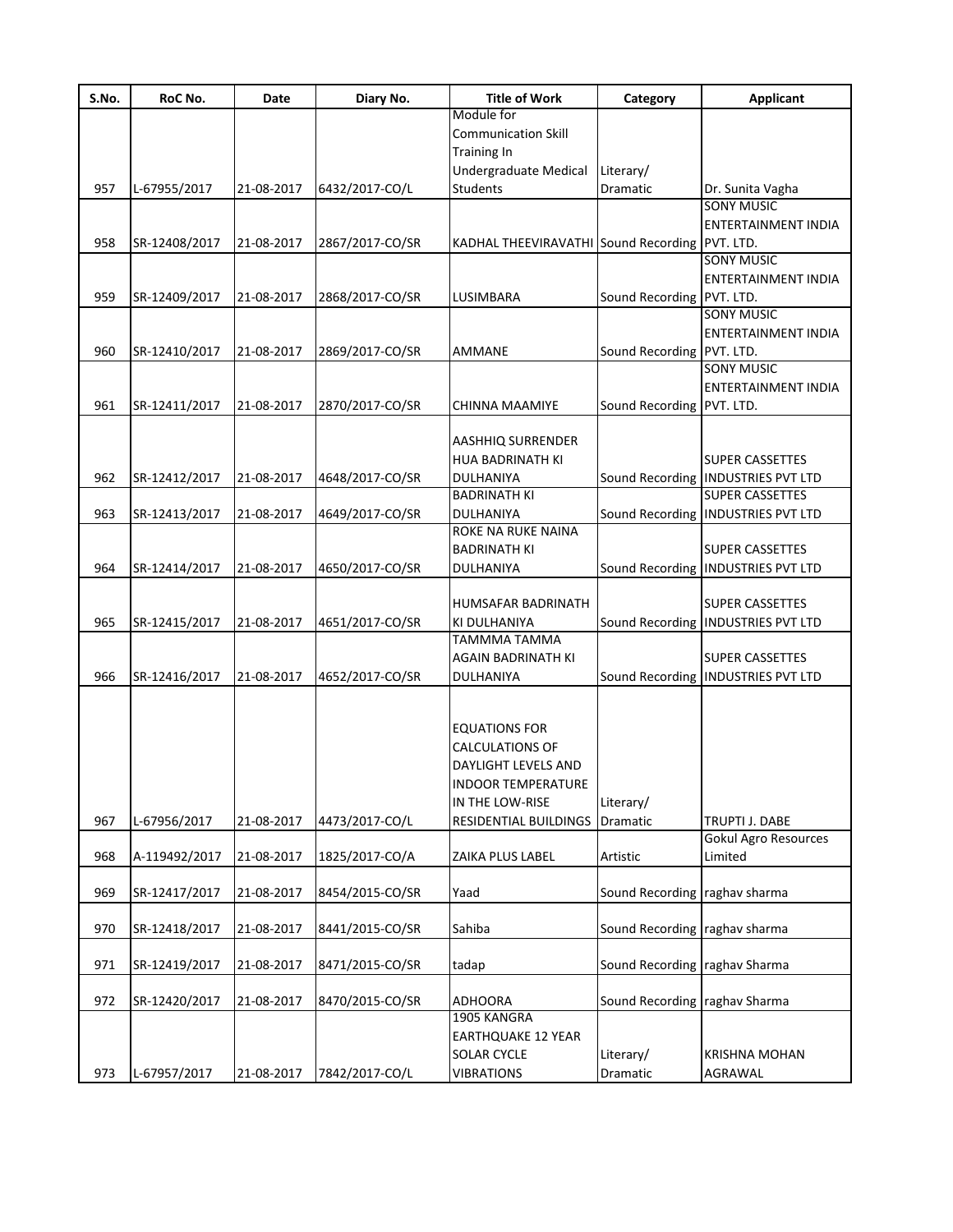| S.No. | RoC No.       | Date       | Diary No.       | <b>Title of Work</b>                       | Category              | <b>Applicant</b>                           |
|-------|---------------|------------|-----------------|--------------------------------------------|-----------------------|--------------------------------------------|
|       |               |            |                 |                                            |                       | M/S. PATIDAR SALT                          |
|       |               |            |                 |                                            |                       | INDUSTRIES, PARTNER 1.                     |
|       |               |            |                 |                                            |                       | SH. JAYANTILAL                             |
|       |               |            |                 |                                            |                       | TRIBHUVANBHAI PATEL,                       |
|       |               |            |                 |                                            |                       | 2. SH. RAMESHBHAI C.                       |
| 974   | A-119493/2017 | 21-08-2017 | 7015/2016-CO/A  | <b>VOLLEY</b>                              | Artistic              | PA                                         |
|       |               |            |                 |                                            | Literary/             |                                            |
| 975   | L-67958/2017  | 21-08-2017 | 5875/2017-CO/L  | <b>THAR</b>                                | Dramatic              | Vishal D Rajan                             |
| 976   | L-67959/2017  | 21-08-2017 |                 | Tu Ne Kuch Kaha                            | Literary/<br>Dramatic |                                            |
|       |               |            | 5885/2017-CO/L  |                                            | Literary/             | Vishal D Rajan                             |
| 977   | L-67960/2017  | 21-08-2017 | 5901/2017-CO/L  | The Road Tripp                             | Dramatic              | Vishal D Rajan                             |
|       |               |            |                 |                                            | Literary/             |                                            |
| 978   | L-67961/2017  | 21-08-2017 | 12255/2017-CO/L | TU CHALTA JAA                              | Dramatic              | <b>SHAUNAK REMNAE</b>                      |
|       |               |            |                 | Can Someone Replace                        | Literary/             |                                            |
| 979   | L-67962/2017  | 21-08-2017 | 8477/2017-CO/L  | Her?                                       | Dramatic              | Saurabh Singh                              |
|       |               |            |                 |                                            | Literary/             |                                            |
| 980   | L-67963/2017  | 21-08-2017 | 2468/2017-CO/L  | Bhagyabhet                                 | Dramatic              | <b>Dhaval Santosh Ambhire</b>              |
|       |               |            |                 |                                            |                       |                                            |
|       |               |            |                 | Quifers Delivery                           | Computer              | Vonken Technologies Pvt                    |
| 981   | SW-9325/2017  | 21-08-2017 | 5610/2017-CO/SW | <b>Management Systems</b>                  | Software              | Ltd                                        |
|       |               |            |                 | <b>WINKIES THE CAKE</b>                    |                       |                                            |
| 982   | A-119494/2017 | 21-08-2017 | 10781/2017-CO/A | <b>SPECIALIST</b>                          | Artistic              | DREAM BAKE PVT LTD                         |
|       |               |            |                 |                                            |                       |                                            |
|       |               |            |                 |                                            |                       | MR. LACHMAN TEJUMAL                        |
|       |               |            |                 |                                            |                       | KHETWANI & MR.                             |
|       |               |            |                 |                                            |                       | PRAVEEN LACHMAN                            |
| 983   | A-119495/2017 | 21-08-2017 | 3859/2017-CO/A  | MELTIES KREME BALLS                        | Artistic              | KHETWANI [PARTNERS]                        |
|       |               |            |                 |                                            |                       |                                            |
|       |               |            |                 |                                            |                       | MR. SUNIL GANGARAM                         |
| 984   | A-119496/2017 | 21-08-2017 | 3862/2017-CO/A  | KAMBY AVERYDAY MILK Artistic               |                       | ROHRA (PROPRIETOR)                         |
|       |               |            |                 |                                            |                       |                                            |
|       |               |            |                 |                                            |                       | <b>CENTRE FOR</b>                          |
|       |               |            |                 |                                            | Computer              | DEVELOPMENT OF                             |
| 985   | SW-9326/2017  | 21-08-2017 | 5527/2017-CO/SW | <b>CARD MANAGER</b>                        | Software              | ADVANCED COMPUTING                         |
|       |               |            |                 |                                            |                       | MR. AKASH KAILASH                          |
| 986   | A-119497/2017 | 21-08-2017 | 3863/2017-CO/A  | DEV SE MAHADEV<br>Catalytic Converter with | Artistic              | VIJAYVARGIYA                               |
|       |               |            |                 | CO2 Absorber (Go Green Literary/           |                       |                                            |
| 987   |               |            |                 |                                            |                       |                                            |
|       | L-67964/2017  | 21-08-2017 | 8176/2017-CO/L  | Kit)                                       | Dramatic              | <b>JANARDAN VYAS</b><br>M/S KAYEMPEE FOODS |
| 988   | A-119498/2017 | 21-08-2017 | 3865/2017-CO/A  | PEPE                                       | Artistic              | PVT. LTD.                                  |
|       |               |            |                 | <b>WATER MELON BUBBLE</b>                  |                       | MR. MURLI RUPANI                           |
| 989   | A-119499/2017 | 21-08-2017 | 3858/2017-CO/A  | <b>GUM</b>                                 | Artistic              | (PROPRIETOR)                               |
|       |               |            |                 |                                            | Literary/             | RADHA SOAMI SATSANG                        |
| 990   | L-67965/2017  | 21-08-2017 | 3637/2017-CO/L  | SWAR ANEK, GEET EK                         | Dramatic              | <b>BEAS</b>                                |
|       |               |            |                 |                                            | Literary/             |                                            |
| 991   | L-67966/2017  | 21-08-2017 | 8311/2017-CO/L  | <b>DEATHMATES</b>                          | Dramatic              | Suraj Shukla                               |
|       |               |            |                 |                                            | Literary/             |                                            |
| 992   | L-67967/2017  | 21-08-2017 | 2270/2017-CO/L  | November Rain                              | Dramatic              | Anuj Sabharwal                             |
|       |               |            |                 |                                            |                       |                                            |
| 993   | A-119500/2017 | 21-08-2017 | 6536/2017-CO/A  | <b>BOSSKEY</b>                             | Artistic              | S.S.P. BHASKAR ANAND                       |
|       |               |            |                 | <b>GANGADEEP CHHAP GOL</b>                 |                       |                                            |
| 994   | A-119501/2017 | 21-08-2017 | 1178/2012-CO/A  | <b>DANA</b>                                | Artistic              | M S Brothers Tobacco Co                    |
|       |               |            |                 | Kitchenette Collection                     |                       | Cello Plastic Industrial                   |
|       | A-119502/2017 | 21-08-2017 | 4478/2017-CO/A  | Logo                                       | Artistic              | Works                                      |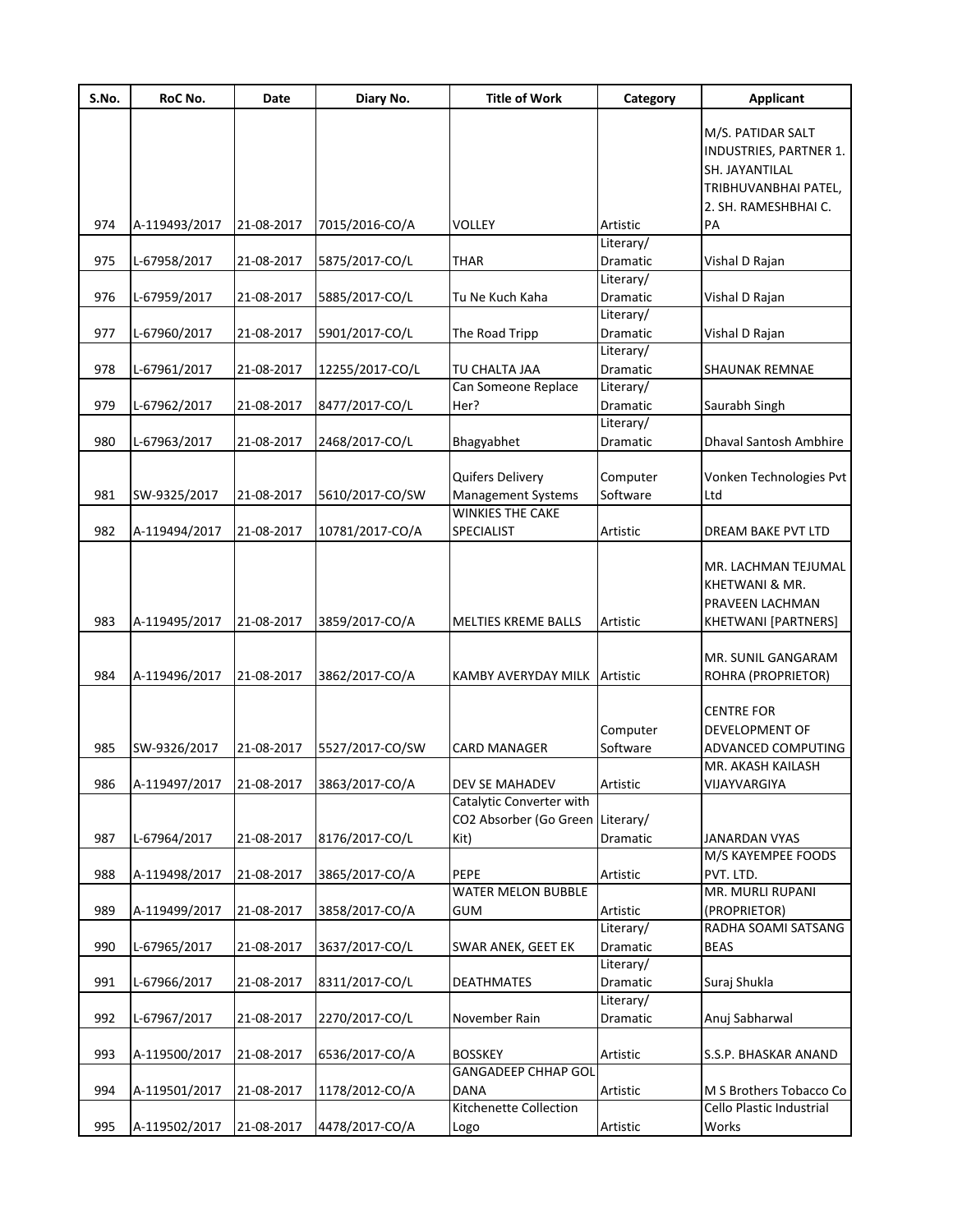| S.No. | RoC No.       | Date       | Diary No.       | <b>Title of Work</b>          | Category  | <b>Applicant</b>             |
|-------|---------------|------------|-----------------|-------------------------------|-----------|------------------------------|
|       |               |            |                 |                               |           | SIDDHANT LIME PRIVATE        |
| 996   | A-119503/2017 | 21-08-2017 | 3208/2017-CO/A  | SIDDHANT                      | Artistic  | LIMITED                      |
|       |               |            |                 |                               |           |                              |
|       |               |            |                 |                               | Literary/ | RADHA SOAMI SATSANG          |
| 997   | L-67968/2017  | 22-08-2017 | 3595/2017-CO/L  | JAGO RE PYARE JAGO            | Dramatic  | <b>BEAS ADDRESS</b>          |
|       |               |            |                 |                               | Literary/ |                              |
| 998   | L-67969/2017  | 22-08-2017 | 3952/2017-CO/L  | ANURADHA                      | Dramatic  | <b>MOUPIYA DEB</b>           |
|       |               |            |                 |                               |           |                              |
|       |               |            |                 | CSIR NMLIPSG AN E             |           |                              |
|       |               |            |                 | <b>MANAGEMENT SYSTEM</b>      |           |                              |
|       |               |            |                 | FOR AUTOMATION OF             |           |                              |
|       |               |            |                 | <b>IPSG PROJECT RELATED</b>   |           | <b>COUNCIL OF SCIENTIFIC</b> |
|       |               |            |                 | <b>ACTIVITIES OF CSIR NML</b> | Computer  | & INDUSTRIAL                 |
| 999   | SW-9327/2017  | 22-08-2017 | 8593/2017-CO/SW | MODULE 1                      | Software  | <b>RESEARCH</b>              |
|       |               |            |                 | CSIR-                         |           |                              |
|       |               |            |                 | NML_RECRUITMENT-AN            |           |                              |
|       |               |            |                 | E-RECRUITMENT                 |           |                              |
|       |               |            |                 | SYSTEM FOR THE gR.            |           |                              |
|       |               |            |                 | IV/SCIENITSTS'                |           |                              |
|       |               |            |                 | <b>RECRUITMENT AT CSIR</b>    | Computer  | <b>COUNCIL OF SCIENTIFIC</b> |
| 1000  | SW-9328/2017  | 22-08-2017 | 8453/2017-CO/SW | <b>NML</b>                    | Software  | & INDUSTRIAL RESEARCH        |
|       |               |            |                 |                               |           |                              |
|       |               |            |                 |                               |           |                              |
|       |               |            |                 |                               |           | R.SHANMUGA VADIVU,           |
|       |               |            |                 |                               |           | PROPRIETOR OF M/S            |
| 1001  | A-119504/2017 | 22-08-2017 | 3825/2017-CO/A  | <b>ANYTIME COTTON</b>         | Artistic  | <b>HEMAASREE GARMENT</b>     |
|       |               |            |                 | <b>ALPINE EUROPEAN</b>        |           |                              |
|       |               |            |                 | STANDARD UPVC                 |           | SARVESWARA MILLS             |
| 1002  | A-119505/2017 | 22-08-2017 | 3824/2017-CO/A  | <b>WINDOWS &amp; DOORS</b>    | Artistic  | INDIA PVT. LTD.              |
|       |               |            |                 |                               |           | D.BHUVAN                     |
|       |               |            |                 |                               |           | CHAKKARAVARTHI,              |
|       |               |            |                 |                               |           | PROPRIETOR OF M/s            |
| 1003  | A-119506/2017 | 22-08-2017 | 3823/2017-CO/A  | <b>AUSTRO</b>                 | Artistic  | <b>BHARATHI EXIM</b>         |
|       |               |            |                 |                               |           | T. BALAKRISHNAN &            |
| 1004  | A-119507/2017 | 22-08-2017 | 3822/2017-CO/A  | COOL IN COOL                  | Artistic  | S.THANGAPANDIAN              |
|       |               |            |                 |                               |           |                              |
|       |               |            |                 |                               |           | L.MAHESH KUMAR & M.          |
|       |               |            |                 |                               |           | <b>SANGEETHA PARTNERS</b>    |
| 1005  | A-119508/2017 | 22-08-2017 | 3821/2017-CO/A  | <b>BE-STYLE</b>               | Artistic  | OF M/S M.S. HOSIERIESS       |
| 1006  | A-119509/2017 | 22-08-2017 | 3820/2017-CO/A  | NAVEEN MASALAA                | Artistic  | M. VENKATESAN<br>SOLIPALAYAM |
|       |               |            |                 |                               |           | PALANISWAMY                  |
| 1007  | A-119510/2017 | 22-08-2017 | 3819/2017-CO/A  | <b>SIMEX</b>                  | Artistic  | VELUSAAMI                    |
|       |               |            |                 |                               |           |                              |
|       |               |            |                 | ET The Lovers of              | Literary/ | Sayyed Adnan                 |
| 1008  | L-67970/2017  | 22-08-2017 | 4005/2017-CO/L  | Different Dimensions          | Dramatic  | Mohammad                     |
|       |               |            |                 |                               |           | <b>SOCH BUSINESS</b>         |
| 1009  | A-119511/2017 | 22-08-2017 | 4053/2017-CO/A  | SOCH                          | Artistic  | <b>MENTORS LLP</b>           |
|       |               |            |                 | <b>Android App</b>            |           |                              |
|       |               |            |                 | Development - A               |           |                              |
|       |               |            |                 | Complete Tutorial For         | Literary/ |                              |
| 1010  | L-67971/2017  | 22-08-2017 | 4007/2017-CO/L  | <b>Beginners</b>              | Dramatic  | Padmini                      |
|       |               |            |                 |                               |           |                              |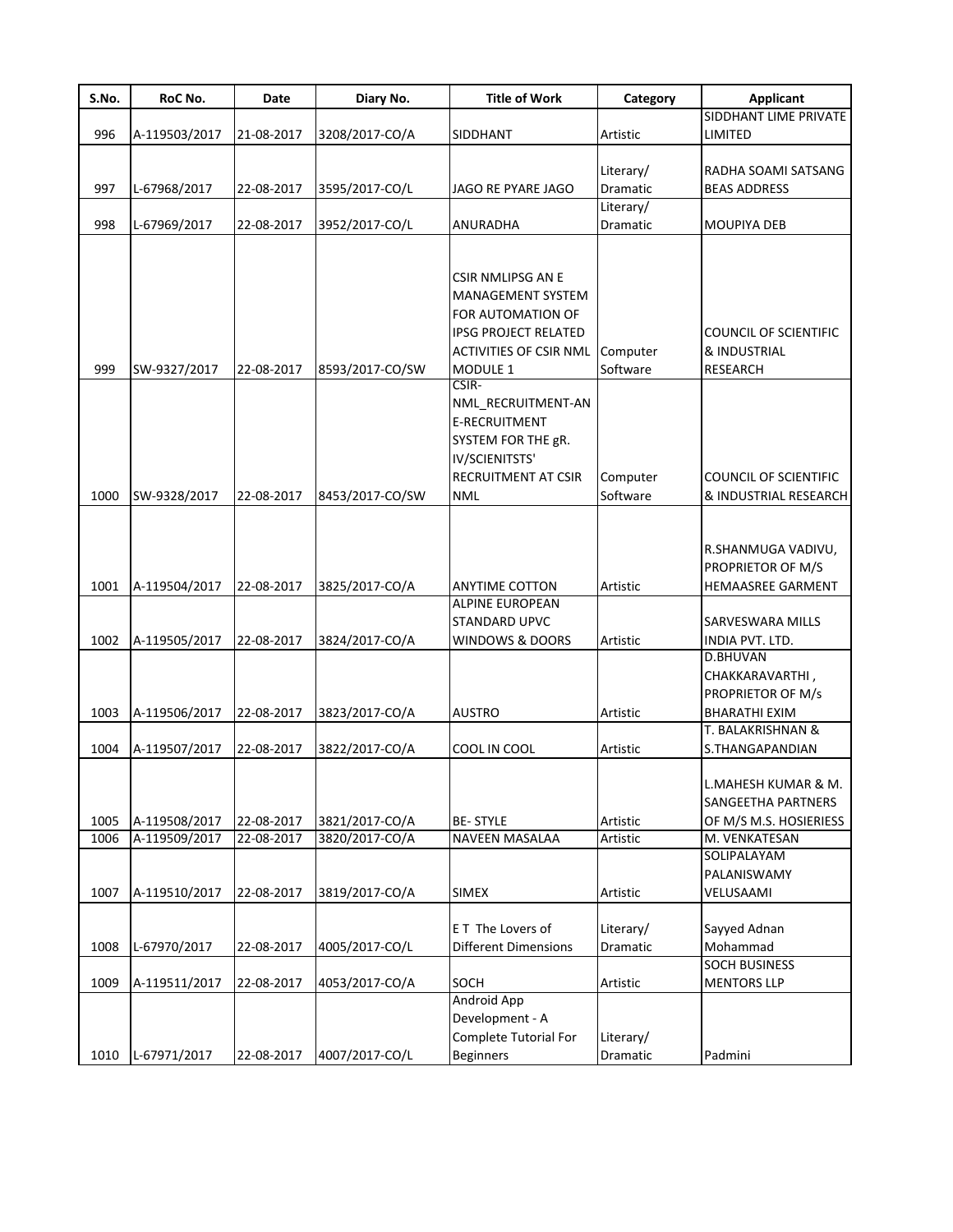| S.No.        | RoC No.                       | Date                     | Diary No.                        | <b>Title of Work</b>                    | Category                | <b>Applicant</b>                              |
|--------------|-------------------------------|--------------------------|----------------------------------|-----------------------------------------|-------------------------|-----------------------------------------------|
|              |                               |                          |                                  | The EQUALITY for All a                  |                         |                                               |
|              |                               |                          |                                  | Suggestion to Whole                     |                         |                                               |
|              |                               |                          |                                  | Human Race Living in the Literary/      |                         |                                               |
| 1011         | L-67972/2017                  | 22-08-2017               | 4073/2017-CO/L                   | "Planet-M"                              | Dramatic                | D.R.PARHI                                     |
|              |                               |                          |                                  |                                         |                         |                                               |
| 1012         |                               |                          |                                  | <b>TRX</b>                              |                         | Mandeep Singh [ Prop. of                      |
|              | A-119512/2017                 | 22-08-2017               | 1310/2017-CO/A                   | AKAKSHAR BHARAT                         | Artistic<br>Literary/   | G.T.B. INTERNATIONAL]                         |
| 1013         | L-67973/2017                  | 22-08-2017               | 1463/2017-CO/L                   | MAHAKAVYA                               | Dramatic                | <b>BALMUKUND DIXIT</b>                        |
|              |                               |                          |                                  |                                         | Literary/               |                                               |
| 1014         | L-67974/2017                  | 22-08-2017               | 3922/2017-CO/L                   | Eka Kavitechi Gosht                     | Dramatic                | Dhiraj Bhandare                               |
|              |                               |                          |                                  | Jeevan Kaushlya Sakriya                 | Literary/               |                                               |
| 1015         | L-67975/2017                  | 22-08-2017               | 3874/2017-CO/L                   | Dhyan                                   | Dramatic                | Pandit Devjyoti Sharma                        |
|              |                               |                          |                                  | DEVICE - LOGO SADHU                     |                         | KAMDHENU CATTLE                               |
| 1016         | A-119513/2017                 | 22-08-2017               | 5396/2017-CO/A                   | COW                                     | Artistic                | FEEDS PRIVATE LIMITED                         |
|              |                               |                          |                                  |                                         |                         |                                               |
|              |                               |                          |                                  | Engaging                                | Literary/               | <b>MindChampion Learning</b>                  |
| 1017         | L-67976/2017                  | 22-08-2017               | 5338/2017-CO/L                   | Math/Grade2/MathPlus                    | Dramatic                | Systems Ltd.                                  |
|              |                               |                          |                                  |                                         |                         |                                               |
|              |                               |                          |                                  | <b>Comparison Between</b>               |                         |                                               |
|              |                               |                          |                                  | RCC & Prestressed                       |                         |                                               |
|              |                               |                          |                                  | Concrete Bridge                         | Literary/               |                                               |
| 1018<br>1019 | L-67977/2017<br>A-119514/2017 | 22-08-2017<br>22-08-2017 | 4039/2017-CO/L<br>3138/2017-CO/A | Superstructures.<br><b>NEW JALLAD</b>   | Dramatic<br>Artistic    | Vaishali Mendhe<br><b>DIAMOND PRODUCT</b>     |
| 1020         | A-119515/2017                 | 22-08-2017               | 4002/2017-CO/A                   | <b>COSMIC BALANCE</b>                   | Artistic                | Arrvind Balaganesh                            |
|              |                               |                          |                                  |                                         |                         |                                               |
|              |                               |                          |                                  | Widget/Grade6/IT                        | Literary/               | <b>MindChampion Learning</b>                  |
| 1021         | L-67978/2017                  | 22-08-2017               | 5363/2017-CO/L                   | <b>Wizard Classic</b>                   | Dramatic                | Systems Ltd.                                  |
|              |                               |                          |                                  |                                         |                         |                                               |
|              |                               |                          |                                  |                                         |                         | <b>ALKEM LABORATORIES</b>                     |
| 1022         | A-119516/2017                 | 22-08-2017               | 5532/2017-CO/A                   | <b>ACUFLAM PLUS</b>                     | Artistic                | LIMITED                                       |
| 1023         |                               | 22-08-2017               |                                  |                                         | Computer<br>Software    | Saurabh Dandane                               |
|              | SW-9329/2017                  |                          | 6744/2015-CO/SW                  | www.paana.com                           |                         |                                               |
|              |                               |                          |                                  | SELF PREPARATION AND                    |                         |                                               |
|              |                               |                          |                                  | FILING OF INCOME TAX                    |                         |                                               |
|              |                               |                          |                                  | <b>RETURNS BY</b>                       | Literary/               |                                               |
| 1024         | L-67979/2017                  | 23-08-2017               | 7231/2017-CO/L                   | <b>INDIVIDUALS</b>                      | Dramatic                | Swatantra Kumar Sethi                         |
|              |                               |                          |                                  |                                         |                         | <b>SONY MUSIC</b>                             |
|              |                               |                          |                                  |                                         |                         | ENTERTAINMENT PVT.                            |
| 1025         | SR-12421/2017                 | 23-08-2017               | 12336/2017-CO/SR                 | SAHAAYANE                               | Sound Recording LTD     |                                               |
|              |                               |                          |                                  |                                         |                         | <b>SONY MUSIC</b><br><b>ENTERTAINMENT PVT</b> |
| 1026         | SR-12422/2017                 | 23-08-2017               | 12334/2017-CO/SR                 | <b>YEN URIEY</b>                        | Sound Recording LTD     |                                               |
|              |                               |                          |                                  |                                         |                         | <b>SONY MUSIC</b>                             |
|              |                               |                          |                                  |                                         |                         | <b>ENTERTAINMENT INDIA</b>                    |
| 1027         | SR-12423/2017                 | 23-08-2017               | 5938/2017-CO/SR                  | <b>GANGSTER</b>                         | Sound Recording PVT LTD |                                               |
|              |                               |                          |                                  |                                         |                         | <b>SMT POONAM</b>                             |
| 1028         | A-119517/2017                 | 23-08-2017               | 2068/2017-CO/A                   | AGRMILAN                                | Artistic                | AGARWAL, PROP                                 |
|              |                               |                          |                                  |                                         | Literary/               |                                               |
| 1029         | L-67980/2017                  | 23-08-2017               | 4387/2017-CO/L                   | A Cache of Coffee<br>The Rocket Science | Dramatic                | Hazel Colaco                                  |
| 1030         | L-67981/2017                  | 23-08-2017               | 7047/2017-CO/L                   | Called Love                             | Literary/<br>Dramatic   | Sonia Mackwani                                |
|              |                               |                          |                                  |                                         | Literary/               | DAVINDER KUMAR                                |
| 1031         | L-67982/2017                  | 23-08-2017               | 5646/2017-CO/L                   | LOVE JIHAD                              | Dramatic                | SANTOSHI                                      |
|              |                               |                          |                                  |                                         |                         |                                               |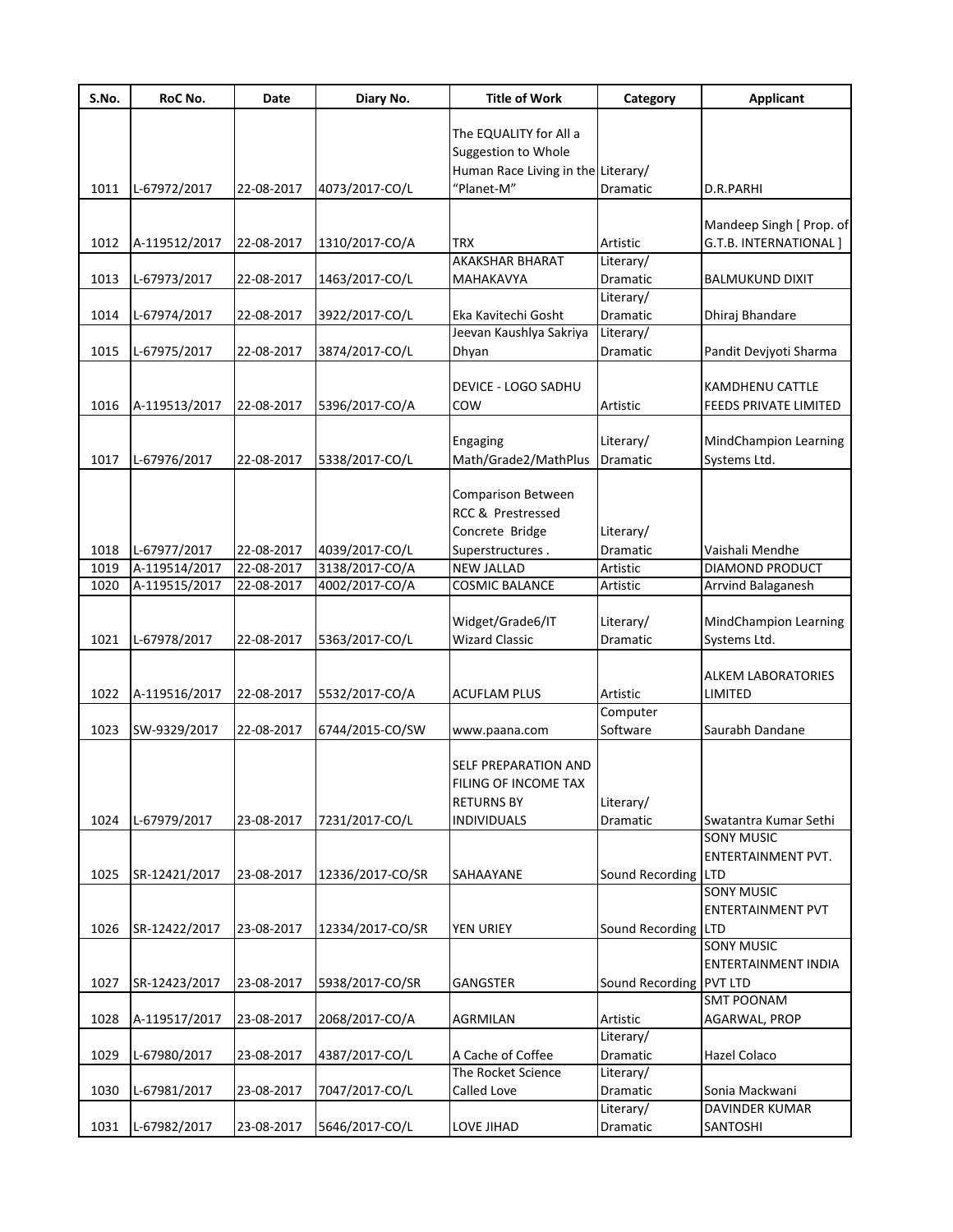| S.No. | RoC No.       | Date       | Diary No.       | <b>Title of Work</b>                  | Category                  | <b>Applicant</b>           |
|-------|---------------|------------|-----------------|---------------------------------------|---------------------------|----------------------------|
|       |               |            |                 | RAJASEKAR'S SPOKEN                    | Literary/                 |                            |
| 1032  | L-67983/2017  | 23-08-2017 | 1150/2017-CO/L  | <b>ENGLISH</b>                        | Dramatic                  | Rajasekar.M                |
|       |               |            |                 |                                       | Literary/                 |                            |
| 1033  | L-67984/2017  | 23-08-2017 | 4337/2017-CO/L  | Am I That Mad?                        | Dramatic                  | Gurleen Kaur               |
|       |               |            |                 | <b>TORPEDO LADLE</b>                  |                           |                            |
|       |               |            |                 | TRACKING SYSTEM                       | Computer                  |                            |
| 1034  | SW-9330/2017  | 23-08-2017 | 2394/2017-CO/SW | (TLTS)                                | Software                  | <b>TATA STEEL</b>          |
|       |               |            |                 |                                       |                           | <b>MS VIDHUT POWER</b>     |
| 1035  | A-119518/2017 | 23-08-2017 | 3159/2017-CO/A  | <b>STURLITE</b>                       | Artistic                  | SYSTEM                     |
|       |               |            |                 |                                       |                           |                            |
| 1036  | A-119519/2017 | 23-08-2017 | 3160/2017-CO/A  | VANUM                                 | Artistic                  | MS D M INTERNATIONAL       |
|       |               |            |                 | Life Insurance MCQ                    | Literary/                 |                            |
| 1037  | L-67985/2017  | 23-08-2017 | 14189/2016-CO/L | Guide for IC38                        | Dramatic                  | DR RAKESH AGARWAL          |
| 1038  | A-119520/2017 | 23-08-2017 | 14154/2016-CO/A | <b>TOP LABEL</b>                      | Artistic                  | MR BHAVIK S. POPAT         |
|       |               |            |                 |                                       |                           |                            |
|       |               |            |                 |                                       |                           | M/S TEJ RAM DHARAM         |
|       |               |            |                 | RAJ NIWAS MOUTH                       |                           | PAUL, NEERAJ KUMAR         |
| 1039  | A-119521/2017 | 23-08-2017 | 6385/2016-CO/A  | <b>FRESHENER</b>                      | Artistic                  | AND NUTESH KUMAR           |
|       |               |            |                 | <b>Operation Manual For</b>           |                           |                            |
|       |               |            |                 | Newton C-50 Split                     |                           |                            |
|       |               |            |                 | <b>Function Condensing</b>            | Literary/                 | <b>SIMON INNOVATIVE</b>    |
| 1040  | L-67986/2017  | 23-08-2017 | 4711/2017-CO/L  | System                                | Dramatic                  | <b>ENGINEERS</b>           |
|       |               |            |                 |                                       | Literary/                 |                            |
| 1041  | L-67987/2017  | 23-08-2017 | 4483/2017-CO/L  | Live To Eat                           | Dramatic                  | Auroshish Lall             |
|       |               |            |                 | TEMPLE HAIR IMEX -                    |                           |                            |
| 1042  | A-119522/2017 | 23-08-2017 | 4644/2017-CO/A  | LOGO                                  | Artistic                  | M. SOMASUNDARAM            |
|       |               |            |                 |                                       | Literary/                 | J N MAHARISHI & RAJAT      |
| 1043  | L-67988/2017  | 23-08-2017 | 4656/2017-CO/L  | A HOTEL ROOM                          | Dramatic                  | SHARMA                     |
|       |               |            |                 |                                       |                           | SAJ FOOD PRODUCTS          |
| 1044  | A-119523/2017 | 23-08-2017 | 408/2017-CO/A   | <b>BISK FARM JUST GINGER Artistic</b> |                           | PVT LTD                    |
|       |               |            |                 |                                       | Literary/                 |                            |
| 1045  | L-67989/2017  | 23-08-2017 | 4494/2017-CO/L  | Apache Hadoop Training Dramatic       |                           | <b>Bhavuk Chawla</b>       |
|       |               |            |                 |                                       | Literary/                 | <b>BHARAT HEAVY</b>        |
| 1046  | L-67990/2017  | 23-08-2017 | 4625/2017-CO/L  |                                       | Dramatic                  | ELECTRICALS LIMITED        |
|       |               |            |                 |                                       |                           |                            |
|       |               |            |                 | <b>GKG YELLOW GRAIN</b>               |                           | Sarvesh Goel trading as    |
| 1047  | A-119524/2017 | 23-08-2017 | 8254/2017-CO/A  | LABEL                                 | Artistic                  | M/s. Om India              |
|       |               |            |                 |                                       |                           |                            |
| 1048  | A-119525/2017 | 23-08-2017 | 8300/2017-CO/A  | <b>CHHOTU VADAPAV</b>                 | Artistic                  | Chhotu Kolhapuri Food's    |
|       |               |            |                 |                                       |                           | <b>GRAHAK PANCHAYAT</b>    |
| 1049  | A-119526/2017 | 23-08-2017 | 4607/2017-CO/A  | <b>GRAHAK DEVO BHAV</b>               | Artistic                  | MAHARASHTRA                |
|       |               |            |                 |                                       |                           | <b>SONY MUSIC</b>          |
|       |               |            |                 |                                       |                           | <b>ENTERTAINMENT INDIA</b> |
| 1050  | SR-12424/2017 | 23-08-2017 | 2846/2017-CO/SR | <b>DOL DOL</b>                        | Sound Recording PVT. LTD. |                            |
|       |               |            |                 |                                       |                           | <b>SONY MUSIC</b>          |
|       |               |            |                 |                                       |                           | ENTERTAINMENT INDIA        |
| 1051  | SR-12425/2017 | 23-08-2017 | 2848/2017-CO/SR | YAAKKAI THIRI                         | Sound Recording PVT. LTD. |                            |
|       |               |            |                 |                                       |                           | <b>SONY MUSIC</b>          |
|       |               |            |                 |                                       |                           |                            |
|       |               |            |                 |                                       |                           | ENTERTAINMENT INDIA        |
| 1052  | SR-12426/2017 | 23-08-2017 | 2843/2017-CO/SR | <b>HEY GOODBYE NANBA</b>              | Sound Recording           | PVT. LTD.                  |
|       |               |            |                 |                                       |                           | <b>SONY MUSIC</b>          |
|       |               |            |                 |                                       |                           | ENTERTAINMENT INDIA        |
| 1053  | SR-12427/2017 | 23-08-2017 | 2844/2017-CO/SR | JANA GANA MANA                        | Sound Recording PVT. LTD. |                            |
|       |               |            |                 |                                       |                           | <b>SONY MUSIC</b>          |
|       |               |            |                 |                                       |                           | ENTERTAINMENT INDIA        |
| 1054  | SR-12428/2017 | 23-08-2017 | 2845/2017-CO/SR | SANDAI KOZHI                          | Sound Recording PVT. LTD. |                            |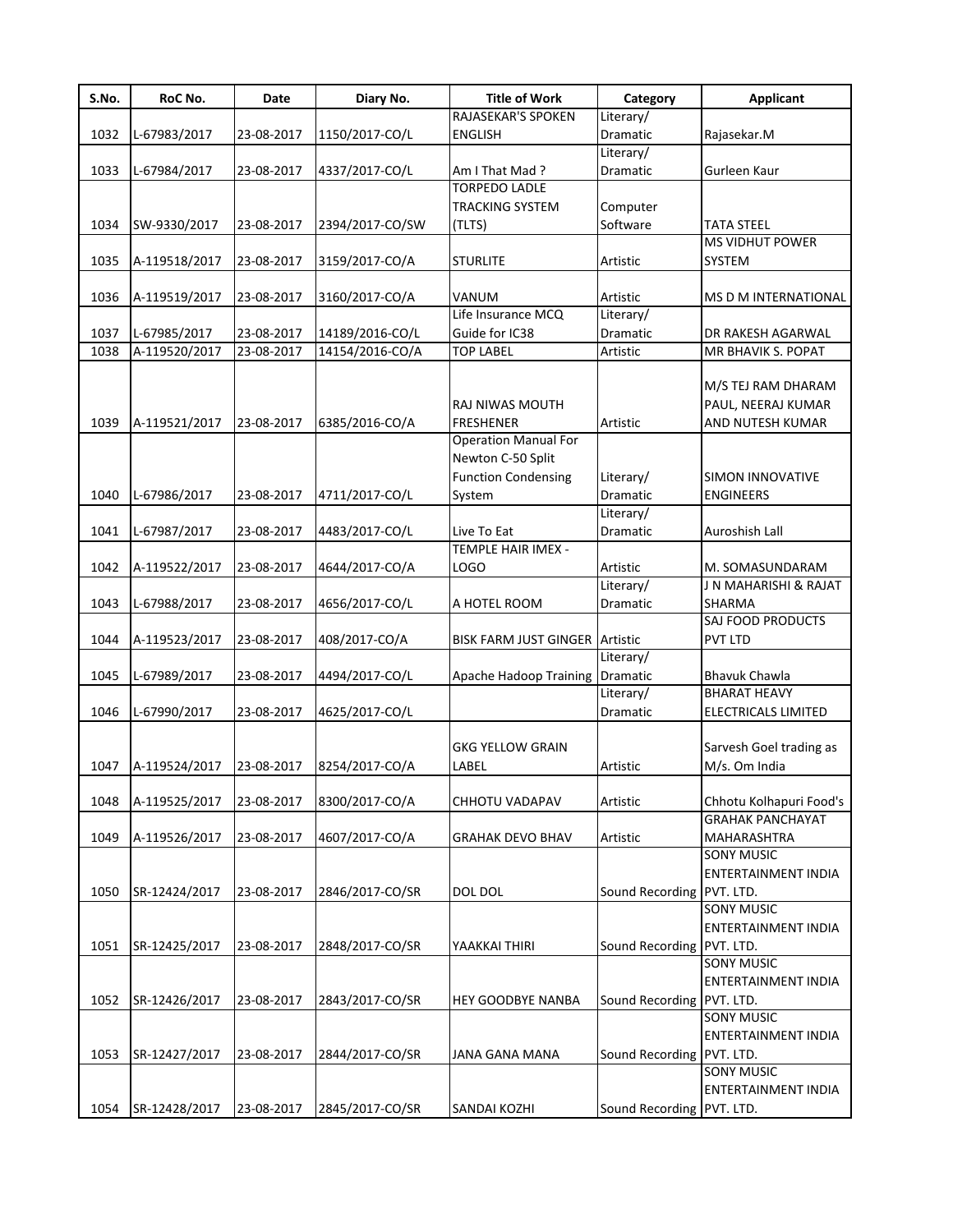| S.No. | RoC No.       | Date       | Diary No.        | <b>Title of Work</b>        | Category                  | <b>Applicant</b>           |
|-------|---------------|------------|------------------|-----------------------------|---------------------------|----------------------------|
|       |               |            |                  |                             | Literary/                 |                            |
| 1055  | L-67991/2017  | 23-08-2017 | 2689/2017-CO/L   | Sunahre Pal                 | Dramatic                  | Digvijay Singh Rajput      |
|       |               |            |                  |                             |                           | <b>SONY MUSIC</b>          |
|       |               |            |                  |                             |                           | <b>ENTERTAINMENT INDIA</b> |
| 1056  | SR-12429/2017 | 23-08-2017 | 2847/2017-CO/SR  | NENJAM ELLAM                | Sound Recording PVT. LTD. |                            |
|       |               |            |                  |                             |                           | RAVINDRA KUMAR             |
| 1057  | A-119527/2017 | 23-08-2017 | 6573/2017-CO/A   | SONATA SUPER TUFF           | Artistic                  | <b>KARNAWAT</b>            |
|       |               |            |                  |                             |                           |                            |
|       |               |            |                  | Regional Anaesthesia        | Computer                  |                            |
| 1058  | SW-9331/2017  | 23-08-2017 | 10603/2016-CO/SW | Data Base Management.       | Software                  | Prashanth Magadi           |
|       |               |            |                  |                             | Literary/                 | SANKRANTI FASHION          |
| 1059  | L-67992/2017  | 23-08-2017 | 8709/2017-CO/L   | 1 MIN SAREE                 | Dramatic                  | PRIVATE LIMITED            |
|       |               |            |                  |                             |                           | SMT. MEENAKSHI             |
| 1060  | A-119528/2017 | 23-08-2017 | 6621/2017-CO/A   | Jaipur Mahal                | Artistic                  | <b>RATHORE</b>             |
|       |               |            |                  | <b>NANO THEORY OF</b>       |                           |                            |
|       |               |            |                  | FLIGHT AFTER 112 YEARS      |                           |                            |
|       |               |            |                  | AN INDIAN STUDENT           |                           |                            |
|       |               |            |                  | PILOT HAS INVENTED          |                           |                            |
|       |               |            |                  | <b>REASON OF AIRCRAFT</b>   | Literary/                 | <b>HARESH HARSHADRAY</b>   |
| 1061  | L-67993/2017  | 23-08-2017 | 4503/2017-CO/L   | <b>FLYING</b>               | Dramatic                  | <b>MEHTA</b>               |
| 1062  | A-119529/2017 | 23-08-2017 | 3297/2017-CO/A   | MASTERJI SUPER              | Artistic                  | M/S. R.A. TRADERS          |
| 1063  | A-119530/2017 | 23-08-2017 | 3295/2017-CO/A   | MASTERJI SUPER              | Artistic                  | M/S. R.A. TRADERS          |
|       |               |            |                  |                             |                           | MR. RAMBABU                |
| 1064  | A-119531/2017 | 23-08-2017 | 3294/2017-CO/A   | <b>MADHUKOSH</b>            | Artistic                  | AGRAWAL                    |
|       |               |            |                  |                             |                           | DEEN DAYAL GUPTA S/O.      |
|       |               |            |                  |                             |                           | SH. KAILASH CHAND          |
| 1065  | A-119532/2017 | 23-08-2017 | 6904/2017-CO/A   | <b>HEMANT NAMKEEN</b>       | Artistic                  | <b>GUPTA</b>               |
|       |               |            |                  |                             |                           | M/S. SRINIWAS              |
|       |               |            |                  |                             |                           | SYNTHTIC PACKERS P.        |
| 1066  | A-119533/2017 | 23-08-2017 | 3293/2017-CO/A   | <b>MIRACLE</b>              | Artistic                  | LTD.                       |
|       |               |            |                  |                             |                           |                            |
| 1067  | A-119534/2017 | 23-08-2017 | 3292/2017-CO/A   | <b>NDB GROUP</b>            | Artistic                  | MR. MUKESH KUKREJA         |
|       |               |            |                  | <b>NENO THIYARI OF</b>      |                           |                            |
|       |               |            |                  | FLAYAT 112 SAAL BAD EK      |                           |                            |
|       |               |            |                  | <b>BHARATIYA STUDENT</b>    |                           |                            |
|       |               |            |                  | PAYLOT NE KHOJA             |                           |                            |
|       |               |            |                  | AROPLANE UDANE KA           | Literary/                 | <b>HARESH HARSHADRAY</b>   |
| 1068  | L-67994/2017  | 23-08-2017 | 4514/2017-CO/L   | KARAN                       | Dramatic                  | <b>MEHTA</b>               |
|       |               |            |                  |                             |                           | MR. YOGENDRA SINGH         |
| 1069  | A-119535/2017 | 23-08-2017 | 3291/2017-CO/A   | INDURA PAINTS               | Artistic                  | <b>THAKUR</b>              |
|       |               |            |                  | <b>CENTER FILLED BUBBLE</b> |                           | MR. SHANKAR LAL            |
| 1070  | A-119536/2017 | 23-08-2017 | 3290/2017-CO/A   | <b>GUM</b>                  | Artistic                  | <b>DHINGRA</b>             |
| 1071  | A-119537/2017 | 23-08-2017 | 3285/2017-CO/A   | CREAMY COCONUT              | Artistic                  | MR. RAJESH JAIN            |
| 1072  | A-119538/2017 | 23-08-2017 | 3284/2017-CO/A   | DARK ECLARO                 | Artistic                  | RAJESH JAIN                |
|       |               |            |                  |                             |                           |                            |
|       |               |            |                  |                             |                           | MANOJ KUMAR                |
|       |               |            |                  | SHREE AGARWAL               |                           | AGARWAL S/O. LATE. SH.     |
| 1073  | A-119539/2017 | 23-08-2017 | 6907/2017-CO/A   | <b>CATERERS</b>             | Artistic                  | MOHAN LAL AGARWAL          |
|       |               |            |                  |                             |                           | MR. RAVI KUMAR             |
| 1074  | A-119540/2017 | 23-08-2017 | 3283/2017-CO/A   | <b>WOLF CARAMEL GOLD</b>    | Artistic                  | <b>BAKHRU</b>              |
|       |               |            |                  |                             |                           | MR. SATISH KUMAR           |
| 1075  | A-119541/2017 | 23-08-2017 | 3281/2017-CO/A   | <b>RUCHI SHAKTI</b>         | Artistic                  | PANJWANI                   |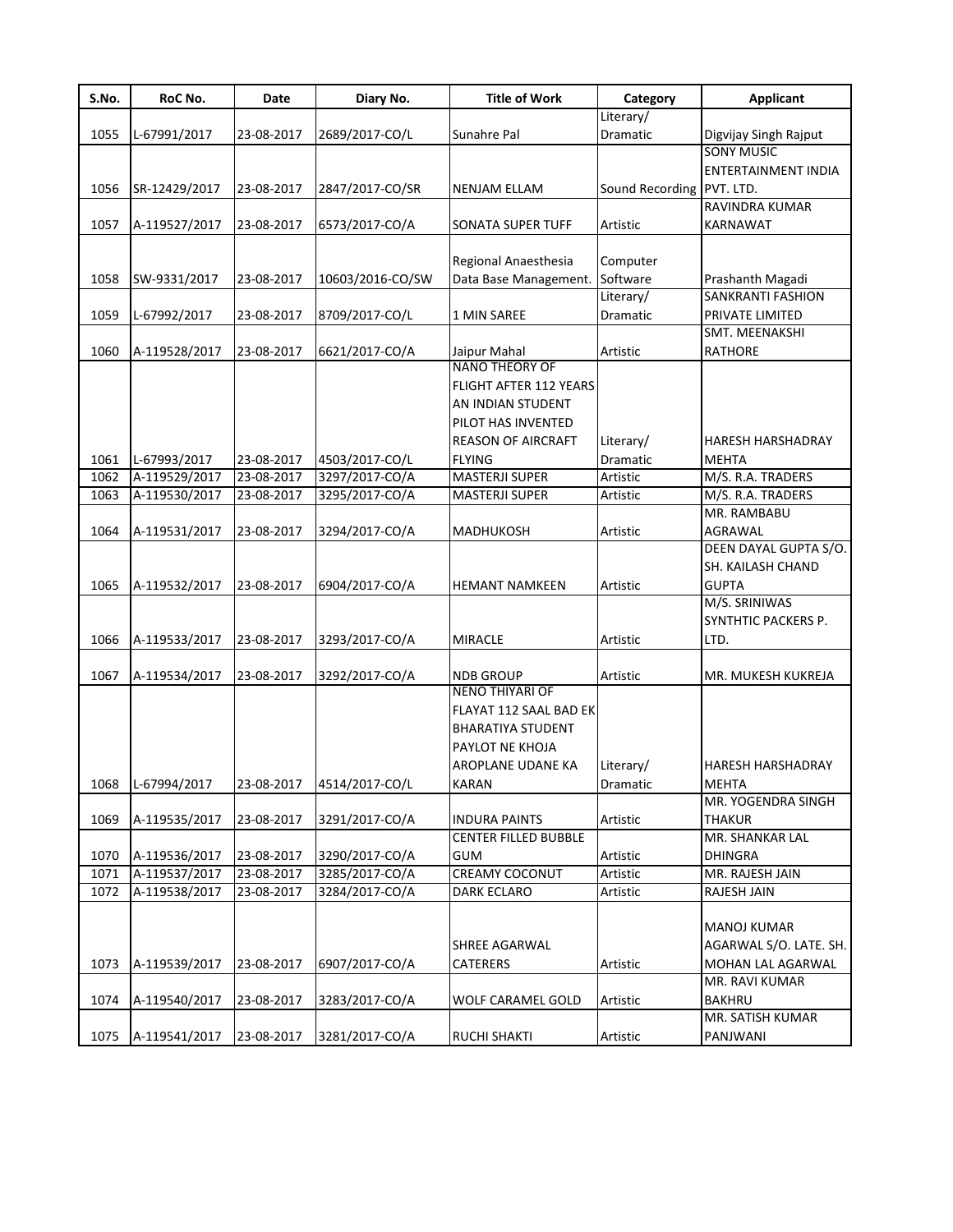| S.No. | RoC No.       | Date       | Diary No.       | <b>Title of Work</b>                              | Category        | <b>Applicant</b>           |
|-------|---------------|------------|-----------------|---------------------------------------------------|-----------------|----------------------------|
|       |               |            |                 |                                                   |                 |                            |
|       |               |            |                 |                                                   |                 |                            |
|       |               |            |                 | <b>NENO THIYARI OF</b>                            |                 |                            |
|       |               |            |                 | <b>FLAYAT 112 VARSH</b><br>PACHHI EK BHARATIYA    |                 |                            |
|       |               |            |                 | <b>VIDHYARTHI PAYLOTE</b>                         |                 |                            |
|       |               |            |                 | SODHYU AROPLANE                                   | Literary/       | <b>HARESH HARSHADRAY</b>   |
| 1076  | L-67995/2017  | 23-08-2017 | 4509/2017-CO/L  | UDVANU KARAN                                      | Dramatic        | <b>MEHTA</b>               |
|       |               |            |                 |                                                   |                 | M/S. TROPLILITE FOODS      |
| 1077  | A-119542/2017 | 23-08-2017 | 3278/2017-CO/A  | <b>FLEXI CREME</b>                                | Artistic        | PVT. LTD.                  |
|       |               |            |                 |                                                   |                 | <b>LAURES</b>              |
|       |               |            |                 |                                                   |                 | PHARMACEUTICALS PVT.       |
| 1078  | A-119543/2017 | 23-08-2017 | 6921/2017-CO/A  | <b>LAURES Logo</b>                                | Artistic        | LTD.                       |
|       |               |            |                 |                                                   |                 |                            |
|       |               |            |                 |                                                   |                 | MR. AJAY KUMAR             |
| 1079  | A-119544/2017 | 23-08-2017 | 4287/2017-CO/A  | AJAY-G ULTA PULTA                                 | Artistic        | RUPWANI (PROPRIETOR)       |
|       |               |            |                 |                                                   | Literary/       |                            |
| 1080  | L-67996/2017  | 23-08-2017 | 3318/2015-CO/L  | THE JASMINE BLOOM                                 | <b>Dramatic</b> | MR. RAJAT NARULA           |
|       |               |            |                 |                                                   |                 | MS. KIRTI RAJPAL           |
| 1081  | A-119545/2017 | 23-08-2017 | 4288/2017-CO/A  | ANTAARA WITH LOGO A Artistic                      |                 | (PROPRIETOR)               |
|       |               |            |                 |                                                   | Literary/       |                            |
| 1082  | L-67997/2017  | 23-08-2017 | 3243/2017-CO/L  | <b>SEVEN SKIES</b>                                | Dramatic        | <b>NAVINDER OBEROI</b>     |
|       |               |            |                 |                                                   | Literary/       |                            |
| 1083  | L-67998/2017  | 23-08-2017 | 3245/2017-CO/L  | AAJ KE ADAALAT                                    | Dramatic        | NAVINDER OBEROI            |
|       |               |            |                 |                                                   |                 |                            |
|       |               |            |                 |                                                   |                 | MR. RADHESHYAM             |
| 1084  | A-119546/2017 | 23-08-2017 | 4290/2017-CO/A  | <b>BADSHAH GOLD</b>                               | Artistic        | AGRAWAL (PROPRIETOR)       |
|       |               |            |                 |                                                   | Computer        | <b>In-Solutions Global</b> |
| 1085  | SW-9332/2017  | 23-08-2017 | 8496/2016-CO/SW | <b>CONSUMER CONNECT</b><br><b>NWBP JYOTI WITH</b> | Software        | Pvt.Ltd.                   |
| 1086  | A-119547/2017 | 23-08-2017 | 4292/2017-CO/A  | <b>DEVICE OF BRUSH</b>                            | Artistic        | MR. IQBAL AHMAD            |
|       |               |            |                 |                                                   |                 |                            |
|       |               |            |                 | "RATNALEKHA JEWELS                                |                 | M/s. RATNALEKHA            |
| 1087  | A-119548/2017 | 23-08-2017 | 4208/2017-CO/A  | WITH R LOGO "                                     | Artistic        | <b>JEWELS</b>              |
|       |               |            |                 |                                                   |                 | HARSHAL ELECTRICAL         |
| 1088  | A-119549/2017 | 23-08-2017 | 4392/2017-CO/A  | HARSHAL (logo)                                    | Artistic        | PVT. LTD                   |
|       |               |            |                 |                                                   |                 |                            |
| 1089  | A-119550/2017 | 23-08-2017 | 4284/2017-CO/A  | 'ROYAL RIBBONS"                                   | Artistic        | M/s. ROYAL RIBBONS         |
|       |               |            |                 | Noy Naadi Noy Mudal N                             | Literary/       |                            |
| 1090  | L-67999/2017  | 23-08-2017 | 2368/2017-CO/L  | aadi                                              | Dramatic        | B. Thayumanavan            |
|       |               |            |                 |                                                   |                 |                            |
|       |               |            |                 | MULTIPLE ACTIVITIES                               |                 |                            |
|       |               |            |                 | <b>CHANGE INTERVENTION</b>                        |                 | <b>ATULKUMAR</b>           |
|       |               |            |                 | ITS APPLICATIONS AND                              | Literary/       | MAHESHCHANDRA              |
| 1091  | L-68000/2017  | 24-08-2017 | 11524/2015-CO/L | <b>IMPLICATIONS</b>                               | Dramatic        | AGARWAL                    |
|       |               |            |                 |                                                   |                 | PARAGON POLMER             |
|       |               |            |                 | PARAGON OFFICE                                    |                 | PRODUCTS PRIVATE           |
| 1092  | A-119551/2017 | 26-08-2017 | 6786/2017-CO/A  | <b>CHAPPAL</b>                                    | Artistic        | LIMITED                    |
|       |               |            |                 |                                                   |                 | PARAGON POLMER             |
|       |               |            |                 |                                                   |                 | PRODUCTS PRIVATE           |
| 1093  | A-119552/2017 | 26-08-2017 | 6787/2017-CO/A  | PARAGON SOLEA                                     | Artistic        | LIMITED                    |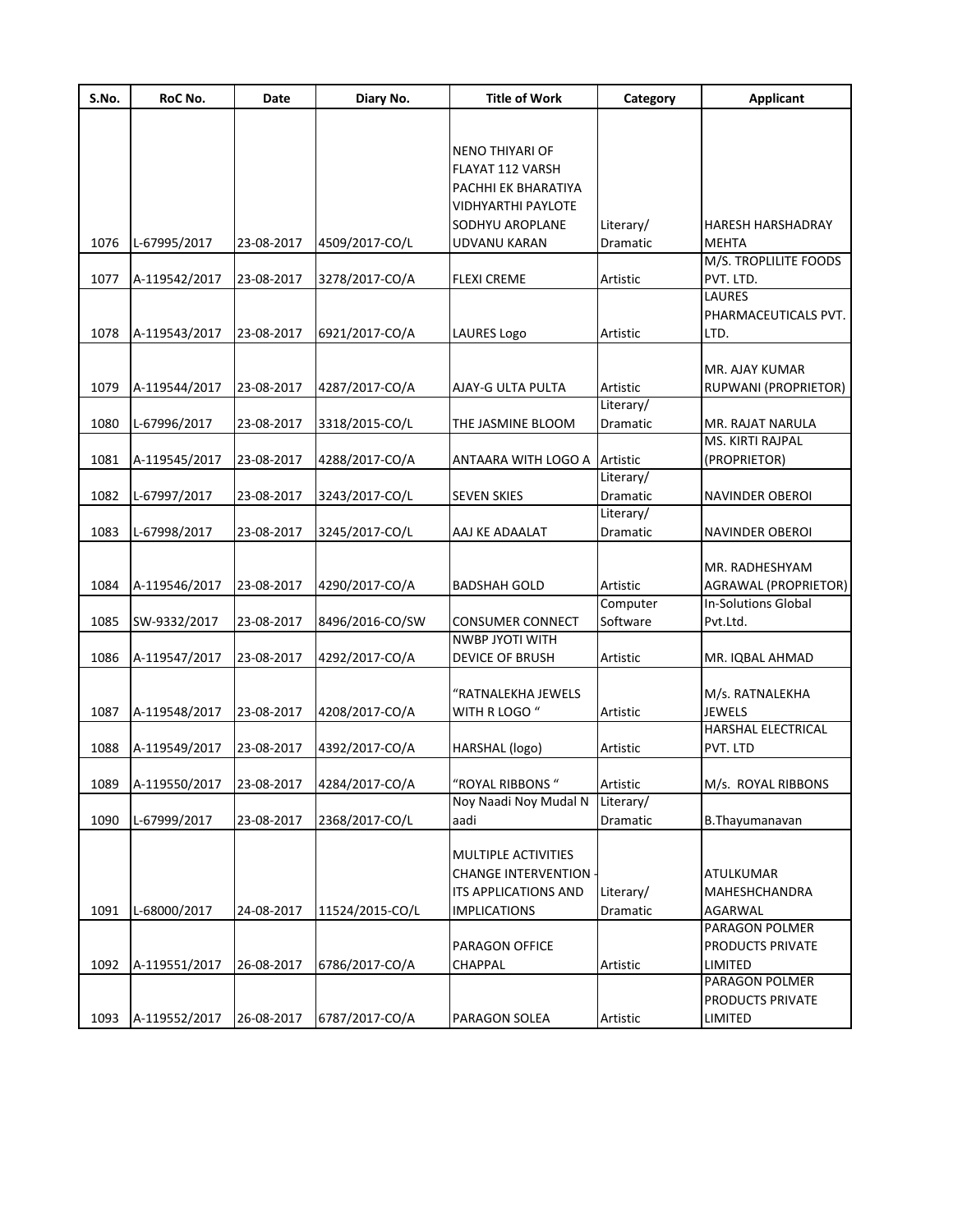| S.No. | RoC No.       | Date       | Diary No.       | <b>Title of Work</b>                                | Category  | <b>Applicant</b>                  |
|-------|---------------|------------|-----------------|-----------------------------------------------------|-----------|-----------------------------------|
|       |               |            |                 | NEURO-ENDO-ACTIVITY-                                |           |                                   |
|       |               |            |                 | <b>TRACKER: AN</b>                                  |           |                                   |
|       |               |            |                 | <b>AUTOMATIC ACTIVITY</b>                           |           |                                   |
|       |               |            |                 | <b>DETECTION</b>                                    |           |                                   |
|       |               |            |                 | <b>APPLICATION FOR</b>                              | Computer  | <b>INDIAN COUNCIL OF</b>          |
| 1094  | SW-9333/2017  | 26-08-2017 | 5089/2017-CO/SW | NEURO-ENDO-TRAINER                                  | Software  | <b>MEDICAL RESEARCH</b>           |
|       |               |            |                 | <b>ZIKSANA NETWORK</b>                              |           |                                   |
|       |               |            |                 | LEARNING                                            |           |                                   |
|       |               |            |                 | ENVIRONMENT E-TUTOR Literary/                       |           |                                   |
| 1095  | L-68001/2017  | 26-08-2017 | 6994/2017-CO/L  | 2.0                                                 | Dramatic  | Kaushik Ray                       |
|       |               |            |                 | PYAR BHARE NAGME                                    |           |                                   |
|       |               |            |                 | <b>GHAZAL VOL NO 2</b>                              | Literary/ |                                   |
| 1096  | L-68002/2017  | 26-08-2017 | 7157/2017-CO/L  | <b>HANDWRITTEN SCRIPTS</b>                          | Dramatic  | Usha Kaushal                      |
|       |               |            |                 |                                                     |           |                                   |
|       |               |            |                 | INTERNATIONAL HOTEL                                 |           |                                   |
|       |               |            |                 | MANAGEMENT 2015-                                    | Literary/ | M/S PRIMORDIAL                    |
| 1097  | L-68003/2017  | 26-08-2017 | 6709/2017-CO/L  | 2016                                                | Dramatic  | SYSTEMS PVT LTD                   |
|       |               |            |                 |                                                     |           |                                   |
|       |               |            |                 | <b>INTERNATIONAL HOTEL</b>                          |           |                                   |
|       |               |            |                 | MANAGEMENT 2013-                                    | Literary/ | M/S PRIMORDIAL                    |
| 1098  | L-68004/2017  | 26-08-2017 | 6710/2017-CO/L  | 2014                                                | Dramatic  | SYSTEMS PVT LTD                   |
|       |               |            |                 | A Study of Problems and                             |           |                                   |
|       |               |            |                 | Prospects of Tourism                                | Literary/ |                                   |
| 1099  | L-68005/2017  | 26-08-2017 | 5299/2017-CO/L  | Sector in Satara District                           | Dramatic  | Rajashri Ramesh Chavan            |
|       |               |            |                 |                                                     |           |                                   |
|       |               |            |                 | A Study of Problems and                             |           |                                   |
|       |               |            |                 | Prospects of Tourism                                | Literary/ |                                   |
| 1100  | L-68005/2017  | 26-08-2017 | 5299/2017-CO/L  | Sector in Satara District                           | Dramatic  | Sarang Shankar Bhola              |
|       |               |            |                 |                                                     |           |                                   |
|       |               |            |                 |                                                     |           | MR.JONNADA                        |
|       |               |            |                 |                                                     |           | SATYANARAYANA, MR.                |
|       |               |            |                 |                                                     |           | JONNADA SRIDHAR,                  |
|       |               |            |                 |                                                     |           | MRS.JONNADA                       |
|       |               |            |                 |                                                     |           | LAKSHMI, MRS.SUSHMA,              |
| 1101  | A-119553/2017 | 26-08-2017 | 6833/2017-CO/A  | <b>DOUBLE PARROTS</b>                               | Artistic  | MRS.R.SRIDEVI.                    |
|       |               |            |                 |                                                     |           | Dhunseri Tea &                    |
| 1102  | A-119554/2017 | 26-08-2017 | 8410/2017-CO/A  | LAL GHORA (LABEL)                                   | Artistic  | <b>Industries Limited</b>         |
|       |               |            |                 | <b>Compilation of Methods</b><br>& Helping Toolsfor |           |                                   |
|       |               |            |                 | <b>Company Secretary CS</b>                         | Literary/ |                                   |
| 1103  | L-68006/2017  | 26-08-2017 | 6693/2017-CO/L  | Exams                                               | Dramatic  | Mohit Shaw                        |
|       |               |            |                 |                                                     | Computer  |                                   |
| 1104  | SW-9334/2017  | 26-08-2017 | 3692/2017-CO/SW | Erddeal                                             | Software  | Ankit kumar                       |
|       |               |            |                 | NISHA COLOR SURE 3.16                               |           | M/S PREM MEHANDI                  |
| 1105  | A-119555/2017 | 26-08-2017 | 1508/2017-CO/A  | <b>BURGUNDY</b>                                     | Artistic  | <b>CENTRE</b>                     |
|       |               |            |                 |                                                     | Literary/ |                                   |
| 1106  | L-68007/2017  | 26-08-2017 | 8442/2017-CO/L  | <b>AGONIES INSIDE</b>                               | Dramatic  | Baishali Sonowal                  |
|       |               |            |                 | ELOIS HAIR REMOVAL                                  |           |                                   |
| 1107  | A-119556/2017 | 26-08-2017 | 1505/2017-CO/A  | <b>CREAM PAPAYA</b><br><b>EXTRACT</b>               | Artistic  | M/S PREM MEHANDI<br><b>CENTRE</b> |
|       |               |            |                 |                                                     |           | Sipna College of                  |
|       |               |            |                 | Online Birth and Death                              | Computer  | Engineering and                   |
| 1108  | SW-9335/2017  | 26-08-2017 | 5365/2017-CO/SW | <b>Registration System</b>                          | Software  | Technology                        |
|       |               |            |                 |                                                     |           |                                   |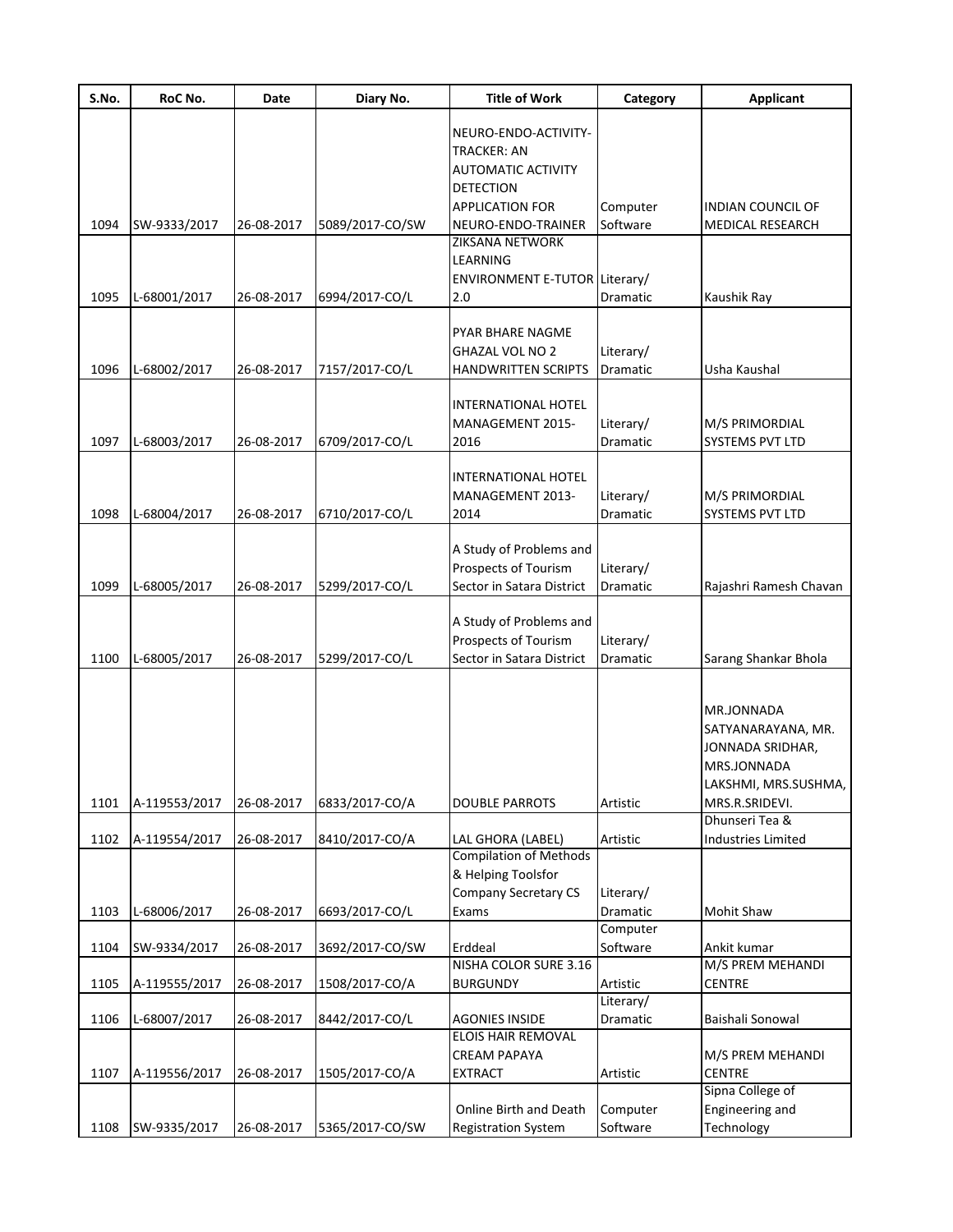| S.No. | RoC No.                  | Date       | Diary No.       | <b>Title of Work</b>                 | Category  | <b>Applicant</b>                    |
|-------|--------------------------|------------|-----------------|--------------------------------------|-----------|-------------------------------------|
|       |                          |            |                 |                                      |           |                                     |
| 1109  | A-119557/2017            | 26-08-2017 | 4934/2017-CO/A  | "SWAMINARAYAN<br>ASHRAM TRUST, SAT " | Artistic  | SWAMINARAYAN<br><b>ASHRAM TRUST</b> |
|       |                          |            |                 | FACTORS EFFECTING                    |           |                                     |
|       |                          |            |                 | EMPLOYEE                             | Literary/ | ABHISHEK JANVIER                    |
| 1110  | L-68008/2017             | 26-08-2017 | 356/2016-CO/L   | SATISFACTION                         | Dramatic  | <b>FREDERIC</b>                     |
|       |                          |            |                 |                                      |           | RAMESHBHAI                          |
|       |                          |            |                 |                                      |           | <b>DEEPCHAND</b>                    |
| 1111  | A-119558/2017            | 26-08-2017 | 613/2017-CO/A   | <b>D R FASHION</b>                   | Artistic  | RAMCHANDANI                         |
|       |                          |            |                 |                                      | Literary/ | BALA VENKATESWA RAO                 |
| 1112  | L-68009/2017             | 26-08-2017 | 6895/2017-CO/L  | MY NAME IS RAVANA                    | Dramatic  | SANKURATRI                          |
|       |                          |            |                 |                                      |           |                                     |
| 1113  | A-119559/2017            | 26-08-2017 | 169/2017-CO/SR  | CHIM CHIM NOODLES                    | Artistic  | <b>MANJU DEVI</b>                   |
|       |                          |            |                 |                                      |           | <b>NILESH BHAI</b>                  |
|       |                          |            |                 |                                      |           | BHARATBHAI TEJANI                   |
|       |                          |            |                 |                                      |           | AND HITESH BHAI                     |
| 1114  | A-119560/2017            | 26-08-2017 | 13075/2015-CO/A | MOKAR LABEL                          | Artistic  | <b>BHARATBHAI TEJANI</b>            |
|       |                          |            |                 |                                      | Literary/ |                                     |
| 1115  | L-68010/2017             | 26-08-2017 | 6742/2017-CO/L  | CRIMINAL                             | Dramatic  | Devaran K.S                         |
|       |                          |            |                 |                                      | Literary/ |                                     |
| 1116  | L-68011/2017             | 26-08-2017 | 5757/2017-CO/L  | <b>Bastard Hearts</b>                | Dramatic  | Ambarish Ray<br>THE COMORIN MATCH   |
|       |                          |            |                 |                                      |           | <b>INDUSTRIES PRIVATE</b>           |
| 1117  | A-119561/2017            | 26-08-2017 | 4296/2017-CO/A  | KISAN                                | Artistic  | LIMITED,                            |
|       |                          |            |                 |                                      | Literary/ |                                     |
| 1118  | L-68012/2017             | 26-08-2017 | 4388/2017-CO/L  | Gul-Kamal                            | Dramatic  | Kamaljit Singh                      |
|       |                          |            |                 | MOUZ MAZA WITH                       |           |                                     |
|       |                          |            |                 | DEVICE OF CARTOON                    |           | MR. NIJAR I. PANJWANI               |
| 1119  | A-119562/2017            | 26-08-2017 | 4315/2017-CO/A  | AND POPCORN                          | Artistic  | (PROPRIETOR)                        |
|       |                          |            |                 |                                      |           |                                     |
|       |                          |            |                 |                                      |           | MR. NIJAR I. PANJWANI               |
| 1120  | A-119563/2017            | 26-08-2017 | 4316/2017-CO/A  | DEVICE OF BOY                        | Artistic  | (PROPRIETOR)                        |
|       |                          |            |                 |                                      |           |                                     |
|       |                          |            |                 | ALPHABET DINNER TIME                 |           | MR. NIJAR I. PANJWANI               |
| 1121  | A-119564/2017            | 26-08-2017 | 4317/2017-CO/A  | WITH DEVICE OF BOYS                  | Artistic  | (PROPRIETOR)                        |
|       |                          |            |                 |                                      |           |                                     |
|       |                          |            |                 | CHOWMIN WITH DEVICE                  |           | MR. NIJAR I. PANJWANI               |
| 1122  | A-119565/2017 26-08-2017 |            | 4318/2017-CO/A  | OF NOODLES AND BOY                   | Artistic  | (PROPRIETOR)                        |
|       |                          |            |                 | CHINEESE PASTA WITH                  |           |                                     |
|       |                          |            |                 | DEVICE OF PASTA AND                  |           | MR. NIJAR I. PANJWANI               |
| 1123  | A-119566/2017            | 26-08-2017 | 4319/2017-CO/A  | <b>BOY</b>                           | Artistic  | (PROPRIETOR)                        |
|       |                          |            |                 |                                      |           | MR. NIJAR I. PANJWANI               |
| 1124  | A-119567/2017            | 26-08-2017 | 4320/2017-CO/A  | <b>SN PANJWANI</b>                   | Artistic  | (PROPRIETOR)                        |
|       |                          |            |                 |                                      | Literary/ |                                     |
| 1125  | L-68013/2017             | 26-08-2017 | 2241/2017-CO/L  | Journey Beyond                       | Dramatic  | Jimmy Mody                          |
|       |                          |            |                 |                                      | Literary/ |                                     |
| 1126  | L-68014/2017             | 26-08-2017 | 2314/2017-CO/L  | Ek Se Dus Tak                        | Dramatic  | Rajni Raina                         |
|       |                          |            |                 |                                      | Literary/ |                                     |
| 1127  | L-68015/2017             | 26-08-2017 | 5761/2017-CO/L  | I Live to Die with You               | Dramatic  | Krishna Agrawal                     |
|       |                          |            |                 |                                      |           |                                     |
|       |                          |            |                 | The Ultimate Stress-Free             | Literary/ |                                     |
| 1128  | L-68016/2017             | 26-08-2017 | 2318/2017-CO/L  | <b>Productivity Secrets</b>          | Dramatic  | Manikanta Belde                     |
|       |                          |            |                 |                                      |           |                                     |
|       |                          |            |                 | How to live a victorious             |           |                                     |
|       |                          |            |                 | teens life In Godly                  | Literary/ |                                     |
| 1129  | L-68017/2017             | 26-08-2017 | 4386/2017-CO/L  | ways                                 | Dramatic  | Evans Francis                       |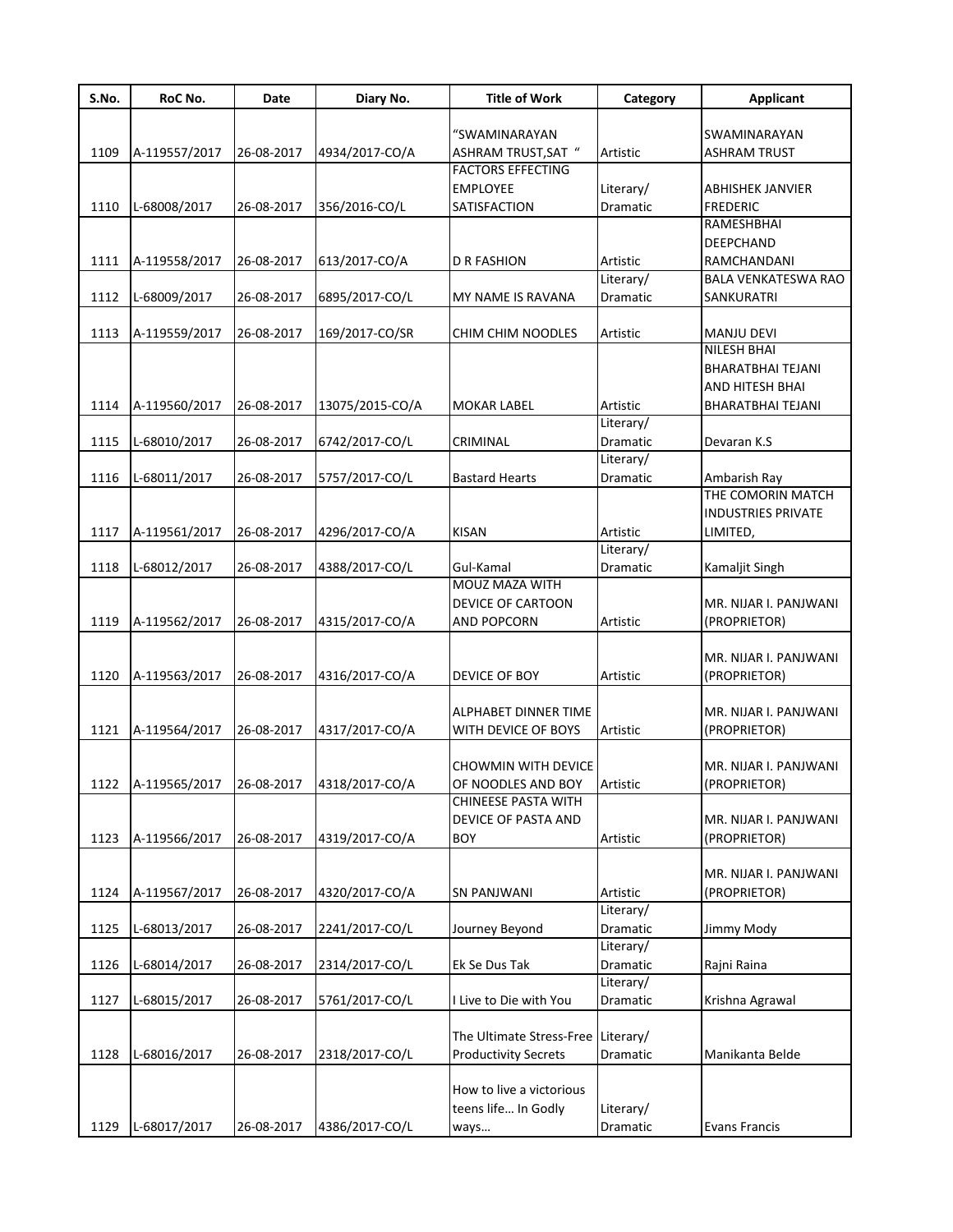| S.No. | RoC No.       | <b>Date</b> | Diary No.       | <b>Title of Work</b>            | Category  | <b>Applicant</b>             |
|-------|---------------|-------------|-----------------|---------------------------------|-----------|------------------------------|
| 1130  | A-119568/2017 | 26-08-2017  | 8392/2017-CO/A  | <b>RAFTAR</b>                   | Artistic  | S.P. GUPTA                   |
|       |               |             |                 |                                 |           |                              |
|       |               |             |                 |                                 |           |                              |
|       |               |             |                 | AMRITA DARSHANAM –              |           |                              |
|       |               |             |                 | INTERNATIONAL CENTRE            |           | Amrita Vishwa                |
| 1131  | A-119569/2017 | 26-08-2017  | 3950/2017-CO/A  | FOR SPIRITUAL STUDIES           | Artistic  | Vidyapeetham                 |
|       |               |             |                 |                                 |           |                              |
| 1132  | A-119570/2017 | 26-08-2017  | 2159/2017-CO/A  | WAVY                            | Artistic  | <b>BS AQUA INDUSTRIES</b>    |
|       |               |             |                 | <b>CIVIL ENGINEERING-</b>       |           | <b>NITU SINGH ALIAS</b>      |
|       |               |             |                 | HIGHWAY AND                     | Literary/ | NEETU SINGH, PEN             |
| 1133  | L-68018/2017  | 26-08-2017  | 5043/2017-CO/L  | SURVEYING                       | Dramatic  | <b>NAME</b>                  |
|       |               |             |                 | KD CAMPUS SSC JE                |           | NITU SINGH ALIAS             |
|       |               |             |                 | ELECTRICAL MOCK TEST            | Literary/ | NEETU SINGH, PEN             |
| 1134  | L-68019/2017  | 26-08-2017  | 5051/2017-CO/L  | <b>SERIES 21 TO 40</b>          | Dramatic  | <b>NAME</b>                  |
|       |               |             |                 |                                 |           |                              |
| 1135  | A-119571/2017 | 26-08-2017  | 4274/2017-CO/A  | <b>CIRA</b>                     | Artistic  | M/S. CIRA ENTERPRISES        |
|       |               |             |                 |                                 | Literary/ |                              |
| 1136  | L-68020/2017  | 26-08-2017  | 2603/2017-CO/L  | SHAHID KI PEEDA                 | Dramatic  | <b>GOVIND SONI</b>           |
|       |               |             |                 |                                 |           |                              |
|       |               |             |                 | <b>Accounting Standards</b>     | Literary/ |                              |
| 1137  | L-68021/2017  | 26-08-2017  | 502/2017-CO/L   | for CA Final Students           | Dramatic  | <b>Dishnine Publications</b> |
|       |               |             |                 |                                 | Literary/ |                              |
| 1138  | L-68022/2017  | 26-08-2017  | 2460/2017-CO/L  | Cellulographics                 | Dramatic  | Prateek Kalia                |
|       |               |             |                 | <b>SUDARSHAN WITH</b>           |           | <b>VISHAL JAGDISHBHAI</b>    |
| 1139  | A-119572/2017 | 26-08-2017  | 500/2017-CO/A   | LOGO                            | Artistic  | PATEL                        |
|       |               |             |                 |                                 |           |                              |
|       |               |             |                 | SAGAR SANGEET WITH              |           | ANAND                        |
| 1140  | A-119573/2017 | 26-08-2017  | 501/2017-CO/A   | <b>LOGO</b>                     | Artistic  | PARSOTTAMBHAI PATEL          |
|       |               |             |                 |                                 |           |                              |
|       |               |             |                 |                                 |           |                              |
|       |               |             |                 |                                 |           | SHRI PARSOTTAMBHAI           |
|       |               |             |                 |                                 |           | LALJIBHAI VAGHASIYA,         |
|       |               |             |                 |                                 |           | SHRI GOPALBHAI               |
| 1141  | A-119574/2017 | 26-08-2017  | 251/2017-CO/A   | <b>SIGMA SUPER</b>              | Artistic  | SHINGLA, PARTERS             |
|       |               |             |                 |                                 | Computer  |                              |
| 1142  | SW-9336/2017  | 26-08-2017  | 546/2017-CO/SW  | <b>NXTER Source Code</b>        | Software  | <b>Fluentgrid Limited</b>    |
|       |               |             |                 |                                 |           | SHALIMAR CHEMICAL            |
|       |               |             |                 | <b>SHALIMAR'S CHEF</b>          |           | <b>WORKS PRIVATE</b>         |
| 1143  | A-119575/2017 | 26-08-2017  | 142/2017-CO/A   | KASHMIRI MIRCH                  | Artistic  | LIMITED                      |
|       |               |             |                 |                                 | Literary/ |                              |
| 1144  | L-68023/2017  | 26-08-2017  | 477/2017-CO/L   | The HRD Almanac                 | Dramatic  | Vidhya Srinivasan            |
|       |               |             |                 |                                 |           |                              |
|       |               |             |                 | KGNC's INFINITI - Mind          | Literary/ |                              |
| 1145  | L-68024/2017  | 26-08-2017  | 9262/2017-CO/L  | Mapping Learning Model Dramatic |           | SRI BALAJI VIDYAPEETH        |
|       |               |             |                 | THE ACCIDENTAL                  |           |                              |
|       |               |             |                 | ADDICT AND THE                  |           |                              |
|       |               |             |                 | POWER OF POSTIVE                | Literary/ |                              |
| 1146  | L-68025/2017  | 26-08-2017  | 13961/2016-CO/L | <b>THINKING</b>                 | Dramatic  | VASANT AGARWAL               |
|       |               |             |                 |                                 |           |                              |
|       |               |             |                 |                                 |           | <b>VINOD KUMAR GUPTA</b>     |
|       |               |             |                 |                                 |           | S/o. Late SH. BAIJ NATH      |
| 1147  | A-119576/2017 | 26-08-2017  | 13719/2016-CO/A | EBUYGEMS.COM                    | Artistic  | PRASAD GUPTA                 |
|       |               |             |                 | NUTELLA SEA SALT                | Literary/ |                              |
| 1148  | L-68026/2017  | 26-08-2017  | 1838/2017-CO/L  | <b>COOKIE RECIPE</b>            | Dramatic  | MS. NEHA SETHI               |
|       |               |             |                 |                                 |           |                              |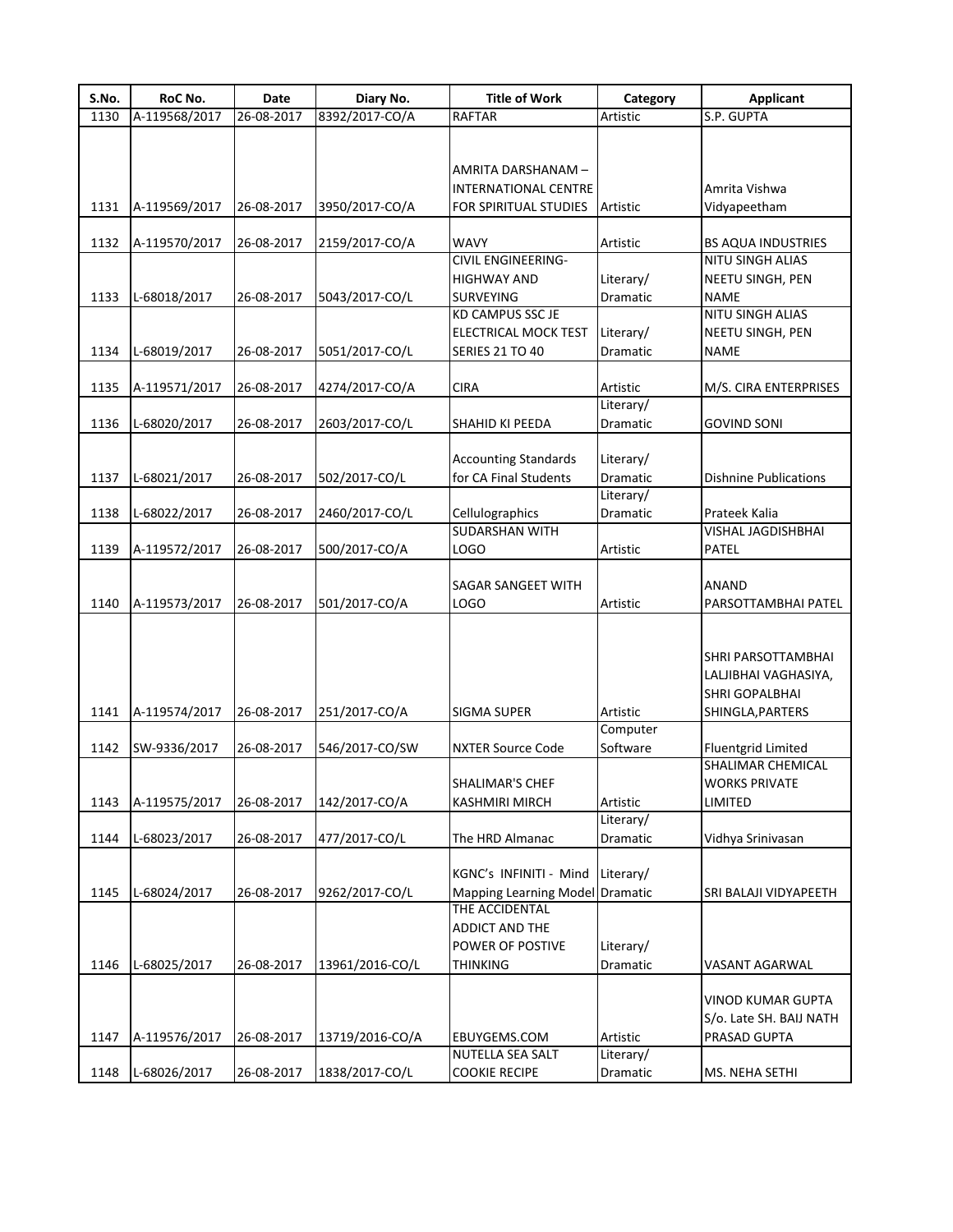| S.No. | RoC No.       | Date       | Diary No.       | <b>Title of Work</b>           | Category        | <b>Applicant</b>           |
|-------|---------------|------------|-----------------|--------------------------------|-----------------|----------------------------|
|       |               |            |                 |                                |                 | MR. SAKHARAM               |
|       |               |            |                 |                                |                 | DASHRATH BHOJNE            |
|       |               |            |                 | CHANAKYA – ELECTION            | Literary/       | Proprietor of CHANAKYA     |
| 1149  | L-68027/2017  | 26-08-2017 | 13844/2016-CO/L | MANAGEMENT                     | <b>Dramatic</b> | <b>ENTERPRISES</b>         |
|       |               |            |                 |                                |                 | JAYANTA GUHARAJA,          |
|       |               |            |                 |                                |                 | SANKAR DUTTA AND           |
| 1150  | A-119577/2017 | 26-08-2017 | 1498/2017-CO/A  | KISSAN BIDI LABEL              | Artistic        | SUSANTA GUHARAJA           |
| 1151  | A-119578/2017 | 26-08-2017 | 92/2017-CO/A    | <b>ARYA</b>                    | Artistic        | SIDDHANT ARYA              |
|       |               |            |                 |                                | Literary/       |                            |
| 1152  | L-68028/2017  | 26-08-2017 | 13703/2016-CO/L | Dharani                        | Dramatic        | Preethi Mohan              |
|       |               |            |                 | <b>Faustina's Fantastic</b>    | Literary/       |                            |
| 1153  | L-68029/2017  | 26-08-2017 | 13710/2016-CO/L | Friends                        | Dramatic        | Denvor Fernandez           |
| 1154  | A-119579/2017 | 26-08-2017 | 13915/2016-CO/A | <b>TRIBE BY AMRAPALI</b>       | Artistic        | RAJESH AJMERA              |
|       |               |            |                 |                                | Literary/       |                            |
| 1155  | L-68030/2017  | 26-08-2017 | 121/2017-CO/L   | <b>D MAN POWER SEEKERS</b>     | <b>Dramatic</b> | <b>INANI MEDIA PVT LTD</b> |
| 1156  | A-119580/2017 | 26-08-2017 | 2607/2017-CO/A  | <b>EDUCART</b>                 | Artistic        | <b>MAYURI AGARWAL</b>      |
|       |               |            |                 |                                | Literary/       |                            |
| 1157  | L-68031/2017  | 26-08-2017 | 2165/2017-CO/L  | <b>STATION PUNE</b>            | Dramatic        | ADITI KEDAR DEO            |
|       |               |            |                 |                                | Literary/       |                            |
| 1158  | L-68032/2017  | 26-08-2017 | 2376/2017-CO/L  | <b>SARDINE RUN</b>             | Dramatic        | Himanshu                   |
|       |               |            |                 |                                | Literary/       |                            |
| 1159  | L-68033/2017  | 26-08-2017 | 2372/2017-CO/L  | <b>CLOUDS</b>                  | Dramatic        | Himanshu                   |
|       |               |            |                 |                                | Literary/       |                            |
| 1160  | L-68034/2017  | 26-08-2017 | 2530/2017-CO/L  | THE TRIAL                      | Dramatic        | MR MANISH GUPTA            |
|       |               |            |                 |                                |                 | M/S VIJAYANAND             |
| 1161  | A-119581/2017 | 26-08-2017 | 2022/2017-CO/A  | <b>MISSED PERSON</b>           | Artistic        | INFOTECH PVT LTD           |
|       |               |            |                 |                                |                 |                            |
|       |               |            |                 | Web-Based Self-Health          |                 |                            |
|       |               |            |                 | Management System              |                 |                            |
|       |               |            |                 | Integrated with E-             |                 |                            |
|       |               |            |                 | <b>Commerce Portal for</b>     |                 |                            |
|       |               |            |                 | <b>Chronic Disease</b>         |                 |                            |
|       |               |            |                 | Prevention &                   | Literary/       |                            |
| 1162  | L-68035/2017  | 26-08-2017 | 2059/2017-CO/L  | Management Care                | Dramatic        | RADHIKA G.                 |
|       |               |            |                 |                                |                 |                            |
|       |               |            |                 |                                |                 |                            |
|       |               |            |                 | MIDTERM EVALUATION             |                 |                            |
|       |               |            |                 | OF                             |                 |                            |
|       |               |            |                 | RELEVANCE, EFFECTIVEN          |                 |                            |
|       |               |            |                 | ESS, EFFICIENCY, IMPACT,       |                 |                            |
|       |               |            |                 | <b>SUSTAINABILITY OF</b>       |                 |                            |
|       |               |            |                 | NACALA CORRIDOR 360            |                 |                            |
|       |               |            |                 | KMS PHASE II GREAT             |                 |                            |
|       |               |            |                 | EAST ROAD T4 ZAMBIA            |                 |                            |
|       |               |            |                 | INCLDG. METHODOLOGY            |                 |                            |
|       |               |            |                 | CONCLUSIONS, TECHNIC Literary/ |                 | SUSHIL KUMAR               |
| 1163  | L-68036/2017  | 26-08-2017 | 2461/2017-CO/L  | AL                             | Dramatic        | <b>MARWAH</b>              |
|       |               |            |                 | <b>QUOTATION USE BY</b>        |                 |                            |
|       |               |            |                 | SUCCESS GURU A.K.              | Literary/       |                            |
| 1164  | L-68037/2017  | 26-08-2017 | 2385/2017-CO/L  | <b>MISHRA</b>                  | Dramatic        | Mr. A.K. Mishra            |
|       |               |            |                 | <b>DESIGN OF MACHINE</b>       | Literary/       |                            |
| 1165  | L-68038/2017  | 26-08-2017 | 2519/2017-CO/L  | <b>ELEMENTS</b>                | Dramatic        | <b>TUSHAR KARHALE</b>      |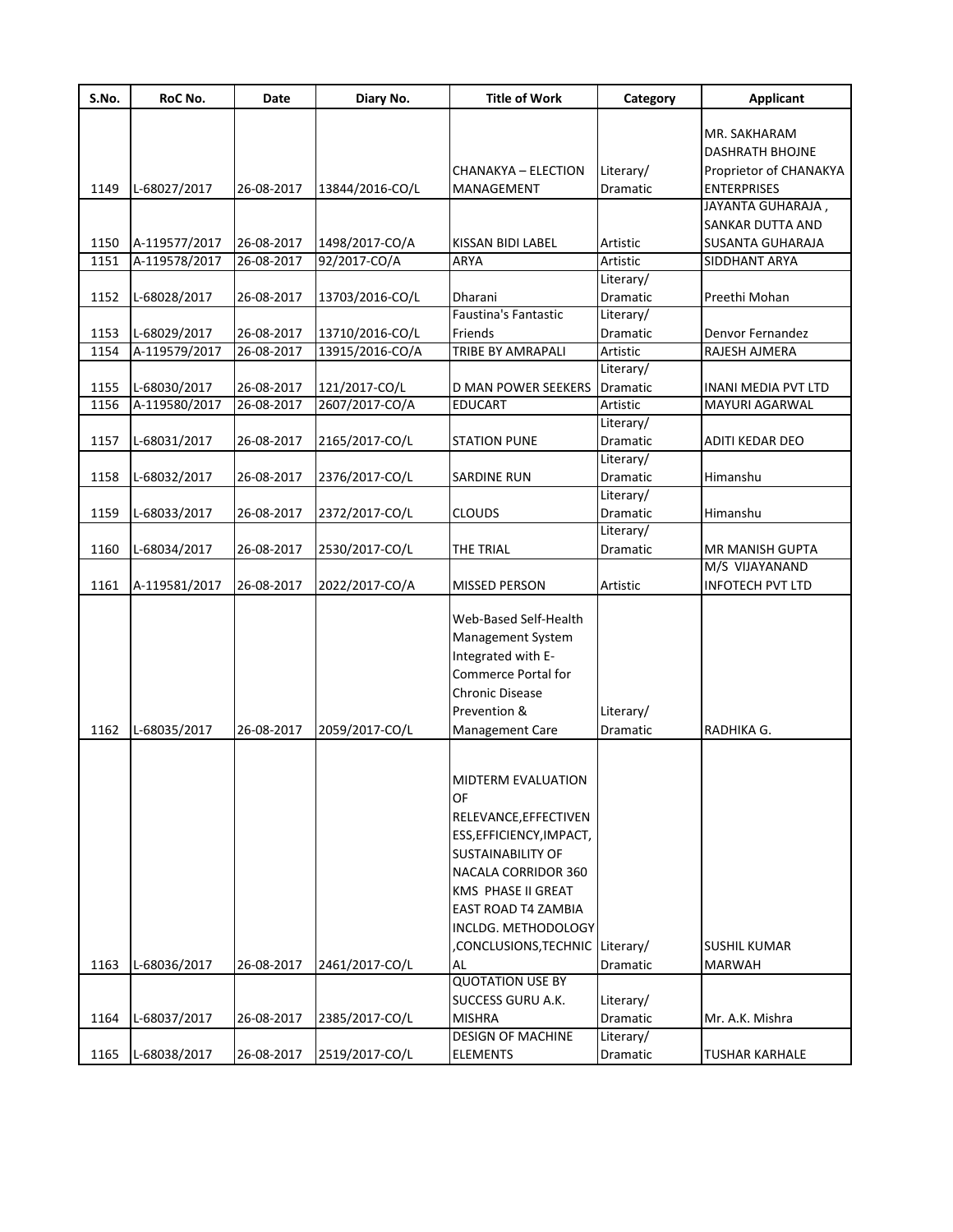| S.No. | RoC No.       | Date       | Diary No.       | <b>Title of Work</b>     | Category              | <b>Applicant</b>                            |
|-------|---------------|------------|-----------------|--------------------------|-----------------------|---------------------------------------------|
|       |               |            |                 |                          |                       | ASHISH MANSUKHLAL                           |
|       |               |            |                 |                          |                       |                                             |
|       |               |            |                 |                          |                       | GAJERA, DHIRAJLAL                           |
|       |               |            |                 |                          |                       | ARJUNBHAI PATEL,<br><b>KARTIK JADAVBHAI</b> |
|       |               |            |                 |                          |                       |                                             |
| 1166  | A-119582/2017 | 26-08-2017 | 1456/2017-CO/A  | VASUNDHRA GOLD           | Artistic              | GAJERA                                      |
|       |               |            |                 | <b>BRESLET - EK UCHI</b> | Literary/             |                                             |
| 1167  | L-68039/2017  | 26-08-2017 | 1953/2017-CO/L  | SWATARTA PEHCHAN         | Dramatic              | Dr. Amar Anil Gupte                         |
|       |               | 26-08-2017 |                 |                          | Literary/             | Akhil Chawla                                |
| 1168  | L-68040/2017  |            | 5528/2017-CO/L  | Nachange Saari Raat      | Dramatic<br>Literary/ |                                             |
| 1169  | L-68041/2017  | 26-08-2017 |                 |                          | Dramatic              |                                             |
|       |               |            | 5366/2017-CO/L  | Magician                 | Literary/             | Sanju rajan                                 |
| 1170  | L-68042/2017  | 26-08-2017 |                 |                          | Dramatic              |                                             |
|       |               |            | 5381/2017-CO/L  | Child Tracking System    |                       | Harish B Adatiya                            |
|       |               |            |                 |                          |                       | PAWAN KUMAR                                 |
|       |               |            |                 |                          |                       |                                             |
|       |               |            |                 |                          |                       | SHARMA S/O SHRI                             |
| 1171  | A-119583/2017 | 26-08-2017 | 5217/2017-CO/A  | <b>PUSHPAK COURIER</b>   | Artistic              | MURLIDHAR SHARMA                            |
|       |               |            |                 |                          |                       | MOHAN JHALANI S/O.                          |
|       |               |            |                 |                          |                       | LATE SH. RAM PRATAP                         |
| 1172  | A-119584/2017 | 26-08-2017 | 5277/2017-CO/A  | SHREE POSTMEN GOLD       | Artistic              | <b>JHALANI</b><br><b>HEMANT KUMAR</b>       |
|       |               |            |                 |                          |                       |                                             |
|       |               |            |                 |                          |                       | PARAKH S/O. SH.                             |
|       |               |            |                 |                          |                       | SHIKHAR CHAND                               |
| 1173  | A-119585/2017 | 26-08-2017 | 5280/2017-CO/A  | ORGASIL                  | Artistic              | PARAKH                                      |
|       |               |            |                 |                          |                       | RAJESH SINGHVI S/O. SH.                     |
|       |               |            |                 |                          |                       | <b>KRISHNA KUMAR</b>                        |
| 1174  | A-119586/2017 | 26-08-2017 | 5283/2017-CO/A  | PLAY TIME SYSTEMS        | Artistic              | <b>SINGHVI</b>                              |
|       |               |            |                 |                          |                       | RAJESH SINGHVI S/O. SH.                     |
|       |               |            |                 | <b>4K LOGO WITH WORD</b> |                       | <b>KRISHNA KUMAR</b>                        |
| 1175  | A-119587/2017 | 26-08-2017 | 5287/2017-CO/A  | FOUR KORNERS             | Artistic              | <b>SINGHVI</b>                              |
|       |               |            |                 |                          |                       |                                             |
|       |               |            |                 |                          |                       | JOGENDAR KUMAR                              |
|       |               |            |                 |                          |                       | BAJAJ S/O. SH.                              |
| 1176  | A-119588/2017 | 26-08-2017 | 5041/2017-CO/A  | <b>PARAS</b>             | Artistic              | BHAGWAN DASS BAJAJ                          |
|       |               |            |                 |                          |                       |                                             |
| 1177  | A-119589/2017 | 26-08-2017 | 4254/2017-CO/A  | BALRAM ALMOND OIL        | Artistic<br>Literary/ | ASHISH GUPTA<br>RADHA SOAMI SATSANG         |
| 1178  | L-68043/2017  | 26-08-2017 | 7004/2017-CO/L  | LEVENDE MEDITATION       |                       | <b>BEAS</b>                                 |
|       |               |            |                 |                          | Dramatic              | RADHA SOAMI SATSANG                         |
|       |               |            |                 |                          | Literary/             |                                             |
| 1179  | L-68044/2017  | 26-08-2017 | 7008/2017-CO/L  | <b>ADHARTIK PORICHOY</b> | Dramatic<br>Literary/ | <b>BEAS</b>                                 |
|       |               |            |                 |                          |                       |                                             |
| 1180  | L-68045/2017  | 28-08-2017 | 2260/2017-CO/L  | Ad Astra Per Aspera      | Dramatic              | Rohith Sebastian                            |
|       |               |            |                 |                          | Literary/             |                                             |
| 1181  | L-68046/2017  | 28-08-2017 | 4598/2017-CO/L  | KOJAGARRI PULAO          | Dramatic              | ANURAAG SHRIVASTAV                          |
|       |               |            |                 | KAVYAKUNJ                | Literary/             |                                             |
| 1182  | L-68047/2017  | 28-08-2017 | 13763/2016-CO/L | <b>DESHBHAKTI GEET</b>   | Dramatic              | <b>BRAJBHANSINGH YADAV</b>                  |
|       |               |            |                 |                          | Literary/             |                                             |
| 1183  | L-68048/2017  | 28-08-2017 | 2812/2015-CO/L  | The Devil Within         | Dramatic              | Alhad Kulkarni                              |
|       |               |            |                 | Story of a super hero    | Literary/             |                                             |
| 1184  | L-68049/2017  | 28-08-2017 | 4529/2015-CO/L  | name AZO                 | Dramatic              | Rahul Hudda                                 |
|       |               |            |                 |                          |                       | PRIME COMFORT                               |
| 1185  | A-119590/2017 | 28-08-2017 | 33664/2013-CO/A | PRIME UNIVERSE LABEL     | Artistic              | PRODUCTS PVT. LTD.                          |
|       |               |            |                 |                          |                       | INTIME KNITS PRIVATE                        |
| 1186  | A-119591/2017 | 28-08-2017 | 35845/2013-CO/A | R LOGO                   | Artistic              | LIMITED                                     |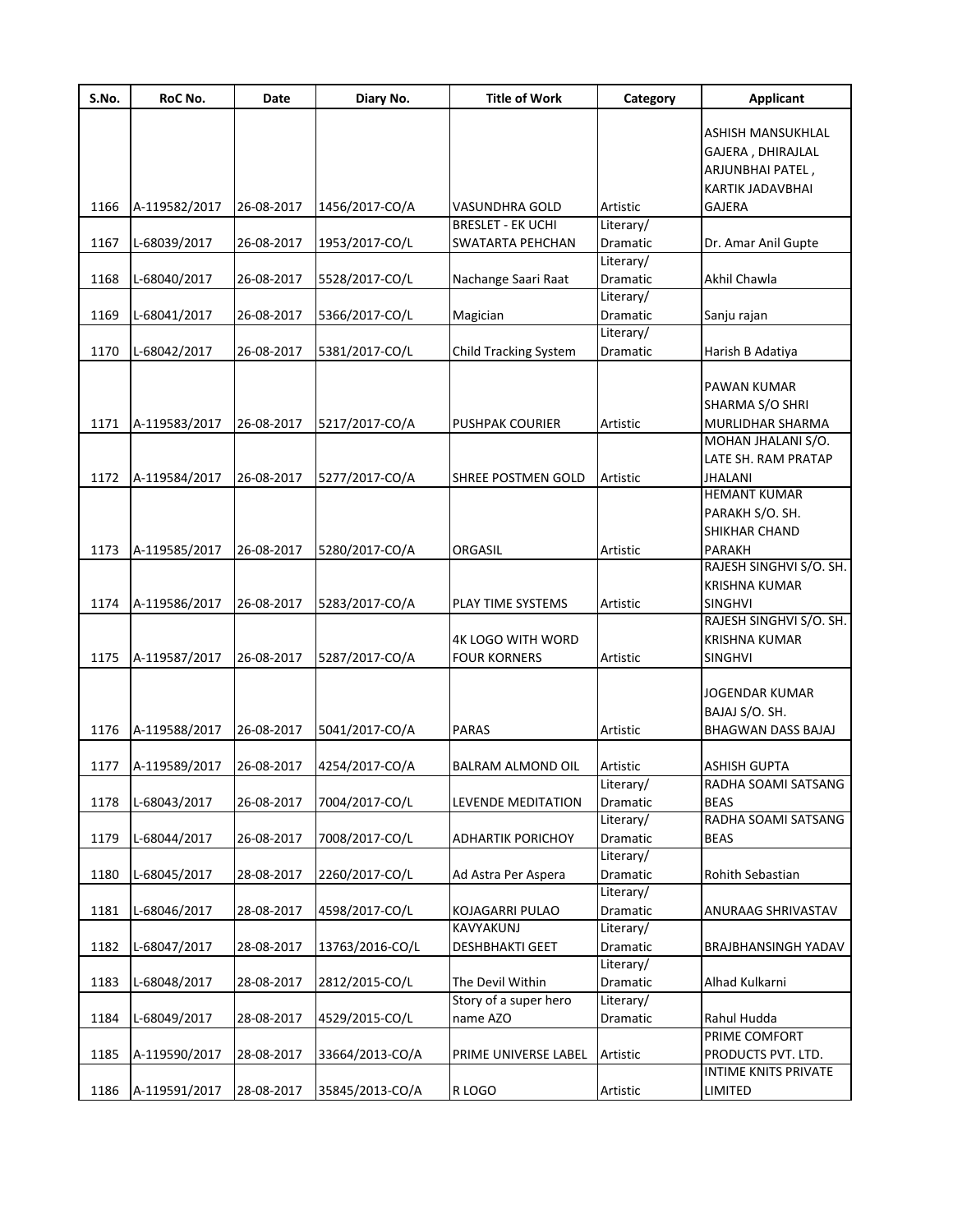| S.No. | RoC No.       | Date       | Diary No.       | <b>Title of Work</b>       | Category      | <b>Applicant</b>              |
|-------|---------------|------------|-----------------|----------------------------|---------------|-------------------------------|
|       |               |            |                 |                            |               |                               |
|       |               |            |                 | WIYO TRAVEL WORLD IS       |               | <b>JAY SHAILESH</b>           |
| 1187  | A-119592/2017 | 28-08-2017 | 6365/2017-CO/A  | YOU OYSTER                 | Artistic      | KANTAWALA                     |
|       |               |            |                 |                            |               |                               |
|       |               |            |                 | <b>FUN 2 CREAMY CHOICE</b> |               | BAKEWELL BISCUITS PVT.        |
| 1188  | A-119593/2017 | 28-08-2017 | 6387/2017-CO/A  | <b>VANILLA LABEL</b>       | Artistic      | LTD.                          |
|       |               |            |                 |                            | Literary/     |                               |
| 1189  | L-68050/2017  | 28-08-2017 | 4594/2017-CO/L  | The Ninth Smoke            | Dramatic      | Ashish Kumar                  |
|       |               |            |                 |                            | Literary/     |                               |
| 1190  | L-68051/2017  | 28-08-2017 | 1172/2017-CO/L  | Aarju                      | Dramatic      | Nalini Yohannan               |
|       |               |            |                 |                            | Literary/     |                               |
| 1191  | L-68052/2017  | 28-08-2017 | 4600/2017-CO/L  | Eternal Game of Life       | Dramatic      | A.L. Visweswaran              |
| 1192  | A-119594/2017 | 28-08-2017 | 2799/2017-CO/A  | LOVELY DEEP                | Artistic      | <b>RAMESH SAINI</b>           |
| 1193  | A-119595/2017 | 28-08-2017 | 7809/2017-CO/A  | <b>NEO LABEL</b>           | Artistic      | Karan Adlakha                 |
|       |               |            |                 |                            |               |                               |
|       |               |            |                 | <b>FUN 2 CREAMY CHOICE</b> |               | <b>BAKEWELL BISCUITS</b>      |
| 1194  | A-119596/2017 | 28-08-2017 | 6389/2017-CO/A  | <b>STRAWBERRY LABEL</b>    | Artistic      | PVT.LTD                       |
|       |               |            |                 |                            |               |                               |
|       |               |            |                 | <b>FUN 2 CREAMY CHOICE</b> |               | <b>BAKEWELL BISCUITS</b>      |
| 1195  | A-119597/2017 | 28-08-2017 | 6390/2017-CO/A  | PINEAPPLE LABEL            | Artistic      | PVT.LTD.                      |
|       |               |            |                 |                            |               |                               |
|       |               |            |                 | <b>FUN 2 CREAMY CHOICE</b> |               | <b>BAKEWELL BISCUITS PVT.</b> |
| 1196  | A-119598/2017 | 28-08-2017 | 6391/2017-CO/A  | <b>ORANGE LABEL</b>        | Artistic      | LTD.                          |
|       |               |            |                 |                            | Computer      | Asahi Modi Materials          |
| 1197  | SW-9337/2017  | 28-08-2017 | 6296/2017-CO/SW | http://ammpl.in/           | Software      | Pvt. Ltd.                     |
|       |               |            |                 |                            |               |                               |
|       |               |            |                 | <b>CHELATED Agrimin</b>    |               | VIRBAC ANIMAL HEALTH          |
| 1198  | A-119599/2017 | 28-08-2017 | 3174/2017-CO/A  | <b>FORTE</b>               | Artistic      | INDIA PRIVATE LIMITED         |
|       |               |            |                 |                            |               |                               |
|       |               |            |                 | <b>FUN 2 CREAMY CHOICE</b> |               | <b>BAKEWELL BISCUITS</b>      |
| 1199  | A-119600/2017 | 28-08-2017 | 6392/2017-CO/A  | <b>CHOCOLATE LABEL</b>     | Artistic      | PVT.LTD.                      |
|       |               |            |                 | HELP, HAKIKAT              |               | <b>HAKIKAT</b>                |
|       |               |            |                 | ENTERTAINMENT              | Cinematograph | ENTERTAINMENT                 |
| 1200  | CF-3871/2017  | 28-08-2017 | 4707/2017-CO/CF | PRIVATE LIMITED            | Film          | PRIVATE LIMITED               |
|       |               |            |                 |                            | Literary/     |                               |
| 1201  | L-68053/2017  | 28-08-2017 | 4570/2017-CO/L  | Fateh                      | Dramatic      | Shikha Makan                  |
|       |               |            |                 |                            | Literary/     |                               |
| 1202  | L-68054/2017  | 28-08-2017 | 6809/2017-CO/L  | Neerunny                   | Dramatic      | Sanoj PK                      |
|       |               |            |                 |                            |               | SHAKTI RAWAT AN               |
| 1203  | A-119601/2017 | 28-08-2017 | 6370/2017-CO/A  | <b>AQUA WAVES</b>          | Artistic      | INDIAN NATIONAL               |
|       |               |            |                 |                            |               | ASK EDIFYING                  |
| 1204  | A-119602/2017 | 28-08-2017 | 6393/2017-CO/A  | <b>BRAHMAVID LABEL</b>     | Artistic      | <b>FOUNDATION</b>             |
| 1205  | A-119603/2017 | 28-08-2017 | 8630/2016-CO/A  | <b>STONE</b>               | Artistic      | MUKESH THAPA                  |
|       |               |            |                 |                            | Literary/     |                               |
| 1206  | L-68055/2017  | 28-08-2017 | 4588/2017-CO/L  | A Saviour                  | Dramatic      | Vinayak Kadam                 |
|       |               |            |                 |                            | Literary/     |                               |
| 1207  | L-68056/2017  | 28-08-2017 | 4582/2017-CO/L  |                            | Dramatic      | Pranjal Jain                  |
|       |               |            |                 | The Relatable Tales        |               |                               |
|       |               |            |                 |                            |               |                               |
|       |               |            |                 |                            |               | KAVITA SALT SUPPLIERS         |
|       |               |            |                 | TRIPURESHWARI              |               | PRO. SMT. KAVITA              |
| 1208  | A-119604/2017 | 28-08-2017 | 1181/2017-CO/A  | SARVOTTAM                  | Artistic      | SHRIKANT RATHI                |
|       |               |            |                 |                            | Literary/     |                               |
| 1209  | L-68057/2017  | 28-08-2017 | 4584/2017-CO/L  | I Had a Best Friend        | Dramatic      | Rajan Raghuwanshi             |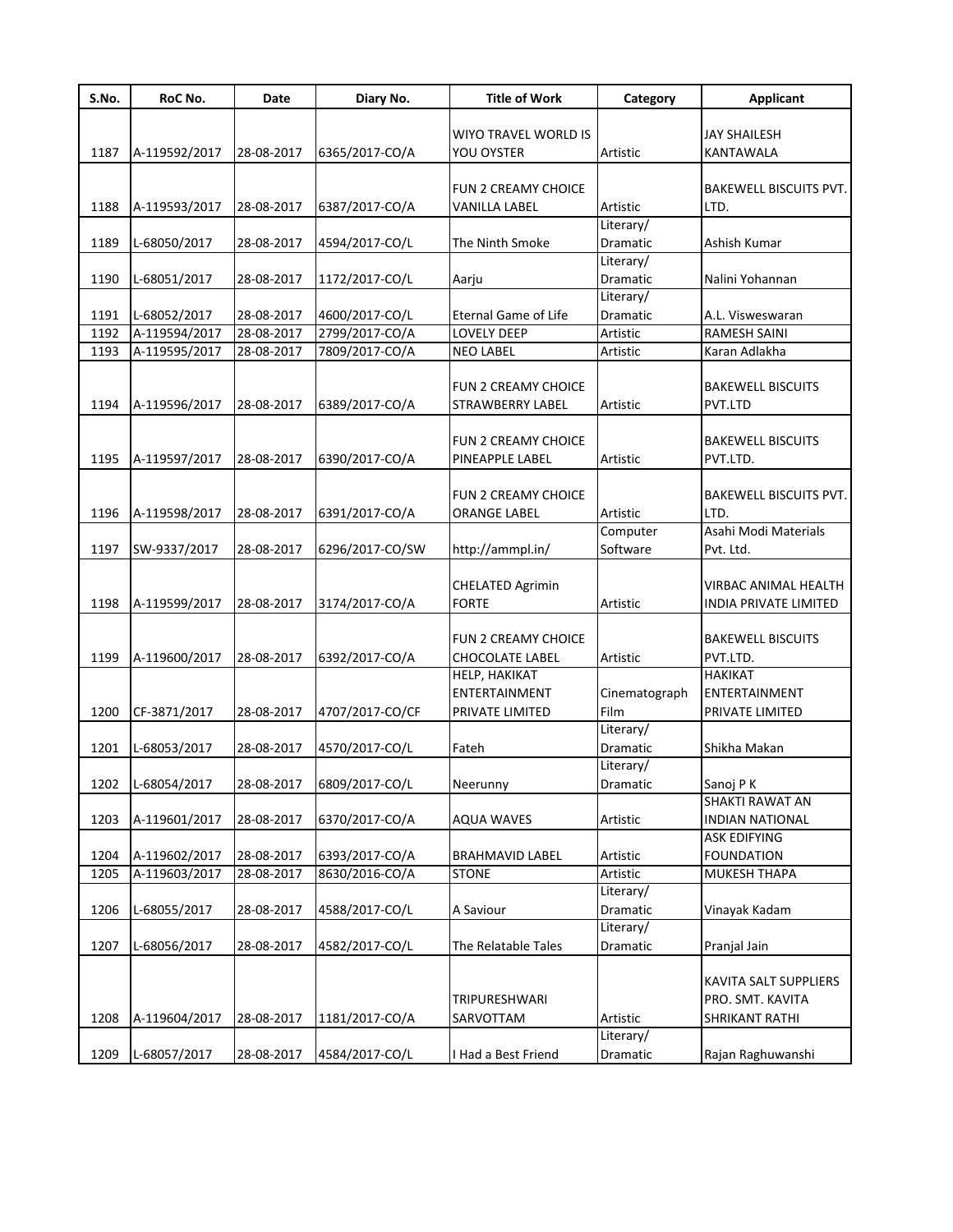| S.No. | RoC No.       | Date       | Diary No.      | <b>Title of Work</b>                            | Category              | <b>Applicant</b>           |
|-------|---------------|------------|----------------|-------------------------------------------------|-----------------------|----------------------------|
|       |               |            |                | <b>IMPLEMENTATION OF</b>                        |                       |                            |
|       |               |            |                | <b>WIRELESS</b>                                 |                       |                            |
|       |               |            |                | <b>INSTRUMENTATION OF</b>                       |                       |                            |
|       |               |            |                | <b>WIRELESS</b>                                 |                       |                            |
|       |               |            |                | <b>INSTRUMENTATION IN</b>                       |                       |                            |
|       |               |            |                | TG AREA & ITS                                   | Literary/             | BHARAT HEAVY               |
| 1210  | L-68058/2017  | 28-08-2017 | 4699/2017-CO/L | <b>EVALUATION</b>                               | Dramatic              | ELECTRICALS LIMITED        |
|       |               |            |                | <b>DESIGN OF SEWAGE</b>                         |                       |                            |
|       |               |            |                | <b>TREATMENT PLANT</b>                          |                       |                            |
|       |               |            |                | CONTROL LOGIC IN DCS                            | Literary/             | <b>BHARAT HEAVY</b>        |
| 1211  | L-68059/2017  | 28-08-2017 | 4710/2017-CO/L | <b>SYSTEM</b>                                   | Dramatic              | ELECTRICALS LIMITED        |
|       |               |            |                | <b>SMART TOWER FOR</b>                          |                       |                            |
|       |               |            |                | <b>FLOOD WATER</b>                              |                       |                            |
|       |               |            |                | <b>HARVESTING AND</b>                           | Literary/             |                            |
| 1212  | L-68060/2017  | 28-08-2017 | 8321/2017-CO/L | MANAGEMENT                                      | Dramatic              | <b>Manish Gode</b>         |
|       |               |            |                |                                                 |                       |                            |
|       |               |            |                | Detail Geography of                             |                       |                            |
|       |               |            |                | Space - Solved Secrets of                       |                       |                            |
|       |               |            |                | Universe by Sankhya                             | Literary/             |                            |
| 1213  | L-68061/2017  | 28-08-2017 | 4024/2017-CO/L | Philosophy                                      | Dramatic              | Ashish Kumar               |
|       |               |            |                | <b>STATISTICS FOR</b>                           | Literary/             |                            |
| 1214  | L-68062/2017  | 28-08-2017 | 6752/2017-CO/L | MANAGEMENT                                      | Dramatic              | R.S.BALASENTHIL            |
|       |               |            |                |                                                 | Literary/             |                            |
| 1215  | L-68063/2017  | 28-08-2017 | 1956/2017-CO/L | <b>FELENG</b>                                   | Dramatic              | Premananda Swargiary       |
|       |               |            |                |                                                 |                       |                            |
|       |               |            |                | Jesus-Atmabalidaan ka                           | Literary/             | Tejgyan Global             |
| 1216  | L-68064/2017  | 28-08-2017 | 4736/2017-CO/L | Maseeha                                         | Dramatic              | Foundation                 |
|       |               |            |                |                                                 |                       | MR. NIRMAL                 |
|       |               |            |                |                                                 |                       | <b>BAPANA, Trading As:</b> |
|       |               |            |                |                                                 |                       | <b>NOKODA SALES</b>        |
|       |               |            |                |                                                 |                       | CORPORATION                |
| 1217  | A-119605/2017 | 28-08-2017 | 6099/2017-CO/A | <b>SWASTIK FLOUR MILL</b><br>Rishton Mein Nayee | Artistic<br>Literary/ | Tejgyan Global             |
|       |               |            | 4730/2017-CO/L | Roshni                                          | Dramatic              | Foundation                 |
| 1218  | L-68065/2017  | 28-08-2017 |                | Pariwar ke liye Vichar                          |                       |                            |
|       |               |            |                |                                                 |                       |                            |
|       |               |            |                | Niyam-Happy Family ke                           | Literary/             | Tejgyan Global             |
| 1219  | L-68066/2017  | 28-08-2017 | 4741/2017-CO/L | Saat Sutra                                      | Dramatic              | Foundation                 |
|       |               |            |                | Adarsh Jeevan ke liye                           | Literary/             | Tejgyan Global             |
| 1220  | L-68067/2017  | 28-08-2017 | 4744/2017-CO/L | Vichar Niyam                                    | Dramatic              | Foundation                 |
|       |               |            |                |                                                 |                       |                            |
|       |               |            |                | Samagra Lok Vyavahar-                           |                       |                            |
|       |               |            |                | Mitrata aur Rishte                              | Literary/             | Tejgyan Global             |
| 1221  | L-68068/2017  | 28-08-2017 | 4739/2017-CO/L | nibhane ki kala                                 | Dramatic              | Foundation                 |
|       |               |            |                |                                                 | Literary/             | Tejgyan Global             |
| 1222  | L-68069/2017  | 28-08-2017 | 4742/2017-CO/L | Asthirata se Mukti                              | Dramatic              | Foundation                 |
|       |               |            |                |                                                 |                       | RAKESH KUMAR JAIN          |
|       |               |            |                |                                                 |                       | S/o. SH. GAUTAM            |
| 1223  | A-119606/2017 | 28-08-2017 | 8619/2017-CO/A | Inspice                                         | Artistic              | <b>CHAND JI</b>            |
|       |               |            |                |                                                 |                       |                            |
|       |               |            |                |                                                 |                       | SHREE CHARBHUJA OIL        |
|       |               |            |                |                                                 |                       | <b>MILLS &amp; GINNING</b> |
|       |               |            |                | JAY SHRI RAM BRAND,                             |                       | FACTORY AN INDIAN          |
| 1224  | A-119607/2017 | 28-08-2017 | 8623/2017-CO/A | DEVICE OF SHRI RAM                              | Artistic              | PARTNERSHIP FIRM           |
|       |               |            |                |                                                 |                       | <b>ASSAM TEA PRODUCTS</b>  |
|       |               |            |                |                                                 |                       | INDIAN PARTNERSHIP         |
| 1225  | A-119608/2017 | 28-08-2017 | 8625/2017-CO/A | SHIVRANI                                        | Artistic              | <b>FIRM</b>                |
|       |               |            |                |                                                 | Literary/             | VENKATASIVARAM             |
| 1226  | L-68070/2017  | 28-08-2017 | 5465/2017-CO/L | THE BLIND FIGHTER                               | Dramatic              | <b>BOGIRI</b>              |
|       |               |            |                |                                                 |                       |                            |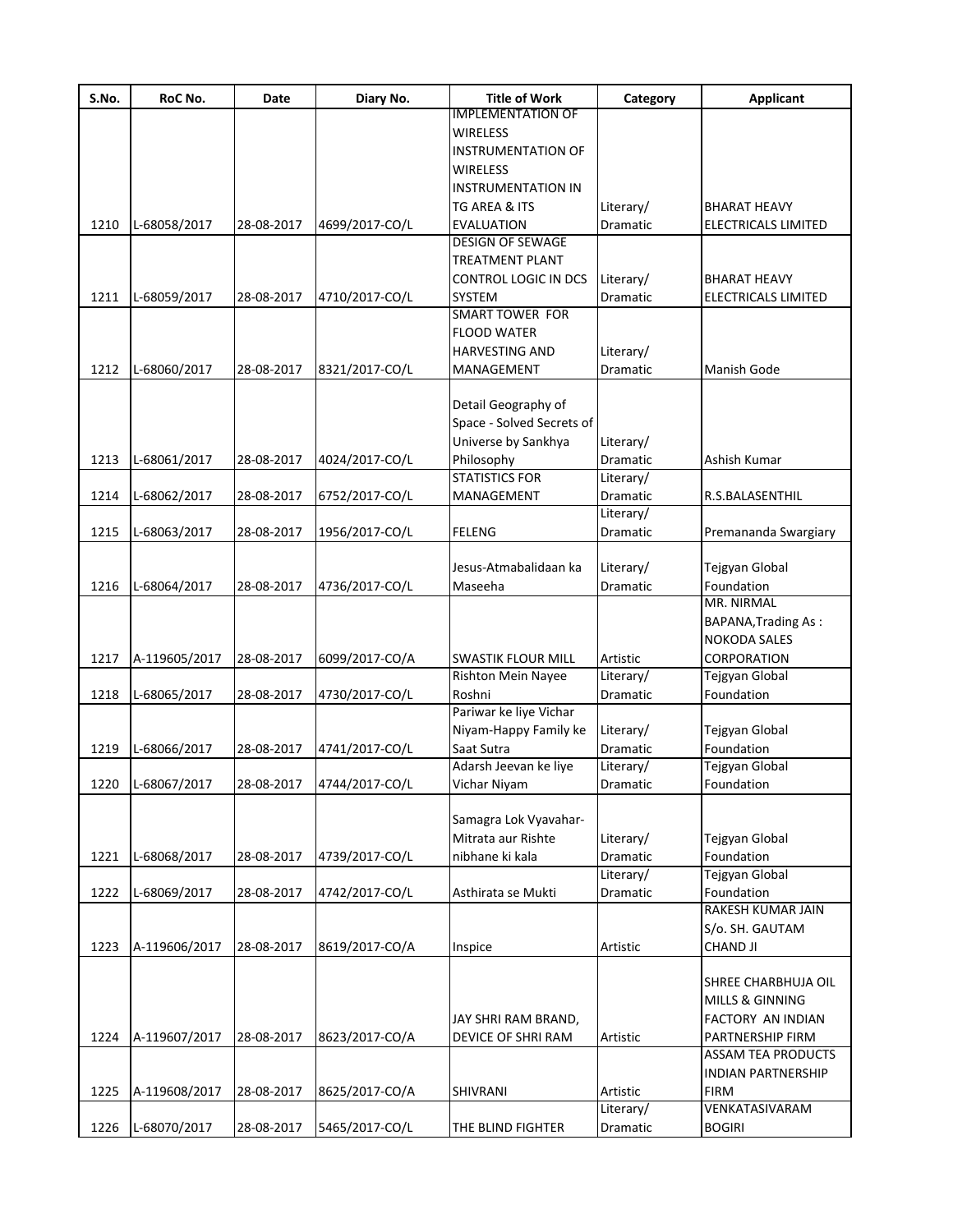| S.No. | RoC No.       | Date       | Diary No.       | <b>Title of Work</b>              | Category        | <b>Applicant</b>                   |
|-------|---------------|------------|-----------------|-----------------------------------|-----------------|------------------------------------|
|       |               |            |                 |                                   | Literary/       |                                    |
| 1227  | L-68071/2017  | 28-08-2017 | 2361/2017-CO/L  | The Narrator                      | Dramatic        | Ashish Sharma                      |
|       |               |            |                 |                                   |                 |                                    |
| 1228  | A-119609/2017 | 28-08-2017 | 5115/2017-CO/A  | 7 CARE                            | Artistic        | SMT MONIKA TULSIAN                 |
|       |               |            |                 |                                   |                 |                                    |
|       |               |            |                 |                                   |                 | M/S MAHESHWARI SOAP                |
| 1229  | A-119610/2017 | 28-08-2017 | 5116/2017-CO/A  | A.B.                              | Artistic        | <b>NAD CHEMICALS</b>               |
| 1230  |               | 28-08-2017 |                 | AM10                              | Artistic        | M/S GEM INDUSTRIES<br><b>INDIA</b> |
|       | A-119611/2017 |            | 5117/2017-CO/A  |                                   |                 | M/S SHRI SHYAM                     |
| 1231  | A-119612/2017 | 28-08-2017 | 5118/2017-CO/A  | <b>AQUATOUCH</b>                  | Artistic        | INTERNATIONAL                      |
|       |               |            |                 |                                   |                 |                                    |
| 1232  | A-119613/2017 | 28-08-2017 | 5119/2017-CO/A  | BETAB BIRI NO 286                 | Artistic        | M/S TOP BIRI FACTORY               |
|       |               |            |                 |                                   |                 | M/S VICTOR AUTO                    |
| 1233  | A-119614/2017 | 28-08-2017 | 5121/2017-CO/A  | <b>BHAI JI</b>                    | Artistic        | <b>AGENCY</b>                      |
|       |               |            |                 | PARKASH FRESH                     |                 | M/S SIRSA FOOD                     |
| 1234  | A-119615/2017 | 28-08-2017 | 5122/2017-CO/A  | <b>COCONUT TOFFEE</b>             | Artistic        | <b>PRODUCTS</b>                    |
|       |               |            |                 | THE MIRACLES OF FOOD              | Literary/       |                                    |
| 1235  | L-68072/2017  | 28-08-2017 | 4924/2017-CO/L  | THERAPY                           | Dramatic        | <b>RAMNEEK WIG</b>                 |
|       |               |            |                 |                                   |                 | <b>SH PARAS KUMAR</b>              |
| 1236  | A-119616/2017 | 28-08-2017 | 5124/2017-CO/A  | SONNET                            | Artistic        | <b>CHOPRARIA</b>                   |
|       |               |            |                 |                                   |                 | M/S VEATIVE LABS                   |
| 1237  | A-119617/2017 | 28-08-2017 | 5126/2017-CO/A  | <b>VEATIVE</b>                    | Artistic        | PRIVATE LIMITED                    |
|       |               |            |                 |                                   |                 |                                    |
|       |               |            |                 |                                   | Literary/       | RADHA SOAMI SATSANG                |
| 1238  | L-68073/2017  | 28-08-2017 | 3607/2017-CO/L  | <b>SUR ANEK, GEET EK</b>          | Dramatic        | <b>BEAS ADDRESS</b>                |
|       |               |            |                 |                                   |                 |                                    |
|       |               |            |                 |                                   |                 | M/S JUPITER                        |
| 1239  | A-119618/2017 | 28-08-2017 | 4453/2017-CO/A  | <b>BYOUTH</b>                     | Artistic        | GARMENTS, SOLE PROP                |
|       |               |            |                 |                                   | Literary/       |                                    |
| 1240  | L-68074/2017  | 28-08-2017 | 5451/2017-CO/L  | ZINDAGI                           | Dramatic        | <b>VIJAY KUMAR DOGRA</b>           |
|       |               |            |                 |                                   | Literary/       |                                    |
| 1241  | L-68075/2017  | 28-08-2017 | 5464/2017-CO/L  | SAPNA                             | Dramatic        | <b>VIJAY KUMAR DOGRA</b>           |
|       |               |            |                 |                                   | Literary/       |                                    |
| 1242  | L-68076/2017  | 28-08-2017 | 5403/2017-CO/L  | Mann ki Awaaz                     | <b>Dramatic</b> | Dipesh Pande                       |
|       |               |            |                 |                                   |                 | MR. PANKAJ GUPTA                   |
|       |               |            |                 |                                   |                 | DIRECTOR OF SATRIX                 |
|       |               |            |                 |                                   |                 | TECHNOLOGIES PVT.                  |
| 1243  | A-119619/2017 | 28-08-2017 | 3732/2017-CO/A  | SATRIX (WITH LOGO)                | Artistic        | LTD.                               |
|       |               |            |                 | PREMA DELIGHT (WITH               |                 |                                    |
| 1244  | A-119620/2017 | 28-08-2017 | 3734/2017-CO/A  | LOGO)                             | Artistic        | MRS. PREMA JAISWAL                 |
|       |               |            |                 |                                   |                 |                                    |
|       |               |            |                 |                                   | Literary/       | Tushar Bhatnagar S/o               |
| 1245  | L-68077/2017  | 28-08-2017 | 5218/2017-CO/L  | QuickKart                         | Dramatic        | Sandeep Bhatnagar                  |
|       |               |            |                 |                                   |                 |                                    |
|       |               |            |                 |                                   |                 |                                    |
|       |               |            |                 | Arduino RADAR system              |                 |                                    |
|       |               |            |                 | working with ARDUINO              |                 |                                    |
|       |               |            |                 | IDE and PROCESSING                |                 |                                    |
|       |               |            |                 | software integrated with Computer |                 |                                    |
| 1246  | SW-9338/2017  | 28-08-2017 | 5961/2017-CO/SW | PING ultrasound sensor            | Software        | Srinjay Kumar Bharadaj             |
|       |               |            |                 |                                   |                 | <b>TWO MINDS</b>                   |
|       |               |            |                 | <b>ELECTRICAL</b>                 | Literary/       | <b>TECHNOLOGY PRIVATE</b>          |
| 1247  | L-68078/2017  | 28-08-2017 | 6941/2017-CO/L  | <b>ENGINEERING BASICS</b>         | Dramatic        | LIMITED                            |
|       |               |            |                 |                                   |                 |                                    |
|       |               |            |                 |                                   |                 | K A SUBRAMANIAN AND                |
| 1248  | A-119621/2017 | 28-08-2017 | 4451/2017-CO/A  | VAIRA GIREEDAM                    | Artistic        | S ANGURAJ, PARTNER                 |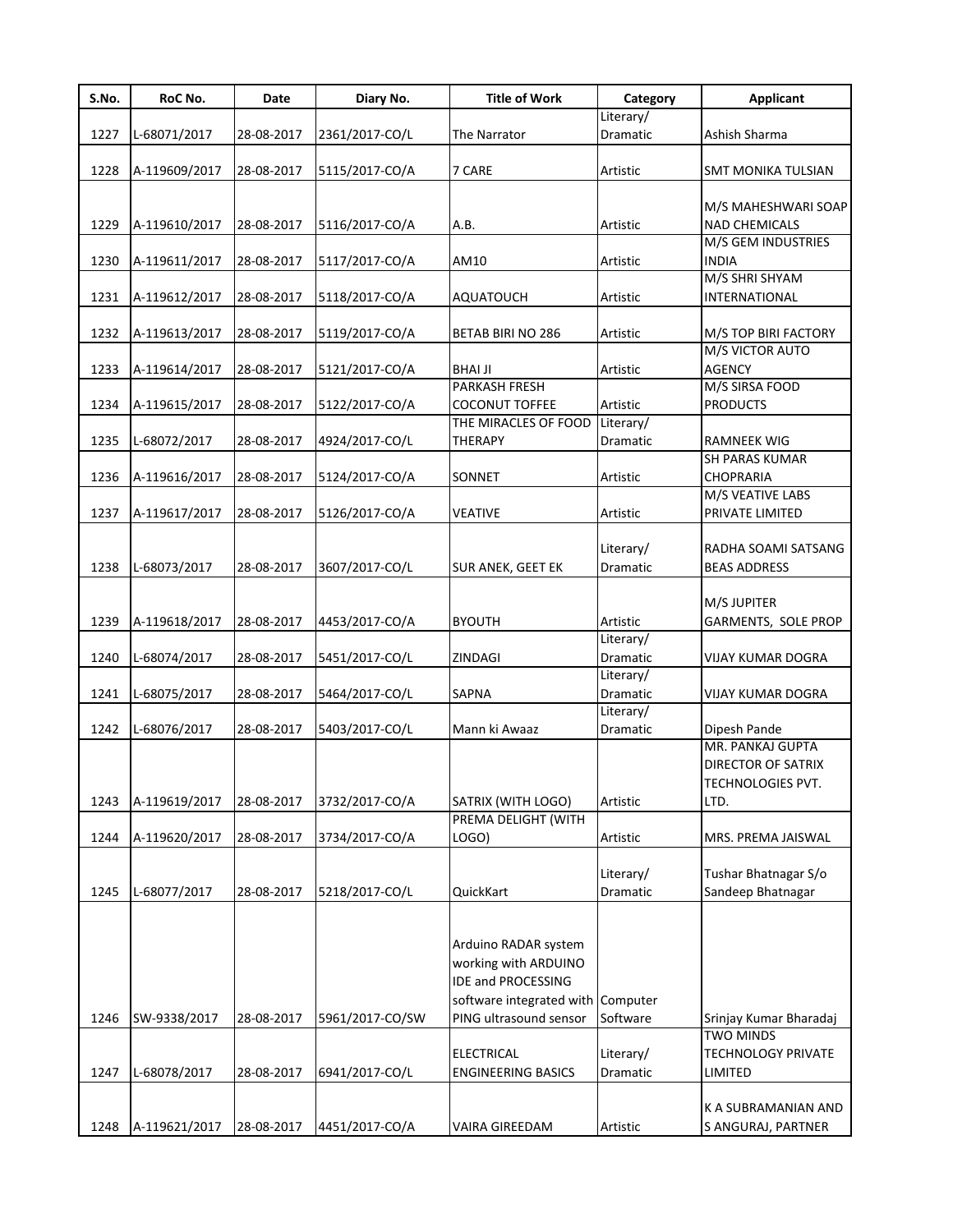| S.No. | RoC No.       | Date       | Diary No.       | <b>Title of Work</b>           | Category     | <b>Applicant</b>                 |
|-------|---------------|------------|-----------------|--------------------------------|--------------|----------------------------------|
|       |               |            |                 |                                |              | <b>APEX MATCH</b>                |
|       |               |            |                 | TRELLIS HORTICULTURE           |              | <b>CONSORTIUM INDIA</b>          |
| 1249  | A-119622/2017 | 28-08-2017 | 5216/2017-CO/A  | <b>INTERNATIONAL</b>           | Artistic     | PRIVATE LIMIED,                  |
|       |               |            |                 |                                |              | <b>SWAMY PUBLISHERS</b>          |
| 1250  | A-119623/2017 | 28-08-2017 | 4971/2017-CO/A  | SWAMY'S                        | Artistic     | PRIVATE LIMITED,                 |
|       |               |            |                 |                                | Literary/    |                                  |
| 1251  | L-68079/2017  | 28-08-2017 | 5418/2017-CO/L  | www.captainwalia.com           | Dramatic     | Capt. Rakesh Walia               |
|       |               |            |                 | <b>WORLD WAR source</b>        | Literary/    |                                  |
| 1252  | L-68080/2017  | 28-08-2017 | 3895/2017-CO/L  | unknown                        | Dramatic     | <b>SHIV NARAYAN</b>              |
| 1253  | M-462/2017    | 28-08-2017 | 5456/2017-CO/M  | KANANGEET 2                    | <b>Music</b> | KANAN SURESH GOEL                |
|       |               |            |                 | A Guide to<br>Chemiluminescent |              |                                  |
|       |               |            |                 |                                | Literary/    |                                  |
| 1254  | L-68081/2017  | 28-08-2017 | 5053/2017-CO/L  | Compounds                      | Dramatic     | Andrew Johnson<br>DEVENDRA KUMAR |
|       |               |            |                 | <b>MADURA TWIN TUSKER</b>      | Artistic     | KARNAWAT                         |
| 1255  | A-119624/2017 | 28-08-2017 | 6580/2017-CO/A  |                                |              | <b>Blue Orange</b>               |
|       |               |            |                 |                                |              | Publications, A unit of          |
|       |               |            |                 |                                | Literary/    | Gyan Pushp Child Care            |
| 1256  | L-68082/2017  | 28-08-2017 | 6084/2017-CO/L  | World of Number, A             | Dramatic     | Pvt.Ltd.                         |
|       |               |            |                 |                                |              |                                  |
|       |               |            |                 |                                | Computer     | Centre for Development           |
| 1257  | SW-9339/2017  | 28-08-2017 | 7587/2017-CO/SW | SARVEKSHAN                     | Software     | of Telematics                    |
|       |               |            |                 |                                | Literary/    |                                  |
| 1258  | L-68083/2017  | 28-08-2017 | 4502/2017-CO/L  | The Masquerade                 | Dramatic     | Parul Wadhwa                     |
|       |               |            |                 | <b>ADBHUT SHRIMAD</b>          |              |                                  |
|       |               |            |                 | <b>BHAGWAT MAUT SE</b>         | Literary/    |                                  |
| 1259  | L-68084/2017  | 28-08-2017 | 3376/2017-CO/L  | MOKSHA KI KATHA                | Dramatic     | NAGESWAR SONKESRI                |
|       |               |            |                 |                                |              | <b>Blue Orange</b>               |
|       |               |            |                 |                                |              | Publications, A Unit of          |
|       |               |            |                 |                                | Literary/    | Gyan Pushp Child Care            |
| 1260  | L-68085/2017  | 28-08-2017 | 6091/2017-CO/L  | Learning Time C                | Dramatic     | Pvt. Ltd.                        |
|       |               |            |                 | LAV KUSH MAKHANA               |              | M/S. NAINA                       |
| 1261  | A-119625/2017 | 28-08-2017 | 3002/2017-CO/A  | LABEL                          | Artistic     | <b>ENTERPRISES</b>               |
|       |               |            |                 |                                |              |                                  |
|       |               |            |                 | DULHAN KALI MEHANDI,           |              |                                  |
| 1262  | A-119626/2017 | 28-08-2017 | 3003/2017-CO/A  | DEVICE OF LADY LABEL           | Artistic     | M/S. PETRO PRODUCTS              |
|       |               |            |                 |                                |              |                                  |
| 1263  | A-119627/2017 | 28-08-2017 | 3004/2017-CO/A  | DEVICE OF LADY LABEL           | Artistic     | M/S. PETRO PRODUCTS              |
|       |               |            |                 |                                | Literary/    |                                  |
| 1264  | L-68086/2017  | 28-08-2017 | 4498/2017-CO/L  | <b>Stigmas to Hindrances</b>   | Dramatic     | Manpreet Ola                     |
|       |               |            |                 |                                |              |                                  |
|       |               |            |                 | <b>NEPAL QUAKES AT</b>         |              |                                  |
|       |               |            |                 | NOON ( NO GRAVITY-             |              |                                  |
|       |               |            |                 | NO TECTONICS CONCEPT           | Literary/    | <b>KRISHNA MOHAN</b>             |
| 1265  | L-68087/2017  | 28-08-2017 | 6613/2017-CO/L  | OF EARTHQUAKES)                | Dramatic     | AGRAWAL                          |
|       |               |            |                 |                                | Literary/    |                                  |
| 1266  | L-68088/2017  | 28-08-2017 | 5882/2017-CO/L  | Manjal Veethigal               | Dramatic     | V. K. Ramakrishnon               |
|       |               |            |                 |                                |              | <b>Blue Orange</b>               |
|       |               |            |                 |                                |              | Publications, A unit of          |
|       |               |            |                 |                                | Literary/    | Gyan Pushp Child Care            |
| 1267  | L-68089/2017  | 28-08-2017 | 6094/2017-CO/L  | Rhyme Time, A                  | Dramatic     | Pvt.Ltd.                         |
|       |               |            |                 |                                | Literary/    |                                  |
| 1268  | L-68090/2017  | 28-08-2017 | 4468/2017-CO/L  |                                | 309 Dramatic | DARPAN GOYAL                     |
|       |               |            |                 |                                |              |                                  |
|       |               |            |                 | Demand Draft, RTGS,            | Computer     | Mr. Rahul Diliprao               |
| 1269  | SW-9340/2017  | 28-08-2017 | 2127/2017-CO/SW | NEFT through ATM 24x7          | Software     | Tamhane                          |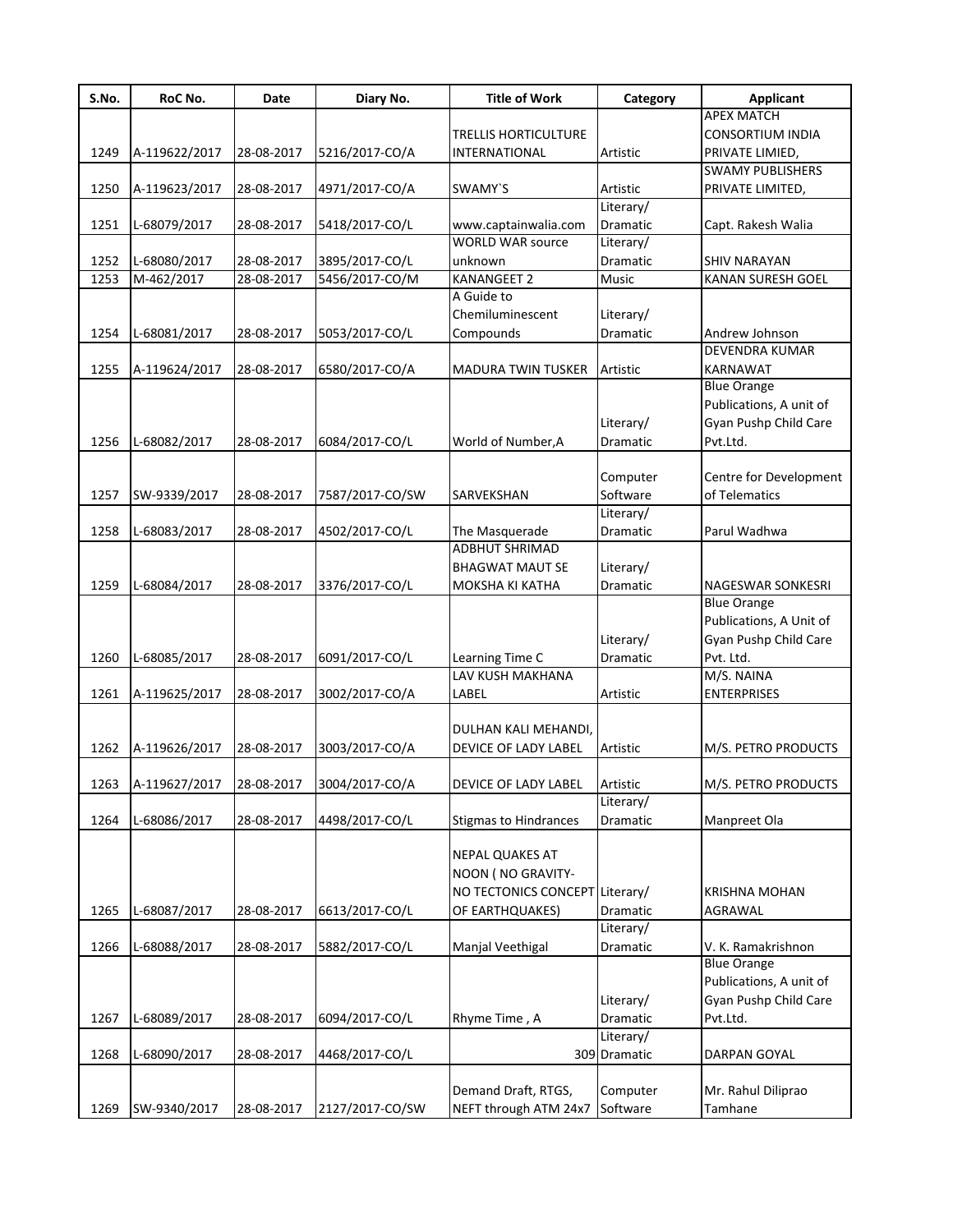| S.No. | RoC No.       | Date       | Diary No.       | <b>Title of Work</b>                                                                         | Category                           | <b>Applicant</b>                                                                               |
|-------|---------------|------------|-----------------|----------------------------------------------------------------------------------------------|------------------------------------|------------------------------------------------------------------------------------------------|
| 1270  | A-119628/2017 | 28-08-2017 | 4770/2017-CO/A  | <b>HomeAID Collection</b><br>Logo                                                            | Artistic                           | MR.GHISULALDHANRAJ<br>RATHOD, MR. PANKAJ<br>GHISULAL RATHOD &<br>MR.PRADEEP GHISULAL<br>RATHOD |
|       |               |            |                 |                                                                                              |                                    |                                                                                                |
| 1271  | L-68091/2017  | 28-08-2017 | 3332/2017-CO/L  | <b>EXPERIMENTAL MODEL</b><br>FOR MEASUREMENT OF<br>BEARING CAPACITY OF<br>SHALLOW FOUNDATION | Literary/<br>Dramatic              | PRASHANT B. PANDE                                                                              |
| 1272  | A-119629/2017 | 28-08-2017 | 874/2017-CO/A   | KOHINOOR LABEL                                                                               | Artistic                           | PANKAJKUMAR K. PATEL                                                                           |
| 1273  | L-68092/2017  | 28-08-2017 | 8688/2017-CO/L  | SANGAM SANSKRITI KA                                                                          | Literary/<br>Dramatic              | DINESH SINDHER                                                                                 |
| 1274  | L-68093/2017  | 28-08-2017 | 5861/2017-CO/L  | "Thoughts on My Dream Literary/<br>Barak Valley"                                             | Dramatic                           | Srinjay Kumar Bharadaj                                                                         |
| 1275  | A-119630/2017 | 28-08-2017 | 1166/2017-CO/A  | MJ LABEL                                                                                     | Artistic                           | MANOJ R. JAIN, DINESH<br>R. JAIN, ROHIT R. JAIN                                                |
| 1276  | SR-12430/2017 | 28-08-2017 | 6275/2017-CO/SR | <b>ENGA OORU VANDI</b><br><b>VIVANTA FASHION</b>                                             | Sound Recording PVT. LTD.          | <b>SONY MUSIC</b><br>ENTERTAINMENT INDIA                                                       |
| 1277  | A-119631/2017 | 28-08-2017 | 3204/2017-CO/A  | ALONGWITH DEVICE OF<br><b>LETTER V</b>                                                       | Artistic                           | <b>VIVANTA FASHION</b>                                                                         |
| 1278  | A-119632/2017 | 28-08-2017 | 3205/2017-CO/A  | <b>ROSHNI</b>                                                                                | Artistic                           | ROSHINI LACES PRIVATE<br>LIMITED                                                               |
| 1279  | A-119633/2017 | 28-08-2017 | 3207/2017-CO/A  | <b>APAAR CREATION</b>                                                                        | Artistic                           | WIN STAR INDUSTRIES<br>PRIVATE LIMITED                                                         |
| 1280  | A-119634/2017 | 28-08-2017 | 3209/2017-CO/A  | SHREE GURUKRUPA                                                                              | Artistic                           | <b>MADAN SINGH RATHORE</b>                                                                     |
| 1281  | A-119635/2017 | 28-08-2017 | 3233/2017-CO/A  | SHREE SHRI KUNJA                                                                             | Artistic                           | SHIV BHAGWAN RATHI                                                                             |
| 1282  | A-119636/2017 | 28-08-2017 | 3234/2017-CO/A  | <b>DISHA</b><br>EZHU                                                                         | Artistic                           | DEEPAK AGRAWAL,<br>PROPRIETOR OF M/S.<br><b>DISHA DECOR</b><br><b>SONY MUSIC</b>               |
| 1283  | SR-12431/2017 | 28-08-2017 | 5987/2017-CO/SR | SWARANGALUKKUL<br><b>IRUPPAVALE</b>                                                          | Sound Recording                    | ENTERTAINMENT INDIA<br>PVT. LTD.                                                               |
| 1284  | A-119637/2017 | 28-08-2017 | 5346/2017-CO/A  | SWATI - LOGO                                                                                 | Artistic                           | VEMURIBALARAM                                                                                  |
| 1285  | L-68094/2017  | 28-08-2017 | 3235/2017-CO/L  | PIYAAR KI CHINGARI THE Literary/<br><b>SPARK OF LOVE</b>                                     | <b>Dramatic</b>                    | VED PRAKASH KANWAR                                                                             |
| 1286  | L-68095/2017  | 28-08-2017 | 4641/2017-CO/L  | kisano ki samasya aur<br>samasya ka samadhan<br>DOODH KA DOODH                               | Literary/<br>Dramatic<br>Literary/ | Jayprakash Vishwakarma                                                                         |
| 1287  | L-68096/2017  | 28-08-2017 | 4531/2017-CO/L  | PAANI KA PAANI                                                                               | Dramatic                           | Ravindra Goyal                                                                                 |
| 1288  | L-68097/2017  | 28-08-2017 | 4717/2017-CO/L  | IP MANAGEMENT<br>SYSTEM                                                                      | Literary/<br>Dramatic              | LAVINA RIJHWANI<br><b>SONY MUSIC</b>                                                           |
| 1289  | SR-12432/2017 | 28-08-2017 | 5989/2017-CO/SR | MAAPERUM ARASI<br>MARUVOORIN ARASI                                                           | Sound Recording PVT. LTD.          | ENTERTAINMENT INDIA                                                                            |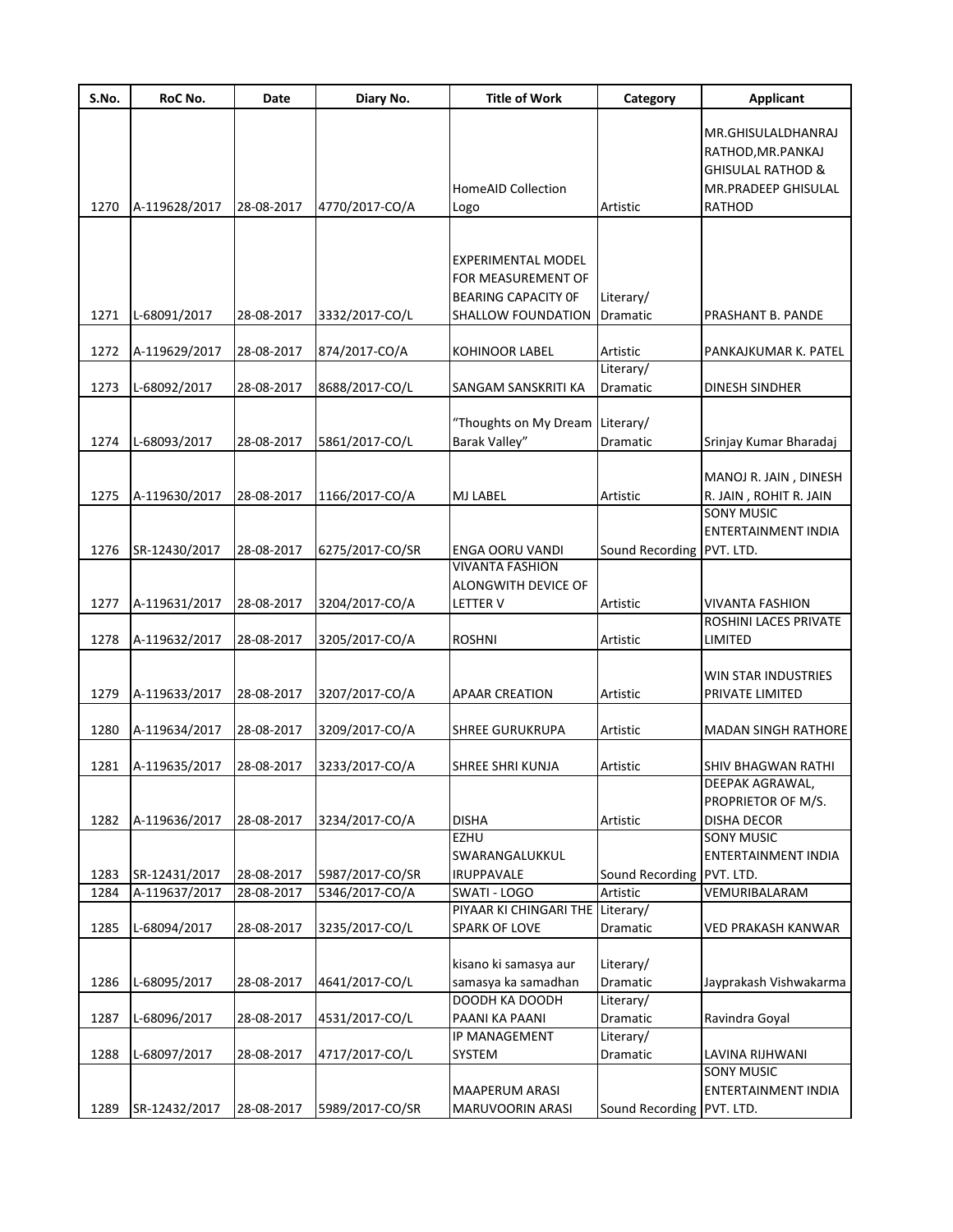| S.No. | RoC No.       | Date       | Diary No.        | <b>Title of Work</b>                                      | Category                  | <b>Applicant</b>                               |
|-------|---------------|------------|------------------|-----------------------------------------------------------|---------------------------|------------------------------------------------|
|       |               |            |                  | CENTRAL CONTROL UNIT<br>SOFTWARE FOR EARTH                | Computer                  | <b>COUNCIL OF SCIENTIFIC</b><br>AND INDUSTRIAL |
| 1290  | SW-9341/2017  | 28-08-2017 | 11961/2016-CO/SW | <b>QUAKE WARNING</b>                                      | Software                  | <b>RESEARCH</b>                                |
| 1291  | SR-12433/2017 | 28-08-2017 | 4550/2017-CO/SR  | <b>BETI TO JEEWAN KA</b><br>AADHAR HOTI HAI               |                           | Sound Recording LAXMI AGARWAL                  |
| 1292  | L-68098/2017  | 28-08-2017 |                  | Misconception-<br>Redefining the Reality                  | Literary/<br>Dramatic     | Mohammed Shahezama                             |
|       |               |            | 4613/2017-CO/L   |                                                           |                           |                                                |
|       |               |            |                  |                                                           |                           | ASHOKBHAI LALJIBHAI                            |
| 1293  | A-119638/2017 | 28-08-2017 | 2527/2017-CO/A   | PATEL                                                     | Artistic                  | MANGROLIYA                                     |
|       |               |            |                  | Prebiotics: Our Gut                                       | Literary/                 |                                                |
| 1294  | L-68099/2017  | 28-08-2017 | 2839/2017-CO/L   | Guardians                                                 | Dramatic                  | Dr. Mini Sheth                                 |
| 1295  | L-68099/2017  | 28-08-2017 | 2839/2017-CO/L   | Prebiotics: Our Gut<br>Guardians                          | Literary/<br>Dramatic     | Ms Tanu Shree Singh                            |
|       |               |            |                  |                                                           | Literary/                 | Tejgyan Global                                 |
| 1296  | L-68100/2017  | 28-08-2017 | 4563/2017-CO/L   | Hope and Faith                                            | Dramatic                  | Foundation                                     |
|       |               |            |                  |                                                           |                           | <b>SONY MUSIC</b>                              |
|       |               |            |                  |                                                           |                           | <b>ENTERTAINMENT INDIA</b>                     |
| 1297  | SR-12434/2017 | 28-08-2017 | 5937/2017-CO/SR  | VENAAM MACHA                                              | Sound Recording PVT. LTD. |                                                |
|       |               |            |                  |                                                           |                           |                                                |
|       |               |            |                  | HIDDEN GEM HUNTING -                                      |                           |                                                |
|       |               |            |                  | UNTOLD SECRET OF                                          | Literary/                 |                                                |
| 1298  | L-68101/2017  | 28-08-2017 | 4517/2017-CO/L   | <b>TECHNICAL ANALYSIS</b><br>WATCH & EARN -               | Dramatic<br>Computer      | <b>BIDYUT BISWAS</b>                           |
| 1299  | SW-9342/2017  | 28-08-2017 | 3044/2017-CO/SW  | Android App                                               | Software                  | <b>GOHIL AJAYSINH</b>                          |
|       |               |            |                  |                                                           |                           |                                                |
|       |               |            |                  |                                                           |                           |                                                |
|       |               |            |                  | SERVICE DELIVERY                                          |                           |                                                |
|       |               |            |                  | PLATFORM FOR HOME                                         |                           |                                                |
|       |               |            |                  | <b>INTERIOR AND LIFESTYLE</b>                             |                           |                                                |
|       |               |            |                  | SOLUTIONS THROUGH                                         | Literary/                 |                                                |
| 1300  | L-68102/2017  | 28-08-2017 | 14421/2016-CO/L  | <b>ECOMMERCE ONLINE</b>                                   | <b>Dramatic</b>           | <b>ASHISH SABOO</b>                            |
|       |               |            |                  |                                                           |                           |                                                |
|       |               |            |                  | SERVICE DELIVERY                                          |                           |                                                |
|       |               |            |                  | PLATFORM FOR HOME                                         |                           |                                                |
|       |               |            |                  | <b>INTERIOR AND LIFESTYLE</b>                             |                           |                                                |
|       |               |            |                  | SOLUTIONS THROUGH                                         | Literary/                 |                                                |
| 1301  | L-68102/2017  | 28-08-2017 | 14421/2016-CO/L  | <b>ECOMMERCE ONLINE</b>                                   | Dramatic                  | DIVYANSHU SHARMA                               |
|       |               |            |                  |                                                           |                           |                                                |
|       |               |            |                  |                                                           |                           |                                                |
|       |               |            |                  | SERVICE DELIVERY                                          |                           |                                                |
|       |               |            |                  | PLATFORM FOR HOME                                         |                           |                                                |
|       |               |            |                  | <b>INTERIOR AND LIFESTYLE</b><br><b>SOLUTIONS THROUGH</b> | Literary/                 |                                                |
| 1302  | L-68102/2017  | 28-08-2017 | 14421/2016-CO/L  | <b>ECOMMERCE ONLINE</b>                                   | Dramatic                  | VISHWAS KUMAR SINHA                            |
|       |               |            |                  |                                                           |                           |                                                |
|       |               |            |                  |                                                           |                           |                                                |
|       |               |            |                  | Data Analysis & Applying                                  |                           |                                                |
|       |               |            |                  | <b>Statistics: A Text Book</b>                            |                           |                                                |
|       |               |            |                  | for Medical Students &                                    | Literary/                 |                                                |
| 1303  | L-68103/2017  | 28-08-2017 | 14125/2016-CO/L  | Doctors [Volume - 2]                                      | Dramatic                  | DR. HARSHA KUMAR H N                           |
|       |               |            |                  |                                                           |                           |                                                |
|       |               |            |                  |                                                           |                           | <b>Torque Pharmaceuticals</b>                  |
| 1304  | A-119639/2017 | 28-08-2017 | 10876/2016-CO/A  | <b>U-B FAIR</b>                                           | Artistic                  | Private Limited                                |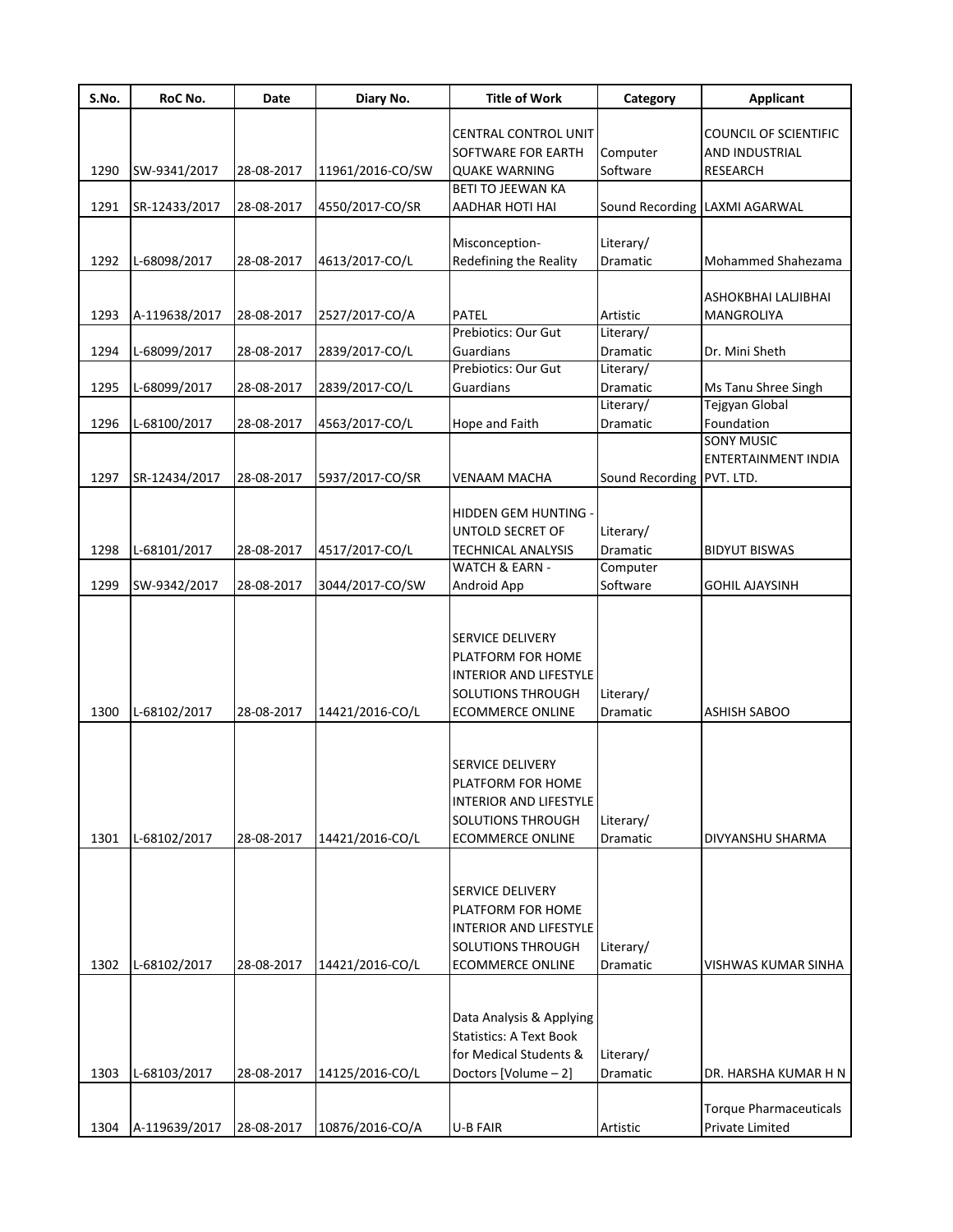| S.No. | RoC No.       | Date       | Diary No.        | <b>Title of Work</b>                                                                                         | Category             | <b>Applicant</b>                                                     |
|-------|---------------|------------|------------------|--------------------------------------------------------------------------------------------------------------|----------------------|----------------------------------------------------------------------|
|       |               |            |                  |                                                                                                              | Literary/            | DR. MAGANLAL                                                         |
| 1305  | L-68104/2017  | 28-08-2017 | 3266/2017-CO/L   | THE WHITE APRON                                                                                              | Dramatic             | MANAKCHAND JAIN                                                      |
| 1306  | A-119640/2017 | 28-08-2017 | 6371/2017-CO/A   | <b>S SAMBHAV GROUP</b>                                                                                       | Artistic             | KIRTI H.SHAH                                                         |
|       |               |            |                  | Prachin shri Ganesh<br>Mandir, Shri Gajanan                                                                  |                      |                                                                      |
|       |               |            |                  | Swami Sansthan, Akot,                                                                                        | Literary/            |                                                                      |
| 1307  | L-68105/2017  | 28-08-2017 | 8630/2017-CO/L   | Padya Katha                                                                                                  | Dramatic             | Balkrishna Govind Awade                                              |
|       |               |            |                  | Mathematics the First                                                                                        | Literary/            |                                                                      |
| 1308  | L-68106/2017  | 28-08-2017 | 4585/2017-CO/L   | Step                                                                                                         | Dramatic             | Ramesh Chandra                                                       |
|       |               |            |                  |                                                                                                              | Computer             |                                                                      |
| 1309  | SW-9343/2017  | 28-08-2017 | 8448/2016-CO/SW  | ANDROAQUA                                                                                                    | Software             | Ms. Megha Goel                                                       |
|       |               |            |                  |                                                                                                              | Computer             |                                                                      |
| 1310  | SW-9343/2017  | 28-08-2017 | 8448/2016-CO/SW  | ANDROAQUA                                                                                                    | Software             | Himashu Joshi                                                        |
|       |               |            |                  |                                                                                                              | Computer             | <b>Capital Business Systems</b>                                      |
| 1311  | SW-9344/2017  | 28-08-2017 | 12226/2016-CO/SW | <b>DOC RECORD</b>                                                                                            | Software             | Pvt. Ltd.                                                            |
|       |               |            |                  |                                                                                                              | Literary/            |                                                                      |
| 1312  | L-68107/2017  | 28-08-2017 | 3128/2017-CO/L   | <b>Supreme Doctor</b>                                                                                        | Dramatic             | Dr B K Chandra Shekhar                                               |
|       |               |            |                  | Mansik Swasthya ke liye                                                                                      | Literary/            | <b>Tejgyan Global</b>                                                |
| 1313  | L-68108/2017  | 28-08-2017 | 4561/2017-CO/L   | Vichar Niyam                                                                                                 | Dramatic             | Foundation                                                           |
| 1314  | SW-9345/2017  | 28-08-2017 | 3394/2017-CO/SW  | A SOFTWARE PACKAGE<br><b>TITLED MoSQuIT</b><br>MOBILE BASED<br><b>SURVEILLANCE QUEST</b><br>USING IT VER 2.0 | Computer<br>Software | <b>CENTRE FOR</b><br>DEVELOPMENT OF<br>ADVANCED COMPUTING<br>[C-DAC] |
|       |               |            |                  | <b>ALGORITHMS AND DATA</b>                                                                                   | Literary/            |                                                                      |
| 1315  | L-68109/2017  | 28-08-2017 | 6487/2017-CO/L   | <b>STRUCTURES</b>                                                                                            | Dramatic             | SHAILENDRA SHENDE                                                    |
|       |               |            |                  | ALGORITHMS AND DATA                                                                                          | Literary/            | SUSHILKUMAR                                                          |
| 1316  | L-68109/2017  | 28-08-2017 | 6487/2017-CO/L   | <b>STRUCTURES</b>                                                                                            | Dramatic             | CHAVHAN                                                              |
|       |               |            |                  |                                                                                                              |                      | PARADISE FOOD COURT                                                  |
| 1317  | A-119641/2017 | 28-08-2017 | 6360/2017-CO/A   | P                                                                                                            | Artistic             | PVT. LTD.                                                            |
|       |               |            |                  |                                                                                                              | Literary/            |                                                                      |
| 1318  | L-68110/2017  | 28-08-2017 | 7193/2016-CO/L   | KARLE PYAAR KARLE                                                                                            | Dramatic             | SUNEEL DARSHAN,                                                      |
|       |               |            |                  | P PARADISE A LEGEND                                                                                          |                      | PARADISE FOOD COURT                                                  |
| 1319  | A-119642/2017 | 28-08-2017 | 6361/2017-CO/A   | <b>SINCE 1953</b>                                                                                            | Artistic             | PVT. LTD.                                                            |
|       |               |            |                  |                                                                                                              |                      | <b>SONY MUSIC</b>                                                    |
|       |               |            |                  |                                                                                                              |                      | ENTERTAINMENT INDIA                                                  |
| 1320  | SR-12435/2017 | 28-08-2017 | 6008/2017-CO/SR  | OM NAMASIVKVAYA                                                                                              | Sound Recording      | PVT. LTD.                                                            |
|       |               |            |                  | <b>BAIL KOLHU SORTEX</b>                                                                                     |                      |                                                                      |
| 1321  | A-119643/2017 | 28-08-2017 | 6397/2017-CO/A   | CHANA DAL                                                                                                    | Artistic             | <b>B.L. AGRO OILS LIMITED</b>                                        |
|       |               |            |                  | <b>Civil Engineering</b>                                                                                     | Literary/            |                                                                      |
| 1322  | L-68111/2017  | 28-08-2017 | 4825/2017-CO/L   | Solutions                                                                                                    | Dramatic             | Prem Vardhan                                                         |
|       |               |            |                  |                                                                                                              |                      | VINOD AGARWAL,                                                       |
| 1323  | A-119644/2017 | 28-08-2017 | 6367/2017-CO/A   | POWER                                                                                                        | Artistic             | <b>PROPRIETOR</b>                                                    |
|       |               |            |                  | Questionaire for<br>assessment of<br>Awareness & Knowledge<br>of the students<br>regarding the               |                      |                                                                      |
|       |               |            |                  | terminologies in Medical Literary/                                                                           |                      | Dr. Arunita Tushar                                                   |
| 1324  | L-68112/2017  | 28-08-2017 | 3912/2017-CO/L   | Education                                                                                                    | Dramatic             | Jagzape                                                              |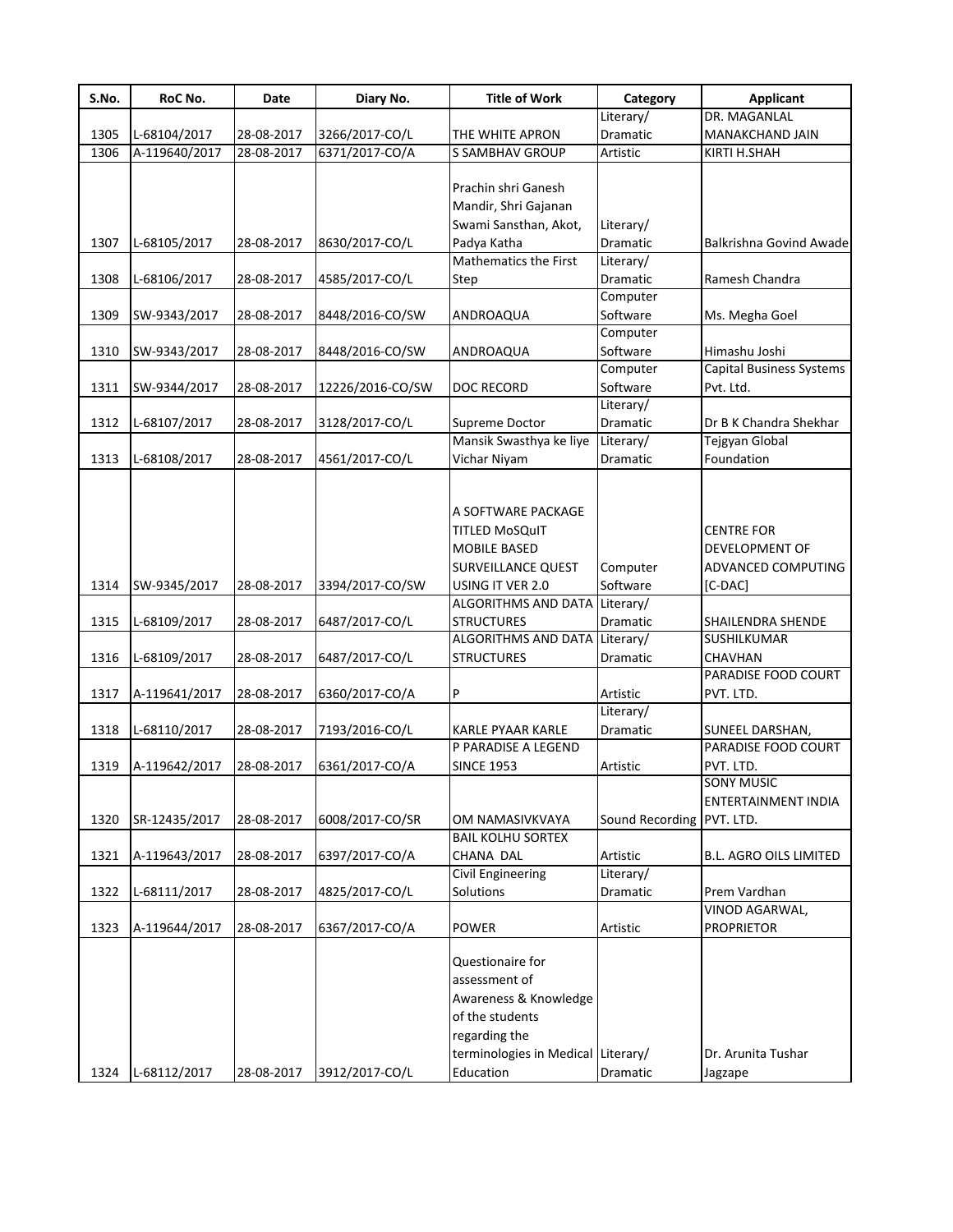| S.No. | RoC No.       | Date       | Diary No.        | <b>Title of Work</b>               | Category  | <b>Applicant</b>            |
|-------|---------------|------------|------------------|------------------------------------|-----------|-----------------------------|
|       |               |            |                  | Questionaire for                   |           |                             |
|       |               |            |                  | assessment of                      |           |                             |
|       |               |            |                  | Awareness & Knowledge              |           |                             |
|       |               |            |                  | of the students                    |           |                             |
|       |               |            |                  | regarding the                      |           |                             |
|       |               |            |                  |                                    |           |                             |
|       |               |            |                  | terminologies in Medical Literary/ |           |                             |
| 1325  | L-68112/2017  | 28-08-2017 | 3912/2017-CO/L   | Education                          | Dramatic  | Dr. Tushar.B. Jagzape,      |
|       |               |            |                  |                                    |           | ALPESH V. KASUNDRA,         |
|       |               |            |                  |                                    |           | MEHULKUMAR S.               |
|       |               |            |                  |                                    |           | ARVADIYA AND                |
|       |               |            |                  |                                    |           | CHIRAGKUMAR P.              |
| 1326  | A-119645/2017 | 28-08-2017 | 1167/2017-CO/A   | RIONE WITH R LOGO                  | Artistic  | <b>DETROJA</b>              |
|       |               |            |                  | <b>BOROSIL KLASSPACK</b>           |           | <b>Borosil Glass Works</b>  |
| 1327  | A-119646/2017 | 28-08-2017 | 4079/2017-CO/A   | (Label)                            | Artistic  | Limited                     |
|       |               |            |                  |                                    |           |                             |
|       |               |            |                  |                                    |           | ASHVINBHAI N.               |
|       |               |            |                  |                                    |           |                             |
|       |               |            |                  |                                    |           | BHORANIYA,                  |
|       |               |            |                  |                                    |           | NILESHBHAI L.               |
|       |               |            |                  |                                    |           | DALSANIYA AND               |
| 1328  | A-119647/2017 | 28-08-2017 | 1165/2017-CO/A   | <b>SIMLON LABEL</b>                | Artistic  | JIGNESHBHAI H. SAVSANI      |
|       |               |            |                  |                                    |           |                             |
|       |               |            |                  | VIDYA BHAVAN WITH                  |           | <b>INDORE EDUCATION</b>     |
| 1329  | A-119648/2017 | 28-08-2017 | 1799/2017-CO/A   | LOGO                               | Artistic  | AND CULTURAL CENTRE         |
|       |               |            |                  |                                    |           | MENAKA CARD PRIVATE         |
| 1330  | A-119649/2017 | 28-08-2017 | 3847/2017-CO/A   | <b>MENAKA CARD</b>                 | Artistic  | LIMITED,                    |
|       |               |            |                  |                                    |           |                             |
|       |               |            |                  |                                    |           |                             |
|       |               |            |                  |                                    |           | ASHISHBHAI O. CHAROLA       |
|       |               |            |                  |                                    |           | , GOVINDBHAI O.             |
|       |               |            |                  |                                    |           | GHODASARA, BINABEN          |
|       |               |            |                  | ITA PET AND PLASTIC                |           | M. SAVSANI AND              |
| 1331  | A-119650/2017 | 28-08-2017 | 1168/2017-CO/A   | LABEL                              | Artistic  | ALPABEN K. AMRUTIYA         |
|       |               |            |                  |                                    |           |                             |
|       |               |            |                  | WAZOO MOBILE APP -                 | Computer  | WAZOO MOBILE                |
|       |               |            |                  |                                    |           |                             |
| 1332  | SW-9346/2017  | 28-08-2017 | 15001/2016-CO/SW | ios                                | Software  | TECHNOLOGIES PVT LTD        |
|       |               |            |                  |                                    | Literary/ |                             |
| 1333  | L-68113/2017  | 28-08-2017 | 768/2016-CO/L    | IK MODEL TO SHARAABI               | Dramatic  | NAVINDER OBEROI             |
|       |               |            |                  |                                    |           |                             |
|       |               |            |                  | WAZOO MOBILE APP                   | Computer  | WAZOO MOBILE                |
| 1334  | SW-9347/2017  | 28-08-2017 | 15007/2016-CO/SW | <b>ANDROID</b>                     | Software  | <b>TECHNOLOGIES PVT LTD</b> |
|       |               |            |                  |                                    | Literary/ |                             |
| 1335  | L-68114/2017  | 28-08-2017 | 6627/2017-CO/L   | CLOUDLAND                          | Dramatic  | Krishna Singh               |
|       |               |            |                  |                                    |           |                             |
|       |               |            |                  |                                    |           | AYUSHBHAI B. UNDHAD,        |
|       |               |            |                  |                                    |           | BHARATBHAI D.               |
|       |               |            |                  |                                    |           | UNDHAD AND                  |
|       |               |            |                  | AVADH UTOPIA CLUB                  |           | MUKESHBHAI K.               |
| 1336  | A-119651/2017 | 28-08-2017 | 883/2017-CO/A    | <b>WITH CLASS</b>                  | Artistic  | <b>UNDHAD</b>               |
|       |               |            |                  |                                    |           |                             |
|       |               |            |                  |                                    |           | SMT. RAJANI SHARMA          |
|       |               |            |                  |                                    |           | ALIAS RAJANI                |
|       |               |            |                  |                                    |           |                             |
| 1337  | A-119652/2017 | 28-08-2017 | 4998/2017-CO/A   | SWAYAMBHU SAR                      | Artistic  | MAHALAXMI SATWANTI          |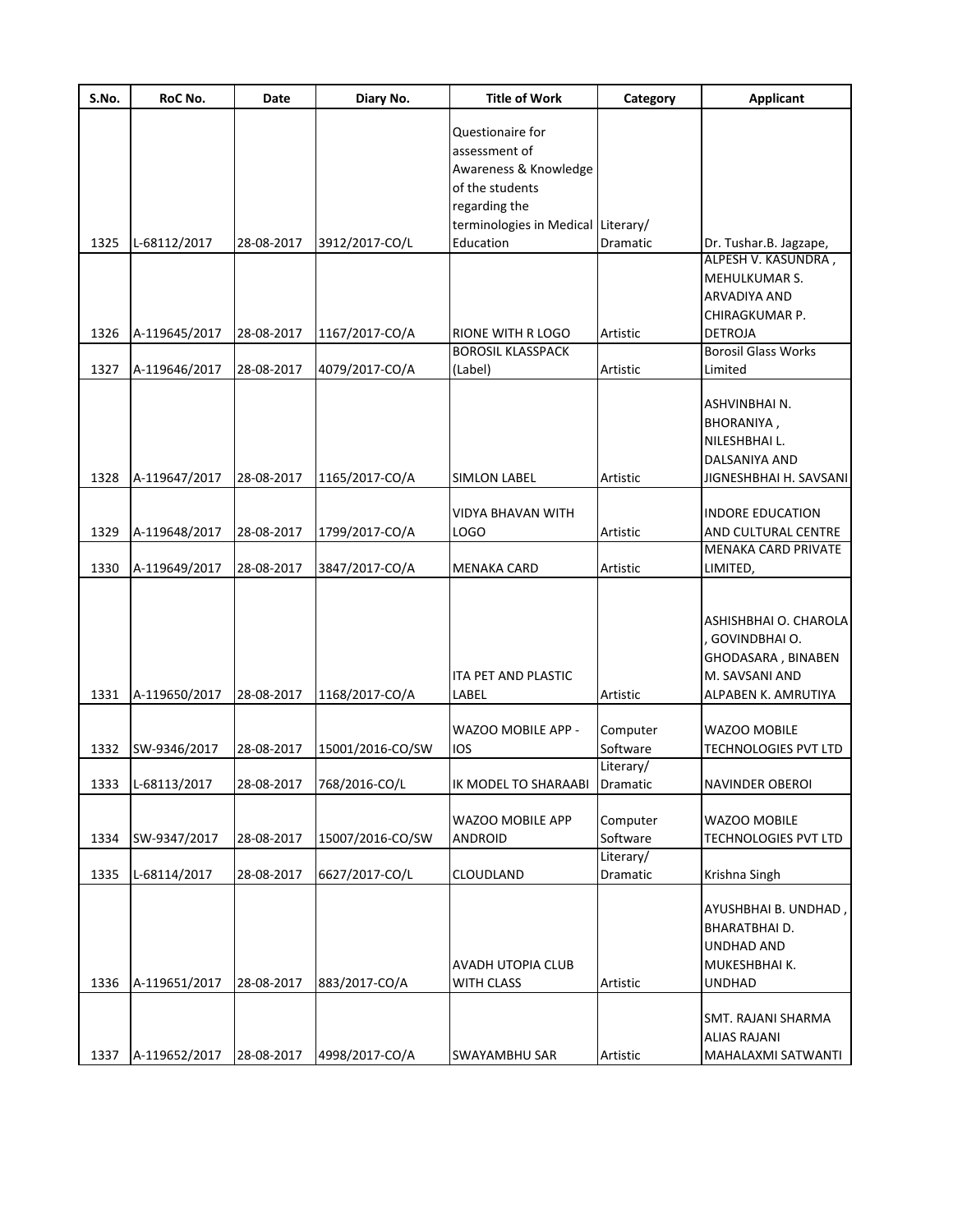| S.No. | RoC No.       | Date       | Diary No.       | <b>Title of Work</b>                                                                                           | Category                 | <b>Applicant</b>                                                          |
|-------|---------------|------------|-----------------|----------------------------------------------------------------------------------------------------------------|--------------------------|---------------------------------------------------------------------------|
|       |               |            |                 |                                                                                                                |                          | WEISMACHER ECO PVT<br>LTD, A Company                                      |
| 1338  | A-119653/2017 | 28-08-2017 | 6139/2017-CO/A  | WEISMACHER LABEL                                                                                               | Artistic                 | incorporated under the<br>Indian Company's Act                            |
|       |               |            |                 |                                                                                                                |                          |                                                                           |
|       |               |            |                 | General Insurance,<br>Reinsurance and Risk                                                                     | Literary/                |                                                                           |
| 1339  | L-68115/2017  | 28-08-2017 | 6242/2017-CO/L  | <b>Management Glossary</b>                                                                                     | Dramatic                 | Lajpat Ray Chandnani                                                      |
|       |               |            |                 | PARAM SATYA SANATAN<br>ANADI BAIKUNTHNATH<br>SWAYAMBHU<br>MAHALAXMI NARAYAN                                    |                          | SMT. RAJANI SHARMA<br>ALIAS RAJANI                                        |
| 1340  | A-119654/2017 | 28-08-2017 | 5310/2017-CO/A  | <b>GADDI</b>                                                                                                   | Artistic                 | MAHALAXMI SATWANTI                                                        |
| 1341  | A-119655/2017 | 28-08-2017 | 4954/2017-CO/A  | <b>SAMPOORN</b><br>BRAHMGYAN                                                                                   | Artistic                 | SMT. RAJANI SHARMA<br>ALIAS RAJANI<br>MAHALAXMI SATWANTI<br>GAJENDRASINH  |
| 1342  | A-119656/2017 | 28-08-2017 | 87/2017-CO/A    | RAAJVEE                                                                                                        | Artistic                 | NARPATSINH BARAD                                                          |
| 1343  | A-119657/2017 | 28-08-2017 | 88/2017-CO/A    | SHIVA'S                                                                                                        | Artistic                 | MR. SHIVSING<br>PAHADSING RATHOD                                          |
|       |               |            |                 |                                                                                                                |                          |                                                                           |
| 1344  | A-119658/2017 | 28-08-2017 | 5759/2017-CO/A  | <b>MT KANGAN</b><br>MAHALAXMI TEX FAB                                                                          | Artistic                 | DUNGAR DAS DIGGA S/O<br>SH. MOHAN LAL DIGGA                               |
|       |               |            |                 | PARAM SATYA SANATAN<br>BAIKUNTHNATH SHRI<br>SHRI MAHALAXMI<br>NARAYAN SADASHIV<br>SATWANT - SATWANTI<br>DHAM – |                          | SMT. RAJANI SHARMA<br>ALIAS RAJANI                                        |
| 1345  | A-119659/2017 | 28-08-2017 | 4953/2017-CO/A  | DHARAMRAJPURI TRUST Artistic                                                                                   |                          | MAHALAXMI SATWANTI                                                        |
|       |               |            |                 | VIMAL EXPORTS                                                                                                  |                          | RATAN LAL S/O                                                             |
| 1346  | A-119660/2017 | 28-08-2017 | 5767/2017-CO/A  | INTERNATIONAL                                                                                                  | Artistic<br>Literary/    | DEVARAM                                                                   |
| 1347  | L-68116/2017  | 28-08-2017 | 8550/2017-CO/L  | ALLAY HARBOUR                                                                                                  | Dramatic                 | <b>ANKUR PAREEK</b>                                                       |
| 1348  | L-68117/2017  | 28-08-2017 | 8284/2017-CO/L  | <b>Water Packaging</b>                                                                                         | Literary/<br>Dramatic    | Hungund Entertainment<br>Pvt. Ltd                                         |
| 1349  | SR-12436/2017 | 28-08-2017 | 2903/2017-CO/SR | KANAA KAANGIREN                                                                                                | Sound Recording          | <b>SONY MUSIC</b><br>ENTERTAINMENT INDIA<br>PVT. LTD<br><b>SONY MUSIC</b> |
| 1350  | SR-12436/2017 | 28-08-2017 | 2903/2017-CO/SR | KANAA KAANGIREN                                                                                                | Sound Recording PVT. LTD | <b>ENTERTAINMENT INDIA</b>                                                |
| 1351  | A-119661/2017 | 28-08-2017 | 8546/2017-CO/A  | <b>SUPERTEX</b>                                                                                                | Artistic                 | <b>SURENDRA KUMAR</b><br>SALECHA S/O CHAMPA<br>LAL SALECHA                |
|       |               |            |                 |                                                                                                                | Literary/                |                                                                           |
| 1352  | L-68118/2017  | 28-08-2017 | 5762/2017-CO/L  | Girl in the Red Corridor                                                                                       | Dramatic                 | Jhangir Kerawala                                                          |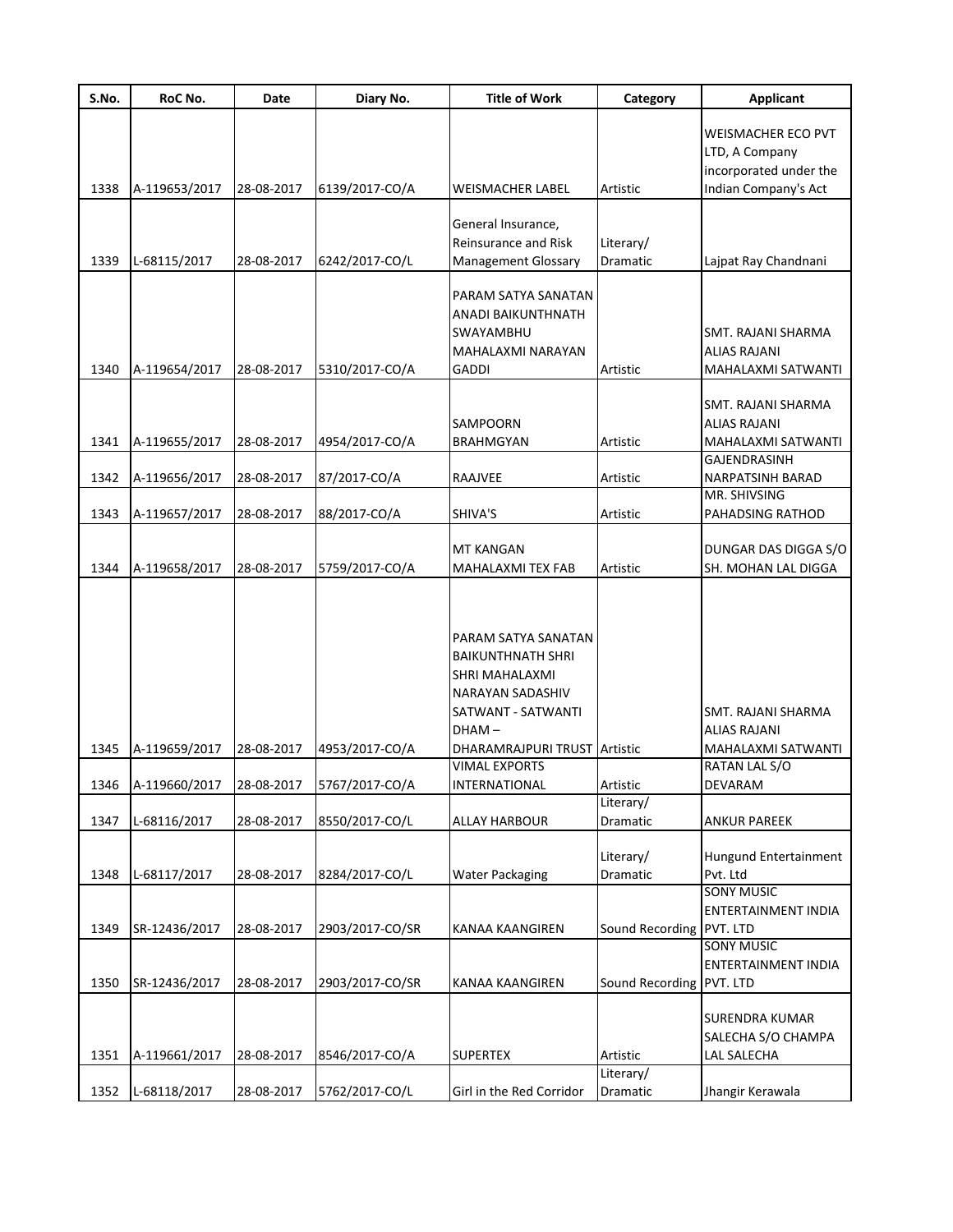| S.No. | RoC No.       | Date       | Diary No.        | <b>Title of Work</b>                     | Category  | <b>Applicant</b>                          |
|-------|---------------|------------|------------------|------------------------------------------|-----------|-------------------------------------------|
|       |               |            |                  |                                          |           | SMT. RAJANI SHARMA<br>ALIAS RAJANI        |
| 1353  | A-119662/2017 | 28-08-2017 | 4952/2017-CO/A   | RAJANI SHARMA<br>SAFAL A Key To          | Artistic  | MAHALAXMI SATWANTI                        |
|       |               |            |                  | Accelerate Reforms In                    | Literary/ |                                           |
| 1354  | L-68119/2017  | 28-08-2017 | 5656/2017-CO/L   | <b>Prisoners</b>                         | Dramatic  | Sh. Naresh Kumar Goel                     |
|       |               |            |                  | SATYA SANATAN                            |           |                                           |
|       |               |            |                  | SAMPOORN                                 |           | SMT. RAJANI SHARMA                        |
|       |               |            |                  | <b>BRAHMGYAN KA</b>                      |           | <b>ALIAS RAJANI</b>                       |
| 1355  | A-119663/2017 | 28-08-2017 | 4950/2017-CO/A   | <b>AADHAR</b>                            | Artistic  | MAHALAXMI SATWANTI                        |
|       |               |            |                  | <b>BISK FARM WAFER</b>                   |           | SAJ FOOD PRODUCTS                         |
| 1356  | A-119664/2017 | 28-08-2017 | 406/2017-CO/A    | VANILLA                                  | Artistic  | <b>PVT LTD</b>                            |
| 1357  | A-119665/2017 | 28-08-2017 | 524/2016-CO/A    | PTC PARAS                                | Artistic  | PRADEEP KUMAR GARG                        |
|       |               |            |                  |                                          |           | SMT. RAJANI SHARMA                        |
|       |               |            |                  |                                          |           | ALIAS RAJANI                              |
| 1358  | A-119666/2017 | 28-08-2017 | 5356/2017-CO/A   | SATWANTI                                 | Artistic  | <b>MAHALAXMI SATWANTI</b>                 |
|       |               |            |                  |                                          | Computer  | Keeva Technologies                        |
| 1359  | SW-9348/2017  | 28-08-2017 | 14027/2015-CO/SW | SchoolCircuit                            | Software  | Private Limited                           |
|       |               |            |                  |                                          |           |                                           |
|       |               |            |                  |                                          |           | SMT. RAJANI SHARMA                        |
|       |               |            |                  | PARAM SATYA SANATAN                      |           | <b>ALIAS RAJANI</b>                       |
| 1360  | A-119667/2017 | 28-08-2017 | 5320/2017-CO/A   | ANADI SAHAJRAJYOG                        | Artistic  | MAHALAXMI SATWANTI                        |
| 1361  | A-119668/2017 | 28-08-2017 | 4948/2016-CO/A   | Amaara Logo                              | Artistic  | Ankit Srivastava                          |
|       |               |            |                  | SATYA SANATAN                            |           | SMT. RAJANI SHARMA                        |
|       |               |            |                  | SAMPOORN                                 |           | ALIAS RAJANI                              |
| 1362  | A-119669/2017 | 28-08-2017 | 5470/2017-CO/A   | <b>BRAHMGYAN</b>                         | Artistic  | MAHALAXMI SATWANTI                        |
| 1363  | A-119670/2017 | 28-08-2017 | 2963/2017-CO/A   | NIBALA LABEL                             | Artistic  | MUKESH D. SHARMA                          |
|       |               |            |                  |                                          |           |                                           |
|       |               |            |                  |                                          |           | SMT. RAJANI SHARMA<br>ALIAS RAJANI        |
| 1364  | A-119671/2017 | 28-08-2017 | 5472/2017-CO/A   | SATYA SANATAN                            | Artistic  | MAHALAXMI SATWANTI                        |
|       |               |            |                  |                                          |           |                                           |
|       |               |            |                  | DRISHTI ENABLER                          | Literary/ |                                           |
| 1365  | L-68120/2017  | 28-08-2017 | 13382/2015-CO/L  | PROGRAM @ SCHOOL                         | Dramatic  | <b>DRISHTI</b>                            |
|       |               |            |                  |                                          |           |                                           |
|       |               |            |                  |                                          |           | SMT. RAJANI SHARMA                        |
|       |               |            |                  |                                          |           | ALIAS RAJANI                              |
| 1366  | A-119672/2017 | 28-08-2017 | 5469/2017-CO/A   | MAHALAXMI SATWANTI Artistic              |           | MAHALAXMI SATWANTI                        |
|       |               |            |                  |                                          |           | SMT. RAJANI SHARMA                        |
|       |               |            |                  |                                          |           | <b>ALIAS RAJANI</b>                       |
| 1367  | A-119673/2017 | 28-08-2017 | 5467/2017-CO/A   | ISHWARIYA DIVYA VANI                     | Artistic  | MAHALAXMI SATWANTI                        |
|       |               |            |                  | RIYA GOLD COOL COOL                      |           | <b>BHAGAT RAM</b>                         |
| 1368  | A-119674/2017 | 28-08-2017 | 10050/2016-CO/A  | LABEL                                    | Artistic  | SHABDANI                                  |
|       |               |            |                  |                                          |           |                                           |
|       |               |            |                  |                                          |           | SMT. RAJANI SHARMA                        |
| 1369  | A-119675/2017 | 28-08-2017 | 5018/2017-CO/A   | ANADI MAHAMURLI-<br>ISHWARIYA DIVYA VANI | Artistic  | <b>ALIAS RAJANI</b><br>MAHALAXMI SATWANTI |
|       |               |            |                  |                                          |           |                                           |
|       |               |            |                  | RATHI UTTAM WITH                         |           | KAVITA SALT SUPPLIERS                     |
|       |               |            |                  | DEVICE OF COOK AND                       |           | PRO SMIT KAVITA                           |
| 1370  | A-119676/2017 | 28-08-2017 | 1180/2017-CO/A   | <b>SALT</b>                              | Artistic  | SHRIKANT RATHI                            |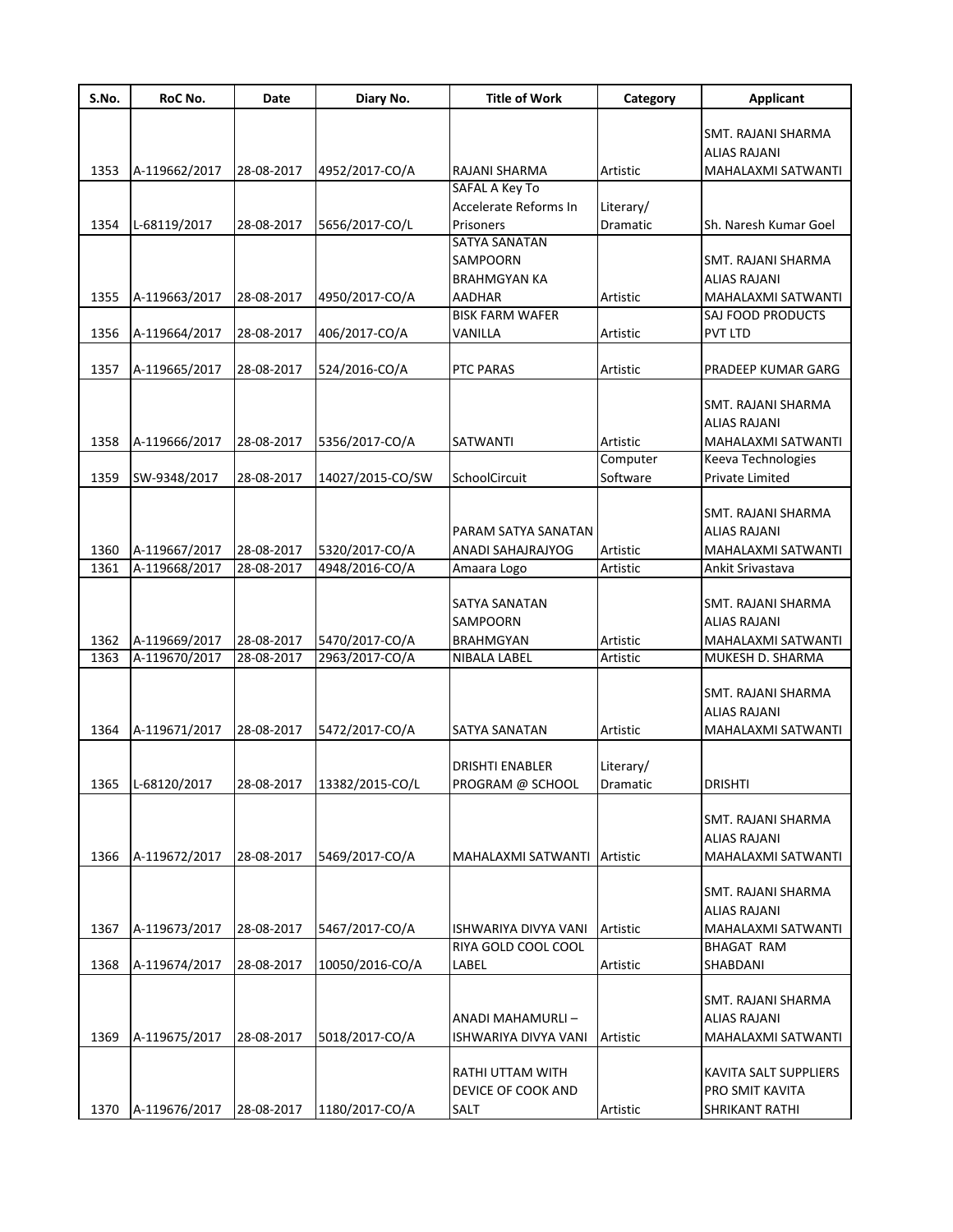| S.No. | RoC No.       | <b>Date</b> | Diary No.       | <b>Title of Work</b>      | Category                | Applicant                  |
|-------|---------------|-------------|-----------------|---------------------------|-------------------------|----------------------------|
|       |               |             |                 |                           | Literary/               |                            |
| 1371  | L-68121/2017  | 28-08-2017  | 3144/2016-CO/L  | You Were Never Mine       | Dramatic                | Ashish Thakur              |
|       |               |             |                 |                           |                         |                            |
|       |               |             |                 |                           |                         | SAJAN KUMAR                |
|       |               |             |                 |                           |                         | AGARWAL, TRADUING          |
|       |               |             |                 |                           |                         | AS GANPATI SPADE           |
|       |               |             |                 | LIZARD LABEL IN BLACK     |                         | <b>WORKS</b>               |
| 1372  | A-119677/2017 | 28-08-2017  | 10005/2016-CO/A | <b>AND WHITE</b>          | Artistic                | [PROPRIETORSHIP FIRM]      |
|       |               |             |                 |                           |                         | <b>SUPER SOFT CARE</b>     |
| 1373  | A-119678/2017 | 28-08-2017  | 1169/2017-CO/A  | <b>CPL</b>                | Artistic                | PRODUCTS PVT LTD           |
|       |               |             |                 |                           |                         |                            |
|       |               |             |                 | LEXPURE WATER             |                         | LEXUS WATER TECH           |
| 1374  | A-119679/2017 | 28-08-2017  | 8643/2017-CO/A  | SOLUTION                  | Artistic                | INDIA PRIVATE LIMITED      |
|       |               |             |                 | <b>MONEELALINTE</b>       | Literary/               |                            |
| 1375  | L-68122/2017  | 28-08-2017  | 8617/2017-CO/L  | SWARGAM                   | Dramatic                | <b>UPANESH</b>             |
|       |               |             |                 |                           | Literary/               |                            |
| 1376  | L-68123/2017  | 28-08-2017  | 13743/2016-CO/L | Hasth Rekha Vigyan        | Dramatic                | Pradeep Mehrotra           |
|       |               |             |                 |                           |                         |                            |
|       |               |             |                 |                           |                         | LALIT CHOUHAN S/O SH.      |
| 1377  | A-119680/2017 | 28-08-2017  | 8389/2017-CO/A  | <b>KRISHNA TEXOFIN</b>    | Artistic                | MAHESH CHOUHAN             |
|       |               |             |                 |                           |                         | <b>SONY MUSIC</b>          |
|       |               |             |                 | <b>ENAI MARUBADI</b>      |                         | ENTERTAINMENT INDIA        |
| 1378  | SR-12437/2017 | 28-08-2017  | 6230/2017-CO/SR | MARUBADI                  | Sound Recording         | <b>PVT LTD</b>             |
| 1379  | SW-9349/2017  | 28-08-2017  | 5536/2017-CO/SW | QA Automation Tool        | Computer<br>Software    | NIIT Limited,              |
|       |               |             |                 |                           |                         |                            |
|       |               |             |                 | Symphony-Program &        |                         |                            |
|       |               |             |                 | <b>Project Management</b> | Computer                |                            |
| 1380  | SW-9350/2017  | 28-08-2017  | 5534/2017-CO/SW | System                    | Software                | <b>NIIT Limited</b>        |
|       |               |             |                 | <b>ISS ROUTE KI SABHI</b> | Literary/               |                            |
| 1381  | L-68124/2017  | 28-08-2017  | 5463/2017-CO/L  | LINEY VAYASK HAI          | Dramatic                | <b>MONIKA PARMAR</b>       |
|       |               |             |                 | PUMP BAZAAR TOTAL         |                         | M/s. LAXSON                |
| 1382  | A-119681/2017 | 28-08-2017  | 2393/2017-CO/A  | <b>WATER SOLUTIONS</b>    | Artistic                | <b>ELECTROTECH</b>         |
| 1383  | A-119682/2017 | 28-08-2017  | 2387/2017-CO/A  | LOVELY                    | Artistic                | LOVELY IMAGE               |
|       |               |             |                 |                           |                         | <b>SONY MUSIC</b>          |
|       |               |             |                 |                           |                         | <b>ENTERTAINMENT INDIA</b> |
| 1384  | SR-12438/2017 | 28-08-2017  | 6219/2017-CO/SR | AATHADI AATHADI           | Sound Recording PVT LTD |                            |
|       |               |             |                 | RAWAT'S LAW OF SALES      | Literary/               |                            |
| 1385  | L-68125/2017  | 28-08-2017  | 10044/2016-CO/L | 2                         | Dramatic                | MR. VIKAS RAWAT            |
|       |               |             |                 |                           |                         | <b>SONY MUSIC</b>          |
|       |               |             |                 | YOLO YOU ONLY LIVE        |                         | <b>ENTERTAINMENT INDIA</b> |
| 1386  | SR-12439/2017 | 28-08-2017  | 6220/2017-CO/SR | ONCE                      | Sound Recording         | <b>PVT LTD</b>             |
| 1387  | L-68126/2017  | 28-08-2017  | 3220/2017-CO/L  | Notebandi                 | Literary/<br>Dramatic   | Ankur Chauhan              |
|       |               |             |                 |                           |                         | <b>SONY MUSIC</b>          |
|       |               |             |                 |                           |                         | ENTERTAINMENT INDIA        |
| 1388  | SR-12440/2017 | 28-08-2017  | 6250/2017-CO/SR | <b>KAATRAI KONJAM</b>     | Sound Recording         | <b>PVT LTD</b>             |
|       |               |             |                 | Agar Kal Ko Main Naa      | Literary/               |                            |
| 1389  | L-68127/2017  | 28-08-2017  | 3237/2017-CO/L  | Rahuoon                   | Dramatic                | Gulfam Bhatia              |
|       |               |             |                 |                           |                         | <b>SONY MUSIC</b>          |
|       |               |             |                 | DON'T YOU LOVE ME         |                         | ENTERTAINMENT INDIA        |
| 1390  | SR-12441/2017 | 28-08-2017  | 3246/2017-CO/SR | BABY                      | Sound Recording         | <b>PVT LTD</b>             |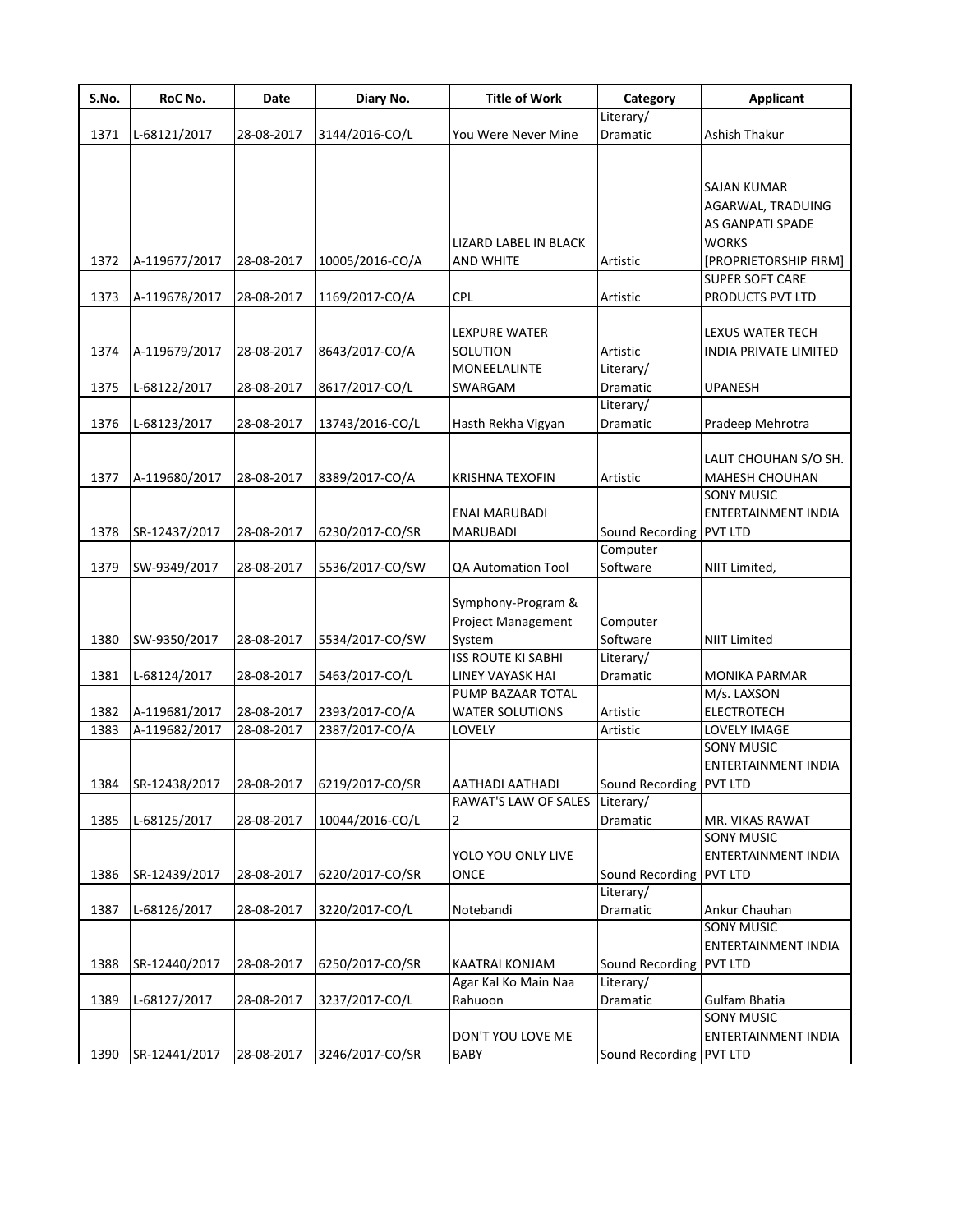| S.No. | RoC No.       | Date       | Diary No.       | <b>Title of Work</b>                        | Category                  | <b>Applicant</b>             |
|-------|---------------|------------|-----------------|---------------------------------------------|---------------------------|------------------------------|
|       |               |            |                 |                                             |                           |                              |
|       |               |            |                 |                                             |                           | Jnana Prabodhini, it is      |
|       |               |            |                 | "Sengati-Aaharache                          |                           | registered under the         |
|       |               |            |                 | Santulan, Aarogyche                         | Literary/                 | Societies Registration       |
| 1391  | L-68128/2017  | 28-08-2017 | 4680/2017-CO/L  | Santulan"                                   | Dramatic                  | Act, 1860                    |
|       |               |            |                 | Ind AS - In Depth                           | Literary/                 |                              |
| 1392  | L-68129/2017  | 28-08-2017 | 6171/2017-CO/L  | Analysis                                    | Dramatic                  | Parag Vijaykant Kulkarni     |
|       |               |            |                 |                                             | Literary/                 |                              |
| 1393  | L-68130/2017  | 28-08-2017 | 3217/2017-CO/L  | Diary Ke Panno Se                           | Dramatic                  | Dharmendra Dwivedi           |
|       |               |            |                 | <b>Your Satisfaction Is Your</b>            | Literary/                 | Chippada                     |
| 1394  | L-68131/2017  | 28-08-2017 | 2840/2017-CO/L  | Success - Revised                           | Dramatic                  | Sivaramakrishna              |
|       |               |            |                 |                                             |                           |                              |
|       |               |            |                 |                                             |                           |                              |
|       |               |            |                 | Network Architecture for                    |                           |                              |
|       |               |            |                 | 5G Mobile and Wireless                      |                           |                              |
|       |               |            |                 | Communication                               | Literary/                 |                              |
| 1395  | L-68132/2017  | 28-08-2017 | 3183/2017-CO/L  | Technology                                  | Dramatic                  | <b>BOSUBABU SAMBANA</b>      |
|       |               |            |                 |                                             |                           | <b>TWO MINDS</b>             |
|       |               |            |                 | PREFACE TO                                  | Literary/                 | <b>TECHNOLOGY PRIVATE</b>    |
| 1396  | L-68133/2017  | 28-08-2017 | 14386/2016-CO/L | ENGINEERING                                 | Dramatic                  | LIMITED                      |
|       |               |            |                 |                                             |                           | <b>SONY MUSIC</b>            |
|       |               |            |                 | <b>EXCUSE ME MR</b>                         |                           | ENTERTAINMENT INDIA          |
| 1397  | SR-12442/2017 | 28-08-2017 | 2992/2017-CO/SR | KANTHASWAMY                                 | Sound Recording PVT. LTD. |                              |
|       |               |            |                 |                                             |                           | <b>SONY MUSIC</b>            |
|       |               |            |                 |                                             |                           | <b>ENTERTAINMENT INDIA</b>   |
| 1398  | SR-12443/2017 | 28-08-2017 | 2993/2017-CO/SR | <b>MAMBO MAAMIYA</b>                        | Sound Recording PVT. LTD. |                              |
|       |               |            |                 |                                             |                           | <b>SONY MUSIC</b>            |
|       |               |            |                 |                                             |                           | <b>ENTERTAINMENT INDIA</b>   |
| 1399  | SR-12444/2017 | 28-08-2017 | 2995/2017-CO/SR | KANTHASWAMY THEME Sound Recording PVT. LTD. |                           |                              |
|       |               |            |                 |                                             |                           | <b>SONY MUSIC</b>            |
|       |               |            |                 | <b>EN PEERU</b>                             |                           | <b>ENTERTAINMENT INDIA</b>   |
| 1400  | SR-12445/2017 | 28-08-2017 | 3000/2017-CO/SR | MEENAKUMARI                                 | Sound Recording PVT. LTD. |                              |
|       |               |            |                 | <b>SMS ENGINE</b>                           |                           |                              |
|       |               |            |                 | <b>AUTOSERVE WIDMS</b>                      |                           |                              |
|       |               |            |                 | VERSION 1.0.3 DATED                         | Literary/                 | <b>ITERATE INDIA PRIVATE</b> |
| 1401  | L-68134/2017  | 28-08-2017 | 1171/2017-CO/L  | 20/10/2014                                  | Dramatic                  | LIMITED                      |
|       |               |            |                 |                                             |                           | <b>SONY MUSIC</b>            |
|       |               |            |                 |                                             |                           | ENTERTAINMENT INDIA          |
| 1402  | SR-12446/2017 | 28-08-2017 | 2791/2017-CO/SR | <b>RANGLI SE RANGLI</b>                     | Sound Recording           | <b>PVT LTD</b>               |
|       |               |            |                 |                                             |                           | <b>SONY MUSIC</b>            |
|       |               |            |                 |                                             |                           | ENTERTAINMENT INDIA          |
| 1403  | SR-12447/2017 | 28-08-2017 | 2792/2017-CO/SR | DIL MEIN JUNOON                             | Sound Recording PVT LTD   |                              |
|       |               |            |                 |                                             |                           | <b>SONY MUSIC</b>            |
|       |               |            |                 |                                             |                           | <b>ENTERTAINMENT INDIA</b>   |
| 1404  | SR-12448/2017 | 28-08-2017 | 2793/2017-CO/SR | NAMM NIGAHON SE                             | Sound Recording PVT LTD   |                              |
|       |               |            |                 |                                             |                           | <b>SONY MUSIC</b>            |
|       |               |            |                 |                                             |                           | ENTERTAINMENT INDIA          |
| 1405  | SR-12449/2017 | 28-08-2017 | 2794/2017-CO/SR | <b>FAST FORWARD</b>                         | Sound Recording PVT LTD   |                              |
|       |               |            |                 |                                             |                           | <b>SONY MUSIC</b>            |
|       |               |            |                 |                                             |                           | ENTERTAINMENT INDIA          |
| 1406  | SR-12450/2017 | 28-08-2017 | 2737/2017-CO/SR | <b>AANUM PENNUM</b>                         | Sound Recording PVT LTD   |                              |
|       |               |            |                 |                                             |                           | RAJIV JAIN DIRECTOR OF       |
|       |               |            |                 |                                             |                           | SAMBHAV GEMS                 |
| 1407  | A-119683/2017 | 28-08-2017 | 13149/2015-CO/A | SLOGO                                       | Artistic                  | LIMITED                      |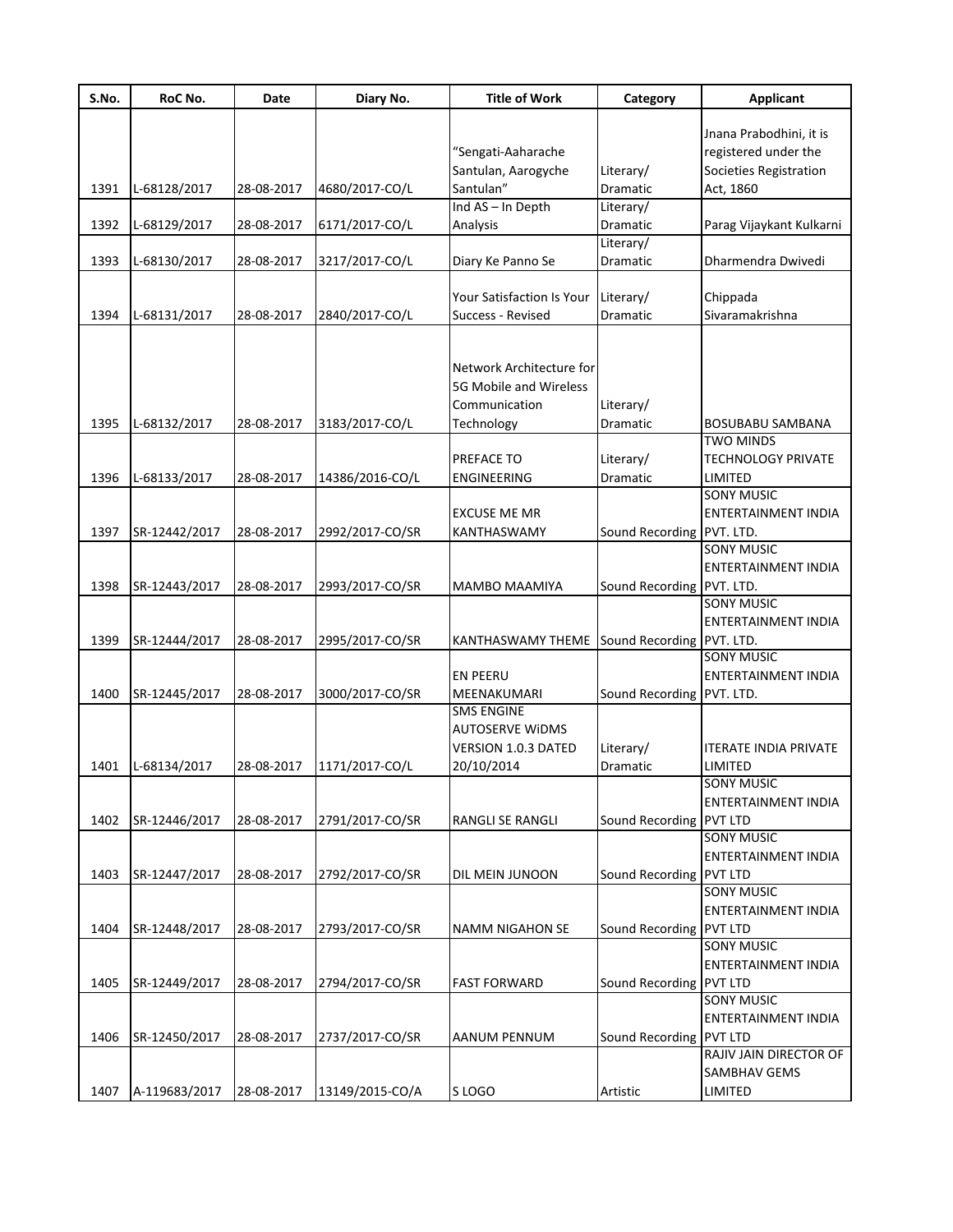| S.No. | RoC No.                  | Date       | Diary No.       | <b>Title of Work</b>                          | Category                  | <b>Applicant</b>                               |
|-------|--------------------------|------------|-----------------|-----------------------------------------------|---------------------------|------------------------------------------------|
|       |                          |            |                 |                                               |                           |                                                |
|       |                          |            |                 |                                               |                           | SHIV NARESH SPORTS                             |
| 1408  | A-119684/2017            | 29-08-2017 | 3906/2017-CO/A  | OOK                                           | Artistic                  | PRIVATE LIMITED                                |
|       |                          |            |                 |                                               |                           |                                                |
|       |                          |            |                 |                                               |                           | SHIV NARESH SPORTS                             |
| 1409  | A-119685/2017            | 29-08-2017 | 3903/2017-CO/A  | OOK                                           | Artistic                  | PRIVATE LIMITED                                |
|       |                          |            |                 | LOGO-GURDAYAL                                 |                           |                                                |
| 1410  | A-119686/2017            | 29-08-2017 | 3621/2017-CO/A  | EXPORTS                                       | Artistic                  | VIJAY LAXMI DEMBLA                             |
|       |                          |            |                 |                                               |                           |                                                |
|       | A-119687/2017            |            | 3729/2017-CO/A  | HOTEL PATLIPUTRA                              |                           | M/S HOTEL PATLIPUTRA<br><b>CONTINENTAL LLP</b> |
| 1411  |                          | 29-08-2017 |                 | <b>CONTINENTAL LABEL</b>                      | Artistic                  | K. ESWARAMURTHY,                               |
|       |                          |            |                 |                                               |                           | SOLE PROPRIETOR,                               |
|       |                          |            |                 |                                               |                           | <b>TRADING AS RENA</b>                         |
| 1412  | A-119688/2017            | 29-08-2017 | 5067/2017-CO/A  | <b>RENA</b>                                   | Artistic                  | KNITTINGS,                                     |
|       |                          |            |                 |                                               |                           | <b>SONY MUSIC</b>                              |
|       |                          |            |                 |                                               |                           | ENTERTAINMENT INDIA                            |
| 1413  | SR-12451/2017            | 29-08-2017 | 5927/2017-CO/SR | <b>MPM ANTHEM</b>                             | Sound Recording           | <b>PVT LTD</b>                                 |
|       |                          |            |                 |                                               |                           | <b>SONY MUSIC</b>                              |
|       |                          |            |                 |                                               |                           | ENTERTAINMENT INDIA                            |
| 1414  | SR-12452/2017            | 29-08-2017 | 5926/2017-CO/SR | KADAL KARAYILEY                               | Sound Recording PVT LTD   |                                                |
|       |                          |            |                 |                                               |                           | <b>SONY MUSIC</b>                              |
|       |                          |            |                 | NERATHIN NERAM                                |                           | ENTERTAINMENT INDIA                            |
| 1415  | SR-12453/2017            | 29-08-2017 | 5925/2017-CO/SR | YELLAM                                        | Sound Recording PVT LTD   |                                                |
|       |                          |            |                 |                                               |                           | <b>SONY MUSIC</b>                              |
|       |                          |            |                 | YAEN INDHA DHIDEER                            |                           | ENTERTAINMENT INDIA                            |
| 1416  | SR-12454/2017            | 29-08-2017 | 5924/2017-CO/SR | <b>THIRUPAM</b>                               | Sound Recording PVT LTD   |                                                |
|       |                          |            |                 |                                               |                           | <b>SONY MUSIC</b>                              |
|       |                          |            |                 |                                               |                           | ENTERTAINMENT INDIA                            |
| 1417  | SR-12455/2017            | 29-08-2017 | 5921/2017-CO/SR | OH BABY GIRL                                  | Sound Recording           | <b>PVT LTD</b>                                 |
|       |                          |            |                 |                                               |                           | VERMANI KARYANA                                |
| 1418  | A-119689/2017            | 29-08-2017 | 8149/2016-CO/A  | VERMANI                                       | Artistic                  | <b>STORE</b>                                   |
|       |                          |            |                 |                                               |                           | <b>SONY MUSIC</b>                              |
|       |                          |            |                 | VILAYAATTAA                                   |                           | ENTERTAINMENT INDIA                            |
| 1419  | SR-12456/2017            | 29-08-2017 | 5919/2017-CO/SR | PADAGOTTY                                     | Sound Recording PVT. LTD. |                                                |
|       |                          |            |                 |                                               |                           | SONY MUSIC                                     |
|       |                          |            |                 |                                               |                           | ENTERTAINMENT INDIA                            |
| 1420  | SR-12457/2017 29-08-2017 |            | 5920/2017-CO/SR | THAAVI THAAVI POGUM Sound Recording PVT. LTD. |                           |                                                |
|       |                          |            |                 |                                               |                           | SONY MUSIC                                     |
|       |                          |            |                 | VAANGUM                                       |                           | ENTERTAINMENT INDIA                            |
| 1421  | SR-12458/2017            | 29-08-2017 | 5918/2017-CO/SR | PANATHUKKUM                                   | Sound Recording PVT. LTD. | <b>SONY MUSIC</b>                              |
|       |                          |            |                 |                                               |                           | ENTERTAINMENT INDIA                            |
| 1422  | SR-12459/2017            | 29-08-2017 | 6253/2017-CO/SR | PUDIKALE MAAMU                                | Sound Recording           | PVT. LTD.                                      |
|       |                          |            |                 |                                               |                           | <b>BABULAL VALAJI</b>                          |
| 1423  | A-119690/2017            | 29-08-2017 | 11140/2016-CO/A | <b>ESLINE</b>                                 | Artistic                  | CHAUHAN                                        |
|       |                          |            |                 |                                               |                           | Kansai Nerolac Paints                          |
| 1424  | A-119691/2017            | 29-08-2017 | 11551/2016-CO/A | <b>SOLDIER PAINTS</b>                         | Artistic                  | Limited                                        |
| 1425  | A-119692/2017            | 29-08-2017 | 6638/2017-CO/A  | <b>BOTNY</b>                                  | Artistic                  | RIYAZ CHOWDHRY                                 |
|       |                          |            |                 |                                               |                           | M3M INDIA PRIVATE                              |
| 1426  | A-119693/2017            | 29-08-2017 | 11305/2016-CO/A | M3M                                           | Artistic                  | LIMITED                                        |
| 1427  | A-119694/2017            | 29-08-2017 | 6639/2017-CO/A  | <b>BOTNY</b>                                  | Artistic                  | RIYAZ CHOWDHRY                                 |
|       |                          |            |                 |                                               |                           |                                                |
|       |                          |            |                 |                                               |                           |                                                |
|       |                          |            |                 | SANSKRITI DIGITALAYA                          |                           | Centre for Development                         |
|       |                          |            |                 | DIGITAL MEDIA                                 | Computer                  | of Advanced Computing-                         |
| 1428  | SW-9351/2017             | 29-08-2017 | 6343/2017-CO/SW | <b>ARCHIVAL SYSTEM</b>                        | Software                  | <b>Head Quaters</b>                            |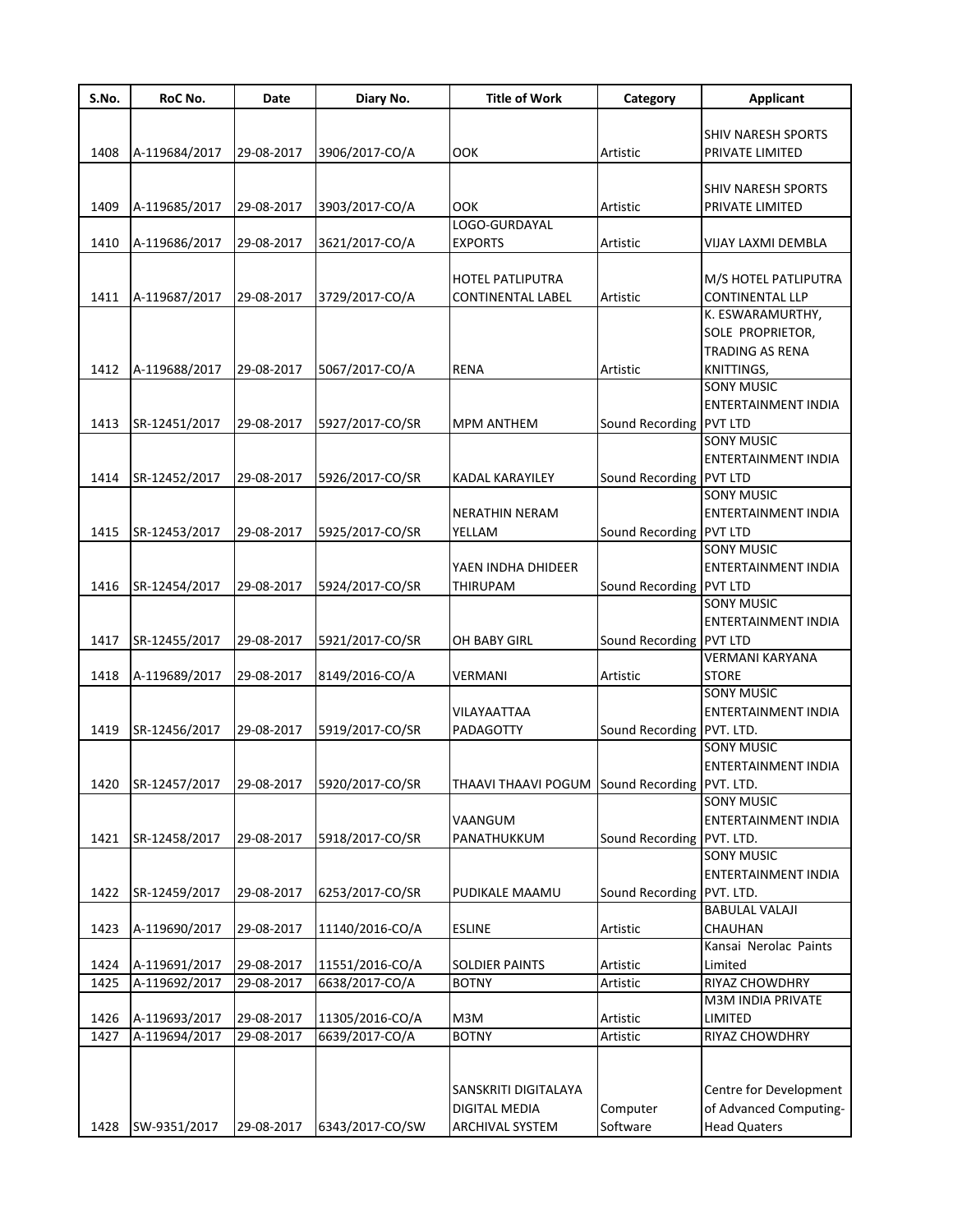| S.No. | RoC No.       | Date       | Diary No.        | <b>Title of Work</b>                                              | Category              | <b>Applicant</b>                                                                               |
|-------|---------------|------------|------------------|-------------------------------------------------------------------|-----------------------|------------------------------------------------------------------------------------------------|
| 1429  | A-119695/2017 | 29-08-2017 | 6640/2017-CO/A   | R K BAKERY LABEL                                                  | Artistic              | <b>RAMESH VISPUTE</b>                                                                          |
|       |               |            |                  |                                                                   |                       | Larsen and Toubro                                                                              |
| 1430  | A-119696/2017 | 29-08-2017 | 2997/2017-CO/A   | EIP CeMa                                                          | Artistic              | Limited                                                                                        |
| 1431  | A-119697/2017 | 29-08-2017 | 6641/2017-CO/A   | <b>CRISPY CRUNCHY LABEL</b>                                       | Artistic              | <b>SUNIL KUMAR NARWANI</b><br><b>SATYA NARAYAN</b>                                             |
|       |               |            |                  |                                                                   |                       | MONDAL, KASHI NATH<br>MONDAL, SUJOY<br>MONDAL, SOUMEN<br><b>MONDAL AND</b>                     |
| 1432  | A-119698/2017 | 29-08-2017 | 6583/2017-CO/A   | <b>MAINAK GOLD</b>                                                | Artistic              | SHREEMANTA MONDAL,<br><b>PARTNERS</b>                                                          |
| 1433  | A-119699/2017 | 29-08-2017 | 2990/2017-CO/A   | <b>EIP TEMS</b>                                                   | Artistic              | Larsen and Toubro<br>Limited                                                                   |
|       |               |            |                  | <b>INTERNATIONAL</b><br><b>BUSINESS</b>                           |                       |                                                                                                |
|       |               |            |                  | MANAGEMENT 2014-                                                  | Literary/             | M/S PRIMORDIAL                                                                                 |
| 1434  | L-68135/2017  | 29-08-2017 | 6700/2017-CO/L   | 2015                                                              | Dramatic              | <b>SYSTEMS PVT LTD</b>                                                                         |
|       |               |            |                  |                                                                   | Literary/             | Zee Entertainment                                                                              |
| 1435  | L-68136/2017  | 29-08-2017 | 5859/2017-CO/L   | ANDALA RAKSHASI                                                   | Dramatic              | <b>Enterprises Limited</b>                                                                     |
|       |               |            |                  |                                                                   | Literary/             |                                                                                                |
| 1436  | L-68137/2017  | 29-08-2017 | 9960/2016-CO/L   | Party With Hathiyar                                               | Dramatic              | Sanjay Sharma                                                                                  |
|       |               |            |                  |                                                                   | Computer              |                                                                                                |
| 1437  | SW-9352/2017  | 29-08-2017 | 14094/2016-CO/SW | Konnected                                                         | Software              | SHILPA UTTAM                                                                                   |
| 1438  | A-119700/2017 | 29-08-2017 | 10110/2016-CO/A  | M M AYURVEDIC WITH<br>DEVICE OF LEAF ALONG<br>WITH M LOGO         | Artistic              | M.M. AYURVEDIC [P]<br>LTD.                                                                     |
|       |               |            |                  |                                                                   |                       | UNIWORLD LOGISTICS                                                                             |
| 1439  | A-119701/2017 | 29-08-2017 | 1152/2017-CO/A   | UNIWORLD LOGO<br><b>VIEW PLUS DETERGENT</b>                       | Artistic              | PRIVATE LIMITED<br>SHRI JAYANTILAL J.<br>NAGDA, SMT.<br>GUNVANTIBEN.<br>V.NAGDA, SMT. NEETA L. |
| 1440  | A-119702/2017 | 29-08-2017 | 10101/2016-CO/A  | POWDER                                                            | Artistic              | NAGDA                                                                                          |
| 1441  | A-119703/2017 | 29-08-2017 | 10108/2016-CO/A  | PRABINER NABINER<br>SAKALER CHIRADINER<br>PANJABI MUSEUM<br>LABEL | Artistic              | ALOKE KUMAR SHOME<br>[PROPRIETOR]                                                              |
| 1442  | A-119704/2017 | 29-08-2017 | 3104/2017-CO/A   | Agrimin Forte                                                     | Artistic              | VIRBAC ANIMAL HEALTH<br>INDIA PRIVATE LIMITED                                                  |
|       |               |            |                  | THE DIARY ON THE FIFTH Literary/                                  |                       |                                                                                                |
| 1443  | L-68138/2017  | 29-08-2017 | 5487/2016-CO/L   | <b>FLOOR</b>                                                      | Dramatic              | RAISHA LALWANI                                                                                 |
| 1444  | A-119705/2017 | 29-08-2017 | 1435/2017-CO/A   | AGRIMIN                                                           | Artistic              | VIRBAC ANIMAL HEALTH<br>INDIA PRIVATE LIMITED                                                  |
|       |               |            |                  | PM Creation by Prakash                                            |                       |                                                                                                |
| 1445  | A-119706/2017 | 29-08-2017 | 4719/2017-CO/A   | Motwani                                                           | Artistic<br>Literary/ | CONA INDUSTRIES                                                                                |
| 1446  | L-68139/2017  | 29-08-2017 | 2681/2017-CO/L   | NILESH BIO PICK                                                   | Dramatic              | Nilesh Balu Gaikwad                                                                            |
|       |               |            |                  | <b>GUIDE FOR FIRE</b>                                             | Literary/             |                                                                                                |
| 1447  | L-68140/2017  | 29-08-2017 | 14191/2016-CO/L  | INSURANCE (IC57)                                                  | Dramatic              | DR RAKESH AGARWAL                                                                              |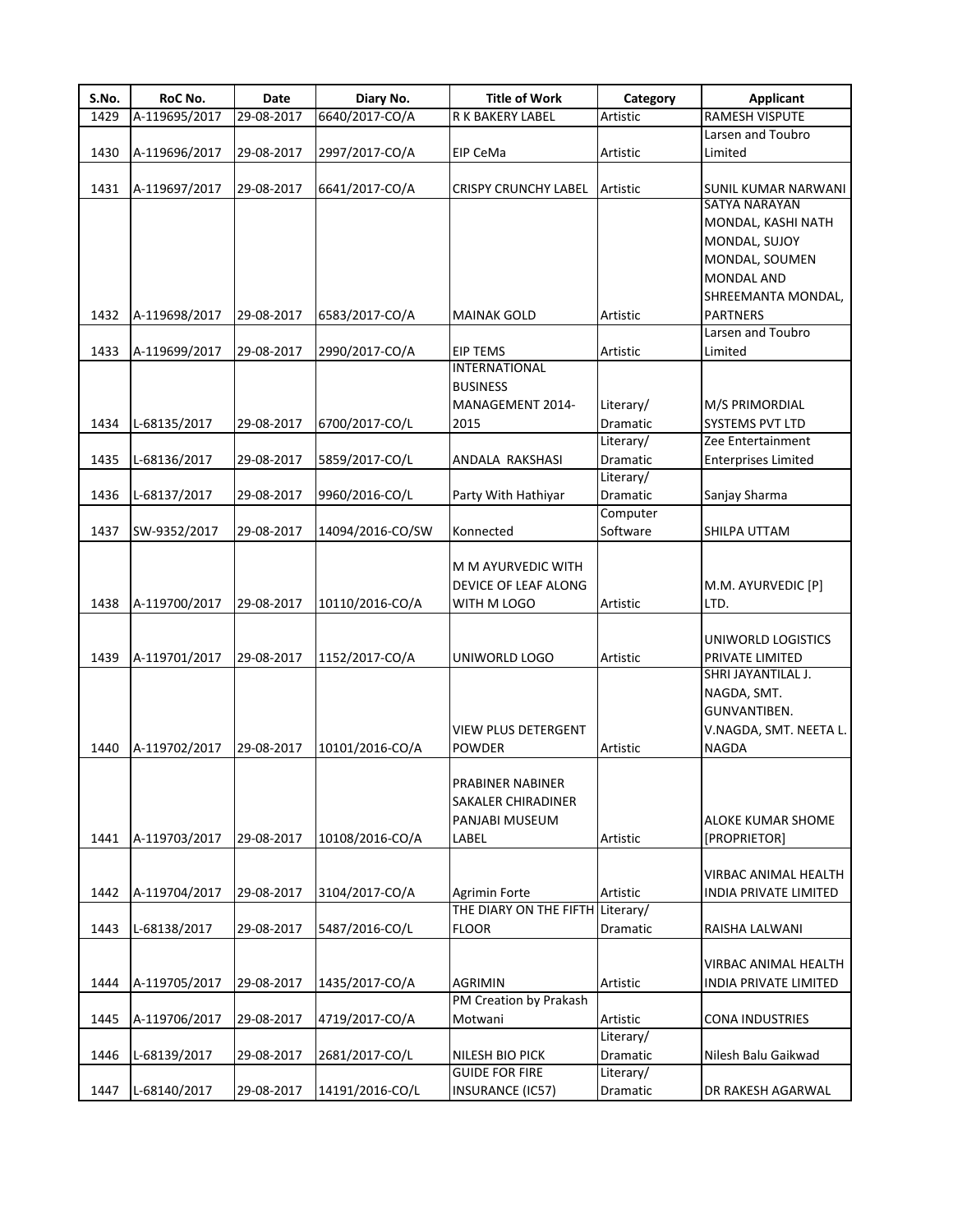| S.No. | RoC No.       | Date       | Diary No.       | <b>Title of Work</b>         | Category                  | Applicant                    |
|-------|---------------|------------|-----------------|------------------------------|---------------------------|------------------------------|
|       |               |            |                 |                              |                           | DHAVAL JAYESHBHAI            |
|       |               |            |                 |                              |                           | SHAH KARTA OF DHAVAL         |
|       |               |            |                 |                              |                           | JAYESHBHAI SHAH              |
| 1448  | A-119707/2017 | 29-08-2017 | 886/2017-CO/A   | AARAV                        | Artistic                  | [H.U.F]                      |
|       |               |            |                 |                              |                           |                              |
|       |               |            |                 |                              |                           | POLLEN JAGDISH               |
| 1449  | A-119708/2017 | 29-08-2017 | 887/2017-CO/A   | P                            | Artistic                  | JAMANBHAI DHOLARIYA          |
|       |               |            |                 | <b>SIG SUPER INDIA GAZAK</b> |                           | M/S SUPER INDIA GAZAK        |
| 1450  | A-119709/2017 | 29-08-2017 | 992/2017-CO/A   | <b>POINT</b>                 | Artistic                  | <b>POINT</b>                 |
|       |               |            |                 |                              |                           | KHURSHEED ANWAR              |
| 1451  | A-119710/2017 | 29-08-2017 | 633/2017-CO/A   | Abuvita                      | Artistic                  | <b>MOHAMMED ALI</b>          |
|       |               |            |                 |                              | Literary/                 |                              |
| 1452  | L-68141/2017  | 29-08-2017 | 2001/2017-CO/L  | Room No. 208                 | Dramatic                  | Pallavi Bhuwad               |
|       |               |            |                 |                              | Literary/                 |                              |
| 1453  | L-68142/2017  | 29-08-2017 | 1530/2017-CO/L  | <b>Shapes</b>                | Dramatic                  | Amulya Sharma                |
|       |               |            |                 |                              |                           | <b>MS AGGARWAL SLAES</b>     |
| 1454  | A-119711/2017 | 29-08-2017 | 3152/2017-CO/A  | AGGARWAL SELECT              | Artistic                  | <b>AGENCY</b>                |
|       |               |            |                 |                              | Literary/                 |                              |
| 1455  |               | 29-08-2017 |                 | The Diabolical Talisman      | Dramatic                  | Eshan Pithadiya              |
|       | L-68143/2017  |            | 2150/2017-CO/L  |                              |                           | <b>SONY MUSIC</b>            |
|       |               |            |                 |                              |                           |                              |
|       |               |            |                 |                              |                           | ENTERTAINMENT INDIA          |
| 1456  | SR-12460/2017 | 29-08-2017 | 5985/2017-CO/SR | THILLU MULLU                 | Sound Recording           | PVT. LTD.                    |
|       |               |            |                 |                              |                           |                              |
| 1457  | A-119712/2017 | 29-08-2017 | 866/2017-CO/A   | K.K.A-1 LABEL                | Artistic                  | NITISH KHAN CHANDANI         |
|       |               |            |                 |                              | Computer                  | <b>APAY MARKETING</b>        |
| 1458  | SW-9353/2017  | 29-08-2017 | 654/2017-CO/SW  | e-Kids World                 | Software                  | PRIVATE LIMITED              |
|       |               |            |                 |                              | Literary/                 |                              |
| 1459  | L-68144/2017  | 29-08-2017 | 4557/2017-CO/L  | O Darji                      | <b>Dramatic</b>           | indira bisht                 |
|       |               |            |                 |                              | Literary/                 |                              |
| 1460  | L-68144/2017  | 29-08-2017 | 4557/2017-CO/L  | O Darji                      | Dramatic                  | indira bisht                 |
|       |               |            |                 |                              |                           | <b>Sony Music</b>            |
|       |               |            |                 |                              |                           | Entertainment India Pvt.     |
|       |               |            |                 |                              |                           | Ltd. A company               |
|       |               |            |                 |                              |                           | incorporayed under the       |
|       |               |            |                 |                              |                           | Companies Act, 1956,         |
| 1461  | SR-12461/2017 | 29-08-2017 | 5979/2017-CO/SR | RADIO RADIO                  | Sound Recording India     |                              |
|       |               |            |                 |                              |                           |                              |
|       |               |            |                 |                              |                           |                              |
|       |               |            |                 |                              |                           |                              |
|       |               |            |                 | DROLIA ASHTAGANDHA           |                           |                              |
| 1462  | A-119713/2017 | 29-08-2017 | 1285/2017-CO/A  | <b>KUMKUM TILAK LABEL</b>    | Artistic                  | <b>JUGAL KISHORE DROLIA,</b> |
|       |               |            |                 |                              |                           | <b>SONY MUSIC</b>            |
|       |               |            |                 |                              |                           | ENTERTAINMENT INDIA          |
| 1463  | SR-12462/2017 | 29-08-2017 | 5983/2017-CO/SR | MUGA MOODI                   | Sound Recording PVT. LTD. |                              |
| 1464  | A-119714/2017 | 29-08-2017 | 7426/2017-CO/A  | Sensory Room                 | Artistic                  | Mukta Vasal                  |
|       |               |            |                 |                              |                           |                              |
|       |               |            |                 |                              |                           | Sandeep Gupta trading        |
|       |               |            |                 |                              |                           | as Master Brand              |
| 1465  | A-119715/2017 | 29-08-2017 | 6452/2017-CO/A  | <b>MASTER BRAND'S LABEL</b>  | Artistic                  | Coatings & Surfactants       |
|       |               |            |                 |                              |                           | <b>SONY MUSIC</b>            |
|       |               |            |                 |                              |                           | ENTERTAINMENT INDIA          |
| 1466  | SR-12463/2017 | 29-08-2017 | 5981/2017-CO/SR | KALLA PAARVAI                | Sound Recording PVT. LTD. |                              |
|       |               |            |                 |                              |                           | Dilip Bakliwal trading as    |
|       |               |            |                 |                              |                           | Shree Poonam                 |
| 1467  | A-119716/2017 | 29-08-2017 | 6451/2017-CO/A  | DEVICE OF WIRES LABEL        | Artistic                  | Marketing                    |
|       |               |            |                 |                              |                           | <b>SONY MUSIC</b>            |
|       |               |            |                 |                              |                           | ENTERTAINMENT INDIA          |
|       |               |            |                 |                              |                           |                              |
| 1468  | SR-12464/2017 | 29-08-2017 | 6428/2017-CO/SR | YENNODU VAA VAA              | Sound Recording PVT. LTD. |                              |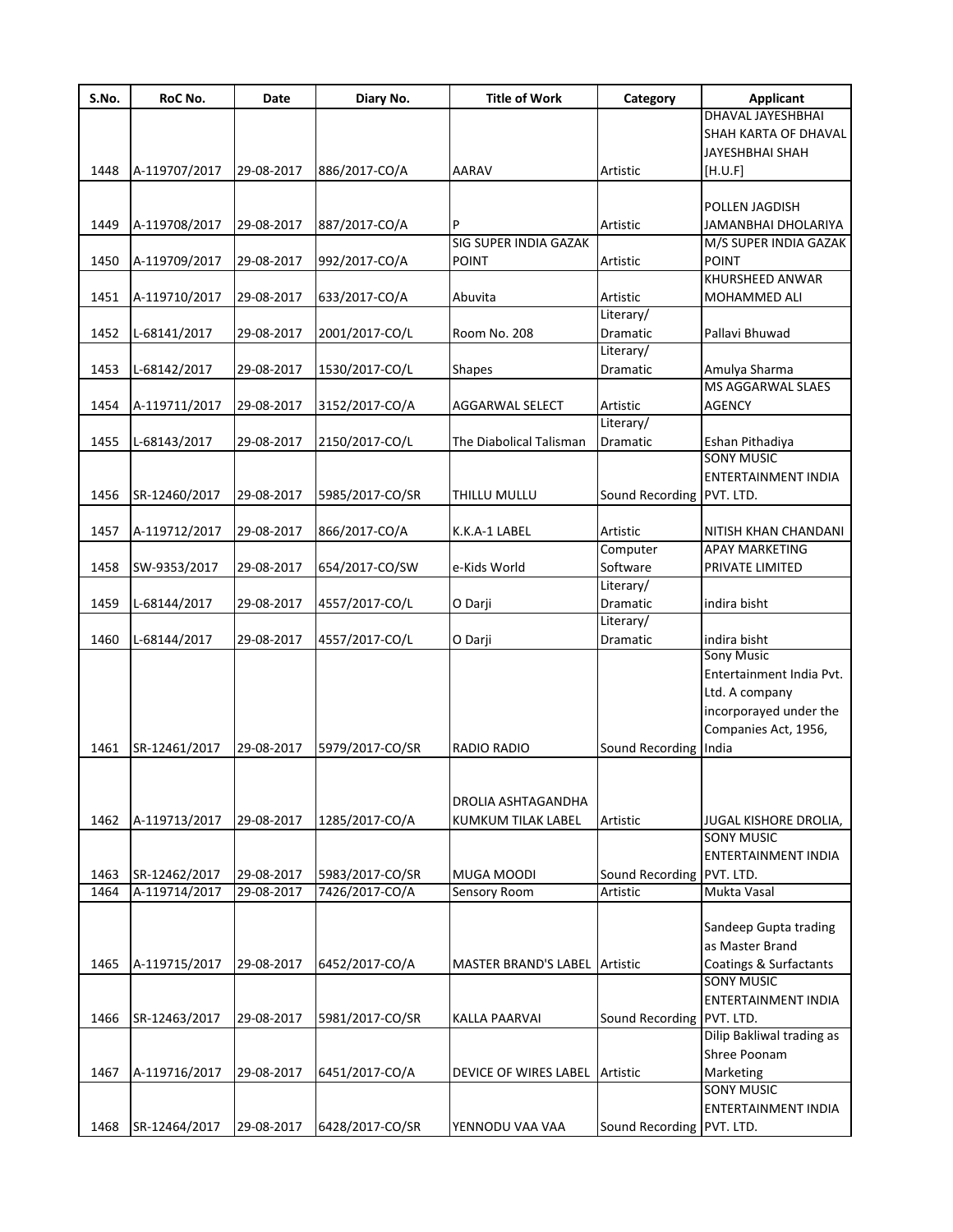| S.No. | RoC No.       | Date       | Diary No.       | <b>Title of Work</b>       | Category                  | <b>Applicant</b>           |
|-------|---------------|------------|-----------------|----------------------------|---------------------------|----------------------------|
|       |               |            |                 |                            |                           | <b>SONY MUSIC</b>          |
|       |               |            |                 |                            |                           | ENTERTAINMENT INDIA        |
| 1469  | SR-12465/2017 | 29-08-2017 | 5984/2017-CO/SR | ZUMBA                      | Sound Recording PVT. LTD. |                            |
|       |               |            |                 |                            |                           | PARADISE FOOD COURT        |
| 1470  | A-119717/2017 | 29-08-2017 | 6357/2017-CO/A  | PARADISE                   | Artistic                  | PVT. LTD.                  |
|       |               |            |                 |                            |                           | <b>SONY MUSIC</b>          |
|       |               |            |                 |                            |                           | <b>ENTERTAINMENT INDIA</b> |
| 1471  | SR-12466/2017 | 29-08-2017 | 5982/2017-CO/SR | <b>WHISTLE PODU</b>        | Sound Recording           | PVT. LTD.                  |
|       |               |            |                 |                            |                           | M/S. KHANDELWAL            |
|       |               |            |                 | KHANDELWAL LIFEKARE        |                           | LIFEKARE PRIVATE           |
| 1472  | A-119718/2017 | 29-08-2017 | 7479/2017-CO/A  | (P) LTD - LOGO             | Artistic                  | LIMITED                    |
|       |               |            |                 |                            |                           | <b>SONY MUSIC</b>          |
|       |               |            |                 |                            |                           | ENTERTAINMENT INDIA        |
| 1473  | SR-12467/2017 | 29-08-2017 | 5945/2017-CO/SR | ASATHUM AZHAGU             | Sound Recording           | <b>PVT LTD</b>             |
|       |               |            |                 |                            |                           | <b>SONY MUSIC</b>          |
|       |               |            |                 |                            |                           | ENTERTAINMENT INDIA        |
|       |               |            |                 |                            |                           |                            |
| 1474  | SR-12468/2017 | 29-08-2017 | 5946/2017-CO/SR | YENO EN IDHAYAM            | Sound Recording PVT LTD   |                            |
|       |               |            |                 |                            |                           | <b>SONY MUSIC</b>          |
|       |               |            |                 |                            |                           | ENTERTAINMENT INDIA        |
| 1475  | SR-12469/2017 | 29-08-2017 | 5947/2017-CO/SR | YELE YEPULLA               | Sound Recording PVT LTD   |                            |
|       |               |            |                 |                            |                           | <b>SONY MUSIC</b>          |
|       |               |            |                 |                            |                           | <b>ENTERTAINMENT INDIA</b> |
| 1476  | SR-12470/2017 | 29-08-2017 | 5948/2017-CO/SR | YETHU YETHU                | Sound Recording           | <b>PVT LTD</b>             |
|       |               |            |                 |                            |                           |                            |
|       |               |            |                 | <b>SRI MAHA</b>            |                           | M/S. SPIRITUALASTRO,       |
|       |               |            |                 | PRATHYANGIRA PAADHA        |                           | D.SARAVANAMANIKAND         |
| 1477  | A-119719/2017 | 29-08-2017 | 7493/2017-CO/A  | KAMALAM - LOGO             | Artistic                  | AN                         |
| 1478  | A-119720/2017 | 29-08-2017 | 3187/2017-CO/A  | AMRIT GANGA                | Artistic                  | AAHANA DAIRY LLP           |
|       |               |            |                 |                            |                           | <b>SONY MUSIC</b>          |
|       |               |            |                 |                            |                           | ENTERTAINMENT INDIA        |
| 1479  | SR-12471/2017 | 29-08-2017 | 5969/2017-CO/SR | VAANATHAI                  | Sound Recording           | PVT. LTD.                  |
|       |               |            |                 |                            |                           | <b>SONY MUSIC</b>          |
|       |               |            |                 |                            |                           | <b>ENTERTAINMENT INDIA</b> |
| 1480  | SR-12472/2017 | 29-08-2017 | 5970/2017-CO/SR | <b>ORU KURAL</b>           | Sound Recording PVT. LTD. |                            |
|       |               |            |                 |                            |                           | <b>SONY MUSIC</b>          |
|       |               |            |                 |                            |                           | <b>ENTERTAINMENT INDIA</b> |
|       |               |            |                 |                            |                           |                            |
| 1481  | SR-12473/2017 | 29-08-2017 | 5950/2017-CO/SR | YAKKAI SUTTRUM             | Sound Recording PVT LTD   | <b>SONY MUSIC</b>          |
|       |               |            |                 |                            |                           |                            |
|       |               |            |                 |                            |                           | <b>ENTERTAINMENT INDIA</b> |
| 1482  | SR-12474/2017 | 29-08-2017 | 5971/2017-CO/SR | VAZHAKKU ENN THEME         | Sound Recording           | PVT. LTD.                  |
|       |               |            |                 |                            |                           | <b>GOKHROO PAPER</b>       |
| 1483  | A-119721/2017 | 29-08-2017 | 2801/2017-CO/A  | POTHI                      | Artistic                  | PRIVATE LIMITED            |
|       |               |            |                 |                            |                           |                            |
|       |               |            |                 |                            |                           |                            |
|       |               |            |                 | <b>REFURBISHING OF HP</b>  |                           |                            |
|       |               |            |                 | <b>COMPRESSOR CASING</b>   |                           |                            |
|       |               |            |                 | <b>FLANGE BY RESTORING</b> |                           |                            |
|       |               |            |                 | <b>FLANGE THICKNESS BY</b> |                           | <b>HINDUSTAN</b>           |
|       |               |            |                 | ABRADABLE COATING IN       |                           | AERONAUTICS LIMITED,       |
|       |               |            |                 | A FIGHTER CLASS AERO       | Literary/                 | HAL. ENGINE DIVISION,      |
| 1484  | L-68145/2017  | 29-08-2017 | 5899/2017-CO/L  | <b>ENGINE</b>              | Dramatic                  | <b>KORAPUT</b>             |
|       |               |            |                 | <b>DOCTOR PATIENT</b>      | Literary/                 |                            |
|       |               |            |                 |                            |                           |                            |
| 1485  | L-68146/2017  | 29-08-2017 | 5892/2017-CO/L  | RELATIONSHIP               | Dramatic                  | <b>NILAY JAIN</b>          |
|       |               |            |                 |                            |                           | <b>SONY MUSIC</b>          |
|       |               |            |                 |                            |                           | <b>ENTERTAINMENT INDIA</b> |
| 1486  | SR-12476/2017 | 29-08-2017 | 5930/2017-CO/SR | DHINNAKKU DHINA            | Sound Recording PVT LTD   |                            |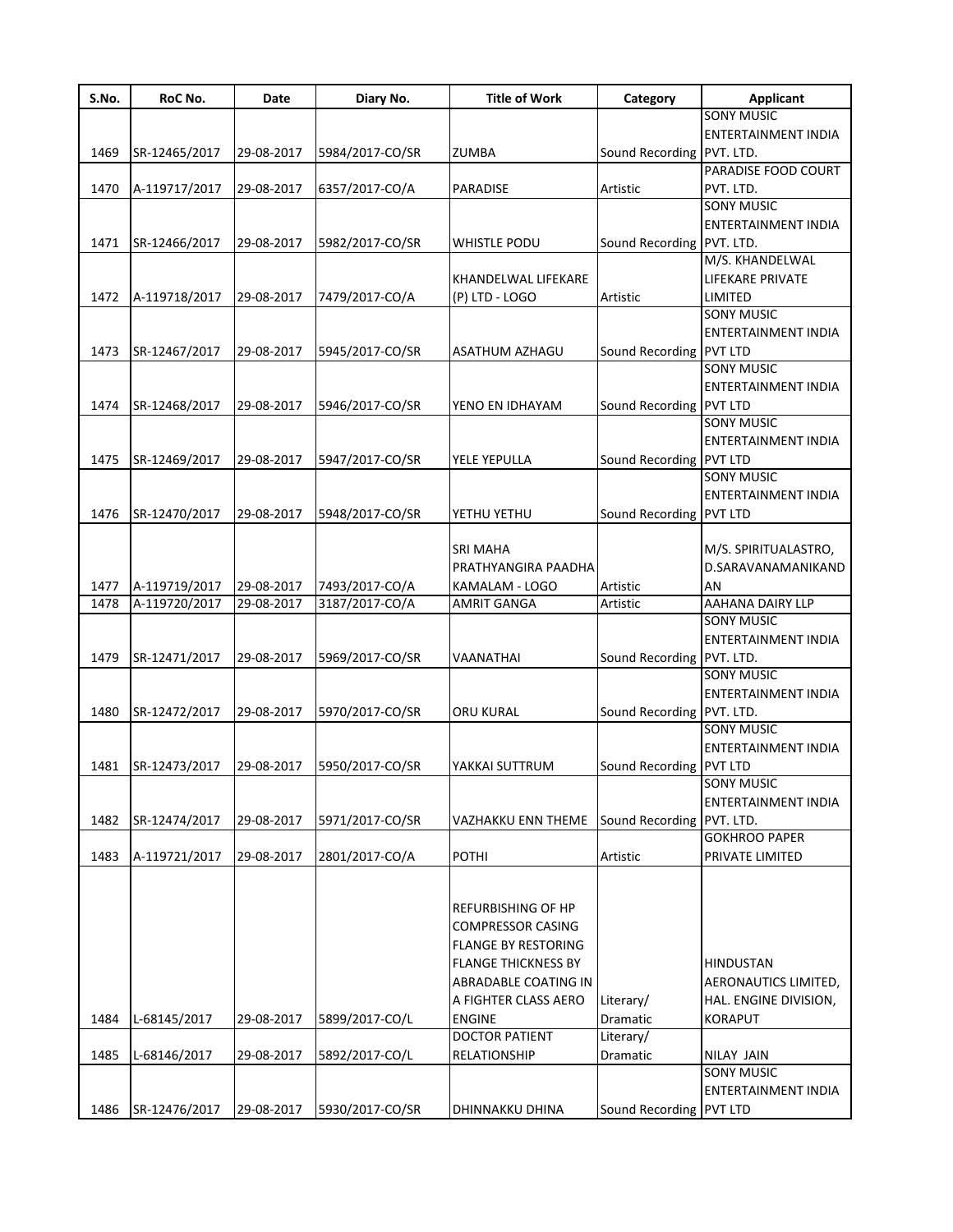| S.No. | RoC No.       | Date       | Diary No.       | <b>Title of Work</b>                | Category        | <b>Applicant</b>           |
|-------|---------------|------------|-----------------|-------------------------------------|-----------------|----------------------------|
|       |               |            |                 |                                     |                 |                            |
|       |               |            |                 | DATANTAR E RECORDS                  |                 | <b>CENTRE FOR</b>          |
|       |               |            |                 | <b>EXTRACTION TOOL</b>              | Computer        | DEVELOPMENT OF             |
| 1487  | SW-9354/2017  | 29-08-2017 | 6347/2017-CO/SW | VERSION 1.0                         | Software        | ADVANCED COMPUTING         |
|       |               |            |                 |                                     |                 | SONY MUSIC                 |
|       |               |            |                 |                                     |                 | ENTERTAINMENT INDIA        |
| 1488  | SR-12477/2017 | 29-08-2017 | 5931/2017-CO/SR | YENMELE INDRU                       | Sound Recording | <b>PVT LTD</b>             |
|       |               |            |                 |                                     |                 | <b>SONY MUSIC</b>          |
|       |               |            |                 |                                     |                 | ENTERTAINMENT INDIA        |
| 1489  | SR-12478/2017 | 29-08-2017 | 5932/2017-CO/SR | <b>AARUYIRE</b>                     | Sound Recording | <b>PVT LTD</b>             |
| 1490  | A-119722/2017 | 29-08-2017 | 825/2017-CO/A   | ZANDU VIGOREX                       | Artistic        | M/S EMAMI LIMITED          |
|       |               |            |                 |                                     | Literary/       |                            |
| 1491  | L-68147/2017  | 29-08-2017 | 2267/2017-CO/L  | Things We Don't Think of Dramatic   |                 | <b>Puneet Maity</b>        |
|       |               |            |                 | Risks Mitigated In                  |                 |                            |
|       |               |            |                 | <b>World's Most Amazing</b>         | Literary/       |                            |
| 1492  | L-68148/2017  | 29-08-2017 | 1996/2017-CO/L  | Projects                            | Dramatic        | Azmathulla Khan            |
|       |               |            |                 |                                     |                 |                            |
|       |               |            |                 | <b>COURSE MANUAL ON</b>             |                 |                            |
|       |               |            |                 | <b>ENHANCEMENT OF</b>               |                 |                            |
|       |               |            |                 | <b>TECHNICAL SKILLS AND</b>         |                 |                            |
|       |               |            |                 | <b>AWARENESS ABOUT</b>              |                 |                            |
|       |               |            |                 | <b>QUALITY CONTROL IN</b>           |                 |                            |
|       |               |            |                 | <b>CONSTRUCTION</b>                 | Literary/       | <b>CIVIL ENGINEERING</b>   |
| 1493  | L-68149/2017  | 29-08-2017 | 5894/2017-CO/L  | <b>SUPERVISORS</b>                  | Dramatic        | DEPARTMENT                 |
|       |               |            |                 |                                     |                 | <b>SONY MUSIC</b>          |
|       |               |            |                 | <b>KOODAMELA</b>                    |                 | <b>ENTERTAINMENT INDIA</b> |
| 1494  | SR-12479/2017 | 29-08-2017 | 6266/2017-CO/SR | <b>KOODAVECHI</b>                   | Sound Recording | PVT. LTD.                  |
|       |               |            |                 | DHANLAXMI TMT RE                    |                 | DHANLAXMI IRON             |
| 1495  | A-119723/2017 | 29-08-2017 | 3510/2017-CO/A  | <b>BARS</b>                         | Artistic        | <b>INDUSTRIES PVT LTD</b>  |
|       |               |            |                 |                                     |                 | <b>SONY MUSIC</b>          |
|       |               |            |                 |                                     |                 | <b>ENTERTAINMENT INDIA</b> |
| 1496  | SR-12480/2017 | 29-08-2017 | 6267/2017-CO/SR | ADIYAE YENNA RAAGAM Sound Recording |                 | PVT. LTD.                  |
|       |               |            |                 |                                     | Literary/       |                            |
| 1497  | L-68150/2017  | 29-08-2017 | 1984/2017-CO/L  | Ripples of Your Thoughts Dramatic   |                 | Gayatri Brahme             |
|       |               |            |                 |                                     |                 | <b>SONY MUSIC</b>          |
|       |               |            |                 |                                     |                 | <b>ENTERTAINMENT INDIA</b> |
| 1498  | SR-12481/2017 | 29-08-2017 | 6268/2017-CO/SR | ORU NODI                            | Sound Recording | PVT. LTD.                  |
|       |               |            |                 |                                     |                 | <b>SONY MUSIC</b>          |
|       |               |            |                 | YETHUKKAAGA ENNA                    |                 | ENTERTAINMENT INDIA        |
| 1499  | SR-12482/2017 | 29-08-2017 | 6269/2017-CO/SR | NEEYUM                              | Sound Recording | PVT. LTD.                  |
|       |               |            |                 |                                     |                 | <b>SONY MUSIC</b>          |
|       |               |            |                 | <b>NEE SUNNO NEW</b>                |                 | ENTERTAINMENT INDIA        |
| 1500  | SR-12483/2017 | 29-08-2017 | 6232/2017-CO/SR | <b>MOONO</b>                        | Sound Recording | PVT. LTD.                  |
|       |               |            |                 |                                     |                 | <b>SONY MUSIC</b>          |
|       |               |            |                 |                                     |                 | ENTERTAINMENT INDIA        |
| 1501  | SR-12484/2017 | 29-08-2017 | 6239/2017-CO/SR | DHAEGAM THAAKKUM                    | Sound Recording | PVT. LTD.                  |
|       |               |            |                 |                                     |                 | <b>DOLPHIN FOODS INDIA</b> |
|       |               | 29-08-2017 | 3494/2017-CO/A  |                                     |                 |                            |
| 1502  | A-119724/2017 |            |                 | <b>OSHON KAJU TOFIZ</b>             | Artistic        | LTD                        |
|       |               |            |                 |                                     |                 |                            |
|       |               |            |                 | <b>Study Notes Auditing</b>         |                 |                            |
|       |               |            |                 | and Attestation for CPA             | Literary/       |                            |
| 1503  | L-68151/2017  | 29-08-2017 | 553/2017-CO/L   | Exam                                | Dramatic        | <b>Vipul Mittal</b>        |
|       |               |            |                 |                                     |                 | <b>SONY MUSIC</b>          |
|       |               |            |                 |                                     |                 | ENTERTAINMENT INDIA        |
| 1504  | SR-12485/2017 | 29-08-2017 | 6005/2017-CO/SR | <b>GURU BRAHMA</b>                  | Sound Recording | PVT. LTD.                  |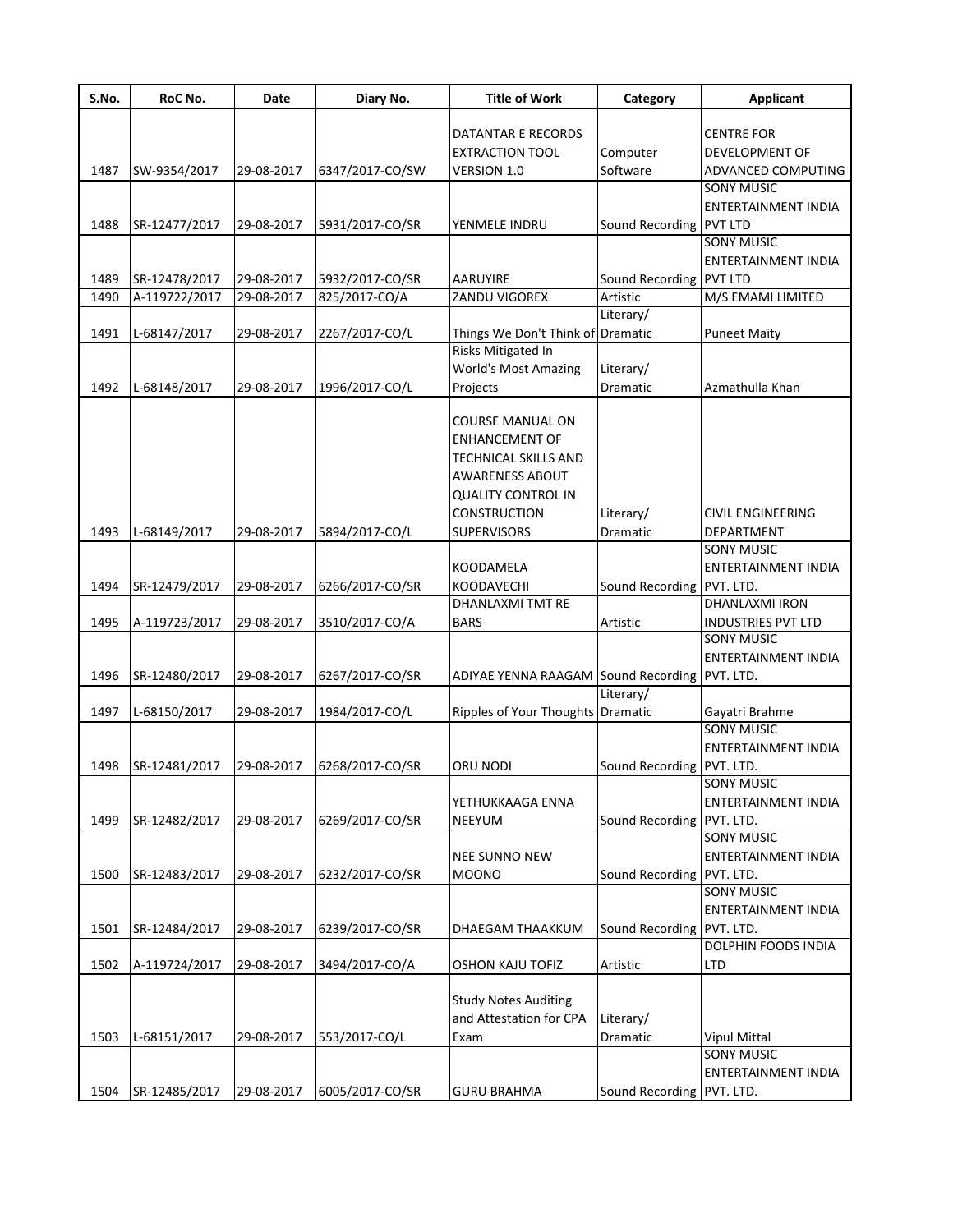| S.No. | RoC No.       | Date       | Diary No.       | <b>Title of Work</b>                       | Category                  | <b>Applicant</b>           |
|-------|---------------|------------|-----------------|--------------------------------------------|---------------------------|----------------------------|
|       |               |            |                 |                                            |                           | <b>SONY MUSIC</b>          |
|       |               |            |                 |                                            |                           | ENTERTAINMENT INDIA        |
| 1505  | SR-12486/2017 | 29-08-2017 | 6006/2017-CO/SR | PADINETTU PADIYERU                         | Sound Recording PVT. LTD. |                            |
|       |               |            |                 |                                            |                           | SAGAR PETROLLEUMS          |
| 1506  | A-119725/2017 | 29-08-2017 | 3499/2017-CO/A  | DELTA                                      | Artistic                  | PVT LTD                    |
|       |               |            |                 |                                            |                           | <b>SONY MUSIC</b>          |
|       |               |            |                 |                                            |                           | <b>ENTERTAINMENT INDIA</b> |
| 1507  | SR-12487/2017 | 29-08-2017 | 6007/2017-CO/SR | AI GIRI NANDINI                            | Sound Recording PVT. LTD. |                            |
|       |               |            |                 |                                            |                           | <b>SONY MUSIC</b>          |
|       |               |            |                 | SARANAM SARANAM                            |                           | <b>ENTERTAINMENT INDIA</b> |
| 1508  | SR-12488/2017 | 29-08-2017 | 6009/2017-CO/SR | SARANAM AYYAPPA                            | Sound Recording PVT. LTD. | <b>SONY MUSIC</b>          |
|       |               |            |                 |                                            |                           | <b>ENTERTAINMENT INDIA</b> |
| 1509  | SR-12489/2017 | 29-08-2017 | 6010/2017-CO/SR | HARIVARASANAM                              | Sound Recording PVT. LTD. |                            |
|       |               |            |                 |                                            |                           |                            |
|       |               |            |                 | TAJE SAPNE FARZ KARO                       |                           |                            |
|       |               |            |                 | KHWAHISHON KI UDAN                         | Literary/                 |                            |
| 1510  | L-68152/2017  | 29-08-2017 | 235/2017-CO/L   | YUHI POORI HO JAAYE                        | Dramatic                  | Trisha Prakash Samat       |
|       |               |            |                 |                                            |                           |                            |
|       |               |            |                 |                                            |                           | SURESHKUMAR                |
|       |               |            |                 |                                            |                           | <b>BHAGVANJIBHAI</b>       |
|       |               |            |                 |                                            |                           | <b>BHIMANI</b>             |
|       |               |            |                 |                                            |                           | KALPESHKUMAR               |
|       |               |            |                 |                                            |                           | MAGANLAL TRAMBADIA         |
|       |               |            |                 |                                            |                           | RAJESHKUMAR                |
|       |               |            |                 |                                            |                           | <b>BHAGVANJIBHAI</b>       |
| 1511  | A-119726/2017 | 29-08-2017 | 14459/2016-CO/A | <b>KISHAN</b>                              | Artistic                  | <b>BHIMANI</b>             |
|       |               |            |                 |                                            |                           |                            |
| 1512  | A-119727/2017 | 29-08-2017 | 14032/2016-CO/A | <b>GEM MAX LABEL</b>                       | Artistic                  | P.T.M. HOSIERY PVT LTD     |
|       |               |            |                 |                                            | Literary/                 | <b>KAMAL KISHORE</b>       |
| 1513  | L-68153/2017  | 29-08-2017 | 6331/2017-CO/L  | SASHAKT FILMI KHANIYA Dramatic             |                           | <b>KAPOOR</b>              |
|       |               |            |                 |                                            |                           |                            |
| 1514  | L-68154/2017  | 29-08-2017 | 6056/2017-CO/L  | HINDWARE SNOWCREST Literary/<br>AIR COOLER | Dramatic                  | <b>HSIL LIMITED</b>        |
|       |               |            |                 |                                            |                           |                            |
|       |               |            |                 | Silsilla - Kuch kahi kuch                  | Literary/                 |                            |
| 1515  | L-68155/2017  | 29-08-2017 | 1637/2017-CO/L  | unkhahi Baatio ka                          | Dramatic                  | Rekha Sunil Rathod         |
|       |               |            |                 |                                            |                           |                            |
|       |               |            |                 |                                            |                           |                            |
|       |               |            |                 |                                            |                           | MILAN G. RADADIA,          |
|       |               |            |                 |                                            |                           | BHANUBHAI L. VAVAIYA,      |
|       |               |            |                 |                                            |                           | RAJESHBHAI H. RAMANI,      |
| 1516  | A-119728/2017 | 29-08-2017 | 864/2017-CO/A   | SHIVANJALI LABEL                           | Artistic                  | AVADH P. VAGHASIYA         |
|       |               |            |                 |                                            |                           |                            |
|       |               |            |                 |                                            |                           |                            |
|       |               |            |                 |                                            |                           | RAJESHBHAI                 |
|       |               |            |                 |                                            |                           | HEMRAJBHAI DOBARIYA        |
|       |               |            |                 |                                            |                           | <b>AND AMRUTBHAI</b>       |
| 1517  | A-119729/2017 | 29-08-2017 | 1136/2017-CO/A  | <b>HALAR LABEL</b>                         | Artistic                  | LIMBABHAI DOBARIYA         |
|       |               |            |                 |                                            |                           |                            |
|       |               |            |                 |                                            |                           | KANUBHAI SHANKARDAS        |
|       |               |            |                 | UMP QUALITY WITH                           |                           | PATEL AND USHABEN          |
| 1518  | A-119730/2017 | 29-08-2017 | 863/2017-CO/A   | DEVICE OF COW LABEL                        | Artistic                  | KANUBHAI PATEL             |
|       |               |            |                 |                                            |                           |                            |
|       |               |            |                 |                                            |                           | KANUBHAI SHANKARDAS        |
|       |               |            |                 |                                            |                           | PATEL AND USHABEN          |
| 1519  | A-119731/2017 | 29-08-2017 | 873/2017-CO/A   | UMP MILKODEN LABEL                         | Artistic                  | <b>KANUBHAI PATEL</b>      |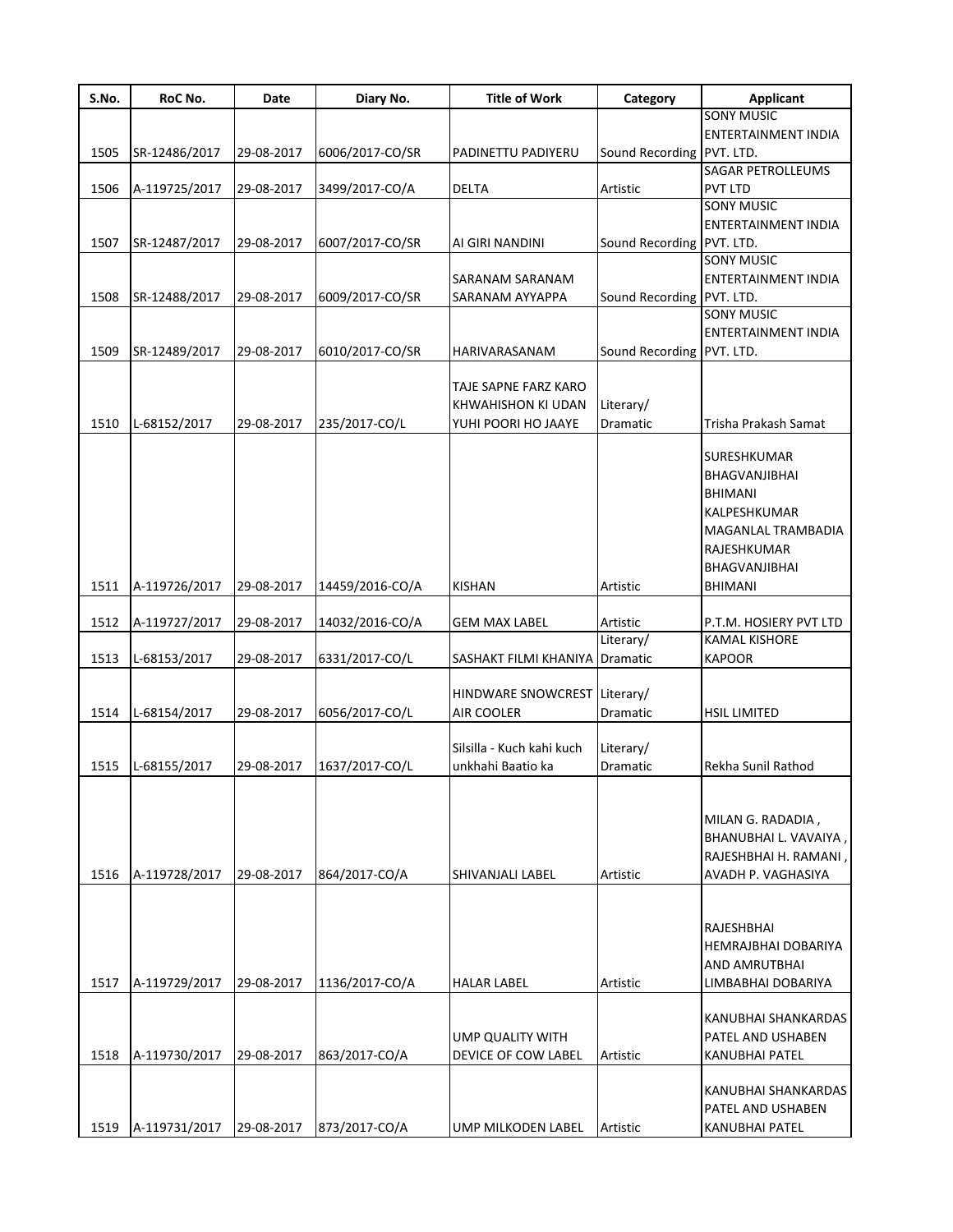| S.No. | RoC No.       | Date       | Diary No.        | <b>Title of Work</b>                                                | Category                  | <b>Applicant</b>                                                        |
|-------|---------------|------------|------------------|---------------------------------------------------------------------|---------------------------|-------------------------------------------------------------------------|
|       |               |            |                  |                                                                     |                           | SHRI PADAM CHAND                                                        |
| 1520  | A-119732/2017 | 29-08-2017 | 397/2017-CO/A    | <b>ARTI</b>                                                         | Artistic                  | DHAWAN, PROP                                                            |
|       |               |            |                  | <b>UNIMITY PRACTICE</b>                                             | Computer                  | <b>Unimity Solutions private</b>                                        |
| 1521  | SW-9355/2017  | 29-08-2017 | 12105/2016-CO/SW | <b>SCHOOL</b>                                                       | Software                  | Limited                                                                 |
| 1522  | SW-9356/2017  | 29-08-2017 | 293/2017-CO/SW   | An ISO 17025 Compliant<br>Calibration Management Computer<br>System | Software                  | Sandeep Jayasree<br>Sreedharan Nair                                     |
|       |               |            |                  |                                                                     |                           |                                                                         |
| 1523  | SW-9356/2017  | 29-08-2017 | 293/2017-CO/SW   | An ISO 17025 Compliant<br>Calibration Management Computer<br>System | Software                  | Yashin Jalal                                                            |
| 1524  | SW-9357/2017  | 29-08-2017 | 6348/2017-CO/SW  | E SANGRAHAN E<br><b>ACQUISITION TOOL</b><br>VERSION 1.0             | Computer<br>Software      | Centre for Development<br>of Advanced Computing-<br><b>Head Quaters</b> |
| 1525  | A-119733/2017 | 29-08-2017 | 4098/2017-CO/A   | IL CAFE WITH DEVICE                                                 | Artistic                  | SAMAIRA AGRIFOODS<br>PRIVATE LIMITED<br>MR. DEEPENDRA                   |
| 1526  | A-119734/2017 | 29-08-2017 | 4115/2017-CO/A   | <b>CHARU LABEL</b>                                                  | Artistic                  | CHAURASIA                                                               |
| 1527  | A-119735/2017 | 29-08-2017 | 4116/2017-CO/A   | LITTLE DOLLY LABEL                                                  | Artistic                  | MR. NITIN BOTHRA                                                        |
|       |               |            |                  |                                                                     |                           | <b>SONY MUSIC</b>                                                       |
| 1528  | SR-12490/2017 | 29-08-2017 | 5988/2017-CO/SR  | PUNNAINALLUR<br>MAAYIRAMMA                                          | Sound Recording PVT. LTD. | ENTERTAINMENT INDIA                                                     |
| 1529  | L-68156/2017  | 29-08-2017 | 6966/2017-CO/L   | <b>KALAM FOR WARRIOR</b>                                            | Literary/<br>Dramatic     | <b>VENKATESHA B</b>                                                     |
|       |               |            |                  |                                                                     | Literary/                 |                                                                         |
| 1530  | L-68157/2017  | 29-08-2017 | 13665/2016-CO/L  | Aajad Bharat Ke Gulaam                                              | Dramatic                  | Sadhna Kumar<br>SUCHITRA SILK MILLS                                     |
| 1531  | A-119736/2017 | 29-08-2017 | 5687/2017-CO/A   | <b>ALIVIA</b>                                                       | Artistic                  | PRIVATE LIMITED<br><b>SONY MUSIC</b>                                    |
| 1532  | SR-12491/2017 | 29-08-2017 | 5977/2017-CO/SR  | I WON'T GIVE UP THEME Sound Recording                               |                           | ENTERTAINMENT INDIA<br>PVT. LTD.                                        |
| 1533  | A-119737/2017 | 29-08-2017 | 5688/2017-CO/A   | <b>KEDYO'S CARTOON</b>                                              | Artistic                  | <b>UJJWAL KEDIA</b>                                                     |
| 1534  | L-68158/2017  | 29-08-2017 | 7191/2017-CO/L   | A Tribute to My Dreams<br><b>PASIAN LAISIENGTHOU</b>                | Literary/<br>Dramatic     | Balachandran K                                                          |
| 1535  | L-68160/2017  | 29-08-2017 | 4486/2017-CO/L   | BU                                                                  | Literary/<br>Dramatic     | <b>BIBLE SOCIETY OF INDIA</b>                                           |
|       |               |            |                  | Mutual Funds: The                                                   | Literary/                 |                                                                         |
| 1536  | L-68161/2017  | 29-08-2017 | 7467/2017-CO/L   | <b>Money Multiplier</b>                                             | Dramatic                  | Lalitha Thamaraipandy                                                   |
| 1537  | L-68162/2017  | 29-08-2017 | 5021/2017-CO/L   | <b>SHRI SHRI HARI</b><br><b>NAMAMMRITO SANGIT</b>                   | Literary/<br>Dramatic     | <b>SUBHASH CHANDRA</b><br><b>DUTTA</b>                                  |
| 1538  | L-68163/2017  | 29-08-2017 | 4894/2017-CO/L   | PARAKRAMA                                                           | Literary/<br>Dramatic     | VENKATASIVARAM<br><b>BOGIRI</b>                                         |
| 1539  | SR-12492/2017 | 29-08-2017 | 5978/2017-CO/SR  | ODE TO MOTHERHOOD<br><b>THEME</b>                                   | Sound Recording PVT. LTD. | <b>SONY MUSIC</b><br>ENTERTAINMENT INDIA                                |
| 1540  | L-68164/2017  | 29-08-2017 | 7229/2017-CO/L   | DURGA SANJEEVANI                                                    | Literary/<br>Dramatic     | MrGanesh Subhash<br>Dhalpe                                              |
|       |               |            |                  |                                                                     |                           | <b>SONY MUSIC</b><br>ENTERTAINMENT INDIA                                |
| 1541  | SR-12493/2017 | 29-08-2017 | 5973/2017-CO/SR  | <b>INDHA VAAN VELI</b>                                              | Sound Recording PVT. LTD. |                                                                         |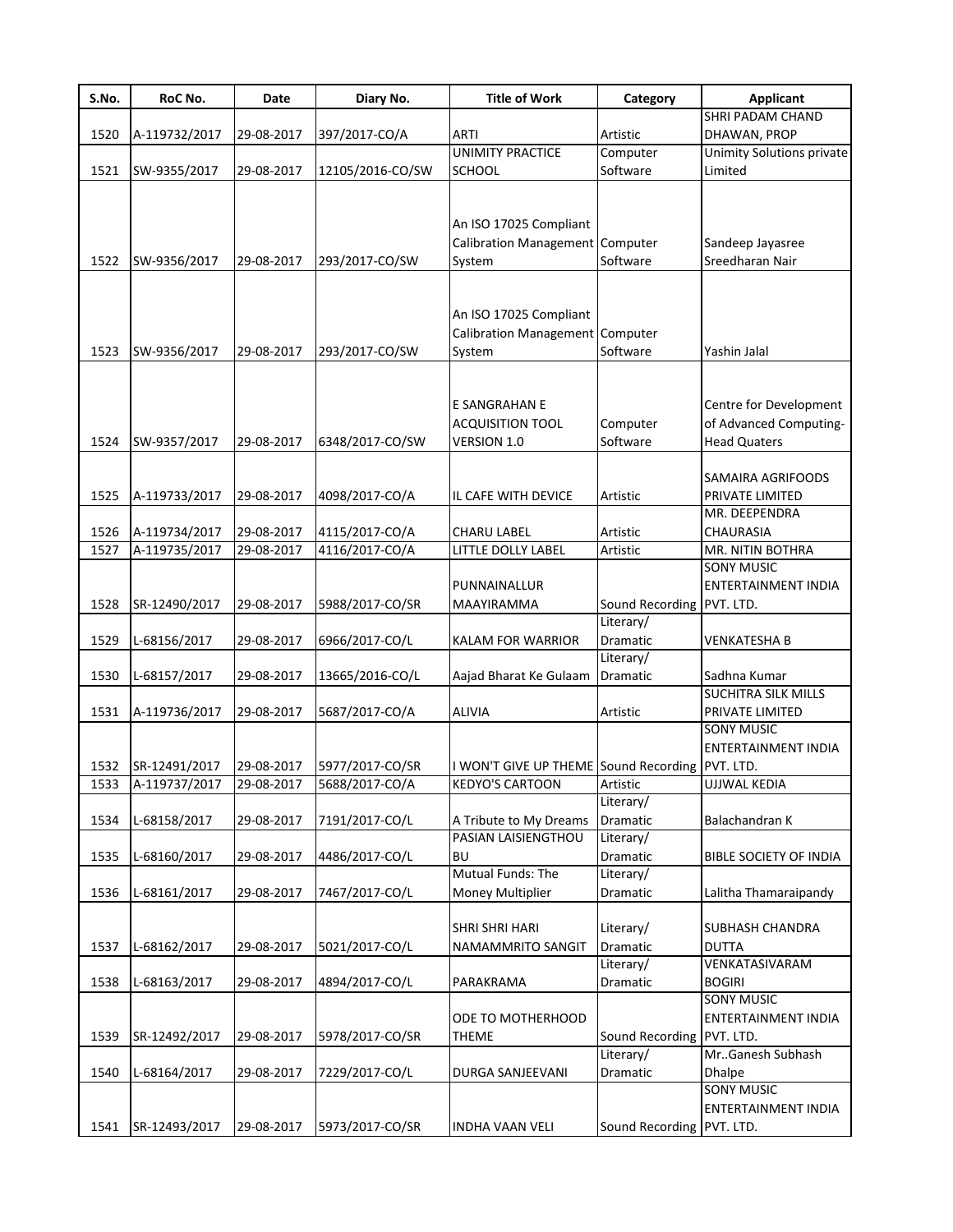| S.No. | RoC No.       | Date       | Diary No.       | <b>Title of Work</b>                   | Category                  | <b>Applicant</b>           |
|-------|---------------|------------|-----------------|----------------------------------------|---------------------------|----------------------------|
|       |               |            |                 |                                        |                           | <b>SONY MUSIC</b>          |
|       |               |            |                 |                                        |                           | <b>ENTERTAINMENT INDIA</b> |
| 1542  | SR-12494/2017 | 29-08-2017 | 5974/2017-CO/SR | <b>DHISAI ARIYAADHU</b>                | Sound Recording PVT. LTD. |                            |
|       |               |            |                 | <b>ACTUALIZATION- A KEY</b>            | Literary/                 |                            |
| 1543  | L-68165/2017  | 29-08-2017 | 6704/2017-CO/L  | <b>TO SUCCESS</b>                      | Dramatic                  | Shrut Mishra               |
|       |               |            |                 |                                        |                           | <b>SONY MUSIC</b>          |
|       |               |            |                 |                                        |                           | ENTERTAINMENT INDIA        |
| 1544  | SR-12495/2017 | 29-08-2017 | 5972/2017-CO/SR | ΤΗΑΡΡΑΑΤΤΑΜ                            | Sound Recording PVT. LTD. |                            |
|       |               |            |                 |                                        |                           |                            |
|       |               |            |                 | ROS MAHAL DEVICE OF                    |                           |                            |
|       |               |            |                 | <b>ROSE AND KEWRA</b>                  |                           |                            |
|       |               |            |                 | WATER STRAW CAPSULE                    |                           |                            |
| 1545  | A-119738/2017 | 29-08-2017 | 4118/2017-CO/A  | PACKING LABEL                          | Artistic                  | SHEIKH WASIF ALI           |
|       |               |            |                 |                                        |                           |                            |
|       |               |            |                 | <b>Magical Book For Fast</b>           | Literary/                 |                            |
| 1546  | L-68166/2017  | 29-08-2017 | 473/2017-CO/L   | <b>Track Mental Maths</b>              | Dramatic                  | Mahendra P Gurav           |
|       |               |            |                 | THE FIRST SIP OF MY                    | Literary/                 |                            |
| 1547  | L-68167/2017  | 29-08-2017 | 5769/2017-CO/L  | MORNING COFFEE                         | Dramatic                  | <b>NIKITA TAK</b>          |
|       |               |            |                 |                                        | Literary/                 | MR NAVINCHANDRA N.         |
|       |               |            |                 |                                        |                           |                            |
| 1548  | L-68168/2017  | 29-08-2017 | 5696/2017-CO/L  | <b>TOWER OF SETTLEMENT</b>             | Dramatic                  | <b>MAJIHTIA</b>            |
|       |               |            |                 |                                        |                           |                            |
| 1549  | A-119739/2017 | 29-08-2017 | 6779/2016-CO/A  | <b>TAAZA PATTA</b><br>UTTAM BRAND ATTA | Artistic                  | RAJESH KUMAR BAJPAI        |
|       |               |            |                 |                                        |                           | M/S BHAGWATI FOOD          |
| 1550  | A-119740/2017 | 29-08-2017 | 5846/2017-CO/A  | LABEL                                  | Artistic                  | <b>PRODUCTS</b>            |
|       |               |            |                 |                                        | Literary/                 |                            |
| 1551  | L-68169/2017  | 29-08-2017 | 6953/2017-CO/L  | beads on string                        | Dramatic                  | pooja baradia              |
| 1552  | A-119741/2017 | 29-08-2017 | 3184/2017-CO/A  | <b>AMRIT GANGA</b>                     | Artistic                  | AAHANA DAIRY LLP           |
|       |               |            |                 |                                        |                           |                            |
|       |               |            |                 | SPECIAL TASK FORCE,                    |                           |                            |
| 1553  | A-119742/2017 | 29-08-2017 | 12750/2016-CO/A | UTTAR PRADESH POLICE                   | Artistic                  | SH AMIT PATHAK             |
|       |               |            |                 |                                        |                           |                            |
|       |               |            |                 | SPECIAL TASK FORCE,                    |                           |                            |
| 1554  | A-119743/2017 | 29-08-2017 | 12751/2016-CO/A | UTTAR PRADESH POLICE                   | Artistic                  | SH AMIT PATHAK             |
|       |               |            |                 |                                        | Literary/                 | RADHA SOAMI SATSANG        |
| 1555  | L-68170/2017  | 29-08-2017 | 6930/2017-CO/L  | PARMARTH PARICHAY                      | Dramatic                  | <b>BEAS</b>                |
|       |               |            |                 |                                        | Literary/                 |                            |
| 1556  | L-68171/2017  | 29-08-2017 | 2452/2017-CO/L  | Indradhanushya                         | Dramatic                  | Sharad Adhav               |
|       |               |            |                 |                                        | Literary/                 |                            |
| 1557  | L-68172/2017  | 29-08-2017 | 4092/2017-CO/L  | ANTHARJANAM                            | Dramatic                  | KrishnaDev                 |
|       |               |            |                 |                                        |                           | SYED MOHAMMED              |
|       |               |            |                 | BE THE TOPPER                          | Literary/                 | FAHAD ULLAH SHAH           |
| 1558  | L-68173/2017  | 29-08-2017 | 2143/2017-CO/L  | <b>WORKBOOK</b>                        | Dramatic                  | QUADRI                     |
|       |               |            |                 |                                        | Literary/                 |                            |
| 1559  | L-68174/2017  | 29-08-2017 | 2602/2017-CO/L  | JAI JAI HINDUSTAN                      | Dramatic                  | <b>GD BANSAL</b>           |
|       |               |            |                 |                                        | Literary/                 |                            |
| 1560  | L-68175/2017  | 29-08-2017 | 2369/2017-CO/L  | <b>CYCLE</b>                           | Dramatic                  | Himanshu                   |
|       |               |            |                 |                                        |                           |                            |
|       |               |            |                 |                                        |                           | VIKAS PODDAR S/o. SH.      |
| 1561  | A-119744/2017 | 29-08-2017 | 2252/2017-CO/A  | PODDAR                                 | Artistic                  | PREM PRAKASH PODDAR        |
|       |               |            |                 |                                        |                           |                            |
|       |               |            |                 |                                        |                           |                            |
|       |               |            |                 |                                        |                           | SAURABH BAIRATHI S/O.      |
| 1562  | A-119745/2017 | 29-08-2017 | 2272/2017-CO/A  | <b>BOSCO</b>                           | Artistic                  | SH.K.N. BAIRATHI           |
|       |               |            |                 |                                        | Literary/                 |                            |
| 1563  | L-68176/2017  | 29-08-2017 | 2067/2017-CO/L  | LITTLE ARNIE                           | Dramatic                  | ANUJ SABHARWAL             |
|       |               |            |                 |                                        | Literary/                 |                            |
| 1564  | L-68177/2017  | 29-08-2017 | 1978/2017-CO/L  | MOHTAAJ                                | Dramatic                  | RAJESH S. KILOR            |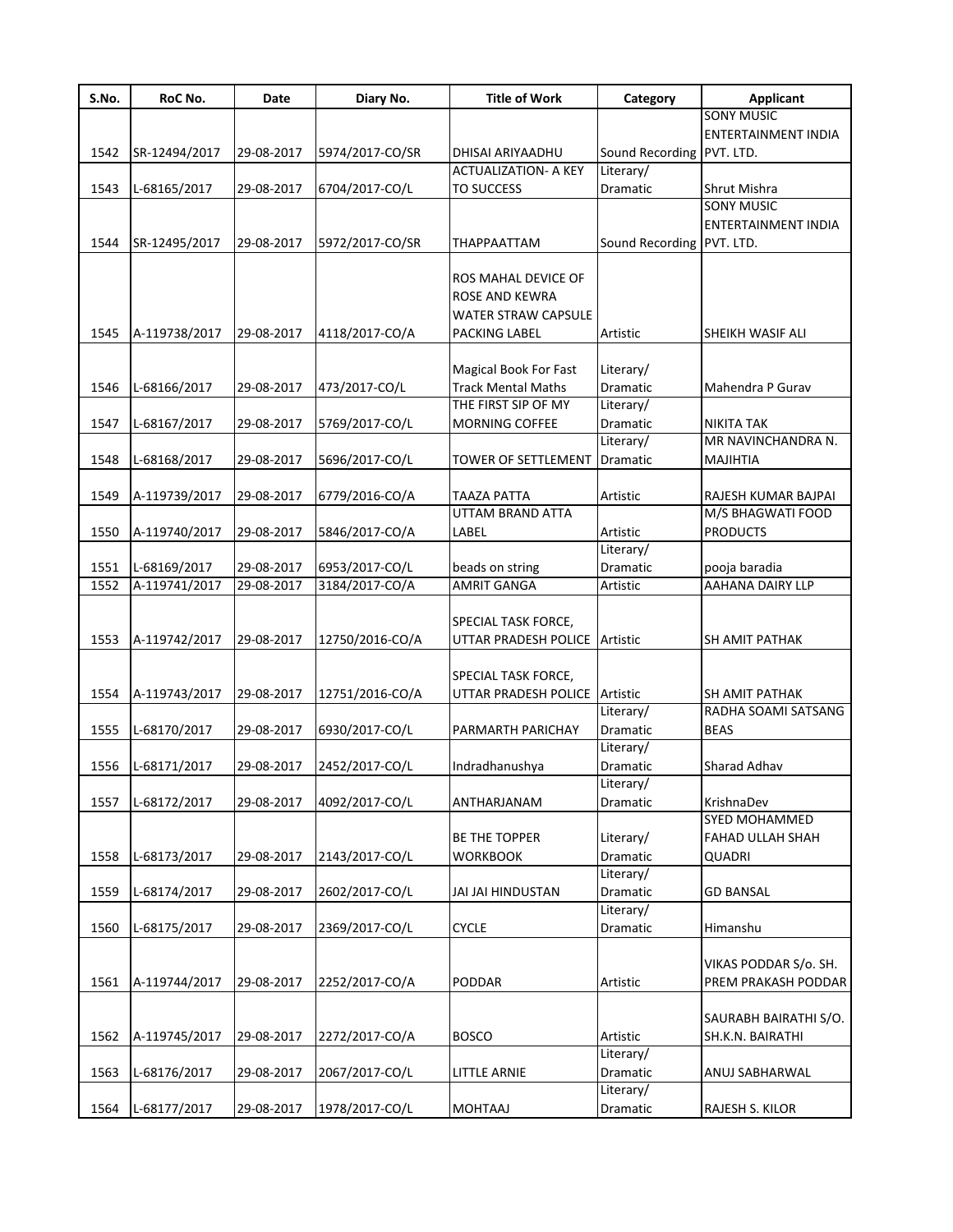| S.No. | RoC No.       | Date       | Diary No.       | <b>Title of Work</b>                   | Category             | <b>Applicant</b>                   |
|-------|---------------|------------|-----------------|----------------------------------------|----------------------|------------------------------------|
|       |               |            |                 | "BEEPNOSYS" A unique                   |                      |                                    |
|       |               |            |                 | concept about -                        |                      |                                    |
|       |               |            |                 | "Honking horn at your                  | Literary/            |                                    |
| 1565  | L-68178/2017  | 29-08-2017 | 3255/2017-CO/L  | Wish! No more!"                        | Dramatic             | SHRIKANT DHAMORIKAR                |
|       |               |            |                 |                                        | Literary/            |                                    |
| 1566  | L-68179/2017  | 29-08-2017 | 2236/2017-CO/L  | Love mistrusted                        | Dramatic             | Riya Motwani                       |
|       |               |            |                 |                                        | Literary/            |                                    |
| 1567  | L-68180/2017  | 29-08-2017 | 2064/2017-CO/L  | <b>VIBHRANT</b>                        | Dramatic             | MAYUR G. GALANGE                   |
|       |               |            |                 |                                        | Literary/            |                                    |
| 1568  | L-68181/2017  | 29-08-2017 | 2238/2017-CO/L  | The Waves of the Heart                 | Dramatic             | Sreedevi Jayachandran              |
|       |               |            |                 |                                        | Literary/            |                                    |
| 1569  | L-68182/2017  | 29-08-2017 | 4152/2017-CO/L  | THE DIVINE PRIVILEGE                   | Dramatic             | Mayur Morkar                       |
|       |               |            |                 |                                        |                      |                                    |
| 1570  | A-119746/2017 | 29-08-2017 | 12014/2016-CO/A | PLASTSMITH LABEL                       | Artistic             | Madhu Gupta, Proprietor            |
|       |               |            |                 | <b>BISK FARM CREAMY</b>                |                      | SAJ FOODS PRODUCTS                 |
| 1571  | A-119747/2017 | 29-08-2017 | 208/2017-CO/A   | <b>LEMON</b>                           | Artistic             | PVT LTD                            |
|       |               |            |                 |                                        | Literary/            |                                    |
| 1572  | L-68183/2017  | 29-08-2017 | 3996/2017-CO/L  | In My Own Words                        | Dramatic             | Mukul Aggarwal                     |
|       |               |            |                 |                                        | Literary/            |                                    |
| 1573  | L-68183/2017  | 29-08-2017 | 3996/2017-CO/L  | In My Own Words                        | Dramatic             | Mukul Aggarwal                     |
|       |               |            |                 | Beware Of The                          | Literary/            |                                    |
| 1574  | L-68184/2017  | 29-08-2017 | 2400/2017-CO/L  | <b>Underdogs By Siddhant</b>           | Dramatic             | Siddhant Saran                     |
|       |               |            |                 |                                        |                      |                                    |
|       |               |            |                 | <b>NGEP - Next Generation</b>          | Literary/            |                                    |
| 1575  | L-68185/2017  | 29-08-2017 | 3623/2017-CO/L  | EduTech Platform                       | Dramatic             | Karamvir Singh Rajpal              |
|       |               |            |                 |                                        |                      |                                    |
|       |               |            |                 | <b>NGEP - Next Generation</b>          | Literary/            |                                    |
| 1576  | L-68185/2017  | 29-08-2017 | 3623/2017-CO/L  | EduTech Platform                       | Dramatic             | Sandeep Singh Brar                 |
|       |               |            |                 |                                        |                      |                                    |
|       |               |            |                 |                                        |                      | BASANT VERMA S/o.                  |
|       |               |            |                 |                                        |                      | Late SH. RADHEYSHYAM               |
| 1577  | A-119748/2017 | 29-08-2017 | 2243/2017-CO/A  | <b>RAMSA</b>                           | Artistic             | <b>VERMA</b>                       |
|       |               |            |                 | How Can You Blame My                   |                      |                                    |
|       |               |            |                 | Innocence for Your                     | Literary/            |                                    |
| 1578  | L-68186/2017  | 29-08-2017 | 1998/2017-CO/L  | Crime                                  | Dramatic             | Shraddha Jajodia                   |
|       |               |            |                 |                                        | Literary/            |                                    |
| 1579  | L-68187/2017  | 29-08-2017 | 2005/2017-CO/L  | Wings on my Feet                       | Dramatic             | Nalini Murlidhar                   |
|       |               |            |                 | ON A BEWITCHING                        | Literary/            |                                    |
| 1580  | L-68188/2017  | 29-08-2017 | 5/2017-CO/L     | <b>DRAMLAND</b>                        | Dramatic             | DINESH NARAIN VERMA                |
|       |               | 29-08-2017 | 442/2017-CO/A   |                                        |                      | MR KARAN JOT SINGH,<br><b>PROP</b> |
| 1581  | A-119749/2017 |            |                 | <b>SUMMERTONE LOGO</b><br>COLOURSSPEAK | Artistic<br>Computer |                                    |
| 1582  | SW-9358/2017  | 29-08-2017 | 250/2017-CO/SW  | <b>ANDROID APP</b>                     | Software             | Prachi Prabhu                      |
|       |               |            |                 | NEW AIR ENERGY                         | Literary/            |                                    |
| 1583  | L-68189/2017  | 29-08-2017 | 420/2017-CO/L   | <b>PRODUCT</b>                         | Dramatic             | RAM CHANDRA MAURYA                 |
|       |               |            |                 | <b>NEW AIR ENERGY</b>                  | Literary/            |                                    |
| 1584  | L-68189/2017  | 29-08-2017 | 420/2017-CO/L   | <b>PRODUCT</b>                         | Dramatic             | <b>BANDANA RAJBHAR</b>             |
|       |               |            |                 | NEW AIR ENERGY                         | Literary/            |                                    |
| 1585  | L-68189/2017  | 29-08-2017 | 420/2017-CO/L   | PRODUCT                                | Dramatic             | JAYKAR CHAUAHAN                    |
|       |               |            |                 | <b>HARDNESS PRO VERSION Computer</b>   |                      | M/S DEWINTER OPTICAL               |
| 1586  | SW-9359/2017  | 29-08-2017 | 2513/2017-CO/SW | 6.1                                    | Software             | INC.                               |
|       |               |            |                 | <b>FOUNDRY PLUS VERSION Computer</b>   |                      | M/S DEWINTER OPTICAL               |
| 1587  | SW-9360/2017  | 29-08-2017 | 2514/2017-CO/SW | 6.1                                    | Software             | INC.                               |
|       |               |            |                 |                                        | Literary/            |                                    |
| 1588  | L-68190/2017  | 29-08-2017 | 1988/2017-CO/L  | Laugh and Let Laugh                    | Dramatic             | Chinmay Chakravarty                |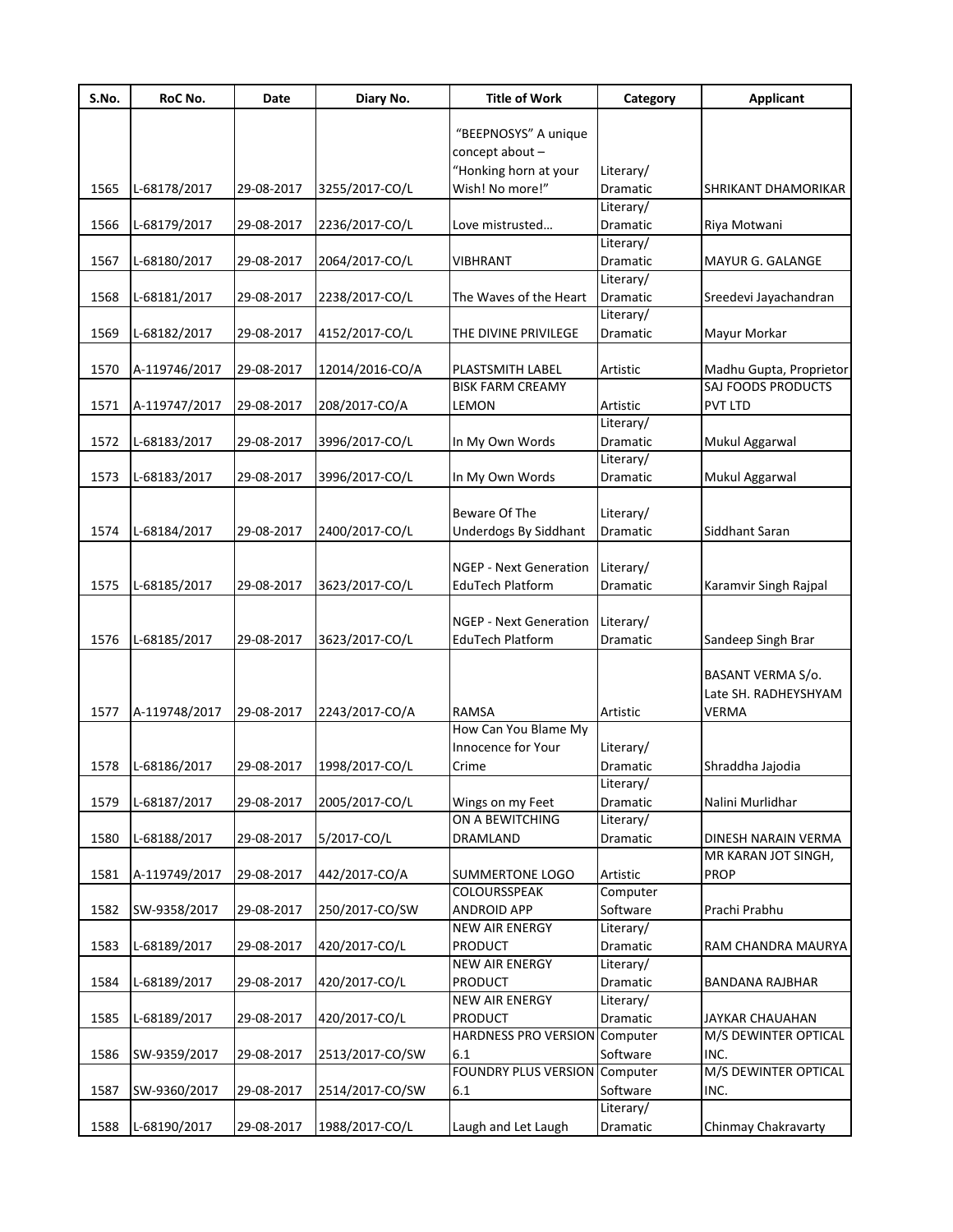| S.No. | RoC No.       | Date       | Diary No.       | <b>Title of Work</b>        | Category        | <b>Applicant</b>          |
|-------|---------------|------------|-----------------|-----------------------------|-----------------|---------------------------|
|       |               |            |                 |                             |                 | <b>TURTLES THE PRE</b>    |
|       |               |            |                 |                             |                 | PRIMARY SCHOOL            |
|       |               |            |                 |                             |                 | (INDIAN PARTNERSHIP       |
| 1589  | A-119750/2017 | 29-08-2017 | 2262/2017-CO/A  | <b>TURTLES</b>              | Artistic        | FIRM)                     |
|       |               |            |                 |                             |                 |                           |
|       |               |            |                 | <b>INDIAN HISTORY</b>       | Literary/       |                           |
| 1590  | L-68191/2017  | 29-08-2017 | 3447/2017-CO/L  | DURING BRITISH PERIOD       | Dramatic        | PARMINDER SINGH           |
|       |               |            |                 |                             |                 |                           |
|       |               |            |                 |                             |                 | Sony Music                |
|       |               |            |                 |                             |                 | Entertainment India Pvt.  |
|       |               |            |                 |                             |                 | Ltd. A company            |
|       |               |            |                 |                             |                 | incorporated under the    |
| 1591  | SR-12496/2017 | 29-08-2017 | 6241/2017-CO/SR | <b>SAKKA PODU</b>           | Sound Recording | Companies Act, 1956       |
|       |               |            |                 |                             |                 | <b>Sony Music</b>         |
|       |               |            |                 |                             |                 | Entertainment India Pvt   |
|       |               |            |                 |                             |                 | Ltd. A company            |
|       |               |            |                 |                             |                 | incorporated under the    |
|       |               |            |                 |                             |                 | Companies Act, 1956,      |
| 1592  | SR-12497/2017 | 29-08-2017 | 6243/2017-CO/SR | AADU ANNATHA                | Sound Recording | India                     |
|       |               |            |                 |                             |                 |                           |
|       |               |            |                 |                             |                 | Sony Music                |
|       |               |            |                 |                             |                 | Entertainment India Pvt   |
|       |               |            |                 |                             |                 | Ltd. A company            |
|       |               |            |                 |                             |                 | incorporated under the    |
| 1593  | SR-12498/2017 | 29-08-2017 | 6247/2017-CO/SR | <b>KAAVAL THEME</b>         | Sound Recording | Companies Act, India      |
|       |               |            |                 |                             |                 |                           |
|       |               |            |                 | E-RECORDS DIGITALAYA        |                 |                           |
|       |               |            |                 | <b>E RECORDS</b>            |                 | <b>CENTRE FOR</b>         |
|       |               |            |                 | MANAGEMENT AND              | Computer        | DEVELOPMENT OF            |
| 1594  | SW-9361/2017  | 29-08-2017 | 6342/2017-CO/SW | <b>ARCHIVAL SYSTEM</b>      | Software        | ADVANCED COMPUTING        |
|       |               |            |                 | Goyalsons More              |                 | M/S. MRG FASHIONS         |
| 1595  | A-119751/2017 | 29-08-2017 | 3686/2015-CO/A  | Shopping More Fun           | Artistic        | PVT. LTD.                 |
|       |               |            |                 | <b>VIEW VIRTUAL</b>         |                 |                           |
|       |               |            |                 | <b>ENDOSCOPY</b>            | Computer        |                           |
| 1596  | SW-9362/2017  | 29-08-2017 | 6062/2017-CO/SW | <b>WORKSTATION</b>          | Software        | <b>LANCY THOMAS</b>       |
|       |               |            |                 |                             |                 |                           |
|       |               |            |                 |                             |                 | Mr. Shiv Narayan & Mrs.   |
|       |               |            |                 |                             |                 | Rajkumari Director of     |
|       |               |            |                 |                             |                 | M/s Dona Doni Fashion     |
| 1597  | A-119752/2017 | 29-08-2017 | 4545/2015-CO/A  | <b>DONA DONI</b>            | Artistic        | Pvt. Ltd.                 |
| 1598  | A-119753/2017 | 29-08-2017 | 12458/2015-CO/A | <b>VEDIC UPCHAR</b>         | Artistic        | Anil Kumar Bansal         |
| 1599  | A-119754/2017 | 29-08-2017 | 7108/2016-CO/A  | <b>SUPER MAXICO LUBE</b>    | Artistic        | SHRI SHIV BALAK, PROP     |
| 1600  | A-119755/2017 | 29-08-2017 | 8987/2015-CO/A  | <b>ALEEN</b>                | Artistic        | <b>SUBHASH CHANDER</b>    |
|       |               |            |                 |                             |                 |                           |
|       |               |            |                 |                             |                 |                           |
|       |               |            |                 |                             |                 | Sanjay Pathak & Sandeep   |
|       |               |            |                 | <b>CLAIMS INVESTIGATION</b> |                 | Jha Director of Authentic |
|       |               |            |                 | MANAGEMENT                  | Computer        | Healthcare Services Pvt.  |
| 1601  | SW-9363/2017  | 29-08-2017 | 2489/2015-CO/SW | SOFTWARE                    | Software        | Ltd.                      |
|       |               |            |                 |                             | Literary/       |                           |
| 1602  | L-68192/2017  | 29-08-2017 | 9842/2015-CO/L  | Arranged Love Marriage      | Dramatic        | Kumar Ashutosh            |
|       |               |            |                 | Codon usage diversity       | Computer        |                           |
| 1603  | SW-9364/2017  | 29-08-2017 | 6164/2017-CO/SW | measure                     | Software        | Dr. Supriyo Chakraborty   |
|       |               |            |                 |                             |                 |                           |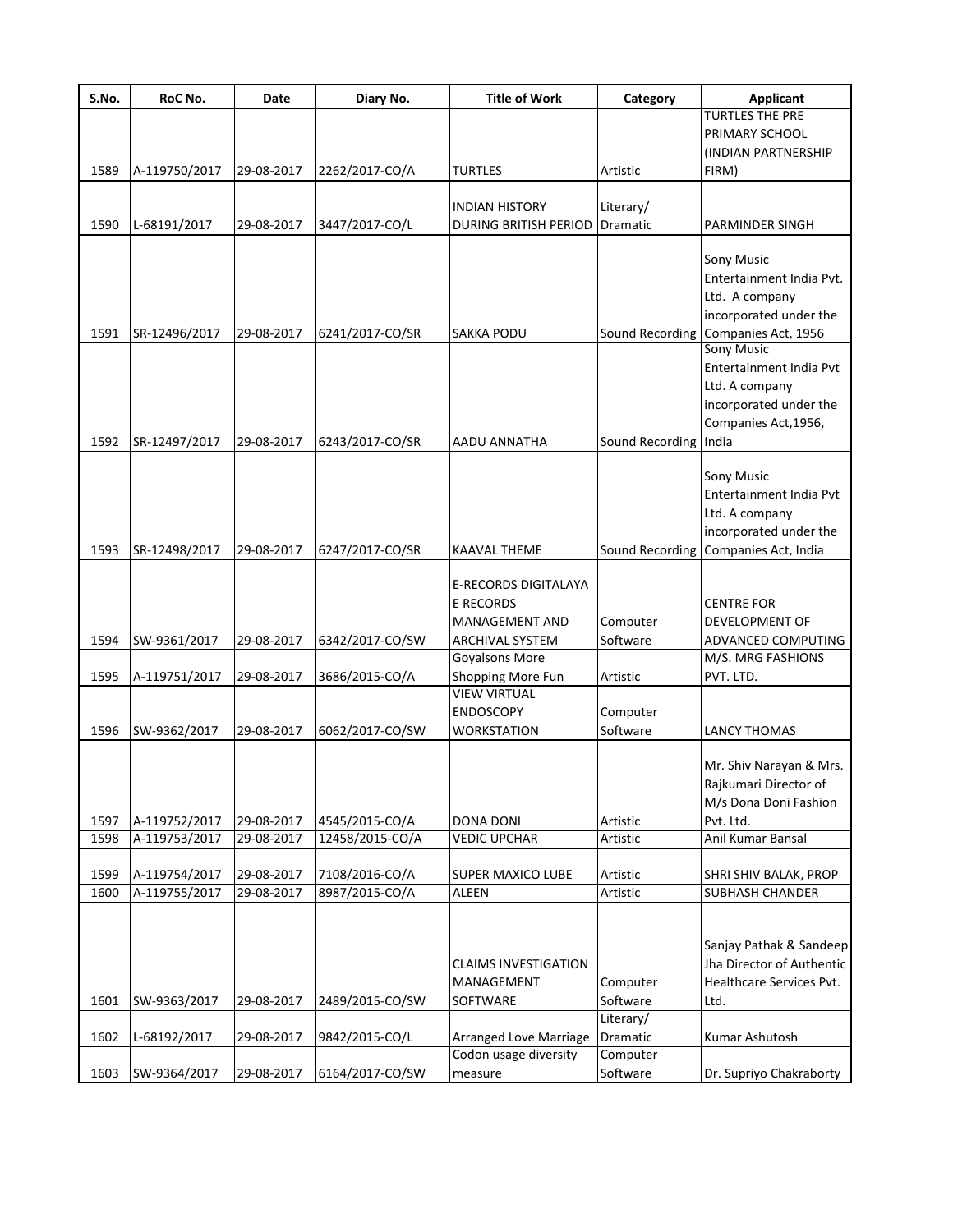| NATIONAL CHEMICAL<br>AND PHARMACEUTICAL<br>1604<br><b>WORKS PVT LTD</b><br>A-119756/2017<br>29-08-2017<br>7871/2017-CO/A<br>ZENEUTRA LABEL<br><b>Artistic</b> |  |
|---------------------------------------------------------------------------------------------------------------------------------------------------------------|--|
|                                                                                                                                                               |  |
|                                                                                                                                                               |  |
|                                                                                                                                                               |  |
|                                                                                                                                                               |  |
| 1605<br><b>ZIP</b><br>A-119757/2017<br>29-08-2017<br>7877/2017-CO/A<br>Artistic<br>M/S ARUN ASSOCIATES                                                        |  |
| Literary/                                                                                                                                                     |  |
| 1606<br>L-68193/2017<br>29-08-2017<br>7841/2017-CO/L<br>SRI KRISHNAVATHARAM<br>Dramatic<br>M K R S VEERA KUMAR                                                |  |
| <b>TAGBOSS THE ONLINE</b><br>M/S NIRVANA INFOTECH                                                                                                             |  |
| 1607<br>A-119758/2017<br>7837/2017-CO/A<br><b>PVT LTD</b><br>29-08-2017<br><b>STEEL STORE</b><br>Artistic                                                     |  |
|                                                                                                                                                               |  |
| <b>SUDHA NEER with device</b><br>M/S. DAYAL PRODUCTS                                                                                                          |  |
| A-119759/2017<br>of artistic ship & bubbles Artistic<br>PVT. LTD<br>1608<br>29-08-2017<br>7264/2015-CO/A                                                      |  |
|                                                                                                                                                               |  |
| Aatmaswaroday - Shiv                                                                                                                                          |  |
| Swaroday Aadharit Shvas Literary/<br>DEEPAK RAVAJIBHAI                                                                                                        |  |
| 4101/2015-CO/L<br>no Abhyas<br><b>Dramatic</b><br>1609<br>L-68194/2017<br>29-08-2017<br><b>SORATHIA</b>                                                       |  |
| <b>GOLDEN GULZAR (LYRICS Literary/</b>                                                                                                                        |  |
| N LYRICS)<br>1610<br>L-68195/2017<br>29-08-2017<br>14049/2015-CO/L<br>Dramatic<br><b>NAVINDER OBEROI</b>                                                      |  |
| Literary/                                                                                                                                                     |  |
| 1611<br>L-68196/2017<br>29-08-2017<br>6306/2017-CO/L<br>LEARNSCAPE I CAN READ<br>Dramatic<br>PURNI KRISHNAKUMAR<br>DYNAMIC TIME BASED                         |  |
| LOCATION UPDATE<br>Literary/                                                                                                                                  |  |
| <b>Dramatic</b><br>1612<br>L-68197/2017<br>29-08-2017<br>7873/2017-CO/L<br><b>STRATEGY</b><br><b>MARWADI UNIVERSITY</b>                                       |  |
| Literary/                                                                                                                                                     |  |
| 1613<br>L-68198/2017<br>29-08-2017<br>To Marry a Sugar Daddy<br>13287/2015-CO/L<br>Dramatic<br>Ajay Kansal                                                    |  |
| Literary/                                                                                                                                                     |  |
| Dramatic<br>1614<br>L-68199/2017<br>29-08-2017<br>13324/2015-CO/L<br>Jhuthmevjayate<br>Ajay Kansal                                                            |  |
|                                                                                                                                                               |  |
| E RUPANTAR PRE                                                                                                                                                |  |
| Computer<br>Centre for Development<br><b>ARCHIVAL PROCESSING</b>                                                                                              |  |
| Software<br>of Advanced Computing<br>1615<br>SW-9365/2017<br>29-08-2017<br>6344/2017-CO/SW<br><b>TOOL</b>                                                     |  |
|                                                                                                                                                               |  |
| ABHILEKH DIGITALAYA                                                                                                                                           |  |
| Centre for Development<br><b>GOVERNMENT</b><br>Computer                                                                                                       |  |
| Software<br>6346/2017-CO/SW<br>of Advanced Computing<br>1616<br>SW-9366/2017<br>29-08-2017<br><b>ARCHIVAL SYSTEM</b>                                          |  |
| <b>SONY MUSIC</b>                                                                                                                                             |  |
| ENTERTAINMENT INDIA                                                                                                                                           |  |
| SR-12499/2017<br>29-08-2017<br>5933/2017-CO/SR<br>Sound Recording PVT. LTD.<br>1617<br><b>KADHAL ORU</b>                                                      |  |
| Literary/                                                                                                                                                     |  |
| 1618<br>L-68200/2017<br>29-08-2017<br>22846/2012-CO/L<br><b>HURDLES</b><br>Dramatic<br>P.N. KUMAR                                                             |  |
| <b>SONY MUSIC</b>                                                                                                                                             |  |
| ENTERTAINMENT INDIA                                                                                                                                           |  |
| SR-12500/2017<br>Sound Recording PVT. LTD.<br>1619<br>29-08-2017<br>5934/2017-CO/SR<br>AZHAGE AZHAGE                                                          |  |
|                                                                                                                                                               |  |
| <b>NOOR KA GUL GIRAFFE</b><br>Jaan Mohammed                                                                                                                   |  |
| 1620<br>16904/2012-CO/A<br>Proprietor<br>A-119760/2017<br>29-08-2017<br>MARKA (LABEL)<br>Artistic<br><b>SONY MUSIC</b>                                        |  |
| ENTERTAINMENT INDIA                                                                                                                                           |  |
| 1621<br>SR-12501/2017<br>29-08-2017<br><b>ADADA ORU</b><br>Sound Recording PVT. LTD.<br>5936/2017-CO/SR                                                       |  |
| Literary/                                                                                                                                                     |  |
| 1622<br>L-68201/2017<br>29-08-2017<br>1158/2017-CO/L<br>Dekh lenge yaar<br>Dramatic<br>Deepak kumar kalal                                                     |  |
|                                                                                                                                                               |  |
| SUTHAR HARCHANDBHAI                                                                                                                                           |  |
| HIRABHAI, GAVARIYA                                                                                                                                            |  |
| <b>VIJAY KALKATTI</b><br>VARDHABHAI                                                                                                                           |  |
| 1623<br>A-119761/2017<br>29-08-2017<br>3129/2017-CO/A<br>TAMBAKU<br>Artistic<br>BHAGWANBHAI                                                                   |  |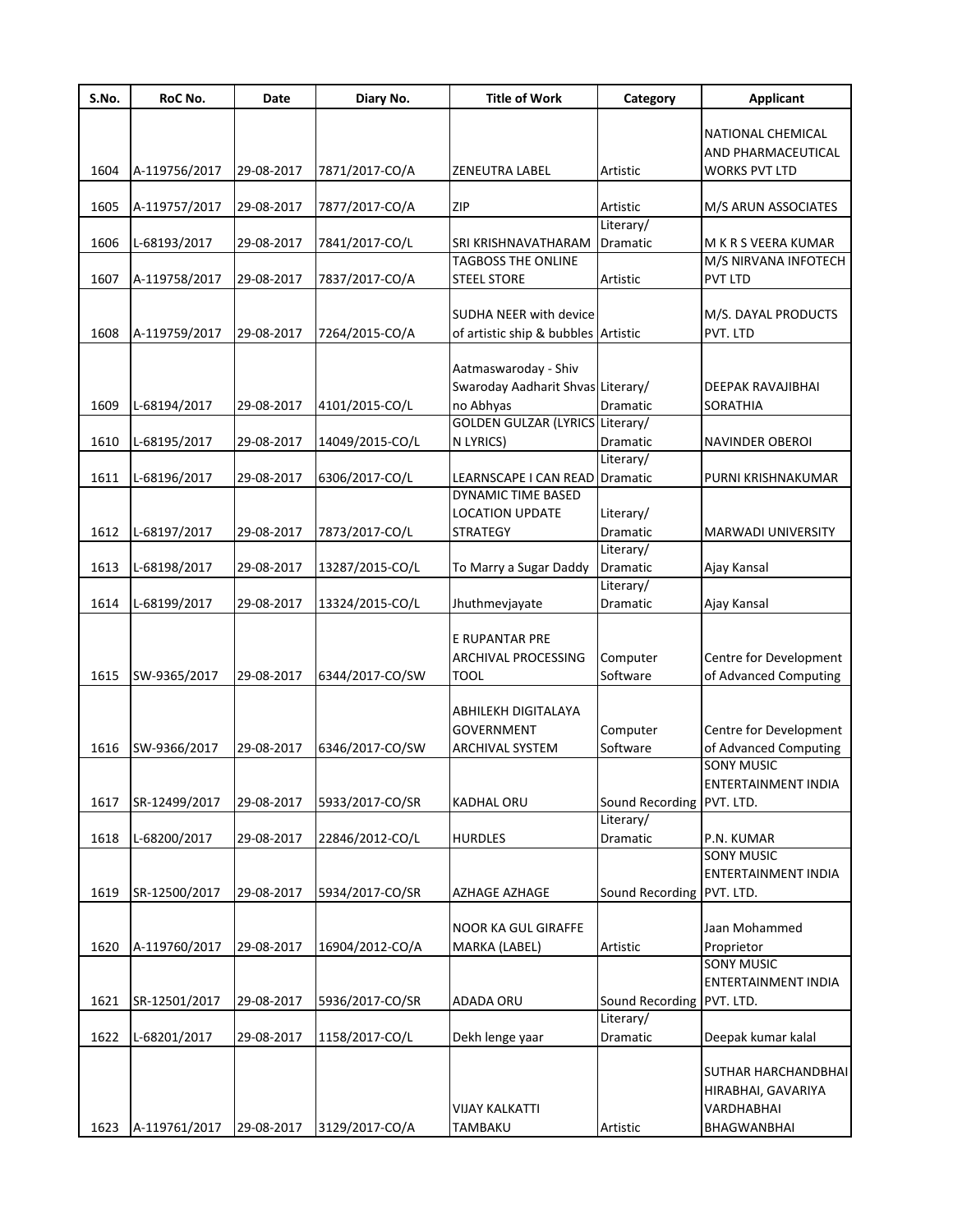| S.No. | RoC No.       | Date       | Diary No.        | <b>Title of Work</b>        | Category        | <b>Applicant</b>           |
|-------|---------------|------------|------------------|-----------------------------|-----------------|----------------------------|
|       |               |            |                  |                             |                 |                            |
|       |               |            |                  | Jaiminiyasamavedasamh       |                 |                            |
|       |               |            |                  | itha, Kerala Namputhiri     |                 |                            |
|       |               |            |                  | Version, An Interactive     | Cinematograph   |                            |
| 1624  | CF-3872/2017  | 29-08-2017 | 7055/2015-CO/CF  | Multimedia                  | Film            | THE REGISTRAR              |
|       |               |            |                  | <b>CANCER AWARENESS</b>     |                 |                            |
|       |               |            |                  | <b>CUM SPONSOR FORM</b>     | Literary/       | MR PIYUSH GUPTA,           |
| 1625  | L-68202/2017  | 29-08-2017 | 12187/2016-CO/L  | PUNJABI PICTORIAL           | Dramatic        | SECRETARY                  |
|       |               |            |                  | <b>CANCER AWARENESS</b>     |                 |                            |
|       |               |            |                  | <b>CUM SPONSOR FORM</b>     | Literary/       | MR PIYUSH GUPTA,           |
| 1626  | L-68203/2017  | 29-08-2017 | 12188/2016-CO/L  | <b>TAMIL PICTORIAL</b>      | <b>Dramatic</b> | SECRETARY                  |
|       |               |            |                  |                             |                 |                            |
|       |               |            |                  | <b>CANCER AWARENESS</b>     |                 |                            |
|       |               |            |                  | <b>CUM SPONSOR FORM</b>     | Literary/       | MR PIYUSH GUPTA,           |
| 1627  | L-68204/2017  | 29-08-2017 | 12190/2016-CO/L  | <b>MALYALAM PICTORIAL</b>   | Dramatic        | SECRETARY                  |
|       |               |            |                  | <b>CANCER AWARENESS</b>     |                 |                            |
|       |               |            |                  | <b>CUM SPONSOR FORM</b>     | Literary/       | MR PIYUSH GUPTA,           |
| 1628  | L-68205/2017  | 29-08-2017 | 12191/2016-CO/L  | <b>HINDI</b>                | Dramatic        | SECRETARY                  |
|       |               |            |                  | <b>CANCER AWARENESS</b>     |                 |                            |
|       |               |            |                  | <b>CUM SPONSOR FORM</b>     | Literary/       | MR PIYUSH GUPTA,           |
| 1629  | L-68206/2017  | 29-08-2017 | 12194/2016-CO/L  | <b>KANNAD PICTORIAL</b>     | <b>Dramatic</b> | SECRETARY                  |
|       |               |            |                  |                             | Literary/       |                            |
|       |               |            |                  |                             |                 |                            |
| 1630  | L-68207/2017  | 29-08-2017 | 7868/2017-CO/L   | POCKET MAR                  | Dramatic        | O P SINGHAL                |
| 1631  | SR-12502/2017 | 29-08-2017 | 11819/2012-CO/SR | <b>MATRIX MUSIC</b>         | Sound Recording | <b>RAKESH WALIA</b>        |
|       |               |            |                  |                             |                 |                            |
|       |               |            |                  |                             |                 | NILESH V. SAGPARIYA,       |
|       |               |            |                  |                             |                 | JITESHBHAI V.              |
|       |               |            |                  |                             |                 | SAGPARIYA, HITESHBHAI      |
| 1632  | A-119762/2017 | 30-08-2017 | 869/2017-CO/A    | <b>VRAJ PAPAD LABEL</b>     | Artistic        | C. SAGPARIYA               |
|       |               |            |                  |                             |                 | THE GUJARAT STATE          |
|       |               |            |                  |                             |                 | PROCESSING CO-OP.          |
| 1633  | A-119763/2017 | 30-08-2017 | 3305/2017-CO/A   | <b>PROFED</b>               | Artistic        | <b>FEDERATION LTD.,</b>    |
|       |               |            |                  |                             |                 |                            |
|       |               |            |                  |                             |                 |                            |
|       |               |            |                  |                             |                 | MUKESH P.V. VASIYANI,      |
|       |               |            |                  |                             |                 | VIVEK S. ADROJA,           |
| 1634  | A-119764/2017 | 30-08-2017 | 870/2017-CO/A    | PAPER CORE LABEL            | Artistic        | MOHANBHAI C. ADROJA        |
|       |               |            |                  |                             |                 | ASHISH HIRABHAI            |
| 1635  | A-119765/2017 | 30-08-2017 | 871/2017-CO/A    | MADHAV WITH M LOGO Artistic |                 | ANAGHAN                    |
|       |               |            |                  |                             | Literary/       |                            |
| 1636  | L-68208/2017  | 30-08-2017 | 6115/2017-CO/L   | <b>PAYSWIFT</b>             | <b>Dramatic</b> | <b>ANKIT GOEL</b>          |
|       |               |            |                  |                             | Literary/       |                            |
| 1637  | L-68208/2017  | 30-08-2017 | 6115/2017-CO/L   | <b>PAYSWIFT</b>             | Dramatic        | <b>VAIBHAV GUPTA</b>       |
|       |               |            |                  |                             |                 |                            |
|       |               |            |                  |                             |                 | DHARMENDRA                 |
|       |               |            |                  |                             |                 | NATVARLAL CHAUHAN          |
|       |               |            |                  |                             |                 | PROPRIETOR OF M/S.         |
| 1638  | A-119766/2017 | 30-08-2017 | 6188/2017-CO/A   | PANERI                      | Artistic        | PANERI EMBROIDERY          |
|       |               |            |                  |                             |                 |                            |
|       |               |            |                  |                             |                 | <b>ETERNITY STRUCTURES</b> |
| 1639  | A-119767/2017 | 30-08-2017 | 6323/2017-CO/A   | <b>ETERNITY STRUCTURES</b>  | Artistic        | PVT. LTD.                  |
|       |               |            |                  |                             |                 |                            |
|       |               |            |                  |                             |                 | WEISMACHER ECO PVT         |
|       |               |            |                  |                             |                 | LTD A Company              |
|       |               |            |                  |                             |                 |                            |
|       |               |            |                  | WEISMACHER with             |                 | incorporated under the     |
| 1640  | A-119768/2017 | 30-08-2017 | 6141/2017-CO/A   | character W                 | Artistic        | Indian Company's Act       |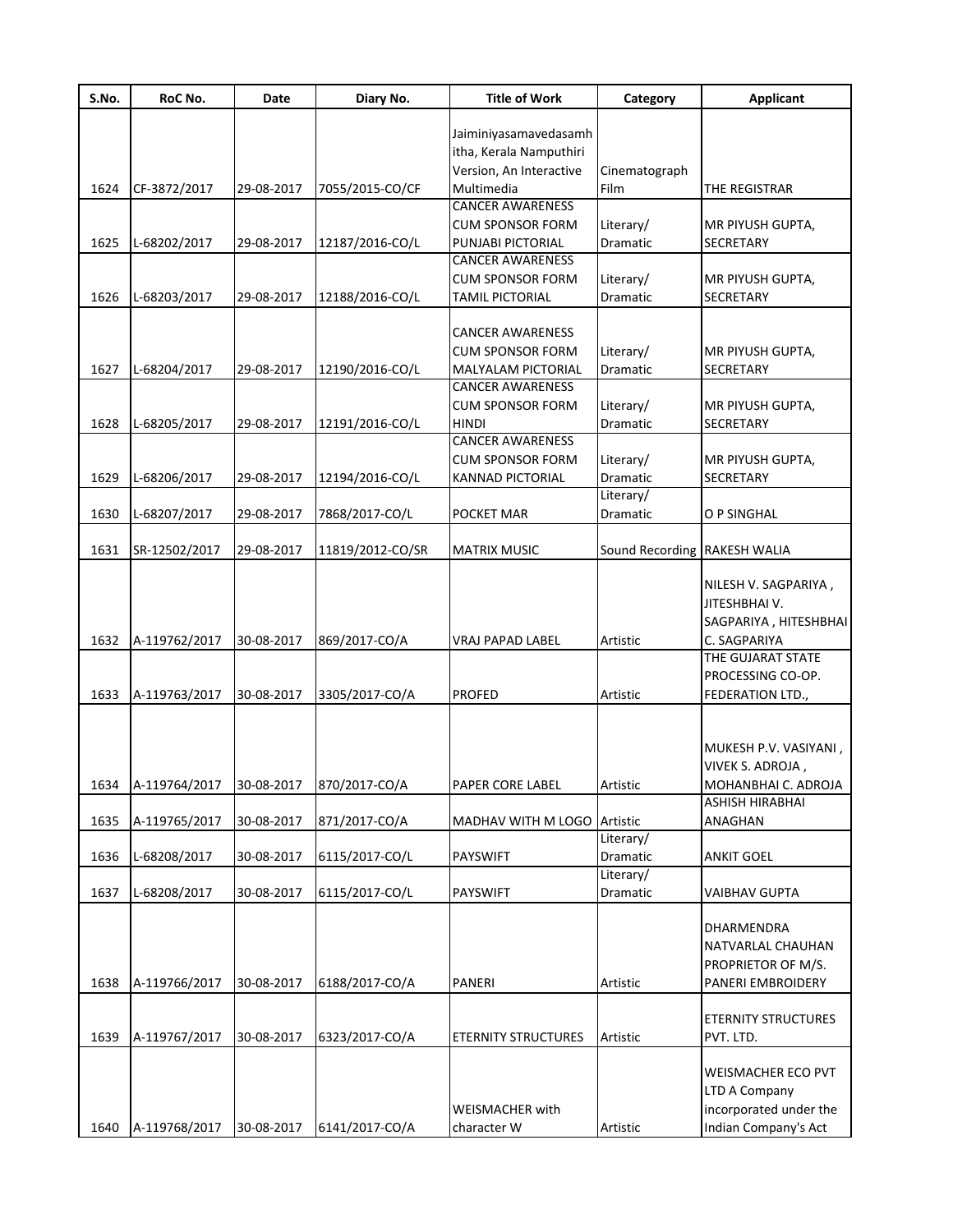| S.No. | RoC No.       | Date       | Diary No.      | <b>Title of Work</b>                                         | Category        | <b>Applicant</b>         |
|-------|---------------|------------|----------------|--------------------------------------------------------------|-----------------|--------------------------|
|       |               |            |                |                                                              | Literary/       |                          |
| 1641  | L-68209/2017  | 30-08-2017 | 6351/2017-CO/L | Pressure Cooker                                              | Dramatic        | Kaustav Debnath          |
|       |               |            |                |                                                              | Literary/       | <b>SUDHIR NARENDRA</b>   |
| 1642  | L-68210/2017  | 30-08-2017 | 3301/2017-CO/L | THE DESTINY                                                  | <b>Dramatic</b> | <b>BELANI</b>            |
| 1643  | A-119769/2017 | 30-08-2017 | 6319/2017-CO/A | <b>TOASHA</b>                                                | Artistic        | SIDHANT CHOUDHARY        |
| 1644  | A-119770/2017 | 30-08-2017 | 872/2017-CO/A  | <b>HEATBIRD</b>                                              | Artistic        | JAGDISH H. BHAVSAR       |
|       |               |            |                |                                                              |                 | <b>BRIJKUMAR</b>         |
|       |               |            |                |                                                              |                 | RAJENDRAKUMAR            |
| 1645  | A-119771/2017 | 30-08-2017 | 868/2017-CO/A  | AZZURRO LABEL                                                | Artistic        | AMRUTIYA                 |
|       |               |            |                | RADHE GOLAWALA                                               |                 | <b>VIPUL PREMJIBHAI</b>  |
| 1646  | A-119772/2017 | 30-08-2017 | 867/2017-CO/A  | LABEL                                                        | Artistic        | <b>JETHAVA</b>           |
|       |               |            |                |                                                              |                 | <b>MANISH DHIRUBHAI</b>  |
| 1647  | A-119773/2017 | 30-08-2017 | 865/2017-CO/A  | SAHELEE LABEL                                                | Artistic        | <b>MAKWANA</b>           |
|       |               |            |                |                                                              |                 | Mr. SAMPAT KUMAR         |
| 1648  | A-119774/2017 | 30-08-2017 | 6160/2017-CO/A | <b>KAKA</b>                                                  | Artistic        | JAIN                     |
|       |               |            |                | <b>SWAMI HARDAS LIFE</b>                                     |                 |                          |
|       |               |            |                | <b>SYSTEM SHAKTI</b>                                         |                 |                          |
|       |               |            |                | PADDHATI ENERGY                                              | Literary/       |                          |
| 1649  | L-68211/2017  | 30-08-2017 | 7909/2017-CO/L | <b>SYSTEM</b>                                                | Dramatic        | <b>SWAMI HARDAS</b>      |
|       |               |            |                | <b>BISHAL BIRI ALONG</b>                                     |                 |                          |
|       |               |            |                | WITH CHILDHOOD                                               |                 |                          |
|       |               |            |                | PHOTO OF THE                                                 |                 | SRIMANTA KUMAR M/S       |
| 1650  | A-119775/2017 | 30-08-2017 | 8111/2017-CO/A | APPLICANT                                                    | Artistic        | <b>BISHAL BIRI</b>       |
|       |               |            |                |                                                              |                 |                          |
| 1651  | A-119776/2017 | 30-08-2017 | 2670/2017-CO/A | VOGUE REPUBLIC                                               | Artistic        | GIRISH KUMAR PAREEK      |
|       |               |            |                | <b>BS BOMBAY SWEETS</b>                                      |                 | M/S NEW BOMBAY           |
| 1652  | A-119777/2017 | 30-08-2017 | 8118/2017-CO/A | LABEL                                                        | Artistic        | <b>SWEETS</b>            |
|       |               |            |                |                                                              |                 |                          |
|       |               |            |                | JUDDHA JAHAJ WARSHIP                                         |                 |                          |
|       |               |            |                | <b>BRAND WITH DEVICE OF</b>                                  |                 | M/S KAMAKHYA COAL        |
| 1653  | A-119778/2017 | 30-08-2017 | 8116/2017-CO/A | <b>BOAT AND MISSILE</b>                                      | Artistic        | <b>TAR INDUSTRIES</b>    |
|       |               |            |                | DRISHTI SKILL AID                                            |                 |                          |
|       |               |            |                | <b>BOOKS FROM 1ST LEVEL</b>                                  | Literary/       | M/S DRISHTI SKILL AID    |
| 1654  | L-68212/2017  | 30-08-2017 | 8095/2017-CO/L | TO VIII LEVEL                                                | Dramatic        | <b>LLP</b>               |
|       |               |            |                | S T CHAND TARA MARKA                                         |                 | MD. USMAN GANI           |
|       |               |            |                | STRONG GUL NO 705                                            |                 | <b>ANSARI PROPRIETOR</b> |
| 1655  | A-119779/2017 | 30-08-2017 | 8114/2017-CO/A | LABEL                                                        | Artistic        | M/S S. S. TRADERS        |
|       |               |            |                | TANUJA GOLD TEA WITH                                         |                 | MD. USMAN GANI           |
|       |               |            |                | DEVICE OF CUP TEA AND                                        |                 | <b>ANSARI PROPRIETOR</b> |
| 1656  | A-119780/2017 | 30-08-2017 | 8115/2017-CO/A | <b>TEA LEAFS</b>                                             | Artistic        | M/S S. S. TRADERS        |
|       |               |            |                |                                                              |                 | M/S RISHABH SALT         |
| 1657  | A-119781/2017 | 30-08-2017 | 8100/2017-CO/A | <b>ECO FRESH</b>                                             | Artistic        | <b>INDUSTRIES</b>        |
| 1658  | A-119782/2017 | 30-08-2017 | 5874/2017-CO/A | <b>GOAN PARADISE</b>                                         | Artistic        | M/S GOAN PARADISE        |
|       |               |            |                | ZATKA SOLAR FENCE                                            | Literary/       | M/S MONEX ELECTRO        |
| 1659  | L-68213/2017  | 30-08-2017 | 7906/2017-CO/L | GUARD CLASSIC TYPE                                           | Dramatic        | <b>PRODUCTS</b>          |
|       |               |            |                | GHORA MARKA MUSA<br>KA GUL WITH BUST<br>PHOTO OF APPLICANT'S |                 |                          |
|       |               |            |                | <b>GRAND FATHER OF LATE</b>                                  |                 |                          |
| 1660  | A-119783/2017 | 30-08-2017 | 8110/2017-CO/A | MD. SUBEDAR                                                  | Artistic        | M/S M.M. INDUSTRIES      |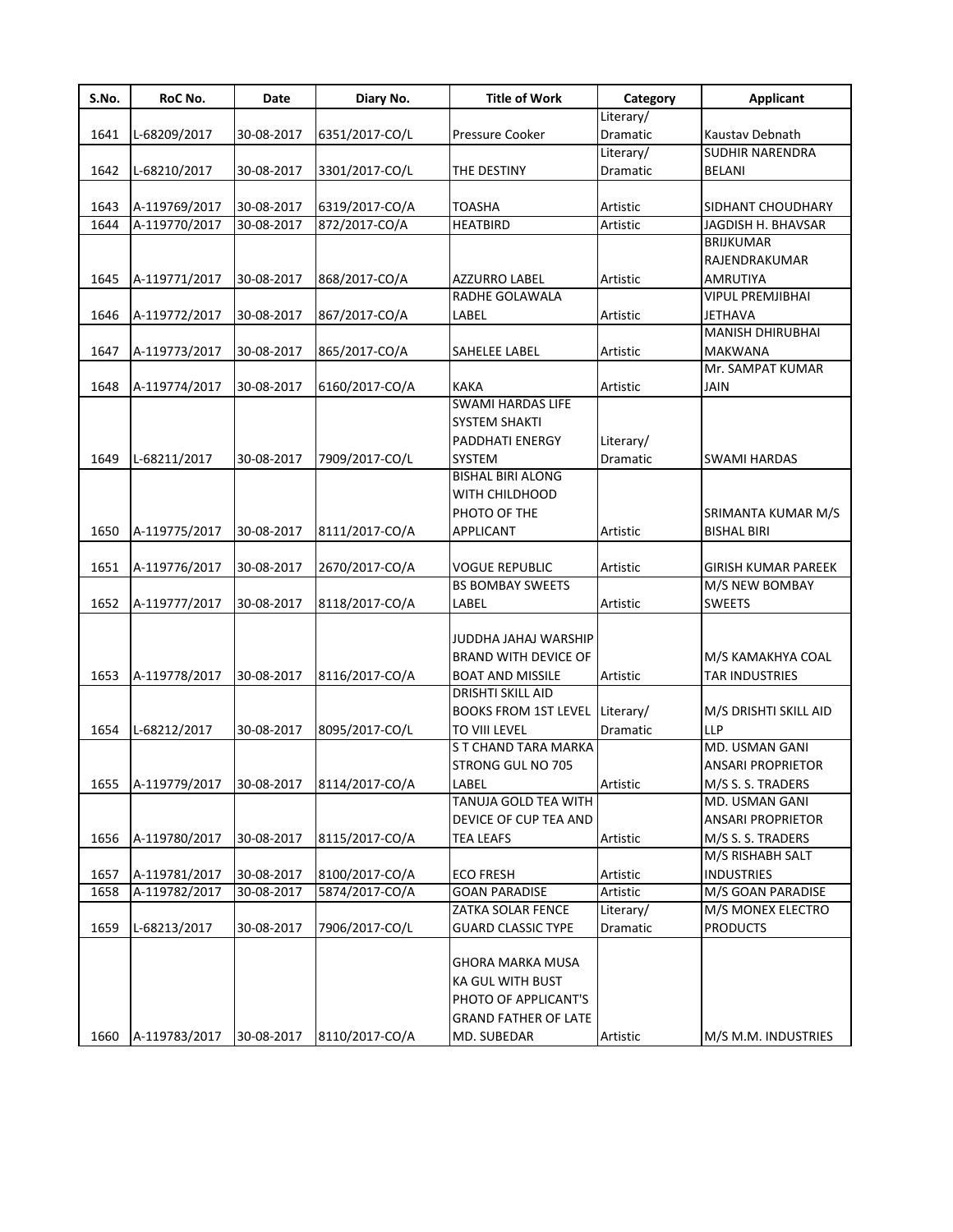| S.No. | RoC No.       | Date       | Diary No.        | <b>Title of Work</b>                        | Category                | <b>Applicant</b>                     |
|-------|---------------|------------|------------------|---------------------------------------------|-------------------------|--------------------------------------|
|       |               |            |                  |                                             |                         |                                      |
|       |               |            |                  | KAPTAIN MARKA MUSA                          |                         |                                      |
|       |               |            |                  | <b>KA GUL WITH BUST</b>                     |                         |                                      |
|       |               |            |                  | PHOTO OF APPLICANT'S                        |                         |                                      |
|       |               |            |                  | <b>GRAND FATHER OF LATE</b>                 |                         |                                      |
| 1661  | A-119784/2017 | 30-08-2017 | 8109/2017-CO/A   | MD. SUBEDAR                                 | Artistic                | M/S M.M. INDUSTRIES                  |
|       |               |            |                  |                                             |                         | MITHU SASMAL M/S                     |
|       |               |            |                  | PSI ROYAL LAC WITH                          |                         | POPULAR SHELLAC                      |
| 1662  | A-119785/2017 | 30-08-2017 | 8117/2017-CO/A   | DEVICE OF TIGER LABEL                       | Artistic                | <b>INDUSTRIES</b>                    |
|       |               |            |                  | HARBAL SAMUNDAR                             |                         | <b>SALT TRADING</b>                  |
| 1663  | A-119786/2017 | 30-08-2017 | 8127/2017-CO/A   | <b>SALT</b>                                 | Artistic                | <b>COMPANY</b>                       |
|       |               |            |                  |                                             |                         |                                      |
|       |               |            |                  |                                             | Literary/               | Space Technology and                 |
| 1664  | L-68214/2017  | 30-08-2017 | 3371/2017-CO/L   | Our Star: The Sun                           | Dramatic                | Education Pvt. Ltd.                  |
|       |               |            |                  | NAINA MAIN TERI TU                          |                         | <b>SUPER CASSETTES</b>               |
| 1665  | SR-12503/2017 | 30-08-2017 | 3119/2017-CO/SR  | <b>MERA</b>                                 |                         | Sound Recording   INDUSTRIES PVT LTD |
|       |               |            |                  |                                             |                         | <b>SYNOVA INNOVATIVE</b>             |
|       |               |            |                  | <b>FINANCIAL INCLUSION</b>                  | Computer                | <b>TECHNOLOGIES PVT.</b>             |
| 1666  | SW-9367/2017  | 30-08-2017 | 31565/2013-CO/SW | <b>RURAL BANKING</b>                        | Software                | LTD.                                 |
|       |               |            |                  | <b>BHARJAIYE MAIN TERI</b>                  |                         | <b>SUPER CASSETTES</b>               |
| 1667  | SR-12504/2017 | 30-08-2017 | 3120/2017-CO/SR  | TU MERA                                     |                         | Sound Recording   INDUSTRIES PVT LTD |
|       |               |            |                  | <b>SAMA PAYE GAYIAN</b>                     |                         | <b>SUPER CASSETTES</b>               |
| 1668  |               | 30-08-2017 |                  | MAIN TERI TU MERA                           |                         | Sound Recording   INDUSTRIES PVT LTD |
|       | SR-12505/2017 |            | 3121/2017-CO/SR  |                                             |                         |                                      |
|       |               |            |                  | IK TAARA MAIN TERI TU                       |                         | <b>SUPER CASSETTES</b>               |
| 1669  | SR-12506/2017 | 30-08-2017 | 3123/2017-CO/SR  | <b>MERA</b>                                 |                         | Sound Recording   INDUSTRIES PVT LTD |
|       |               |            |                  | <b>SCISSORS MENTHOL</b>                     |                         |                                      |
| 1670  | A-119787/2017 | 30-08-2017 | 23886/2012-CO/A  | <b>FRESH</b>                                | Artistic                | <b>ITC LIMITED</b>                   |
|       |               |            |                  | PLAYER'S GOLD LEAF                          |                         |                                      |
| 1671  | A-119788/2017 | 30-08-2017 | 23858/2012-CO/A  | <b>RED</b>                                  | Artistic                | <b>ITC LIMITED</b>                   |
|       |               |            |                  | OH DIL MAIN TERI TU                         |                         | <b>SUPER CASSETTES</b>               |
| 1672  | SR-12507/2017 | 30-08-2017 | 3124/2017-CO/SR  | <b>MERA</b>                                 |                         | Sound Recording   INDUSTRIES PVT LTD |
|       |               |            |                  |                                             |                         | <b>SONY MUSIC</b>                    |
|       |               |            |                  | VELLAIKKARI                                 |                         | <b>ENTERTAINMENT INDIA</b>           |
| 1673  | SR-12508/2017 | 30-08-2017 | 2728/2017-CO/SR  | VELLAIKKARI                                 | Sound Recording PVT LTD |                                      |
|       |               |            |                  |                                             |                         | <b>SONY MUSIC</b>                    |
|       |               |            |                  |                                             |                         | <b>ENTERTAINMENT INDIA</b>           |
| 1674  | SR-12509/2017 | 30-08-2017 | 3210/2017-CO/SR  | <b>JAO NA</b>                               | Sound Recording PVT LTD |                                      |
|       |               |            |                  |                                             |                         | <b>SONY MUSIC</b>                    |
|       |               |            |                  |                                             |                         | ENTERTAINMENT INDIA                  |
| 1675  | SR-12510/2017 | 30-08-2017 | 3214/2017-CO/SR  | <b>BAS YUN HI</b>                           | Sound Recording PVT LTD |                                      |
|       |               |            |                  |                                             | Literary/               | Radha Soami Satsang                  |
| 1676  | L-68215/2017  | 30-08-2017 | 23533/2012-CO/L  | VAISHNAV BHOJAN 2                           | Dramatic                | Beas                                 |
|       |               |            |                  |                                             |                         | <b>SONY MUSIC</b>                    |
|       |               |            |                  |                                             |                         | ENTERTAINMENT INDIA                  |
| 1677  | SR-12511/2017 | 30-08-2017 | 2850/2017-CO/SR  | YE YE ENNA AACHU                            | Sound Recording PVT LTD |                                      |
|       |               |            |                  |                                             |                         | <b>SONY MUSIC</b>                    |
|       |               |            |                  |                                             |                         |                                      |
|       |               |            |                  |                                             |                         | ENTERTAINMENT INDIA                  |
| 1678  | SR-12512/2017 | 30-08-2017 | 2933/2017-CO/SR  | KANAVU SILA SAMAYAM Sound Recording PVT LTD |                         |                                      |
|       |               |            |                  |                                             |                         | <b>SONY MUSIC</b>                    |
|       |               |            |                  |                                             |                         | ENTERTAINMENT INDIA                  |
| 1679  | SR-12513/2017 | 30-08-2017 | 2934/2017-CO/SR  | <b>SIRU PUNNAGAI</b>                        | Sound Recording PVT LTD |                                      |
|       |               |            |                  | Jeevan ki Nayee Kahani                      |                         |                                      |
|       |               |            |                  | Mruthyu Ke Baad-G1 ka                       | Literary/               | Tejgyan Global                       |
| 1680  | L-68216/2017  | 30-08-2017 | 13488/2015-CO/L  | Partoo                                      | Dramatic                | Foundation                           |
|       |               |            |                  |                                             |                         |                                      |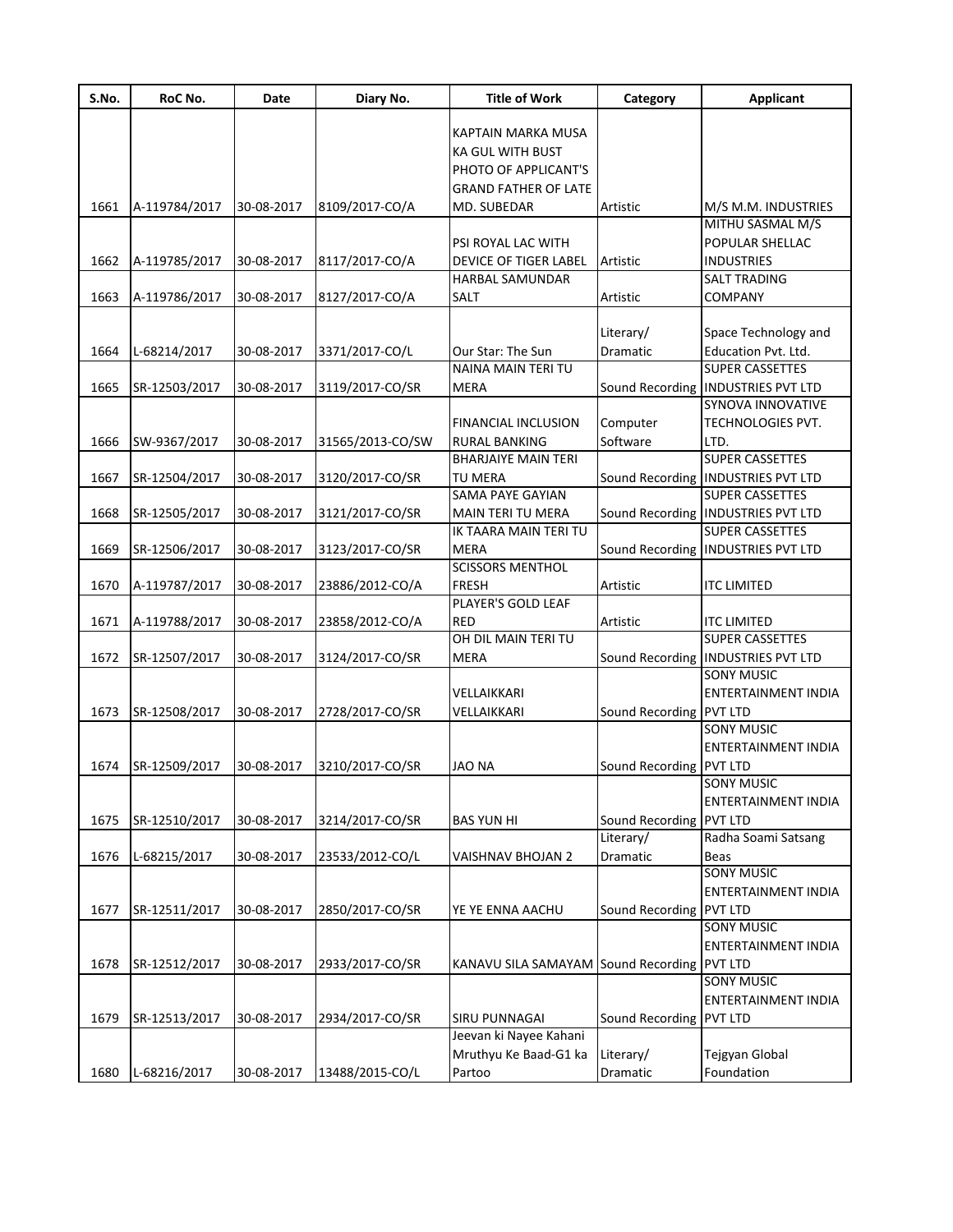| S.No. | RoC No.       | Date       | Diary No.       | <b>Title of Work</b>                        | Category                  | <b>Applicant</b>           |
|-------|---------------|------------|-----------------|---------------------------------------------|---------------------------|----------------------------|
|       |               |            |                 |                                             |                           |                            |
|       |               |            |                 | PROGRAM FOR                                 |                           |                            |
|       |               |            |                 | <b>AUTOMATIC</b>                            |                           |                            |
|       |               |            |                 | <b>GENERATION OF</b>                        |                           |                            |
|       |               |            |                 | MANUFACTURING AND                           |                           |                            |
|       |               |            |                 | <b>ERECTION DRAWINGS</b>                    |                           |                            |
|       |               |            |                 | FOR SEAL AIR PIPINGS                        | Computer                  | BHARAT HEAVY               |
| 1681  | SW-9368/2017  | 30-08-2017 | 6283/2016-CO/SW | FOR GATES & DAMPERS                         | Software                  | ELECTRICALS LIMITED        |
|       |               |            |                 |                                             |                           | <b>SONY MUSIC</b>          |
|       |               |            |                 |                                             |                           | ENTERTAINMENT INDIA        |
| 1682  | SR-12514/2017 | 30-08-2017 | 3287/2017-CO/SR | ROOTH KAR HUM                               | Sound Recording PVT LTD   |                            |
|       |               |            |                 |                                             |                           |                            |
|       |               |            |                 | SETTING UP AND                              |                           |                            |
|       |               |            |                 | <b>OPERATIONS OF</b>                        |                           |                            |
|       |               |            |                 | <b>WAYSIDE AMENITIES ON</b>                 |                           |                            |
|       |               |            |                 | <b>NATIONAL HIGHWAYS IN</b>                 |                           |                            |
|       |               |            |                 | <b>INDIA STANDARD</b>                       | Literary/                 | M/S. MUKESH &              |
| 1683  | L-68218/2017  | 30-08-2017 | 6283/2017-CO/L  | <b>DRAWINGS</b>                             | Dramatic                  | <b>ASSOCIATES</b>          |
|       |               |            |                 | Sampoorna                                   |                           |                            |
|       |               |            |                 | PrashikshanUtkarshaka Literary/             |                           | Tejgyan Global             |
| 1684  | L-68217/2017  | 30-08-2017 | 13486/2015-CO/L | de Zhep                                     | <b>Dramatic</b>           | Foundation                 |
|       |               |            |                 |                                             |                           |                            |
|       |               |            |                 | Anandache Rahasya-                          | Literary/                 | Tejgyan Global             |
| 1685  | L-68219/2017  | 30-08-2017 | 13489/2015-CO/L | Sukh Dukhacya Palikade                      | Dramatic                  | Foundation                 |
|       |               |            |                 |                                             |                           | <b>SONY MUSIC</b>          |
|       |               |            |                 |                                             |                           | <b>ENTERTAINMENT INDIA</b> |
| 1686  | SR-12515/2017 | 30-08-2017 | 2702/2017-CO/SR | KYA HUA HOO HOO                             | Sound Recording PVT LTD   |                            |
|       |               |            |                 |                                             |                           | <b>SONY MUSIC</b>          |
|       |               |            |                 |                                             |                           | ENTERTAINMENT INDIA        |
| 1687  |               | 30-08-2017 |                 |                                             | Sound Recording PVT LTD   |                            |
|       | SR-12516/2017 |            | 2729/2017-CO/SR | OTTRAI VAARTHAIYIL                          |                           | M/S SOCOMED PHARMA         |
| 1688  | A-119789/2017 | 30-08-2017 |                 | ANTYCOLD (LOGO)                             | Artistic                  | PVT. LTD.                  |
|       |               |            | 7116/2012-CO/A  |                                             |                           | <b>SONY MUSIC</b>          |
|       |               |            |                 |                                             |                           |                            |
|       |               |            |                 |                                             |                           | <b>ENTERTAINMENT INDIA</b> |
| 1689  | SR-12517/2017 | 30-08-2017 | 2732/2017-CO/SR | LATCHAM VAARTHAIGAL Sound Recording PVT LTD |                           |                            |
|       |               |            |                 |                                             |                           | <b>SONY MUSIC</b>          |
|       |               |            |                 |                                             |                           | <b>ENTERTAINMENT INDIA</b> |
| 1690  | SR-12518/2017 | 30-08-2017 | 2733/2017-CO/SR | MODHI VAILAIYADU                            | Sound Recording PVT LTD   |                            |
|       |               |            |                 |                                             |                           | <b>SONY MUSIC</b>          |
|       |               |            |                 | JILLENDRU ORU                               |                           | ENTERTAINMENT INDIA        |
| 1691  | SR-12519/2017 | 30-08-2017 | 2740/2017-CO/SR | KALAVARAM                                   | Sound Recording PVT LTD   |                            |
|       |               |            |                 |                                             |                           | <b>SONY MUSIC</b>          |
|       |               |            |                 |                                             |                           | <b>ENTERTAINMENT INDIA</b> |
| 1692  | SR-12520/2017 | 30-08-2017 | 2741/2017-CO/SR | ORU KILI, ORU KILI                          | Sound Recording PVT LTD   |                            |
|       |               |            |                 |                                             |                           |                            |
|       |               |            |                 |                                             |                           | M/S NIRMAL INDUSTRIES      |
| 1693  | A-119790/2017 | 30-08-2017 | 8125/2017-CO/A  | <b>RONAK GOLD</b>                           | Artistic                  | <b>PVT LIMITED</b>         |
|       |               |            |                 | APPLICATION OF                              |                           |                            |
|       |               |            |                 | <b>NUMBERS WITH</b>                         | Literary/                 | PARESH CHANDRA             |
| 1694  | L-68220/2017  | 30-08-2017 | 8120/2017-CO/L  | <b>REPEATED DIGITS</b>                      | Dramatic                  | BAKSHI                     |
|       |               |            |                 |                                             |                           | <b>SONY MUSIC</b>          |
|       |               |            |                 |                                             |                           | ENTERTAINMENT INDIA        |
| 1695  | SR-12521/2017 | 30-08-2017 | 6260/2017-CO/SR | PODHUM PODHUM                               | Sound Recording PVT. LTD. |                            |
|       |               |            |                 |                                             |                           | <b>SONY MUSIC</b>          |
|       |               |            |                 |                                             |                           | ENTERTAINMENT INDIA        |
| 1696  | SR-12522/2017 | 30-08-2017 | 2742/2017-CO/SR | PONMALAI POZHUDHU                           | Sound Recording PVT LTD   |                            |
|       |               |            |                 |                                             |                           |                            |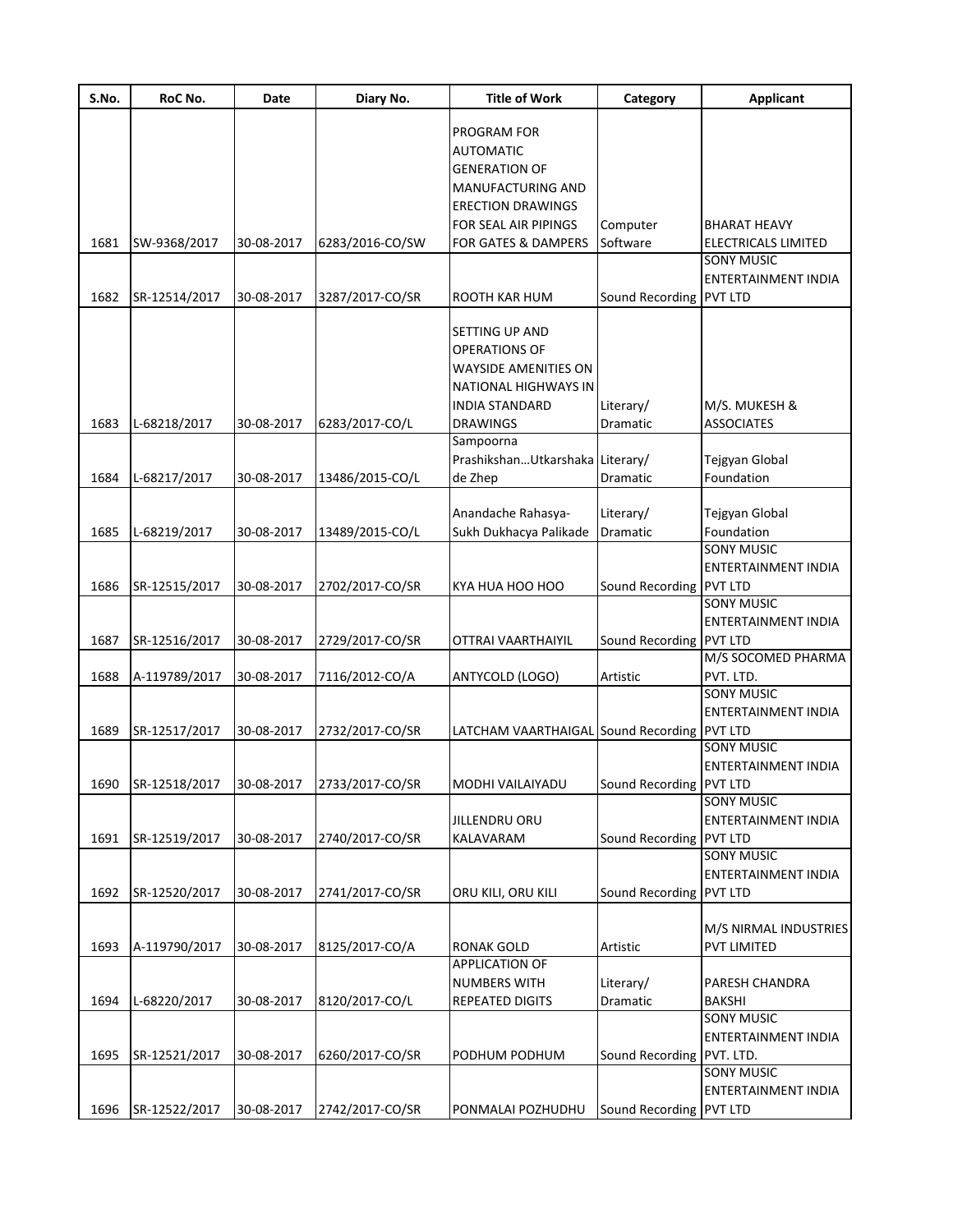| S.No. | RoC No.       | Date       | Diary No.       | <b>Title of Work</b>         | Category                | <b>Applicant</b>                     |
|-------|---------------|------------|-----------------|------------------------------|-------------------------|--------------------------------------|
|       |               |            |                 | HERBAL IODIZED SALT          |                         | <b>SALT TRADING</b>                  |
| 1697  | A-119791/2017 | 30-08-2017 | 8126/2017-CO/A  | LABEL                        | Artistic                | <b>COMPANY</b>                       |
|       |               |            |                 |                              |                         |                                      |
| 1698  | A-119792/2017 | 30-08-2017 | 7875/2017-CO/A  | <b>ZIP</b>                   | Artistic                | M/S ARUN ASSOCIATES                  |
|       |               |            |                 |                              |                         |                                      |
|       |               |            |                 |                              |                         |                                      |
|       |               |            |                 | THE WORK DESCRIBES           |                         |                                      |
|       |               |            |                 | THE OPTIMIZATION OF          |                         |                                      |
|       |               |            |                 | <b>GAS TURBINE</b>           |                         |                                      |
|       |               |            |                 | PERFORMANCE USING            | Literary/               | AERO ENGINE RESEARCH                 |
| 1699  |               | 30-08-2017 | 7907/2017-CO/L  | <b>QFD METHODOLOGY</b>       | Dramatic                | AND DESIGN CENTRE                    |
|       | L-68221/2017  |            |                 | <b>TURKISH FERVOR</b>        |                         | SPINKS INDIA PRIVATE                 |
| 1700  |               |            |                 |                              |                         | LIMITED                              |
|       | A-119793/2017 | 30-08-2017 | 7880/2017-CO/A  | <b>DESIGN</b>                | Artistic                | <b>SONY MUSIC</b>                    |
|       |               |            |                 |                              |                         |                                      |
|       |               |            |                 |                              |                         | ENTERTAINMENT INDIA                  |
| 1701  | SR-12523/2017 | 30-08-2017 | 2743/2017-CO/SR | UNNAI PARTHA PINBU           | Sound Recording PVT LTD |                                      |
|       |               |            |                 |                              |                         | M/S. ASHOKA                          |
| 1702  | A-119794/2017 | 30-08-2017 | 6335/2017-CO/A  | <b>ZIP</b>                   | Artistic                | <b>ASSOCIATES</b>                    |
|       |               |            |                 |                              |                         | <b>NEERUS ENSEMBLES</b>              |
| 1703  | A-119795/2017 | 30-08-2017 | 6358/2017-CO/A  | <b>NEERUS</b>                | Artistic                | PVT. LTD                             |
|       |               |            |                 |                              |                         | RAJENDRABHAI                         |
|       |               |            |                 |                              |                         | PARSOTTAMBHAI                        |
| 1704  | A-119796/2017 | 30-08-2017 | 8096/2017-CO/A  | <b>PHOENIX</b>               | Artistic                | CHOVATIYA                            |
|       |               |            |                 |                              |                         | <b>SONY MUSIC</b>                    |
|       |               |            |                 |                              |                         | ENTERTAINMENT INDIA                  |
| 1705  | SR-12524/2017 | 30-08-2017 | 2762/2017-CO/SR | <b>KITNI BAATEIN</b>         | Sound Recording         | <b>PVT LTD</b>                       |
|       |               |            |                 |                              |                         | <b>SONY MUSIC</b>                    |
|       |               |            |                 | <b>KANDHON SE MILTE</b>      |                         | ENTERTAINMENT INDIA                  |
| 1706  | SR-12525/2017 | 30-08-2017 | 2765/2017-CO/SR | <b>HAIN KANDHE</b>           | Sound Recording         | <b>PVT LTD</b>                       |
|       |               |            |                 |                              |                         | <b>SONY MUSIC</b>                    |
|       |               |            |                 |                              |                         |                                      |
|       |               |            |                 |                              |                         | ENTERTAINMENT INDIA                  |
| 1707  | SR-12526/2017 | 30-08-2017 | 2766/2017-CO/SR | <b>SEPRATION</b>             | Sound Recording PVT LTD |                                      |
|       |               |            |                 |                              |                         | <b>SONY MUSIC</b>                    |
|       |               |            |                 |                              |                         | ENTERTAINMENT INDIA                  |
| 1708  | SR-12527/2017 | 30-08-2017 | 2769/2017-CO/SR | MAIN AISA KYON HOON          | Sound Recording PVT LTD |                                      |
|       |               |            |                 |                              |                         | <b>SUPER CASSETTES</b>               |
| 1709  | SR-12528/2017 | 30-08-2017 | 3125/2017-CO/SR | <b>MAIN TERI TU MERA</b>     |                         | Sound Recording   INDUSTRIES PVT LTD |
|       |               |            |                 |                              | Literary/               |                                      |
| 1710  | L-68222/2017  | 30-08-2017 | 2097/2017-CO/L  | <b>ANANTA</b>                | Dramatic                | Abhijit Roy                          |
|       |               |            |                 | <b>GAIDE DETERGENT</b>       |                         | <b>GAUTAM PRASAD SHAH,</b>           |
| 1711  | A-119797/2017 | 30-08-2017 | 9/2017-CO/A     | <b>POWDER</b>                | Artistic                | <b>PROP</b>                          |
|       |               |            |                 |                              |                         | <b>PURSHOTTAM</b>                    |
| 1712  | A-119798/2017 | 30-08-2017 | 5716/2017-CO/A  | UNDER 14                     | Artistic                | BAJORIA{PROP}                        |
|       |               |            |                 |                              |                         | PRIMACY GLOBAL                       |
|       |               |            |                 |                              | Literary/               | <b>ENTERPRISE PRIVATE</b>            |
| 1713  | L-68223/2017  | 30-08-2017 | 6380/2017-CO/L  | <b>FRAICHE JINGLE LYRICS</b> | Dramatic                | LIMITED                              |
|       |               |            |                 |                              |                         |                                      |
|       |               |            |                 | DEVELOPMENT OF GATE          |                         |                                      |
|       |               |            |                 |                              |                         |                                      |
|       |               |            |                 | <b>DRIVER POWER SUPPLY</b>   |                         |                                      |
|       |               |            |                 | FOR HIGH VOLTAGE             | Literary/               | <b>BHARAT HEAVY</b>                  |
| 1714  | L-68224/2017  | 30-08-2017 | 8123/2017-CO/L  | <b>STATCOM PROJECTS</b>      | Dramatic                | ELECTRICALS LIMITED                  |
| 1715  | A-119800/2017 | 30-08-2017 | 7139/2017-CO/A  | <b>THREE MANGO</b>           | Artistic                | <b>VIJAY KUMAR SHAH</b>              |
| 1716  | A-119800/2017 | 30-08-2017 | 7139/2017-CO/A  | THREE MANGO                  | Artistic                | MILIND SHAH                          |
| 1717  | A-119800/2017 | 30-08-2017 | 7139/2017-CO/A  | THREE MANGO                  | Artistic                | VISANJI SHAH                         |
| 1718  | A-119800/2017 | 30-08-2017 | 7139/2017-CO/A  | THREE MANGO                  | Artistic                | RACHIT SHAH                          |
| 1719  | A-119801/2017 | 30-08-2017 | 7140/2017-CO/A  | <b>THREE MANGO</b>           | Artistic                | <b>VIJAY KUMAR SHAH</b>              |
| 1720  | A-119801/2017 | 30-08-2017 | 7140/2017-CO/A  | <b>THREE MANGO</b>           | Artistic                | MILIND SHAH                          |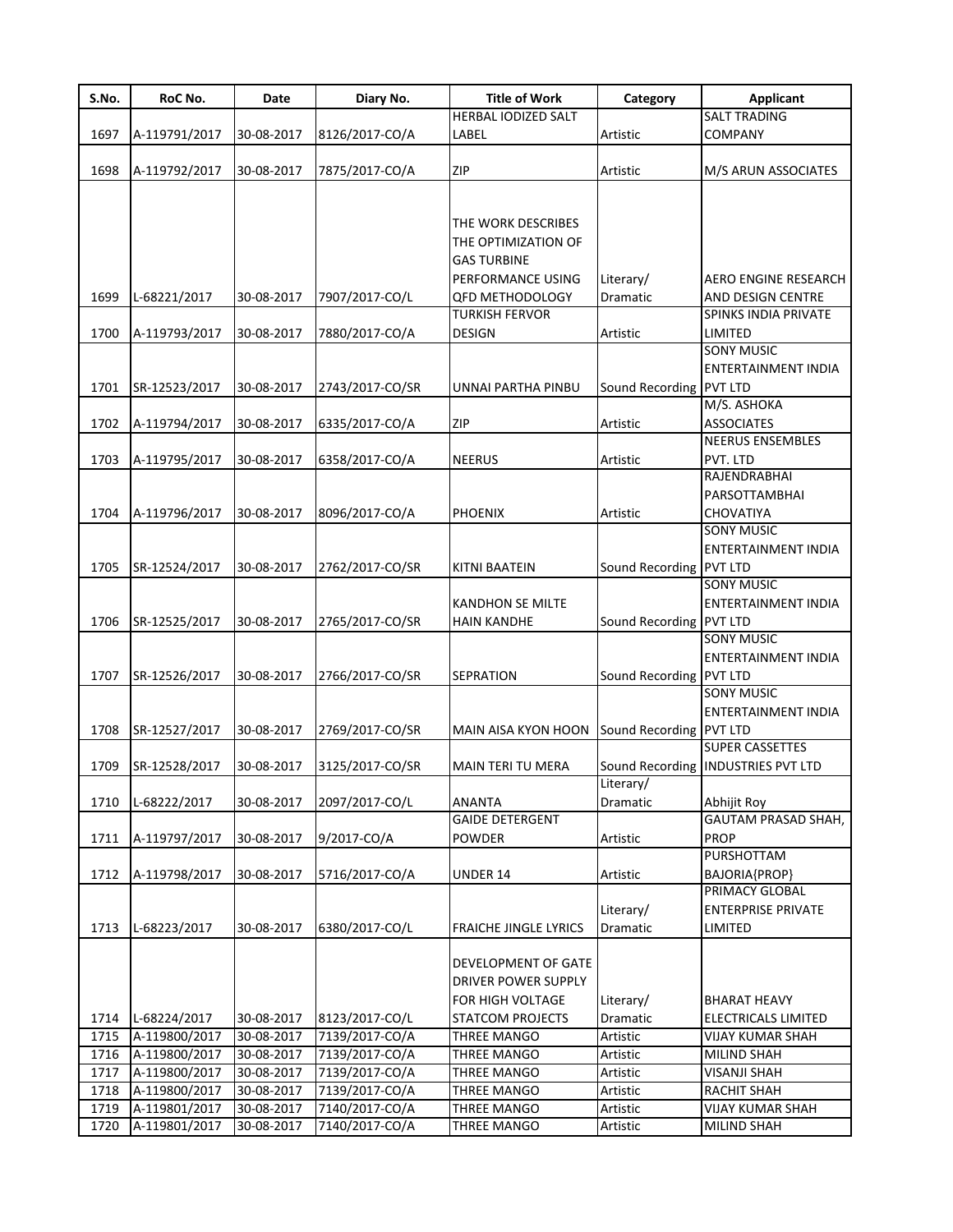| S.No. | RoC No.       | Date       | Diary No.      | <b>Title of Work</b>       | Category  | <b>Applicant</b>                      |
|-------|---------------|------------|----------------|----------------------------|-----------|---------------------------------------|
| 1721  | A-119801/2017 | 30-08-2017 | 7140/2017-CO/A | <b>THREE MANGO</b>         | Artistic  | <b>VISHANJI SHAH</b>                  |
| 1722  | A-119801/2017 | 30-08-2017 | 7140/2017-CO/A | <b>THREE MANGO</b>         | Artistic  | RACHIT SHAH                           |
|       |               |            |                |                            |           |                                       |
| 1723  | A-119802/2017 | 30-08-2017 | 7141/2017-CO/A | PLYNEER                    | Artistic  | DEVAKI NANDIAN DAGA                   |
|       |               |            |                |                            |           |                                       |
| 1724  | A-119802/2017 | 30-08-2017 | 7141/2017-CO/A | PLYNEER                    | Artistic  | INDRAVATHI DEVI DAGA                  |
| 1725  | A-119802/2017 | 30-08-2017 | 7141/2017-CO/A | PLYNEER                    | Artistic  | KRISHNA DEVI DAGA                     |
| 1726  | A-119802/2017 | 30-08-2017 | 7141/2017-CO/A | PLYNEER                    | Artistic  | SHEELU DEVI DAGA                      |
|       |               |            |                |                            |           | VIKRAM KUMAR SAW,                     |
| 1727  | A-119803/2017 | 30-08-2017 | 37/2017-CO/A   | PFM PARIWAR GOLD           | Artistic  | <b>PROP</b>                           |
| 1728  | A-119804/2017 | 30-08-2017 | 38/2017-CO/A   | KRISHNA GOLD TEA           | Artistic  | PINKI PERIWAL, PROP                   |
|       |               |            |                |                            |           |                                       |
|       |               |            |                | <b>BIKANER'S FAMOUS</b>    |           |                                       |
|       |               |            |                | TIRUPATI PAPAD WITH        |           | SUJATA SADHUKHAN,                     |
| 1729  | A-119805/2017 | 30-08-2017 | 388/2017-CO/A  | DEVICE OF PAPAD            | Artistic  | <b>PROP</b>                           |
|       |               |            |                |                            |           |                                       |
|       |               |            |                |                            |           | MR. MEHFOOZ AHMED,                    |
|       |               |            |                |                            |           | PROPRIETOR M/S MERA                   |
|       |               |            |                |                            |           | <b>BHARAT BRUSH</b>                   |
| 1730  | A-119806/2017 | 31-08-2017 | 3638/2017-CO/A | <b>MERA BHARAT</b>         | Artistic  | CORPORATION,                          |
|       |               |            |                | BHUSHAN'S JIWAN            |           | M/S BHUSHAN OILS &                    |
| 1731  | A-119807/2017 | 31-08-2017 | 1375/2017-CO/A | <b>DHARA</b>               | Artistic  | <b>FATS PVT LTD</b>                   |
|       |               |            |                | <b>VAIBHAV LAXMI</b>       |           |                                       |
|       |               |            |                | KALDARSHAK                 |           | M/s Vaibhav Laxmi                     |
| 1732  | A-119808/2017 | 31-08-2017 | 3737/2017-CO/A | PANCHANG LABEL             | Artistic  | Prakashan                             |
|       |               |            |                |                            |           |                                       |
|       |               |            |                |                            |           | M/s Kirorimal Kashiram                |
|       |               |            |                |                            |           | Marketing and Agencies                |
| 1733  | A-119809/2017 | 31-08-2017 | 3780/2017-CO/A | <b>DOUBLE DEER LABEL</b>   | Artistic  | Pvt. Ltd.                             |
|       |               |            |                |                            |           | <b>ANSUL INDUSTRIES</b>               |
| 1734  | A-119810/2017 | 31-08-2017 | 1728/2017-CO/A | LABEL                      | Artistic  | PRIVATE LIMITED                       |
|       |               |            |                |                            |           | ANSUL INDUSTRIES                      |
| 1735  | A-119811/2017 | 31-08-2017 | 1727/2017-CO/A | ANSUL SHAHI RAJ LABEL      | Artistic  | PRIVATE LIMITED                       |
|       |               |            |                |                            |           | EHSAN AGRO WOOD                       |
| 1736  | A-119812/2017 | 31-08-2017 | 3910/2017-CO/A | <b>SPLICE STRATA</b>       | Artistic  | PRODUCTS PVT. LTD.                    |
|       |               |            |                |                            |           | EHSAN AGRO WOOD                       |
|       |               |            |                |                            |           |                                       |
| 1737  | A-119813/2017 | 31-08-2017 | 3911/2017-CO/A | <b>SPLICE</b>              | Artistic  | PRODUCTS PVT. LTD.<br>EHSAN AGRO WOOD |
| 1738  |               |            |                |                            |           |                                       |
|       | A-119814/2017 | 31-08-2017 | 3908/2017-CO/A | <b>SPLICE ERA</b>          | Artistic  | PRODUCTS PVT. LTD.                    |
|       |               |            |                |                            |           |                                       |
|       |               |            |                |                            |           | Nisar Ahmad Proprietor                |
|       |               |            |                |                            |           | trading as NISAR BIRI                 |
| 1739  | A-119815/2017 | 31-08-2017 | 3907/2017-CO/A | SPECIAL BIRI NO.18         | Artistic  | <b>WORKS</b>                          |
|       |               |            |                |                            |           |                                       |
| 1740  | A-119816/2017 | 31-08-2017 | 1404/2017-CO/A | KIDSTYLE                   | Artistic  | M/S K .S .S KNITWEARS                 |
| 1741  | A-119817/2017 | 31-08-2017 | 1786/2017-CO/A | <b>TABLETILT</b>           | Artistic  | M/S SORTLIST                          |
|       |               |            |                | MAHILA GRUH UDHYOG         |           | MR VITTALBHAI                         |
|       |               |            |                | WITH DEVICE OF             |           | KARSHANBHAI                           |
| 1742  | A-119818/2017 | 31-08-2017 | 1381/2017-CO/A | WOMEN                      | Artistic  | BAMBHAROLIA, PROP                     |
| 1743  | A-119819/2017 | 31-08-2017 | 1377/2017-CO/A | <b>PCM</b>                 | Artistic  | PINKCITY MILLS                        |
|       |               |            |                |                            |           | MAGTONE FOODS PVT                     |
| 1744  | A-119820/2017 | 31-08-2017 | 1382/2017-CO/A | <b>MAGTONE LABEL</b>       | Artistic  | LTD                                   |
|       |               |            |                |                            |           | MR JAYANTIBHAI B.                     |
| 1745  | A-119821/2017 | 31-08-2017 | 1380/2017-CO/A | SHITAL TAL                 | Artistic  | PATEL, PROP                           |
|       |               |            |                |                            |           |                                       |
|       |               |            |                | <b>ROBIN'S GREEK STYLE</b> | Literary/ |                                       |
| 1746  | L-68225/2017  | 31-08-2017 | 1849/2017-CO/L | YOGURT RECIPE              | Dramatic  | ROBIN CHATTERJEE                      |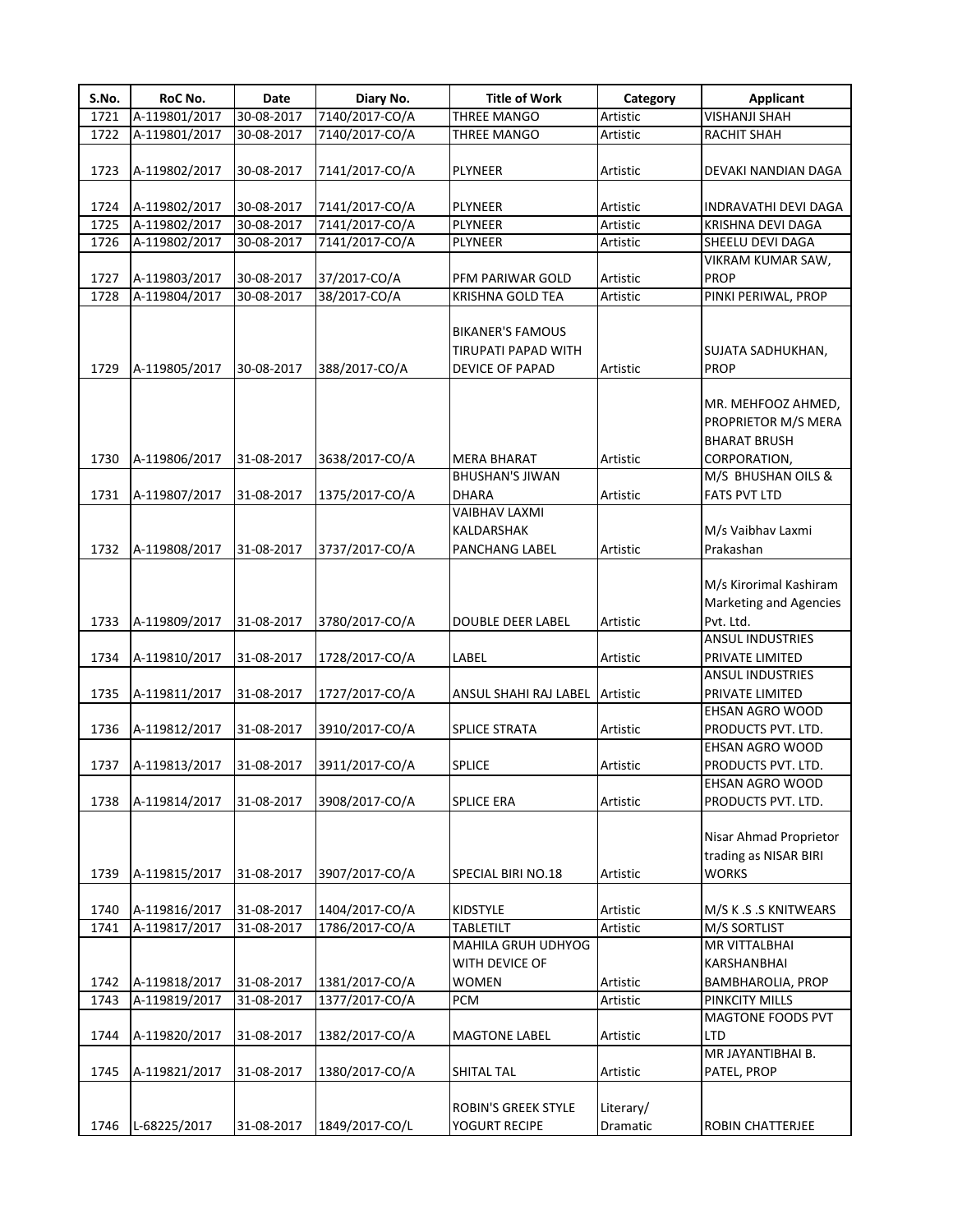| S.No. | RoC No.       | Date       | Diary No.        | <b>Title of Work</b>            | Category                | <b>Applicant</b>                     |
|-------|---------------|------------|------------------|---------------------------------|-------------------------|--------------------------------------|
|       |               |            |                  |                                 |                         |                                      |
|       |               |            |                  | ROBIN'S EUROPEAN                | Literary/               |                                      |
| 1747  | L-68226/2017  | 31-08-2017 | 1848/2017-CO/L   | <b>STYLE YOGURT RECIPE</b>      | Dramatic                | <b>ROBIN CHATTERJEE</b>              |
|       |               |            |                  | <b>GULAB DIVINE SUTRA</b>       |                         |                                      |
|       |               |            |                  | <b>INCENSE STICKS WITH</b>      |                         |                                      |
|       |               |            |                  | THE DEVICE OF LORD              |                         | M/S KUBER GRAINS &                   |
|       |               | 31-08-2017 | 1717/2017-CO/A   |                                 |                         |                                      |
| 1748  | A-119822/2017 |            |                  | <b>KUBER</b>                    | Artistic                | SPICES PVT LTD                       |
|       |               |            |                  | MOGRA DIVINE SUTRA              |                         |                                      |
|       |               |            |                  | <b>INCENSE STICKS WITH</b>      |                         |                                      |
|       |               |            |                  | THE DEVICE OF LORD              |                         | M/S KUBER GRAINS &                   |
| 1749  | A-119823/2017 | 31-08-2017 | 1716/2017-CO/A   | <b>KUBER</b>                    | Artistic                | SPICES PVT LTD                       |
|       |               |            |                  |                                 |                         | <b>SONY MUSIC</b>                    |
|       |               |            |                  |                                 |                         | <b>ENTERTAINMENT INDIA</b>           |
| 1750  | SR-12529/2017 | 31-08-2017 | 972/2017-CO/SR   | <b>TUMNE NA HUMSE</b>           | Sound Recording PVT LTD |                                      |
|       |               |            |                  |                                 |                         |                                      |
|       |               |            |                  | JASMIN DIVINE SUTRA             |                         |                                      |
|       |               |            |                  | <b>INCENSE STICKS WITH</b>      |                         |                                      |
|       |               |            |                  | THE DEVICE OF LORD              |                         | M/S KUBER GRAINS &                   |
| 1751  | A-119824/2017 | 31-08-2017 | 1724/2017-CO/A   | <b>KUBER</b>                    | Artistic                | SPICES PVT LTD                       |
|       |               |            |                  |                                 |                         | <b>SUPER CASSETTES</b>               |
| 1752  | SR-12530/2017 | 31-08-2017 | 1748/2017-CO/SR  | RAJJ RAJJ KE AKIRA              |                         | Sound Recording   INDUSTRIES PVT LTD |
|       |               |            |                  |                                 |                         | <b>SONY MUSIC</b>                    |
|       |               |            |                  |                                 |                         | <b>ENTERTAINMENT INDIA</b>           |
| 1753  | SR-12531/2017 | 31-08-2017 | 971/2017-CO/SR   | <b>WOH PEHLI BAAR</b>           | Sound Recording PVT LTD |                                      |
|       |               |            |                  |                                 |                         | <b>SUPER CASSETTES</b>               |
| 1754  | SR-12532/2017 | 31-08-2017 | 1749/2017-CO/SR  | <b>PURZA AKIRA</b>              |                         | Sound Recording   INDUSTRIES PVT LTD |
|       |               |            |                  |                                 |                         | <b>SONY MUSIC</b>                    |
|       |               |            |                  |                                 |                         | ENTERTAINMENT INDIA                  |
| 1755  | SR-12533/2017 | 31-08-2017 | 970/2017-CO/SR   | HUM NAUJAWAN HAIN               | Sound Recording PVT LTD |                                      |
|       |               |            |                  | <b>KEHKASHA TU MERI</b>         |                         | <b>SUPER CASSETTES</b>               |
| 1756  | SR-12534/2017 | 31-08-2017 | 1751/2017-CO/SR  | <b>AKIRA</b>                    |                         | Sound Recording   INDUSTRIES PVT LTD |
|       |               |            |                  |                                 |                         | <b>SUPER CASSETTES</b>               |
| 1757  | SR-12535/2017 | 31-08-2017 | 1752/2017-CO/SR  | RAJJ RAJJ KE AKIRA              |                         | Sound Recording   INDUSTRIES PVT LTD |
|       |               |            |                  |                                 |                         | <b>SUPER CASSETTES</b>               |
| 1758  | SR-12536/2017 | 31-08-2017 | 1759/2017-CO/SR  | BAADAL AKIRA                    |                         | Sound Recording   INDUSTRIES PVT LTD |
|       |               |            |                  |                                 |                         |                                      |
|       |               |            |                  | EASY ENGLISH LEARNING Literary/ |                         | SHUKLA ASHISH KUMAR                  |
| 1759  | L-68227/2017  | 31-08-2017 | 954/2017-CO/L    | PART I                          | Dramatic                | SAROJ KUMAR                          |
|       |               |            |                  | RAJJ RAJJ KE REMIX              |                         | SUPER CASSETTES                      |
| 1760  | SR-12537/2017 | 31-08-2017 | 1760/2017-CO/SR  | AKIRA                           |                         | Sound Recording   INDUSTRIES PVT LTD |
|       |               |            |                  | MUHUTER ENGLISH                 | Literary/               |                                      |
| 1761  | L-68228/2017  | 31-08-2017 | 7166/2017-CO/L   | <b>UTTAR</b>                    | Dramatic                | Kamal Hossain                        |
|       |               |            |                  |                                 | Literary/               |                                      |
| 1762  | L-68229/2017  | 31-08-2017 | 2657/2017-CO/L   |                                 | 10 Dramatic             | Neon Dhairya Sharma                  |
|       |               |            |                  | <b>MERI RUMANI GAZALEY</b>      | Literary/               |                                      |
| 1763  | L-68230/2017  | 31-08-2017 | 5850/2017-CO/L   | NAZMAI                          | Dramatic                | <b>AMBER JOSHI</b>                   |
|       |               |            |                  |                                 |                         | <b>MS PARAS RICE</b>                 |
| 1764  | A-119825/2017 | 31-08-2017 | 3153/2017-CO/A   | <b>CHAND</b>                    | Artistic                | PRODUCTS PVT LTD                     |
|       |               |            |                  |                                 |                         |                                      |
|       |               |            |                  |                                 |                         |                                      |
|       |               |            |                  |                                 |                         | SHRI MANISH KUMAR                    |
|       |               |            |                  |                                 |                         | AGARWAL S/O SHRI                     |
| 1765  | A-119826/2017 | 31-08-2017 | 3025/2017-CO/A   | <b>KV70</b>                     | Artistic                | RAGHUVEER AGARWAL                    |
|       |               |            |                  |                                 | Computer                |                                      |
| 1766  | SW-9369/2017  | 31-08-2017 | 56360/2014-CO/SW | <b>BRINELL APP 1.1</b>          | Software                | DEWINTER OPTICAL INC                 |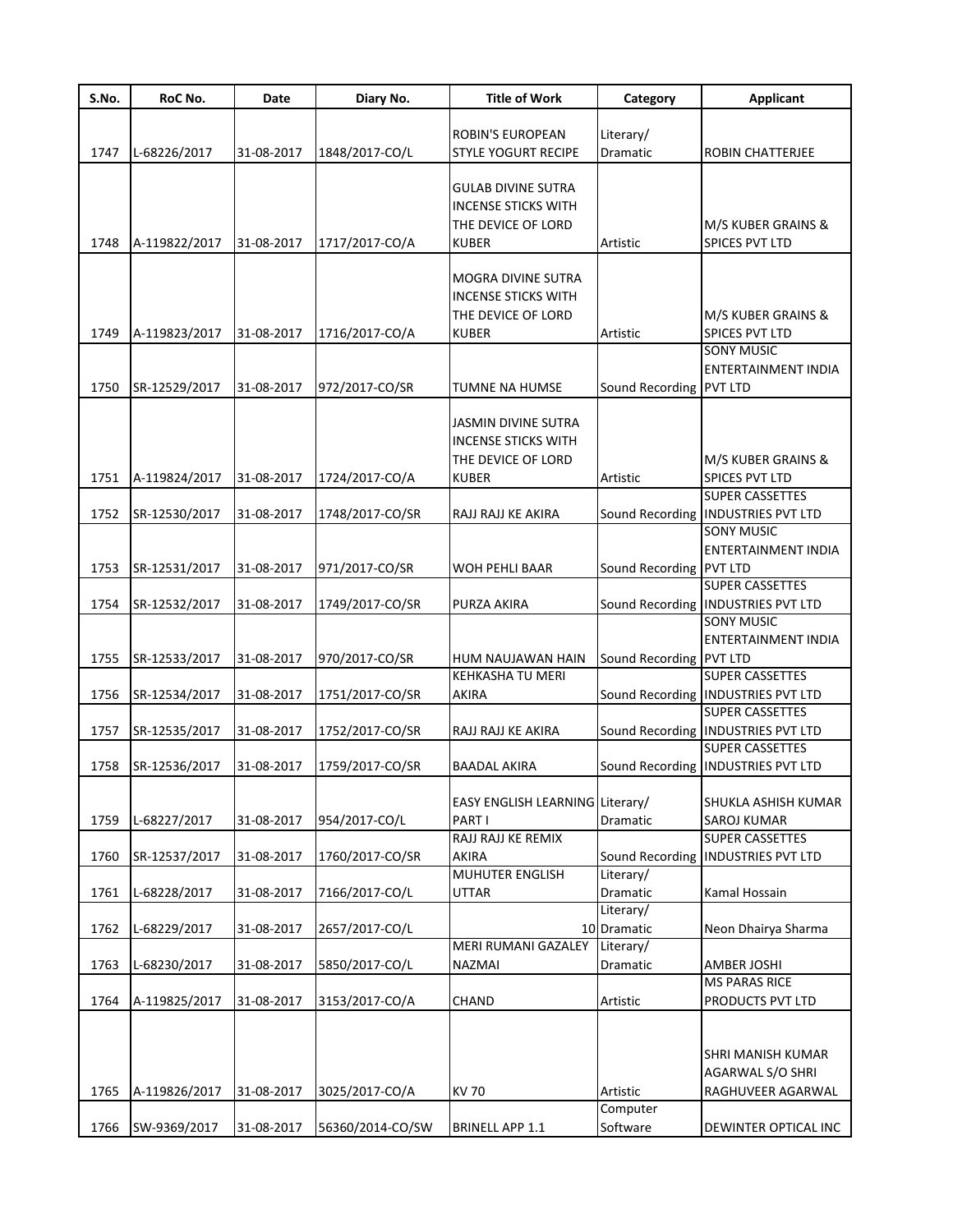| S.No. | RoC No.       | Date       | Diary No.        | <b>Title of Work</b>          | Category  | <b>Applicant</b>       |
|-------|---------------|------------|------------------|-------------------------------|-----------|------------------------|
|       |               |            |                  | <b>FIRST FEELINGS WITH</b>    |           |                        |
|       |               |            |                  | THE DEVICE OF BABY            |           |                        |
| 1767  | A-119827/2017 | 31-08-2017 | 3132/2017-CO/A   | LABEL                         | Artistic  | ARPITA SAUMIL DANI     |
|       |               |            |                  |                               | Computer  |                        |
| 1768  | SW-9370/2017  | 31-08-2017 | 56359/2014-CO/SW | <b>VICKER APP 1.1</b>         | Software  | DEWINTER OPTICAL INC   |
|       |               |            |                  |                               |           | JAGDMBA CHAINS PVT     |
| 1769  | A-119828/2017 | 31-08-2017 | 3406/2017-CO/A   | DD LOGO                       | Artistic  | LTD                    |
|       |               |            |                  |                               | Computer  |                        |
| 1770  | SW-9371/2017  | 31-08-2017 | 56358/2014-CO/SW | MIKRO APP 1.1                 | Software  | DEWINTER OPTICAL INC   |
|       |               |            |                  | THE TWIN TALES OF             | Literary/ | <b>MEXUS EDUCATION</b> |
| 1771  | L-68231/2017  | 31-08-2017 | 9848/2012-CO/L   | POLITICAL WARFARE             | Dramatic  | PRIVATE LIMITED        |
|       |               |            |                  |                               | Literary/ | <b>MEXUS EDUCATION</b> |
| 1772  | L-68232/2017  | 31-08-2017 | 9839/2012-CO/L   | <b>HOW MATERIALISTIC</b>      | Dramatic  | PRIVATE LIMITED        |
|       |               |            |                  |                               | Literary/ | <b>MEXUS EDUCATION</b> |
| 1773  | L-68233/2017  | 31-08-2017 | 9834/2012-CO/L   | THE RULING LEGENDS            | Dramatic  | PRIVATE LIMITED        |
|       |               |            |                  |                               | Literary/ | <b>MEXUS EDUCATION</b> |
| 1774  | L-68234/2017  | 31-08-2017 | 9824/2012-CO/L   | <b>WHAT LIES INSIDE</b>       | Dramatic  | PRIVATE LIMITED        |
|       |               |            |                  | THE PREDICTIVE                | Literary/ |                        |
| 1775  | L-68235/2017  | 31-08-2017 | 7020/2017-CO/L   | PROGRAM MANAGER               | Dramatic  | <b>Puneet Mathur</b>   |
|       |               |            |                  |                               |           | MR. MAHENDRA           |
| 1776  | A-119829/2017 | 31-08-2017 | 3408/2017-CO/A   | LOLLI POLLI                   | Artistic  | <b>GULWANI</b>         |
|       |               |            |                  | <b>MUHUTER ANKER</b>          | Literary/ |                        |
| 1777  | L-68236/2017  | 31-08-2017 | 7160/2017-CO/L   | <b>UTTAR</b>                  | Dramatic  | Kamal Hossain          |
|       |               |            |                  |                               |           | MRS. SUVARNA           |
|       |               |            |                  |                               |           | RAJENDRA               |
|       |               |            |                  | <b>ADVL ARTEC</b>             |           | <b>BANDIWADEKAR</b>    |
|       |               |            |                  | <b>DIAGNOSTIC</b>             |           | Proprietor of ARTEC    |
|       |               |            |                  | <b>VETERINARY</b>             |           | <b>DIAGNOSTIC</b>      |
|       |               |            |                  | <b>LABORATORY WITH</b>        |           | VETERINARY             |
| 1778  | A-119830/2017 | 31-08-2017 | 2820/2017-CO/A   | <b>DEVICE</b>                 | Artistic  | LABORATORY             |
|       |               |            |                  |                               |           |                        |
|       |               |            |                  | S.T.CHAND TARA MARKA          |           | MD. USMAN GANI         |
| 1779  | A-119831/2017 | 31-08-2017 | 381/2017-CO/A    | STRONG GUL NO 705             | Artistic  | ANSARI, PROP           |
|       |               |            |                  |                               |           |                        |
| 1780  | A-119832/2017 | 31-08-2017 | 30/2017-CO/A     | UNB SONILA MIXTURE            | Artistic  | UPENDRA KUMAR, PROP    |
|       |               |            |                  |                               |           |                        |
|       |               |            |                  |                               |           |                        |
|       |               |            |                  |                               |           | MR. RAJENDRA ANANT     |
|       |               |            |                  |                               |           | BANDIWADEKAR           |
|       |               |            |                  | ADS ARTEC DIAGNOSTIC          |           |                        |
|       |               |            |                  |                               |           | Proprietor of ARTEC    |
| 1781  | A-119833/2017 | 31-08-2017 | 2821/2017-CO/A   | SYSTEMS WITH DEVICE           | Artistic  | DIAGNOSTIC SYSTEMS     |
|       |               |            |                  |                               |           |                        |
|       |               |            |                  | Easy English Grammar -        |           |                        |
|       |               |            |                  | Basic, Intermediate and       | Literary/ |                        |
| 1782  | L-68237/2017  | 31-08-2017 | 2720/2017-CO/L   | Advanced                      | Dramatic  | Balaji Mohan           |
|       |               |            |                  |                               | Literary/ |                        |
| 1783  | L-68238/2017  | 31-08-2017 | 2662/2017-CO/L   | <b>Steel Structure</b>        | Dramatic  | <b>VIVEK JAYALE</b>    |
|       |               |            |                  |                               | Literary/ |                        |
| 1784  | L-68238/2017  | 31-08-2017 | 2662/2017-CO/L   | <b>Steel Structure</b>        | Dramatic  | Sandip Harinkhede      |
|       |               |            |                  |                               |           |                        |
|       |               |            |                  | Development of                |           |                        |
|       |               |            |                  | Relationship for              |           |                        |
|       |               |            |                  | Compressive Strength of       |           |                        |
|       |               |            |                  | <b>Concrete Using</b>         |           |                        |
|       |               |            |                  | Destructive and Non           | Literary/ |                        |
| 1785  | L-68239/2017  | 31-08-2017 | 3083/2017-CO/L   | <b>Destructive Techniques</b> | Dramatic  | Sanjay Raut            |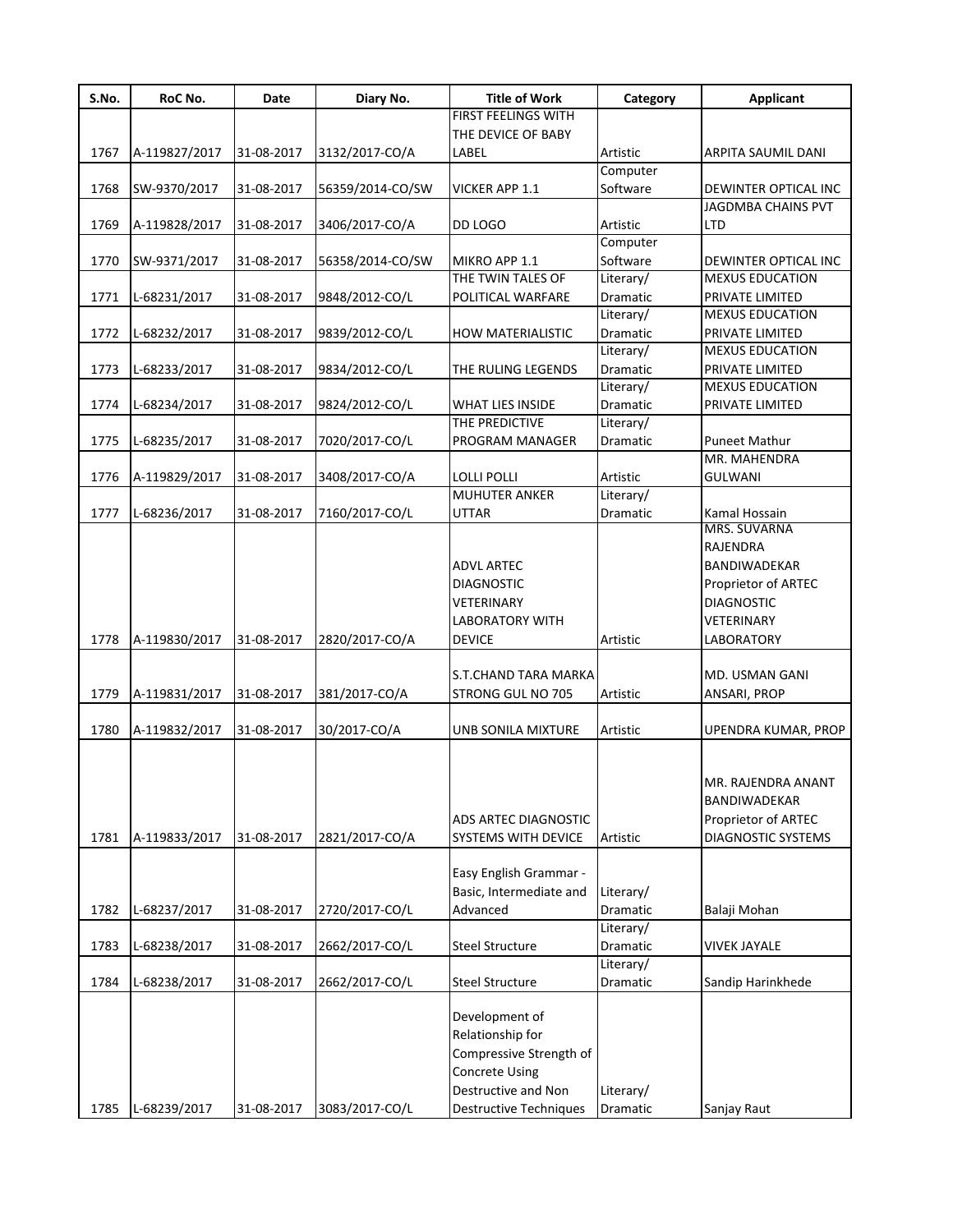| S.No. | RoC No.       | Date       | Diary No.       | <b>Title of Work</b>                 | Category             | <b>Applicant</b>        |
|-------|---------------|------------|-----------------|--------------------------------------|----------------------|-------------------------|
|       |               |            |                 |                                      |                      |                         |
|       |               |            |                 |                                      |                      | Nadeem Anjum Director   |
|       |               |            |                 |                                      |                      | of M/s Anjum Extraction |
| 1786  | A-119834/2017 | 31-08-2017 | 2831/2017-CO/A  | ANJUM                                | Artistic<br>Artistic | Pvt. Ltd.               |
| 1787  | A-119835/2017 | 31-08-2017 | 2836/2017-CO/A  | Marigan<br>KHOJ the search for       | Literary/            | M.Marirajan             |
| 1788  | L-68240/2017  | 31-08-2017 | 3038/2017-CO/L  | happiness                            | Dramatic             | AMANPREET SINGH         |
|       |               |            |                 | SINTEX ACTIVE                        |                      |                         |
| 1789  | A-119836/2017 | 31-08-2017 | 13222/2015-CO/A | <b>THINKING</b>                      | Artistic             | SINTEX INDUSTRIES LTD.  |
|       |               |            |                 |                                      |                      |                         |
| 1790  | A-119837/2017 | 31-08-2017 | 13224/2015-CO/A | <b>SINTEX</b>                        | Artistic             | SINTEX INDUSTRIES LTD   |
|       |               |            |                 |                                      | Literary/            |                         |
| 1791  | L-68241/2017  | 31-08-2017 | 7129/2015-CO/L  | SANSKRIT TREASURES                   | Dramatic             | ANAND K ALSHI           |
|       |               |            |                 |                                      |                      |                         |
|       |               |            |                 | OKAMOTO 003 ZERO                     |                      | OKAMOTO INDUSTRIES      |
| 1792  | A-119838/2017 | 31-08-2017 | 376/2017-CO/A   | ZERO THREE PLATINUM                  | Artistic             | INC.                    |
|       |               |            |                 |                                      |                      |                         |
|       |               |            |                 | S S CHAND TARA MARKA                 |                      |                         |
|       |               |            |                 | DELUXE GUL WITH                      |                      | MD. USAMAN GANI         |
| 1793  | A-119839/2017 | 31-08-2017 | 377/2017-CO/A   | DEVICE OF CHAND TARA                 | Artistic             | ANSARI, PROP            |
|       |               |            |                 | PANSARI AAM PACHAK                   |                      |                         |
|       |               |            |                 | WITH DEVICE OF                       |                      | LAKHI PRASAD PANSARI,   |
| 1794  | A-119840/2017 | 31-08-2017 | 378/2017-CO/A   | <b>MANGO</b>                         | Artistic             | <b>PROP</b>             |
|       |               |            |                 |                                      | Literary/            |                         |
| 1795  | L-68242/2017  | 31-08-2017 | 7338/2017-CO/L  | The eclipse trap                     | Dramatic             | Chetankumar Naik        |
|       |               |            |                 |                                      |                      |                         |
|       |               |            |                 | <b>Automotive Servicing 2</b>        | Literary/            | Jampana Siva            |
| 1796  | L-68243/2017  | 31-08-2017 | 6968/2017-CO/L  | and 3 wheeler                        | Dramatic             | Ramakrishna Varma       |
|       |               |            |                 |                                      |                      | <b>JAGDISHKUMAR</b>     |
|       |               |            |                 |                                      |                      | DHARAMDAS PATEL         |
|       |               |            |                 |                                      |                      | PROPRIETOR OF M/S.      |
|       |               |            |                 |                                      |                      | PATEL PRAVINKUMAR       |
| 1797  | A-119841/2017 | 31-08-2017 | 7462/2017-CO/A  | PATIDAR                              | Artistic             | KANAIYALAL & CO.        |
|       |               |            |                 | <b>Software Testing</b>              | Literary/            |                         |
| 1798  | L-68244/2017  | 31-08-2017 | 7311/2017-CO/L  | concepts by (Sir)                    | Dramatic             | Ashish Tanaji Dhenge    |
|       |               |            |                 |                                      |                      |                         |
|       |               |            |                 |                                      |                      |                         |
|       |               |            |                 | <b>GETRID OF WEAKNESS,</b>           |                      | M/S ZILAXO INDIA PVT    |
| 1799  | A-119842/2017 | 31-08-2017 | 395/2017-CO/A   | <b>REDISCOVER MANLINESS Artistic</b> |                      | LTD                     |
|       |               |            |                 |                                      | Literary/            |                         |
| 1800  | L-68245/2017  | 31-08-2017 | 7287/2017-CO/L  | "The Lost Gold"                      | Dramatic             | Kaushik Tiruvadi Yegnan |
|       |               |            |                 | KAMIL DARVESH SHAH                   | Literary/            | RADHA SOAMI SATSANG     |
| 1801  | L-68246/2017  | 31-08-2017 | 6900/2015-CO/L  | LATIF                                | Dramatic             | <b>BEAS</b>             |
|       |               |            |                 |                                      |                      | MS MURARI LAL HARISH    |
|       |               |            |                 |                                      |                      | CHANDRA JAISWAL PVT     |
| 1802  | A-119843/2017 | 31-08-2017 | 13982/2012-CO/A | <b>HANS LABEL</b>                    | Artistic             | <b>LTD</b>              |
|       |               |            |                 |                                      |                      | MS MURARI LAL HARISH    |
|       |               |            |                 |                                      |                      | CHANDRA JAISWAL PVT     |
| 1803  | A-119844/2017 | 31-08-2017 | 13989/2012-CO/A | <b>HANS LABEL</b>                    | Artistic             | LTD                     |
|       |               |            |                 |                                      | Literary/            |                         |
| 1804  | L-68247/2017  | 31-08-2017 | 3205/2016-CO/L  | English Textbook - Class I           | Dramatic             | K.S.Arvind              |
|       |               |            |                 |                                      | Literary/            |                         |
| 1805  | L-68248/2017  | 31-08-2017 | 9745/2015-CO/L  | do bangdu                            | Dramatic             | SARAH AHTESHAM          |
|       |               |            |                 |                                      |                      |                         |
| 1806  | A-119845/2017 | 31-08-2017 | 7735/2015-CO/A  | <b>QINN</b>                          | Artistic             | VALVCO INTERNATIONAL    |